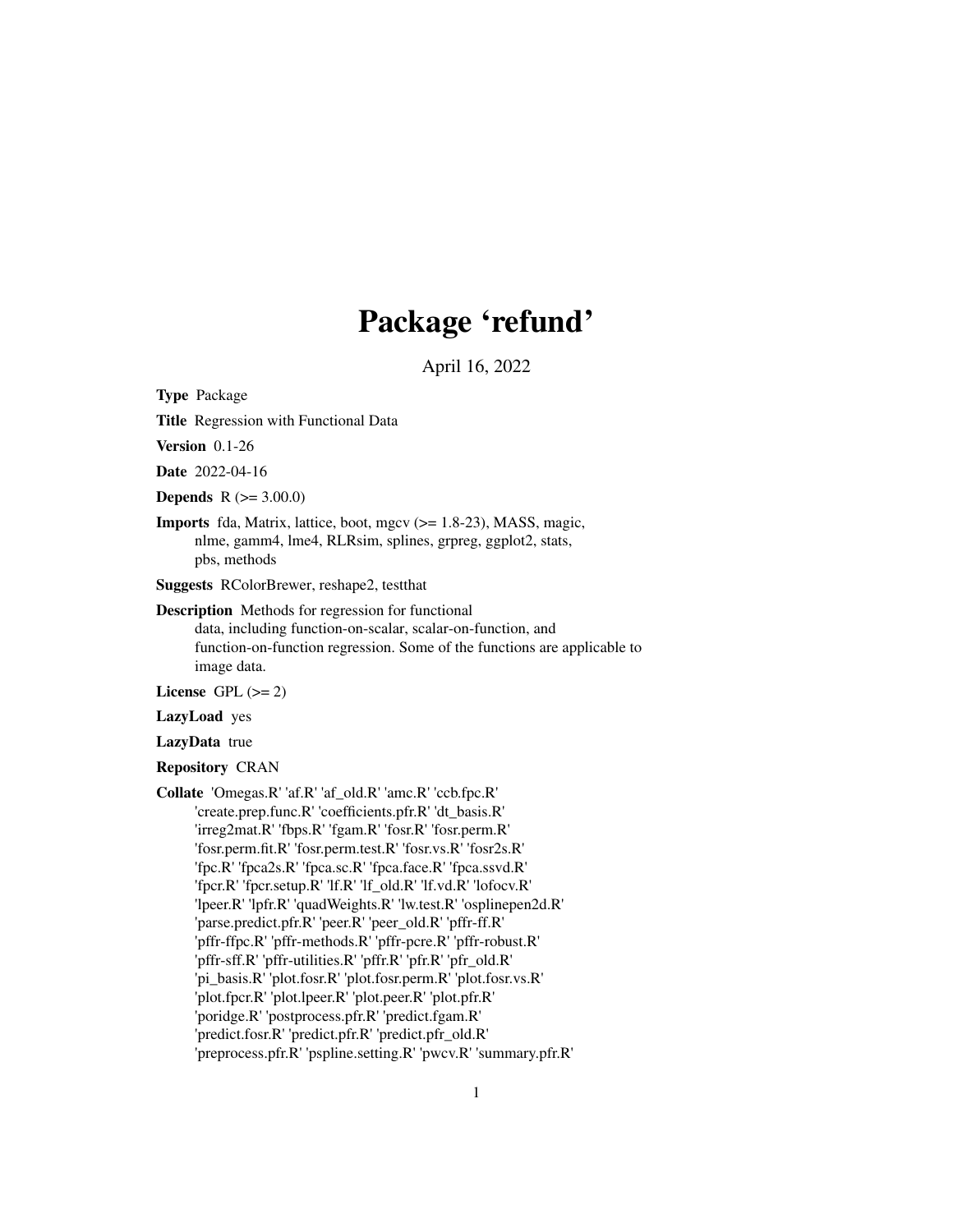're.R' 'rlrt.pfr.R' 'vis.fgam.R' 'predict.fosr.vs.R' 'CD4-data.R' 'DTI-data.R' 'DTI2-data.R' 'PEER.Sim-data.R' 'gasoline-data.R' 'vis.pfr.R' 'GLS\_CS.R' 'Gibbs\_CS\_FPCA.R' 'Gibbs\_CS\_Wish.R' 'Gibbs\_Mult\_FPCA.R' 'Gibbs\_Mult\_Wish.R' 'OLS\_CS.R' 'VB\_CS\_FPCA.R' 'VB\_CS\_Wish.R' 'VB\_Mult\_FPCA.R' 'VB\_Mult\_Wish.R' 'XtSiginvX.R' 'bayes\_fosr.R' 'f\_sum.R' 'f\_sum2.R' 'f\_sum4.R' 'f\_trace.R' 'mfpca.sc.R' 'mfpca.face.R' 'face.Cov.mfpca.R' 'fpca.lfda.R' 'predict.fbps.R' 'select\_knots.R'

# RoxygenNote 7.1.2

Encoding UTF-8

### NeedsCompilation no

Author Jeff Goldsmith [aut], Fabian Scheipl [aut], Lei Huang [aut], Julia Wrobel [aut, cre], Chongzhi Di [aut], Jonathan Gellar [aut], Jaroslaw Harezlak [aut], Mathew W. McLean [aut], Bruce Swihart [aut], Luo Xiao [aut], Ciprian Crainiceanu [aut], Philip T. Reiss [aut], Yakuan Chen [ctb], Sonja Greven [ctb], Lan Huo [ctb], Madan Gopal Kundu [ctb], So Young Park [ctb], David L. Miller [ctb], Ana-Maria Staicu [ctb], Erjia Cui [ctb], Ruonan Li [ctb]

Maintainer Julia Wrobel <julia.wrobel@cuanschutz.edu>

Date/Publication 2022-04-16 17:30:02 UTC

# R topics documented: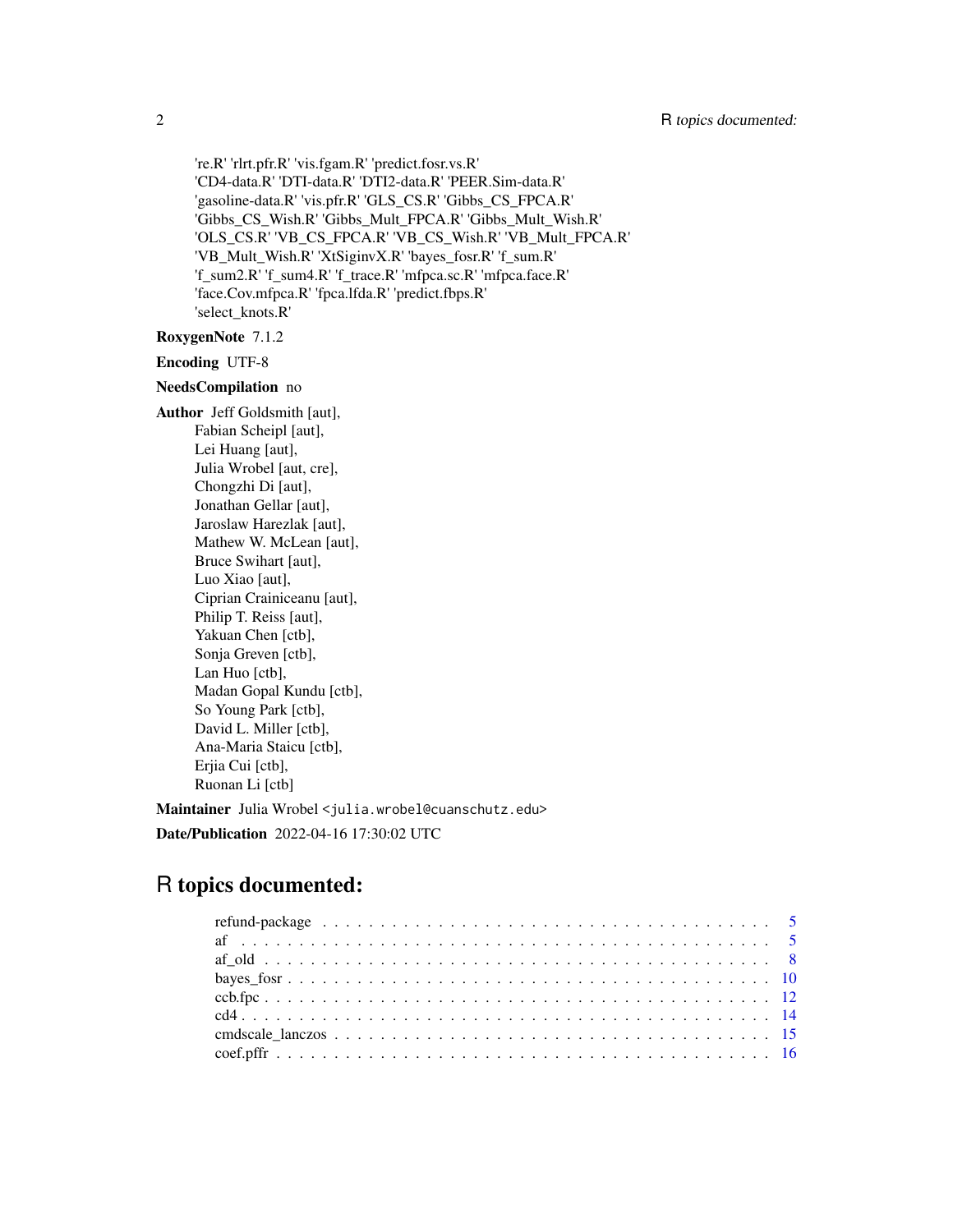| coefboot.pffr | 18 |
|---------------|----|
|               | 19 |
|               | 21 |
| <b>DTI</b>    | 22 |
|               | 23 |
|               | 24 |
| fbps          | 24 |
|               | 27 |
| ffpc          | 29 |
|               | 31 |
|               | 32 |
| fosr          | 34 |
|               | 38 |
|               | 41 |
|               | 43 |
|               | 45 |
|               | 48 |
|               | 51 |
|               | 57 |
|               | 61 |
|               | 64 |
|               | 66 |
|               | 70 |
|               | 71 |
|               | 72 |
|               | 72 |
|               | 73 |
|               | 73 |
|               | 75 |
|               | 76 |
|               | 77 |
|               | 79 |
|               | 80 |
|               | 82 |
|               | 85 |
|               | 87 |
|               | 91 |
|               | 94 |
|               | 96 |
|               | 98 |
|               | 99 |
|               |    |
|               |    |
| pcre          |    |
|               |    |
|               |    |
|               |    |
| pffr          |    |
|               |    |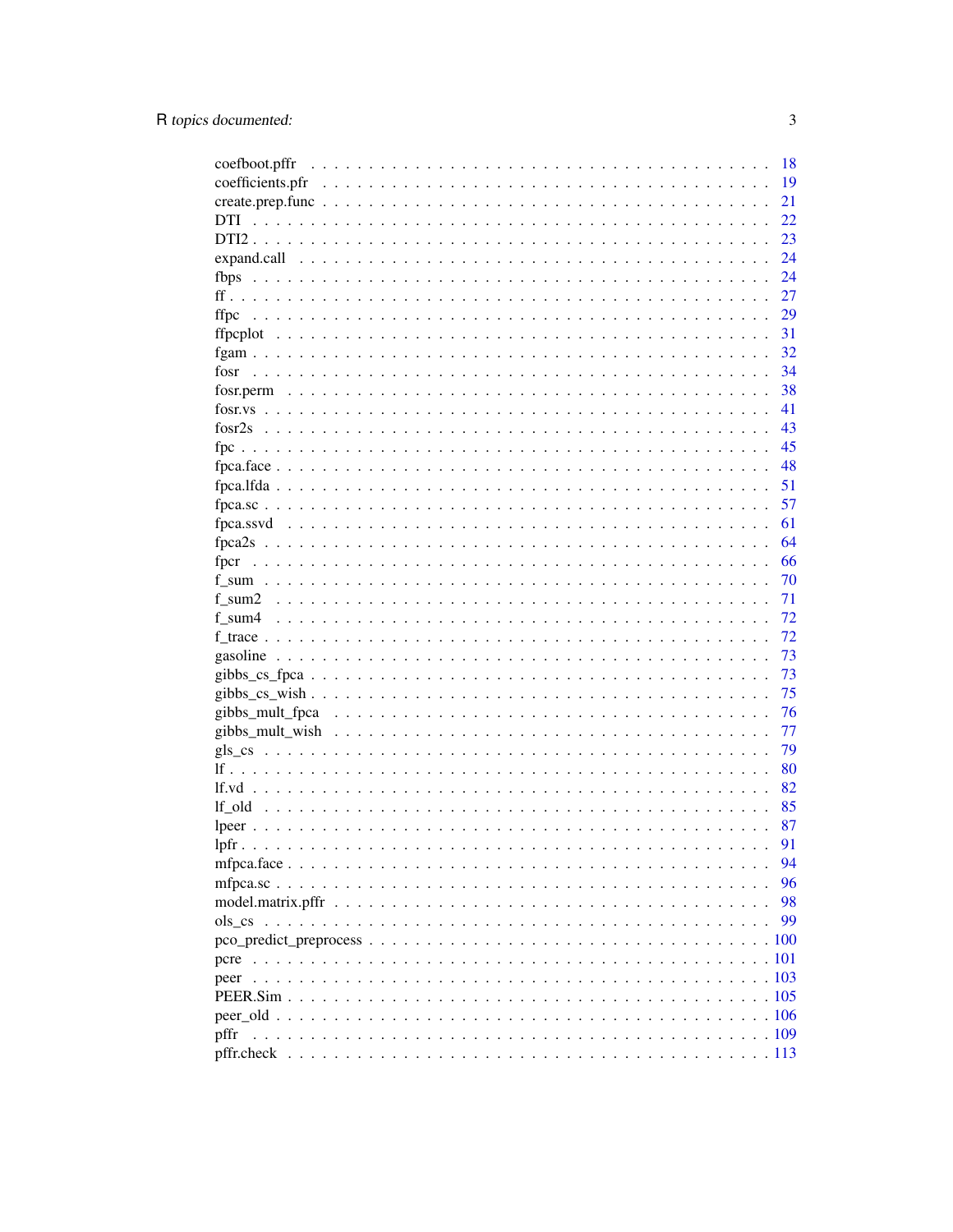| pfr           |  |
|---------------|--|
|               |  |
|               |  |
|               |  |
|               |  |
|               |  |
|               |  |
|               |  |
|               |  |
|               |  |
|               |  |
|               |  |
|               |  |
|               |  |
|               |  |
|               |  |
|               |  |
|               |  |
|               |  |
|               |  |
|               |  |
|               |  |
|               |  |
|               |  |
|               |  |
|               |  |
|               |  |
|               |  |
|               |  |
|               |  |
|               |  |
|               |  |
|               |  |
|               |  |
|               |  |
|               |  |
|               |  |
| sofa          |  |
|               |  |
|               |  |
| $vb_c s_fpca$ |  |
|               |  |
| vb_cs_wish    |  |
|               |  |
|               |  |
|               |  |
| vis.pfr       |  |
|               |  |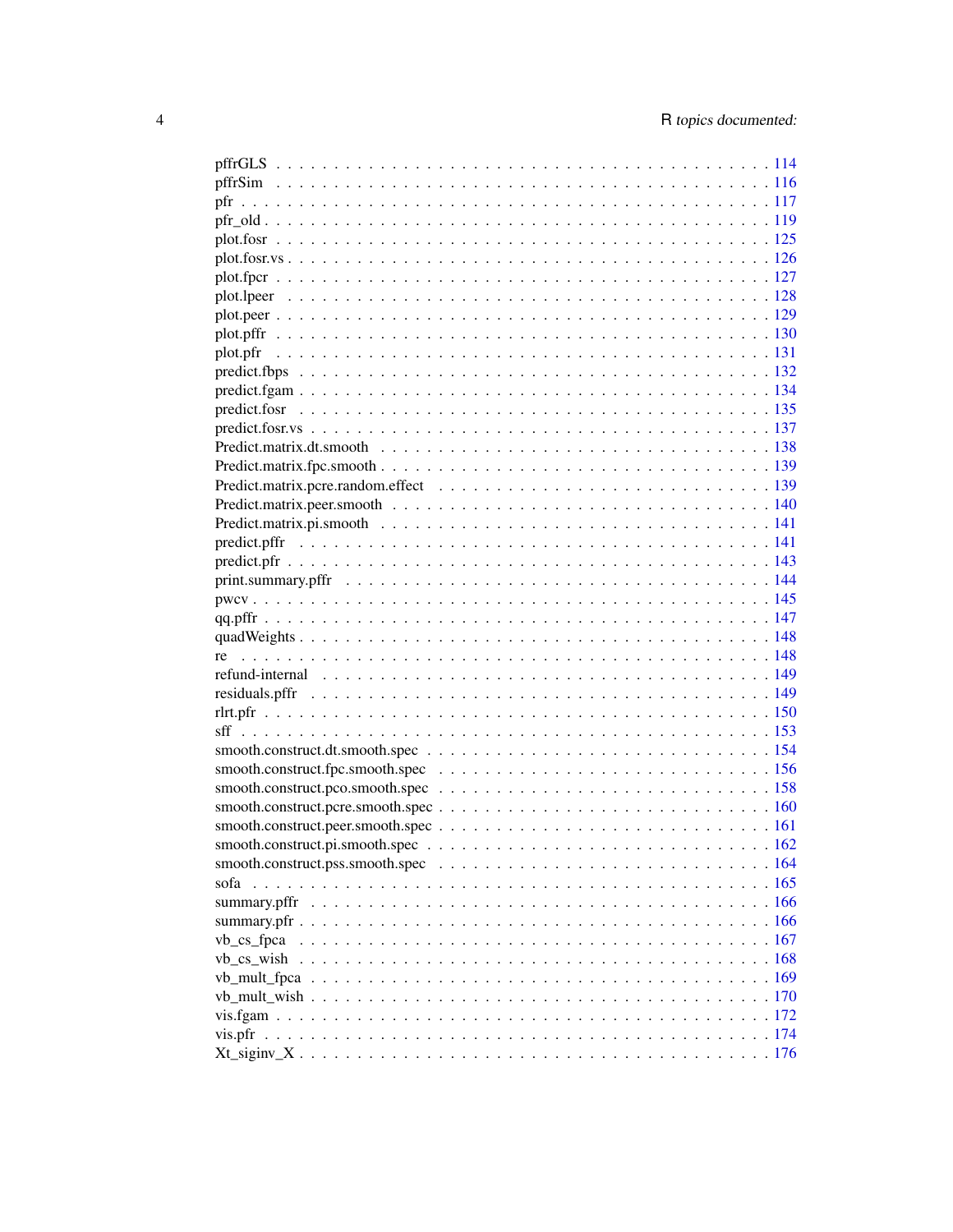### <span id="page-4-0"></span>**Index** 2008 **Index**

### Description

Methods for regression with functional data. Various approaches to regression with scalar responses and functional predictors are implemented by [pfr](#page-116-1), [peer](#page-102-1), [lpeer](#page-86-1) and [fpcr](#page-65-1). For regression with functional responses, see [pffr](#page-108-1), [fosr](#page-33-1), and [fosr2s](#page-42-1).

### Details

For a complete list of functions type library(help=refund).

### Author(s)

Authors: Jeff Goldsmith <jeff.goldsmith@columbia.edu>, Fabian Scheipl <fabian.scheipl@stat.uni-muenchen.de>, Lei Huang <huangracer@gmail.com>, Julia Wrobel <jw3134@cumc.columbia.edu>, Jonathan Gellar <jgellar1@jhu.edu>, Jaroslaw Harezlak, Mathew W. McLean <mathew.w.mclean@gmail.com>, Bruce Swihart <bswihart@jhsph.edu>, Luo Xiao <lxiao@jhsph.edu>, Ciprian Crainiceanu <ccrainic@jhsph.edu>, Philip Reiss <phil.reiss@nyumc.org>.

*Contributors:* Yakuan Chen, Sonja Greven, Lan Huo, Madan Gopal Kundu, Ana-Maria Staicu, David L. Miller, So Young Park

*Maintainer:* Lei Huang <huangracer@gmail.com>

<span id="page-4-1"></span>af *Construct an FGAM regression term*

# Description

Defines a term  $\int_T F(X_i(t), t)dt$  for inclusion in an mgcv::gam-formula (or [bam](#page-0-0) or [gamm](#page-0-0) or gamm4:::gamm) as constructed by [pfr](#page-116-1), where  $F(x, t)$  is an unknown smooth bivariate function and  $X_i(t)$  is a functional predictor on the closed interval  $T$ . See smooth. terms for a list of bivariate basis and penalty options; the default is a tensor product basis with marginal cubic regression splines for estimating  $F(x, t)$ .

### Usage

```
af(
  X,
  argvals = NULL,
  xind = NULL,basistype = c("te", "t2", "s"),integration = c("simpson", "trapezoidal", "riemann"),
  L = NULL,
```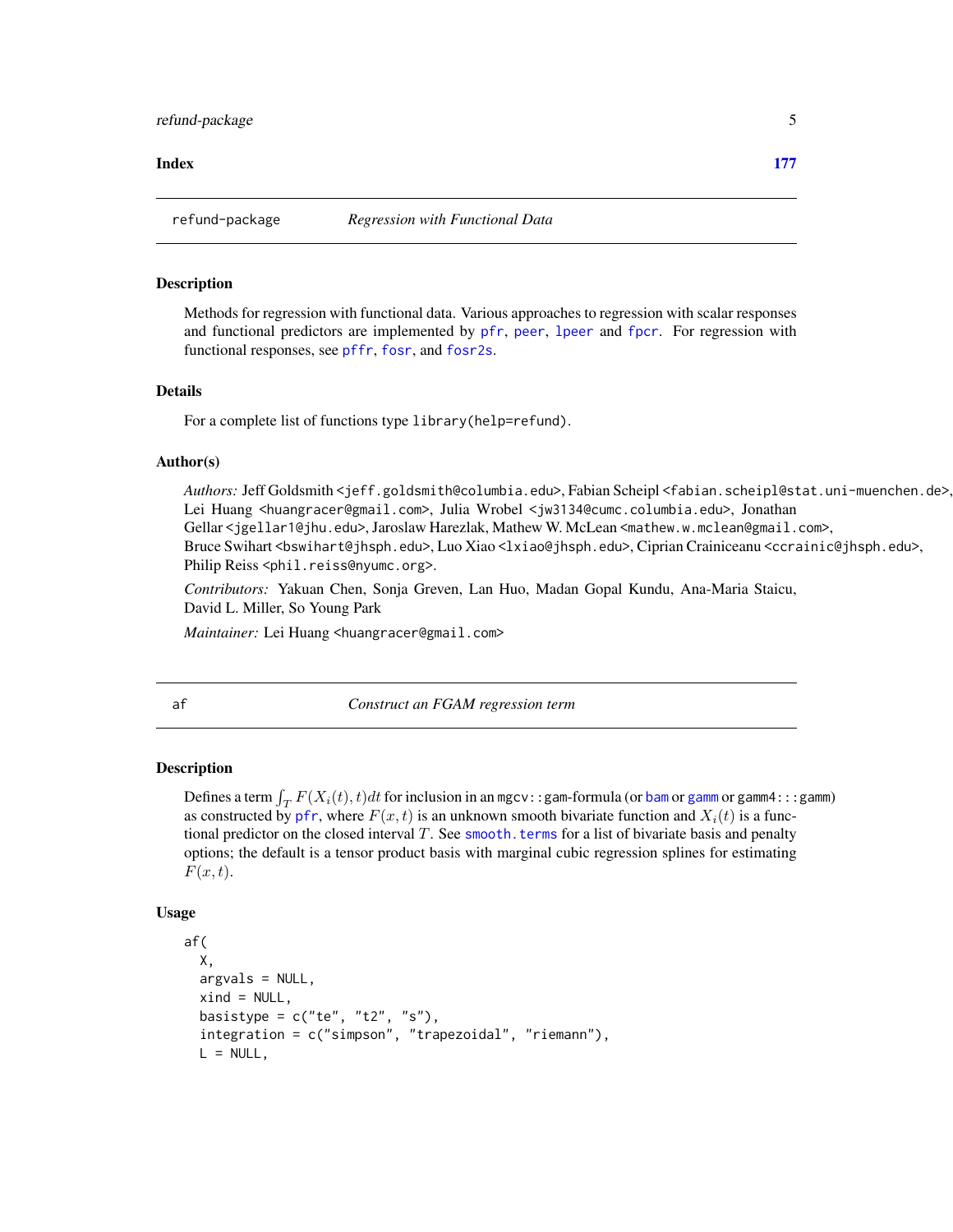$\epsilon$  6 after the state of  $\epsilon$  and  $\epsilon$  and  $\epsilon$  and  $\epsilon$  and  $\epsilon$  and  $\epsilon$  and  $\epsilon$  and  $\epsilon$  and  $\epsilon$  and  $\epsilon$  and  $\epsilon$  and  $\epsilon$  and  $\epsilon$  and  $\epsilon$  and  $\epsilon$  and  $\epsilon$  and  $\epsilon$  and  $\epsilon$  and  $\epsilon$  and  $\epsilon$  and  $\epsilon$  and  $\epsilon$  a

```
presmooth = NULL,
  presmooth.opts = NULL,
  Xrange = range(X, \text{ na.rm = T}),Qtransform = FALSE,
  ...
\mathcal{L}
```
# Arguments

| X              | functional predictors, typically expressed as an N by J matrix, where N is the<br>number of columns and J is the number of evaluation points. May include miss-<br>ing/sparse functions, which are indicated by NA values. Alternatively, can be an<br>object of class "fd"; see fd.                                                                                                      |
|----------------|-------------------------------------------------------------------------------------------------------------------------------------------------------------------------------------------------------------------------------------------------------------------------------------------------------------------------------------------------------------------------------------------|
| argvals        | indices of evaluation of X, i.e. $(t_{i1},\ldots,t_{iJ})$ for subject i. May be entered as either a<br>length-J vector, or as an N by J matrix. Indices may be unequally spaced. Enter-<br>ing as a matrix allows for different observations times for each subject. If NULL,<br>defaults to an equally-spaced grid between 0 or 1 (or within X\$basis\$rangeval<br>if X is a fd object.) |
| xind           | same as argvals. It will not be supported in the next version of refund.                                                                                                                                                                                                                                                                                                                  |
| basistype      | defaults to "te", i.e. a tensor product spline to represent $F(x, t)$ Alternatively,<br>use "s" for bivariate basis functions (see s) or " $t2$ " for an alternative parame-<br>terization of tensor product splines (see t2)                                                                                                                                                             |
| integration    | method used for numerical integration. Defaults to "simpson"'s rule for calcu-<br>lating entries in L. Alternatively and for non-equidistant grids, "trapezoidal"<br>or "riemann".                                                                                                                                                                                                        |
| L              | an optional N by ncol(argvals) matrix giving the weights for the numerical<br>integration over t. If present, overrides integration.                                                                                                                                                                                                                                                      |
| presmooth      | string indicating the method to be used for preprocessing functional predictor<br>prior to fitting. Options are fpca.sc, fpca.face, fpca.ssvd, fpca.bspline,<br>and fpca. interpolate. Defaults to NULL indicateing no preprocessing. See<br>create.prep.func.                                                                                                                            |
| presmooth.opts | list including options passed to preprocessing method create.prep.func.                                                                                                                                                                                                                                                                                                                   |
| Xrange         | numeric; range to use when specifying the marginal basis for the $x$ -axis. It may<br>be desired to increase this slightly over the default of $range(X)$ if concerned<br>about predicting for future observed curves that take values outside of range(X)                                                                                                                                |
| Qtransform     | logical; should the functional be transformed using the empirical cdf and apply-<br>ing a quantile transformation on each column of X prior to fitting?                                                                                                                                                                                                                                   |
| $\cdots$       | optional arguments for basis and penalization to be passed to the function in-<br>dicated by basistype. These could include, for example, "bs", "k", "m", etc.<br>See te or s for details.                                                                                                                                                                                                |

# Value

A list with the following entries:

call a "call" to te (or s, t2) using the appropriately constructed covariate and weight matrices.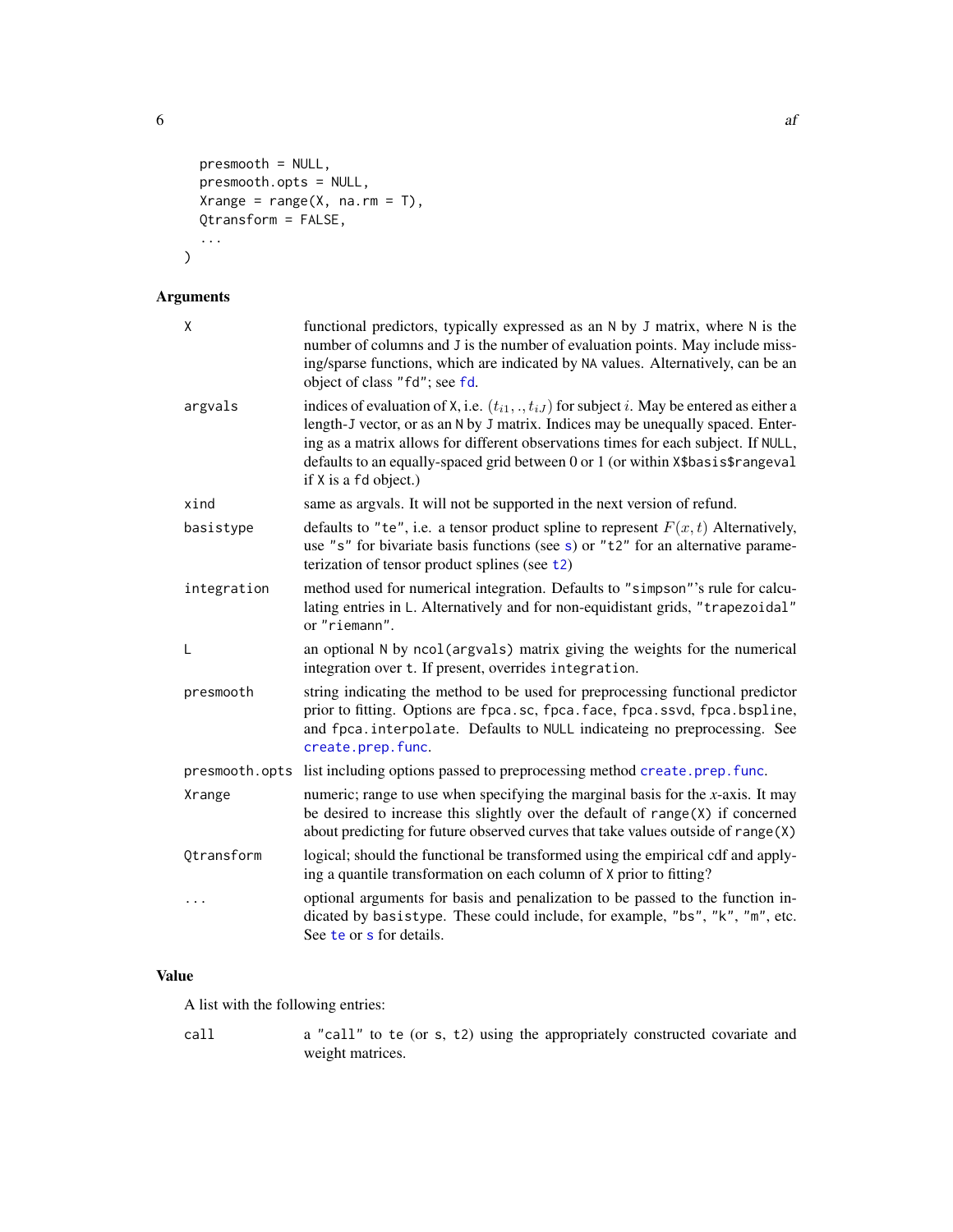| argvals   | the argvals argument supplied to af                                                                                 |
|-----------|---------------------------------------------------------------------------------------------------------------------|
| L         | the matrix of weights used for the integration                                                                      |
| xindname  | the name used for the functional predictor variable in the formula used by mgcv                                     |
| tindname  | the name used for argvals variable in the formula used by mgcv                                                      |
| Lname     | the name used for the L variable in the formula used by mgcv                                                        |
| presmooth | the presmooth argument supplied to af                                                                               |
| Xrange    | the Xrange argument supplied to af                                                                                  |
| prep.func | a function that preprocesses data based on the preprocessing method specified<br>in presmooth. See create.prep.func |

### Author(s)

Mathew W. McLean <mathew.w.mclean@gmail.com>, Fabian Scheipl, and Jonathan Gellar

# References

McLean, M. W., Hooker, G., Staicu, A.-M., Scheipl, F., and Ruppert, D. (2014). Functional generalized additive models. *Journal of Computational and Graphical Statistics*, 23 (1), pp. 249-269. Available at <https://www.ncbi.nlm.nih.gov/pmc/articles/PMC3982924/>.

### See Also

[pfr](#page-116-1), [lf](#page-79-1), mgcv's [linear.functional.terms](#page-0-0), [pfr](#page-116-1) for examples

### Examples

```
## Not run:
data(DTI)
## only consider first visit and cases (no PASAT scores for controls)
DTI1 <- DTI[DTI$visit==1 & DTI$case==1,]
DTI2 <- DTI1[complete.cases(DTI1),]
## fit FGAM using FA measurements along corpus callosum
## as functional predictor with PASAT as response
## using 8 cubic B-splines for marginal bases with third
## order marginal difference penalties
## specifying gamma > 1 enforces more smoothing when using
## GCV to choose smoothing parameters
fit1 <- pfr(pasat \sim af(cca, k=c(8,8), m=list(c(2,3), c(2,3)),
                       presmooth="bspline", bs="ps"),
            method="GCV.Cp", gamma=1.2, data=DTI2)
plot(fit1, scheme=2)
vis.pfr(fit1)
## af term for the cca measurements plus an lf term for the rcst measurements
## leave out 10 samples for prediction
test <- sample(nrow(DTI2), 10)
fit2 <- pfr(pasat \sim af(cca, k=c(7,7), m=list(c(2,2), c(2,2)), bs="ps",
                       presmooth="fpca.face") +
```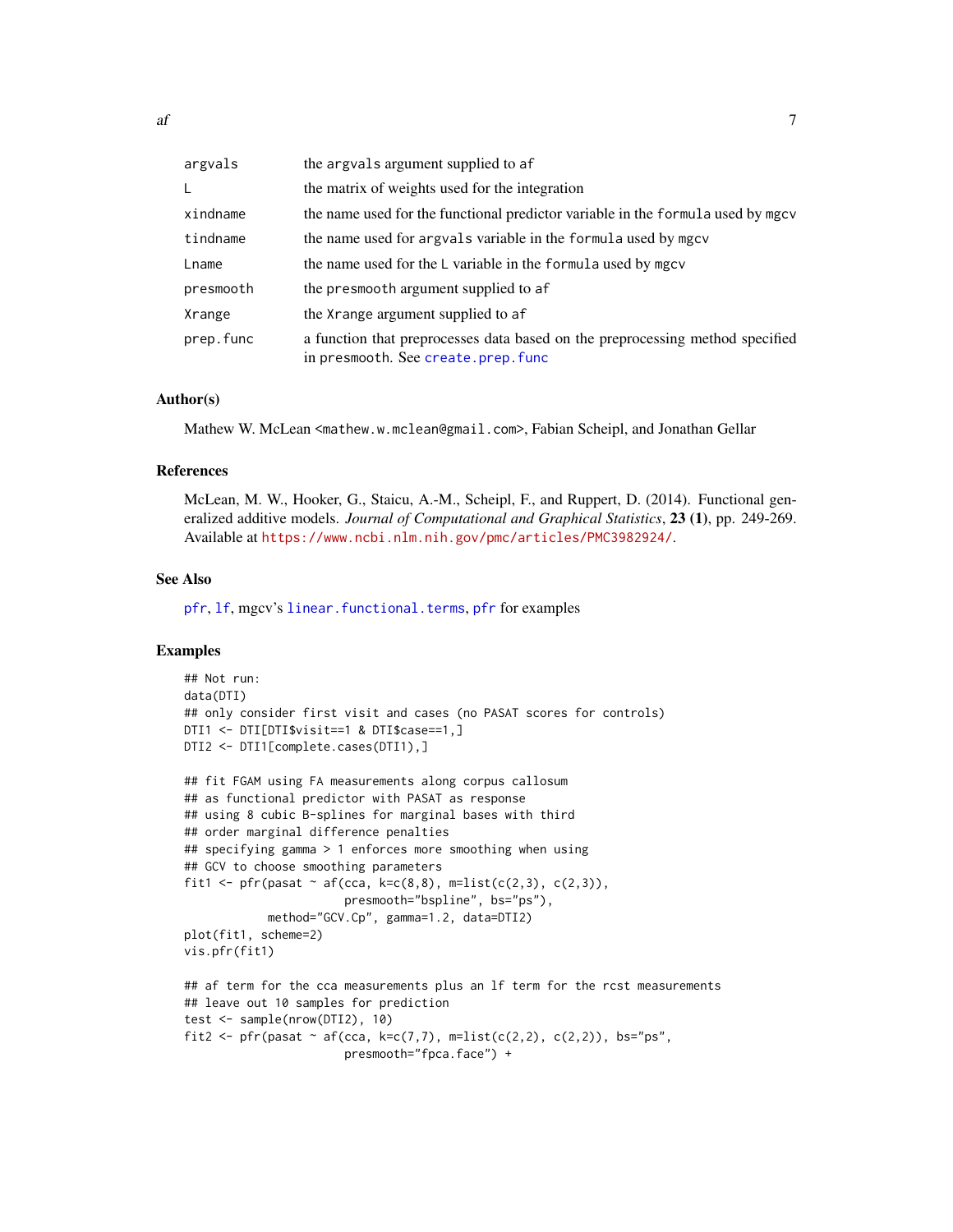```
lf(rcst, k=7, m=c(2,2), bs="ps"),
            method="GCV.Cp", gamma=1.2, data=DTI2[-test,])
par(mfrow=c(1,2))
plot(fit2, scheme=2, rug=FALSE)
vis.pfr(fit2, select=1, xval=.6)
pred <- predict(fit2, newdata = DTI2[test,], type='response', PredOutOfRange = TRUE)
sqrt(mean((DTI2$pasat[test] - pred)^2))
## Try to predict the binary response disease status (case or control)
## using the quantile transformed measurements from the rcst tract
## with a smooth component for a scalar covariate that is pure noise
DTI3 <- DTI[DTI$visit==1,]
DTI3 <- DTI3[complete.cases(DTI3$rcst),]
z1 <- rnorm(nrow(DTI3))
fit3 <- pfr(case ~ af(rcst, k=c(7,7), m = list(c(2, 1), c(2, 1)), bs="ps",
                      presmooth="fpca.face", Qtransform=TRUE) +
                    s(z1, k = 10), family="binomial", select=TRUE, data=DTI3)
par(mfrow=c(1,2))
plot(fit3, scheme=2, rug=FALSE)
abline(h=0, col="green")
# 4 versions: fit with/without Qtransform, plotted with/without Qtransform
fit4 <- pfr(case \sim af(rcst, k=c(7,7), m = list(c(2, 1), c(2, 1)), bs="ps",
                      presmooth="fpca.face", Qtransform=FALSE) +
                    s(z1, k = 10), family="binomial", select=TRUE, data=DTI3)
par(mfrow=c(2,2))
zlms < -c(-7.2, 4.3)plot(fit4, select=1, scheme=2, main="QT=FALSE", zlim=zlms, xlab="t", ylab="rcst")
plot(fit4, select=1, scheme=2, Qtransform=TRUE, main="QT=FALSE", rug=FALSE,
     zlim=zlms, xlab="t", ylab="p(rcst)")
plot(fit3, select=1, scheme=2, main="QT=TRUE", zlim=zlms, xlab="t", ylab="rcst")
plot(fit3, select=1, scheme=2, Qtransform=TRUE, main="QT=TRUE", rug=FALSE,
     zlim=zlms, xlab="t", ylab="p(rcst)")
vis.pfr(fit3, select=1, plot.type="contour")
## End(Not run)
```
af\_old *Construct an FGAM regression term*

### Description

Defines a term  $\int_T F(X_i(t), t)dt$  for inclusion in an mgcv::gam-formula (or [bam](#page-0-0) or [gamm](#page-0-0) or gamm4:::gamm) as constructed by [fgam](#page-31-1), where  $F(x, t)$  is an unknown smooth bivariate function and  $X_i(t)$  is a functional predictor on the closed interval  $T$ . Defaults to a cubic tensor product B-spline with marginal second-order difference penalties for estimating  $F(x, t)$ . The functional predictor must be fully observed on a regular grid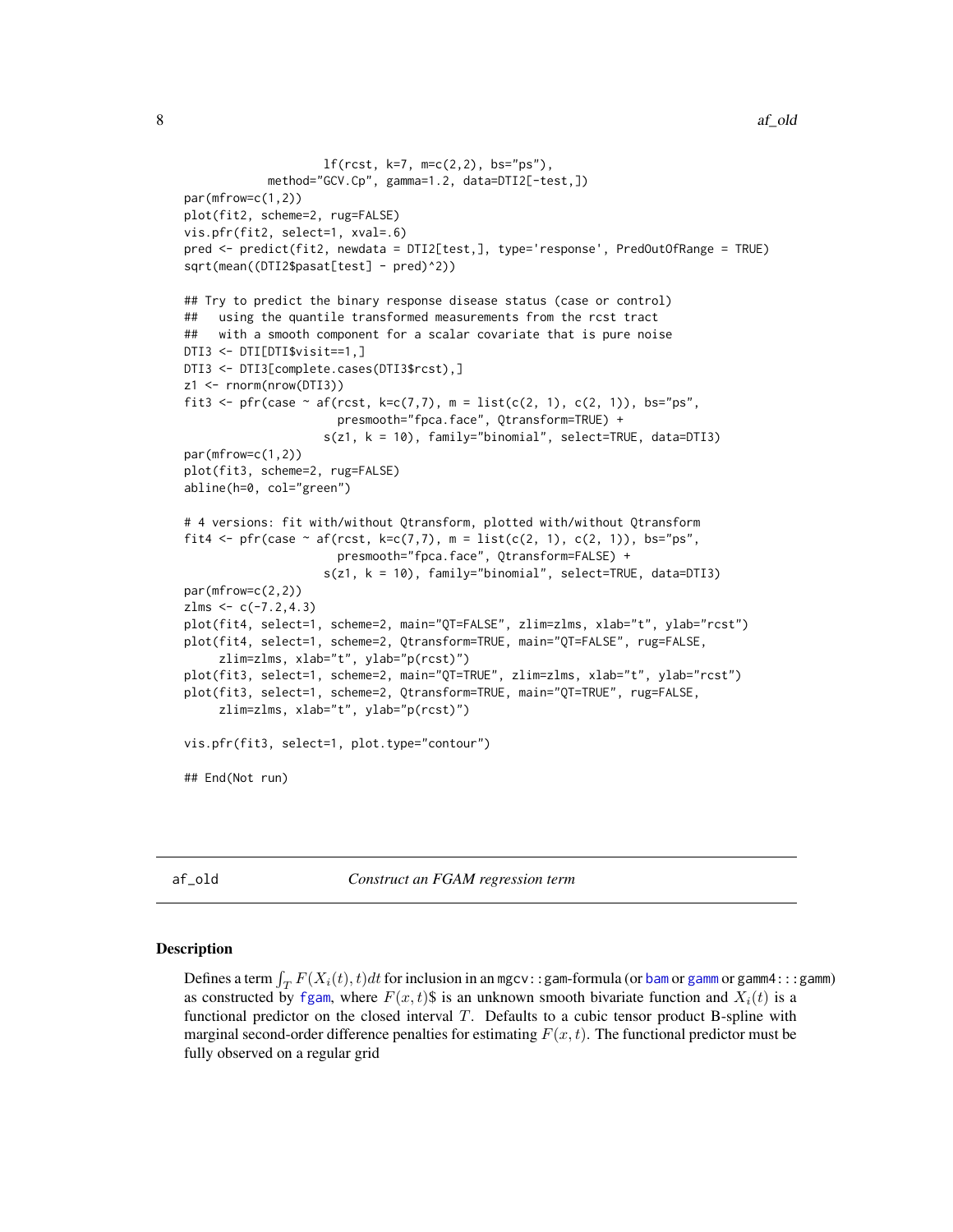### af\_old 9

# Usage

```
af_old(
 X,
 argvals = seq(0, 1, 1 = ncol(X)),xind = NULL,basistype = c("te", "t2", "s"),integration = c("simpson", "trapezoidal", "riemann"),
 L = NULL,splinepars = list(bs = "ps", k = c(min(ceiling(nrow(X)/5), 20),
   min(c e i ling(ncol(X)/5), 20), m = list(c(2, 2), c(2, 2)),
 presmooth = TRUE,
 Xrange = range(X),
 Qtransform = FALSE
)
```
# Arguments

| X           | an N by J=ncol (argvals) matrix of function evaluations $X_i(t_{i1}),,X_i(t_{iJ}); i =$<br>1,.,N.                                                                                                                                                                                                    |
|-------------|------------------------------------------------------------------------------------------------------------------------------------------------------------------------------------------------------------------------------------------------------------------------------------------------------|
| argvals     | matrix (or vector) of indices of evaluations of $X_i(t)$ ; i.e. a matrix with <i>i</i> th row<br>$(t_{i1},.,t_{iJ})$                                                                                                                                                                                 |
| xind        | Same as argvals. It will discard this argument in the next version of refund.                                                                                                                                                                                                                        |
| basistype   | defaults to "te", i.e. a tensor product spline to represent $F(x, t)$ Alternatively,<br>use "s" for bivariate basis functions (see s) or " $t2$ " for an alternative parame-<br>terization of tensor product splines (see $t2$ )                                                                     |
| integration | method used for numerical integration. Defaults to "simpson"'s rule for calcu-<br>lating entries in L. Alternatively and for non-equidistant grids, "trapezoidal"<br>or "riemann". "riemann" integration is always used if L is specified                                                            |
| L           | optional weight matrix for the linear functional                                                                                                                                                                                                                                                     |
| splinepars  | optional arguments specifying options for representing and penalizing the func-<br>tion $F(x, t)$ . Defaults to a cubic tensor product B-spline with marginal second-<br>order difference penalties, i.e. list (bs="ps", $m=list(c(2, 2), c(2, 2))$ , see<br>te or s for details                     |
| presmooth   | logical; if true, the functional predictor is pre-smoothed prior to fitting; see<br>smooth.basisPar                                                                                                                                                                                                  |
| Xrange      | numeric; range to use when specifying the marginal basis for the $x$ -axis. It may<br>be desired to increase this slightly over the default of $range(X)$ if concerned<br>about predicting for future observed curves that take values outside of range(X)                                           |
| Qtransform  | logical; should the functional be transformed using the empirical cdf and apply-<br>ing a quantile transformation on each column of X prior to fitting? This ensures<br>Xrange=c(0,1). If Qtransform=TRUE and presmooth=TRUE, presmoothing is<br>done prior to transforming the functional predictor |

# Value

A list with the following entries: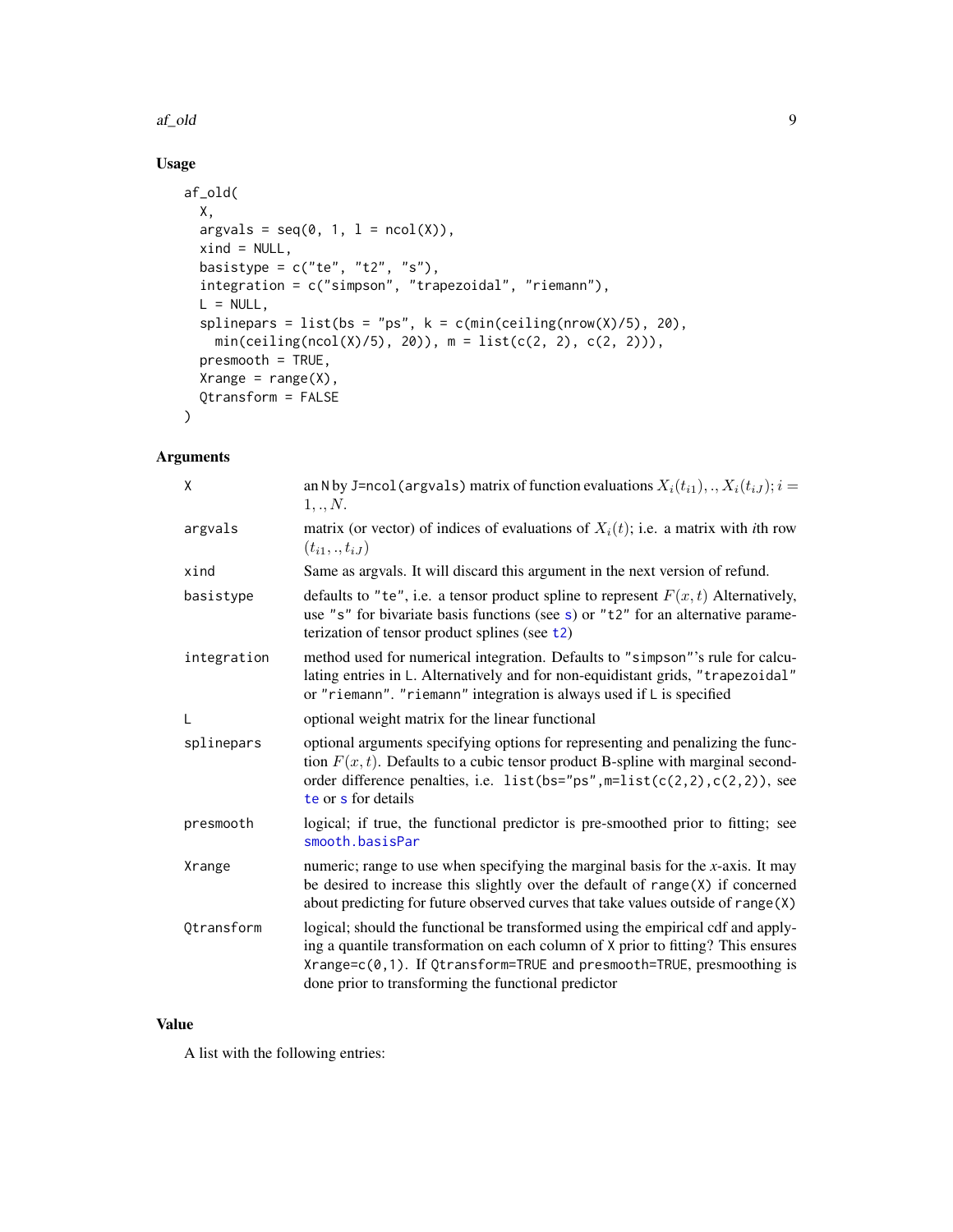- <span id="page-9-0"></span>1. call - a "call" to te (or s, t2) using the appropriately constructed covariate and weight matrices.
- 2. argvals the argvals argument supplied to af
- 3. L the matrix of weights used for the integration xindname the name used for the functional predictor variable in the formula used by mgcv. tindname - the name used for argvals variable in the formula used by mgcv Lname - the name used for the L variable in the formula used by mgcv presmooth - the presmooth argument supplied to af Qtranform - the Qtransform argument supplied to af Xrange - the Xrange argument supplied to af ecdflist - a list containing one empirical cdf function from applying [ecdf](#page-0-0) to each (possibly presmoothed) column of X. Only present if Qtransform=TRUE Xfd - an fd object from presmoothing the functional predictors using [smooth.basisPar](#page-0-0). Only present if presmooth=TRUE. See [fd](#page-0-0).

### Author(s)

Mathew W. McLean <mathew.w.mclean@gmail.com> and Fabian Scheipl

# References

McLean, M. W., Hooker, G., Staicu, A.-M., Scheipl, F., and Ruppert, D. (2014). Functional generalized additive models. *Journal of Computational and Graphical Statistics*, 23 (1), pp. 249-269. Available at <https://www.ncbi.nlm.nih.gov/pmc/articles/PMC3982924/>.

### See Also

[fgam](#page-31-1), If, mgcv's [linear.functional.terms](#page-0-0), fgam for examples

#### bayes\_fosr *Bayesian Function-on-scalar regression*

### **Description**

Wrapper function that implements several approaches to Bayesian function- on-scalar regression. Currently handles real-valued response curves; models can include subject-level random effects in a multilevel framework. The residual curve error structure can be estimated using Bayesian FPCA or a Wishart prior. Model parameters can be estimated using a Gibbs sampler or variational Bayes.

#### Usage

```
bayes_fosr(formula, data = NULL, est.method = "VB", cov.method = "FPCA", ...)
```
#### Arguments

| formula | a formula indicating the structure of the proposed model. Random intercepts are<br>designated using $re()$ .                                                          |
|---------|-----------------------------------------------------------------------------------------------------------------------------------------------------------------------|
| data    | an optional data frame, list or environment containing the variables in the model.<br>If not found in data, the variables are taken from environment (formula), typi- |
|         | cally the environment from which the function is called.                                                                                                              |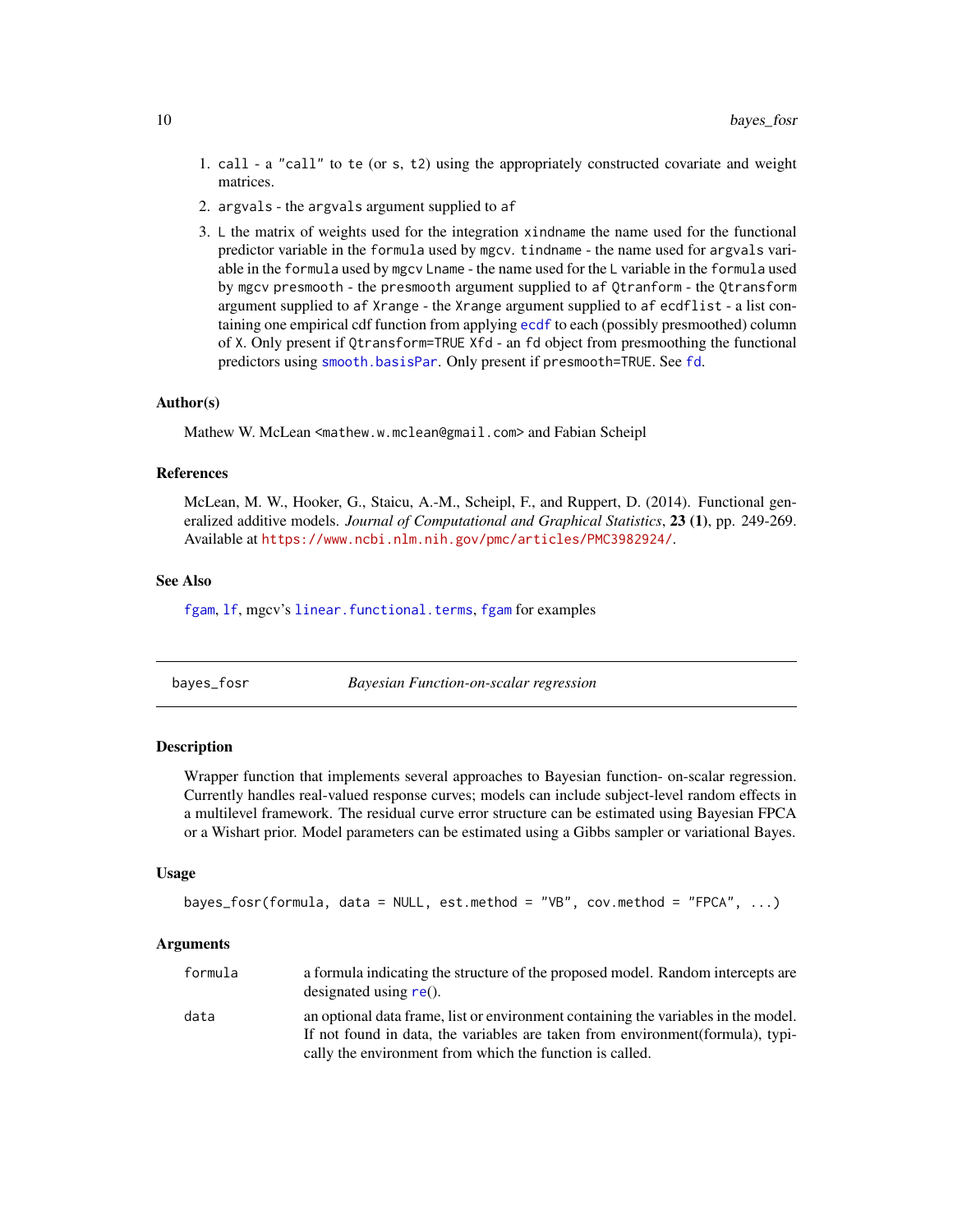### bayes\_fosr 11

| est.method | method used to estimate model parameters. Options are "VB", "Gibbs", and<br>"GLS" with "VB" as default. Variational Bayes is a fast approximation to the<br>full posterior and often provides good point estimates, but may be unreliable for<br>inference. "GLS" doesn't do anything Bayesian – just fits an unpenalized GLS<br>estimator for the specified model. |
|------------|---------------------------------------------------------------------------------------------------------------------------------------------------------------------------------------------------------------------------------------------------------------------------------------------------------------------------------------------------------------------|
| cov.method | method used to estimate the residual covariance structure. Options are "FPCA"<br>and "Wishart", with default "FPCA"                                                                                                                                                                                                                                                 |
| $\cdot$    | additional arguments that are passed to individual fitting functions.                                                                                                                                                                                                                                                                                               |

# Author(s)

Jeff Goldsmith <ajg2202@cumc.columbia.edu>

### References

Goldsmith, J., Kitago, T. (2016). Assessing Systematic Effects of Stroke on Motor Control using Hierarchical Function-on-Scalar Regression. *Journal of the Royal Statistical Society: Series C*, 65 215-236.

### Examples

```
## Not run:
```
library(reshape2) library(dplyr) library(ggplot2) ##### Cross-sectional real-data examples ##### ## organize data data(DTI)  $DTI = subset(DTI, select = c(cca, case, pass))$ DTI = DTI[complete.cases(DTI),] DTI\$gender = factor(sample(c("male","female"), dim(DTI)[1], replace = TRUE)) DTI\$status = factor(sample(c("RRMS", "SPMS", "PPMS"), dim(DTI)[1], replace = TRUE)) ## fit models default = bayes\_fosr(cca  $\sim$  pasat, data = DTI)  $VB = bayes_fosr(cca - pasat, data = DTI, Kp = 4, Kt = 10)$ Gibbs = bayes\_fosr(cca  $\sim$  pasat, data = DTI, Kt = 10, est.method = "Gibbs", cov.method = "Wishart", N.iter = 500, N.burn = 200) OLS = bayes\_fosr(cca  $\sim$  pasat, data = DTI, Kt = 10, est.method = "OLS") GLS = bayes\_fosr(cca  $\sim$  pasat, data = DTI, Kt = 10, est.method = "GLS") ## plot results models = c("default", "VB", "Gibbs", "OLS", "GLS") intercepts = sapply(models, function(u) get(u)\$beta.hat[1,]) slopes = sapply(models, function(u) get(u)\$beta.hat[2,]) plot.dat = melt(intercepts); colnames(plot.dat) = c("grid", "method", "value")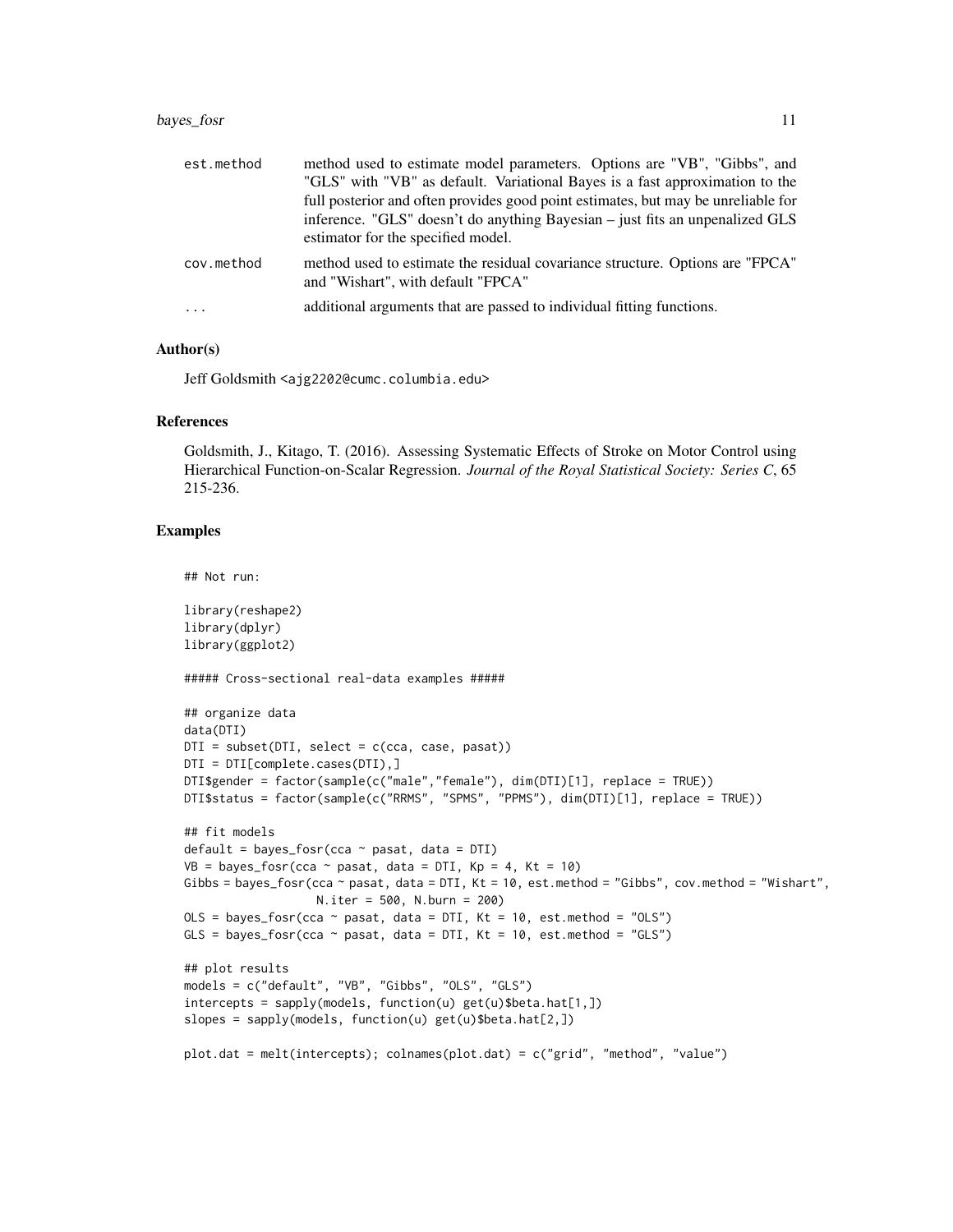```
ggplot(plot.dat, aes(x = grid, y = value, group = method, color = method)) +geom_path() + theme_bw()
plot.dat = melt(slopes); colnames(plot.dat) = c("grid", "method", "value")
ggplot(plot.dat, aes(x = grid, y = value, group = method, color = method)) +geom_path() + theme_bw()
## fit a model with an interaction
fosr.dti.interaction = bayes_fosr(cca ~ pasat*gender, data = DTI, Kp = 4, Kt = 10)
##### Longitudinal real-data examples #####
data(DTI2)
class(DTI2$cca) = class(DTI2$cca)[-1]
DTI2 = subset(DTI2, select = c(cca, id, pasat))
DTI2 = DTI2[complete.cases(DTI2),]
default = bayes_fosr(cca \sim pasat + re(id), data = DTI2)
VB = bayes_fosr(cca ~ pasat + re(id), data = DTI2, Kt = 10, cov.method = "Wishart")
```
## End(Not run)

ccb.fpc *Corrected confidence bands using functional principal components*

### Description

Uses iterated expectation and variances to obtain corrected estimates and inference for functional expansions.

### Usage

```
ccb.fpc(
 Y,
 argvals = NULL,
 nbasis = 10,
 pve = 0.99,
 n.boot = 100,siml = FALSE,
  sim.alpha = 0.95)
```
#### Arguments

Y matrix of observed functions for which estimates and covariance matrices are desired.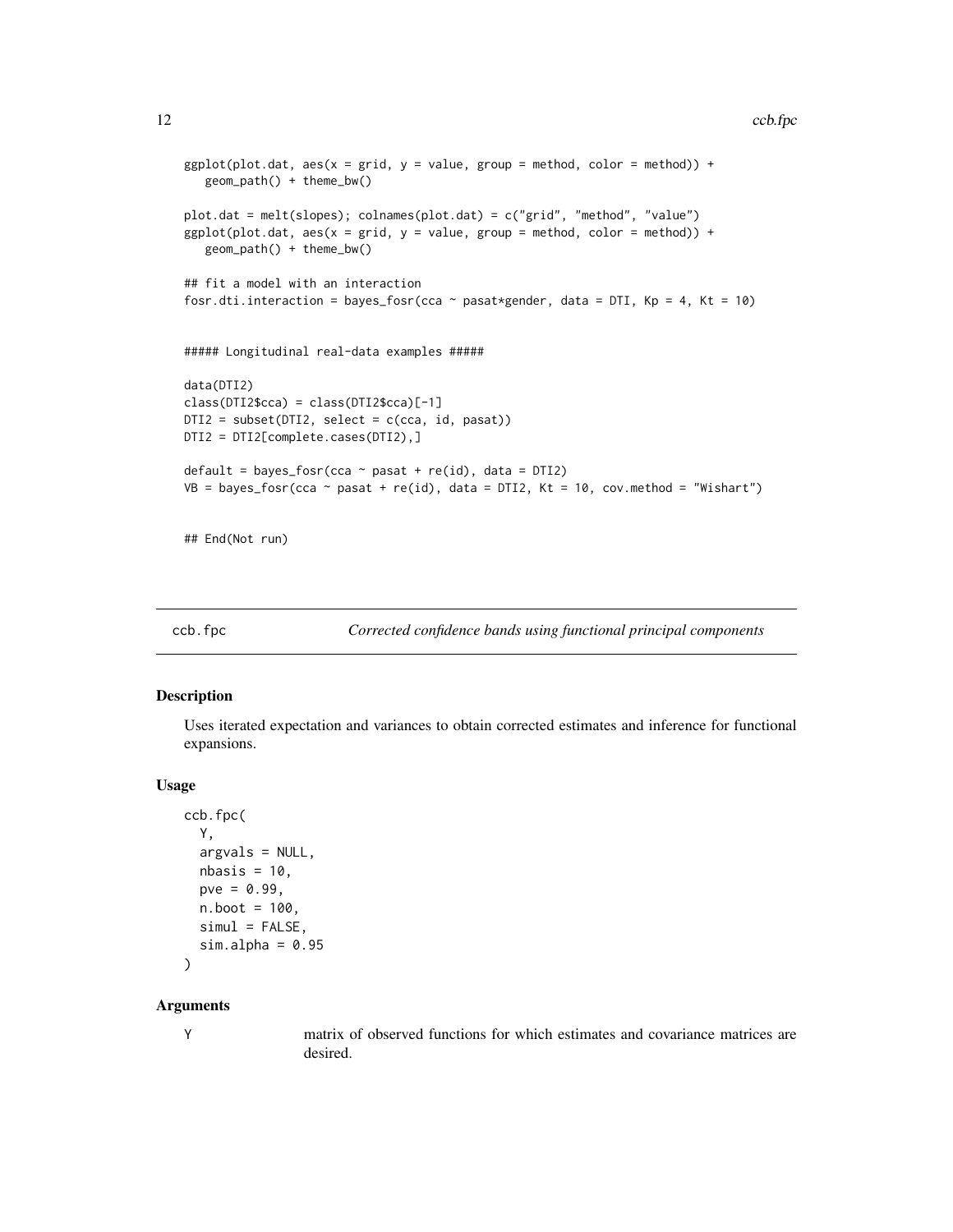| argvals   | numeric; function argument.                                                                                              |
|-----------|--------------------------------------------------------------------------------------------------------------------------|
| nbasis    | number of splines used in the estimation of the mean function and the bivariate<br>smoothing of the covariance matrix    |
| pve       | proportion of variance explained used to choose the number of principal com-<br>ponents to be included in the expansion. |
| n.boot    | number of bootstrap iterations used to estimate the distribution of FPC decom-<br>position objects.                      |
| simul     | TRUE or FALSE, indicating whether critical values for simultaneous confidence<br>intervals should be estimated           |
| sim.alpha | alpha level of the simultaneous intervals.                                                                               |

### Details

To obtain corrected curve estimates and variances, this function accounts for uncertainty in FPC decomposition objects. Observed curves are resampled, and a FPC decomposition for each sample is constructed. A mixed-model framework is used to estimate curves and variances conditional on each decomposition, and iterated expectation and variances combines both model-based and decomposition-based uncertainty.

### Value

| Yhat      | a matrix whose rows are the estimates of the curves in Y.                     |
|-----------|-------------------------------------------------------------------------------|
| Yhat.boot | a list containing the estimated curves within each bootstrap iteration.       |
| diag.var  | diagonal elements of the covariance matrices for each estimated curve.        |
| VarMats   | a list containing the estimated covariance matrices for each curve in Y.      |
| crit.val  | estimated critical values for constructing simultaneous confidence intervals. |

### Author(s)

Jeff Goldsmith <jeff.goldsmith@columbia.edu>

# References

Goldsmith, J., Greven, S., and Crainiceanu, C. (2013). Corrected confidence bands for functional data using principal components. *Biometrics*, 69(1), 41–51.

# Examples

```
## Not run:
data(cd4)
# obtain a subsample of the data with 25 subjects
set.seed(1236)
sample = sample(1:dim(cd4)[1], 25)Y.sub = cd4[sample,]
```
# obtain a mixed-model based FPCA decomposition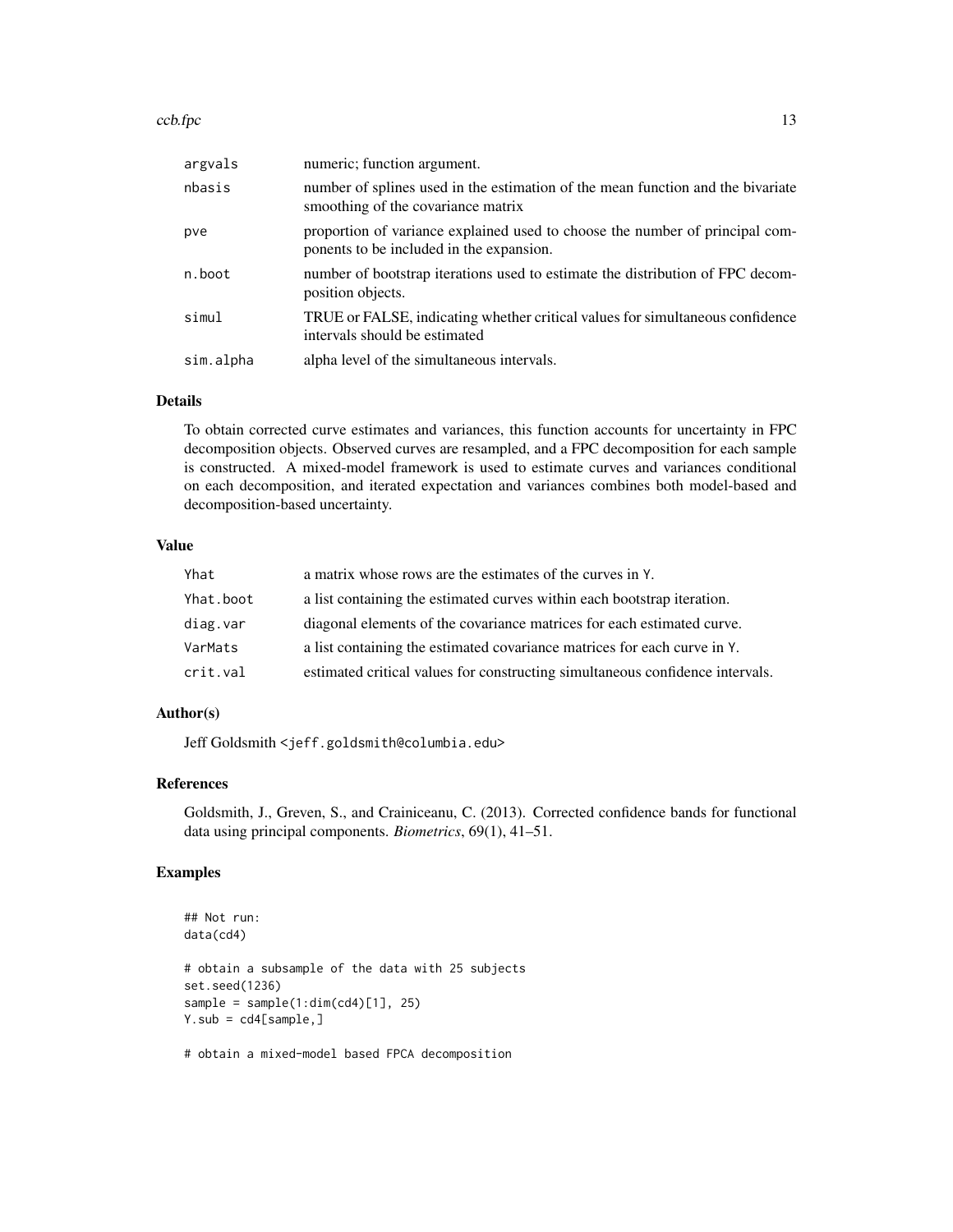```
Fit.MM = fpca.sc(Y.sub, var = TRUE, simul = TRUE)# use iterated variance to obtain curve estimates and variances
Fit.IV = ccb.fpc(Y.sub, n.boot = 25, simul = TRUE)# for one subject, examine curve estimates, pointwise and simultaneous itervals
EX = 2EX.IV = cbind(Fit.IV$Yhat[EX,],
      Fit.IV$Yhat[EX,] + 1.96 * sqrt(Fit.IV$diag.var[EX,]),
      Fit.IV$Yhat[EX,] - 1.96 * sqrt(Fit.IV$diag.var[EX,]),
      Fit.IV$Yhat[EX,] + Fit.IV$crit.val[EX] * sqrt(Fit.IV$diag.var[EX,]),
      Fit.IV$Yhat[EX,] - Fit.IV$crit.val[EX] * sqrt(Fit.IV$diag.var[EX,]))
EX.MM = cbind(Fit.MM$Yhat[EX,],
      Fit.MM$Yhat[EX,] + 1.96 * sqrt(Fit.MM$diag.var[EX,]),
      Fit.MM$Yhat[EX, ] - 1.96 * sqrt(Fit.MM$diag.var[EX, ]),Fit.MM$Yhat[EX,] + Fit.MM$crit.val[EX] * sqrt(Fit.MM$diag.var[EX,]),
      Fit.MM$Yhat[EX,] - Fit.MM$crit.val[EX] * sqrt(Fit.MM$diag.var[EX,]))
# plot data for one subject, with curve and interval estimates
d = as.numeric(colnames(cd4))
plot(d[which(!is.na(Y.sub[EX,]))], Y.sub[EX,which(!is.na(Y.sub[EX,]))], type = 'o',
  pch = 19, cex=.75, ylim = range(0, 3400), xlim = range(d),
    xlab = "Months since seroconversion", lwd = 1.2, ylab = "Total CD4 Cell Count",
      main = "Est. & CI - Sampled Data")
matpoints(d, EX.IV, col = 2, type = '1', lwd = c(2, 1, 1, 1, 1), lty = c(1,1,1,2,2))
matpoints(d, EX.MM, col = 4, type = 'l', lwd = c(2, 1, 1, 1, 1), lty = c(1,1,1,2,2))
legend("topright", c("IV Est", "IV PW Int", "IV Simul Int",
    expression(paste("MM - ", hat(theta), " Est", sep = "")),
    expression(paste("MM - ", hat(theta), "PW Int", sep = "")),expression(paste("MM - ", hat(theta), " Simul Int", sep = ""))),
    lty=c(1,1,2,1,1,2), lwd = c(2.5,.75,.75,2.5,.75,.75),
    col = c("red", "red", "red", "blue", "blue", "blue")## End(Not run)
```
cd4 *Observed CD4 cell counts*

### Description

CD4 cell counts for 366 subjects between months -18 and 42 since seroconversion. Each subject's observations are contained in a single row.

### Format

A data frame made up of a 366 x 61 matrix of CD4 cell counts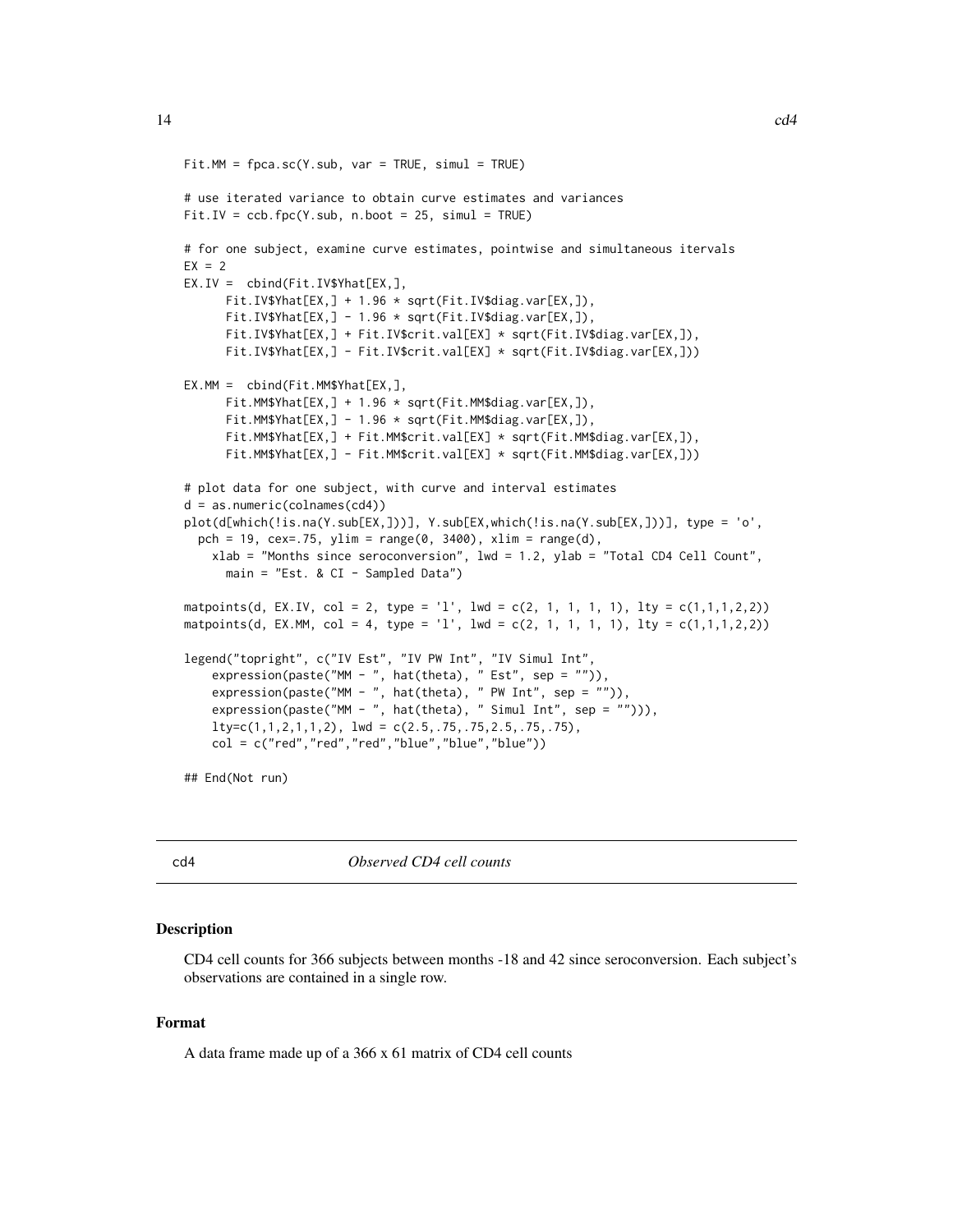# <span id="page-14-0"></span>References

Goldsmith, J., Greven, S., and Crainiceanu, C. (2013). Corrected confidence bands for functional data using principal components. *Biometrics*, 69(1), 41–51.

cmdscale\_lanczos *Faster multi-dimensional scaling*

### Description

This is a modified version of [cmdscale](#page-0-0) that uses the Lanczos procedure ([slanczos](#page-0-0)) instead of eigen. Called by [smooth.construct.pco.smooth.spec](#page-157-1).

# Usage

cmdscale\_lanczos(d, k = 2, eig = FALSE, add = FALSE, x.ret = FALSE)

# Arguments

| d     | a distance structure as returned by dist, or a full symmetric matrix of distances<br>or dissimilarities.                                                                                       |
|-------|------------------------------------------------------------------------------------------------------------------------------------------------------------------------------------------------|
| k     | the maximum dimension of the space which the data are to be represented in;<br>must be in $\{1, 2, \ldots, n-1\}$ .                                                                            |
| eig   | logical indicating whether eigenvalues should be returned.                                                                                                                                     |
| add   | logical indicating if the additive constant of Cailliez (1983) should be computed,<br>and added to the non-diagonal dissimilarities such that the modified dissimilari-<br>ties are Euclidean. |
| x.ret | indicates whether the doubly centred symmetric distance matrix should be re-<br>turned.                                                                                                        |

# Value

as [cmdscale](#page-0-0)

### Author(s)

David L Miller, based on code by R Core.

### References

Cailliez, F. (1983). The analytical solution of the additive constant problem. *Psychometrika*, 48, 343-349.

# See Also

[smooth.construct.pco.smooth.spec](#page-157-1)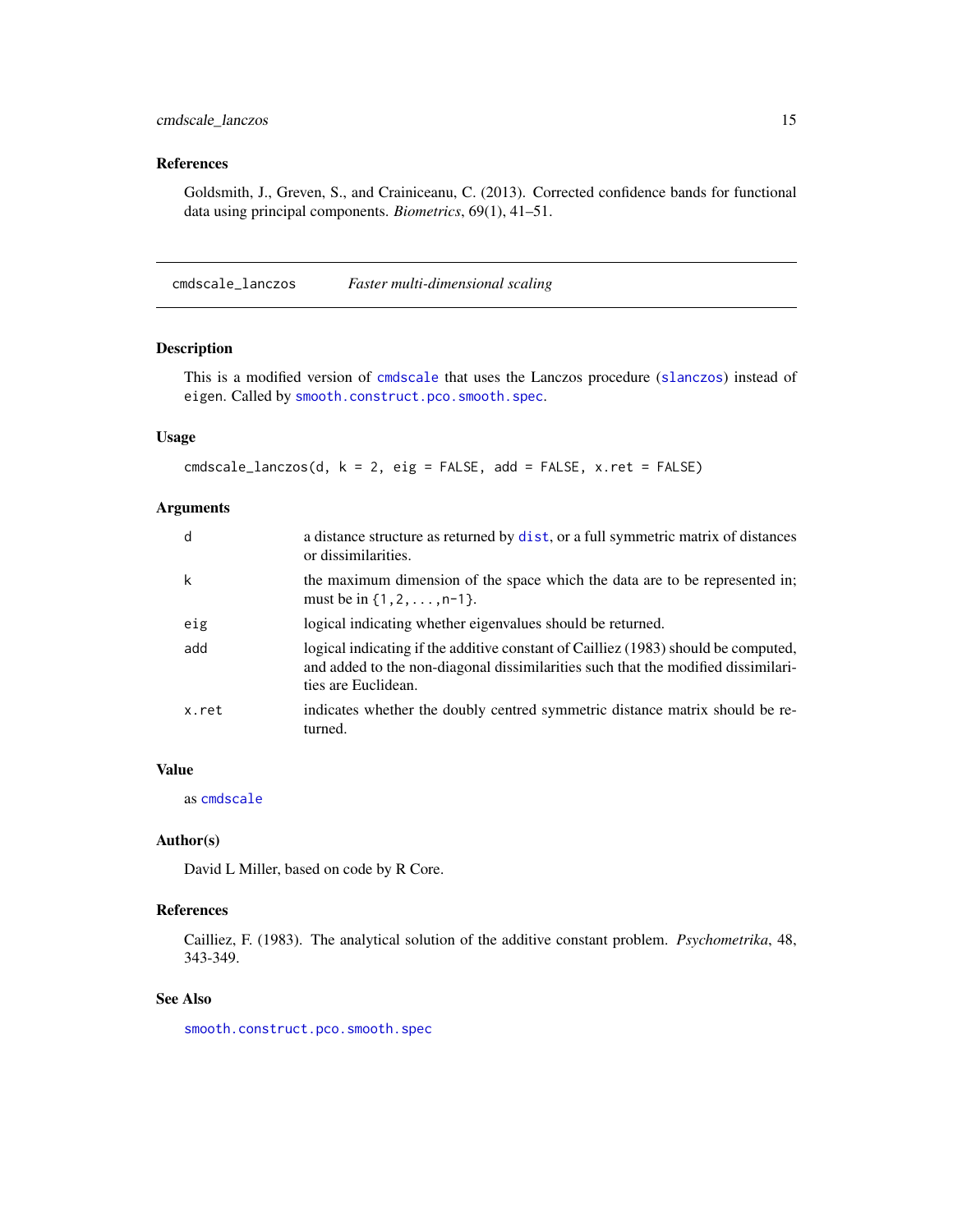<span id="page-15-1"></span><span id="page-15-0"></span>

# Description

Returns estimated coefficient functions/surfaces  $\beta(t)$ ,  $\beta(s,t)$  and estimated smooth effects  $f(z)$ ,  $f(x, z)$ or  $f(x, z, t)$  and their point-wise estimated standard errors. Not implemented for smooths in more than 3 dimensions.

### Usage

```
## S3 method for class 'pffr'
coef(
 object,
 raw = FALSE,se = TRUE,freq = FALSE,
 sandwich = FALSE,
 seWithMean = TRUE,
 n1 = 100,n2 = 40,
 n3 = 20,
 Ktt = NULL,...
)
```
# Arguments

| object     | a fitted pffr-object                                                                                                                                                                                               |
|------------|--------------------------------------------------------------------------------------------------------------------------------------------------------------------------------------------------------------------|
| raw        | logical, defaults to FALSE. If TRUE, the function simply returns object\$coefficients                                                                                                                              |
| se         | logical, defaults to TRUE. Return estimated standard error of the estimates?                                                                                                                                       |
| freg       | logical, defaults to FALSE. If FALSE, use posterior variance object \$Vp for<br>variability estimates, else use object \$Ve. See gamobject                                                                         |
| sandwich   | logical, defaults to FALSE. Use a Sandwich-estimator for approximate vari-<br>ances? See Details. THIS IS AN EXPERIMENTAL FEATURE, USE A YOUR<br><b>OWN RISK.</b>                                                  |
| seWithMean | logical, defaults to TRUE. Include uncertainty about the intercept/overall mean<br>in standard errors returned for smooth components?                                                                              |
| n1         | see below                                                                                                                                                                                                          |
| n2         | see below                                                                                                                                                                                                          |
| n3         | n1, n2, n3 give the number of gridpoints for $1-\frac{2}{3}$ -dimensional smooth terms<br>used in the marginal equidistant grids over the range of the covariates at which<br>the estimated effects are evaluated. |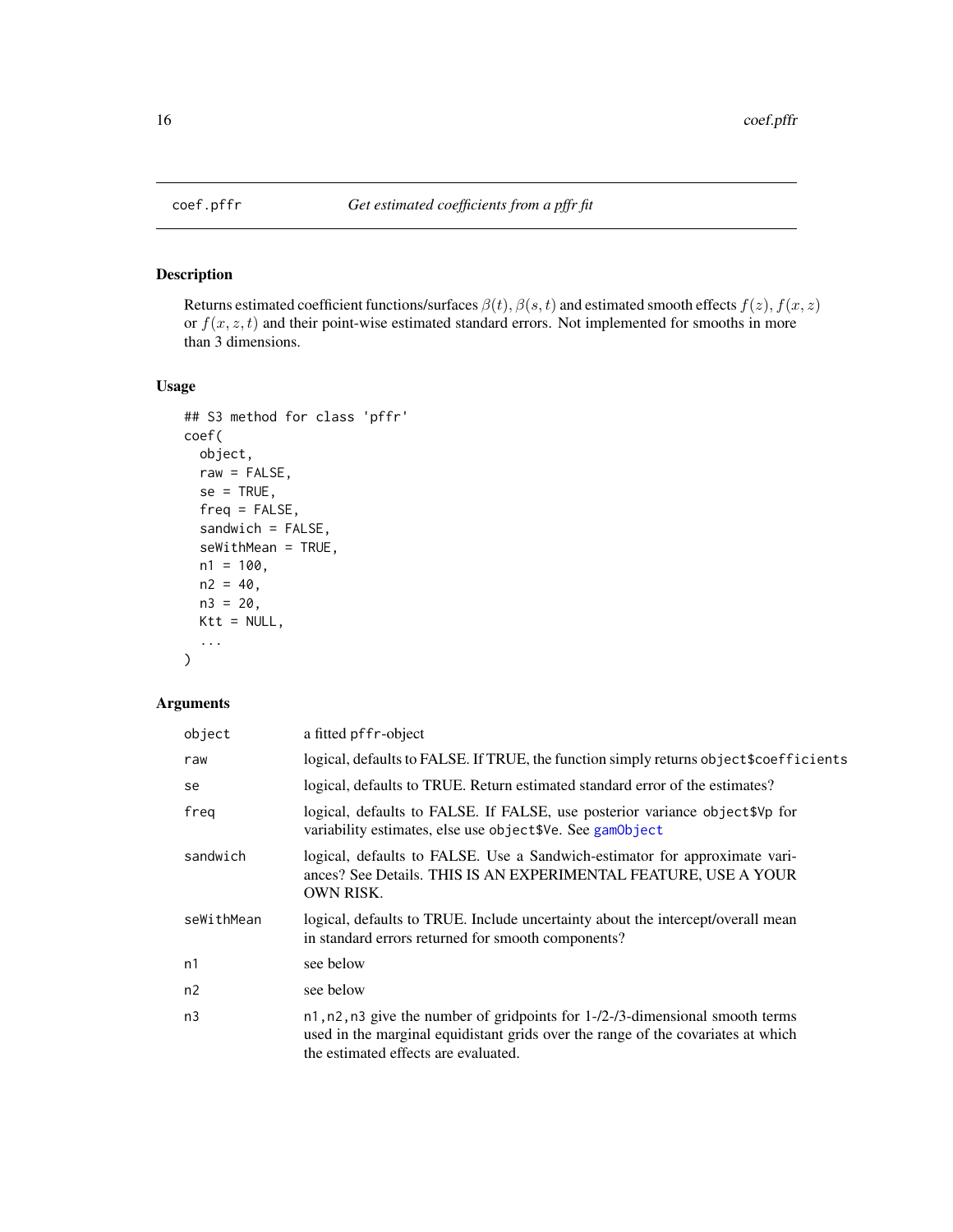| Ktt | (optional) an estimate of the covariance operator of the residual process $\epsilon_i(t) \sim$<br>$N(0, K(t, t'))$ , evaluated on yind of object. If not supplied, this is estimated |
|-----|--------------------------------------------------------------------------------------------------------------------------------------------------------------------------------------|
|     | from the crossproduct matrices of the observed residual vectors. Only relevant<br>for sandwich CIs.                                                                                  |
| .   | other arguments, not used.                                                                                                                                                           |

### Details

The seWithMean-option corresponds to the "iterms"-option in [predict.gam](#page-0-0). The sandwichoptions works as follows: Assuming that the residual vectors  $\epsilon_i(t)$ ,  $i = 1, ..., n$  are i.i.d. realizations of a mean zero Gaussian process with covariance  $K(t, t')$ , we can construct an estimator for  $K(t, t')$  from the n replicates of the observed residual vectors. The covariance matrix of the stacked observations vec( $Y_i(t)$ ) is then given by a block-diagonal matrix with n copies of the estimated  $K(t, t')$  on the diagonal. This block-diagonal matrix is used to construct the "meat" of a sandwich covariance estimator, similar to Chen et al. (2012), see reference below.

#### Value

If raw==FALSE, a list containing

- pterms a matrix containing the parametric / non-functional coefficients (and, optionally, their se's)
- smterms a named list with one entry for each smooth term in the model. Each entry contains
	- coef a matrix giving the grid values over the covariates, the estimated effect (and, optionally, the se's). The first covariate varies the fastest.
	- $x, y, z$  the unique gridpoints used to evaluate the smooth/coefficient function/coefficient surface
	- xlim,ylim,zlim the extent of the x/y/z-axes
	- xlab,ylab,zlab the names of the covariates for the x/y/z-axes
	- dim the dimensionality of the effect
	- main the label of the smooth term (a short label, same as the one used in summary.pffr)

### Author(s)

Fabian Scheipl

#### References

Chen, H., Wang, Y., Paik, M.C., and Choi, A. (2013). A marginal approach to reduced-rank penalized spline smoothing with application to multilevel functional data. *Journal of the American Statistical Association*, 101, 1216–1229.

### See Also

[plot.gam](#page-0-0), [predict.gam](#page-0-0) which this routine is based on.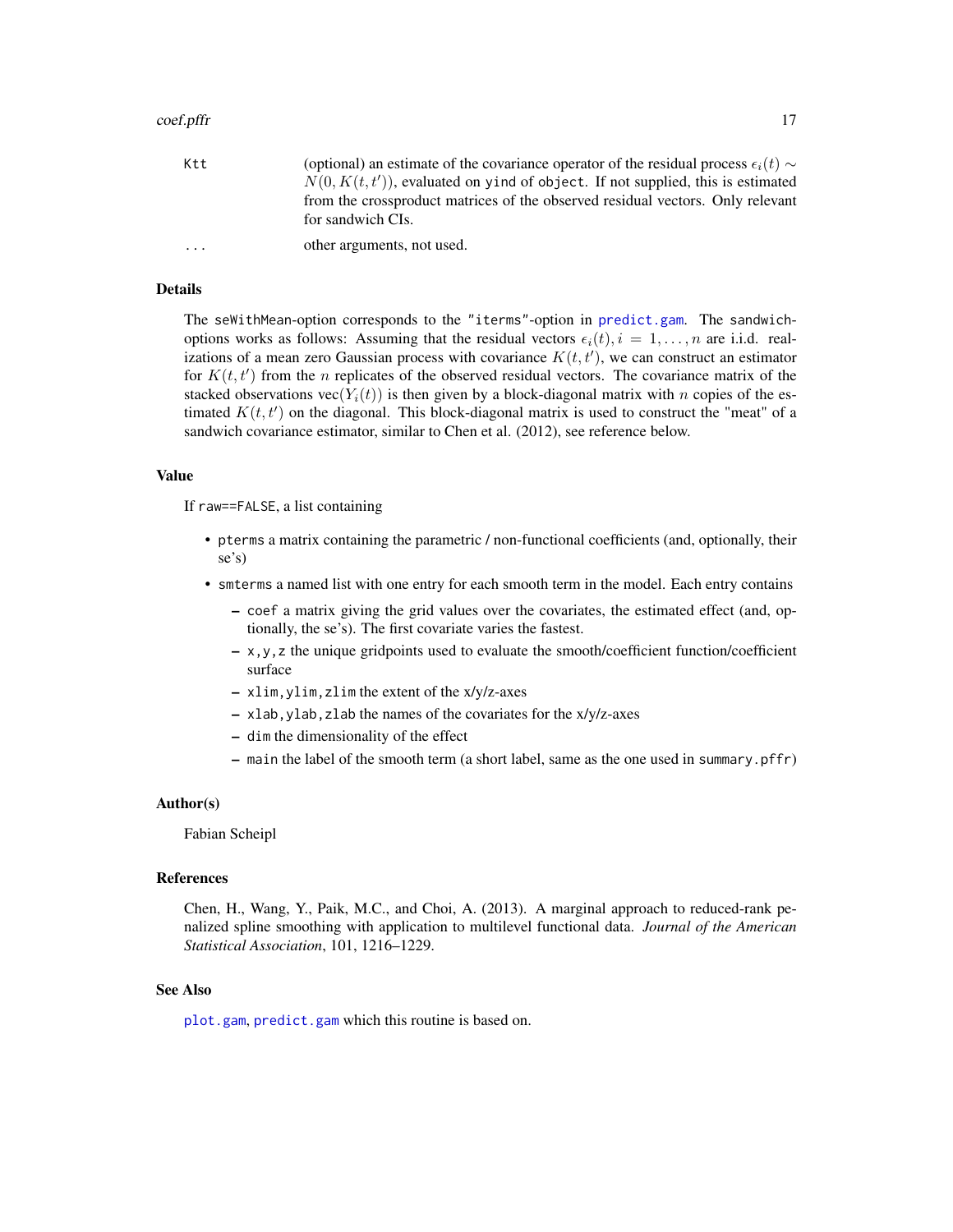<span id="page-17-0"></span>

### Description

This function resamples observations in the data set to obtain approximate CIs for different terms and coefficient functions that correct for the effects of dependency and heteroskedasticity of the residuals along the index of the functional response, i.e., it aims for correct inference if the residuals along the index of the functional response are not i.i.d.

# Usage

```
coefboot.pffr(
  object,
 n1 = 100,
 n2 = 40,
 n3 = 20,
 B = 100,
  ncpus = getOption("boot.ncpus", 1),
 parallel = c("no", "multicore", "snow"),
 cl = NULL,conf = c(0.9, 0.95),
  type = "percent",
  method = c("resample", "residual", "residual.c"),
  showProgress = TRUE,
  ...
)
```
# Arguments

| object   | a fitted pffr-model                                                                                                                                                                                                                                                                     |
|----------|-----------------------------------------------------------------------------------------------------------------------------------------------------------------------------------------------------------------------------------------------------------------------------------------|
| n1       | see coef.pffr                                                                                                                                                                                                                                                                           |
| n2       | see coef.pffr                                                                                                                                                                                                                                                                           |
| n3       | see coef.pffr                                                                                                                                                                                                                                                                           |
| B        | number of bootstrap replicates, defaults to (a measly) 100                                                                                                                                                                                                                              |
| ncpus    | see boot. Defaults to getOption ("boot.ncpus", 1L) (like boot).                                                                                                                                                                                                                         |
| parallel | see boot                                                                                                                                                                                                                                                                                |
| cl       | see boot                                                                                                                                                                                                                                                                                |
| conf     | desired levels of bootstrap CIs, defaults to 0.90 and 0.95                                                                                                                                                                                                                              |
| type     | type of bootstrap interval, see boot.ci. Defaults to "percent" for percentile-<br>based CIs.                                                                                                                                                                                            |
| method   | either "resample" (default) to resample response trajectories, or "residual" to<br>resample responses as fitted values plus residual trajectories or "residual.c" to<br>resample responses as fitted values plus residual trajectories that are centered at<br>zero for each gridpoint. |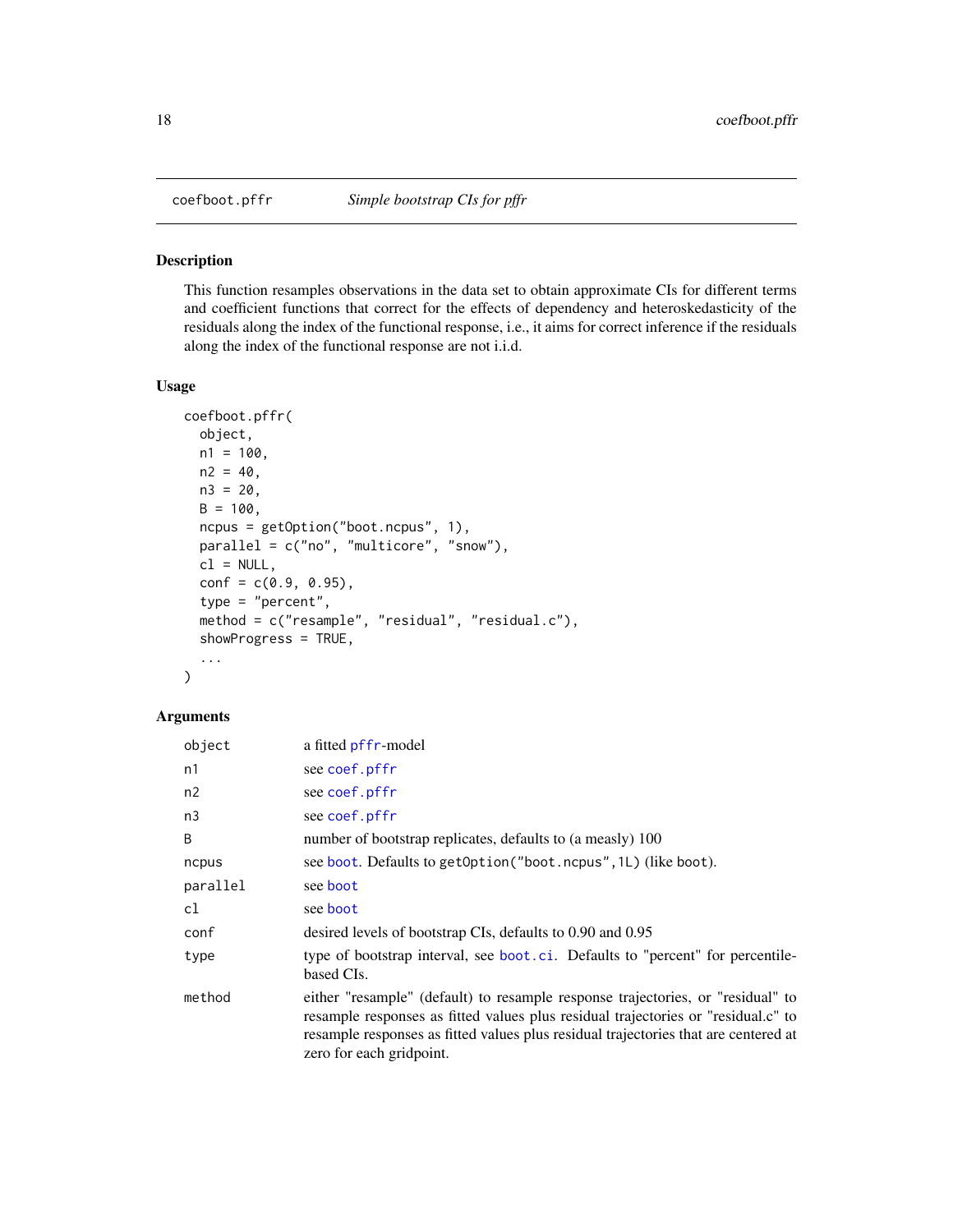# <span id="page-18-0"></span>coefficients.pfr 19

showProgress TRUE/FALSE ... not used

### Value

a list with similar structure as the return value of [coef.pffr](#page-15-1), containing the original point estimates of the various terms along with their bootstrap CIs.

# Author(s)

Fabian Scheipl

coefficients.pfr *Extract coefficient functions from a fitted pfr-object*

# Description

This function is used to extract a coefficient from a fitted 'pfr' model, in particular smooth functions resulting from including functional terms specified with lf, af, etc. It can also be used to extract smooths genereated using mgcv's s, te, or t2.

### Usage

```
## S3 method for class 'pfr'
coefficients(
  object,
  select = 1,
  coords = NULL,
  n = NULL,se = ifelse(length(object$smooth) & select, TRUE, FALSE),
  seWithMean = FALSE,
  useVc = TRUE,Qtransform = FALSE,
  ...
\mathcal{L}## S3 method for class 'pfr'
coef(
  object,
  select = 1,
  coords = NULL,
  n = NULL,se = ifelse(length(object$smooth) & select, TRUE, FALSE),
  seWithMean = FALSE,
  useVc = TRUE,
  Qtransform = FALSE,
  ...
)
```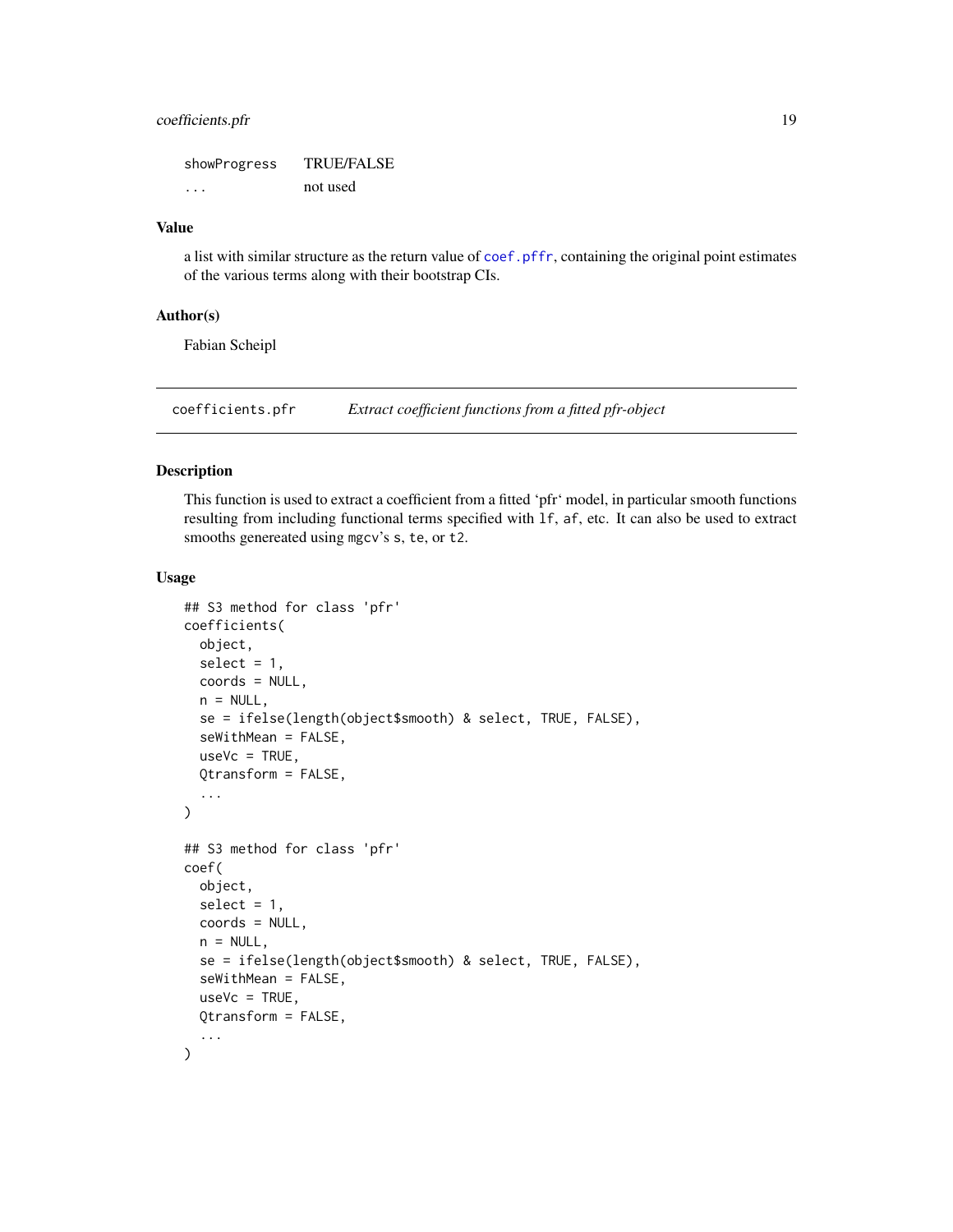# Arguments

| object     | return object from pfr                                                                                                                                                                                                                                                                                 |
|------------|--------------------------------------------------------------------------------------------------------------------------------------------------------------------------------------------------------------------------------------------------------------------------------------------------------|
| select     | integer indicating the index of the desired smooth term in object\$smooth. En-<br>ter 0 to request the raw coefficients (i.e., object\$coefficients) and standard<br>errors (if se==TRUE).                                                                                                             |
| coords     | named list indicating the desired coordinates where the coefficient function is to<br>be evaluated. Names must match the argument names in object\$smooth[[select]]\$term.<br>If NULL, uses n to generate equally-spaced coordinates.                                                                  |
| n          | integer vector indicating the number of equally spaced coordinates for each ar-<br>gument. If length 1, the same number is used for each argument. Otherwise, the<br>length must match object\$smooth[[select]]\$dim.                                                                                  |
| se         | if TRUE, returns pointwise standard error estimates. Defaults to FALSE if raw<br>coefficients are being returned; otherwise TRUE.                                                                                                                                                                      |
| seWithMean | if TRUE the standard errors include uncertainty about the overall mean; if FALSE,<br>they relate purely to the centered smooth itself. Marra and Wood (2012) suggests<br>that TRUE results in better coverage performance for GAMs.                                                                    |
| useVc      | if TRUE, standard errors are calculated using a covariance matrix that has been<br>corrected for smoothing parameter uncertainty. This matrix will only be avail-<br>able under ML or REML smoothing.                                                                                                  |
| Qtransform | For additive functional terms, TRUE indicates the coefficient should be extracted<br>on the quantile-transformed scale, whereas FALSE indicates the scale of the orig-<br>inal data. Note this is different from the Qtransform arguemnt of af, which<br>specifies the scale on which the term is fit. |
| $\ddots$   | these arguments are ignored                                                                                                                                                                                                                                                                            |

# Value

a data frame containing the evaluation points, coefficient function values and optionally the SE's for the term indicated by select.

# Author(s)

Jonathan Gellar and Fabian Scheipl

### References

Marra, G and S.N. Wood (2012) Coverage Properties of Confidence Intervals for Generalized Additive Model Components. Scandinavian Journal of Statistics.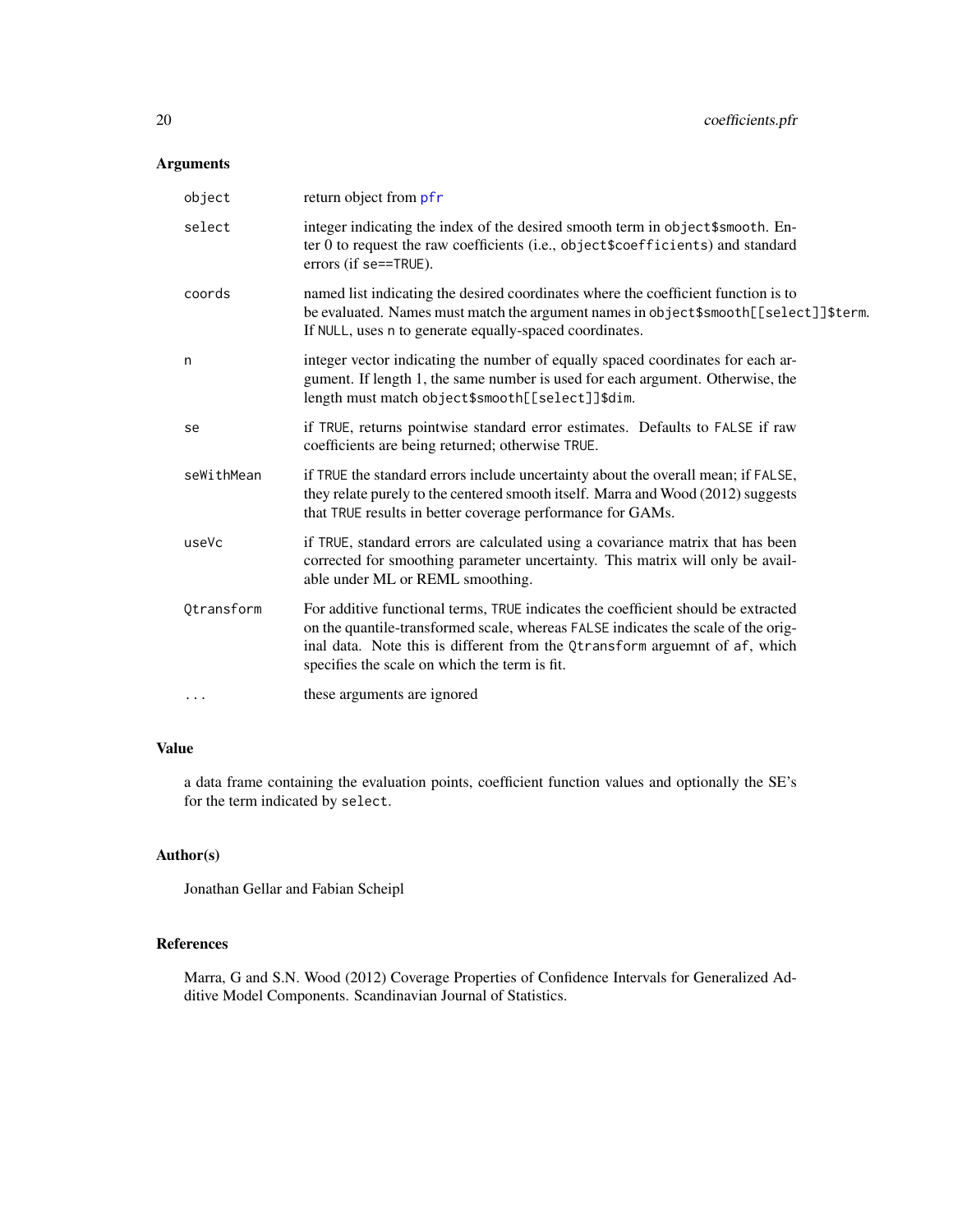<span id="page-20-1"></span><span id="page-20-0"></span>create.prep.func *Construct a function for preprocessing functional predictors*

# Description

Prior to using functions X as predictors in a scalar-on-function regression, it is often necessary to presmooth curves to remove measurement error or interpolate to a common grid. This function creates a function to do this preprocessing depending on the method specified.

### Usage

```
create.prep.func(
 X,
 argvals = seq(0, 1, length = ncol(X)),method = c("fpca.sc", "fpca.face", "fpca.ssvd", "bspline", "interpolate"),
 options = NULL
)
```
### Arguments

| X       | an N by J=ncol (argvals) matrix of function evaluations $X_i(t_{i1}),,X_i(t_{iJ}); i =$<br>$1,,N$ . For FPCA-based processing methods, these functions are used to define<br>the eigen decomposition used to preprocess current and future data (for example,<br>in $predict.pfr)$                                                       |
|---------|------------------------------------------------------------------------------------------------------------------------------------------------------------------------------------------------------------------------------------------------------------------------------------------------------------------------------------------|
| argvals | matrix (or vector) of indices of evaluations of $X_i(t)$ ; i.e. a matrix with <i>i</i> th row<br>$(t_{i1},.,t_{iJ})$                                                                                                                                                                                                                     |
| method  | character string indicating the preprocessing method. Options are "fpca.sc",<br>"fpca.face", "fpca.ssvd", "bspline", and "interpolate". The first three<br>use the corresponding existing function; "bspline" uses an (unpenalized) cu-<br>bic bspline smoother with nbasis basis functions; "interpolate" uses linear<br>interpolation. |
| options | list of options passed to the preprocessing method; as an example, options for<br>fpca.sc include pve, nbasis, and npc.                                                                                                                                                                                                                  |

### Value

a function that returns the preprocessed functional predictors, with arguments

| newX     | The functional predictors to process                     |
|----------|----------------------------------------------------------|
| argvals. | Indices of evaluation of new X                           |
| options. | Any options needed to preprocess the predictor functions |

# Author(s)

Jeff Goldsmith <ajg2202@cumc.columbia.edu>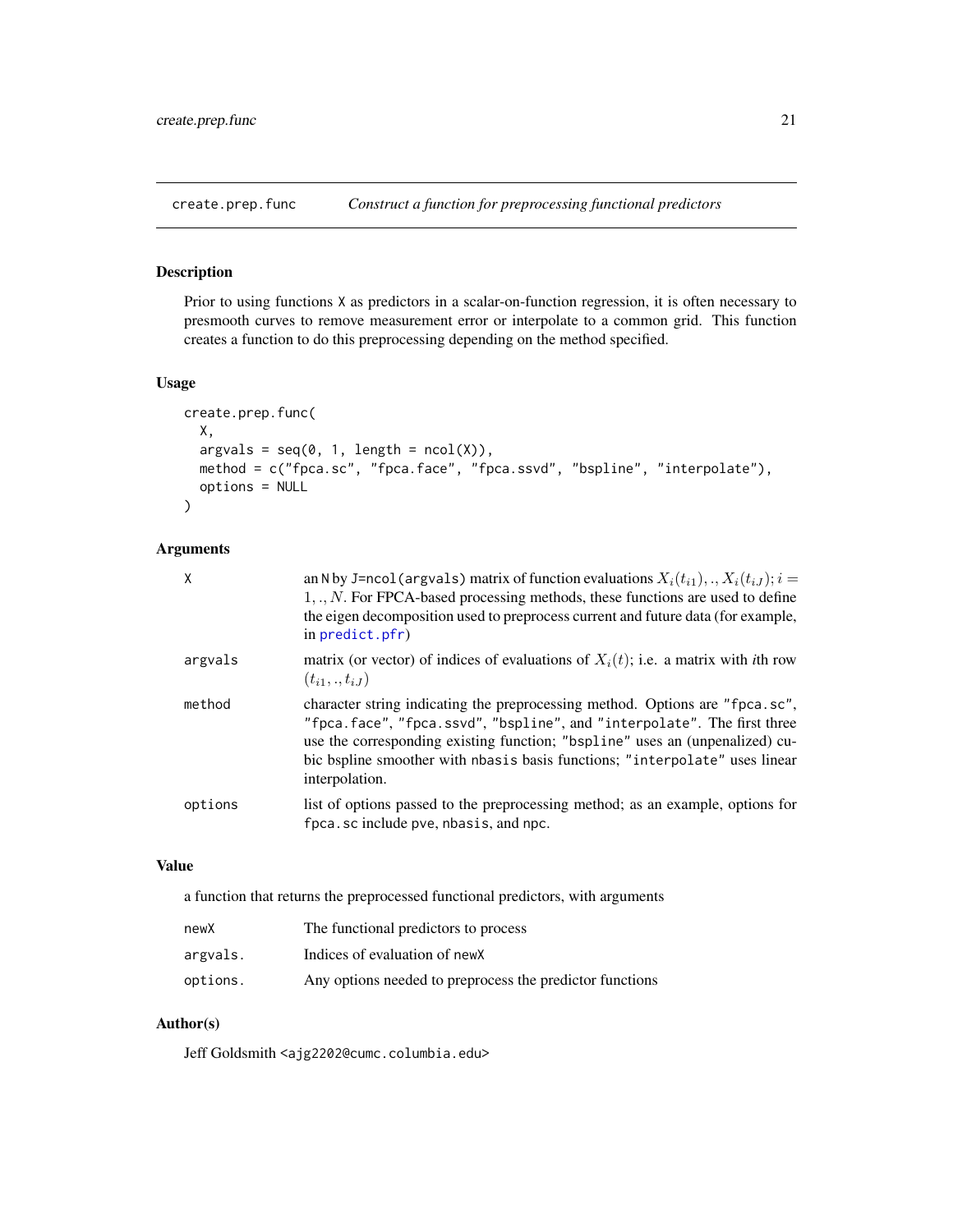# <span id="page-21-0"></span>See Also

[pfr](#page-116-1), [fpca.sc](#page-56-1), [fpca.face](#page-47-1), [fpca.ssvd](#page-60-1)

DTI *Diffusion Tensor Imaging: tract profiles and outcomes*

### **Description**

Fractional anisotropy (FA) tract profiles for the corpus callosum (cca) and the right corticospinal tract (rcst). Accompanying the tract profiles are the subject ID numbers, visit number, total number of scans, multiple sclerosis case status and Paced Auditory Serial Addition Test (pasat) score.

### Format

A data frame made up of

cca A 382 x 93 matrix of fractional anisotropy tract profiles from the corpus callosum;

rcst A 382 x 55 matrix of fractional anisotropy tract profiles from the right corticospinal tract;

ID Numeric vector of subject ID numbers;

visit Numeric vector of the subject-specific visit numbers;

visit.time Numeric vector of the subject-specific visit time, measured in days since first visit;

Nscans Numeric vector indicating the total number of visits for each subject;

case Numeric vector of multiple sclerosis case status: 0 - healthy control, 1 - MS case;

sex factor variable indicated subject's sex;

pasat Numeric vector containing the PASAT score at each visit.

#### Details

If you use this data as an example in written work, please include the following acknowledgment: "The MRI/DTI data were collected at Johns Hopkins University and the Kennedy-Krieger Institute"

DTI2 uses mean diffusivity of the the corpus callosum rather than FA, and parallel diffusivity of the rcst rather than FA. Please see the documentation for DTI2.

# References

Goldsmith, J., Bobb, J., Crainiceanu, C., Caffo, B., and Reich, D. (2011). Penalized Functional Regression. *Journal of Computational and Graphical Statistics*, 20, 830 - 851.

Goldsmith, J., Crainiceanu, C., Caffo, B., and Reich, D. (2010). Longitudinal Penalized Functional Regression for Cognitive Outcomes on Neuronal Tract Measurements. *Journal of the Royal Statistical Society: Series C*, 61, 453 - 469.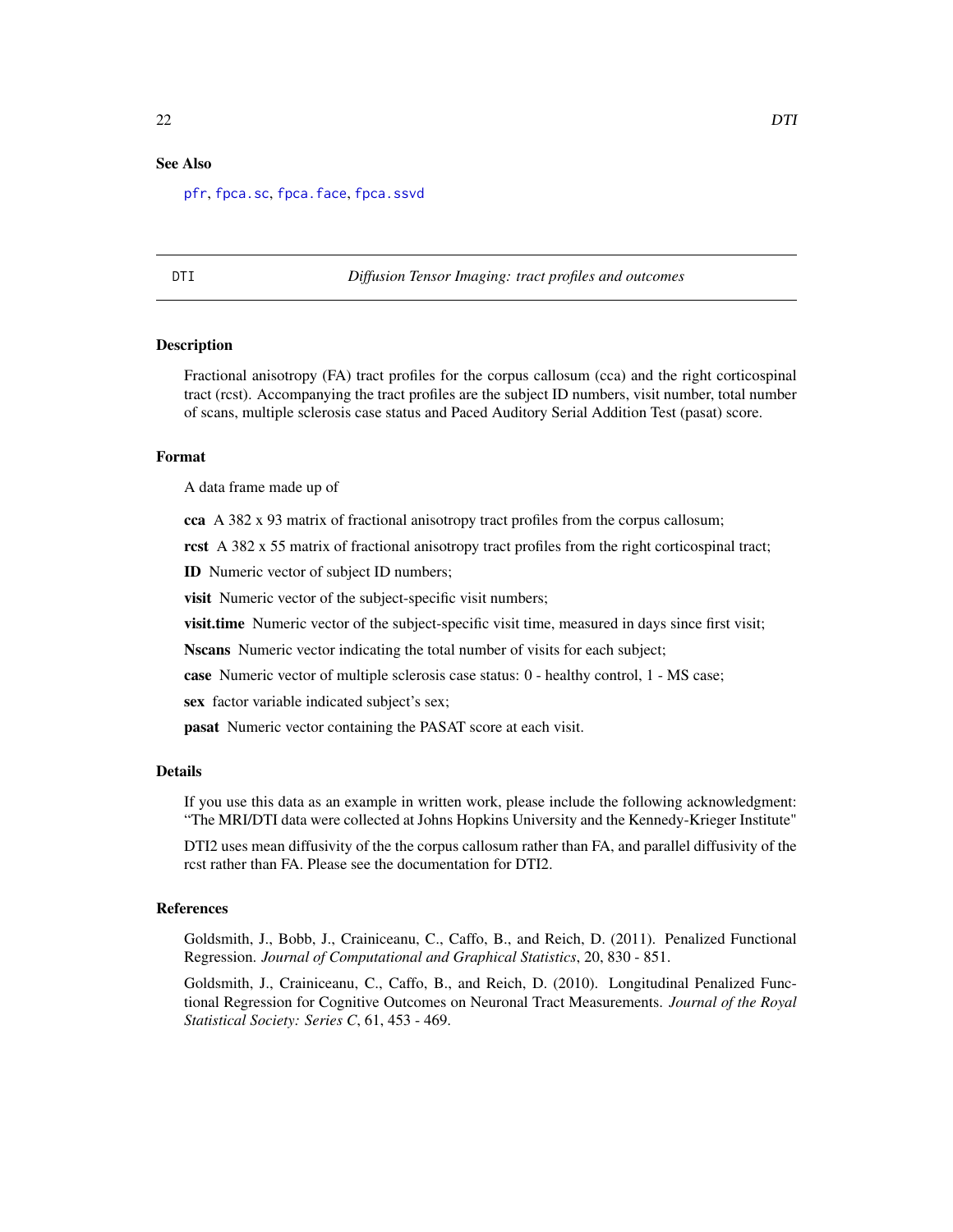### <span id="page-22-0"></span>Description

A diffusion tensor imaging dataset used in Swihart et al. (2012). Mean diffusivity profiles for the corpus callosum (cca) and parallel diffusivity for the right corticospinal tract (rcst). Accompanying the profiles are the subject ID numbers, visit number, and Paced Auditory Serial Addition Test (pasat) score. We thank Dr. Daniel Reich for making this dataset available.

### Format

A data frame made up of

cca a 340 x 93 matrix of fractional anisotropy profiles from the corpus callosum;

rcst a 340 x 55 matrix of fractional anisotropy profiles from the right corticospinal tract;

id numeric vector of subject ID numbers;

visit numeric vector of the subject-specific visit numbers;

pasat numeric vector containing the PASAT score at each visit.

### Details

If you use this data as an example in written work, please include the following acknowledgment: "The MRI/DTI data were collected at Johns Hopkins University and the Kennedy-Krieger Institute"

Note: DTI2 uses mean diffusivity of the the corpus callosum rather than fractional anisotropy (FA), and parallel diffusivity of the rcst rather than FA. Please see the documentation for DTI for more about the DTI dataset.

### References

Goldsmith, J., Bobb, J., Crainiceanu, C., Caffo, B., and Reich, D. (2011). Penalized functional regression. *Journal of Computational and Graphical Statistics*, 20(4), 830–851.

Goldsmith, J., Crainiceanu, C., Caffo, B., and Reich, D. (2012). Longitudinal penalized functional regression for cognitive outcomes on neuronal tract measurements. *Journal of the Royal Statistical Society: Series C*, 61(3), 453–469.

Swihart, B. J., Goldsmith, J., and Crainiceanu, C. M. (2014). Restricted Likelihood Ratio Tests for Functional Effects in the Functional Linear Model. *Technometrics*, 56, 483–493.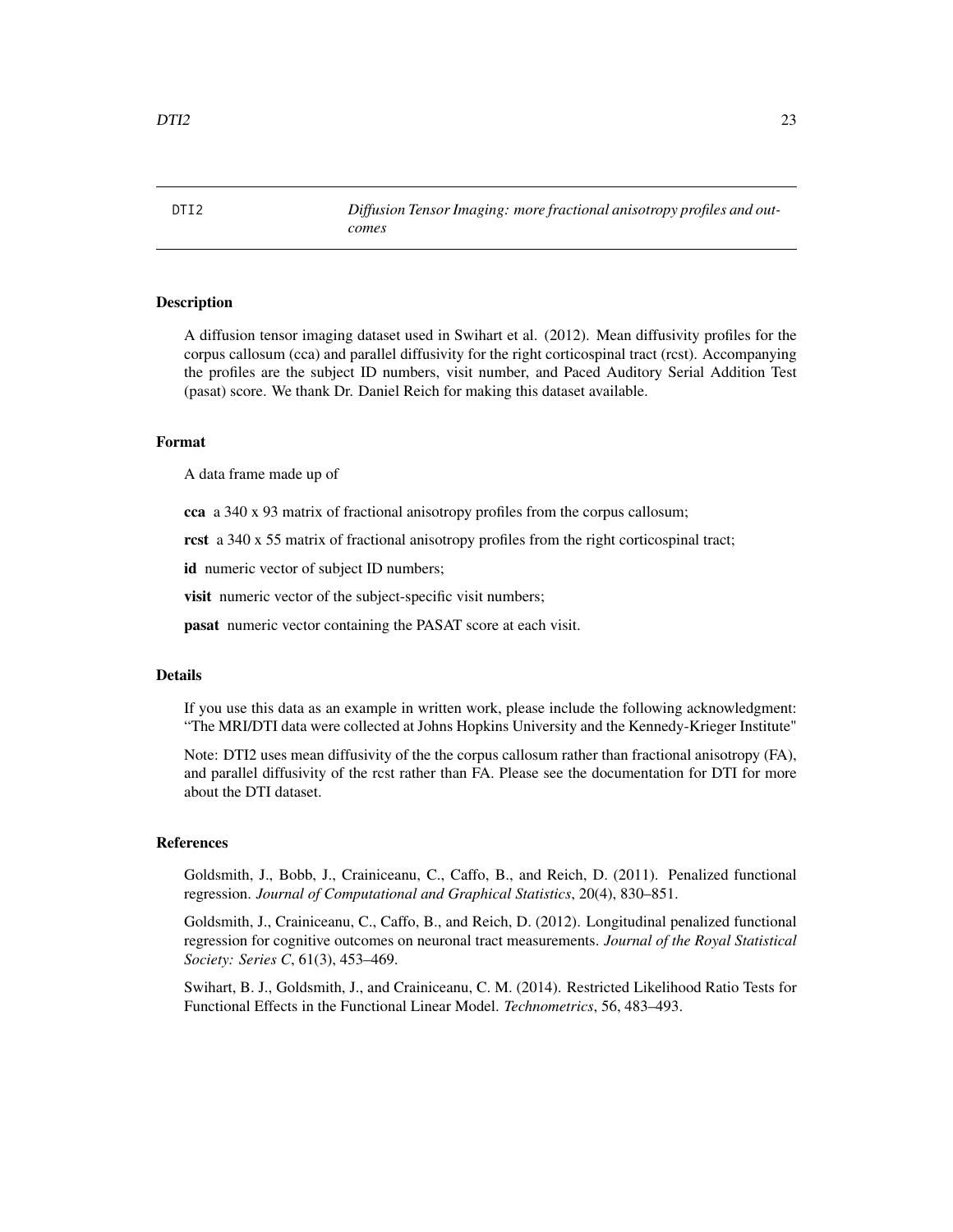<span id="page-23-0"></span>

# Description

Return a call in which all of the arguments which were supplied or have presets are specified by their full names and their supplied or default values.

### Usage

```
expand.call(
  definition = NULL,
  call = sys.call(sys.parent(1)),
  expand.dots = TRUE
\mathcal{L}
```
# Arguments

| definition  | a function. See match.call.                                                                           |
|-------------|-------------------------------------------------------------------------------------------------------|
| cal1        | an unevaluated call to the function specified by definition. See match.call.                          |
| expand.dots | logical. Should arguments matching  in the call be included or left as a<br>argument? See match.call. |

# Value

An object of mode "[call](#page-0-0)".

### Author(s)

Fabian Scheipl

### See Also

[match.call](#page-0-0)

fbps *Sandwich smoother for matrix data*

# Description

A fast bivariate *P*-spline method for smoothing matrix data.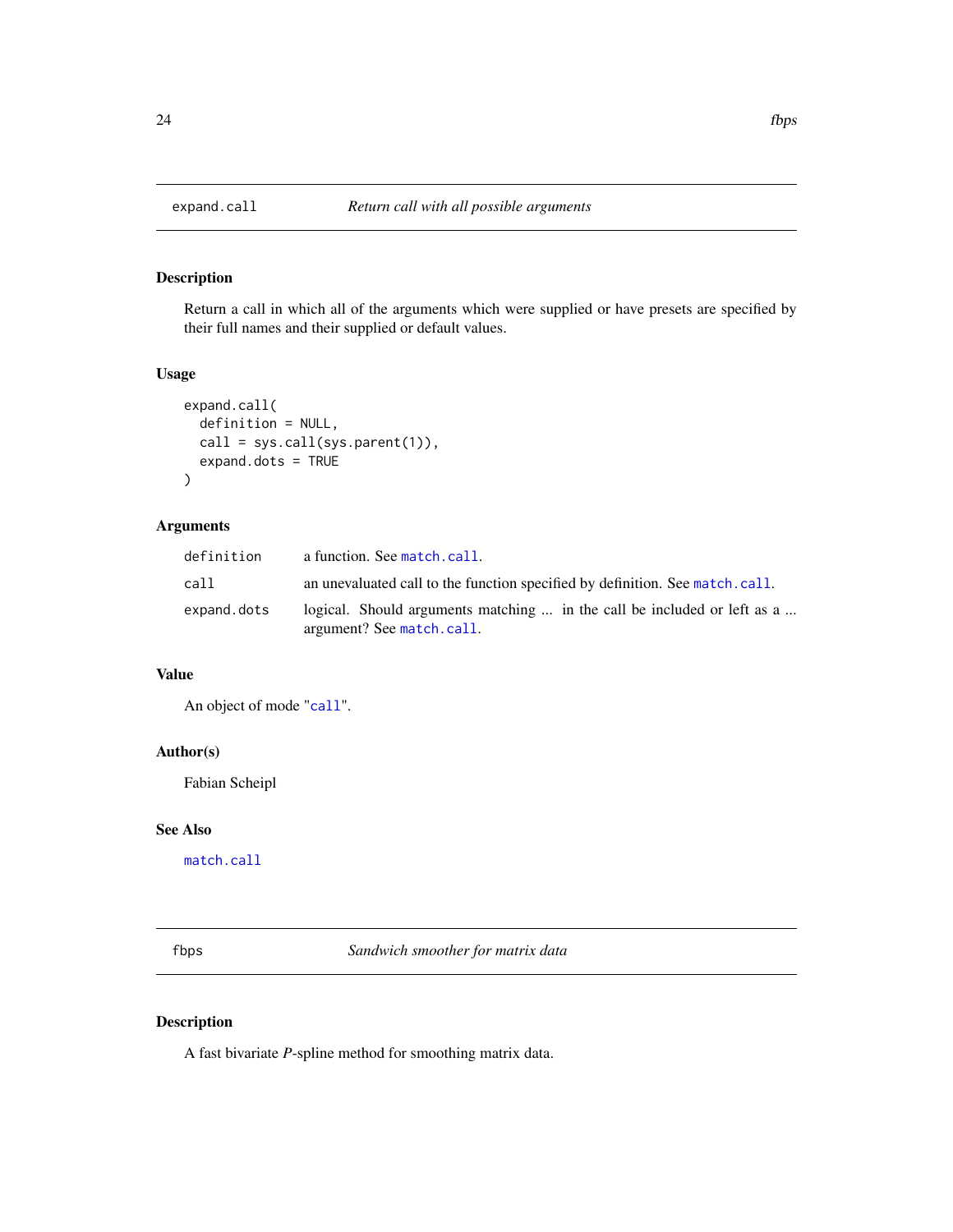$fbps$  25

# Usage

```
fbps(
 data,
  subj = NULL,covariates = NULL,
 knots = 35,
 knots.option = "equally-spaced",
 periodicity = c(FALSE, FALSE),
 p = 3,
 m = 2,lambda = NULL,
  selection = "GCV",
  search.grid = T,
  search.length = 100,
 method = "L-BFGS-B",
 lower = -20,
 upper = 20,
 control = NULL
)
```
# Arguments

| data          | n1 by n2 data matrix without missing data                                                                        |
|---------------|------------------------------------------------------------------------------------------------------------------|
| subj          | vector of subject id (corresponding to the columns of data); defaults to NULL                                    |
| covariates    | list of two vectors of covariates of lengths n1 and n2; if NULL, then generates<br>equidistant covariates        |
| knots         | list of two vectors of knots or number of equidistant knots for all dimensions;<br>defaults to 35                |
| knots.option  | knot selection method; defaults to "equally-spaced"                                                              |
| periodicity   | vector of two logical, indicating periodicity in the direction of row and column;<br>defaults to c(FALSE, FALSE) |
| p             | degrees of B-splines; defaults to 3                                                                              |
| m             | order of differencing penalty; defaults to 2                                                                     |
| lambda        | user-specified smoothing parameters; defaults to NULL                                                            |
| selection     | selection of smoothing parameter; defaults to "GCV"                                                              |
| search.grid   | logical; defaults to TRUE, if FALSE, uses optim                                                                  |
| search.length | number of equidistant (log scale) smoothing parameter; defaults to 100                                           |
| method        | see optim; defaults to L-BFGS-B                                                                                  |
| lower, upper  | bounds for log smoothing parameter, passed to optim; defaults are -20 and 20.                                    |
| control       | see optim                                                                                                        |

# Details

The smoothing parameter can be user-specified; otherwise, the function uses grid searching method or optim for selecting the smoothing parameter.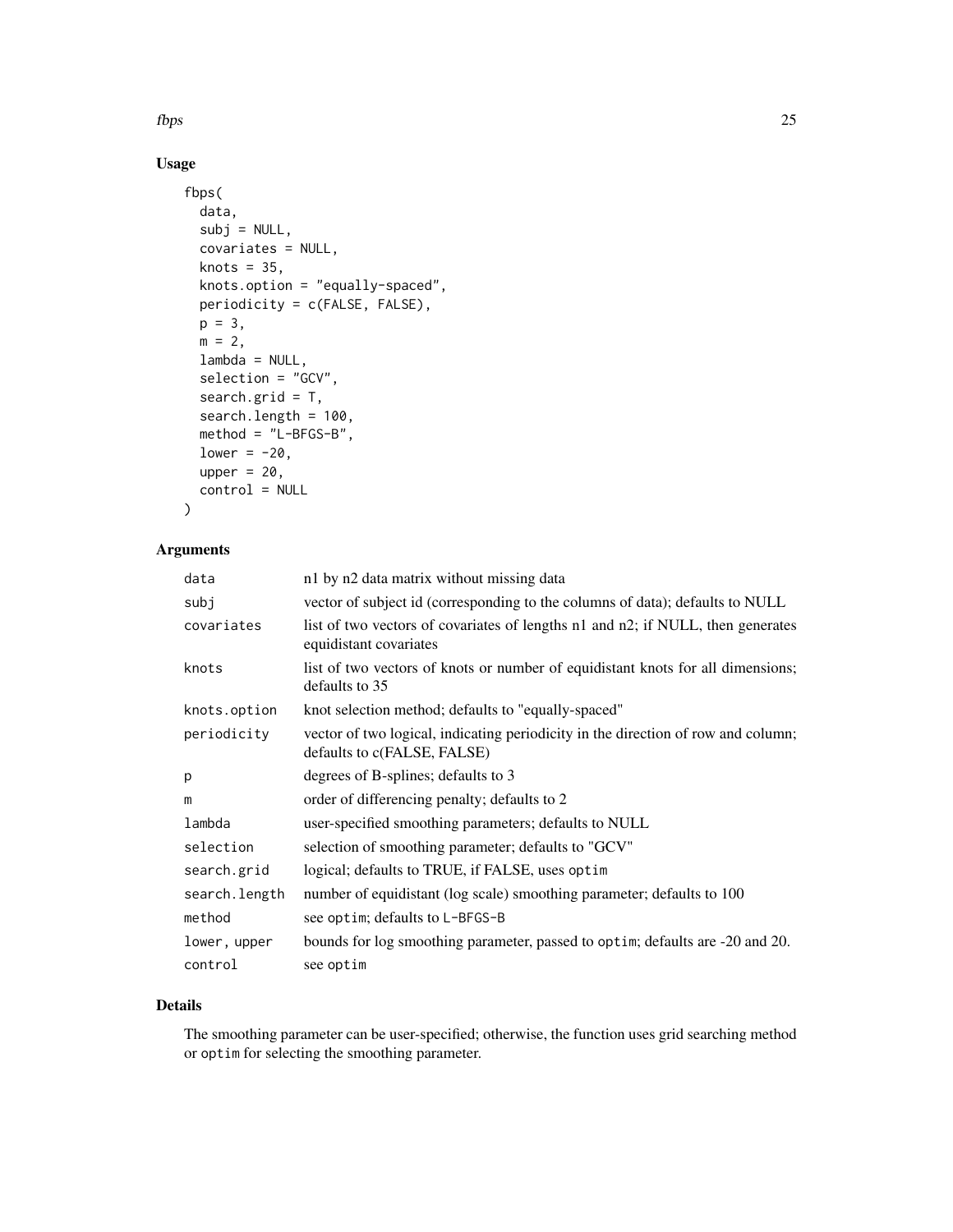# Value

A list with components

| lambda | vector of length 2 of selected smoothing parameters |
|--------|-----------------------------------------------------|
| Yhat   | fitted data                                         |
| trace  | trace of the overall smoothing matrix               |
| gcv    | value of generalized cross validation               |
| Theta  | matrix of estimated coefficients                    |

# Author(s)

Luo Xiao <lxiao@jhsph.edu>

# References

Xiao, L., Li, Y., and Ruppert, D. (2013). Fast bivariate *P*-splines: the sandwich smoother. *Journal of the Royal Statistical Society: Series B*, 75(3), 577–599.

# Examples

```
##########################
#### True function #####
##########################
n1 < -60n2 < -80x \le -(1:n1)/n1-1/2/n1z <- (1:n2)/n2-1/2/n2
MY <- array(0,c(length(x),length(z)))
sigx \leftarrow .3sigz \leftarrow .4
for(i in 1:length(x))
for(j in 1:length(z))
{
#MY[i,j] <- .75/(pi*sigx*sigz) *exp(-(x[i]-.2)^2/sigx^2-(z[j]-.3)^2/sigz^2)
#MY[i,j] <- MY[i,j] + .45/(pi*sigx*sigz) *exp(-(x[i]-.7)^2/sigx^2-(z[j]-.8)^2/sigz^2)
MY[i,j] = sin(2*pi*(x[i]-.5)^3)*cos(4*pi*z[j])}
##########################
#### Observed data #####
##########################
sigma <-1Y \leftarrow MY + sigma*rnorm(n1*n2, 0, 1)##########################
#### Estimation #####
##########################
est <- fbps(Y,list(x=x,z=z))
mse <- mean((est$Yhat-MY)^2)
```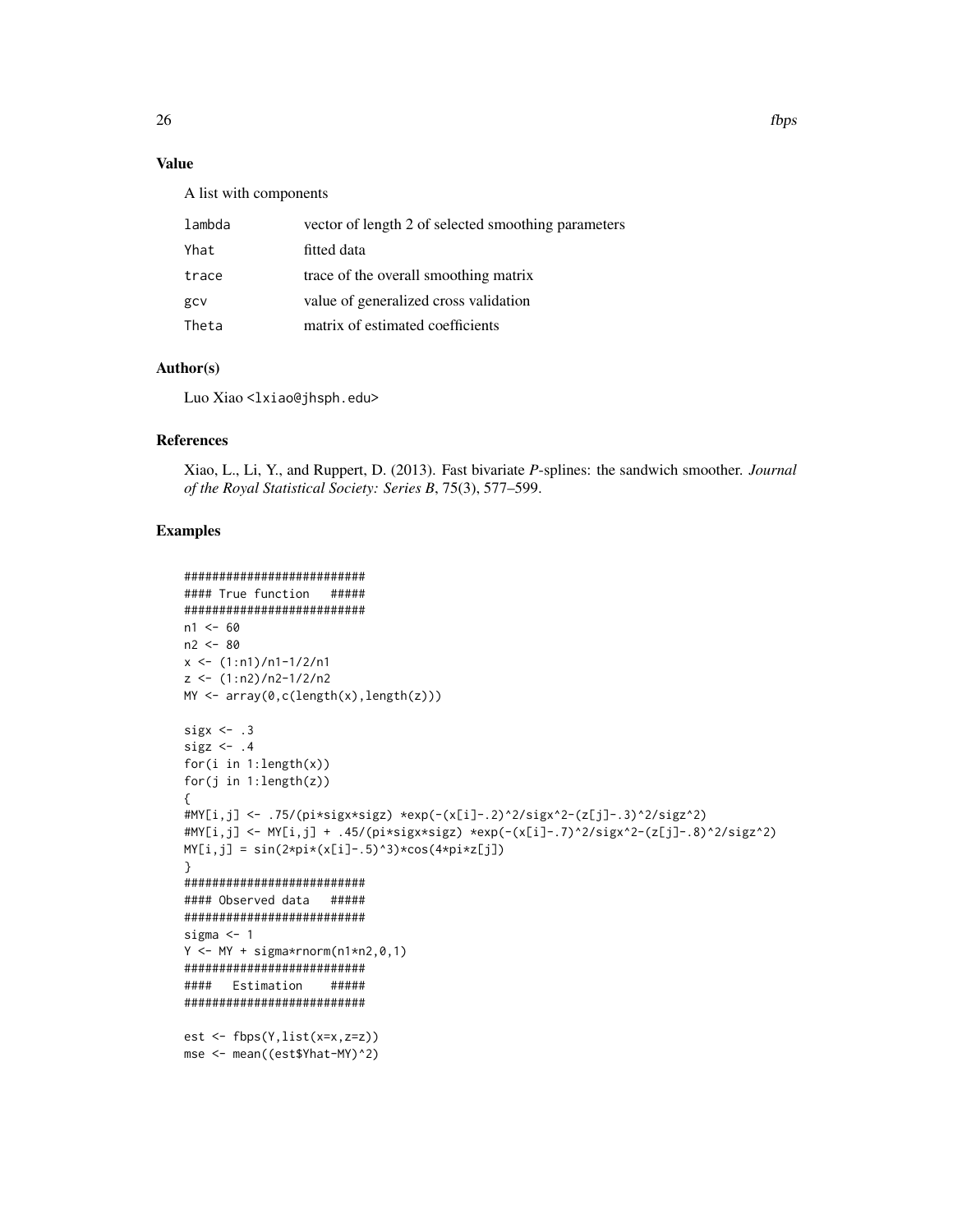<span id="page-26-0"></span>

```
cat("mse of fbps is",mse,"\n")
cat("The smoothing parameters are:",est$lambda,"\n")
########################################################################
########## Compare the estimated surface with the true surface #########
########################################################################
par(mfrow=c(1,2))
persp(x,z,MY,zlab="f(x,z)",zlim=c(-1,2.5), phi=30,theta=45,expand=0.8,r=4,
     col="blue",main="True surface")
persp(x,z,est$Yhat,zlab="f(x,z)",zlim=c(-1,2.5),phi=30,theta=45,
      expand=0.8,r=4,col="red",main="Estimated surface")
```
<span id="page-26-1"></span>ff *Construct a function-on-function regression term*

# **Description**

Defines a term  $\int_{s_{lo,i}}^{s_{hi,i}} X_i(s)\beta(t,s)ds$  for inclusion in an mgcv::gam-formula (or bam or gamm or gamm4:::gamm4) as constructed by [pffr](#page-108-1).

Defaults to a cubic tensor product B-spline with marginal first order differences penalties for  $\beta(t, s)$ and numerical integration over the entire range  $[s_{lo,i}, s_{hi,i}] = [\min(s_i), \max(s_i)]$  by using Simpson weights. Can't deal with any missing  $X(s)$ , unequal lengths of  $X_i(s)$  not (yet?) possible. Unequal integration ranges for different  $X_i(s)$  should work.  $X_i(s)$  is assumed to be numeric (duh...).

### Usage

```
ff(
 X,
 yind = NULL,
 xind = seq(0, 1, 1 = ncol(X)),basistype = c("te", "t2", "ti", "s", "tes"),
  integration = c("simpson", "trapezoidal", "riemann"),
 L = NULL,
 limits = NULL,
 splinepars = if (basistype != "s") { list(bs = "ps", m = list(c(2, 1), c(2, 1)),
   k = c(5, 5) } else { list(bs = "tp", m = NA) },
 check.ident = TRUE
)
```
### Arguments

| X    | an n by ncol(xind) matrix of function evaluations $X_i(s_{i1}), \ldots, X_i(s_{iS}); i =$<br>$1, \ldots, n$ .  |
|------|----------------------------------------------------------------------------------------------------------------|
| vind | <i>DEPRECATED</i> used to supply matrix (or vector) of indices of evaluations of<br>$Y_i(t)$ , no longer used. |
| xind | vector of indices of evaluations of $X_i(s)$ , i.e., $(s_1, \ldots, s_S)$                                      |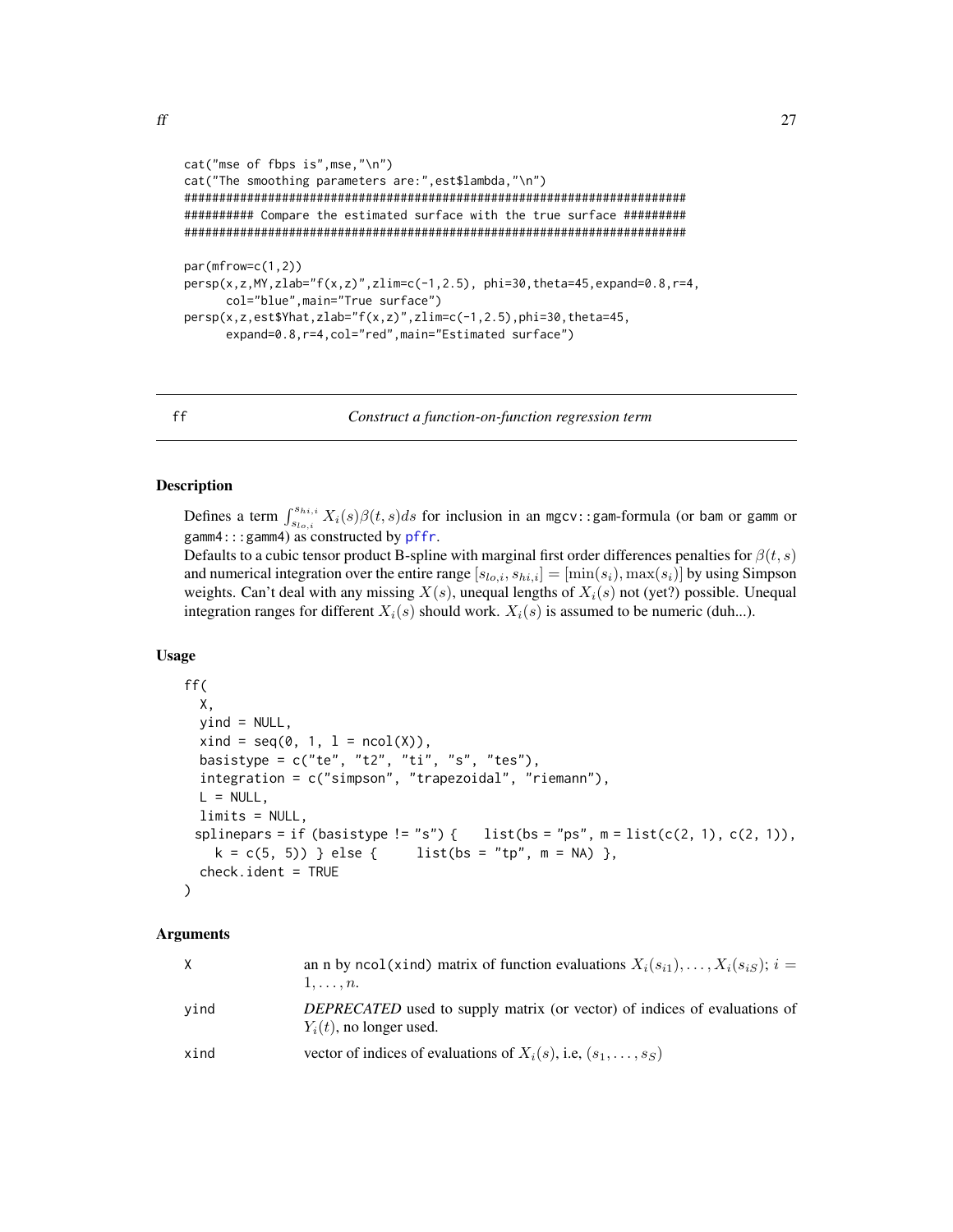| basistype   | defaults to "te", i.e. a tensor product spline to represent $\beta(t, s)$ . Alternatively,<br>use "s" for bivariate basis functions (see mgcv's s) or "t2" for an alternative<br>parameterization of tensor product splines (see mgcv's $t2$ ).                                                                                                                                                                                                                                                                                                                |
|-------------|----------------------------------------------------------------------------------------------------------------------------------------------------------------------------------------------------------------------------------------------------------------------------------------------------------------------------------------------------------------------------------------------------------------------------------------------------------------------------------------------------------------------------------------------------------------|
| integration | method used for numerical integration. Defaults to "simpson"'s rule for calcu-<br>lating entries in L. Alternatively and for non-equidistant grids, "trapezoidal"<br>or "riemann". "riemann" integration is always used if limits is specified                                                                                                                                                                                                                                                                                                                 |
|             | optional: an n by ncol(xind) matrix giving the weights for the numerical inte-<br>gration over s.                                                                                                                                                                                                                                                                                                                                                                                                                                                              |
| limits      | defaults to NULL for integration across the entire range of $X(s)$ , otherwise<br>specifies the integration limits $s_{hi}(t)$ , $s_{lo}(t)$ : either one of "s <t" "s<='t"' for<br="" or=""><math>(s_{hi}(t), s_{lo}(t)) = (t, 0]</math> or [t, 0], respectively, or a function that takes s as the<br/>first and t as the second argument and returns TRUE for combinations of values<br/><math>(s, t)</math> if s falls into the integration range for the given t. This is an experimental<br/>feature and not well tested yet; use at your own risk.</t"> |
| splinepars  | optional arguments supplied to the basistype-term. Defaults to a cubic tensor<br>product B-spline with marginal first difference penalties, i.e. list $(bs="ps", m=list(c(2,1)), c(2,1))).$<br>See te or s in mgcv for details                                                                                                                                                                                                                                                                                                                                 |
| check.ident | check identifiability of the model spec. See Details and References. Defaults to<br>TRUE.                                                                                                                                                                                                                                                                                                                                                                                                                                                                      |

# Details

If check.ident==TRUE and basistype!="s" (the default), the routine checks conditions for nonidentifiability of the effect. This occurs if a) the marginal basis for the functional covariate is rank-deficient (typically because the functional covariate has lower rank than the spline basis along its index) and simultaneously b) the kernel of  $Cov(X(s))$  is not disjunct from the kernel of the marginal penalty over s. In practice, a) occurs quite frequently, and b) occurs usually because curve-wise mean centering has removed all constant components from the functional covariate. If there is kernel overlap,  $\beta(t, s)$  is constrained to be orthogonal to functions in that overlap space

(e.g., if the overlap contains constant functions, constraints "  $\int \beta(t, s)ds = 0$  for all t" are enforced). See reference for details.

A warning is always given if the effective rank of  $Cov(X(s))$  (defined as the number of eigenvalues accounting for at least 0.995 of the total variance in  $X_i(s)$ ) is lower than 4. If  $X_i(s)$  is of very low rank, [ffpc](#page-28-1)-term may be preferable.

### Value

A list containing

| call | a "call" to te (or s or t2) using the appropriately constructed covariate and<br>weight matrices |
|------|--------------------------------------------------------------------------------------------------|
| data | a list containing the necessary covariate and weight matrices                                    |

# Author(s)

Fabian Scheipl, Sonja Greven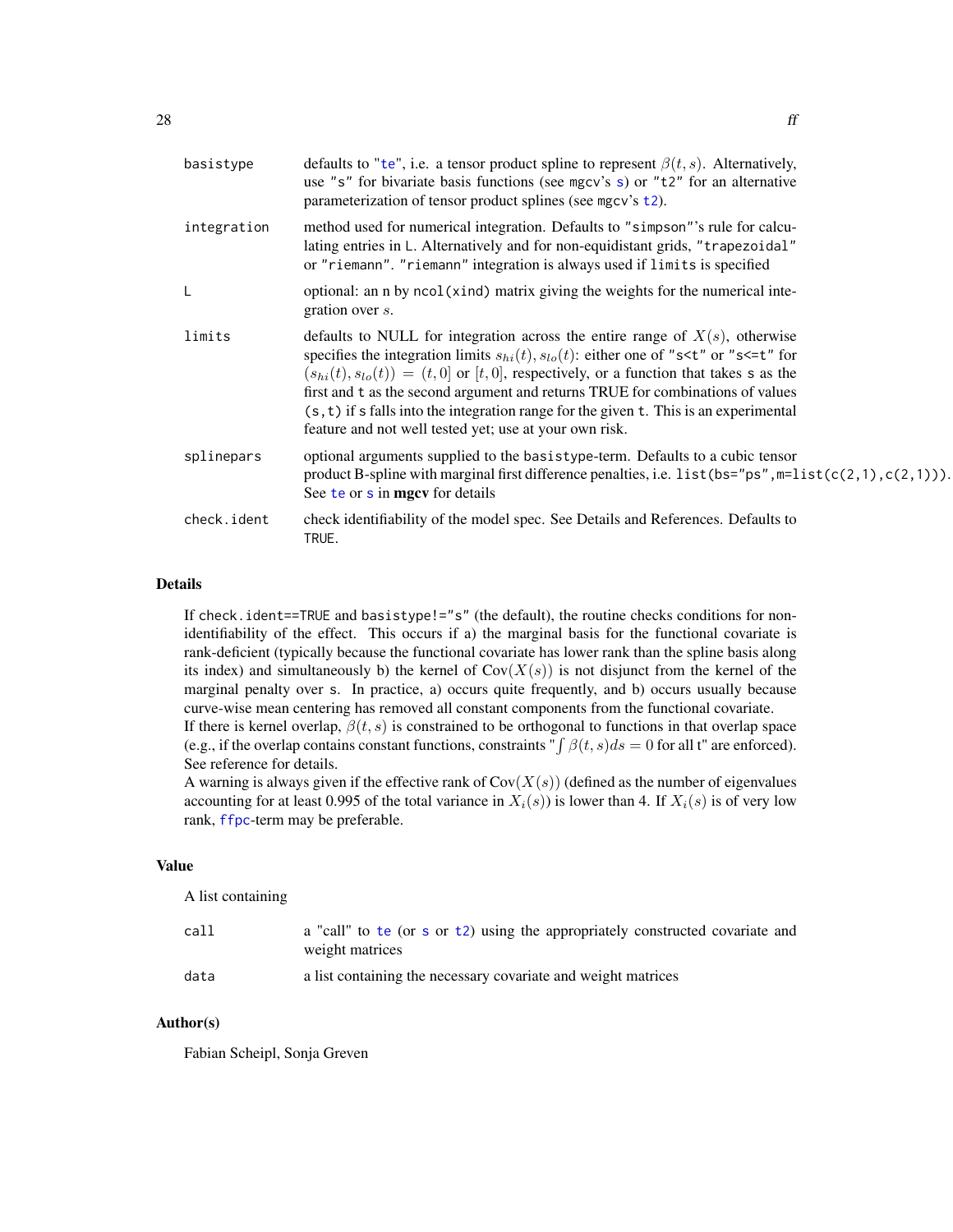### <span id="page-28-0"></span>ffpc 29

# References

For background on check.ident: Scheipl, F., Greven, S. (2016). Identifiability in penalized function-on-function regression models. Electronic Journal of Statistics, 10(1), 495–526. [https://projecteuclid.org/journals/](https://projecteuclid.org/journals/electronic-journal-of-statistics/volume-10/issue-1/Identifiability-in-penalized-function-on-function-regression-models/10.1214) [electronic-journal-of-statistics/volume-10/issue-1/Identifiability-in-penalized](https://projecteuclid.org/journals/electronic-journal-of-statistics/volume-10/issue-1/Identifiability-in-penalized-function-on-function-regression-models/10.1214)-function-on-functi [10.1214](https://projecteuclid.org/journals/electronic-journal-of-statistics/volume-10/issue-1/Identifiability-in-penalized-function-on-function-regression-models/10.1214)

# See Also

mgcv's [linear.functional.terms](#page-0-0)

<span id="page-28-1"></span>

ffpc *Construct a PC-based function-on-function regression term*

### Description

Defines a term  $\int X_i(s)\beta(t,s)ds$  for inclusion in an mgcv::gam-formula (or bam or gamm or gamm4:::gamm4) as constructed by [pffr](#page-108-1).

### Usage

```
ffpc(
 X,
 yind = NULL,
 xind = seq(0, 1, length = ncol(X)),splinepars = list(bs = "ps", m = c(2, 1), k = 8),
 decomppars = list(pve = 0.99, useSymm = TRUE),npc.max = 15)
```
### Arguments

| $\mathsf{X}$ | an n by ncol(xind) matrix of function evaluations $X_i(s_{i1}), \ldots, X_i(s_{iS}); i =$<br>$1, \ldots, n$ .                                                     |
|--------------|-------------------------------------------------------------------------------------------------------------------------------------------------------------------|
| yind         | <i>DEPRECATED</i> used to supply matrix (or vector) of indices of evaluations of<br>$Y_i(t)$ , no longer used.                                                    |
| xind         | matrix (or vector) of indices of evaluations of $X_i(t)$ , defaults to seq(0, 1, length=ncol(X)).                                                                 |
| splinepars   | optional arguments supplied to the basistype-term. Defaults to a cubic B-<br>spline with first difference penalties and 8 basis functions for each $\beta_k(t)$ . |
| decomppars   | parameters for the FPCA performed with fpca.sc.                                                                                                                   |
| npc.max      | maximal number $K$ of FPCs to use, regardless of decomparts; defaults to 15                                                                                       |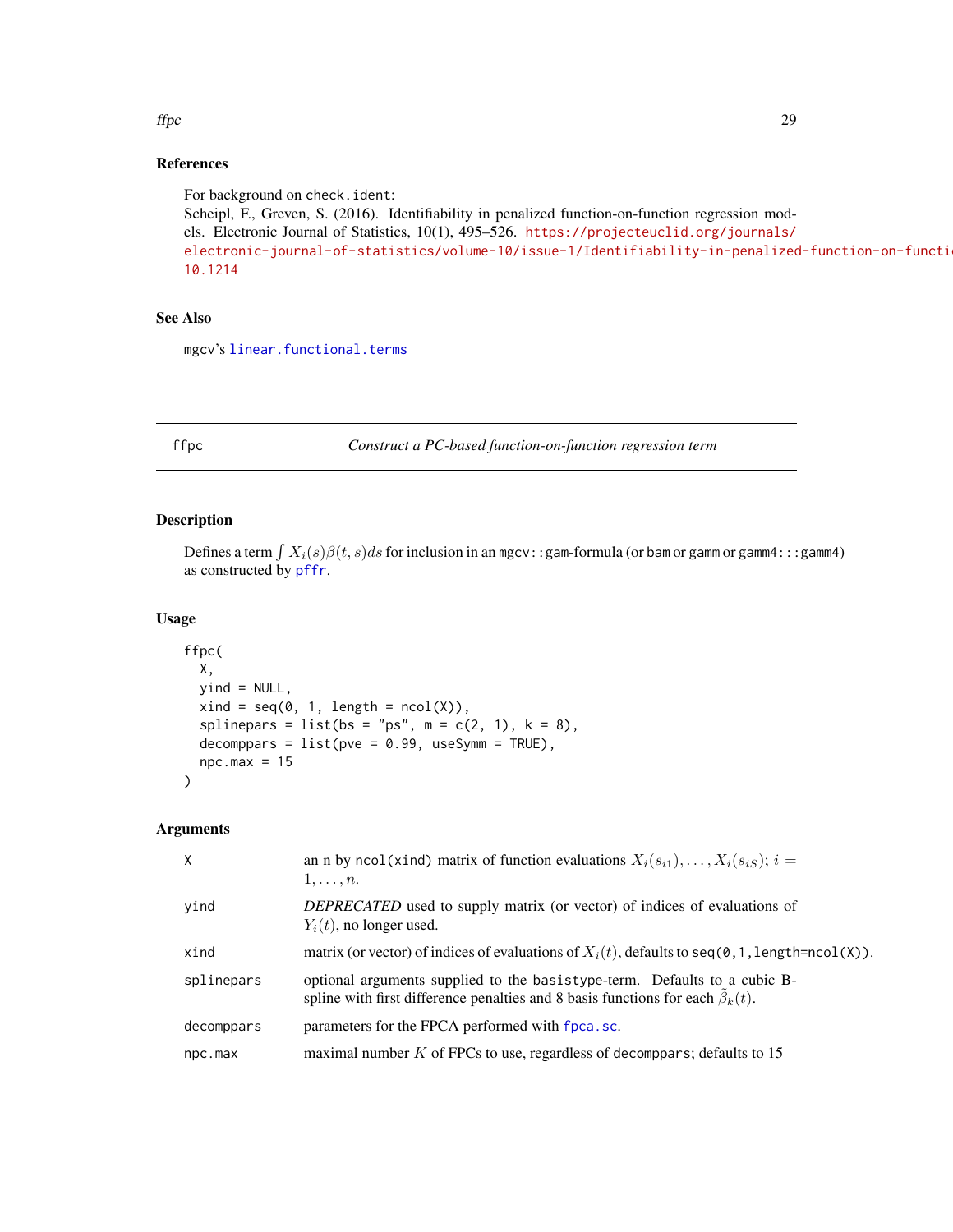### Details

In contrast to [ff](#page-26-1), ffpc does an FPCA decomposition  $X(s) \approx \sum_{k=1}^{K} \xi_{ik} \Phi_k(s)$  using [fpca.sc](#page-56-1) and represents  $\beta(t, s)$  in the function space spanned by these  $\Phi_k(s)$ . That is, since

$$
\int X_i(s)\beta(t,s)ds = \sum_{k=1}^K \xi_{ik} \int \Phi_k(s)\beta(s,t)ds = \sum_{k=1}^K \xi_{ik}\tilde{\beta}_k(t),
$$

the function-on-function term can be represented as a sum of  $K$  univariate functions  $\tilde{\beta}_k(t)$  in t each multiplied by the FPC scores  $\xi_{ik}$ . The truncation parameter K is chosen as described in [fpca.sc](#page-56-1). Using this instead of ff() can be beneficial if the covariance operator of the  $X_i(s)$  has low effective rank (i.e., if K is small). If the covariance operator of the  $X_i(s)$  is of (very) high rank, i.e., if K is large, ffpc() will not be very efficient.

To reduce model complexity, the  $\tilde{\beta}_k(t)$  all have a single joint smoothing parameter (in mgcv, they get the same id, see [s](#page-0-0)).

Please see [pffr](#page-108-1) for details on model specification and implementation.

### Value

A list containing the necessary information to construct a term to be included in a mgcv::gamformula.

### Author(s)

Fabian Scheipl

### Examples

```
## Not run:
set.seed(1122)
n < -55S < - 60T < -50s \leq -seq(0,1, 1=S)t \leq - \text{seq}(0,1, 1=T)#generate X from a polynomial FPC-basis:
rankX < -5Phi <- cbind(1/sqrt(S), poly(s, degree=rankX-1))
lambda <- rankX:1
Xi <- sapply(lambda, function(l)
            scale(rnorm(n, sd=sqrt(l)), scale=FALSE))
X <- Xi %*% t(Phi)
beta.st <- outer(s, t, function(s, t) cos(2 * pi * s * t))
y \leftarrow (1/S*X) %*% beta.st + 0.1 * matrix(rnorm(n * T), nrow=n, ncol=T)
data <- list(y=y, X=X)
```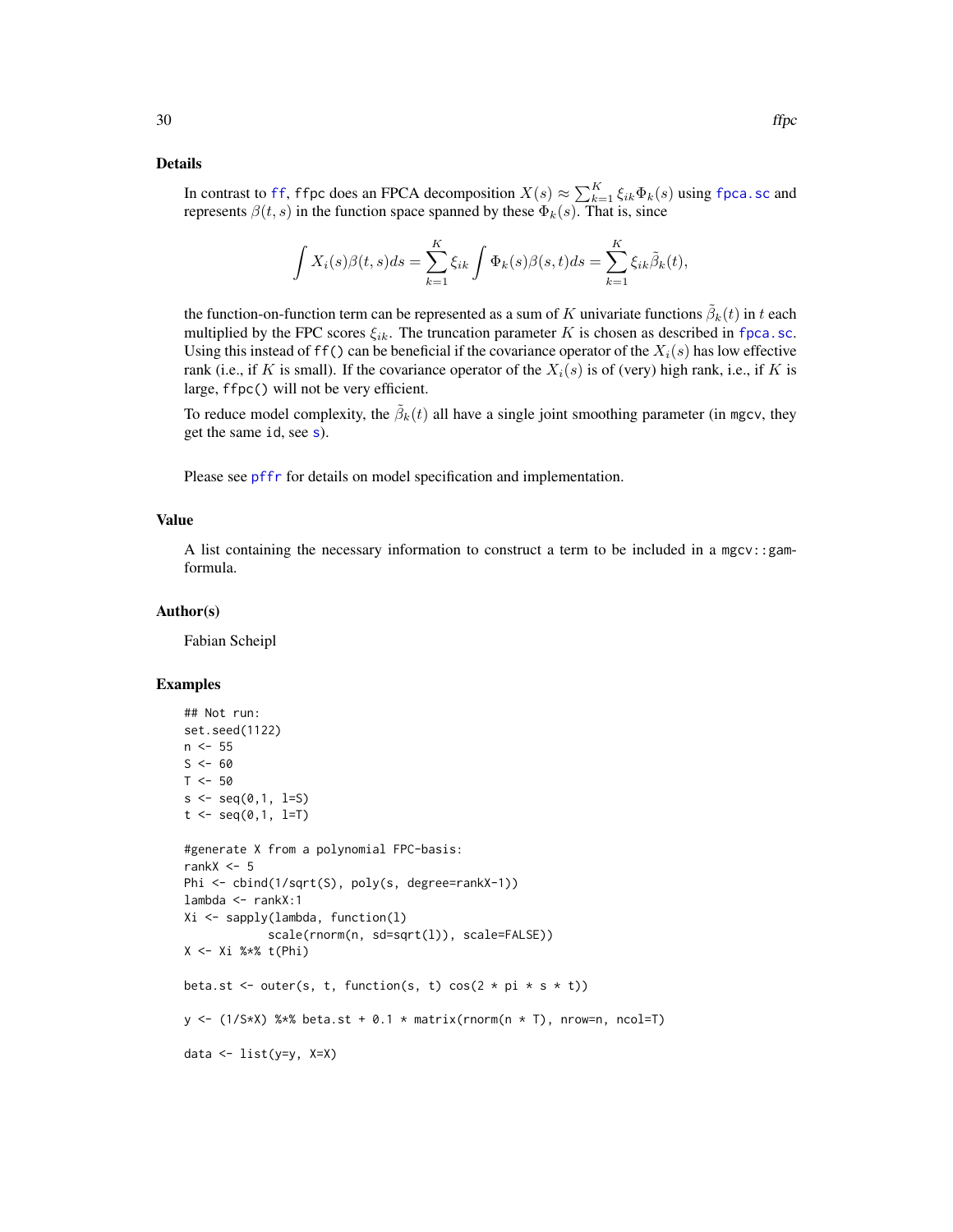### <span id="page-30-0"></span>ffpcplot 31

```
# set number of FPCs to true rank of process for this example:
m.pc \leftarrow pffr(y \sim c(1) + \theta + ffpc(X, yind=t, decompparse-list(npc=rankX)),data=data, yind=t)
summary(m.pc)
m.ff \leq pffr(y \leq c(1) + 0 + ff(X, yind=t), data=data, yind=t)
summary(m.ff)
# fits are very similar:
all.equal(fitted(m.pc), fitted(m.ff))
# plot implied coefficient surfaces:
layout(t(1:3))persp(t, s, t(beta.st), theta=50, phi=40, main="Truth",
    ticktype="detailed")
plot(m.ff, select=1, pers=TRUE, zlim=range(beta.st), theta=50, phi=40,
    ticktype="detailed")
title(main="ff()")
ffpcplot(m.pc, type="surf", auto.layout=FALSE, theta = 50, phi = 40)
title(main="ffpc()")
# show default ffpcplot:
ffpcplot(m.pc)
## End(Not run)
```
ffpcplot *Plot PC-based function-on-function regression terms*

### Description

Convenience function for graphical summaries of ffpc-terms from a pffr fit.

### Usage

```
ffpcplot(
  object,
  type = c("fpc+surf", "surf", "fpc"),
  pages = 1,
  se.mult = 2,ticktype = "detailed",
  theta = 30,
  phi = 30,
 plot = TRUE,
  auto.layout = TRUE
\lambda
```
### Arguments

object a fitted pffr-model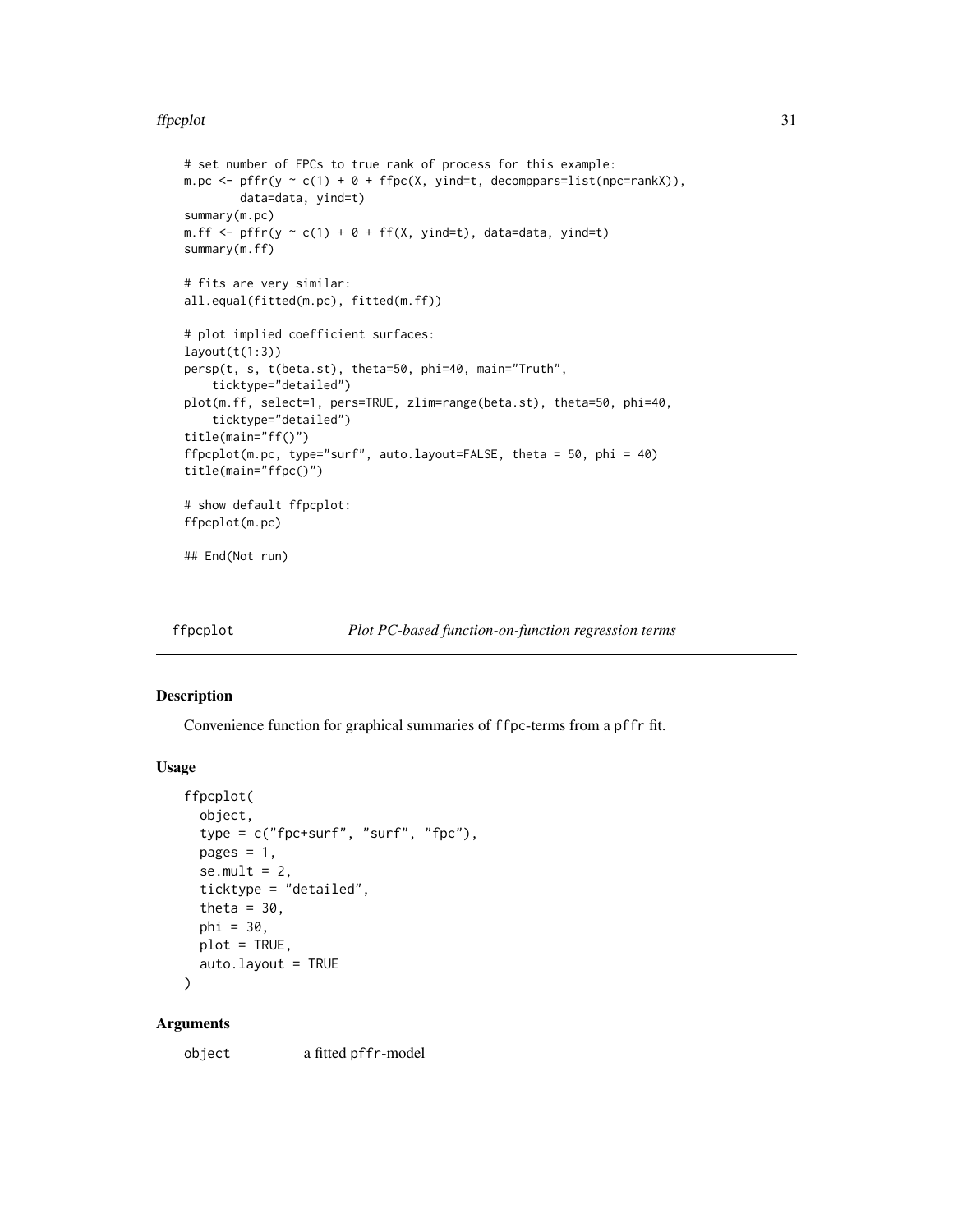<span id="page-31-0"></span>

| type        | one of "fpc+surf", "surf" or "fpc": "surf" shows a perspective plot of the coeffi-<br>cient surface implied by the estimated effect functions of the FPC scores, "fpc"<br>shows three plots: 1) a scree-type plot of the estimated eigenvalues of the func-<br>tional covariate, 2) the estimated eigenfunctions, and 3) the estimated coefficient<br>functions associated with the FPC scores. Defaults to showing both. |
|-------------|---------------------------------------------------------------------------------------------------------------------------------------------------------------------------------------------------------------------------------------------------------------------------------------------------------------------------------------------------------------------------------------------------------------------------|
| pages       | the number of pages over which to spread the output. Defaults to 1. (Irrelevant<br>if auto. layout=FALSE.)                                                                                                                                                                                                                                                                                                                |
| se.mult     | display estimated coefficient functions associated with the FPC scores with plus/minus<br>this number time the estimated standard error. Defaults to 2.                                                                                                                                                                                                                                                                   |
| ticktype    | see persp.                                                                                                                                                                                                                                                                                                                                                                                                                |
| theta       | see persp.                                                                                                                                                                                                                                                                                                                                                                                                                |
| phi         | see persp.                                                                                                                                                                                                                                                                                                                                                                                                                |
| plot        | produce plots or only return plotting data? Defaults to TRUE.                                                                                                                                                                                                                                                                                                                                                             |
| auto.layout | should the the function set a suitable layout automatically? Defaults to TRUE                                                                                                                                                                                                                                                                                                                                             |

### Value

primarily produces plots, invisibly returns a list containing the data used for the plots.

# Author(s)

Fabian Scheipl

# Examples

## Not run: #see ?ffpc

## End(Not run)

<span id="page-31-1"></span>fgam *Functional Generalized Additive Models*

# Description

Implements functional generalized additive models for functional and scalar covariates and scalar responses. Additionally implements functional linear models. This function is a wrapper for mgcv's [gam](#page-0-0) and its siblings to fit models of the general form

$$
g(E(Y_i)) = \beta_0 + \int_{T_1} F(X_{i1}, t) dt + \int_{T_2} \beta(t) X_{i2} dt + f(z_{i1}) + f(z_{i2}, z_{i3}) + \dots
$$

with a scalar (but not necessarily continuous) response Y, and link function g

# Usage

fgam(formula, fitter = NA, tensortype =  $c("te", "t2"), ...$ )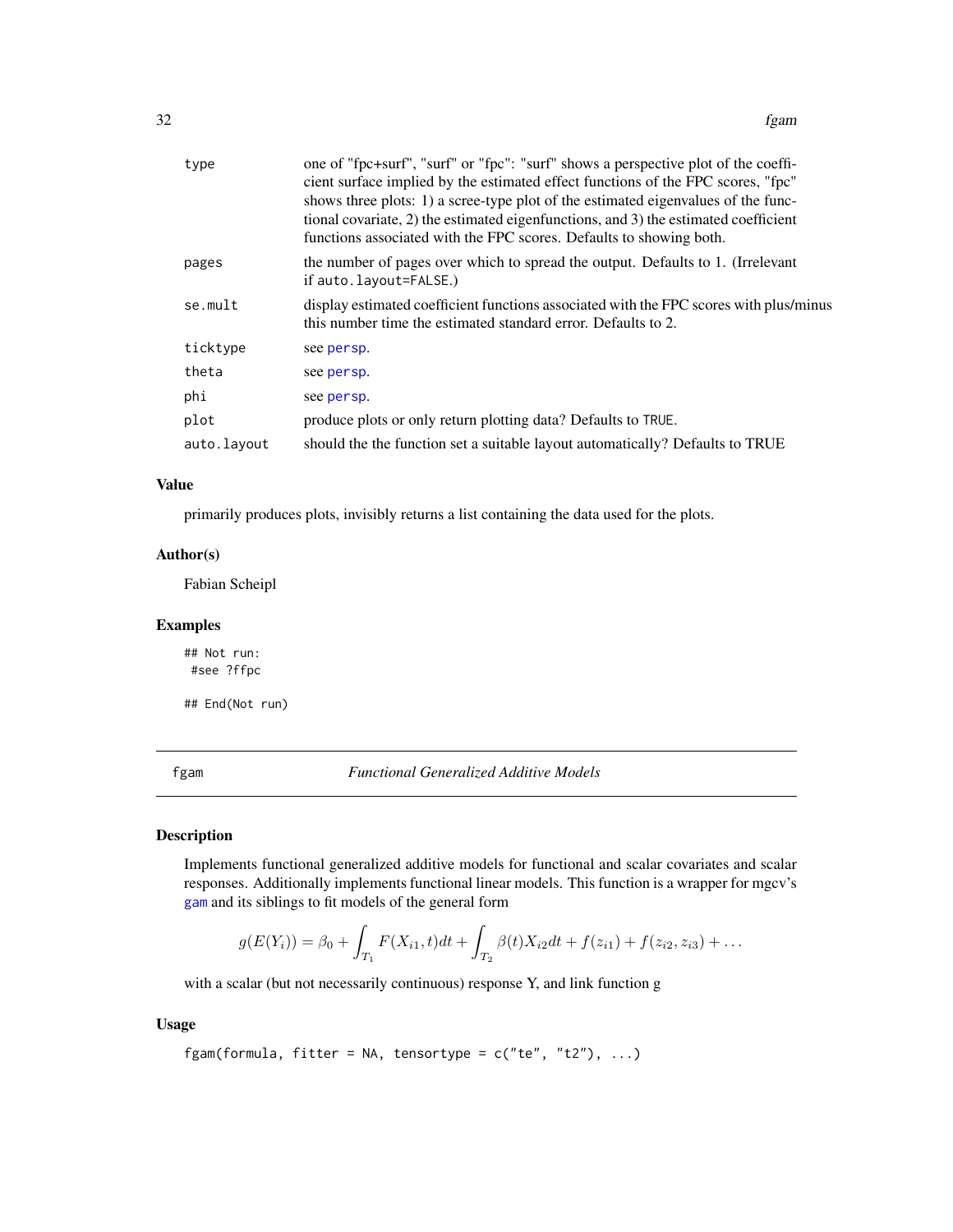### fgam 33

### Arguments

| formula    | a formula with special terms as for gam, with additional special terms $af()$ , $1f()$ ,<br>$re()$ .                                                                                                                                                                    |
|------------|-------------------------------------------------------------------------------------------------------------------------------------------------------------------------------------------------------------------------------------------------------------------------|
| fitter     | the name of the function used to estimate the model. Defaults to gam if the<br>matrix of functional responses has less than 2e5 data points and to bam if not.<br>"gamm" (see gamm) and "gamm4" (see gamm4) are valid options as well.                                  |
| tensortype | defaults to te, other valid option is $t^2$                                                                                                                                                                                                                             |
| .          | additional arguments that are valid for gam or bam; for example, specify a gamma<br>> 1 to increase amount of smoothing when using GCV to choose smoothing<br>parameters or method="REML" to change to REML for estimation of smoothing<br>parameters (default is GCV). |

### Value

a fitted fgam-object, which is a [gam](#page-0-0)-object with some additional information in a fgam-entry. If fitter is "gamm" or "gamm4", only the \$gam part of the returned list is modified in this way.

### Warning

Binomial responses should be specified as a numeric vector rather than as a matrix or a factor.

### Author(s)

Mathew W. McLean <mathew.w.mclean@gmail.com> and Fabian Scheipl

### References

McLean, M. W., Hooker, G., Staicu, A.-M., Scheipl, F., and Ruppert, D. (2014). Functional generalized additive models. *Journal of Computational and Graphical Statistics*, 23 (1), pp. 249-269. Available at <https://www.ncbi.nlm.nih.gov/pmc/articles/PMC3982924/>.

# See Also

[af](#page-4-1), [lf](#page-79-1), [predict.fgam](#page-133-1), [vis.fgam](#page-171-1)

### Examples

```
data(DTI)
## only consider first visit and cases (no PASAT scores for controls)
y <- DTI$pasat[DTI$visit==1 & DTI$case==1]
X <- DTI$cca[DTI$visit==1 & DTI$case==1, ]
X_2 <- DTI$rcst[DTI$visit==1 & DTI$case==1, ]
## remove samples containing missing data
ind \leq rowSums(is.na(X)) > 0
```

```
ind2 <- rowsums(is.na(X_2)) > 0
```

```
y \leftarrow y[!(ind | ind2)]
X \le -X[!(ind | ind2), ]
```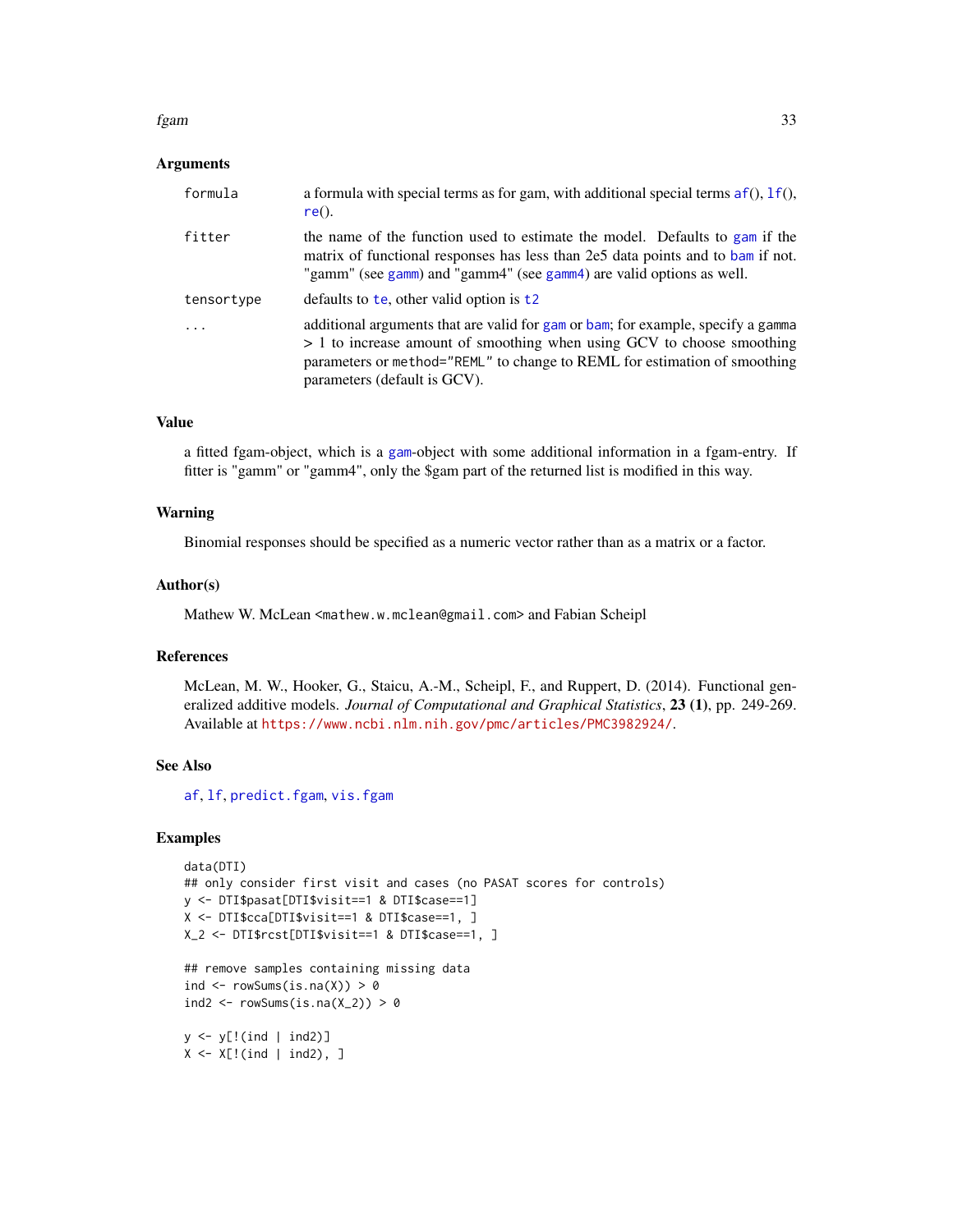```
34 fosr
```

```
X_2 \leftarrow X_2[!(ind | ind2), ]N \leftarrow length(y)
## fit fgam using FA measurements along corpus callosum
## as functional predictor with PASAT as response
## using 8 cubic B-splines for marginal bases with third
## order marginal difference penalties
## specifying gamma > 1 enforces more smoothing when using
## GCV to choose smoothing parameters
#fit <- fgam(y ~ af(X, k = c(8, 8), m = list(c(2, 3), c(2, 3))), gamma = 1.2)
## fgam term for the cca measurements plus an flm term for the rcst measurements
## leave out 10 samples for prediction
test <- sample(N, 10)
#fit <- fgam(y ~ af(X, k = c(7, 7), m = list(c(2, 2), c(2, 2))) +
 # lf(X_2, k=7, m = c(2, 2)), subset=(1:N)[-test])
#plot(fit)
## predict the ten left outs samples
#pred <- predict(fit, newdata = list(X=X[test, ], X_2 = X_2[test, ]), type='response',
# PredOutOfRange = TRUE)
#sqrt(mean((y[test] - pred)^2))
## Try to predict the binary response disease status (case or control)
## using the quantile transformed measurements from the rcst tract
## with a smooth component for a scalar covariate that is pure noise
y <- DTI$case[DTI$visit==1]
X <- DTI$cca[DTI$visit==1, ]
X_2 <- DTI$rcst[DTI$visit==1, ]
ind \leq rowSums(is.na(X)) > 0
ind2 <- rowsums(is.na(X_2)) > 0y \leftarrow y[!(ind | ind2)]
X \le -X[!(ind | ind2), ]X_2 < - X_2[!(ind | ind2), ]z1 <- rnorm(length(y))
## select=TRUE allows terms to be zeroed out of model completely
#fit <- fgam(y \sim s(z1, k = 10) + af(X_2, k=c(7,7), m = list(c(2, 1), c(2, 1)),
 # Qtransform=TRUE), family=binomial(), select=TRUE)
#plot(fit)
```
<span id="page-33-1"></span>fosr *Function-on-scalar regression*

### **Description**

Fit linear regression with functional responses and scalar predictors, with efficient selection of optimal smoothing parameters.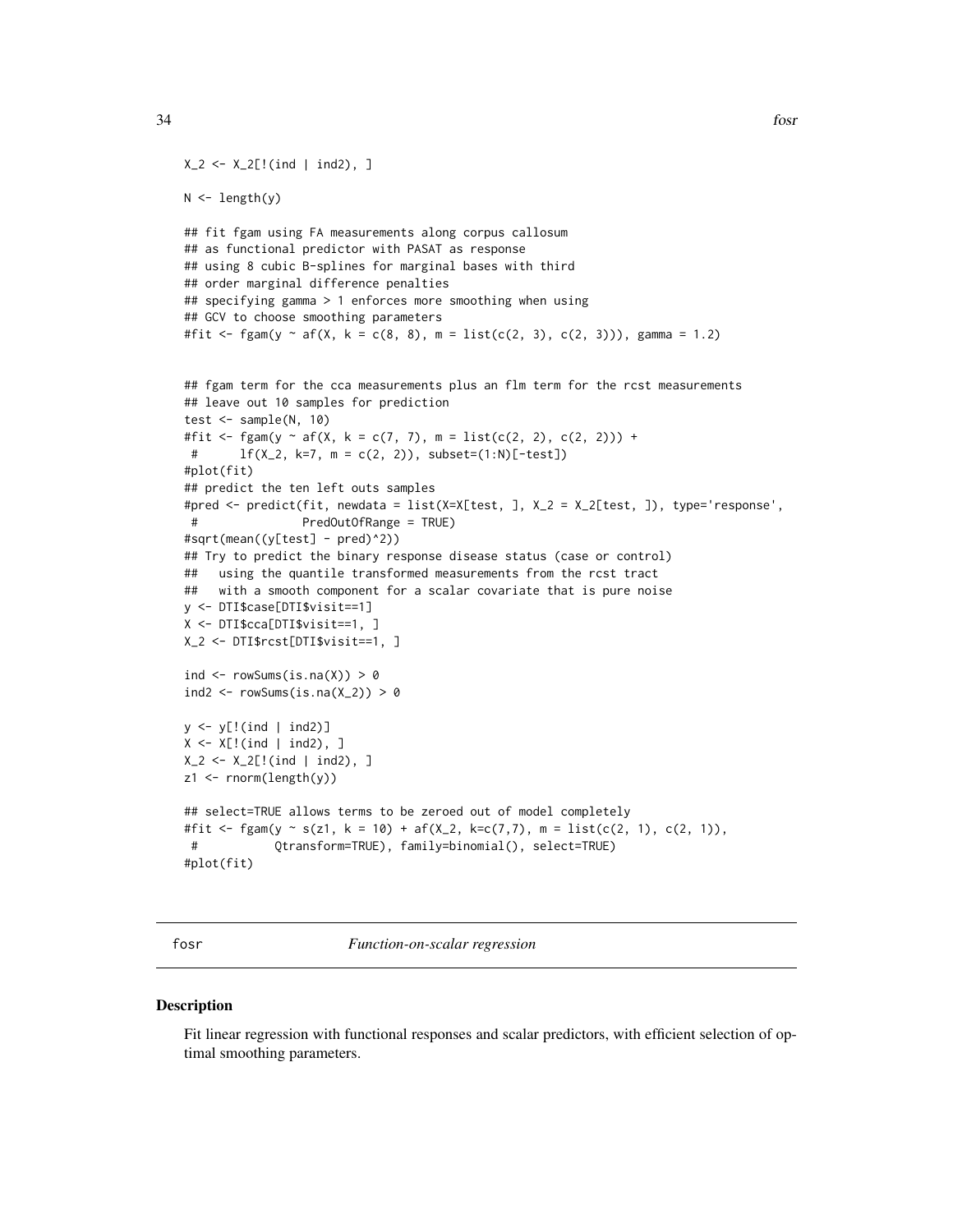fosr 35

# Usage

```
fosr(
  formula = NULL,
  Y = NULL,fdobj = NULL,
 data = NULL,X,
 con = NULL,argvals = NULL,
 method = c("OLS", "GLS", "mix"),gam.method = c("REML", "ML", "GCV.Cp", "GACV.Cp", "P-REML", "P-ML"),
  cov.method = c("naive", "mod.chol"),
 lambda = NULL,nbasis = 15,
 norder = 4,
 pen.order = 2,
 multi.sp = ifelse(method == "OLS", FALSE, TRUE),
 pve = 0.99,
 max.iter = 1,
 maxlam = NULL,
 cv1 = FALSE,scale = FALSE
\mathcal{L}
```
# Arguments

| formula        | Formula for fitting fosr. If used, data argument must not be null.                                                                                                 |
|----------------|--------------------------------------------------------------------------------------------------------------------------------------------------------------------|
| Y, fdobj       | the functional responses, given as either an $n \times d$ matrix Y or a functional data<br>object (class " $fd$ ") as in the <b>fda</b> package.                   |
| data           | data frame containing the predictors and responses.                                                                                                                |
| X              | the model matrix, whose columns represent scalar predictors. Should ordinarily<br>include a column of 1s.                                                          |
| con            | a row vector or matrix of linear contrasts of the coefficient functions, to be con-<br>strained to equal zero.                                                     |
| argvals        | the d argument values at which the coefficient functions will be evaluated.                                                                                        |
| method         | estimation method: "OLS" for penalized ordinary least squares, "GLS" for pe-<br>nalized generalized least squares, "mix" for mixed effect models.                  |
| gam.method     | smoothing parameter selection method, to be passed to gam: "REML" for re-<br>stricted maximum likelihood, "GCV.Cp" for generalized cross-validation.               |
| cov.method     | covariance estimation method: the current options are naive or modified Cholesky.<br>See Details.                                                                  |
| lambda         | smoothing parameter value. If NULL, the smoothing parameter(s) will be esti-<br>mated. See Details.                                                                |
| nbasis, norder | number of basis functions, and order of splines (the default, 4, gives cubic<br>splines), for the B-spline basis used to represent the coefficient functions. When |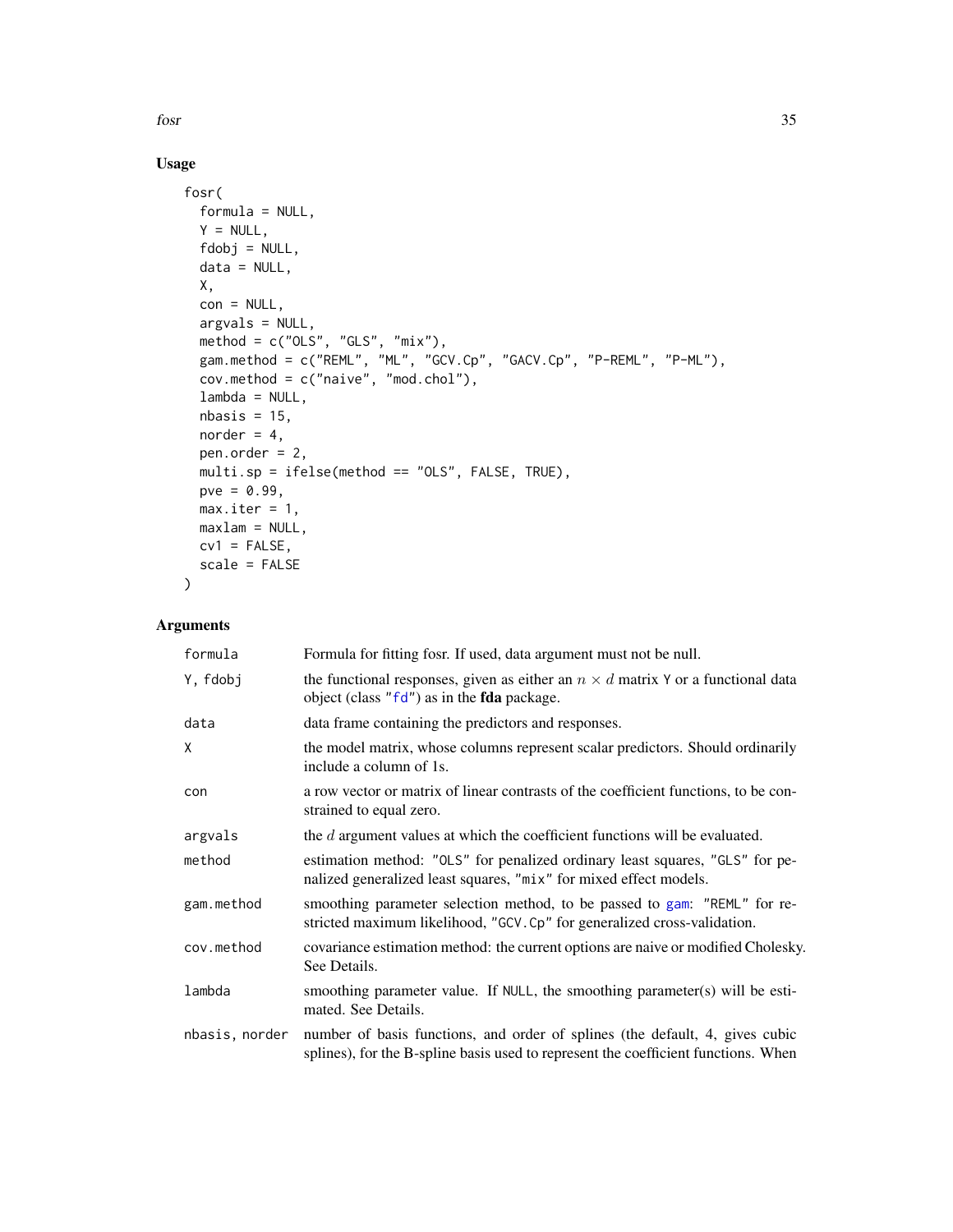|           | the functional responses are supplied using fdobj, these arguments are ignored<br>in favor of the values pertaining to the supplied object.                          |
|-----------|----------------------------------------------------------------------------------------------------------------------------------------------------------------------|
| pen.order | order of derivative penalty.                                                                                                                                         |
| multi.sp  | a logical value indicating whether separate smoothing parameters should be<br>estimated for each coefficient function. Currently must be FALSE if method =<br>"OLS". |
| pve       | if method = 'mix', the percentage of variance explained by the principal com-<br>ponents; defaults to 0.99.                                                          |
| max.iter  | maximum number of iterations if method = "GLS".                                                                                                                      |
| maxlam    | maximum smoothing parameter value to consider (when lamvec=NULL; see lofocy).                                                                                        |
| cv1       | logical value indicating whether a cross-validation score should be computed<br>even if a single fixed lambda is specified (when method = "OLS").                    |
| scale     | logical value or vector determining scaling of the matrix X (see scale, to which<br>the value of this argument is passed).                                           |

### Details

The GLS method requires estimating the residual covariance matrix, which has dimension  $d \times d$ when the responses are given by Y, or *nbasis*  $\times$  *nbasis* when they are given by fdobj. When cov.method = "naive", the ordinary sample covariance is used. But this will be singular, or nonsingular but unstable, in high-dimensional settings, which are typical. cov.method = "mod.chol" implements the modified Cholesky method of Pourahmadi (1999) for estimation of covariance matrices whose inverse is banded. The number of bands is chosen to maximize the p-value for a sphericity test (Ledoit and Wolf, 2002) applied to the "prewhitened" residuals. Note, however, that the banded inverse covariance assumption is sometimes inappropriate, e.g., for periodic functional responses.

There are three types of values for argument lambda:

- 1. if NULL, the smoothing parameter is estimated by [gam](#page-0-0) (package mgcv) if method = "GLS", or by optimize if method = "OLS";
- 2. if a scalar, this value is used as the smoothing parameter (but only for the initial model, if  $method = "GLS"$ ;
- 3. if a vector, this is used as a grid of values for optimizing the cross-validation score (provided method = "OLS"; otherwise an error message is issued).

Please note that currently, if multi.sp = TRUE, then lambda must be NULL and method must be "GLS".

#### Value

An object of class fosr, which is a list with the following elements:

| fd        | object of class "fd" representing the estimated coefficient functions. Its main<br>components are a basis and a matrix of coefficients with respect to that basis.                         |
|-----------|--------------------------------------------------------------------------------------------------------------------------------------------------------------------------------------------|
| pca.resid | if method = "mix", an object representing a functional PCA of the residuals,<br>performed by fpca, sc if the responses are in raw form or by pca, fd if in<br>functional-data-object form. |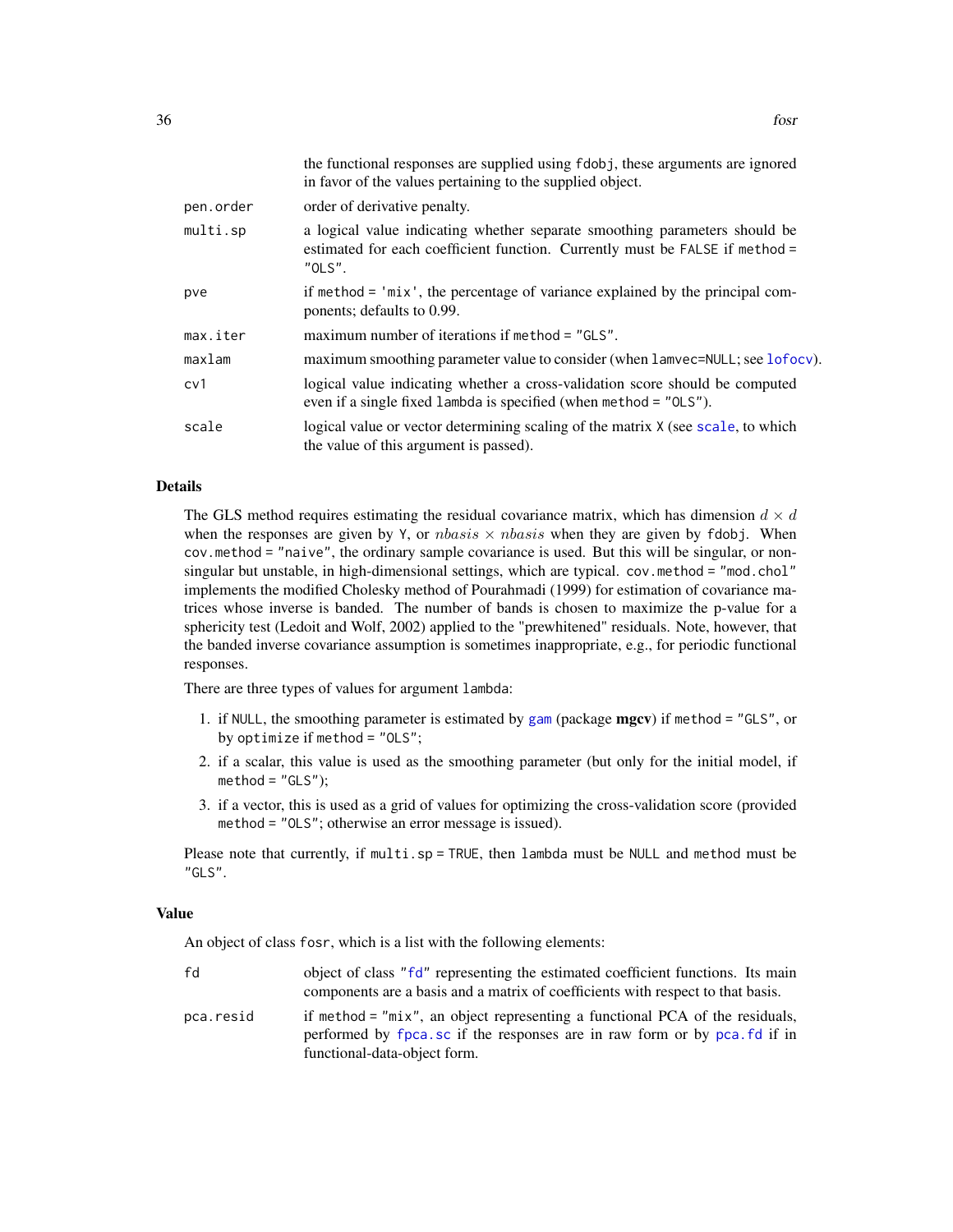fosr 37

| U           | if method = "mix", an $n \times m$ matrix of random effects, where m is the number<br>of functional PC's needed to explain proportion pve of the residual variance.<br>These random effects can be interpreted as shrunken FPC scores. |
|-------------|----------------------------------------------------------------------------------------------------------------------------------------------------------------------------------------------------------------------------------------|
| yhat, resid | objects of the same form as the functional responses (see arguments Y and<br>fdobj), giving the fitted values and residuals.                                                                                                           |
| est.func    | matrix of values of the coefficient function estimates at the points given by<br>argvals.                                                                                                                                              |
| se.func     | matrix of values of the standard error estimates for the coefficient functions, at<br>the points given by argvals.                                                                                                                     |
| argvals     | points at which the coefficient functions are evaluated.                                                                                                                                                                               |
| fit         | fit object outputted by amc.                                                                                                                                                                                                           |
| edf         | effective degrees of freedom of the fit.                                                                                                                                                                                               |
| lambda      | smoothing parameter, or vector of smoothing parameters.                                                                                                                                                                                |
| <b>CV</b>   | cross-validated integrated squared error if method="0LS", otherwise NULL.                                                                                                                                                              |
| roughness   | value of the roughness penalty.                                                                                                                                                                                                        |
| resp.type   | "raw" or "fd", indicating whether the responses were supplied in raw or functional-<br>data-object form.                                                                                                                               |

## Author(s)

Philip Reiss <phil.reiss@nyumc.org>, Lan Huo, and Fabian Scheipl

### References

Ledoit, O., and Wolf, M. (2002). Some hypothesis tests for the covariance matrix when the dimension is large compared to the sample size. *Annals of Statistics*, 30(4), 1081–1102.

Pourahmadi, M. (1999). Joint mean-covariance models with applications to longitudinal data: unconstrained parameterisation. *Biometrika*, 86(3), 677–690.

Ramsay, J. O., and Silverman, B. W. (2005). *Functional Data Analysis*, 2nd ed., Chapter 13. New York: Springer.

Reiss, P. T., Huang, L., and Mennes, M. (2010). Fast function-on-scalar regression with penalized basis expansions. *International Journal of Biostatistics*, 6(1), article 28. Available at [https://](https://pubmed.ncbi.nlm.nih.gov/21969982/) [pubmed.ncbi.nlm.nih.gov/21969982/](https://pubmed.ncbi.nlm.nih.gov/21969982/)

### See Also

[plot.fosr](#page-124-0)

```
## Not run:
require(fda)
# The first two lines, adapted from help(fRegress) in package fda,
# set up a functional data object representing daily average
# temperatures at 35 sites in Canada
daybasis25 <- create.fourier.basis(rangeval=c(0, 365), nbasis=25,
```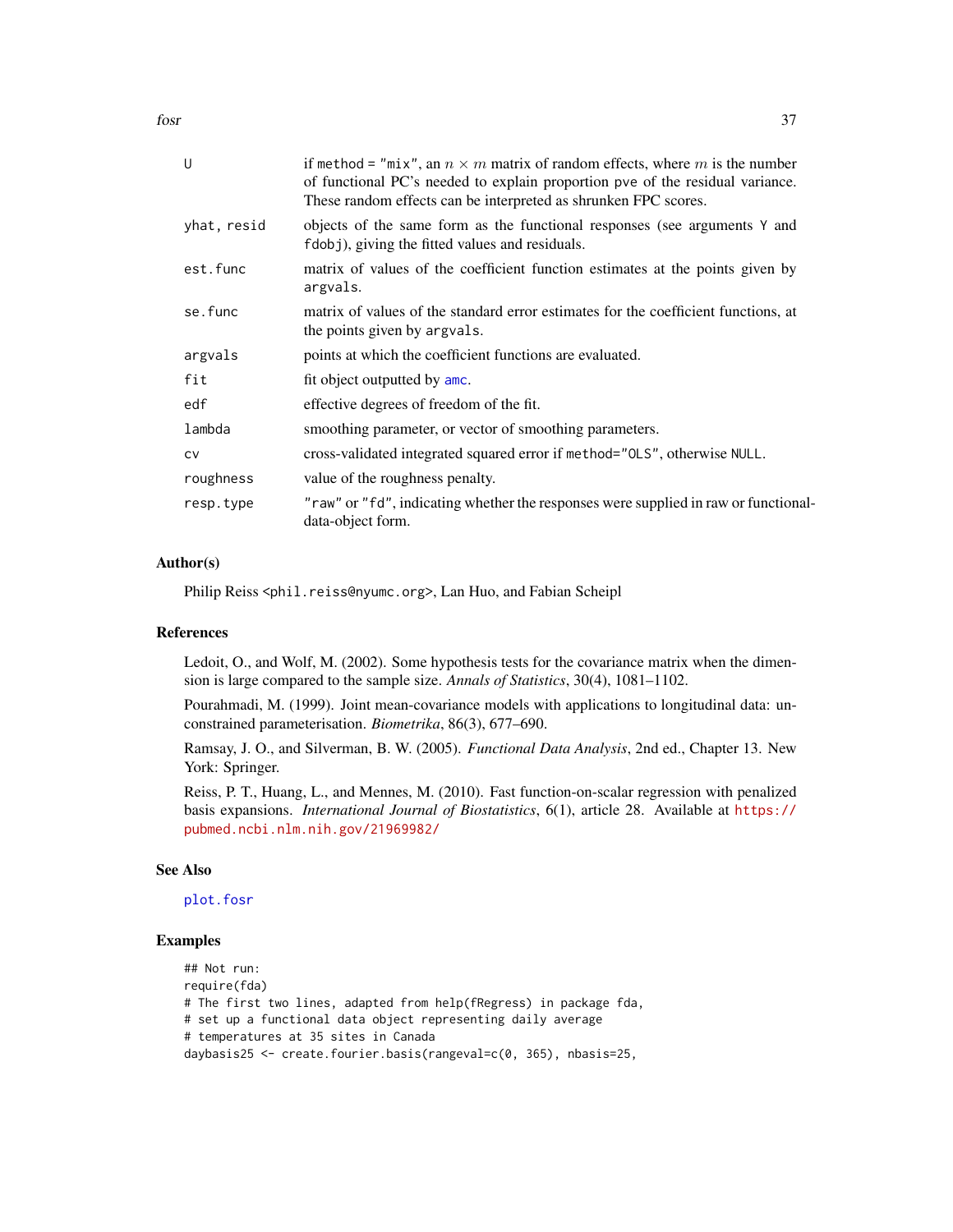```
axes=list('axesIntervals'))
Temp.fd <- with(CanadianWeather, smooth.basisPar(day.5,
                dailyAv[,,'Temperature.C'], daybasis25)$fd)
modmat = cbind(1, model.matrix(~ factor(CanadianWeather$region) - 1))
constraints = matrix(c(\emptyset,1,1,1,1), 1)# Penalized OLS with smoothing parameter chosen by grid search
olsmod = fosr(fdobj = Temp.fd, X = modmat, con = constraints, method="OLS", lambda=100*10:30)
plot(olsmod, 1)
# Test use formula to fit fosr
set.seed(2121)
data1 <- pffrSim(scenario="ff", n=40)
formod = fosr(Y~xlin+xsmoo, data=data1)
plot(formod, 1)
# Penalized GLS
glsmod = fosr(fdobj = Temp.fd, X = modmat, con = constraints, method="GLS")plot(glsmod, 1)
## End(Not run)
```
fosr.perm *Permutation testing for function-on-scalar regression*

### Description

fosr.perm() is a wrapper function calling fosr.perm.fit(), which fits models to permuted data, followed by fosr.perm.test(), which performs the actual simultaneous hypothesis test. Calling the latter two functions separately may be useful for performing tests at different significance levels. By default, fosr.perm() produces a plot using the plot function for class fosr.perm.

#### Usage

```
fosr.perm(
  Y = NULL,fdobj = NULL,X,
  con = NULL,X0 = NULL,\text{con0} = \text{NULL},
  argvals = NULL,
  lambda = NULL,
  lambda@ = NULL,multi.sp = FALSE,
  nperm,
  level = 0.05,
  plot = TRUE,
```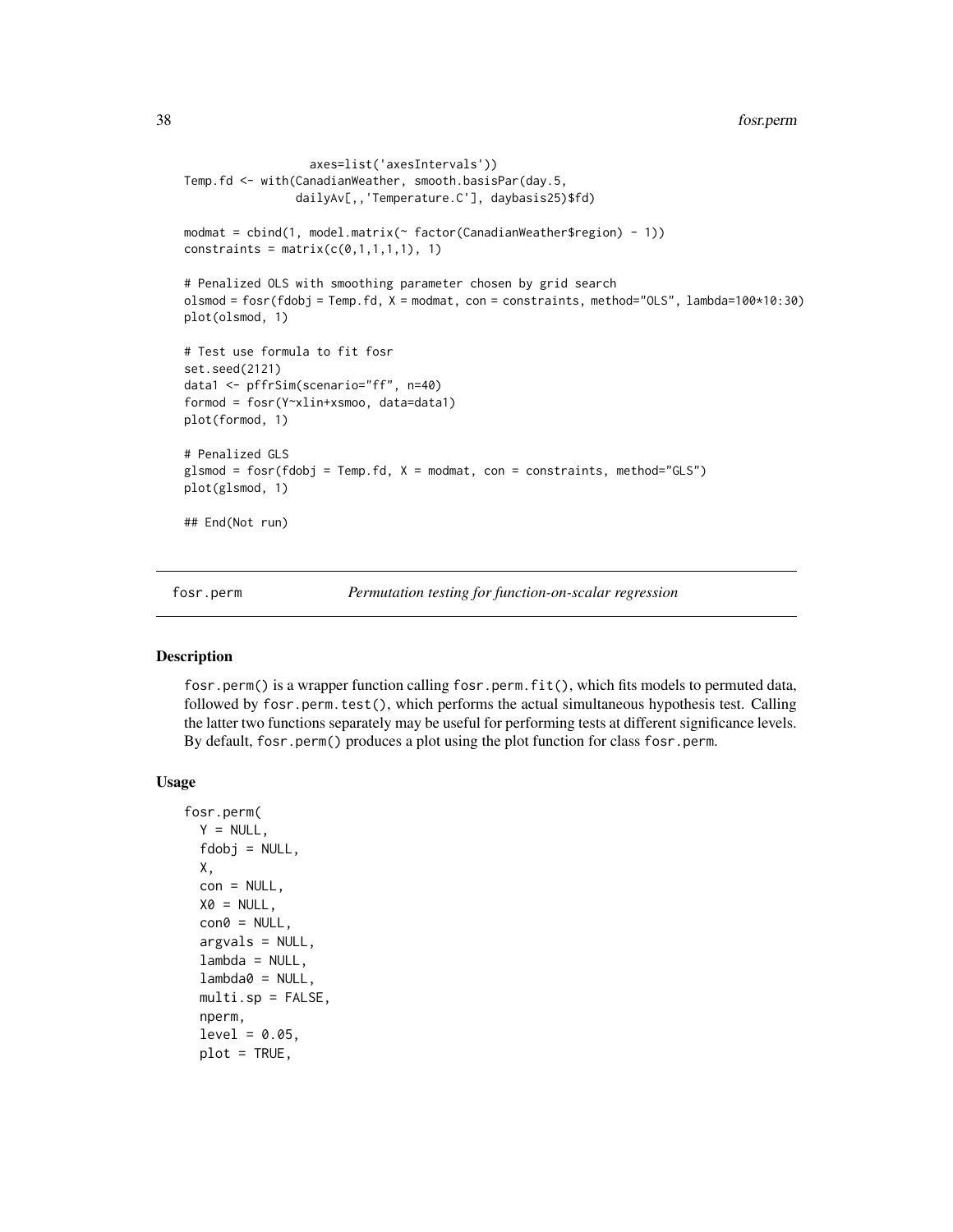#### fosr.perm 39

```
xlabel = "",title = NULL,
 prelim = if (multi.sp) 0 else 15,
  ...
\mathcal{L}fosr.perm.fit(
 Y = NULL,fdobj = NULL,
 X,
 con = NULL,X0 = NULL,con@= NULL,argvals = NULL,
 lambda = NULL,lambda@ = NULL,multi.sp = FALSE,
 nperm,
 prelim,
 ...
\mathcal{L}fosr.perm.test(x, level = 0.05)
## S3 method for class 'fosr.perm'
plot(x, level = 0.05, xlabel = "", title = NULL, ...)
```

| Y, fdobi | the functional responses, given as either an $n \times d$ matrix Y or a functional data<br>object (class " $fd$ ") as in the <b>fda</b> package.                     |
|----------|----------------------------------------------------------------------------------------------------------------------------------------------------------------------|
| Χ        | the design matrix, whose columns represent scalar predictors.                                                                                                        |
| con      | a row vector or matrix of linear contrasts of the coefficient functions, to be re-<br>stricted to equal zero.                                                        |
| X0       | design matrix for the null-hypothesis model. If NULL, the null hypothesis is the<br>intercept-only model.                                                            |
| con0     | linear constraints for the null-hypothesis model.                                                                                                                    |
| argvals  | the d argument values at which the coefficient functions will be evaluated.                                                                                          |
| lambda   | smoothing parameter value. If NULL, the smoothing parameter(s) will be esti-<br>mated. See fost for details.                                                         |
| lambda0  | smoothing parameter for null-hypothesis model.                                                                                                                       |
| multi.sp | a logical value indicating whether separate smoothing parameters should be<br>estimated for each coefficient function. Currently must be FALSE if method =<br>"OLS". |
| nperm    | number of permutations.                                                                                                                                              |
| level    | significance level for the simultaneous test.                                                                                                                        |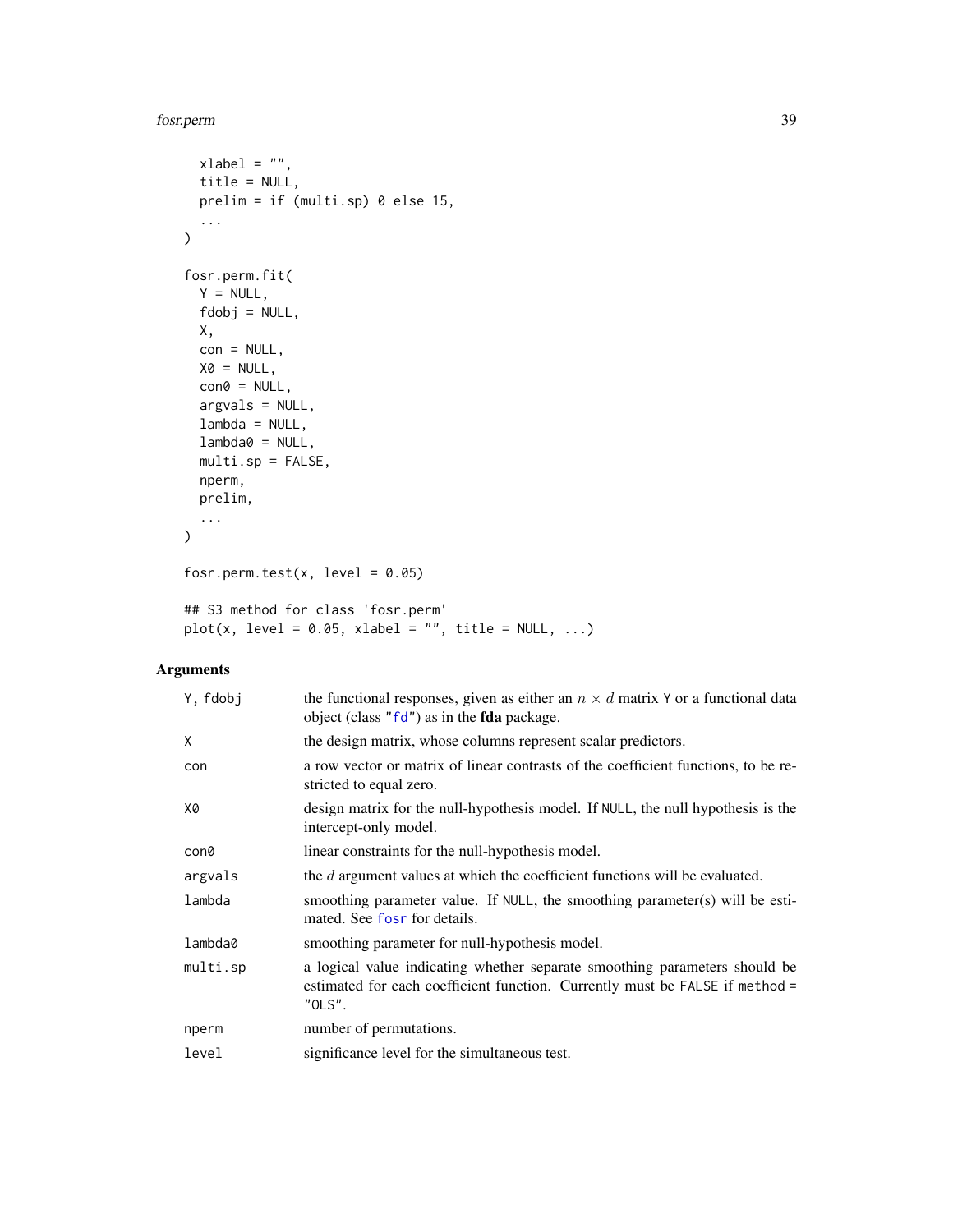| plot         | logical value indicating whether to plot the real- and permuted-data pointwise<br>F-type statistics.                                                                                                                                                                                                         |
|--------------|--------------------------------------------------------------------------------------------------------------------------------------------------------------------------------------------------------------------------------------------------------------------------------------------------------------|
| xlabel       | x-axis label for plots.                                                                                                                                                                                                                                                                                      |
| title        | title for plot.                                                                                                                                                                                                                                                                                              |
| prelim       | number of preliminary permutations. The smoothing parameter in the main per-<br>mutations will be fixed to the median value from these preliminary permutations.<br>If prelim=0, this is not done. Preliminary permutations are not available when<br>$multi$ . $sp = TRUE$ (hence the complicated default). |
| $\ddotsc$    | for fosr, perm and fosr, perm, fit, additional arguments passed to fosr. These<br>arguments may include max.iter, method, gam.method, and scale. For plot.fosr.perm,<br>graphical parameters (see par) for the plot.                                                                                         |
| $\mathsf{x}$ | object of class fosr.perm, outputted by fosr.perm, fosr.perm.fit, or fosr.perm.test.                                                                                                                                                                                                                         |
|              |                                                                                                                                                                                                                                                                                                              |

## Value

fosr.perm or fosr.perm.test produces an object of class fosr.perm, which is a list with the elements below. fosr.perm.fit also outputs an object of this class, but without the last five elements.

| F                                          | pointwise F-type statistics at each of the points given by argvals.                                                                           |  |
|--------------------------------------------|-----------------------------------------------------------------------------------------------------------------------------------------------|--|
| F.perm                                     | a matrix, each of whose rows gives the pointwise F-type statistics for a permuted<br>data set.                                                |  |
| argvals                                    | points at which F-type statistics are computed.                                                                                               |  |
| lambda.real                                | smoothing parameter(s) for the real-data fit.                                                                                                 |  |
| lambda.prelim                              | smoothing parameter(s) for preliminary permuted-data fits.                                                                                    |  |
| lambda.perm                                | smoothing parameter(s) for main permuted-data fits.                                                                                           |  |
| lambda0.real, lambda0.prelim, lambda0.perm |                                                                                                                                               |  |
|                                            | as above, but for null hypothesis models.                                                                                                     |  |
| level                                      | significance level of the test.                                                                                                               |  |
| critval                                    | critical value for the test.                                                                                                                  |  |
| signif                                     | vector of logical values indicating whether significance is attained at each of the<br>points argvals.                                        |  |
| n2s                                        | subset of $1, \ldots$ , length (argvals) identifying the points at which the test statis-<br>tic changes from non-significant to significant. |  |
| s2n                                        | points at which the test statistic changes from significant to non-significant.                                                               |  |

## Author(s)

Philip Reiss <phil.reiss@nyumc.org> and Lan Huo

## References

Reiss, P. T., Huang, L., and Mennes, M. (2010). Fast function-on-scalar regression with penalized basis expansions. *International Journal of Biostatistics*, 6(1), article 28. Available at [https://](https://pubmed.ncbi.nlm.nih.gov/21969982/) [pubmed.ncbi.nlm.nih.gov/21969982/](https://pubmed.ncbi.nlm.nih.gov/21969982/)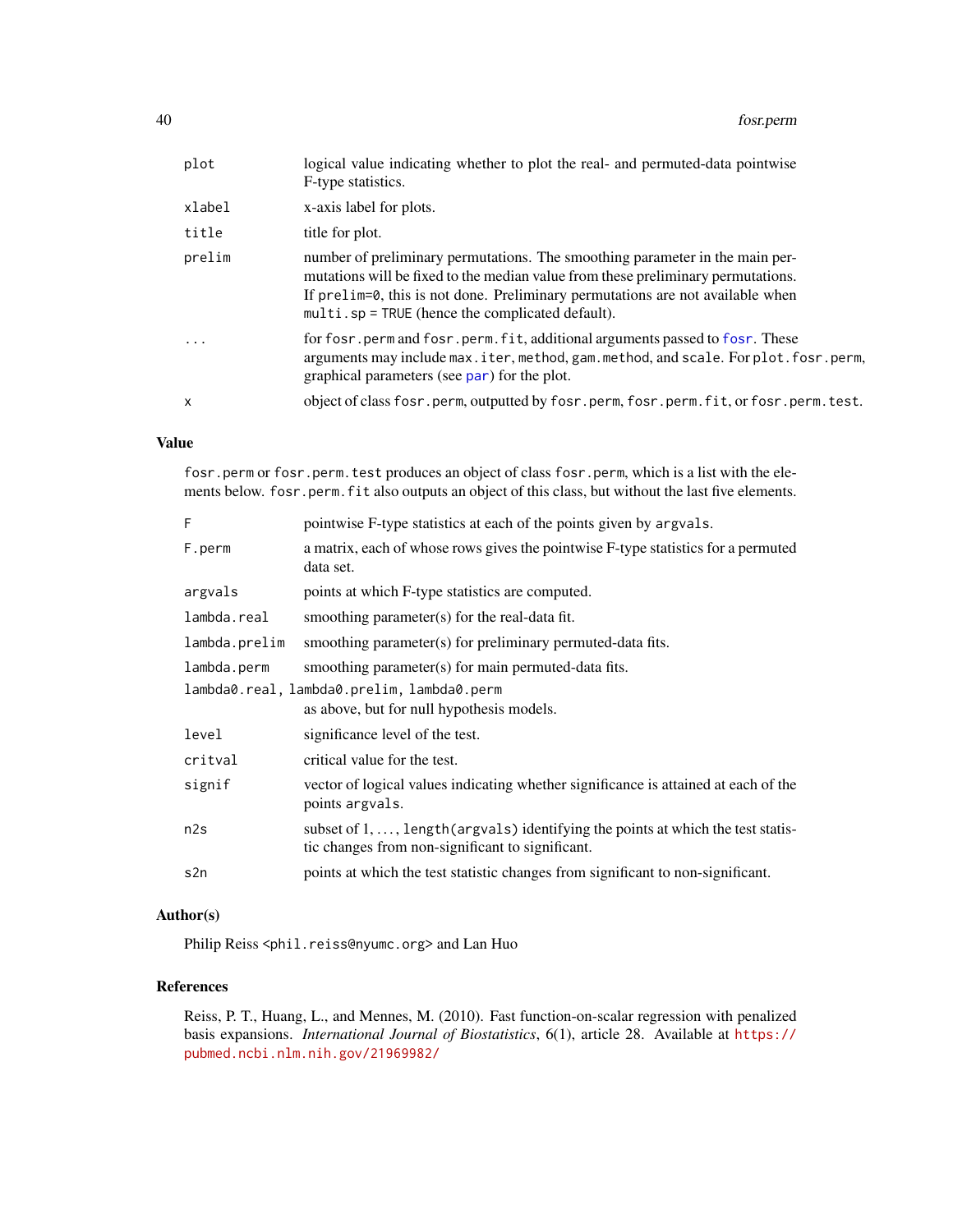fosr.vs 41

### See Also

[fosr](#page-33-0)

## Examples

```
## Not run:
# Test effect of region on mean temperature in the Canadian weather data
# The next two lines are taken from the fRegress.CV help file (package fda)
smallbasis <- create.fourier.basis(c(0, 365), 25)
tempfd <- smooth.basis(day.5,
          CanadianWeather$dailyAv[,,"Temperature.C"], smallbasis)$fd
Xreg = cbind(1, model.matrix(~factor(CanadianWeather$region)-1))
conreg = matrix(c(\emptyset,1,1,1,1), 1) # constrain region effects to sum to \emptyset# This is for illustration only; for a real test, must increase nperm
# (and probably prelim as well)
regionperm = fosr.perm(fdobj=tempfd, X=Xreg, con=conreg, method="OLS", nperm=10, prelim=3)
# Redo the plot, using axisIntervals() from the fda package
plot(regionperm, axes=FALSE, xlab="")
box()
axis(2)
axisIntervals(1)
## End(Not run)
```
fosr.vs *Function-on Scalar Regression with variable selection*

## Description

Implements an iterative algorithm for function-on-scalar regression with variable selection by alternatively updating the coefficients and covariance structure.

#### Usage

```
fosr.vs(
  formula,
  data,
 nbasis = 10,
 method = c("ls", "grLasso", "grMCP", "grSCAD"),
 epsilon = 1e-05,
  max.iter_num = 100
)
```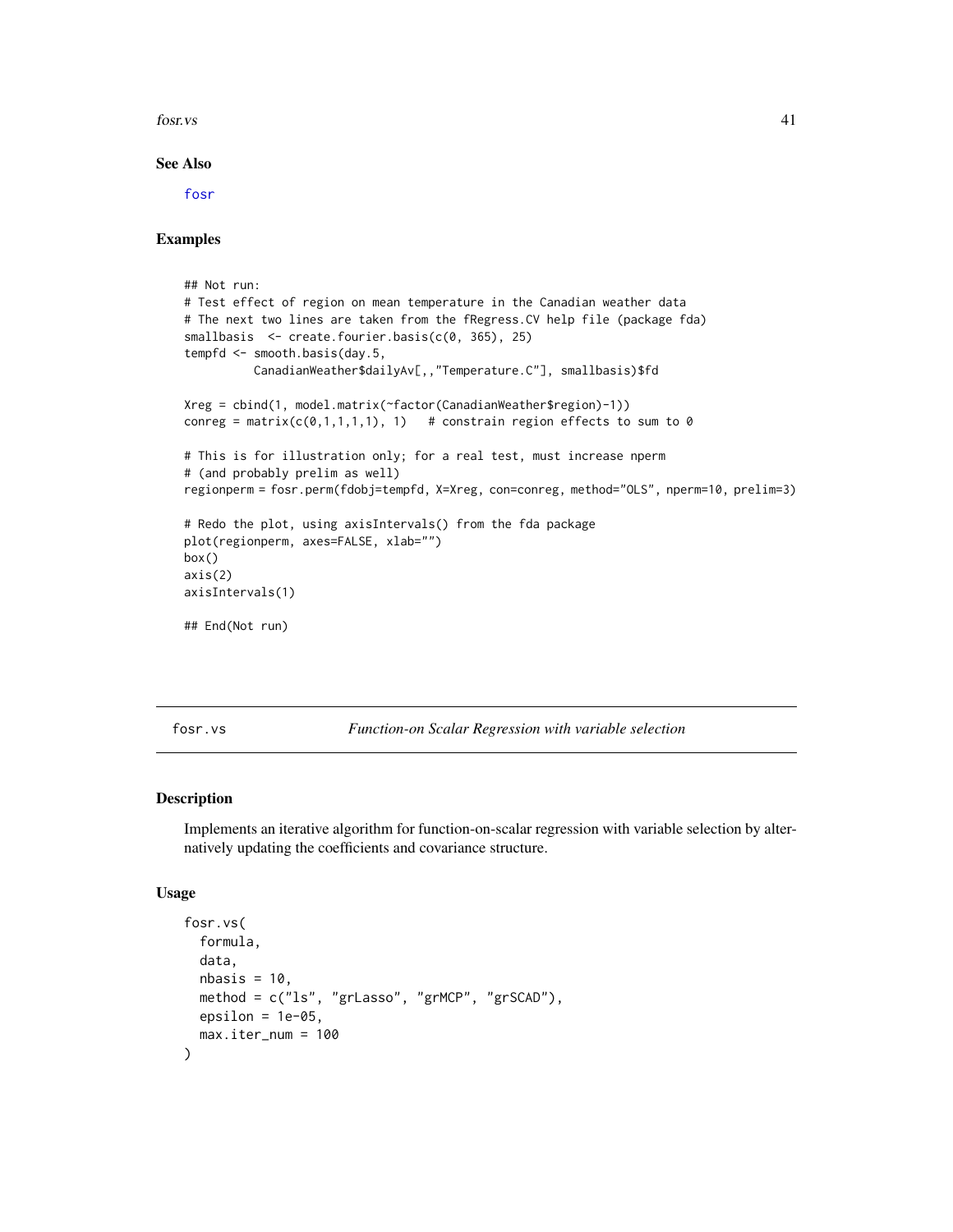## Arguments

| formula      | an object of class "formula": an expression of the model to be fitted.                                                                                                             |
|--------------|------------------------------------------------------------------------------------------------------------------------------------------------------------------------------------|
| data         | a data frame that contains the variables in the model.                                                                                                                             |
| nbasis       | number of B-spline basis functions used.                                                                                                                                           |
| method       | group variable selection method to be used ("grLasso", "grMCP", "grSCAD"<br>refer to group Lasso, group MCP and group SCAD, respectively) or "1s" for<br>least squares estimation. |
| epsilon      | the convergence criterion.                                                                                                                                                         |
| max.iter_num | maximum number of iterations.                                                                                                                                                      |

## Value

A fitted fosr.vs-object, which is a list with the following elements:

| formula       | an object of class "formula": an expression of the model to be fitted.           |
|---------------|----------------------------------------------------------------------------------|
| coefficients  | the estimated coefficient functions.                                             |
| fitted.values | the fitted curves.                                                               |
| residuals     | the residual curves.                                                             |
| <b>VCOV</b>   | the estimated variance-covariance matrix when convergence is achieved.           |
| method        | group variable selection method to be used or "1s" for least squares estimation. |

## Author(s)

Yakuan Chen <yc2641@cumc.columbia.edu>

## References

Chen, Y., Goldsmith, J., and Ogden, T. (2016). Variable selection in function-on-scalar regression. *Stat* 5 88-101

### See Also

[grpreg](#page-0-0)

```
## Not run:
set.seed(100)
I = 100p = 20D = 50grid = seq(0, 1, length = D)beta.true = matrix(\emptyset, p, D)beta.true[1,] = sin(2*grid*pi)beta.true[2,] = cos(2*grid*pi)
```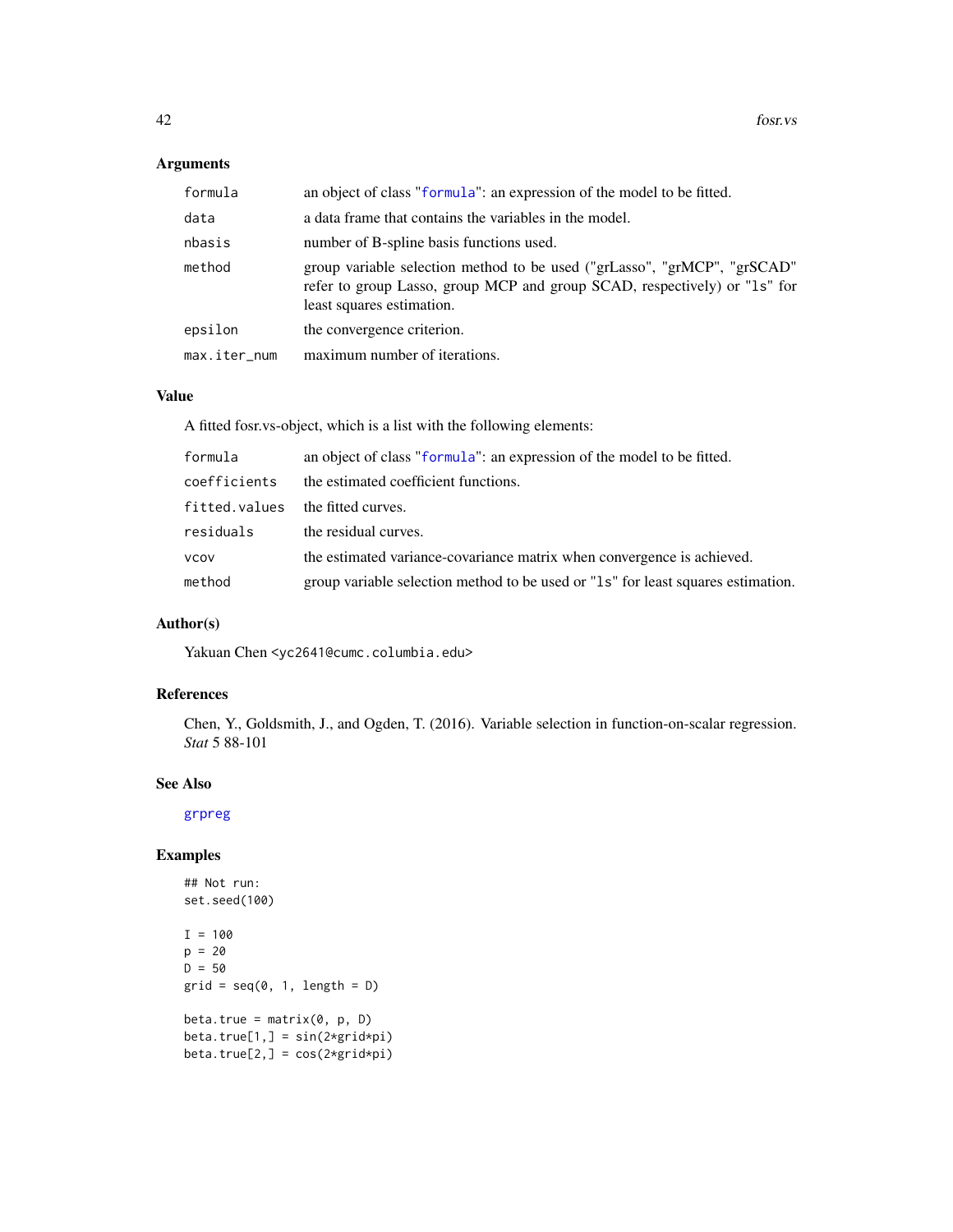### fosr $2s$  43

```
beta.true[3,] = 2psi.true = matrix(NA, 2, D)
psi.true[1,] = sin(4*grid*pi)
psi.trule[2,]=cos(4*grid*pi)lambda = c(3,1)set.seed(100)
X = matrix(rnorm(I*p), I, p)C = \text{cbind}(rnorm(I, mean = 0, sd = lambda[1]), rnorm(I, mean = 0, sd = lambda[2]))fixef = X%*%beta.true
pcaef = C %*% psi.true
error = matrix(rnorm(I*D), I, D)
Yi.true = fixef
Yi.pca = fixef + pcaef
Yi.obs = fixef + pcaef + error
data = as.data.findmex)dataY = Yi.obsfit.fosr.vs = fosr.vs(Y~., data = data, method="grMCP")
plot(fit.fosr.vs)
## End(Not run)
```
fosr2s *Two-step function-on-scalar regression*

## Description

This function performs linear regression with functional responses and scalar predictors by (1) fitting a separate linear model at each point along the function, and then (2) smoothing the resulting coefficients to obtain coefficient functions.

### Usage

```
fosr2s(
  Y,
  X,
  argvals = seq(0, 1, , ncol(Y)),nbasis = 15,
 norder = 4,
  pen.order = norder - 2,
  basistype = "bspline"
)
```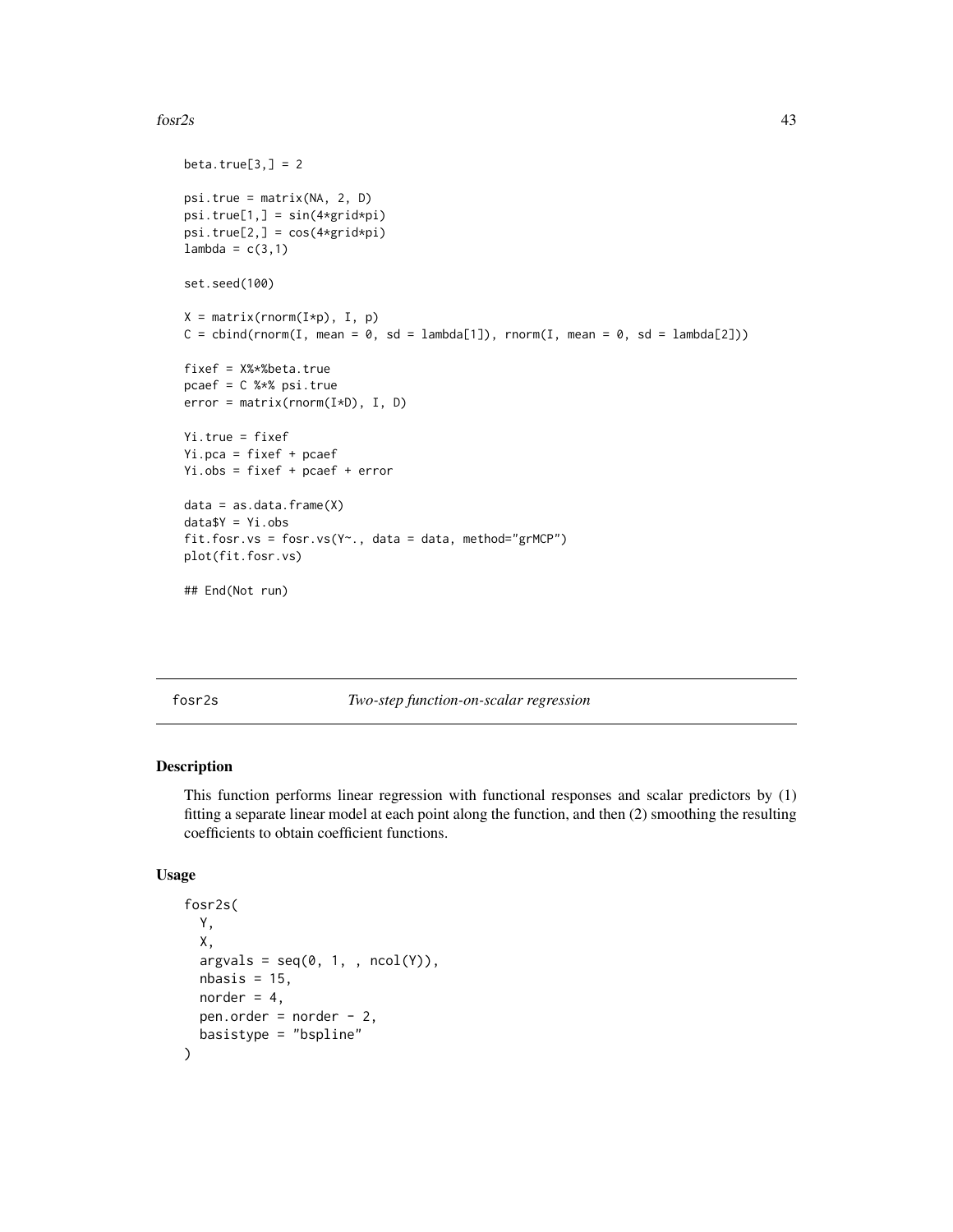## Arguments

| Y         | the functional responses, given as an $n \times d$ matrix.                                                                                                                    |
|-----------|-------------------------------------------------------------------------------------------------------------------------------------------------------------------------------|
| X         | $n \times p$ model matrix, whose columns represent scalar predictors. Should ordi-<br>narily include a column of 1s.                                                          |
| argvals   | the $d$ argument values at which the functional responses are evaluated, and at<br>which the coefficient functions will be evaluated.                                         |
| nbasis    | number of basis functions used to represent the coefficient functions.                                                                                                        |
| norder    | norder of the spline basis, when basistype="bspline" (the default, 4, gives<br>cubic splines).                                                                                |
| pen.order | order of derivative penalty.                                                                                                                                                  |
| basistype | type of basis used. The basis is created by an appropriate constructor function<br>from the <b>fda</b> package; see basisfd. Only "bspline" and "fourier" are sup-<br>ported. |

### Details

Unlike [fosr](#page-33-0) and [pffr](#page-108-0), which obtain smooth coefficient functions by minimizing a penalized criterion, this function introduces smoothing only as a second step. The idea was proposed by Fan and Zhang (2000), who employed local polynomials rather than roughness penalization for the smoothing step.

#### Value

An object of class fosr, which is a list with the following elements:

| fd       | object of class "fd" representing the estimated coefficient functions. Its main<br>components are a basis and a matrix of coefficients with respect to that basis. |
|----------|--------------------------------------------------------------------------------------------------------------------------------------------------------------------|
| raw.coef | $d \times p$ matrix of coefficient estimates from regressing on X separately at each<br>point along the function.                                                  |
| raw.se   | $d \times p$ matrix of standard errors of the raw coefficient estimates.                                                                                           |
| yhat     | $n \times d$ matrix of fitted values.                                                                                                                              |
| est.func | $d \times p$ matrix of coefficient function estimates, obtained by smoothing the columns<br>of raw.coef.                                                           |
| se.func  | $d \times p$ matrix of coefficient function standard errors.                                                                                                       |
| argvals  | points at which the coefficient functions are evaluated.                                                                                                           |
| lambda   | smoothing parameters (chosen by REML) used to smooth the $p$ coefficient func-<br>tions with respect to the supplied basis.                                        |

#### Author(s)

Philip Reiss <phil.reiss@nyumc.org> and Lan Huo

#### References

Fan, J., and Zhang, J.-T. (2000). Two-step estimation of functional linear models with applications to longitudinal data. *Journal of the Royal Statistical Society, Series B*, 62(2), 303–322.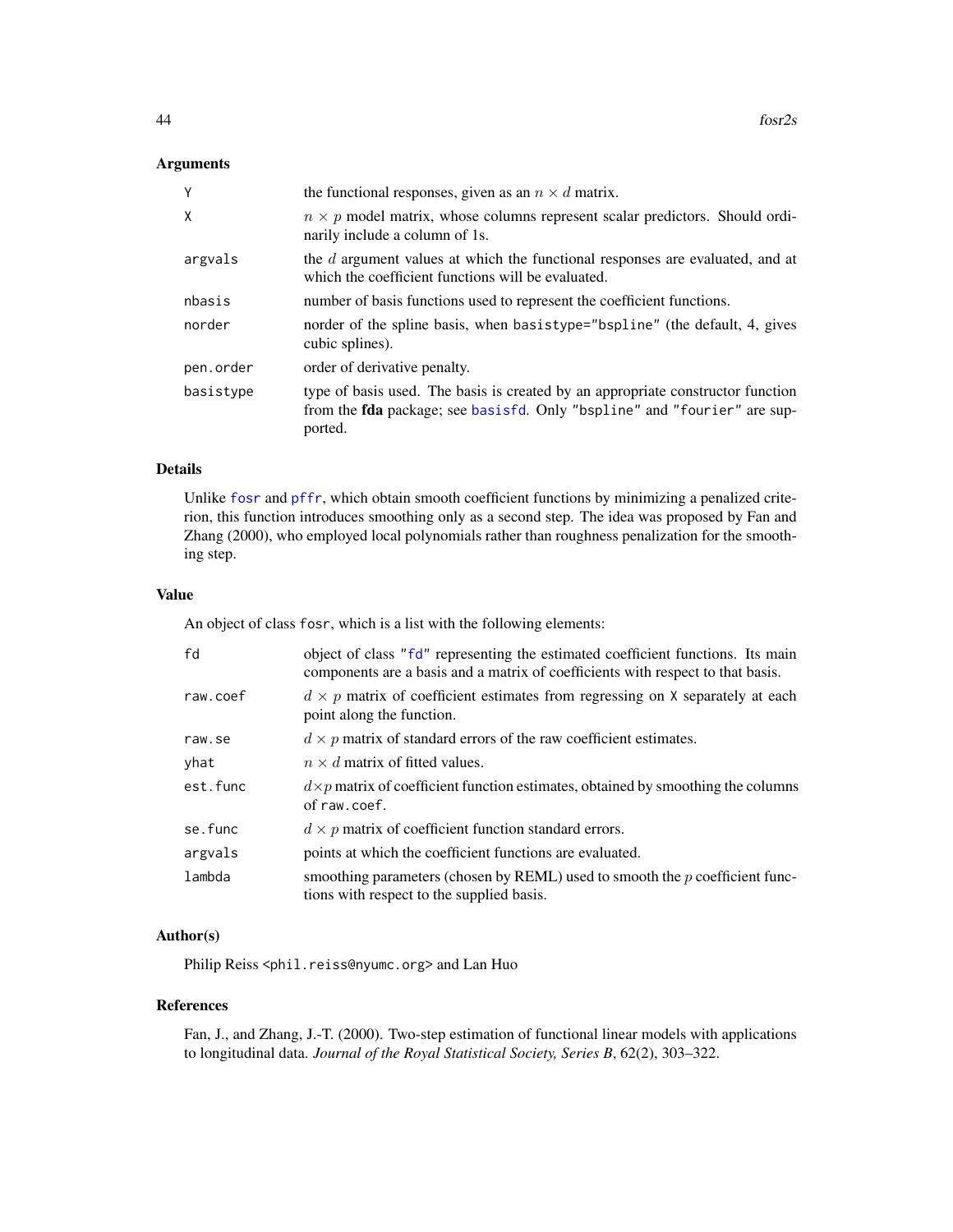$fpc$  45

### See Also

[fosr](#page-33-0), [pffr](#page-108-0)

## Examples

require(fda)

```
# Effect of latitude on daily mean temperatures
tempmat = t(CanadianWeather$dailyAv[,,1])
latmat = cbind(1, scale(CanadianWeather$coord[ , 1], TRUE, FALSE)) # centred!
fzmod <- fosr2s(tempmat, latmat, argvals=day.5, basistype="fourier", nbasis=25)
par(mfrow=1:2)
ylabs = c("Intercept", "Latitude effect")
for (k in 1:2) {
with(fzmod,matplot(day.5, cbind(raw.coef[,k],raw.coef[,k]-2*raw.se[,k],
     raw.coef[,k]+2*raw.se[,k],est.func[,k],est.func[,k]-2*se.func[,k],
     est.func[,k]+2*se.func[,k]), type=c("p","l","l","l","l","l"),pch=16,
     lty=c(1,2,2,1,2,2),col=c(1,1,1,2,2,2), cex=.5,axes=FALSE,xlab="",ylab=ylabs[k]))
    axesIntervals()
   box()
    if (k==1) legend("topleft", legend=c("Raw","Smoothed"), col=1:2, lty=2)
}
```
#### fpc *Construct a FPC regression term*

### Description

Constructs a functional principal component regression (Reiss and Ogden, 2007, 2010) term for inclusion in an mgcv::gam-formula (or [bam](#page-0-0) or [gamm](#page-0-0) or gamm $4:::$ gamm) as constructed by [pfr](#page-116-0). Currently only one-dimensional functions are allowed.

## Usage

)

```
fpc(
 X,
 argvals = NULL,
 method = c("svd", "fpca.sc", "fpca.face", "fpca.ssvd"),
 ncomp = NULL,pve = 0.99,
 penalize = (method == "svd"),bs = "ps".k = 40,...
```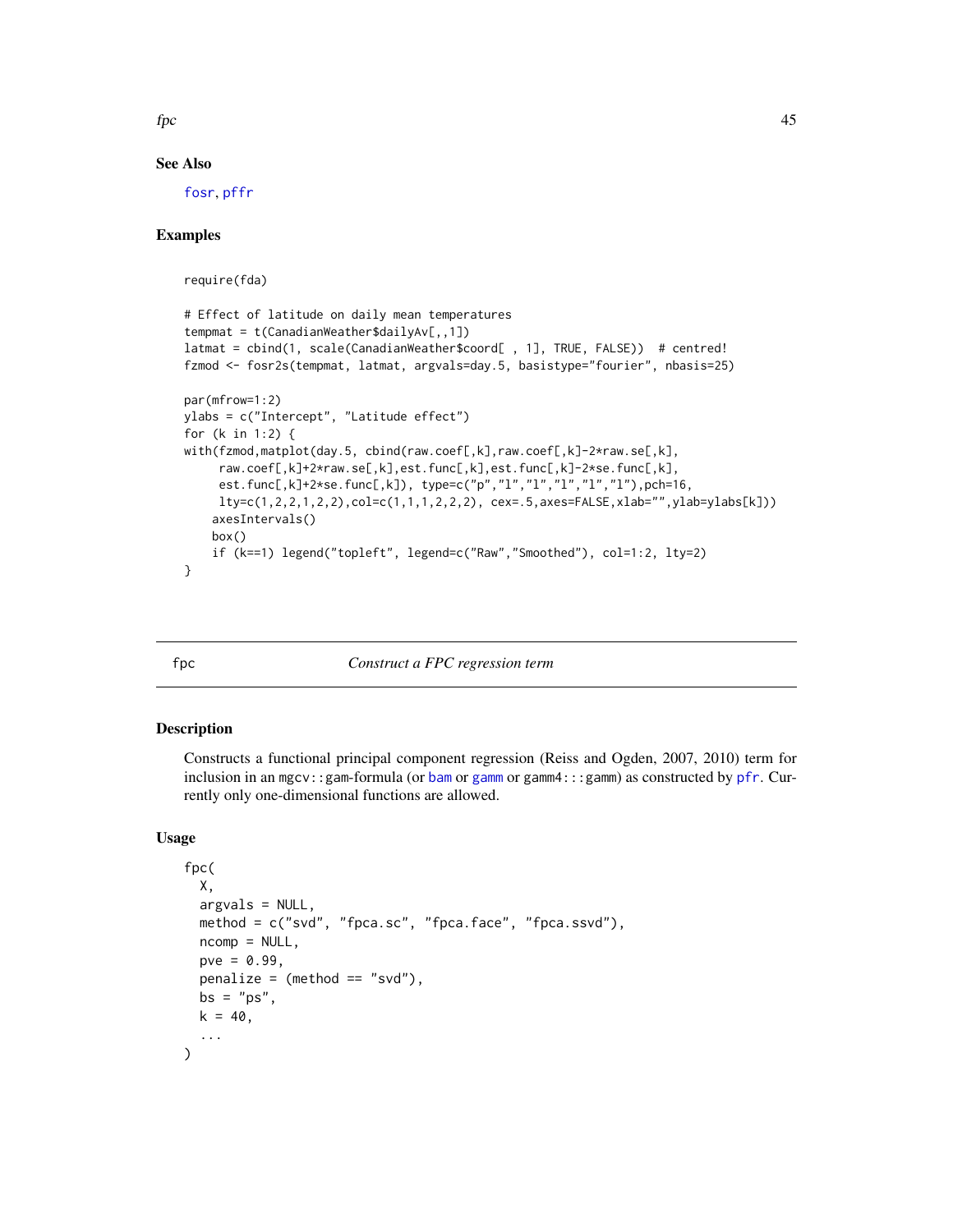#### **Arguments**

| X        | functional predictors, typically expressed as an N by J matrix, where N is the<br>number of columns and J is the number of evaluation points. May include miss-<br>ing/sparse functions, which are indicated by NA values. Alternatively, can be an<br>object of class "fd"; see fd.                                                                                                        |
|----------|---------------------------------------------------------------------------------------------------------------------------------------------------------------------------------------------------------------------------------------------------------------------------------------------------------------------------------------------------------------------------------------------|
| argvals  | indices of evaluation of X, i.e. $(t_{i1}, \ldots, t_{iJ})$ for subject i. May be entered as either a<br>length-J vector, or as an N by J matrix. Indices may be unequally spaced. Enter-<br>ing as a matrix allows for different observations times for each subject. If NULL,<br>defaults to an equally-spaced grid between 0 or 1 (or within X\$basis\$rangeval<br>if X is a fd object.) |
| method   | the method used for finding principal components. The default is an uncon-<br>strained SVD of the $XB$ matrix. Alternatives include constrained (functional)<br>principal components approaches                                                                                                                                                                                             |
| ncomp    | number of principal components. if NULL, chosen by pve                                                                                                                                                                                                                                                                                                                                      |
| pve      | proportion of variance explained; used to choose the number of principal com-<br>ponents                                                                                                                                                                                                                                                                                                    |
| penalize | if TRUE, a roughness penalty is applied to the functional estimate. Defaults to<br>TRUE if method=="svd" (corresponding to the FPCR_R method of Reiss and<br>Ogden (2007)), and FALSE if method!="svd" (corresponding to FPCR_C).                                                                                                                                                           |
| bs       | two letter character string indicating the mgcv-style basis to use for pre-smoothing<br>X                                                                                                                                                                                                                                                                                                   |
| k        | the dimension of the pre-smoothing basis                                                                                                                                                                                                                                                                                                                                                    |
| .        | additional options to be passed to $1f$ . These include argvals, integration,<br>and any additional options for the pre-smoothing basis (as constructed by mgcv::s),<br>such as m.                                                                                                                                                                                                          |

### Details

fpc is a wrapper for [lf](#page-79-0), which defines linear functional predictors for any type of basis for inclusion in a pfr formula. fpc simply calls lf with the appropriate options for the fpc basis and penalty construction.

This function implements both the FPCR-R and FPCR-C methods of Reiss and Ogden (2007). Both methods consist of the following steps:

- 1. project  $X$  onto a spline basis  $B$
- 2. perform a principal components decomposition of  $XB$
- 3. use those PC's as the basis in fitting a (generalized) functional linear model

This implementation provides options for each of these steps. The basis for in step 1 can be specified using the arguments bs and k, as well as other options via ...; see [s](#page-0-0) for these options. The type of PC-decomposition is specified with method. And the FLM can be fit either penalized or unpenalized via penalize.

The default is FPCR-R, which uses a b-spline basis, an unconstrained principal components decomposition using [svd](#page-0-0), and the FLM fit with a second-order difference penalty. FPCR-C can be selected by using a different option for method, indicating a constrained ("functional") PC decomposition, and by default an unpenalized fit of the FLM.

FPCR-R is also implemented in [fpcr](#page-65-0); here we implement the method for inclusion in a pfr formula.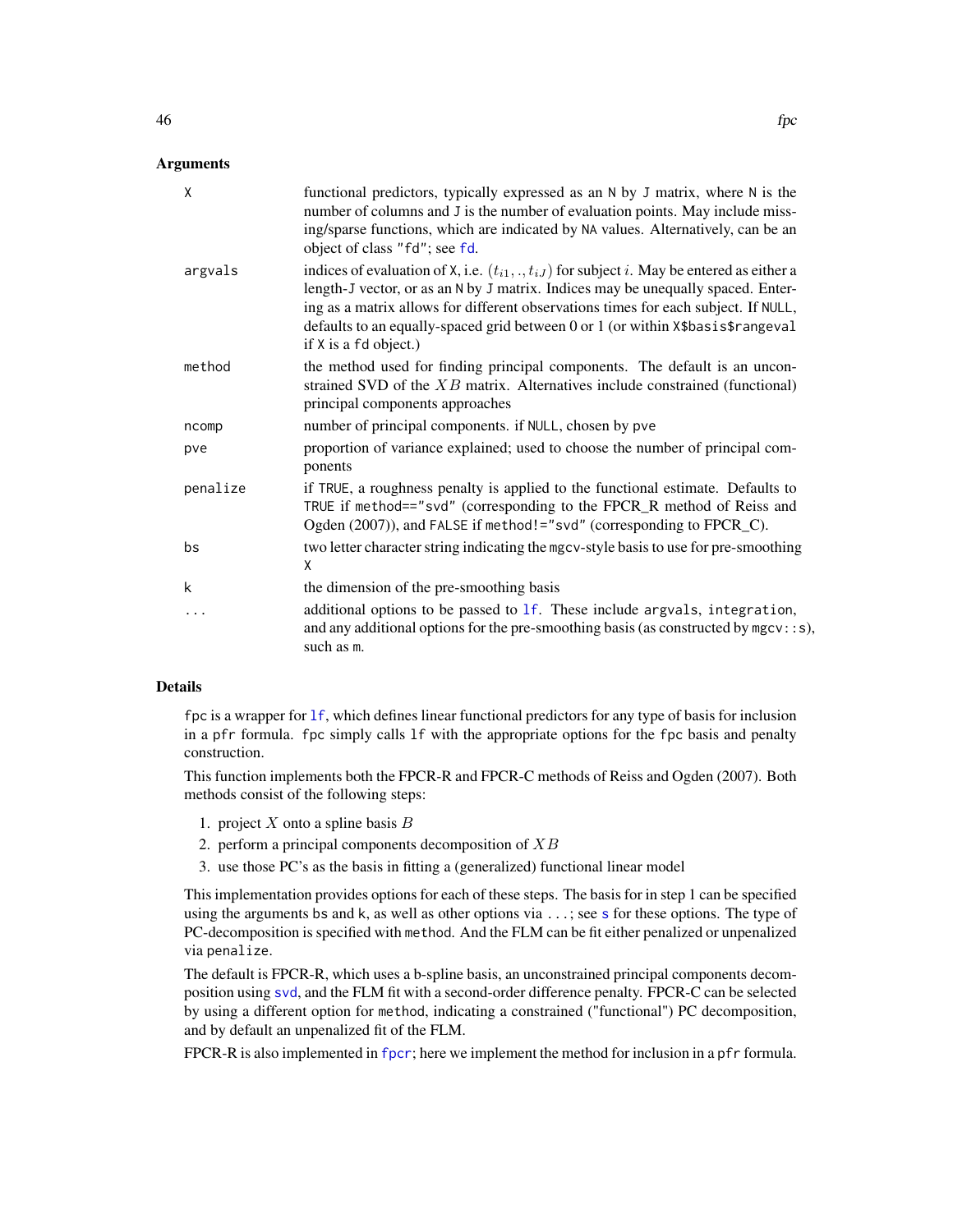# Value

The result of a call to **1f**.

## **NOTE**

Unlike [fpcr](#page-65-0), fpc within a pfr formula does not automatically decorrelate the functional predictors from additional scalar covariates.

# Author(s)

Jonathan Gellar <JGellar@mathematica-mpr.com>, Phil Reiss <phil.reiss@nyumc.org>, Lan Huo <lan.huo@nyumc.org>, and Lei Huang <huangracer@gmail.com>

### References

Reiss, P. T. (2006). Regression with signals and images as predictors. Ph.D. dissertation, Department of Biostatistics, Columbia University. Available at http://works.bepress.com/phil\_reiss/11/.

Reiss, P. T., and Ogden, R. T. (2007). Functional principal component regression and functional partial least squares. *Journal of the American Statistical Association*, 102, 984-996.

Reiss, P. T., and Ogden, R. T. (2010). Functional generalized linear models with images as predictors. *Biometrics*, 66, 61-69.

#### See Also

[lf](#page-79-0), [smooth.construct.fpc.smooth.spec](#page-155-0)

```
data(gasoline)
par(mfrow=c(3,1))
# Fit PFCR_R
gasmod1 <- pfr(octane ~ fpc(NIR, ncomp=30), data=gasoline)
plot(gasmod1, rug=FALSE)
est1 <- coef(gasmod1)
# Fit FPCR_C with fpca.sc
gasmod2 <- pfr(octane ~ fpc(NIR, method="fpca.sc", ncomp=6), data=gasoline)
plot(gasmod2, se=FALSE)
est2 <- coef(gasmod2)
# Fit penalized model with fpca.face
gasmod3 <- pfr(octane ~ fpc(NIR, method="fpca.face", penalize=TRUE), data=gasoline)
plot(gasmod3, rug=FALSE)
est3 <- coef(gasmod3)
par(mfrow=c(1,1))
ylm <- range(est1$value)*1.35
plot(value ~ X.argvals, type="l", data=est1, ylim=ylm)
lines(value ~ X.argvals, col=2, data=est2)
```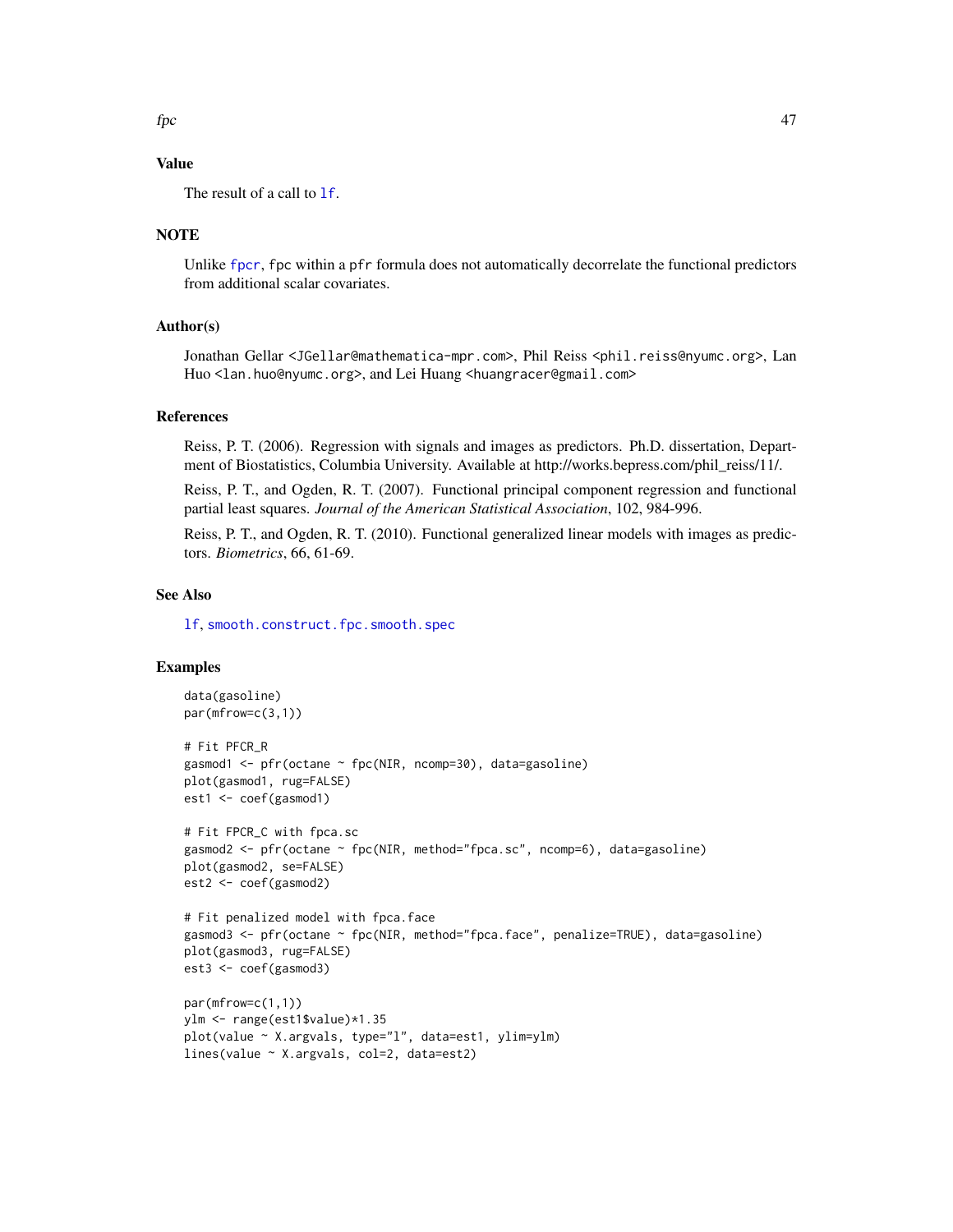```
lines(value ~ X.argvals, col=3, data=est3)
```
<span id="page-47-0"></span>fpca.face *Functional principal component analysis with fast covariance estimation*

## Description

A fast implementation of the sandwich smoother (Xiao et al., 2013) for covariance matrix smoothing. Pooled generalized cross validation at the data level is used for selecting the smoothing parameter.

## Usage

```
fpca.face(
  Y = NULL,ydata = NULL,
 Y.pred = NULL,
  argvals = NULL,
 pve = 0.99,
 npc = NULL,var = FALSE,
  simul = FALSE,
  sim.alpha = 0.95,center = TRUE,
 knots = 35,
 p = 3,
 m = 2,lambda = NULL,
  alpha = 1,
  search.grid = TRUE,
  search.length = 100,
 method = "L-BFGS-B",
  lower = -20,
  upper = 20,
  control = NULL
\mathcal{L}
```

| Y, ydata | the user must supply either Y, a matrix of functions observed on a regular grid,<br>or a data frame yetata representing irregularly observed functions. See Details. |
|----------|----------------------------------------------------------------------------------------------------------------------------------------------------------------------|
| Y.pred   | if desired, a matrix of functions to be approximated using the FPC decomposi-<br>tion.                                                                               |
| argvals  | numeric; function argument.                                                                                                                                          |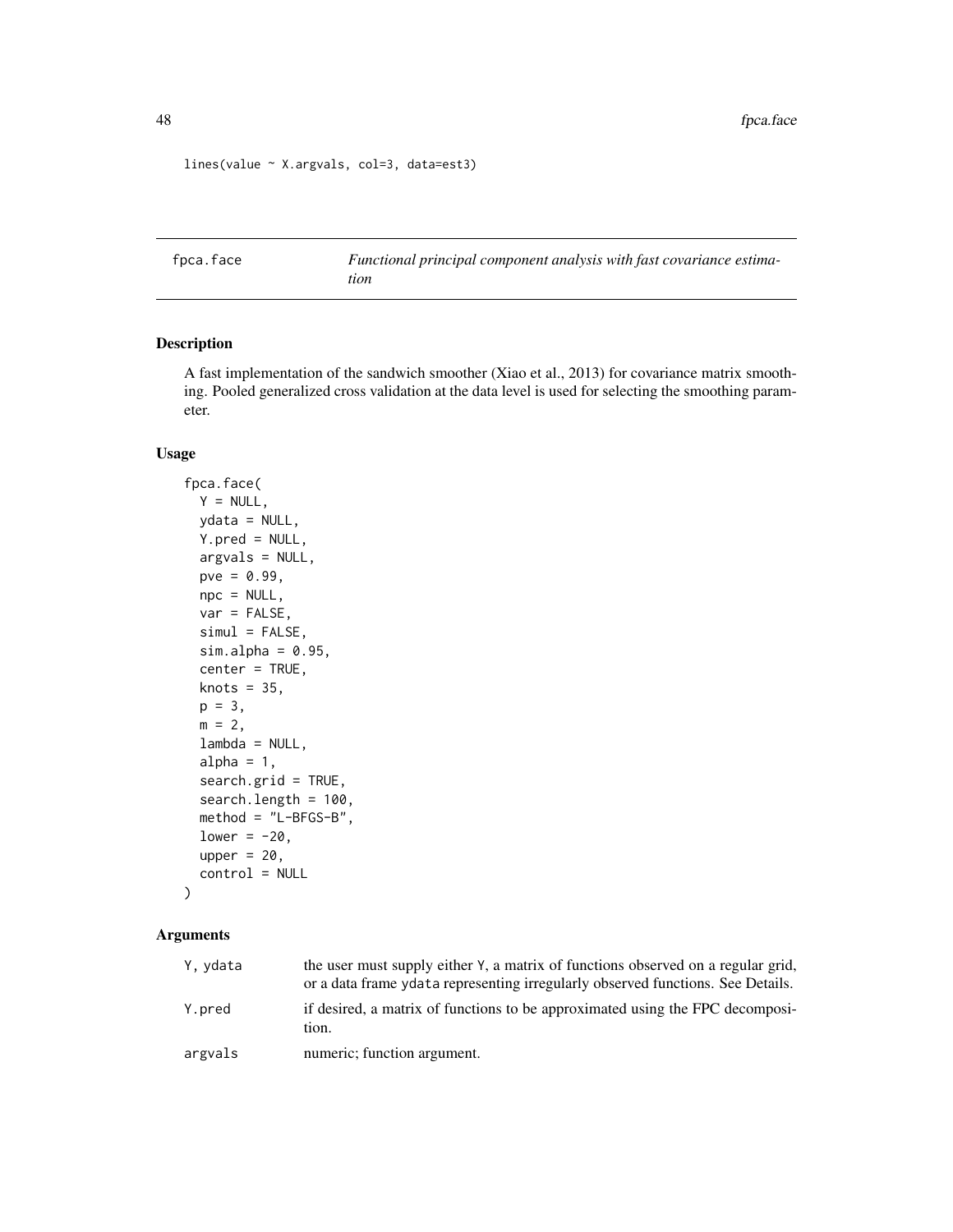| pve           | proportion of variance explained: used to choose the number of principal com-<br>ponents.                                                                 |
|---------------|-----------------------------------------------------------------------------------------------------------------------------------------------------------|
| npc           | how many smooth SVs to try to extract, if NA (the default) the hard thresholding<br>rule of Gavish and Donoho (2014) is used (see Details, References).   |
| var           | logical; should an estimate of standard error be returned?                                                                                                |
| simul         | logical; if TRUE curves will we simulated using Monte Carlo to obtain an esti-<br>mate of the sim. alpha quantile at each argval; ignored if var == FALSE |
| sim.alpha     | numeric; if simul==TRUE, quantile to estimate at each argval; ignored if var<br>$==$ FALSE                                                                |
| center        | logical; center Y so that its column-means are 0? Defaults to TRUE                                                                                        |
| knots         | number of knots to use or the vectors of knots; defaults to 35                                                                                            |
| p             | integer; the degree of B-splines functions to use                                                                                                         |
| m             | integer; the order of difference penalty to use                                                                                                           |
| lambda        | smoothing parameter; if not specified smoothing parameter is chosen using<br>optim or a grid search                                                       |
| alpha         | numeric; tuning parameter for GCV; see parameter gamma in gam                                                                                             |
| search.grid   | logical; should a grid search be used to find lambda? Otherwise, optim is used                                                                            |
| search.length | integer; length of grid to use for grid search for lambda; ignored if search.grid<br>is FALSE                                                             |
| method        | method to use; see optim                                                                                                                                  |
| lower         | see optim                                                                                                                                                 |
| upper         | see optim                                                                                                                                                 |
| control       | see optim                                                                                                                                                 |

### Value

A list with components

- 1. Yhat If Y.pred is specified, the smooth version of Y.pred. Otherwise, if Y.pred=NULL, the smooth version of Y.
- 2. scores matrix of scores
- 3. mu mean function
- 4. npc number of principal components
- 5. efunctions matrix of eigenvectors
- 6. evalues vector of eigenvalues

if var == TRUE additional components are returned

- 1. sigma2 estimate of the error variance
- 2. VarMats list of covariance function estimate for each subject
- 3. diag.var matrix containing the diagonals of each matrix in
- 4. crit.val list of estimated quantiles; only returned if simul == TRUE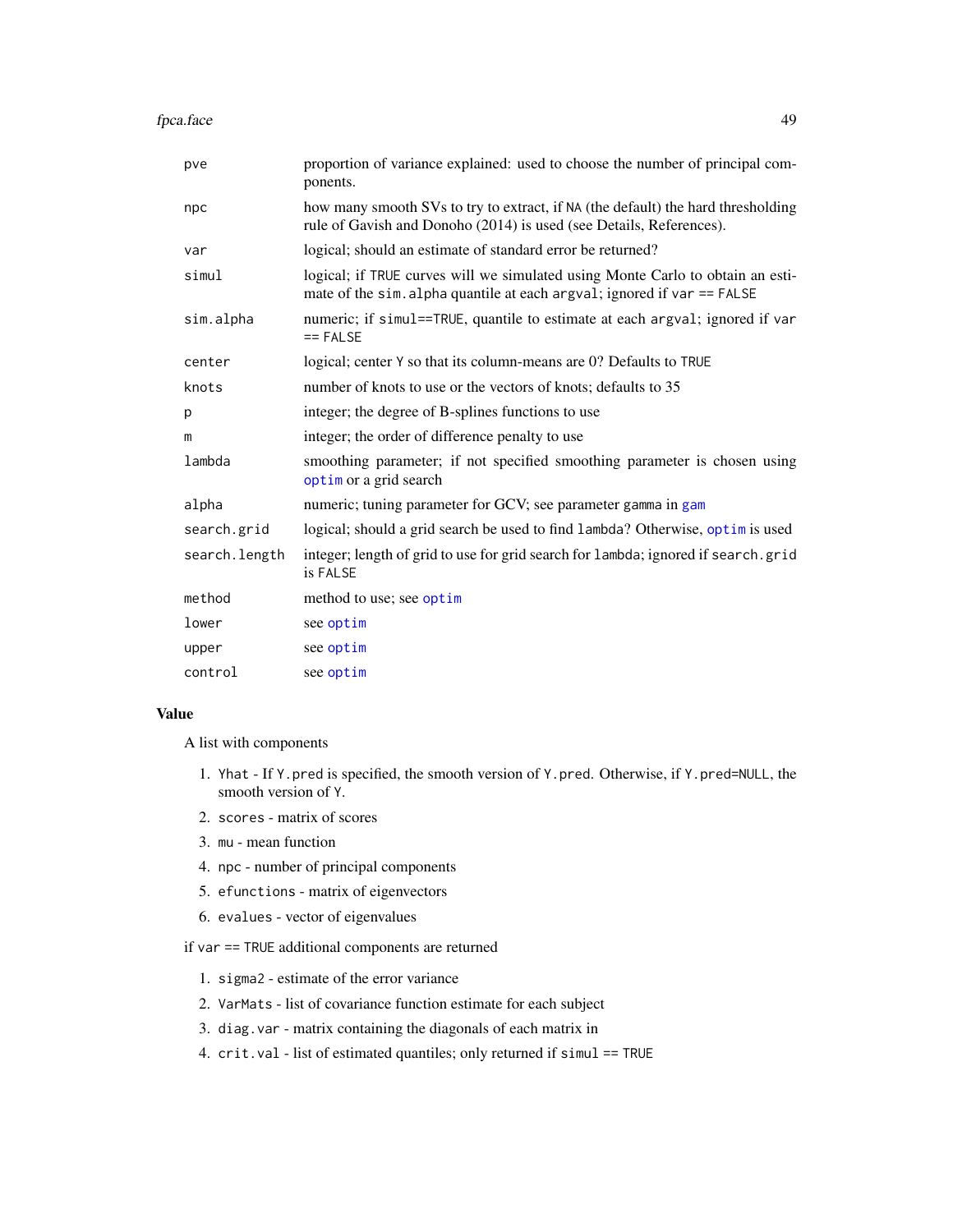#### Author(s)

Luo Xiao

### References

Xiao, L., Li, Y., and Ruppert, D. (2013). Fast bivariate *P*-splines: the sandwich smoother, *Journal of the Royal Statistical Society: Series B*, 75(3), 577-599.

Xiao, L., Ruppert, D., Zipunnikov, V., and Crainiceanu, C. (2016). Fast covariance estimation for high-dimensional functional data. *Statistics and Computing*, 26, 409-421. DOI: 10.1007/s11222- 014-9485-x.

### See Also

[fpca.sc](#page-56-0) for another covariance-estimate based smoothing of Y; [fpca2s](#page-63-0) and [fpca.ssvd](#page-60-0) for two SVD-based smoothings.

### Examples

```
#### settings
I <- 50 # number of subjects
J <- 3000 # dimension of the data
t \leftarrow (1:J)/J # a regular grid on [0,1]N <- 4 #number of eigenfunctions
sigma <- 2 ##standard deviation of random noises
lambdaTrue <- c(1,0.5,0.5^2,0.5^3) # True eigenvalues
case = 1### True Eigenfunctions
if(case==1) phi <- sqrt(2)*cbind(sin(2*pi*t),cos(2*pi*t),
                               sin(4*pi*t),cos(4*pi*t))
if(case==2) phi <- cbind(rep(1,J),sqrt(3)*(2*t-1),
                         sqrt(5)*(6*t^2-6*t+1),sqrt(7)*(20*t^3-30*t^2+12*t-1))
###################################################
######## Generate Data #############
###################################################
xi \leftarrow matrix(rnorm(I*N), I, N);xi <- xi %*% diag(sqrt(lambdaTrue))
X \le -xi %*% t(phi); # of size I by J
Y <- X + sigma*matrix(rnorm(I*J),I,J)
results <- fpca.face(Y,center = TRUE, argvals=t,knots=100,pve=0.99)
###################################################
#### FACE ########
###################################################
Phi <- results$efunctions
eigenvalues <- results$evalues
```
for(k in 1:N){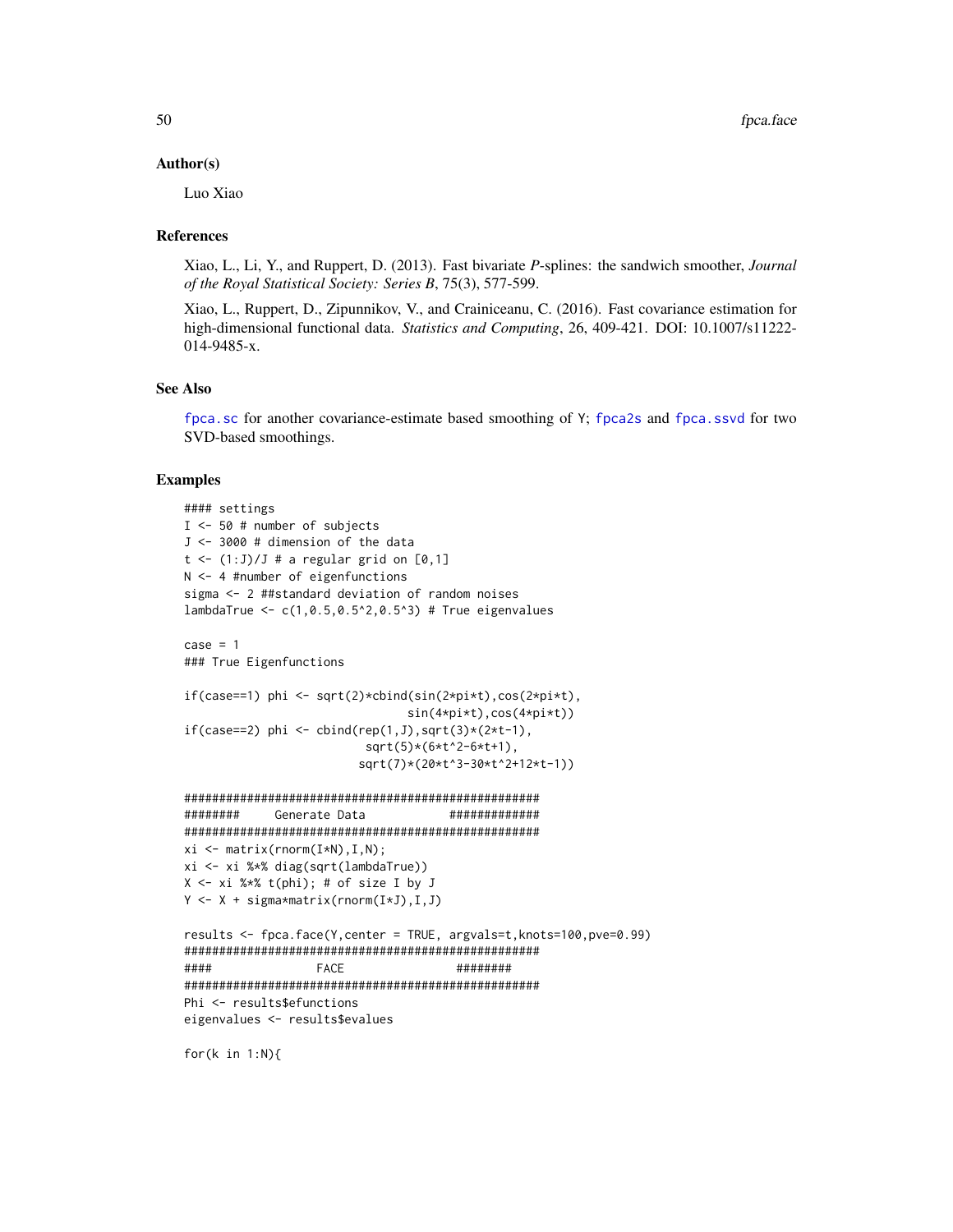#### fpca.lfda 51

```
if(Phi[,k] %*% phi[,k]< 0)
   Phi[, k] <- - Phi[, k]}
### plot eigenfunctions
par(mfrow=c(N/2,2))
seq <- (1:(J/10))*10
for(k in 1:N){
 plot(t[seq],Phi[seq,k]*sqrt(J),type="l",lwd = 3,
       ylim = c(-2, 2), col = "red",ylab = paste("Eigenfunction ",k,sep=""),
       xlab="t",main="FACE")
 lines(t[seq], phi[seq, k], lwd = 2, col = "black")}
```
fpca.lfda *Longitudinal Functional Data Analysis using FPCA*

### Description

Implements longitudinal functional data analysis (Park and Staicu, 2015). It decomposes longitudinallyobserved functional observations in two steps. It first applies FPCA on a properly defined marginal covariance function and obtain estimated scores (mFPCA step). Then it further models the underlying process dynamics by applying another FPCA on a covariance of the estimated scores obtained in the mFPCA step. The function also allows to use a random effects model to study the underlying process dynamics instead of a KL expansion model in the second step. Scores in mFPCA step are estimated using numerical integration. Scores in sFPCA step are estimated under a mixed model framework.

## Usage

```
fpca.lfda(
  Y,
  subject.index,
  visit.index,
  obsT = NULL,funcArg = NULL,
  numTEvalPoints = 41,
  newdata = NULL,
  fbps.knots = c(5, 10),
  fbps.p = 3,
  fbps.m = 2,
  mFPCA.pye = 0.95,
 mFPCA.knots = 35,
 mFPCA.p = 3,mFPCA.m = 2,
 mFPCA.npc = NULL,
```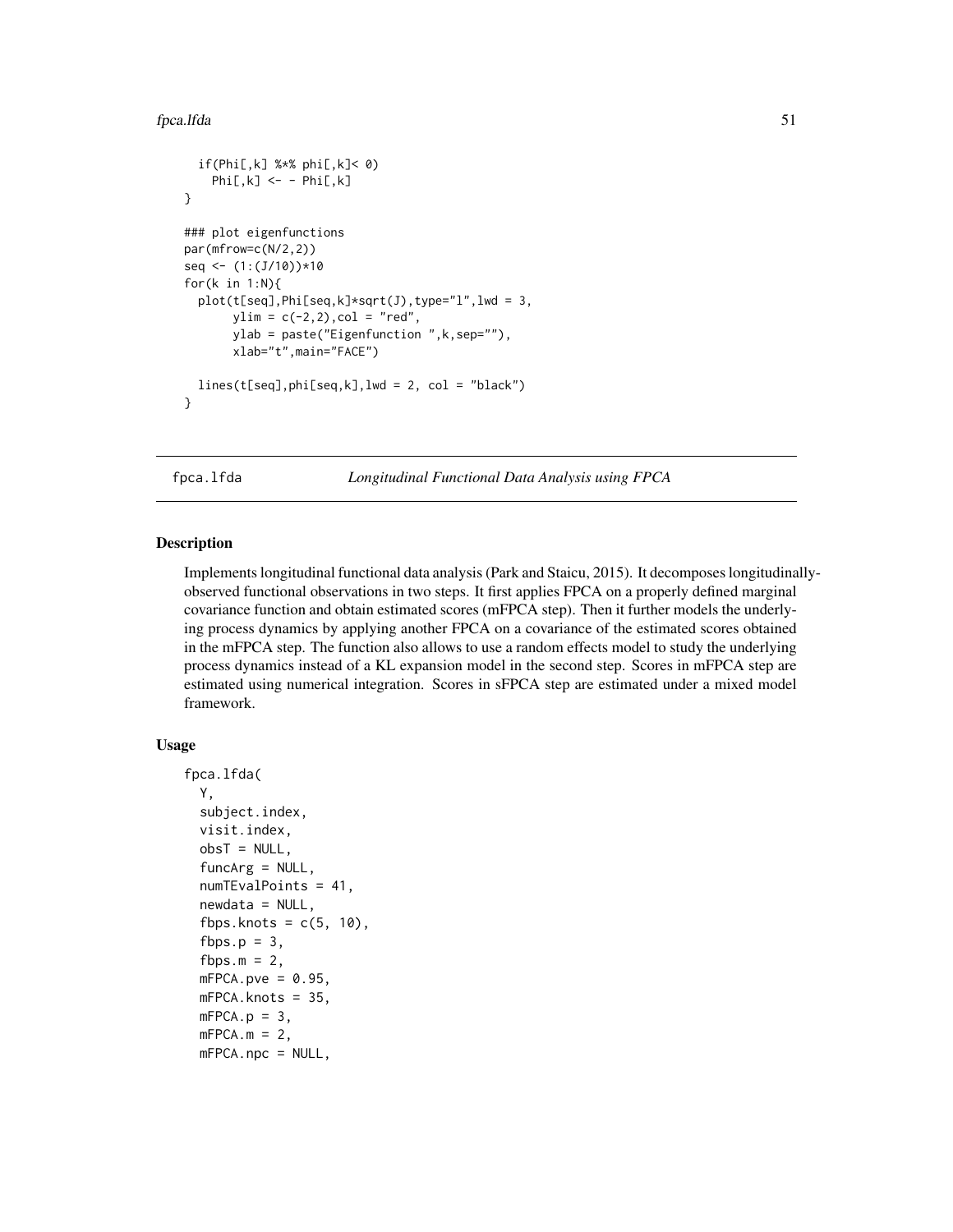```
LongiModel.method = c("fpca.sc", "lme"),
 sFPCA.pye = 0.95,sFPCA.nbasis = 10,
 sFPCA.npc = NULL,
 gam.method = "REML",gam.KT = 10\mathcal{L}
```

| Y                 | a matrix of which each row corresponds to one curve observed on a regular and<br>dense grid (dimension of N by m; N = total number of observed functions; m =<br>number of grid points)                                             |
|-------------------|-------------------------------------------------------------------------------------------------------------------------------------------------------------------------------------------------------------------------------------|
| subject.index     | subject id; vector of length N with each element corresponding a row of Y                                                                                                                                                           |
| visit.index       | index for visits (repeated measures); vector of length N with each element cor-<br>responding a row of Y                                                                                                                            |
| obsT              | actual time of visits at which a function is observed; vector of length N with<br>each element corresponding a row of Y                                                                                                             |
| funcArg           | numeric; function argument                                                                                                                                                                                                          |
| numTEvalPoints    | total number of evaluation time points for visits; used for pre-binning in sFPCA<br>step; defaults to 41                                                                                                                            |
| newdata           | an optional data frame providing predictors (i for subject id / Ltime for visit<br>time) with which prediction is desired; defaults to NULL                                                                                         |
| fbps.knots        | list of two vectors of knots or number of equidistanct knots for all dimensions for<br>a fast bivariate $P$ -spline smoothing (fbps) method used to estimate a bivariate,<br>smooth mean function; defaults to $c(5,10)$ ; see fbps |
| fbps.p            | integer; degrees of B-spline functions to use for a fbps method; defaults to 3; see<br>fbps                                                                                                                                         |
| fbps.m            | integer; order of differencing penalty to use for a fbps method; defaults to 2; see<br>fbps                                                                                                                                         |
| mFPCA.pve         | proportion of variance explained for a mFPCA step; used to choose the number<br>of principal components (PCs); defaults to 0.95; see fpca. face                                                                                     |
| mFPCA.knots       | number of knots to use or the vectors of knots in a mFPCA step; used for obtain<br>a smooth estimate of a covariance function; defaults to 35; see fpca. face                                                                       |
| mFPCA.p           | integer; the degree of B-spline functions to use in a mFPCA step; defaults to 3;<br>see fpca.face                                                                                                                                   |
| mFPCA.m           | integer; order of differencing penalty to use in a mFPCA step; defaults to 2; see<br>fpca.face                                                                                                                                      |
| mFPCA.npc         | pre-specified value for the number of principal components; if given, it overrides<br>pve; defaults to NULL; see fpca. face                                                                                                         |
| LongiModel.method |                                                                                                                                                                                                                                     |
|                   | model and estimation method for estimating covariance of estimated scores from<br>a mFPCA step; either KL expansion model or random effects model; defaults to<br>fpca.sc                                                           |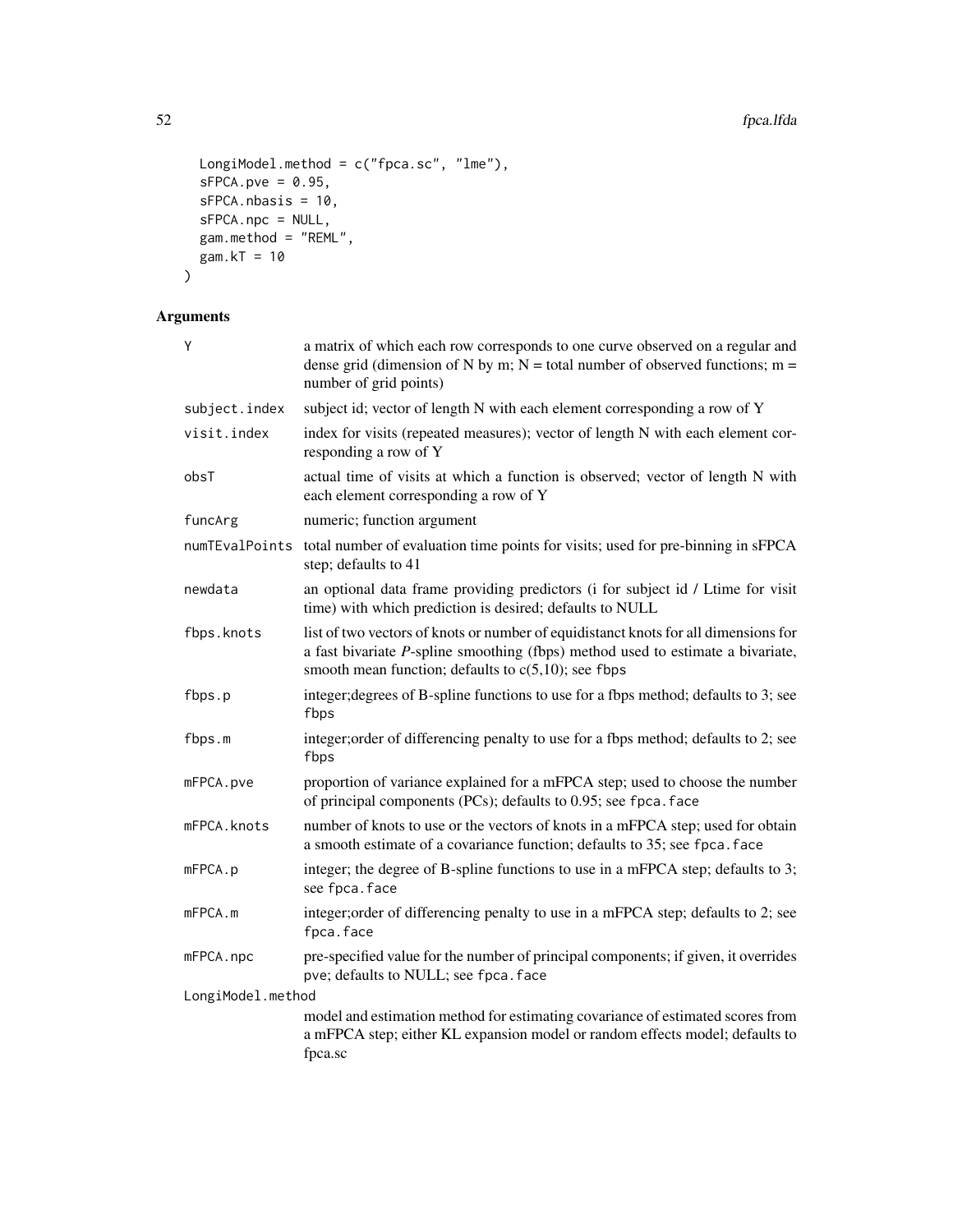#### fpca.lfda 53

| sFPCA.pve    | proportion of variance explained for sFPCA step; used to choose the number of<br>principal components; defaults to 0.95; see fpca.sc                                           |
|--------------|--------------------------------------------------------------------------------------------------------------------------------------------------------------------------------|
| sFPCA.nbasis | number of B-spline basis functions used in sFPCA step for estimation of the<br>mean function and bivariate smoothing of the covariance surface; defaults to 10;<br>see fpca.sc |
| sFPCA.npc    | pre-specified value for the number of principal components; if given, it overrides<br>pve; defaults to NULL; see fpca.sc                                                       |
| gam.method   | smoothing parameter estimation method when gam is used for predicting score<br>functions at unobserved visit time, T; defaults to REML; see gam                                |
| gam.kT       | dimension of basis functions to use; see gam                                                                                                                                   |

# Value

A list with components

| obsData                 | observed data (input)                                                                                                                             |  |
|-------------------------|---------------------------------------------------------------------------------------------------------------------------------------------------|--|
| i                       | subject id                                                                                                                                        |  |
| funcArg                 | function argument                                                                                                                                 |  |
| visitTime               | visit times                                                                                                                                       |  |
| fitted.values           | fitted values (in-sample); of the same dimension as Y                                                                                             |  |
| fitted.values.all       |                                                                                                                                                   |  |
|                         | a list of which each component consists of a subject's fitted values at all pairs of<br>evaluation points (s and T)                               |  |
| predicted.values        |                                                                                                                                                   |  |
|                         | predicted values for variables provided in newdata                                                                                                |  |
| bivariateSmoothMeanFunc |                                                                                                                                                   |  |
|                         | estimated bivariate smooth mean function                                                                                                          |  |
| mFPCA.efunctions        |                                                                                                                                                   |  |
|                         | estimated eigenfunction in a mFPCA step                                                                                                           |  |
| mFPCA.evalues           | estimated eigenvalues in a mFPCA step                                                                                                             |  |
| mFPCA.npc               | number of principal components selected with pre-specified pve in a mFPCA<br>step                                                                 |  |
| mFPCA.scree.eval        |                                                                                                                                                   |  |
|                         | estimated eigenvalues obtained with pre-specified pve $= 0.9999$ ; for scree plot                                                                 |  |
| sFPCA.xiHat.bySubj      |                                                                                                                                                   |  |
|                         | a list of which each component consists of a subject's predicted score functions<br>evaluated at equidistanced grid in direction of visit time, T |  |
| sFPCA.npc               | a vector of numbers of principal components selected in a sFPCA step with<br>pre-specified pve; length of mFPCA.npc                               |  |
| mFPCA.covar             | estimated marginal covariance                                                                                                                     |  |
| sFPCA.longDynCov.k      |                                                                                                                                                   |  |
|                         | a list of estimated covariance of score function; length of mFPCA.npc                                                                             |  |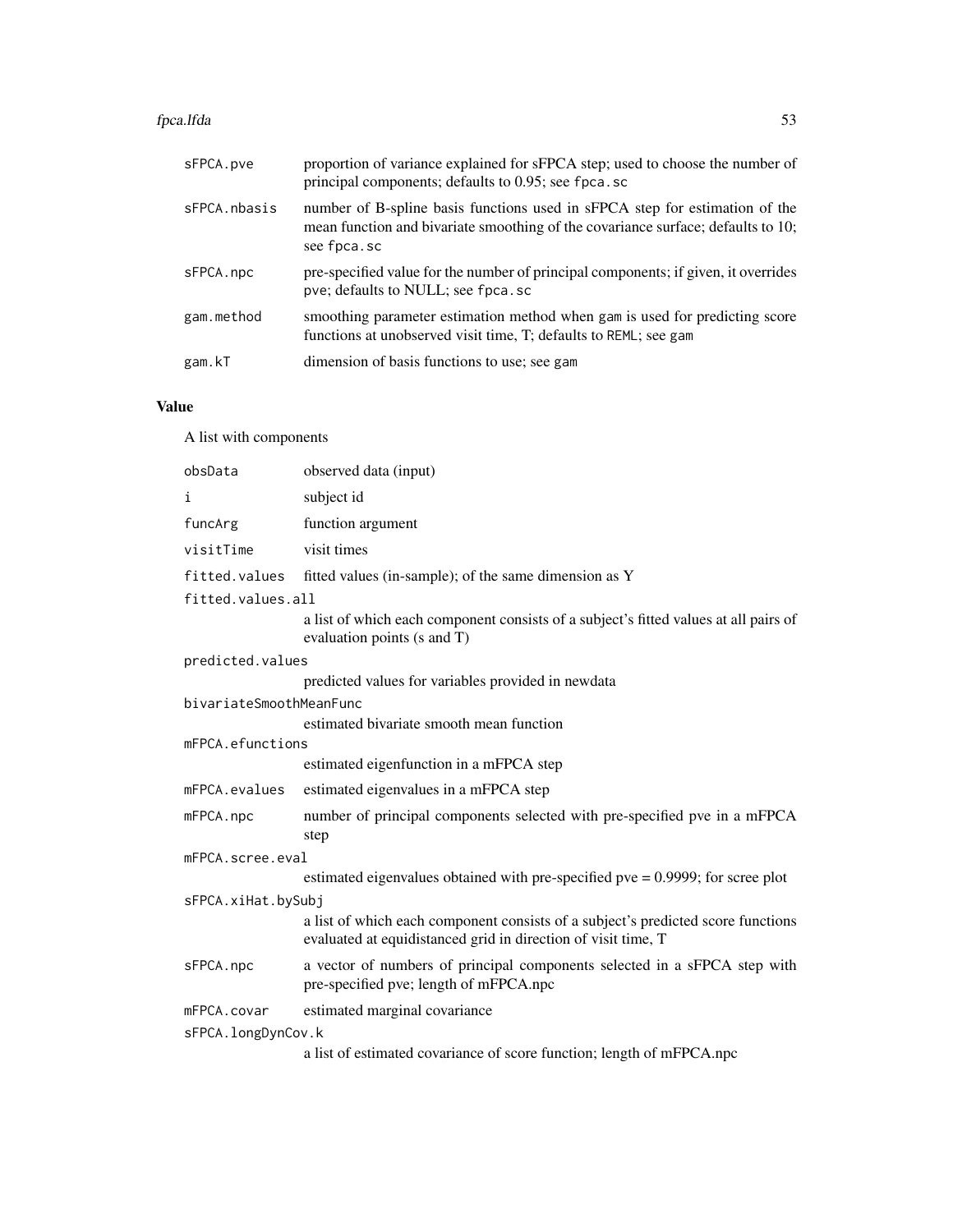### Details

A random effects model is recommended when a set of visit times for all subjects and visits is not dense in its range.

#### Author(s)

So Young Park <spark13@ncsu.edu>, Ana-Maria Staicu

### References

Park, S.Y. and Staicu, A.M. (2015). Longitudinal functional data analysis. Stat 4 212-226.

```
## Not run:
########################################
### Illustration with real data ###
########################################
data(DTI)
MS <- subset(DTI, case ==1) # subset data with multiple sclerosis (MS) case
index.na <- which(is.na(MS$cca))
Y <- MS$cca; Y[index.na] <- fpca.sc(Y)$Yhat[index.na]; sum(is.na(Y))
id \leftarrow \text{MSSID}visit.index <- MS$visit
visit.time <- MS$visit.time/max(MS$visit.time)
lfpca.dti <- fpca.lfda(Y = Y, subject.index = id,
                       visit.index = visit.index, obsT = visit.time,
                       LongiModel.method = 'lme',
                       mFPCA.pye = 0.95TT \leq seq(0,1, length.out=41); ss = seq(0,1, length.out=93)
# estimated mean function
persp(x = ss, y = TT, z = t(1fpca.dti$bivariateSmoothMeanFunc),xlab="s", ylab="visit times", zlab="estimated mean fn", col='light blue')
# first three estimated marginal eigenfunctions
matplot(ss, lfpca.dti$mFPCA.efunctions[,1:3], type='l', xlab='s', ylab='estimated eigen fn')
# predicted scores function corresponding to first two marginal PCs
matplot(TT, do.call(cbind, lapply(lfpca.dti$sFPCA.xiHat.bySubj, function(a) a[,1])),
        xlab="visit time (T)", ylab="xi_hat(T)", main = "k = 1", type='l')
matplot(TT, do.call(cbind, lapply(lfpca.dti$sFPCA.xiHat.bySubj, function(a) a[,2])),
        xlab="visit time (T)", ylab="xi_hat(T)", main = "k = 2", type='l')
# prediction of cca of first two subjects at T = 0, 0.5 and 1 (black, red, green)
matplot(ss, t(lfpca.dti$fitted.values.all[[1]][c(1,21,41),]),
       type='l', lty = 1, ylab="", xlab="s", main = "Subject = 1")
matplot(ss, t(lfpca.dti$fitted.values.all[[2]][c(1,21,41),]),
```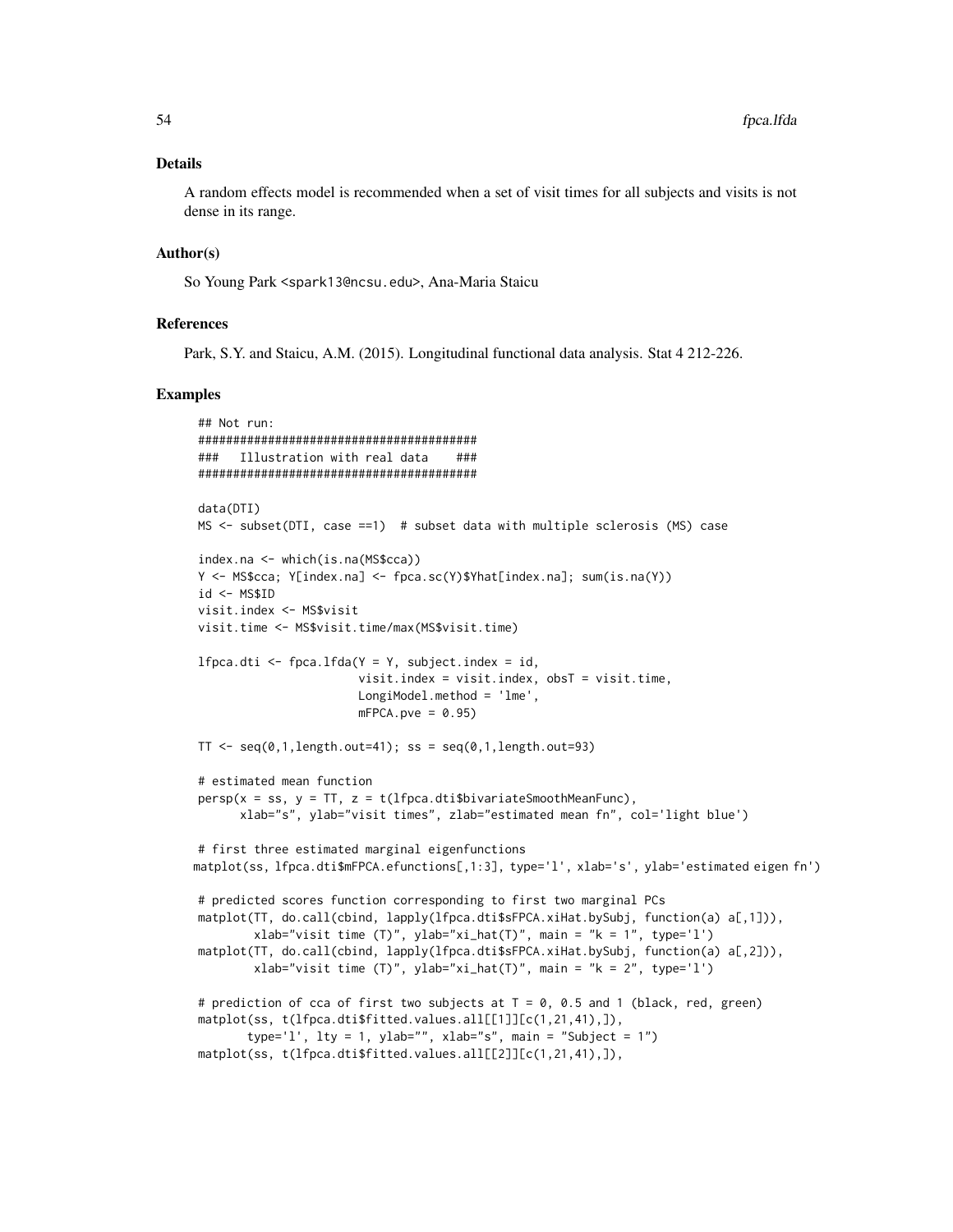#### fpca.lfda 55

```
type='l', lty = 1, ylab="", xlab="s", main = "Subject = 2")
########################################
### Illustration with simulated data ###
########################################
###########################################################################################
# data generation
###########################################################################################
set.seed(1)
n <- 100 # number of subjects
ss \leq seq(0,1,length.out=101)
TT < - \text{seq}(0, 1, \text{length.out=41})mi \leftarrow runif(n, min=6, max=15)ij <- sapply(mi, function(a) sort(sample(1:41, size=a, replace=FALSE)))
# error variances
sigma <- 0.1
sigma_wn \leq -0.2lambdaTrue \leq c(1, 0.5) # True eigenvalues
eta1True \leq -c(0.5, 0.5^2, 0.5^3) # True eigenvalues
eta2True <- c(0.5^2, 0.5^3) # True eigenvalues
phi <- sqrt(2)*cbind(sin(2*pi*ss),cos(2*pi*ss))
psi1 <- cbind(rep(1,length(TT)), sqrt(3)*(2*TT-1), sqrt(5)*(6*TT^2-6*TT+1))
psi2 <- sqrt(2)*cbind(sin(2*pi*TT),cos(2*pi*TT))
zeta1 <- sapply(eta1True, function(a) rnorm(n = n, mean = 0, sd = a))
zeta2 <- sapply(eta2True, function(a) rnorm(n = n, mean = 0, sd = a))
xi1 <- unlist(lapply(1:n, function(a) (zeta1 %*% t(psi1))[a,ij[[a]]] ))
xi2 <- unlist(lapply(1:n, function(a) (zeta2 %*% t(psi2))[a,ij[[a]]] ))
xi \leftarrow \text{cbind}(x_i1, x_i2)Tij <- unlist(lapply(1:n, function(i) TT[ij[[i]]] ))
i <- unlist(lapply(1:n, function(i) rep(i, length(ij[[i]]))))
j <- unlist(lapply(1:n, function(i) 1:length(ij[[i]])))
X \leftarrow x_i %*% t(phi)
meanFn <- function(s,t){ 0.5*t + 1.5*s + 1.3*s*t}
mu <- matrix(meanFn(s = rep(ss, each=length(Tij)), t=rep(Tij, length(ss)) ) , nrow=nrow(X))
Y <- mu + X +
 matrix(rnorm(nrow(X)*ncol(phi), 0, sigma), nrow=nrow(X)) %*% t(phi) + #correlated error
   matrix(rnorm(length(X), 0, sigma_wn), nrow=nrow(X)) # white noise
matplot(ss, t(Y[which(i==2),]), type='l', ylab="", xlab="functional argument",
       main="observations from subject i = 2")
# END: data generation
```
########################################################################################### # Illustration I : when covariance of scores from a mFPCA step is estimated using fpca.sc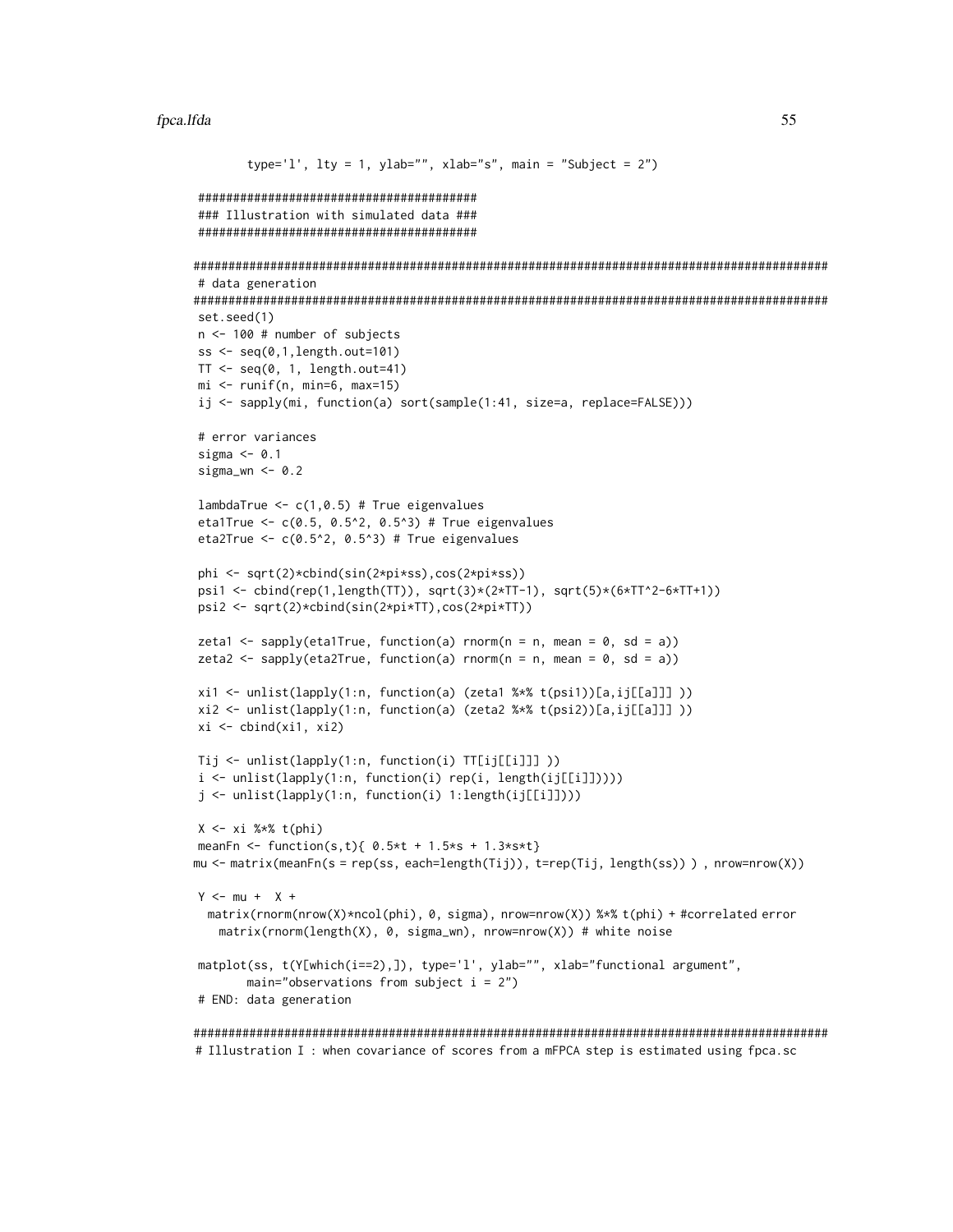```
###########################################################################################
est \leq fpca.lfda(Y = Y,
                 subject.index = i, visit.index = j, obsT = Tij,
                 funcArg = ss, numTEvalPoints = length(TT),
                 newdata = data. frame(i = c(1:3), Ltime = c(Tij[1], 0.2, 0.5)),fbps.knots = 35, fbps.p = 3, fbps.m = 2,
                 LongiModel.method='fpca.sc',
                 mFPCA.pye = 0.95, mFPCA.knots = 35, mFPCA.py = 3, mFPCA.m = 2,
                 sFPCA.pye = 0.95, sFPCA.nbasis = 10, sFPCA.npc = NULL,
                 gam.method = 'REML', gam.kT = 10)
# mean function (true vs. estimated)
par(mfrow=c(1,2))
persp(x=TT, y = ss, z= t(sapply(TT, function(a) meanFn(s=ss, t = a))),
        xlab="visit times", ylab="s", zlab="true mean fn")
persp(x = TT, y = ss, est$bivariate$ smoothMeanFunc,xlab="visit times", ylab="s", zlab="estimated mean fn", col='light blue')
################ mFPCA step ################
par(mfrow=c(1,2))
# marginal covariance fn (true vs. estimated)
image(phi%*%diag(lambdaTrue)%*%t(phi))
image(est$mFPCA.covar)
# eigenfunctions (true vs. estimated)
matplot(ss, phi, type='l')
matlines(ss, cbind(est$mFPCA.efunctions[,1], est$mFPCA.efunctions[,2]), type='l', lwd=2)
# scree plot
plot(cumsum(est$mFPCA.scree.eval)/sum(est$mFPCA.scree.eval), type='l',
     ylab = "Percentage of variance explained")
points(cumsum(est$mFPCA.scree.eval)/sum(est$mFPCA.scree.eval), pch=16)
################ sFPCA step ################
par(mfrow=c(1,2))
print(est$mFPCA.npc) # k = 2# covariance of score functions for k = 1 (true vs. estimated)
image(psi1%*%diag(eta1True)%*%t(psi1), main='TRUE')
image(est$sFPCA.longDynCov.k[[1]], main='ESTIMATED')
# covariance of score functions for k = 2 (true vs. estimated)
image(psi2%*%diag(eta2True)%*%t(psi2))
image(est$sFPCA.longDynCov.k[[2]])
# estimated scores functions
matplot(TT, do.call(cbind, lapply(est$sFPCA.xiHat.bySubj, function(a) a[,1])),
        xlab="visit time", main="k=1", type='l', ylab="", col=rainbow(100, alpha = 1),
        lwd=1, lty=1)
matplot(TT, do.call(cbind,lapply(est$sFPCA.xiHat.bySubj, function(a) a[,2])),
        xlab="visit time", main="k=2",type='l', ylab="", col=rainbow(100, alpha = 1),
```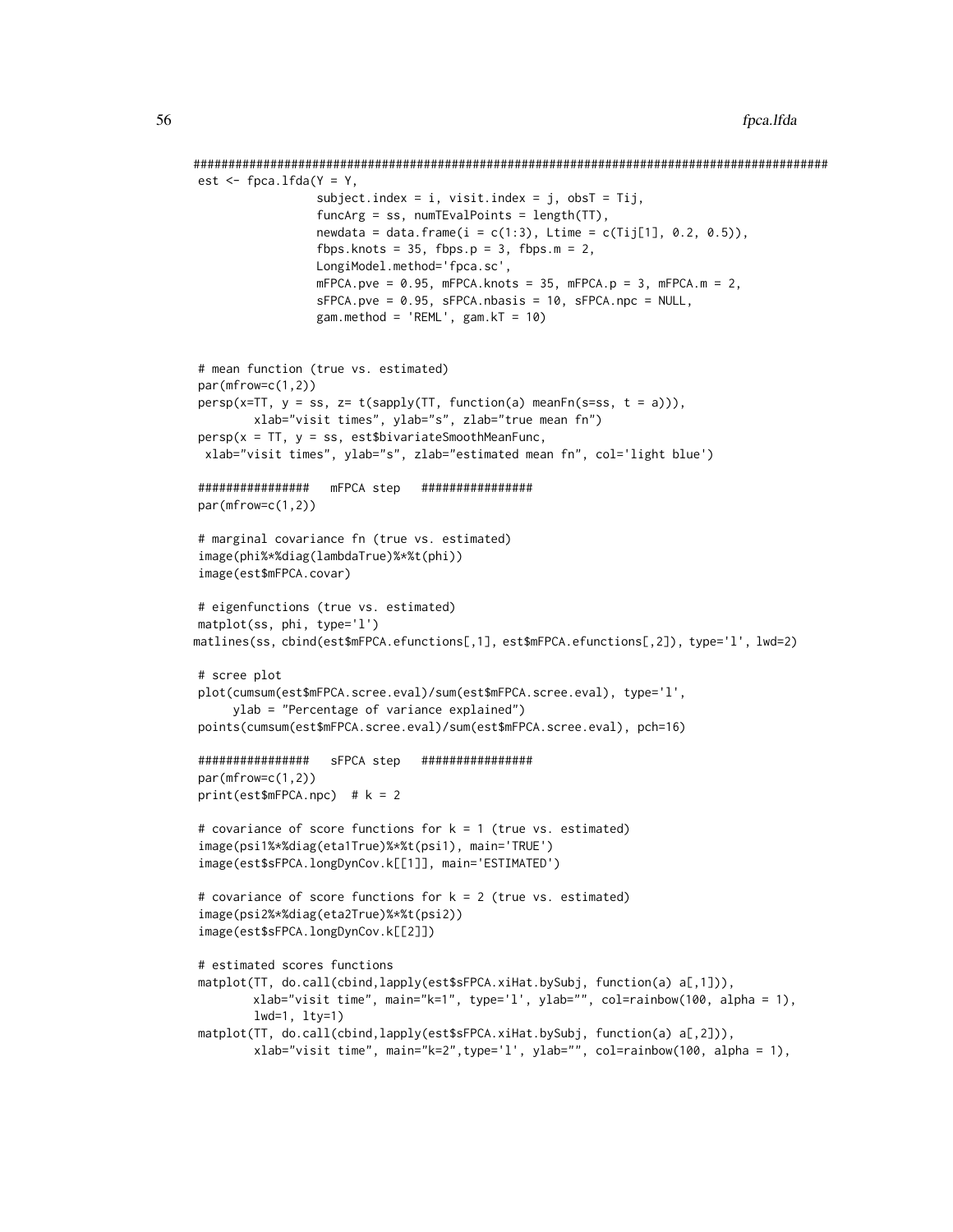#### fpca.sc 57

```
lwd=1, lty=1)
 ################ In-sample and Out-of-sample Prediction ################
 par(mfrow=c(1,2))
 # fitted
 matplot(ss, t(Y[which(i==1),]), type='l', ylab="", xlab="functional argument")
 matlines(ss, t(est$fitted.values[which(i==1),]), type='l', lwd=2)
# sanity check : expect fitted and predicted (obtained using info from newdata)
# values to be the same
 plot(ss, est$fitted.values[1,], type='p', xlab="", ylab="", pch = 1, cex=1)
 lines(ss, est$predicted.values[1,], type='l', lwd=2, col='blue')
 all.equal(est$predicted.values[1,], est$fitted.values[1,])
 ###########################################################################################
 # Illustration II : when covariance of scores from a mFPCA step is estimated using lmer
 ###########################################################################################
 est.lme \leq fpca.lfda(Y = Y,
                      subject.index = i, visit.index = j, obsT = Tij,
                      funcArg = ss, numTEvalPoints = length(TT),
                      newdata = data.frame(i = c(1:3), Litime = c(Tij[1], 0.2, 0.5)),fbps.knots = 35, fbps.p = 3, fbps.m = 2,
                      LongiModel.method='lme',
                      mFPCA.pye = 0.95, mFPCA.knots = 35, mFPCA.py = 3, mFPCA.m = 2,
                      gam.method = 'REML', gam.KT = 10)
 par(mfrow=c(2,2))
 # fpca.sc vs. lme (assumes linearity)
 matplot(TT, do.call(cbind, lapply(est$sFPCA.xiHat.bySubj, function(a) a[,1])),
         xlab="visit time", main="k=1", type='l', ylab="", col=rainbow(100, alpha = 1),
         lwd=1, lty=1)
 matplot(TT, do.call(cbind, lapply(est$sFPCA.xiHat.bySubj, function(a) a[,2])),
         xlab="visit time", main="k=2",type='l', ylab="", col=rainbow(100, alpha = 1),
         lwd=1, lty=1)
 matplot(TT, do.call(cbind,lapply(est.lme$sFPCA.xiHat.bySubj, function(a) a[,1])),
         xlab="visit time", main="k=1", type='l', ylab="", col=rainbow(100, alpha = 1),
         lwd=1, lty=1)
 matplot(TT, do.call(cbind,lapply(est.lme$sFPCA.xiHat.bySubj, function(a) a[,2])),
         xlab="visit time", main="k=2", type='l', ylab="", col=rainbow(100, alpha = 1),
         lwd=1, lty=1)
## End(Not run)
```
<span id="page-56-0"></span>fpca.sc *Functional principal components analysis by smoothed covariance*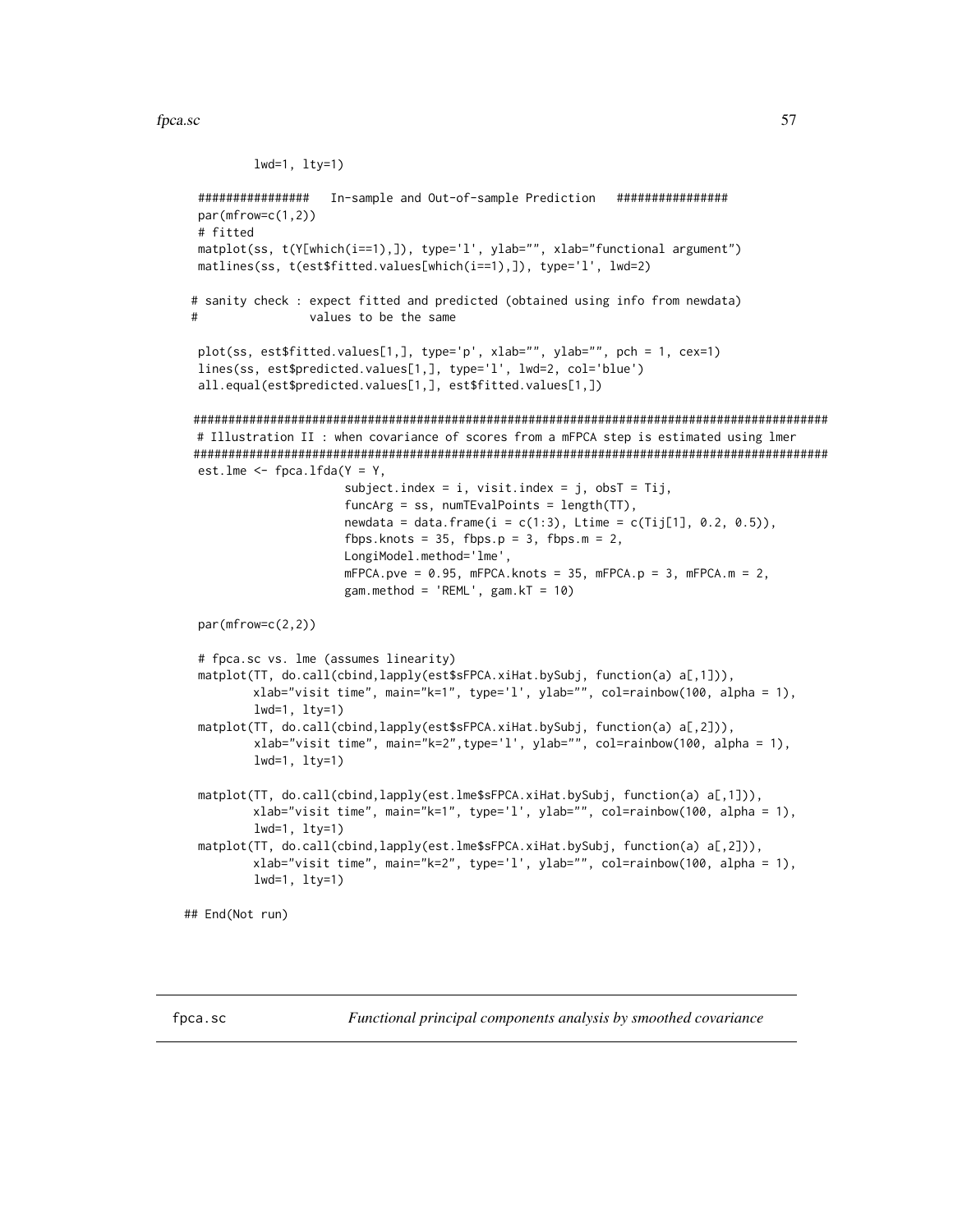## Description

Decomposes functional observations using functional principal components analysis. A mixed model framework is used to estimate scores and obtain variance estimates.

## Usage

```
fpca.sc(
 Y = NULL,ydata = NULL,
 Y.pred = NULL,argvals = NULL,
  random.int = FALSE,
 nbasis = 10,
 pve = 0.99,
 npc = NULL,var = FALSE,
  siml = FALSE,sim.alpha = 0.95,useSymm = FALSE,
 makePD = FALSE,center = TRUE,
 cov.est.method = 2,
  integration = "trapezoidal"
)
```

| Y, ydata   | the user must supply either Y, a matrix of functions observed on a regular grid,<br>or a data frame ydata representing irregularly observed functions. See Details. |
|------------|---------------------------------------------------------------------------------------------------------------------------------------------------------------------|
| Y.pred     | if desired, a matrix of functions to be approximated using the FPC decomposi-<br>tion.                                                                              |
| argvals    | the argument values of the function evaluations in Y, defaults to a equidistant<br>grid from $0$ to $1$ .                                                           |
| random.int | If TRUE, the mean is estimated by gamm4 with random intercepts. If FALSE (the<br>default), the mean is estimated by gam treating all the data as independent.       |
| nbasis     | number of B-spline basis functions used for estimation of the mean function and<br>bivariate smoothing of the covariance surface.                                   |
| pve        | proportion of variance explained: used to choose the number of principal com-<br>ponents.                                                                           |
| npc        | prespecified value for the number of principal components (if given, this over-<br>rides pve).                                                                      |
| var        | TRUE or FALSE indicating whether model-based estimates for the variance of<br>FPCA expansions should be computed.                                                   |
| simul      | logical: should critical values be estimated for simultaneous confidence inter-<br>vals?                                                                            |
| sim.alpha  | 1 - coverage probability of the simultaneous intervals.                                                                                                             |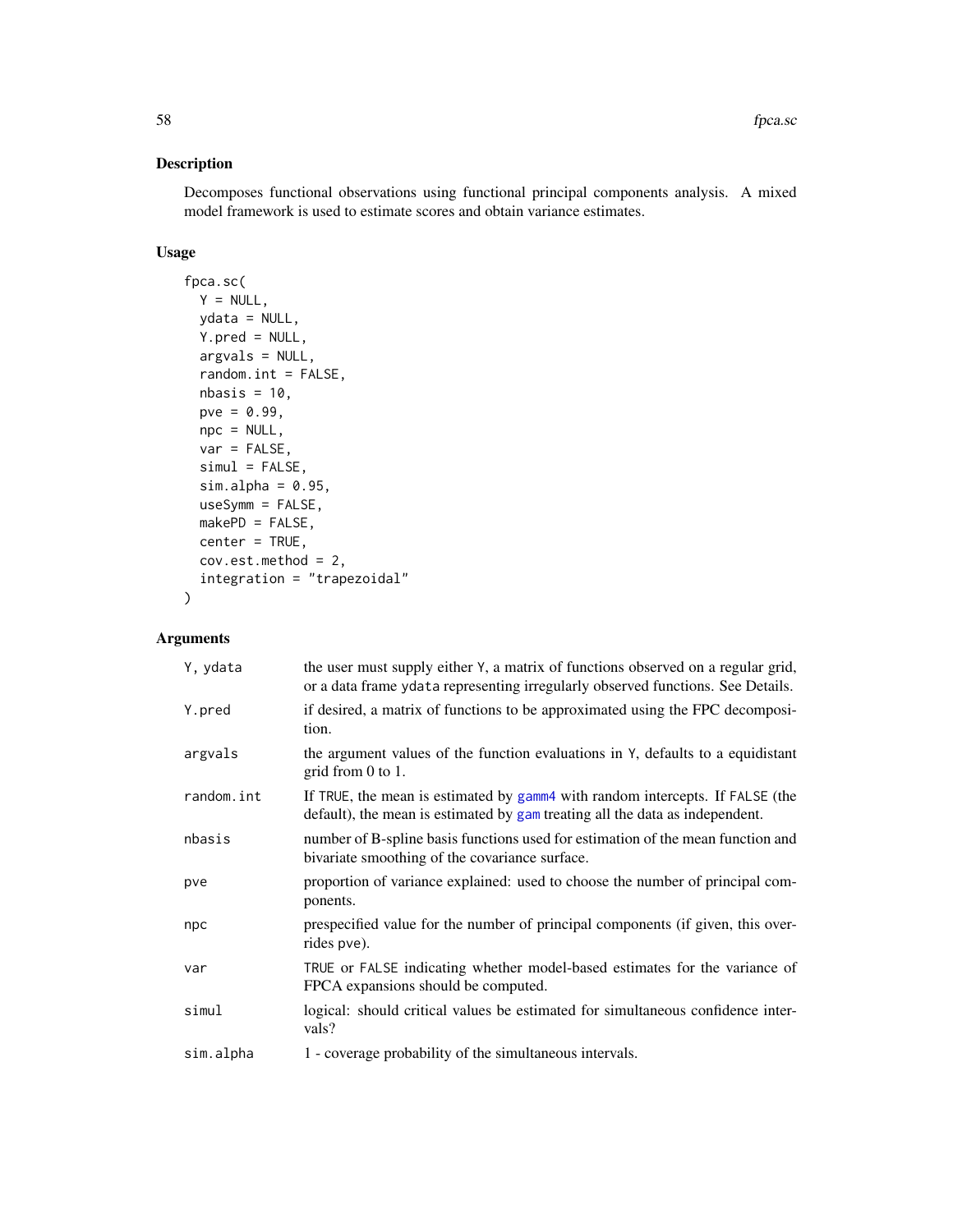#### fpca.sc 59

| useSymm     | logical, indicating whether to smooth only the upper triangular part of the naive<br>covariance (when cov.est.method==2). This can save computation time for<br>large data sets, and allows for covariance surfaces that are very peaked on the<br>diagonal.                            |
|-------------|-----------------------------------------------------------------------------------------------------------------------------------------------------------------------------------------------------------------------------------------------------------------------------------------|
| makePD      | logical: should positive definiteness be enforced for the covariance surface esti-<br>mate?                                                                                                                                                                                             |
| center      | logical: should an estimated mean function be subtracted from Y? Set to FALSE if<br>you have already demeaned the data using your favorite mean function estimate.                                                                                                                      |
|             | cov.est.method covariance estimation method. If set to 1, a one-step method that applies a<br>bivariate smooth to the $y(s_1)y(s_2)$ values. This can be very slow. If set to 2<br>(the default), a two-step method that obtains a naive covariance estimate which<br>is then smoothed. |
| integration | quadrature method for numerical integration; only 'trapezoidal' is currently<br>supported.                                                                                                                                                                                              |

## Details

This function computes a FPC decomposition for a set of observed curves, which may be sparsely observed and/or measured with error. A mixed model framework is used to estimate curve-specific scores and variances.

FPCA via kernel smoothing of the covariance function, with the diagonal treated separately, was proposed in Staniswalis and Lee (1998) and much extended by Yao et al. (2005), who introduced the 'PACE' method. fpca.sc uses penalized splines to smooth the covariance function, as developed by Di et al. (2009) and Goldsmith et al. (2013).

The functional data must be supplied as either

- an  $n \times d$  matrix Y, each row of which is one functional observation, with missing values allowed; or
- a data frame ydata, with columns '.id' (which curve the point belongs to, say  $i$ ), '.index' (function argument such as time point t), and '.value' (observed function value  $Y_i(t)$ ).

#### Value

An object of class fpca containing:

| Yhat       | FPC approximation (projection onto leading components) of Y. pred if speci-<br>fied, or else of Y.                                                              |
|------------|-----------------------------------------------------------------------------------------------------------------------------------------------------------------|
| Y          | the observed data                                                                                                                                               |
| scores     | $n \times npc$ matrix of estimated FPC scores.                                                                                                                  |
| mu         | estimated mean function (or a vector of zeroes if center==FALSE).                                                                                               |
| efunctions | $d \times npc$ matrix of estimated eigenfunctions of the functional covariance, i.e., the<br>FPC basis functions.                                               |
| evalues    | estimated eigenvalues of the covariance operator, <i>i.e.</i> , variances of FPC scores.                                                                        |
| npc        | number of FPCs: either the supplied npc, or the minimum number of basis func-<br>tions needed to explain proportion pve of the variance in the observed curves. |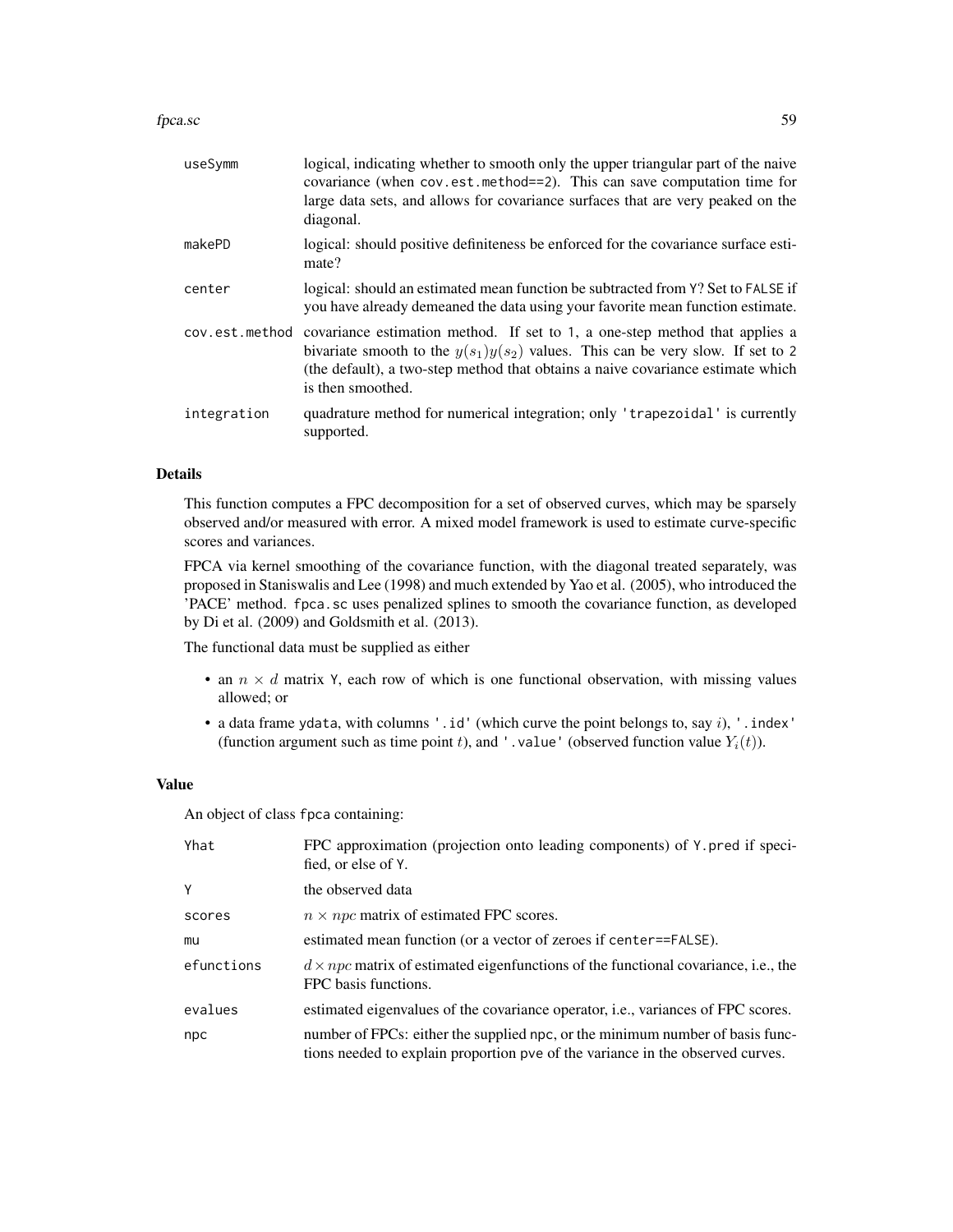| argvals  | argument values of eigenfunction evaluations                                  |
|----------|-------------------------------------------------------------------------------|
| sigma2   | estimated measurement error variance.                                         |
| diag.var | diagonal elements of the covariance matrices for each estimated curve.        |
| VarMats  | a list containing the estimated covariance matrices for each curve in Y.      |
| crit.val | estimated critical values for constructing simultaneous confidence intervals. |

### Author(s)

Jeff Goldsmith <jeff.goldsmith@columbia.edu>, Sonja Greven <sonja.greven@stat.uni-muenchen.de>, Lan Huo <Lan.Huo@nyumc.org>, Lei Huang <huangracer@gmail.com>, and Philip Reiss <phil.reiss@nyumc.org>

### References

Di, C., Crainiceanu, C., Caffo, B., and Punjabi, N. (2009). Multilevel functional principal component analysis. *Annals of Applied Statistics*, 3, 458–488.

Goldsmith, J., Greven, S., and Crainiceanu, C. (2013). Corrected confidence bands for functional data using principal components. *Biometrics*, 69(1), 41–51.

Staniswalis, J. G., and Lee, J. J. (1998). Nonparametric regression analysis of longitudinal data. *Journal of the American Statistical Association*, 93, 1403–1418.

Yao, F., Mueller, H.-G., and Wang, J.-L. (2005). Functional data analysis for sparse longitudinal data. *Journal of the American Statistical Association*, 100, 577–590.

```
## Not run:
library(ggplot2)
library(reshape2)
data(cd4)
Fit.MM = fpca.sc(cd4, var = TRUE, simul = TRUE)Fit.mu = data.frame(mu = Fit.MM$mu,
                    d = as.numeric(colnames(cd4)))
Fit.basis = data.frame(phi = Fit.MM$efunctions,
                       d = as.numeric(colnames(cd4)))
## for one subject, examine curve estimate, pointwise and simultaneous itervals
EX = 1EX.MM = data.frame(fitted = Fit.MM$Yhat[EX,],ptwise.UB = Fit.MM$Yhat[EX,] + 1.96 * sqrt(Fit.MM$diag.var[EX,]),
           ptwise.LB = Fit.MM$Yhat[EX,] - 1.96 * sqrt(Fit.MM$diag.var[EX,]),
          simul.UB = Fit.MM$Yhat[EX,] + Fit.MM$crit.val[EX] * sqrt(Fit.MM$diag.var[EX,]),
          simul.LB = Fit.MM$Yhat[EX,] - Fit.MM$crit.val[EX] * sqrt(Fit.MM$diag.var[EX,]),
           d = as.numeric(colnames(cd4)))
## plot data for one subject, with curve and interval estimates
EX.MM.m = melt(EX.MM, id = 'd')ggplot(EX.MM.m, aes(x = d, y = value, group = variable, color = variable, linetype = variable)) +geom_path() +
```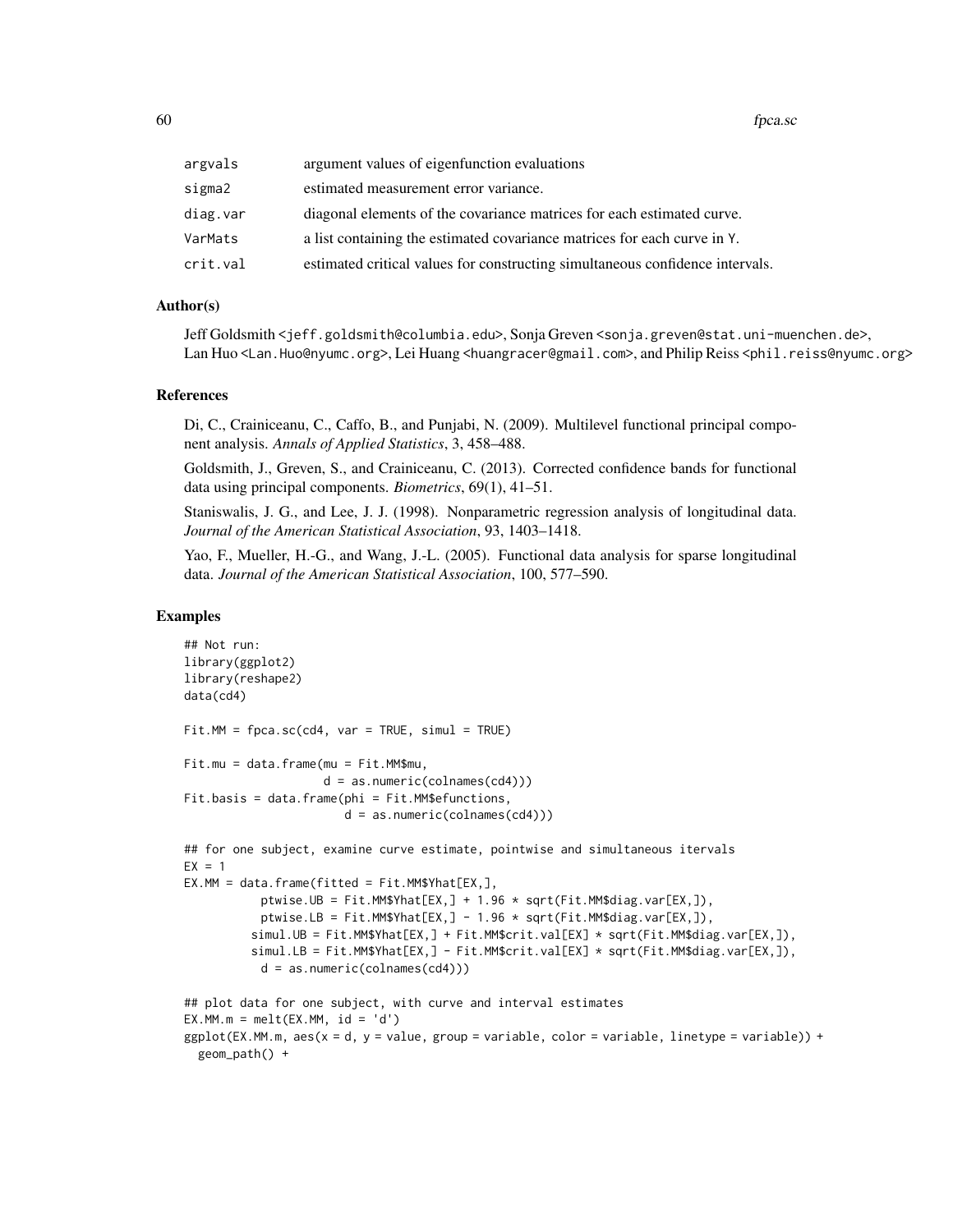#### fpca.ssvd 61

```
scale_linetype_manual(values = c(fitted = 1, ptwise.UB = 2,
                        ptwise.LB = 2, simul.UB = 3, simul.LB = 3)) +
  scale_color_manual(values = c(fitted = 1, ptwise.UB = 2,
                     ptwise.LB = 2, simul.UB = 3, simul.LB = 3)) +
  \text{labs}(x = 'Months since seroconversion', y = 'Total CD4 Cell Count')## plot estimated mean function
ggplot(Fit.mu, aes(x = d, y = mu)) + geom-path() +labs(x = 'Months since seroconversion', y = 'Total CD4 Cell Count')## plot the first two estimated basis functions
Fit.basis.m = melt(Fit.basis, id = 'd')
ggplot(subset(Fit.basis.m, variable %in% c('phi.1', 'phi.2')), aes(x = d,
y = value, group = variable, color = variable)) + geom_path()
## input a dataframe instead of a matrix
nid <- 20
nobs <- sample(10:20, nid, rep=TRUE)
ydata <- data.frame(
    .id = rep(1:nid, nobs),.index = round(runif(sum(nobs), 0, 1), 3))ydata$.value <- unlist(tapply(ydata$.index,
                              ydata$.id,
                              function(x)
                                  runit(1, -.5, .5) +dbeta(x, runif(1, 6, 8), runif(1, 3, 5))
                              )
                       )
Fit.MM = fpca.sc(ydata=ydata, var = TRUE, simul = FALSE)
## End(Not run)
```
<span id="page-60-0"></span>

fpca.ssvd *Smoothed FPCA via iterative penalized rank one SVDs.*

### Description

Implements the algorithm of Huang, Shen, Buja (2008) for finding smooth right singular vectors of a matrix X containing (contaminated) evaluations of functional random variables on a regular, equidistant grid. If the number of smooth SVs to extract is not specified, the function hazards a guess for the appropriate number based on the asymptotically optimal truncation threshold under the assumption of a low rank matrix contaminated with i.i.d. Gaussian noise with unknown variance derived in Donoho, Gavish (2013). Please note that Donoho, Gavish (2013) should be regarded as experimental for functional PCA, and will typically not work well if you have more observations than grid points.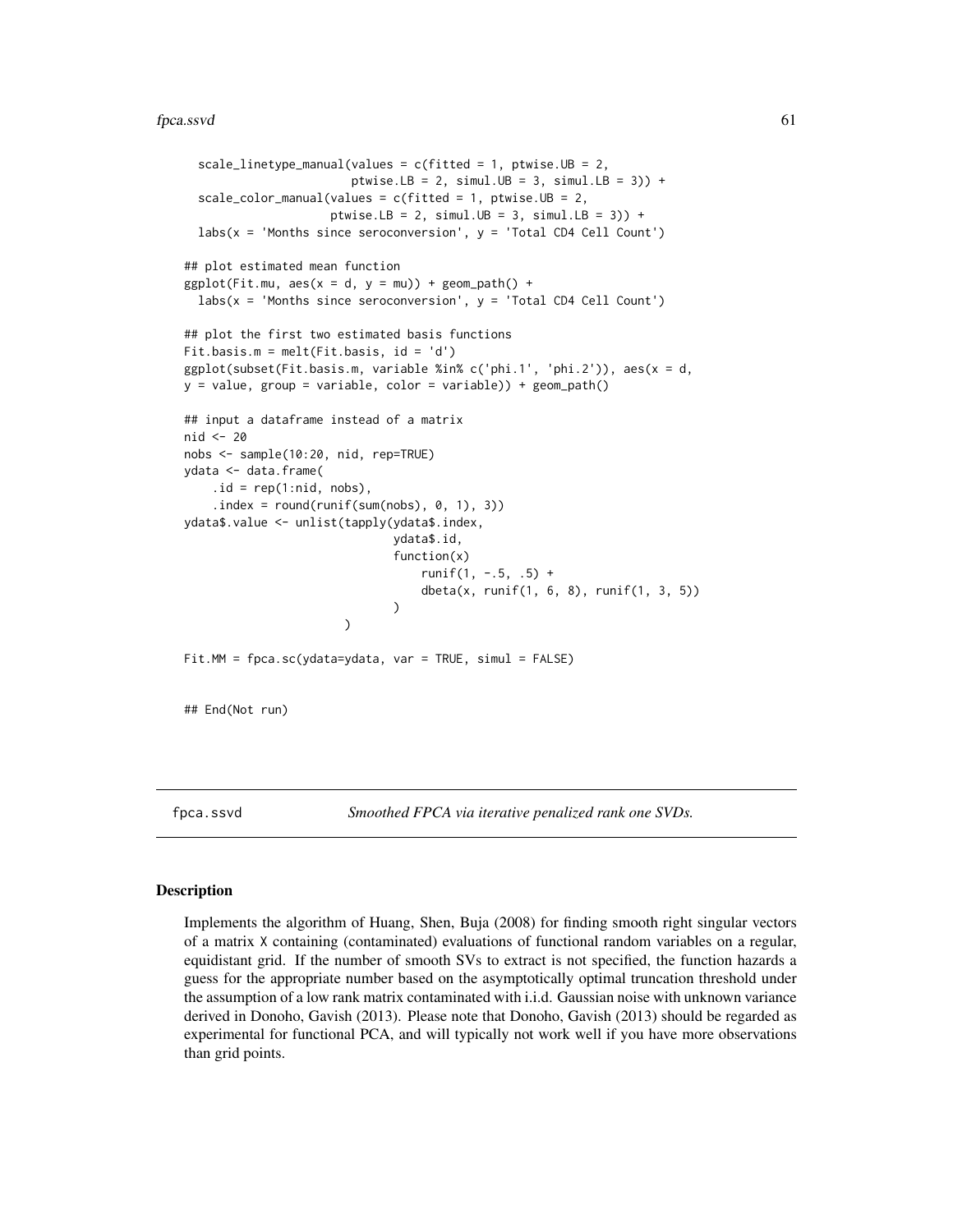# Usage

```
fpca.ssvd(
 Y = NULL,ydata = NULL,
 argvals = NULL,
 npc = NA,
 center = TRUE,
 maxiter = 15,
 tol = 1e-04,diffpen = 3,
  gridsearch = TRUE,
  alphagrid = 1.5^(-20:40),
  lower.alpha = 1e-05,upper.alpha = 1e+07,
  verbose = FALSE,
  integration = "trapezoidal"
)
```

| Ý           | data matrix (rows: observations; columns: grid of eval. points)                                                                                                  |
|-------------|------------------------------------------------------------------------------------------------------------------------------------------------------------------|
| vdata       | a data frame ydata representing irregularly observed functions. NOT IMPLE-<br>MENTED for this method.                                                            |
| argvals     | the argument values of the function evaluations in Y, defaults to a equidistant<br>grid from 0 to 1. See Details.                                                |
| npc         | how many smooth SVs to try to extract, if NA (the default) the hard thresholding<br>rule of Donoho, Gavish (2013) is used (see Details, References).             |
| center      | center Y so that its column-means are 0? Defaults to TRUE                                                                                                        |
| maxiter     | how many iterations of the power algorithm to perform at most (defaults to 15)                                                                                   |
| tol         | convergence tolerance for power algorithm (defaults to 1e-4)                                                                                                     |
| diffpen     | difference penalty order controlling the desired smoothness of the right singular<br>vectors, defaults to 3 (i.e., deviations from local quadratic polynomials). |
| gridsearch  | use optimize or a grid search to find GCV-optimal smoothing parameters? de-<br>faults to TRUE.                                                                   |
| alphagrid   | grid of smoothing parameter values for grid search                                                                                                               |
| lower.alpha | lower limit for for smoothing parameter if !gridsearch                                                                                                           |
| upper.alpha | upper limit for smoothing parameter if !gridsearch                                                                                                               |
| verbose     | generate graphical summary of progress and diagnostic messages? defaults to<br><b>FALSE</b>                                                                      |
| integration | ignored, see Details.                                                                                                                                            |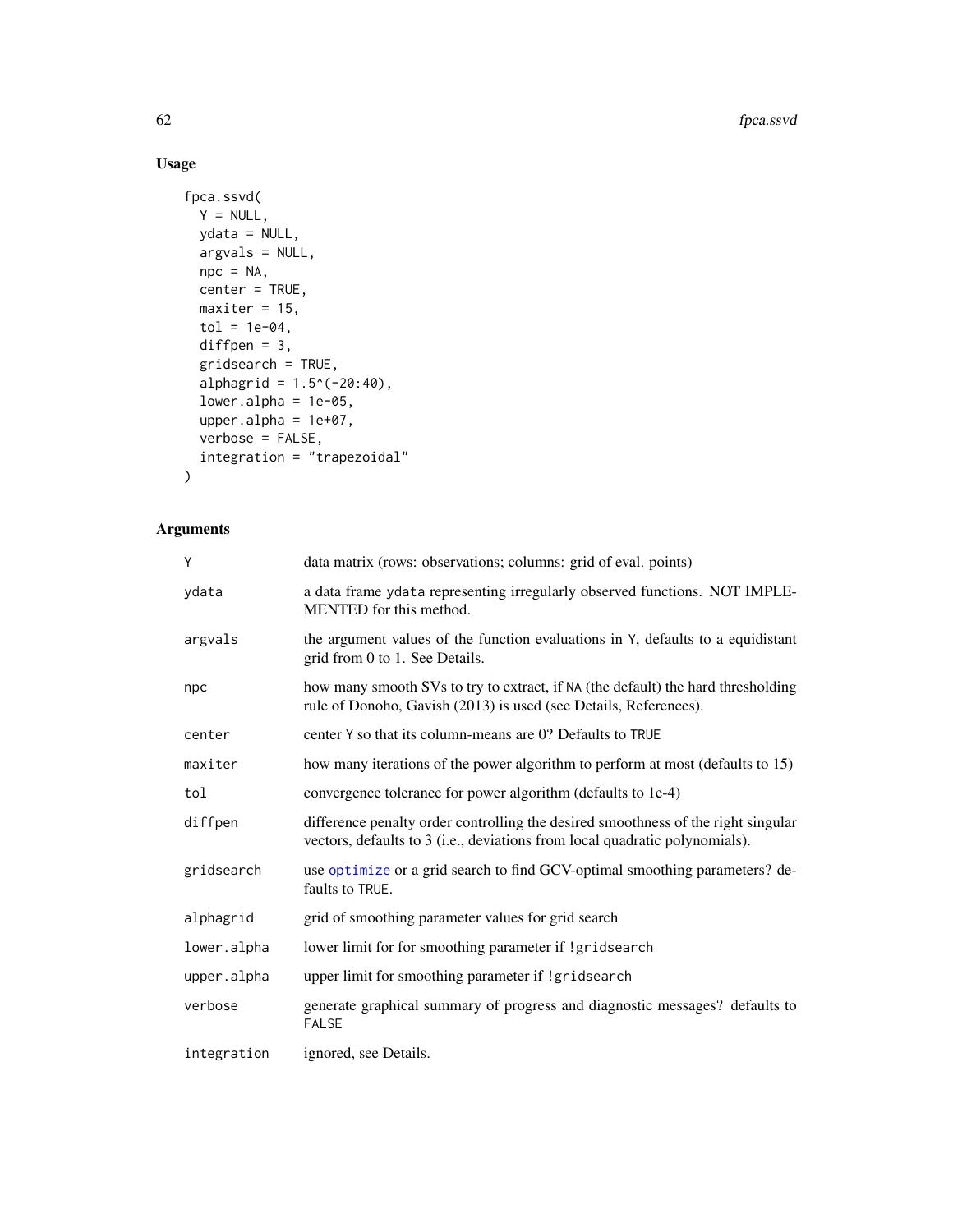#### fpca.ssvd 63

#### Details

Note that fpca.ssvd computes smoothed orthonormal eigenvectors of the supplied function evaluations (and associated scores), not (!) evaluations of the smoothed orthonormal eigenfunctions. The smoothed orthonormal eigenvectors are then rescaled by the length of the domain defined by argvals to have a quadratic integral approximately equal to one (instead of crossproduct equal to one), so they approximate the behavior of smooth eigenfunctions. If argvals is not equidistant, fpca.ssvd will simply return the smoothed eigenvectors without rescaling, with a warning.

#### Value

an fpca object like that returned from [fpca.sc](#page-56-0), with entries Yhat, the smoothed trajectories, Y, the observed data, scores, the estimated FPC loadings, mu, the column means of Y (or a vector of zeroes if !center), efunctions, the estimated smooth FPCs (note that these are orthonormal vectors, not evaluations of orthonormal functions if argvals is not equidistant), evalues, their associated eigenvalues, and npc, the number of smooth components that were extracted.

### Author(s)

Fabian Scheipl

### References

Huang, J. Z., Shen, H., and Buja, A. (2008). Functional principal components analysis via penalized rank one approximation. *Electronic Journal of Statistics*, 2, 678-695

Donoho, D.L., and Gavish, M. (2013). The Optimal Hard Threshold for Singular Values is 4/sqrt(3). eprint arXiv:1305.5870. Available from <https://arxiv.org/abs/1305.5870>.

#### See Also

[fpca.sc](#page-56-0) and [fpca.face](#page-47-0) for FPCA based on smoothing a covariance estimate; [fpca2s](#page-63-0) for a faster SVD-based approach.

```
## as in Sec. 6.2 of Huang, Shen, Buja (2008):
set.seed(2678695)
n < -101m < - 101s1 < -20s2 < -10s < -4t < - seq(-1, 1, 1=m)
v1 \leftarrow t + \sin(pix)v2 \leq \cos(3 \cdot \pi) \cdot tV <- cbind(v1/sqrt(sum(v1^2)), v2/sqrt(sum(v2^2)))
U <- matrix(rnorm(n*2), n, 2)
D \le - \text{diag}(c(s1^2, s2^2))eps <- matrix(rnorm(m*n, sd=s), n, m)
Y <- U%*%D%*%t(V) + eps
```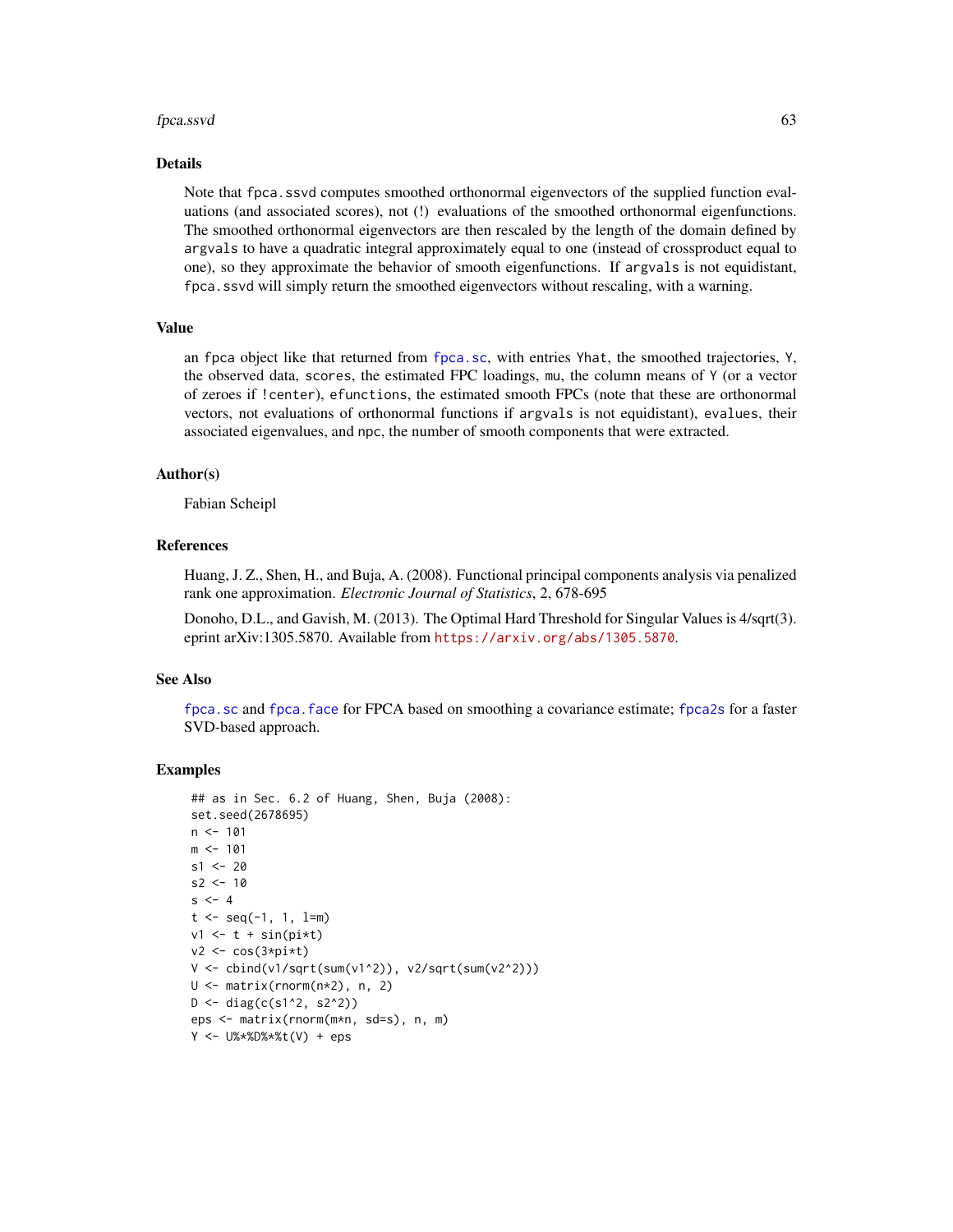```
smoothSV <- fpca.ssvd(Y, verbose=TRUE)
layout(t(matrix(1:4, nr=2)))
clrs <- sapply(rainbow(n), function(c)
          do.call(rgb, as.list(c(col2rgb(c)/255, .1))))
matplot(V, type="l", lty=1, col=1:2, xlab="",
        main="FPCs: true", bty="n")
matplot(smoothSV$efunctions, type="l", lty=1, col=1:5, xlab="",
        main="FPCs: estimate", bty="n")
matplot(1:m, t(U%*%D%*%t(V)), type="l", lty=1, col=clrs, xlab="", ylab="",
        main="true smooth Y", bty="n")
matplot(1:m, t(smoothSV$Yhat), xlab="", ylab="",
        type="l", lty=1,col=clrs, main="estimated smooth Y", bty="n")
```
<span id="page-63-0"></span>

fpca2s *Functional principal component analysis by a two-stage method*

## Description

This function performs functional PCA by performing an ordinary singular value decomposition on the functional data matrix, then smoothing the right singular vectors by smoothing splines.

### Usage

```
fpca2s(
  Y = NULL,ydata = NULL,
 argvals = NULL,
 npc = NA,
  center = TRUE,
  smooth = TRUE
)
```

| Y       | data matrix (rows: observations; columns: grid of eval. points)                                                                                      |
|---------|------------------------------------------------------------------------------------------------------------------------------------------------------|
| ydata   | a data frame ydata representing irregularly observed functions. NOT IMPLE-<br>MENTED for this method.                                                |
| argvals | the argument values of the function evaluations in Y, defaults to a equidistant<br>grid from 0 to 1. See Details.                                    |
| npc     | how many smooth SVs to try to extract, if NA (the default) the hard thresholding<br>rule of Donoho, Gavish (2013) is used (see Details, References). |
| center  | center Y so that its column-means are 0? Defaults to TRUE                                                                                            |
| smooth  | logical; defaults to TRUE, if NULL, no smoothing of eigenvectors.                                                                                    |
|         |                                                                                                                                                      |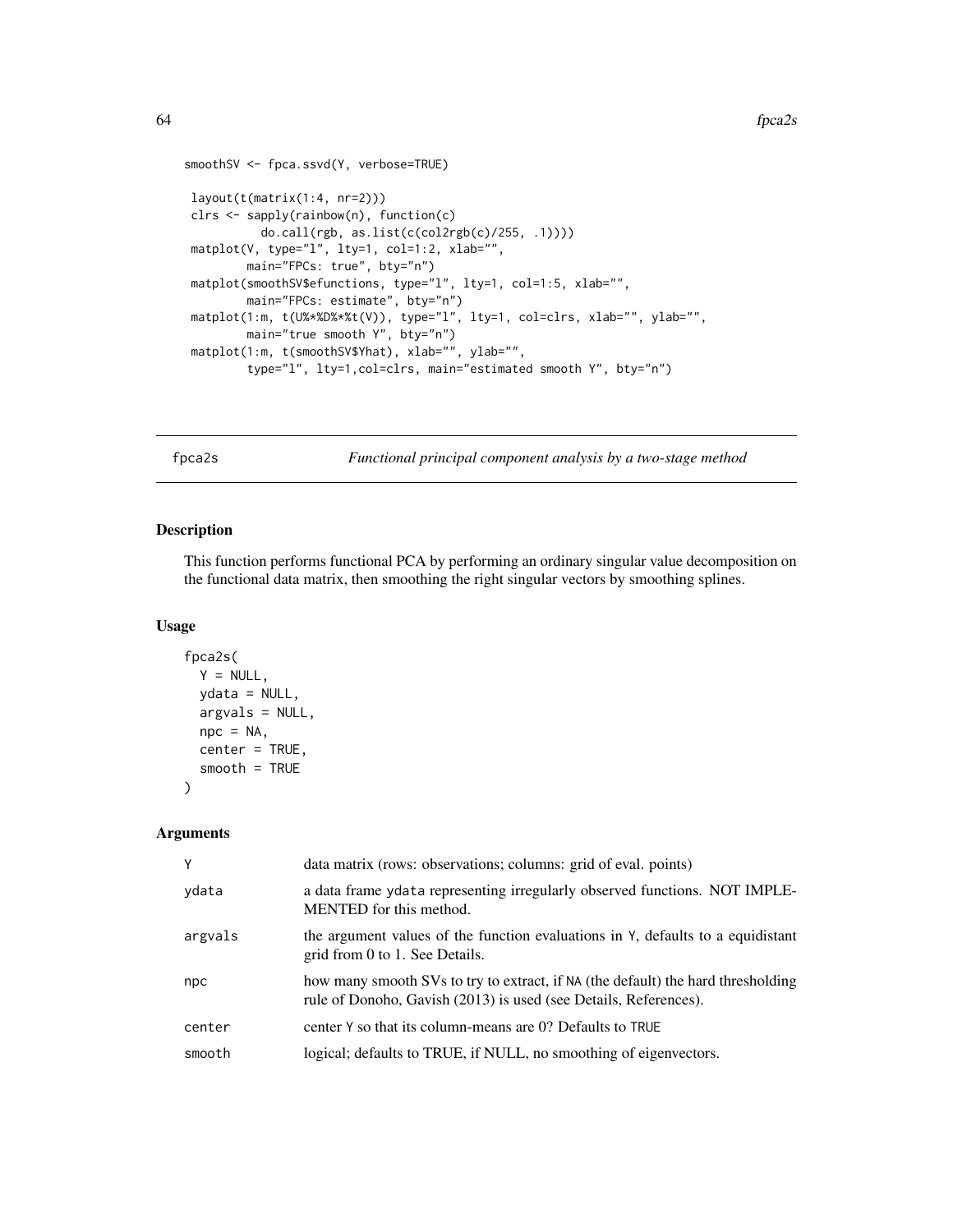#### $fpca2s$  65

### Details

Note that fpca2s computes smoothed orthonormal eigenvectors of the supplied function evaluations (and associated scores), not (!) evaluations of the smoothed orthonormal eigenfunctions. The smoothed orthonormal eigenvectors are then rescaled by the length of the domain defined by argvals to have a quadratic integral approximately equal to one (instead of crossproduct equal to one), so they approximate the behavior of smooth eigenfunctions. If argvals is not equidistant, fpca2s will simply return the smoothed eigenvectors without rescaling, with a warning.

### Value

an fpca object like that returned from [fpca.sc](#page-56-0), with entries Yhat, the smoothed trajectories, Y, the observed data, scores, the estimated FPC loadings, mu, the column means of Y (or a vector of zeroes if !center), efunctions, the estimated smooth FPCs (note that these are orthonormal vectors, not evaluations of orthonormal functions if argvals is not equidistant), evalues, their associated eigenvalues, and npc, the number of smooth components that were extracted.

### Author(s)

Luo Xiao <lxiao@jhsph.edu>, Fabian Scheipl

## References

Xiao, L., Ruppert, D., Zipunnikov, V., and Crainiceanu, C., (2013), Fast covariance estimation for high-dimensional functional data. (submitted) <https://arxiv.org/abs/1306.5718>.

Gavish, M., and Donoho, D. L. (2014). The optimal hard threshold for singular values is 4/sqrt(3). *IEEE Transactions on Information Theory*, 60(8), 5040–5053.

#### See Also

[fpca.sc](#page-56-0) and [fpca.face](#page-47-0) for FPCA based on smoothing a covariance estimate; [fpca.ssvd](#page-60-0) for another SVD-based approach.

```
#### settings
I <- 50 # number of subjects
J <- 3000 # dimension of the data
t \leftarrow (1:J)/J # a regular grid on [0,1]N <- 4 #number of eigenfunctions
sigma <- 2 ##standard deviation of random noises
lambdaTrue <- c(1,0.5,0.5^2,0.5^3) # True eigenvalues
case = 1### True Eigenfunctions
if(case==1) phi <- sqrt(2)*cbind(sin(2*pi*t),cos(2*pi*t),
                                  sin(4*pi*t),cos(4*pi*t))
if(case==2) phi <- cbind(rep(1,J),sqrt(3)*(2*t-1),
                         sqrt(5)*(6*t^2-6*t+1),
```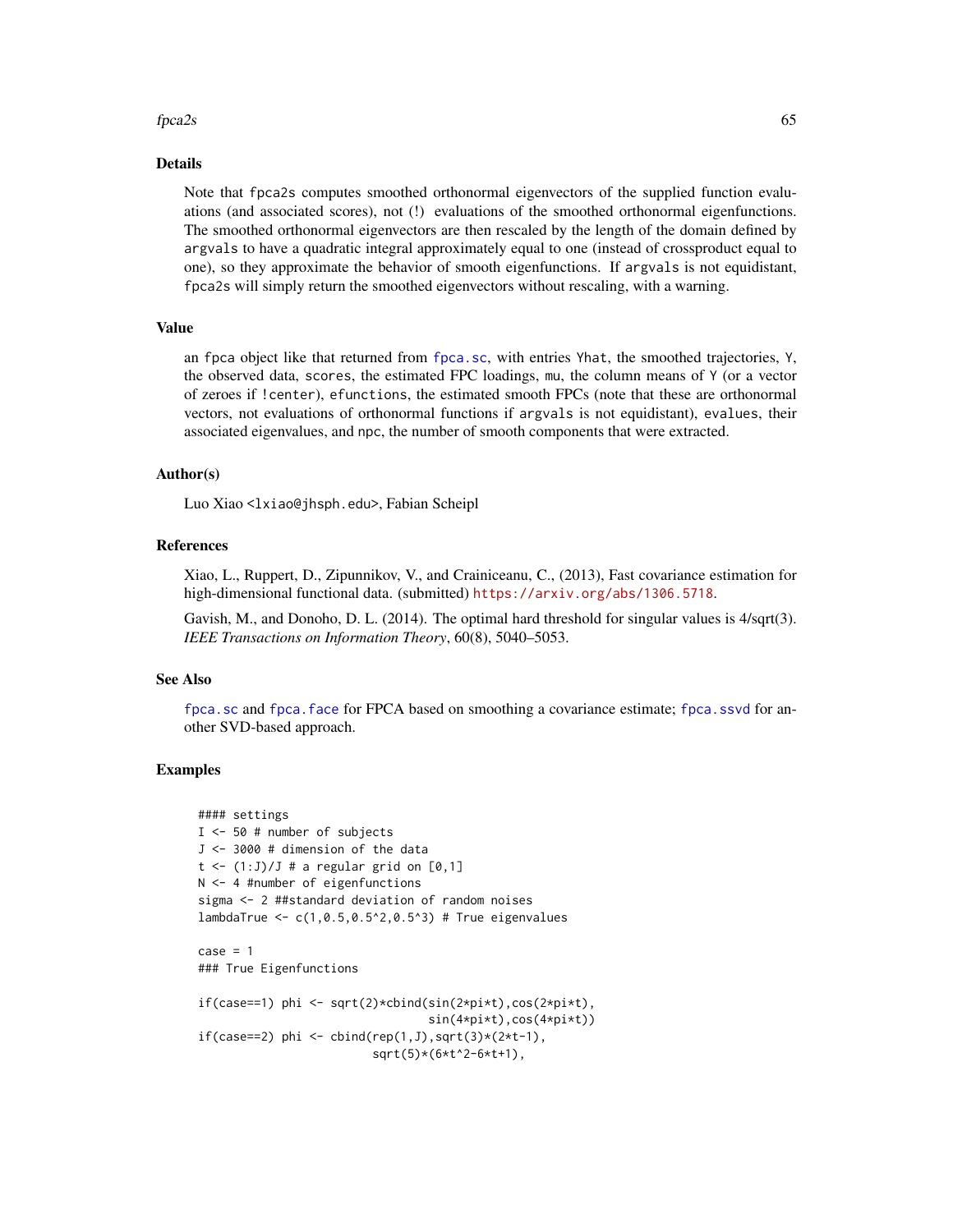```
sqrt(7)*(20*t^3-30*t^2+12*t-1))
```

```
###################################################
######## Generate Data #############
###################################################
xi <- matrix(rnorm(I*N),I,N);
xi <- xi%*%diag(sqrt(lambdaTrue))
X <- xi%*%t(phi); # of size I by J
Y <- X + sigma*matrix(rnorm(I*J),I,J)
results <- fpca2s(Y,npc=4,argvals=t)
###################################################
#### SVDS ########
###################################################
Phi <- results$efunctions
eigenvalues <- results$evalues
for(k in 1:N){
  if(Phi[,k]%*%phi[,k]< 0)
    Phi[, k] <- - Phi[, k]}
### plot eigenfunctions
par(mfrow=c(N/2,2))
seq <- (1:(J/10))*10
for(k in 1:N){
    plot(t[seq], Phi[seq, k]*sqrt(J), type='l', lwd = 3,ylim = c(-2, 2), col = 'red',ylab = paste('Eigenfunction ',k,sep=''),
         xlab='t',main='SVDS')
    lines(t[seq],phi[seq,k],lwd = 2, col = 'black')
    }
```
<span id="page-65-0"></span>

fpcr *Functional principal component regression*

### Description

Implements functional principal component regression (Reiss and Ogden, 2007, 2010) for generalized linear models with scalar responses and functional predictors.

### Usage

```
fpcr(
  y,
  xfuncs = NULL,
  fdobj = NULL,ncomp = NULL,pve = 0.99,
```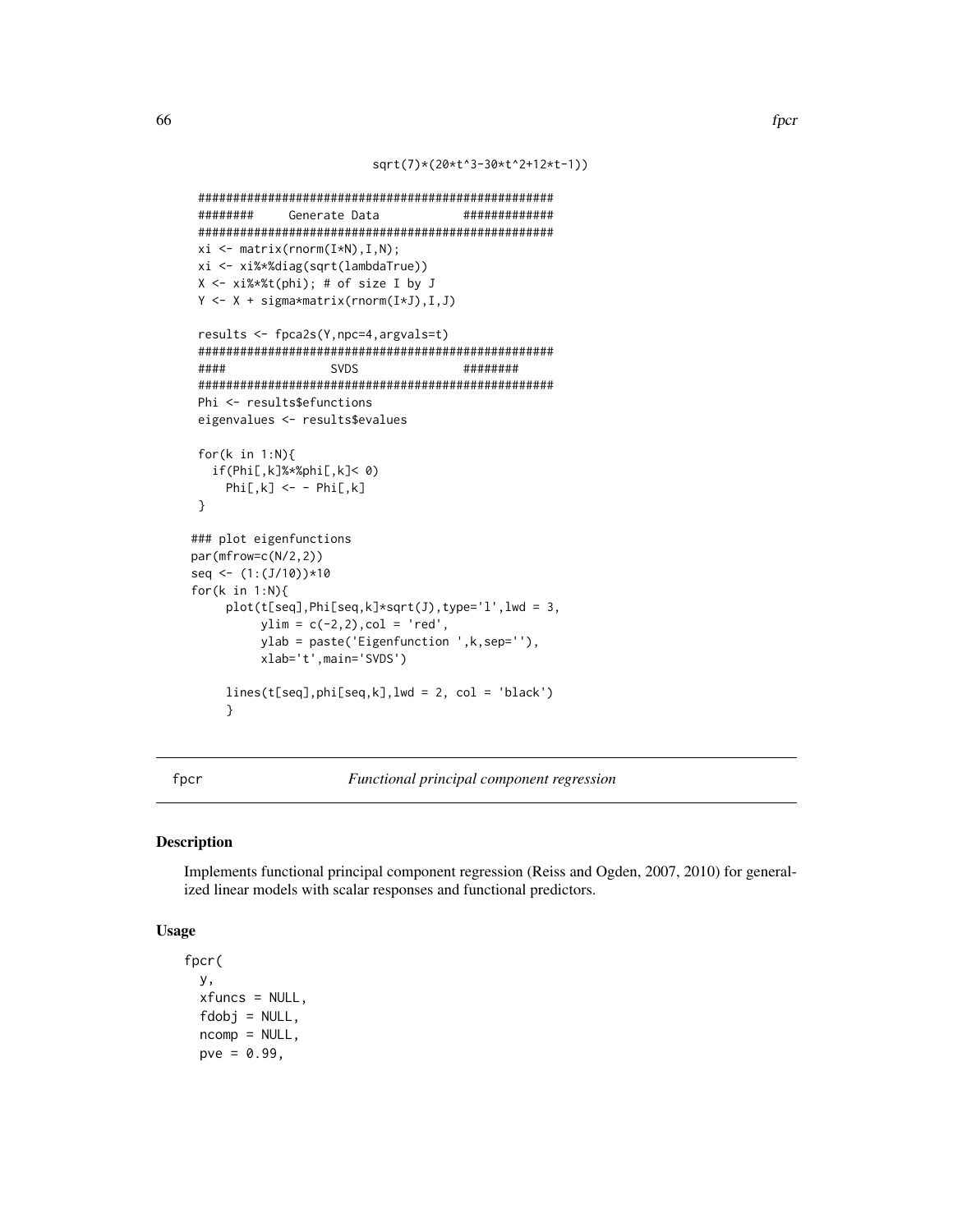$fpcr$  67

```
nbasis = NULL,
 basismat = NULL,
 penmat = NULL,
 argvals = NULL,
 covt = NULL,mean.signal.term = FALSE,
  spline.order = NULL,
  family = "gaussian",
  method = "REML",
 sp = NULL,pen.order = 2,
 cv1 = FALSE,nfold = 5,
 store.cv = FALSE,
 store.gam = TRUE,
  ...
\mathcal{L}
```

| У        | scalar outcome vector.                                                                                                                                                                                                                                                                                                                                                                                                                                                                                                                                                                                                                                                                   |
|----------|------------------------------------------------------------------------------------------------------------------------------------------------------------------------------------------------------------------------------------------------------------------------------------------------------------------------------------------------------------------------------------------------------------------------------------------------------------------------------------------------------------------------------------------------------------------------------------------------------------------------------------------------------------------------------------------|
| xfuncs   | for 1D predictors, an $n \times d$ matrix of signals/functional predictors, where n is<br>the length of $y$ and $d$ is the number of sites at which each signal is defined. For<br>2D predictors, an $n \times d1 \times d2$ array representing <i>n</i> images of dimension $d1 \times d2$ .                                                                                                                                                                                                                                                                                                                                                                                            |
| fdobj    | functional data object (class "fd") giving the functional predictors. Allowed<br>only for 1D functional predictors.                                                                                                                                                                                                                                                                                                                                                                                                                                                                                                                                                                      |
| ncomp    | number of principal components. If NULL, this is chosen by pve.                                                                                                                                                                                                                                                                                                                                                                                                                                                                                                                                                                                                                          |
| pve      | proportion of variance explained: used to choose the number of principal com-<br>ponents.                                                                                                                                                                                                                                                                                                                                                                                                                                                                                                                                                                                                |
| nbasis   | number(s) of B-spline basis functions: either a scalar, or a vector of values to be<br>compared. For 2D predictors, tensor product B-splines are used, with the given<br>basis dimension(s) in each direction; alternatively, nbasis can be given in the<br>form $list(v1, v2)$ , in which case cross-validation will be performed for each<br>combination of the first-dimension basis sizes in $v1$ and the second-dimension<br>basis sizes in v2. Ignored if fdobj is supplied. If fdobj is not supplied, this<br>defaults to 40 (i.e., 40 B-spline basis functions) for 1D predictors, and 15 (i.e.,<br>tensor product B-splines with 15 functions per dimension) for 2D predictors. |
| basismat | a $d \times K$ matrix of values of K basis functions at the d sites.                                                                                                                                                                                                                                                                                                                                                                                                                                                                                                                                                                                                                     |
| penmat   | a $K \times K$ matrix defining a penalty on the basis coefficients.                                                                                                                                                                                                                                                                                                                                                                                                                                                                                                                                                                                                                      |
| argvals  | points at which the functional predictors and the coefficient function are eval-<br>uated. By default, if 1D functional predictors are given by the $n \times d$ matrix<br>xfuncs, argvals is set to $d$ equally spaced points from 0 to 1; if they are given<br>by fdobj, argvals is set to 401 equally spaced points spanning the domain of<br>the given functions. For 2D (image) predictors supplied as an $n \times d1 \times d2$ array,<br>argvals defaults to a list of (1) $d1$ equally spaced points from 0 to 1; (2) $d2$<br>equally spaced points from 0 to 1.                                                                                                                |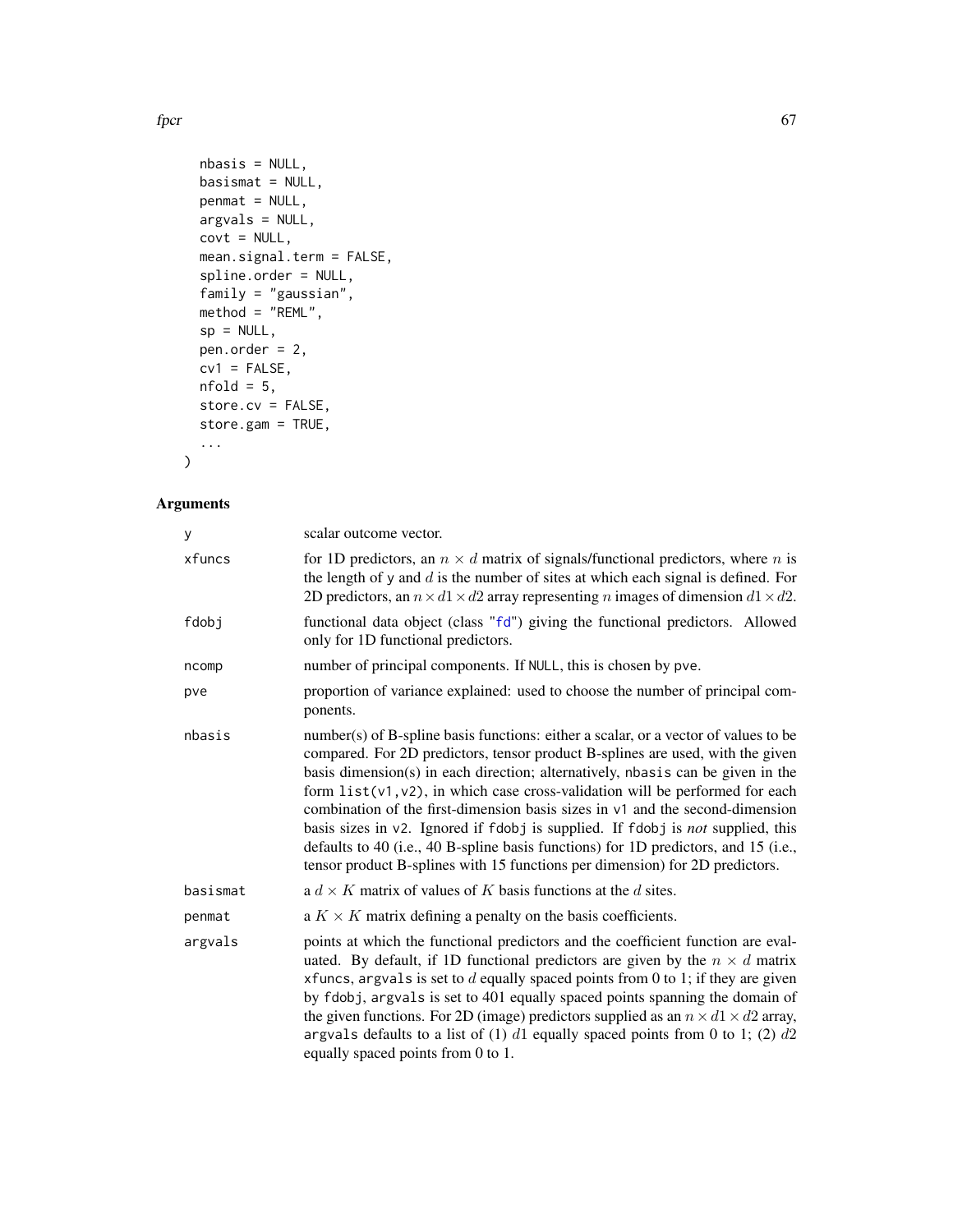| covt             | covariates: an $n$ -row matrix, or a vector of length $n$ .                                                                                                                                                                                 |
|------------------|---------------------------------------------------------------------------------------------------------------------------------------------------------------------------------------------------------------------------------------------|
| mean.signal.term |                                                                                                                                                                                                                                             |
|                  | logical: should the mean of each subject's signal be included as a covariate?                                                                                                                                                               |
| spline.order     | order of B-splines used, if fdobj is not supplied; defaults to 4, i.e., cubic B-<br>splines.                                                                                                                                                |
| family           | generalized linear model family. Current version supports "gaussian" (the de-<br>fault) and "binomial".                                                                                                                                     |
| method           | smoothing parameter selection method, passed to function gam; see the gam doc-<br>umentation for details.                                                                                                                                   |
| sp               | a fixed smoothing parameter; if NULL, an optimal value is chosen (see method).                                                                                                                                                              |
| pen.order        | order of derivative penalty applied when estimating the coefficient function; de-<br>faults to 2.                                                                                                                                           |
| cv1              | logical: should cross-validation be performed to select the best model if only<br>one set of tuning parameters provided? By default, FALSE. Note that, if there are<br>multiple sets of tuning parameters provided, cv is always performed. |
| nfold            | the number of validation sets ("folds") into which the data are divided; by de-<br>fault, 5.                                                                                                                                                |
| store.cv         | logical: should a CV result table be in the output? By default, FALSE.                                                                                                                                                                      |
| store.gam        | logical: should the gam object be included in the output? Defaults to TRUE.                                                                                                                                                                 |
| .                | other arguments passed to function gam.                                                                                                                                                                                                     |

### Details

One-dimensional functional predictors can be given either in functional data object form, using argument fdobj (see the fda package of Ramsay, Hooker and Graves, 2009, and Method 1 in the example below), or explicitly, using xfuncs (see Method 2 in the example). In the latter case, arguments basismat and penmat can also be used to specify the basis and/or penalty matrices (see Method 3).

For two-dimensional predictors, functional data object form is not supported. Instead of radial Bsplines as in Reiss and Ogden (2010), this implementation employs tensor product cubic B-splines, sometimes known as bivariate O-splines (Ormerod, 2008).

For purposes of interpreting the fitted coefficients, please note that the functional predictors are decorrelated from the scalar predictors before fitting the model (when there are no scalar predictors other than the intercept, this just means the columns of the functional predictor matrix are demeaned); see section 3.2 of Reiss (2006) for details.

### Value

A list with components

| gamObject    | if store gam = TRUE, an object of class gam (see gamObject in the mgcv pack-<br>age documentation). |
|--------------|-----------------------------------------------------------------------------------------------------|
| fhat         | coefficient function estimate.                                                                      |
| se           | pointwise Bayesian standard error.                                                                  |
| undecor.coef | undecorrelated coefficient for covariates.                                                          |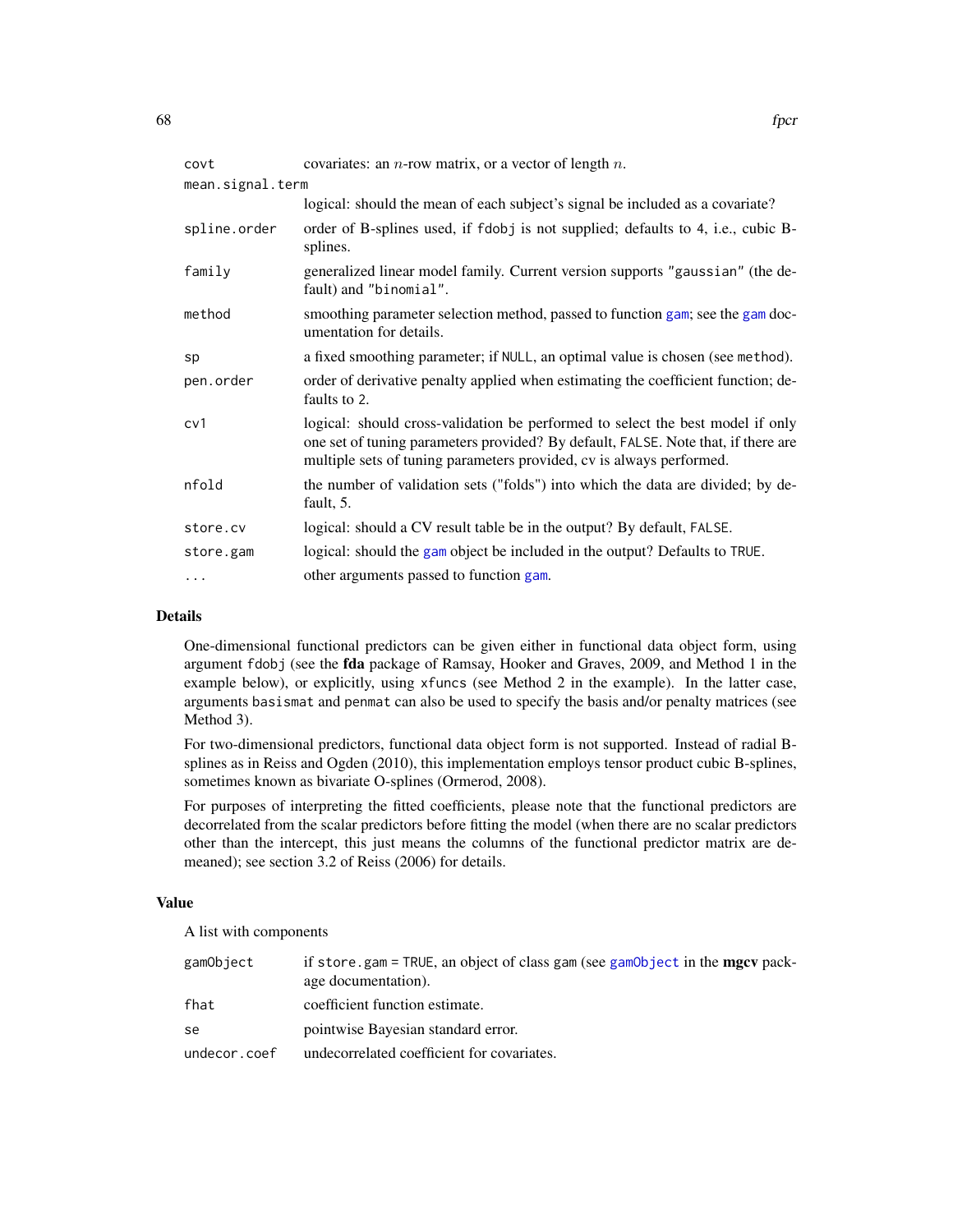| argvals       | the supplied value of argvals.                                                                                                                                                                                                |
|---------------|-------------------------------------------------------------------------------------------------------------------------------------------------------------------------------------------------------------------------------|
| cv.table      | a table giving the CV criterion for each combination of nbasis and normp, if<br>store.cv = TRUE; otherwise, the CV criterion only for the optimized combina-<br>tion of these parameters. Set to NULL if CV is not performed. |
| nbasis, ncomp | when CV is performed, the values of nbasis and comp that minimize the CV<br>criterion.                                                                                                                                        |

## Author(s)

Philip Reiss <phil.reiss@nyumc.org>, Lan Huo <lan.huo@nyumc.org>, and Lei Huang <huangracer@gmail.com>

#### References

Ormerod, J. T. (2008). On semiparametric regression and data mining. Ph.D. dissertation, School of Mathematics and Statistics, University of New South Wales.

Ramsay, J. O., Hooker, G., and Graves, S. (2009). *Functional Data Analysis with R and MATLAB*. New York: Springer.

Reiss, P. T. (2006). Regression with signals and images as predictors. Ph.D. dissertation, Department of Biostatistics, Columbia University.

Reiss, P. T., and Ogden, R. T. (2007). Functional principal component regression and functional partial least squares. *Journal of the American Statistical Association*, 102, 984–996.

Reiss, P. T., and Ogden, R. T. (2010). Functional generalized linear models with images as predictors. *Biometrics*, 66, 61–69.

Wood, S. N. (2006). *Generalized Additive Models: An Introduction with R*. Boca Raton, FL: Chapman & Hall.

### Examples

```
require(fda)
### 1D functional predictor example ###
######### Octane data example #########
```
data(gasoline)

```
# Create the requisite functional data objects
bbasis = create.bspline.basis(c(900, 1700), 40)
wavelengths = 2*450:850nir <- t(gasoline$NIR)
gas.fd = smooth.basisPar(wavelengths, nir, bbasis)$fd
```

```
# Method 1: Call fpcr with fdobj argument
gasmod1 = fpcr(gasoline$octane, fdobj = gas.fd, ncomp = 30)
plot(gasmod1, xlab="Wavelength")
## Not run:
# Method 2: Call fpcr with explicit signal matrix
gasmod2 = fpcr(gasoline$octane, xfuncs = gasoline$NIR, ncomp = 30)
# Method 3: Call fpcr with explicit signal, basis, and penalty matrices
gasmod3 = fpcr(gasoline$octane, xfuncs = gasoline$NIR,
```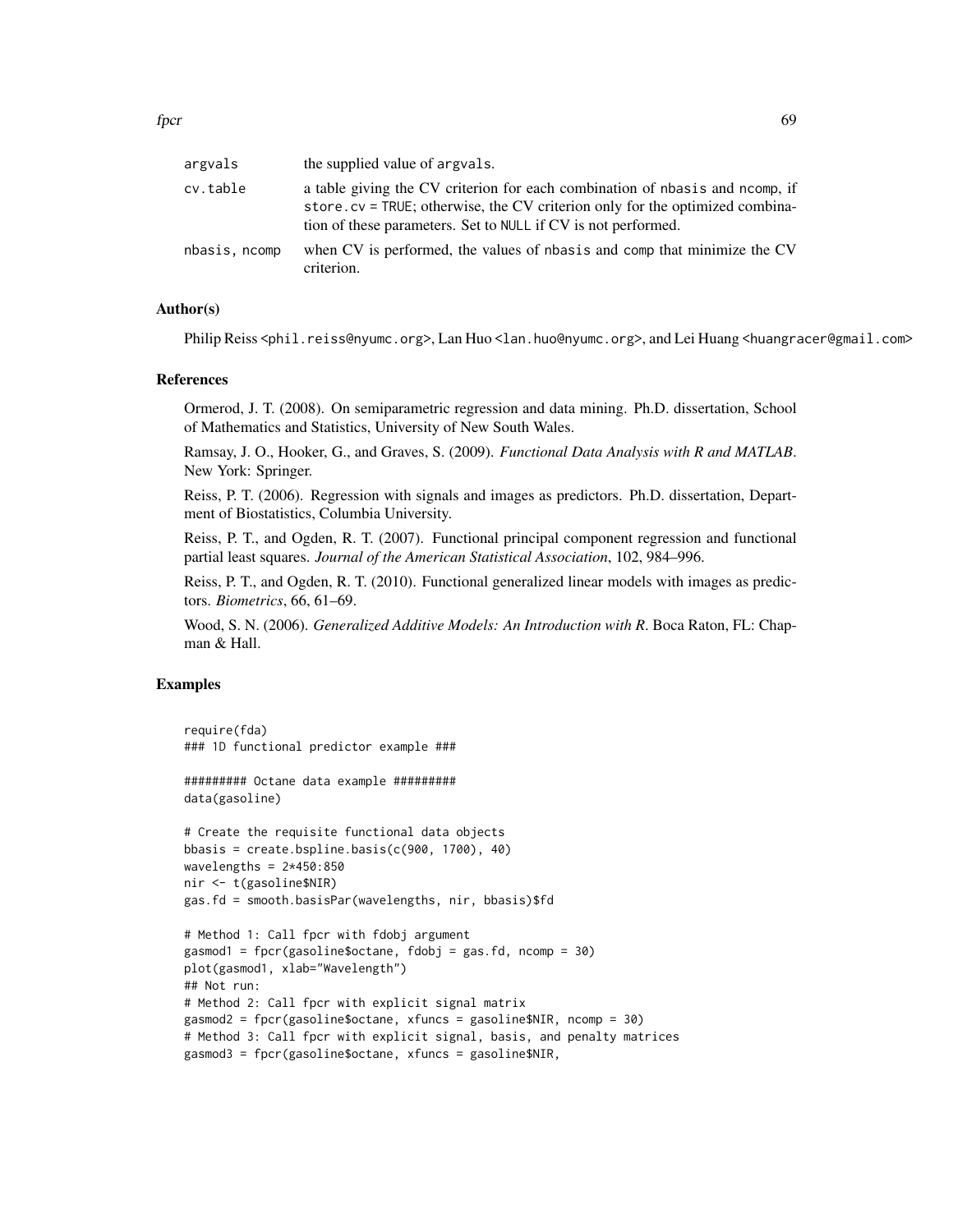```
basismat = eval.basis(wavelengths, bbasis),
               penmat = getbasispenalty(bbasis), ncomp = 30)
# Check that all 3 calls yield essentially identical estimates
all.equal(gasmod1$fhat, gasmod2$fhat, gasmod3$fhat)
# But note that, in general, you'd have to specify argvals in Method 1
# to get the same coefficient function values as with Methods 2 & 3.
## End(Not run)
### 2D functional predictor example ###
n = 200; d = 70# Create true coefficient function
ftrue = matrix(0, d, d)ftrue[40:46,34:38] = 1
# Generate random functional predictors, and scalar responses
ii = array(rnorm(n*d^2), dim=c(n,d,d))iimat = ii; dim(iimat) = c(n,d^2)yy = iimat %*% as.vector(ftrue) + rnorm(n, sd=.3)mm = fpcr(yy, ii, ncomp=40)
image(ftrue)
contour(mm$fhat, add=TRUE)
## Not run:
### Cross-validation ###
cv.gas = fpcr(gasoline$octane, xfuncs = gasoline$NIR,
                 nbasis=seq(20, 40, 5), ncomp = seq(10, 20, 5), store.cv = TRUEimage(seq(20,40,5), seq(10,20,5), cv.gas$cv.table, xlab="Basis size",
      ylab="Number of PCs", xaxp=c(20,40,4), yaxp=c(10,20,2))
```
## End(Not run)

f\_sum *Sum computation 1*

#### **Description**

Internal function used compute a sum in FPCA-based covariance updates

### Usage

f\_sum(mu.q.c, sig.q.c, theta, obspts.mat)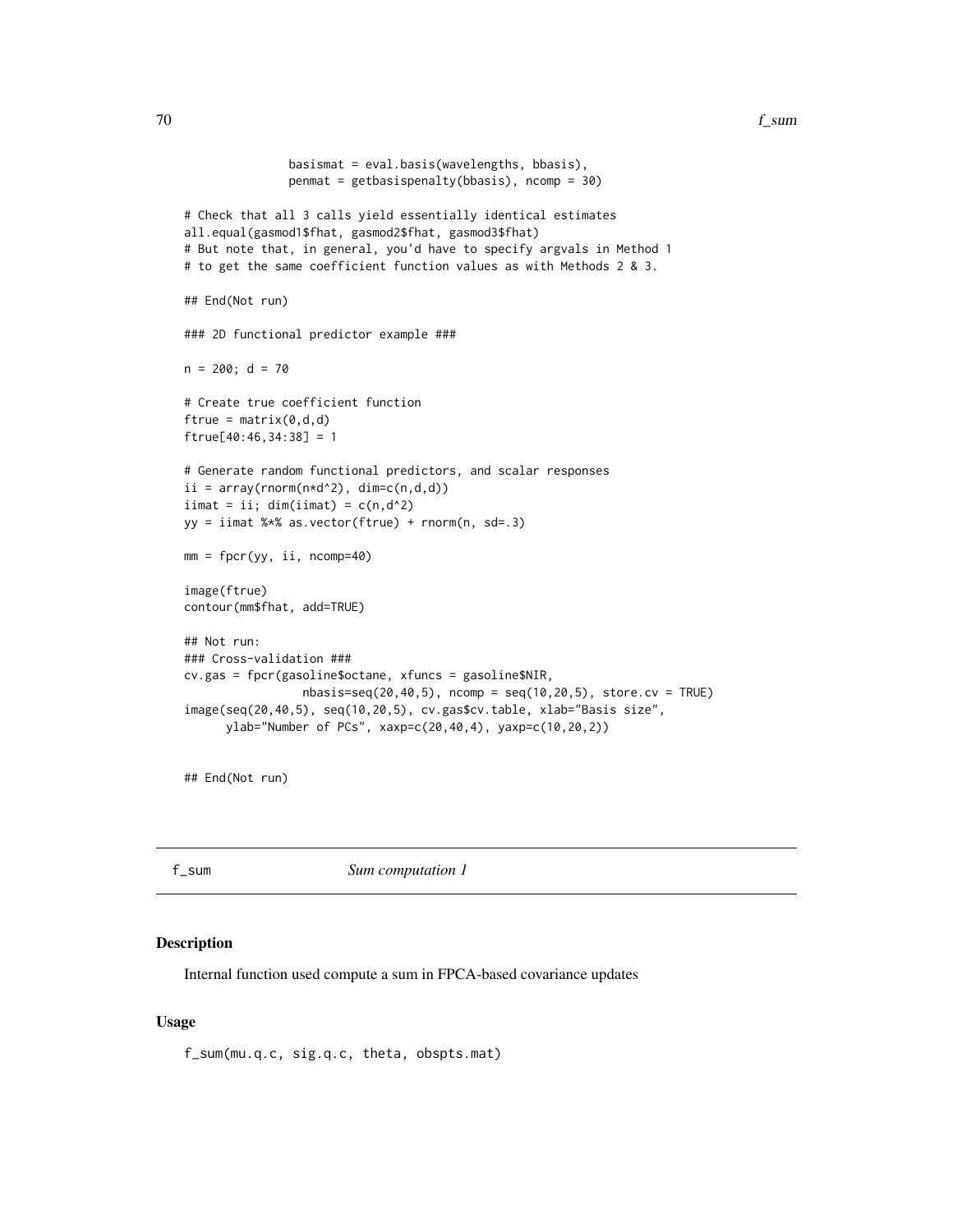#### f\_sum2  $\qquad \qquad \qquad$  71

# Arguments

| mu.q.c     | current value of mu.q.c                                |
|------------|--------------------------------------------------------|
| sig.q.c    | current value of sig.q.c                               |
| theta      | spline basis                                           |
| obspts.mat | matrix indicating the points on which data is observed |

## Author(s)

Jeff Goldsmith <ajg2202@cumc.columbia.edu>

# f\_sum2 *Sum computation 2*

# Description

Internal function used compute a sum in FPCA-based covariance updates

## Usage

f\_sum2(y, fixef, mu.q.c, kt, theta)

# Arguments

|        | outcome matrix                    |
|--------|-----------------------------------|
| fixef  | current estimate of fixed effects |
| mu.q.c | current value of mu.q.c           |
| kt.    | number of basis functions         |
| theta  | spline basis                      |

# Author(s)

Jeff Goldsmith <ajg2202@cumc.columbia.edu>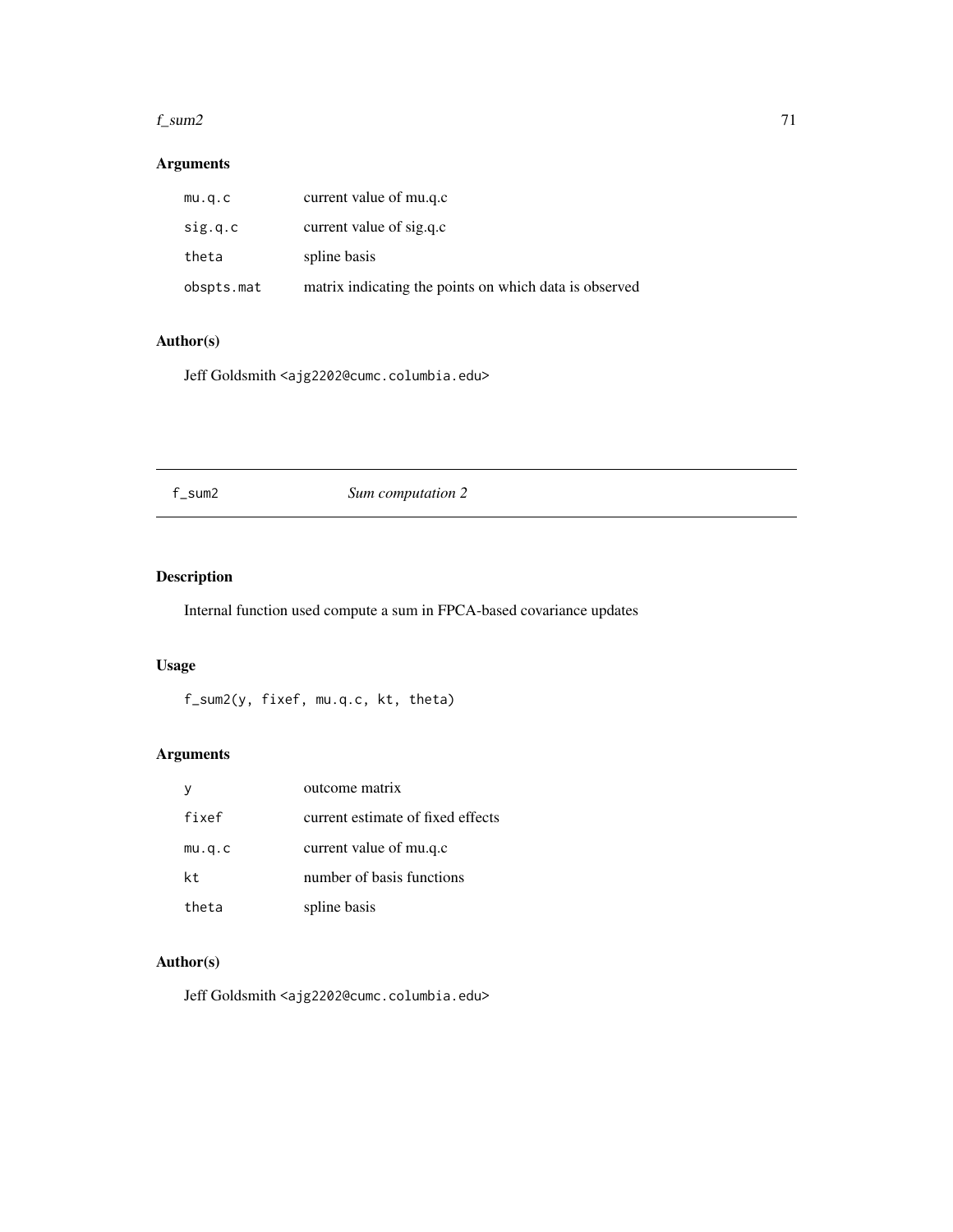## Description

Internal function used compute a sum in FPCA-based covariance updates

## Usage

f\_sum4(mu.q.c, sig.q.c, mu.q.bpsi, sig.q.bpsi, theta, obspts.mat)

## Arguments

| mu.q.c     | current value of mu.q.c                     |
|------------|---------------------------------------------|
| sig.q.c    | current value of sig.q.c                    |
| mu.q.bpsi  | current value of mu.q.bpsi                  |
| sig.q.bpsi | current value of sig.q.bpsi                 |
| theta      | current value of theta                      |
| obspts.mat | matrix indicating where curves are observed |

### Author(s)

Jeff Goldsmith <ajg2202@cumc.columbia.edu>

| f_trace | Trace computation |  |
|---------|-------------------|--|
|         |                   |  |

# Description

Internal function used compute a trace in FPCA-based covariance updates

## Usage

```
f_trace(Theta_i, Sig_q_Bpsi, Kp, Kt)
```
# Arguments

| Theta i    | basis functions on observed grid points |
|------------|-----------------------------------------|
| Sig_q_Bpsi | variance of FPC basis coefficients      |
| Кp         | number of FPCs                          |
| Кt         | number of spline basis functions        |

## Author(s)

Jeff Goldsmith <ajg2202@cumc.columbia.edu>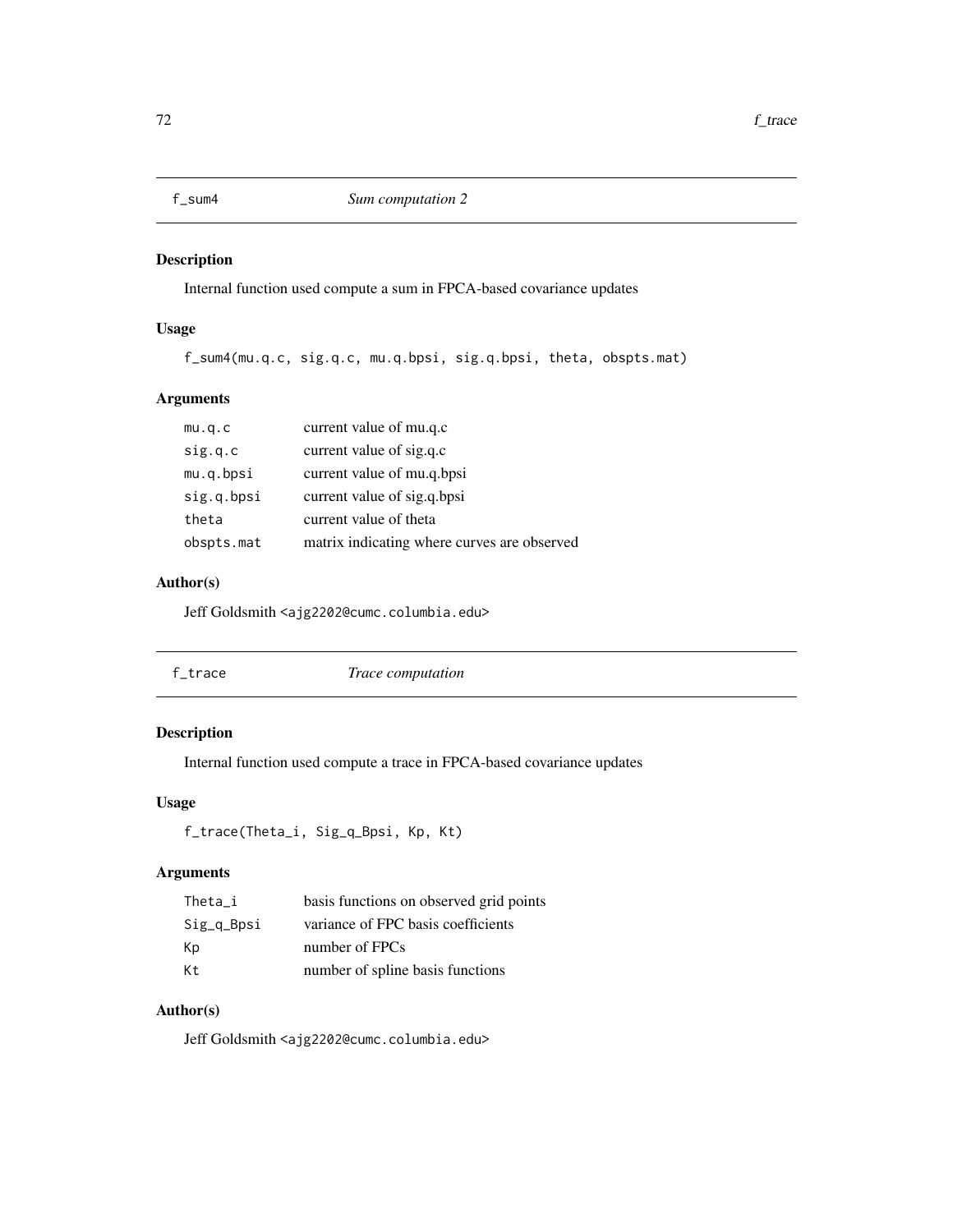# Description

Near-infrared reflectance spectra and octane numbers of 60 gasoline samples. Each NIR spectrum consists of log(1/reflectance) measurements at 401 wavelengths, in 2-nm intervals from 900 nm to 1700 nm. We thank Prof. John Kalivas for making this data set available.

### Format

A data frame comprising

octane a numeric vector of octane numbers for the 60 samples.

NIR a  $60 \times 401$  matrix of NIR spectra.

### Source

Kalivas, John H. (1997). Two data sets of near infrared spectra. *Chemometrics and Intelligent Laboratory Systems*, 37, 255–259.

### References

For applications of functional principal component regression to this data set:

Reiss, P. T., and Ogden, R. T. (2007). Functional principal component regression and functional partial least squares. *Journal of the American Statistical Association*, 102, 984–996.

Reiss, P. T., and Ogden, R. T. (2009). Smoothing parameter selection for a class of semiparametric linear models. *Journal of the Royal Statistical Society, Series B*, 71(2), 505–523.

### See Also

[fpcr](#page-65-0)

gibbs\_cs\_fpca *Cross-sectional FoSR using a Gibbs sampler and FPCA*

# **Description**

Fitting function for function-on-scalar regression for cross-sectional data. This function estimates model parameters using a Gibbs sampler and estimates the residual covariance surface using FPCA.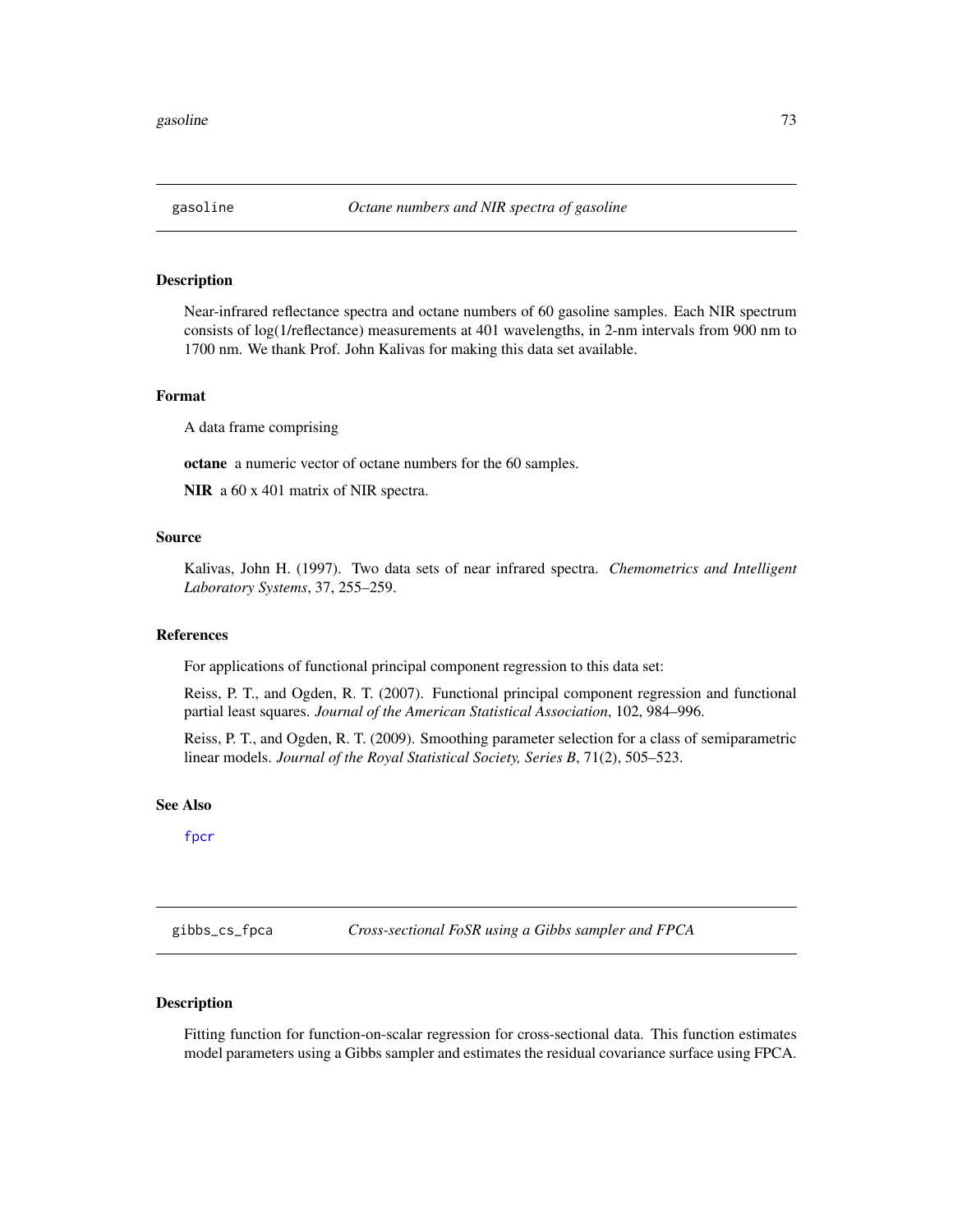# Usage

```
gibbs_cs_fpca(
 formula,
 Kt = 5,
 Kp = 2,data = NULL,
 verbose = TRUE,
 N.iter = 5000,
 N.burn = 1000,SEED = NULL,sig2.me = 0.01,alpha = 0.1,
 Aw = NULL,Bw = NULL,Apsi = NULL,
 Bpsi = NULL)
```
# Arguments

| formula     | a formula indicating the structure of the proposed model.                                                                                                                                                                         |
|-------------|-----------------------------------------------------------------------------------------------------------------------------------------------------------------------------------------------------------------------------------|
| Kt          | number of spline basis functions used to estimate coefficient functions                                                                                                                                                           |
| Кp          | number of FPCA basis functions to be estimated                                                                                                                                                                                    |
| data        | an optional data frame, list or environment containing the variables in the model.<br>If not found in data, the variables are taken from environment (formula), typi-<br>cally the environment from which the function is called. |
| verbose     | logical defaulting to TRUE – should updates on progress be printed?                                                                                                                                                               |
| N.iter      | number of iterations used in the Gibbs sampler                                                                                                                                                                                    |
| N.burn      | number of iterations discarded as burn-in                                                                                                                                                                                         |
| <b>SEED</b> | seed value to start the sampler; ensures reproducibility                                                                                                                                                                          |
| sig2.me     | starting value for measurement error variance                                                                                                                                                                                     |
| alpha       | tuning parameter balancing second-derivative penalty and zeroth-derivative penalty<br>$\alpha$ (alpha = 0 is all second-derivative penalty)                                                                                       |
| Aw          | hyperparameter for inverse gamma controlling variance of spline terms for population-<br>level effects                                                                                                                            |
| Bw          | hyperparameter for inverse gamma controlling variance of spline terms for population-<br>level effects                                                                                                                            |
| Apsi        | hyperparameter for inverse gamma controlling variance of spline terms for FPC<br>effects                                                                                                                                          |
| Bpsi        | hyperparameter for inverse gamma controlling variance of spline terms for FPC<br>effects                                                                                                                                          |

# Author(s)

Jeff Goldsmith <ajg2202@cumc.columbia.edu>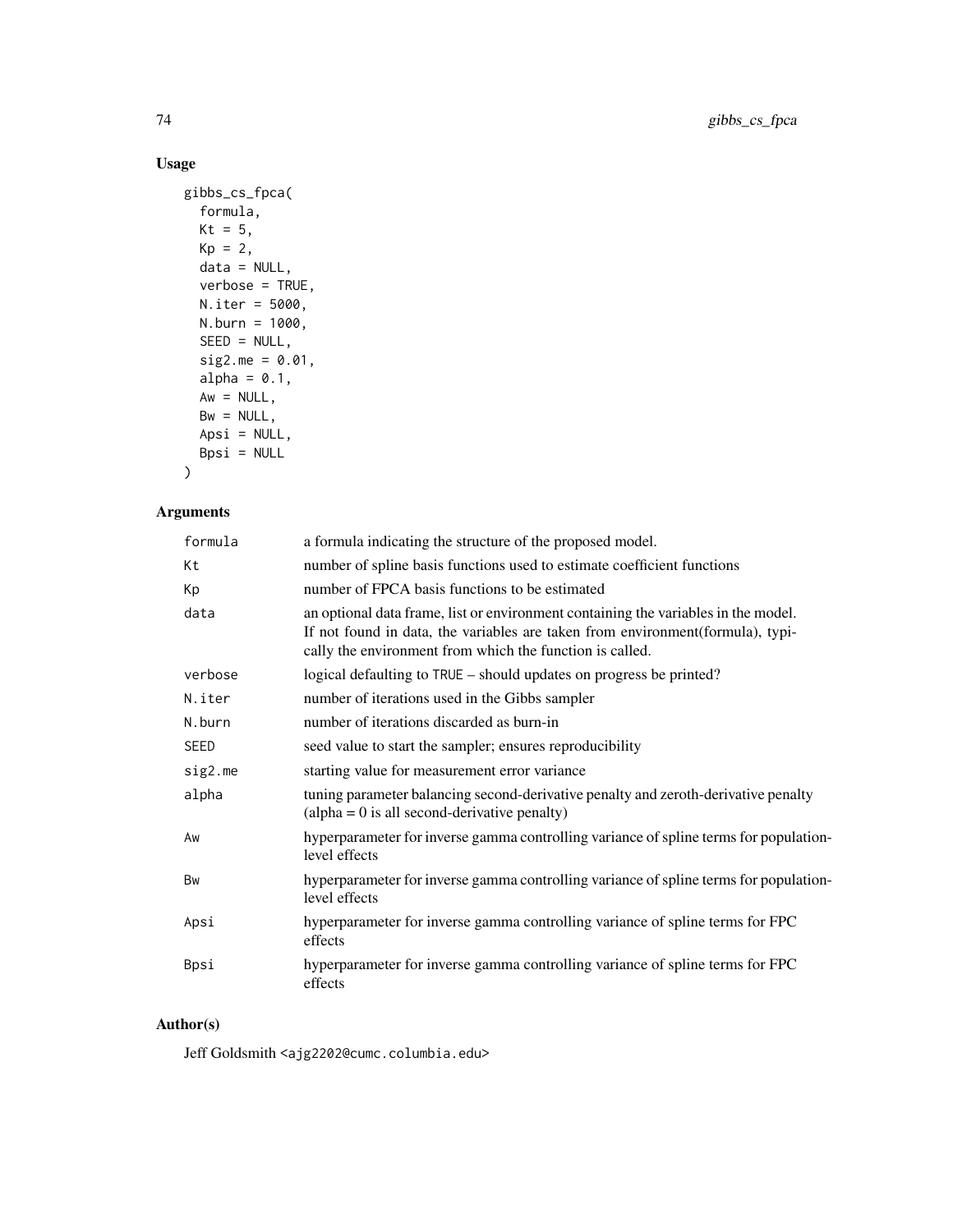# References

Goldsmith, J., Kitago, T. (2016). Assessing Systematic Effects of Stroke on Motor Control using Hierarchical Function-on-Scalar Regression. *Journal of the Royal Statistical Society: Series C*, 65 215-236.

gibbs\_cs\_wish *Cross-sectional FoSR using a Gibbs sampler and Wishart prior*

### Description

Fitting function for function-on-scalar regression for cross-sectional data. This function estimates model parameters using a Gibbs sampler and estimates the residual covariance surface using a Wishart prior.

### Usage

```
gibbs_cs_wish(
  formula,
 Kt = 5,
  data = NULL,verbose = TRUE,
  N.iter = 5000,
 N.burn = 1000,
  alpha = 0.1,
 min.iter = 10,
  max.iter = 50,
  Aw = NULL,Bw = NULL,v = NULL,SEED = NULL
)
```
### Arguments

| formula | a formula indicating the structure of the proposed model.                                                                                                                                                                         |
|---------|-----------------------------------------------------------------------------------------------------------------------------------------------------------------------------------------------------------------------------------|
| Кt      | number of spline basis functions used to estimate coefficient functions                                                                                                                                                           |
| data    | an optional data frame, list or environment containing the variables in the model.<br>If not found in data, the variables are taken from environment (formula), typi-<br>cally the environment from which the function is called. |
| verbose | logical defaulting to TRUE – should updates on progress be printed?                                                                                                                                                               |
| N.iter  | number of iterations used in the Gibbs sampler                                                                                                                                                                                    |
| N.burn  | number of iterations discarded as burn-in                                                                                                                                                                                         |
| alpha   | tuning parameter balancing second-derivative penalty and zeroth-derivative penalty<br>$\alpha$ (alpha = 0 is all second-derivative penalty)                                                                                       |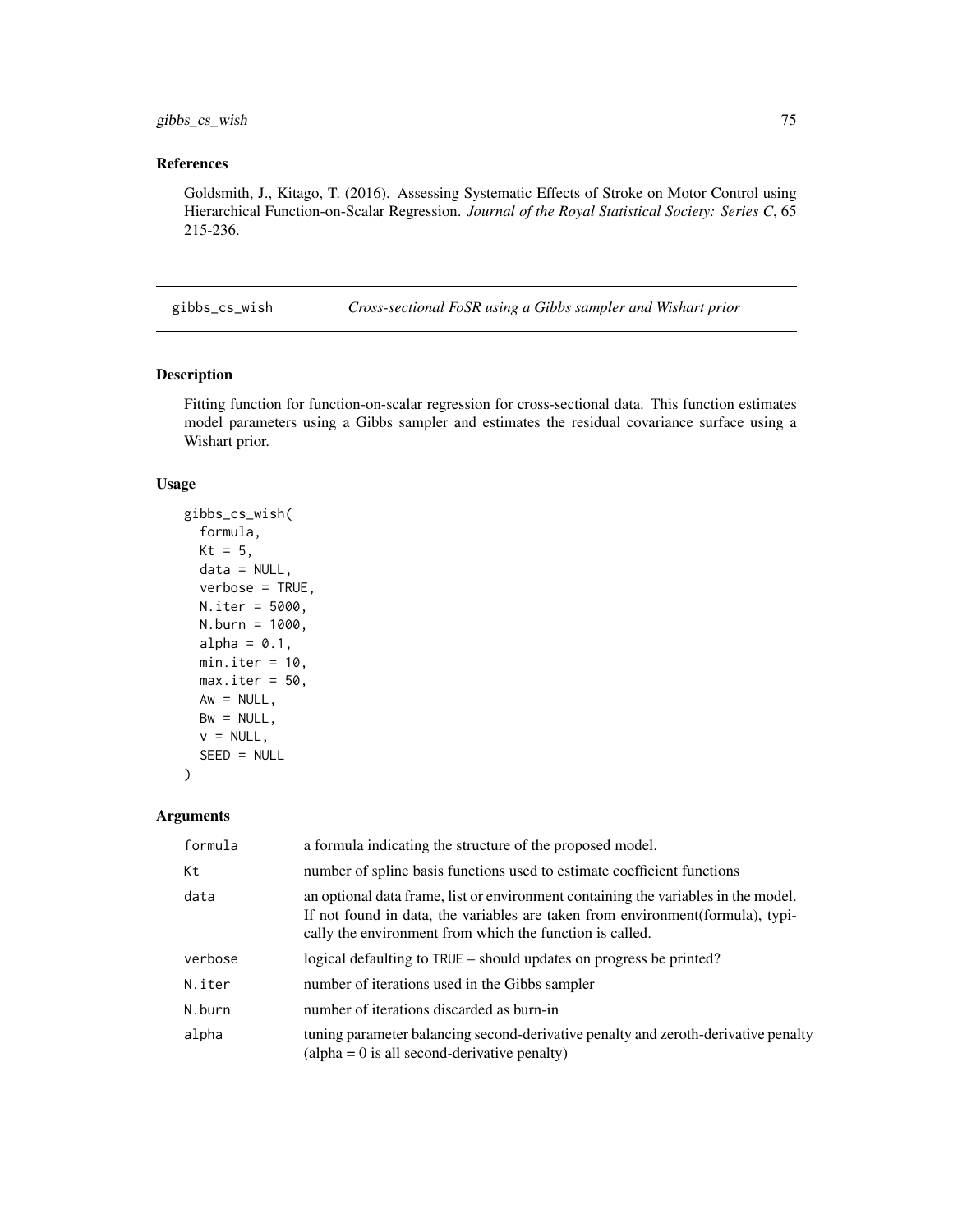| min.iter    | minimum number of iterations                                                                           |
|-------------|--------------------------------------------------------------------------------------------------------|
| max.iter    | maximum number of iterations                                                                           |
| Aw          | hyperparameter for inverse gamma controlling variance of spline terms for population-<br>level effects |
| Bw          | hyperparameter for inverse gamma controlling variance of spline terms for population-<br>level effects |
| $\vee$      | hyperparameter for inverse Wishart prior on residual covariance                                        |
| <b>SEED</b> | seed value to start the sampler; ensures reproducibility                                               |

### Author(s)

Jeff Goldsmith <ajg2202@cumc.columbia.edu>

# References

Goldsmith, J., Kitago, T. (2016). Assessing Systematic Effects of Stroke on Motor Control using Hierarchical Function-on-Scalar Regression. *Journal of the Royal Statistical Society: Series C*, 65 215-236.

gibbs\_mult\_fpca *Multilevel FoSR using a Gibbs sampler and FPCA*

# Description

Fitting function for function-on-scalar regression for longitudinal data. This function estimates model parameters using a Gibbs sampler and estimates the residual covariance surface using FPCA.

### Usage

```
gibbs_mult_fpca(
  formula,
 Kt = 5,
 Kp = 2,data = NULL,
  verbose = TRUE,
 N.iter = 5000,
 N.burn = 1000,
  sig2.me = 0.01,alpha = 0.1,
  SEED = NULL
)
```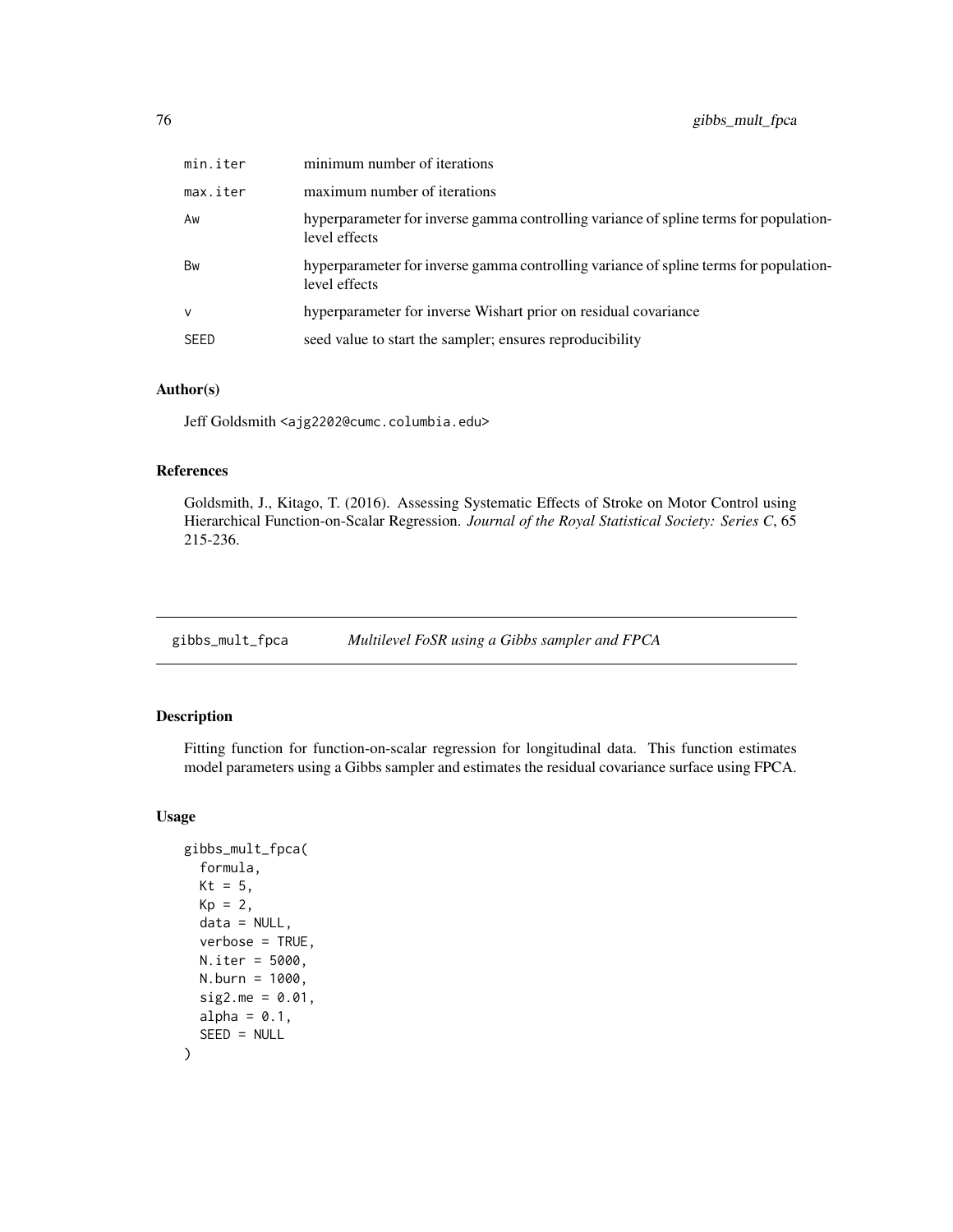# Arguments

| formula     | a formula indicating the structure of the proposed model.                                                                                                                                                                         |
|-------------|-----------------------------------------------------------------------------------------------------------------------------------------------------------------------------------------------------------------------------------|
| Кt          | number of spline basis functions used to estimate coefficient functions                                                                                                                                                           |
| Кp          | number of FPCA basis functions to be estimated                                                                                                                                                                                    |
| data        | an optional data frame, list or environment containing the variables in the model.<br>If not found in data, the variables are taken from environment (formula), typi-<br>cally the environment from which the function is called. |
| verbose     | logical defaulting to TRUE – should updates on progress be printed?                                                                                                                                                               |
| N.iter      | number of iterations used in the Gibbs sampler                                                                                                                                                                                    |
| N.burn      | number of iterations discarded as burn-in                                                                                                                                                                                         |
| sig2.me     | starting value for measurement error variance                                                                                                                                                                                     |
| alpha       | tuning parameter balancing second-derivative penalty and zeroth-derivative penalty<br>$\alpha$ (alpha = 0 is all second-derivative penalty)                                                                                       |
| <b>SEED</b> | seed value to start the sampler; ensures reproducibility                                                                                                                                                                          |

# Author(s)

Jeff Goldsmith <ajg2202@cumc.columbia.edu>

### References

Goldsmith, J., Kitago, T. (2016). Assessing Systematic Effects of Stroke on Motor Control using Hierarchical Function-on-Scalar Regression. *Journal of the Royal Statistical Society: Series C*, 65 215-236.

gibbs\_mult\_wish *Multilevel FoSR using a Gibbs sampler and Wishart prior*

# Description

Fitting function for function-on-scalar regression for multilevel data. This function estimates model parameters using a Gibbs sampler and estimates the residual covariance surface using a Wishart prior.

# Usage

```
gibbs_mult_wish(
  formula,
 Kt = 5,
 data = NULL,
  verbose = TRUE,
 N.iter = 5000,
 N.burn = 1000,
  alpha = 0.1,
```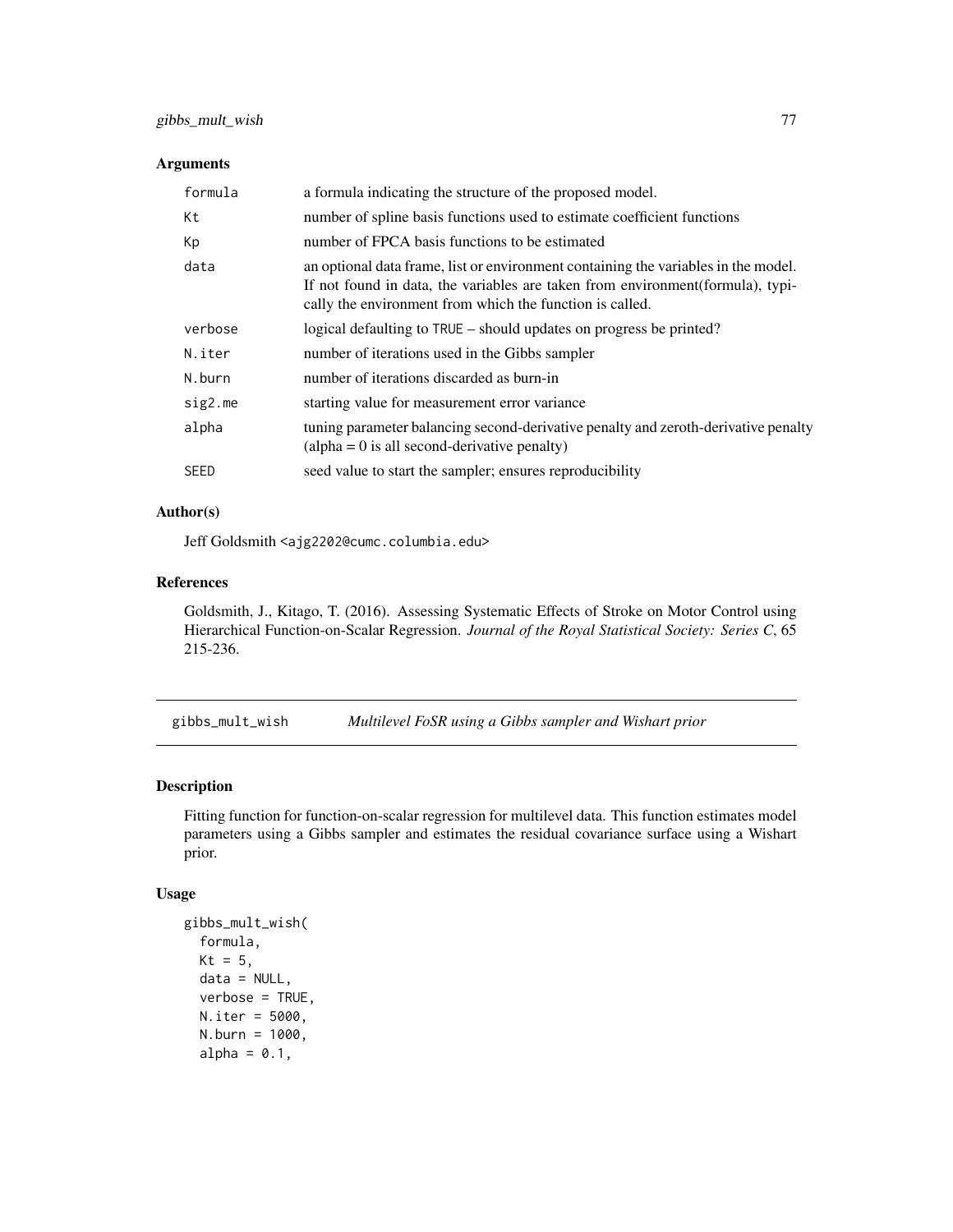```
Az = NULL,Bz = NULL,Aw = NULL,Bw = NULL,v = NULL,SEED = NULL)
```
# Arguments

| formula     | a formula indicating the structure of the proposed model.                                                                                                                                                                         |
|-------------|-----------------------------------------------------------------------------------------------------------------------------------------------------------------------------------------------------------------------------------|
| Кt          | number of spline basis functions used to estimate coefficient functions                                                                                                                                                           |
| data        | an optional data frame, list or environment containing the variables in the model.<br>If not found in data, the variables are taken from environment (formula), typi-<br>cally the environment from which the function is called. |
| verbose     | logical defaulting to TRUE – should updates on progress be printed?                                                                                                                                                               |
| N.iter      | number of iterations used in the Gibbs sampler                                                                                                                                                                                    |
| N.burn      | number of iterations discarded as burn-in                                                                                                                                                                                         |
| alpha       | tuning parameter balancing second-derivative penalty and zeroth-derivative penalty<br>$\alpha$ (alpha = 0 is all second-derivative penalty)                                                                                       |
| Az          | hyperparameter for inverse gamma controlling variance of spline terms for subject-<br>level effects                                                                                                                               |
| <b>Bz</b>   | hyperparameter for inverse gamma controlling variance of spline terms for subject-<br>level effects                                                                                                                               |
| Aw          | hyperparameter for inverse gamma controlling variance of spline terms for population-<br>level effects                                                                                                                            |
| <b>Bw</b>   | hyperparameter for inverse gamma controlling variance of spline terms for population-<br>level effects                                                                                                                            |
| $\vee$      | hyperparameter for inverse Wishart prior on residual covariance                                                                                                                                                                   |
| <b>SEED</b> | seed value to start the sampler; ensures reproducibility                                                                                                                                                                          |

# Author(s)

Jeff Goldsmith <ajg2202@cumc.columbia.edu>

# References

Goldsmith, J., Kitago, T. (2016). Assessing Systematic Effects of Stroke on Motor Control using Hierarchical Function-on-Scalar Regression. *Journal of the Royal Statistical Society: Series C*, 65 215-236.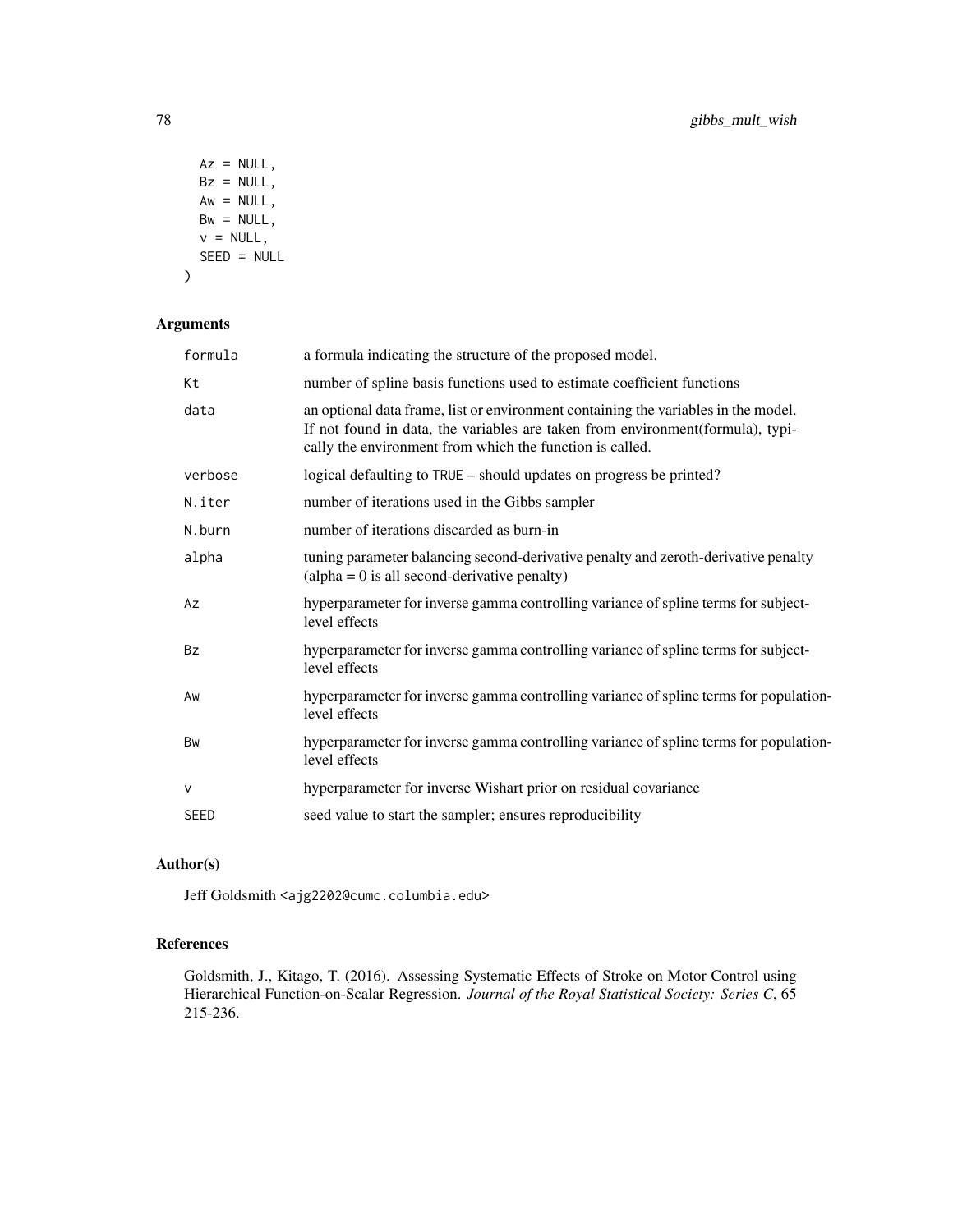### Description

Fitting function for function-on-scalar regression for cross-sectional data. This function estimates model parameters using GLS: first, an OLS estimate of spline coefficients is estimated; second, the residual covariance is estimated using an FPC decomposition of the OLS residual curves; finally, a GLS estimate of spline coefficients is estimated. Although this is in the 'BayesFoSR' package, there is nothing Bayesian about this FoSR.

# Usage

```
gls_cs(
  formula,
  data = NULL,
 Kt = 5,
 basis = "bs",sigma = NULL,
  verbose = TRUE,
  CI.type = "pointwise"
)
```
### Arguments

| formula  | a formula indicating the structure of the proposed model.                                                                                                                                                                         |
|----------|-----------------------------------------------------------------------------------------------------------------------------------------------------------------------------------------------------------------------------------|
| data     | an optional data frame, list or environment containing the variables in the model.<br>If not found in data, the variables are taken from environment (formula), typi-<br>cally the environment from which the function is called. |
| Кt       | number of spline basis functions used to estimate coefficient functions                                                                                                                                                           |
| basis    | basis type; options are "bs" for b-splines and "pbs" for periodic b-splines                                                                                                                                                       |
| sigma    | optional covariance matrix used in GLS; if NULL, OLS will be used to estimated<br>fixed effects, and the covariance matrix will be estimated from the residuals.                                                                  |
| verbose  | logical defaulting to TRUE – should updates on progress be printed?                                                                                                                                                               |
| CI. type | Indicates CI type for coefficient functions; options are "pointwise" and "simul-<br>taneous"                                                                                                                                      |

# Author(s)

Jeff Goldsmith <ajg2202@cumc.columbia.edu>

# References

Goldsmith, J., Kitago, T. (2016). Assessing Systematic Effects of Stroke on Motor Control using Hierarchical Function-on-Scalar Regression. *Journal of the Royal Statistical Society: Series C*, 65 215-236.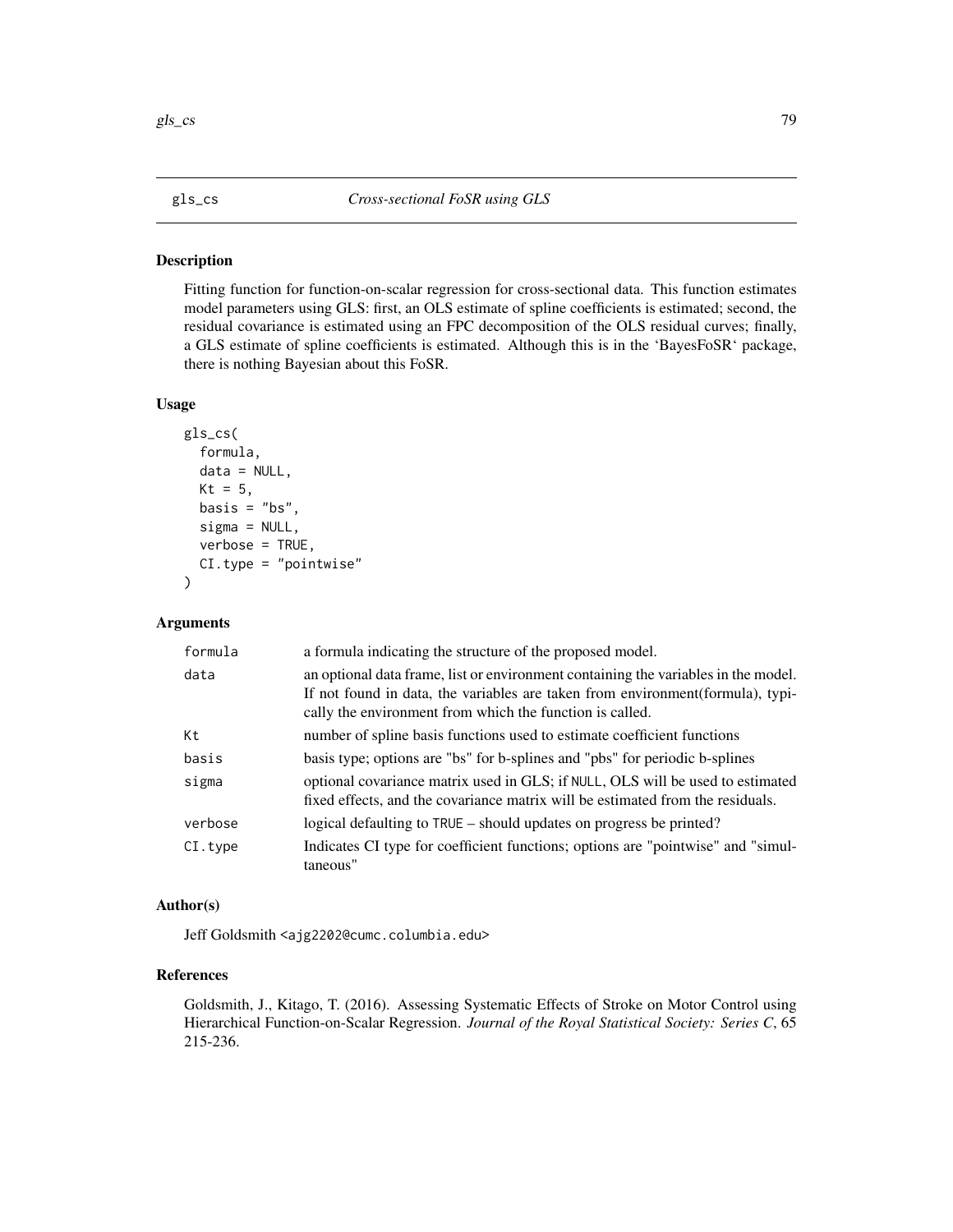# Description

Defines a term  $\int_T \beta(t) X_i(t) dt$  for inclusion in an mgcv::gam-formula (or [bam](#page-0-0) or [gamm](#page-0-0) or gamm4:::gamm) as constructed by [pfr](#page-116-0), where  $\beta(t)$  is an unknown coefficient function and  $X_i(t)$  is a functional predictor on the closed interval  $T$ . See smooth. terms for a list of basis and penalty options; the default is thin-plate regression splines, as this is the default option for [s](#page-0-0).

# Usage

```
lf(
  X,
  argvals = NULL,
  xind = NULL,integration = c("simpson", "trapezoidal", "riemann"),
 L = NULL,
 presmooth = NULL,
 presmooth.opts = NULL,
  ...
)
```
# Arguments

| X           | functional predictors, typically expressed as an N by J matrix, where N is the<br>number of columns and J is the number of evaluation points. May include miss-<br>ing/sparse functions, which are indicated by NA values. Alternatively, can be an<br>object of class "fd"; see fd.                                                                                                  |
|-------------|---------------------------------------------------------------------------------------------------------------------------------------------------------------------------------------------------------------------------------------------------------------------------------------------------------------------------------------------------------------------------------------|
| argvals     | indices of evaluation of X, i.e. $(t_{i1},,t_{iJ})$ for subject i. May be entered as either a<br>length-J vector, or as an N by J matrix. Indices may be unequally spaced. Enter-<br>ing as a matrix allows for different observations times for each subject. If NULL,<br>defaults to an equally-spaced grid between 0 or 1 (or within X\$basis\$rangeval<br>if $X$ is a fd object.) |
| xind        | same as argvals. It will not be supported in the next version of refund.                                                                                                                                                                                                                                                                                                              |
| integration | method used for numerical integration. Defaults to "simpson"'s rule for calcu-<br>lating entries in L. Alternatively and for non-equidistant grids, "trapezoidal"<br>or "riemann".                                                                                                                                                                                                    |
| L           | an optional N by ncol (argvals) matrix giving the weights for the numerical<br>integration over t. If present, overrides integration.                                                                                                                                                                                                                                                 |
| presmooth   | string indicating the method to be used for preprocessing functional predictor<br>prior to fitting. Options are fpca.sc, fpca.face, fpca.ssvd, fpca.bspline,<br>and fpca.interpolate. Defaults to NULL indicating no preprocessing. See<br>create.prep.func.                                                                                                                          |
|             | presmooth.opts list including options passed to preprocessing method create.prep.func.                                                                                                                                                                                                                                                                                                |

<span id="page-79-0"></span> $80$  and  $1$  if the set of  $\sim$  10  $\mu$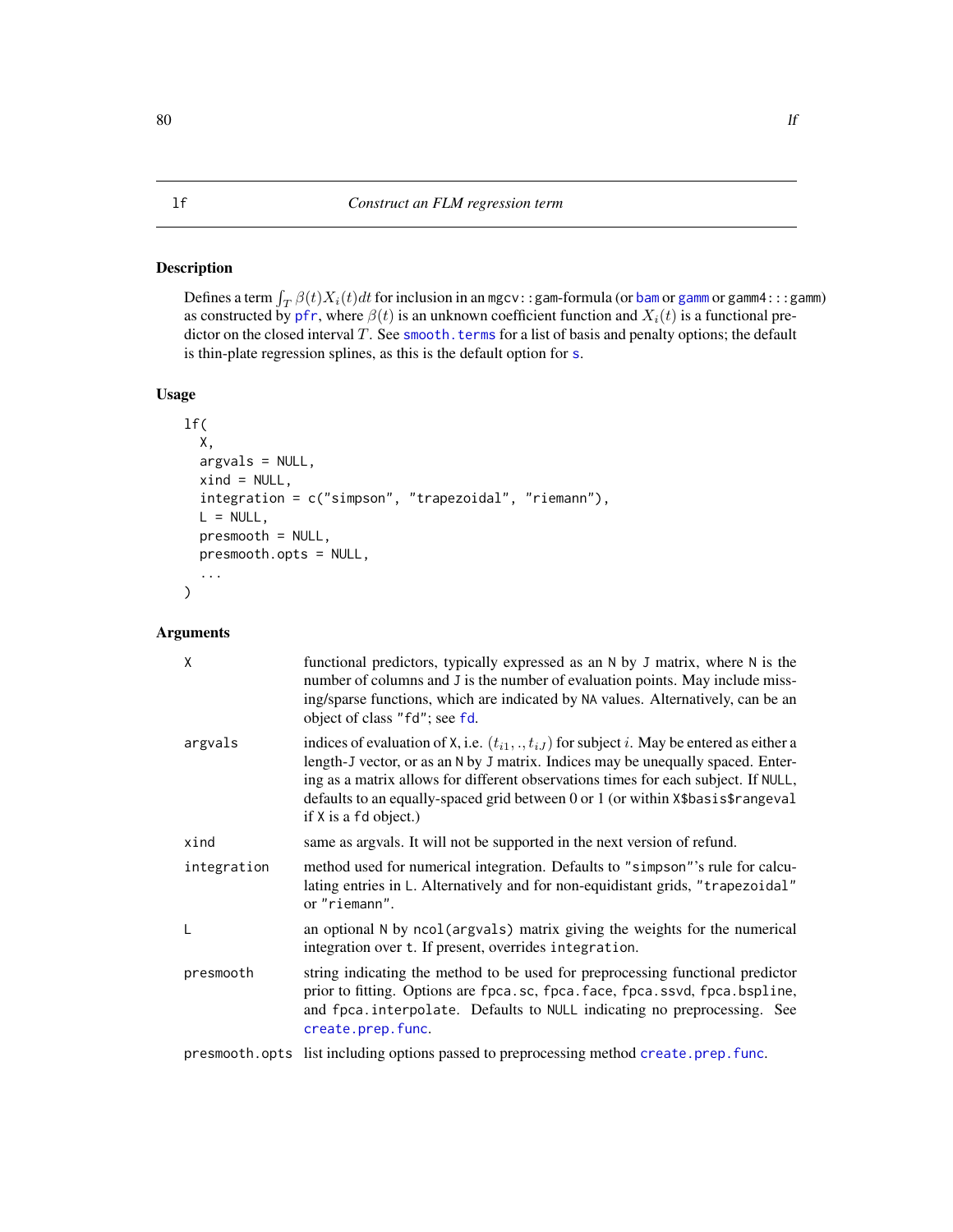... optional arguments for basis and penalization to be passed to mgcv::s. These could include, for example, "bs", "k", "m", etc. See [s](#page-0-0) for details.

### Value

a list with the following entries

| call      | a call to te (or s, t2) using the appropriately constructed covariate and weight<br>matrices                        |
|-----------|---------------------------------------------------------------------------------------------------------------------|
| argvals   | the argvals argument supplied to 1f                                                                                 |
| L         | the matrix of weights used for the integration                                                                      |
| xindname  | the name used for the functional predictor variable in the formula used by mgcv                                     |
| tindname  | the name used for argvals variable in the formula used by mgcv                                                      |
| LXname    | the name used for the L variable in the formula used by mgcv                                                        |
| presmooth | the presmooth argument supplied to 1f                                                                               |
| prep.func | a function that preprocesses data based on the preprocessing method specified<br>in presmooth. See create.prep.func |

### Author(s)

Mathew W. McLean <mathew.w.mclean@gmail.com>, Fabian Scheipl, and Jonathan Gellar

### References

Goldsmith, J., Bobb, J., Crainiceanu, C., Caffo, B., and Reich, D. (2011). Penalized functional regression. *Journal of Computational and Graphical Statistics*, 20(4), 830-851.

Goldsmith, J., Crainiceanu, C., Caffo, B., and Reich, D. (2012). Longitudinal penalized functional regression for cognitive outcomes on neuronal tract measurements. *Journal of the Royal Statistical Society: Series C*, 61(3), 453-469.

# See Also

[pfr](#page-116-0), [af](#page-4-0), mgcv's [smooth.terms](#page-0-0) and [linear.functional.terms](#page-0-0); [pfr](#page-116-0) for additional examples

### Examples

```
data(DTI)
DTI1 <- DTI[DTI$visit==1 & complete.cases(DTI),]
# We can apply various preprocessing options to the DTI data
fit1 <- pfr(pasat \sim lf(cca, k=30), data=DTI1)
fit2 <- pfr(pasat ~ lf(cca, k=30, presmooth="fpca.sc",
                       presmooth.opts=list(nbasis=8, pve=.975)), data=DTI1)
fit3 <- pfr(pasat ~ lf(cca, k=30, presmooth="fpca.face",
                       presmooth.opts=list(m=3, npc=9)), data=DTI1)
fit4 <- pfr(pasat ~ lf(cca, k=30, presmooth="fpca.ssvd"), data=DTI1)
fit5 <- pfr(pasat ~ lf(cca, k=30, presmooth="bspline",
                       presmooth.opts=list(nbasis=8)), data=DTI1)
```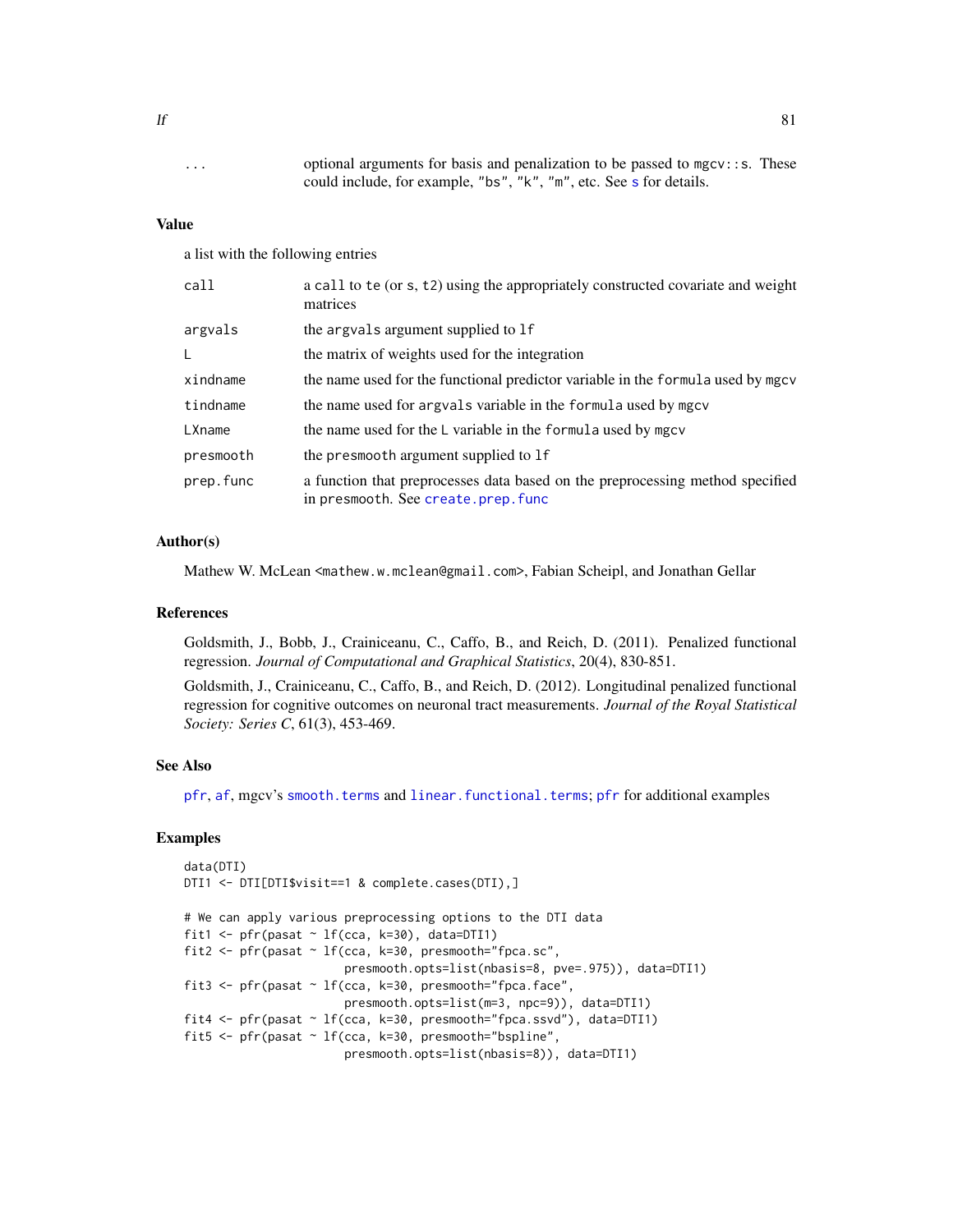```
fit6 <- pfr(pasat ~ lf(cca, k=30, presmooth="interpolate"), data=DTI1)
# All models should result in similar fits
fits <- as.data.frame(lapply(1:6, function(i)
 get(paste0("fit",i))$fitted.values))
names(fits) <- c("none", "fpca.sc", "fpca.face", "fpca.ssvd", "bspline", "interpolate")
pairs(fits)
```
lf.vd *Construct a VDFR regression term*

# Description

This function defines the a variable-domain functional regression term for inclusion in an [gam](#page-0-0)formula (or [bam](#page-0-0) or [gamm](#page-0-0) or gamm4:: gamm as constructed by [pfr](#page-116-0). These are functional predictors for which each function is observed over a domain of different width. The default is the term  $1/T_i \int_0^{T_i} X_i(t)\beta(t,T_i)dt$ , where  $X_i(t)$  is a functional predictor of length  $T_i$  and  $\beta(t,T_i)$  is an unknown bivariate coefficient function. Various domain transformations are available, such as lagging or domain-standardizing the coordinates, or parameterizing the interactions; these often result in improved model fit. Basis choice is fully customizable using the options of [s](#page-0-0) and [te](#page-0-0).

### Usage

```
lf.vd(
  X,
  argvals = seq(0, 1, 1 = ncol(X)),vd = NULL,integration = c("simpson", "trapezoidal", "riemann"),
 L = NULL,basistype = c("s", "te", "t2"),transform = NULL,
 mp = TRUE,...
)
```
### Arguments

| $\mathsf{X}$ | matrix containing variable-domain functions. Should be $NxJ$ , where N is the<br>number of subjects and $J$ is the maximum number of time points per subject.<br>Most rows will have NA values in the right-most columns, corresponding to un-<br>observed time points. |
|--------------|-------------------------------------------------------------------------------------------------------------------------------------------------------------------------------------------------------------------------------------------------------------------------|
| argvals      | indices of evaluation of X, i.e. $(t_{i1},,t_{iJ})$ for subject i. May be entered as either<br>a length-J vector, or as an N by J matrix. Indices may be unequally spaced.<br>Entering as a matrix allows for different observations times for each subject.            |
| vd           | vector of values of containing the variable-domain width $(T_i$ above). Defaults<br>to the argvals value corresponding to the last non-NA element of $X_i(t)$ .                                                                                                         |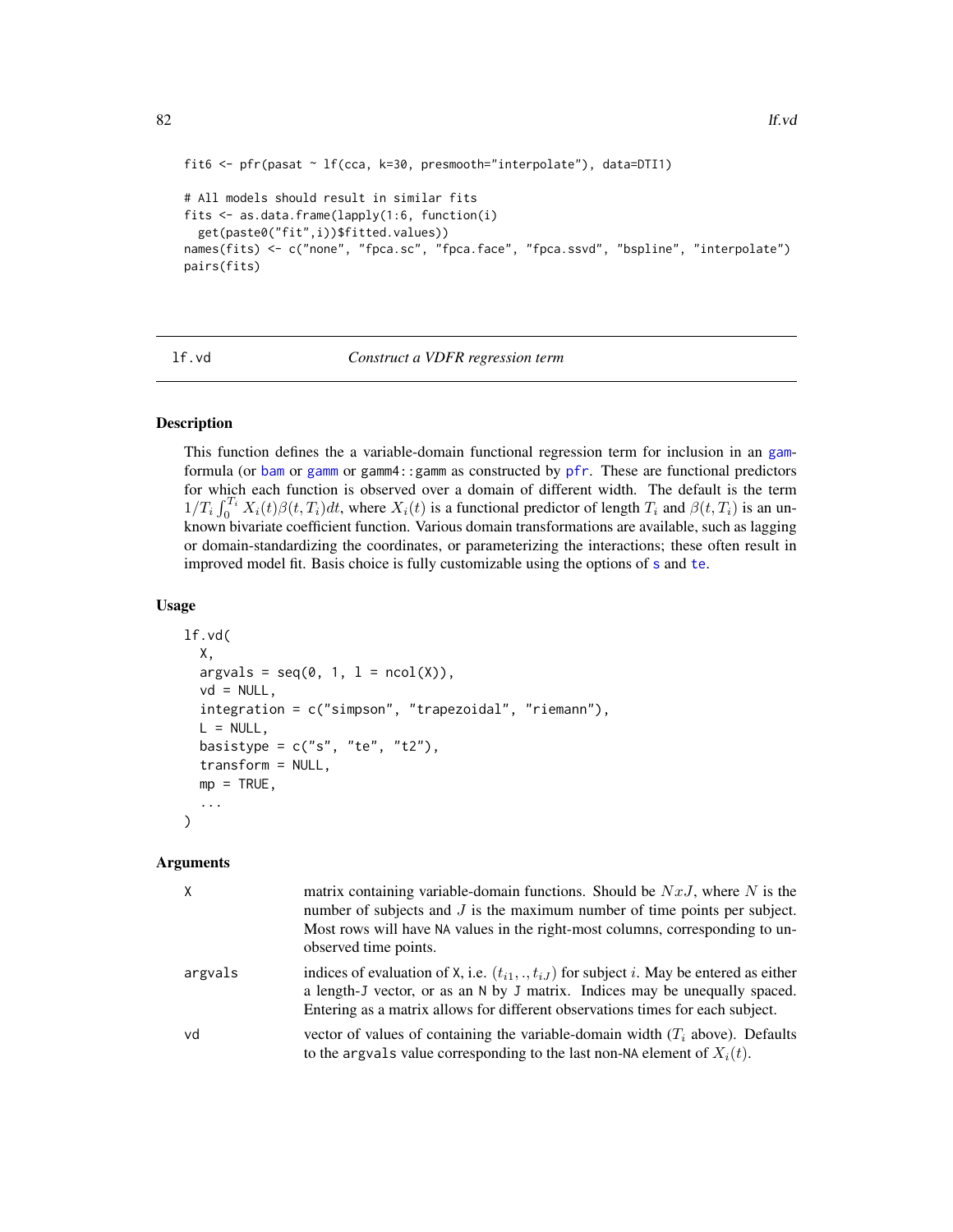| integration | method used for numerical integration. Defaults to "simpson"'s rule for calcu-<br>lating entries in L. Alternatively and for non-equidistant grids, "trapezoidal"<br>or "riemann".                                                                        |
|-------------|-----------------------------------------------------------------------------------------------------------------------------------------------------------------------------------------------------------------------------------------------------------|
| L           | an optional N by ncol(argvals) matrix giving the weights for the numerical<br>integration over t. If present, overrides integration.                                                                                                                      |
| basistype   | character string indicating type of bivariate basis used. Options include "s"<br>(the default), "te", and "t2", which correspond to $mgcv$ :: s, $mgcv$ :: te, and<br>$mgcv$ : : t2.                                                                      |
| transform   | character string indicating an optional basis transformation; see Details for op-<br>tions.                                                                                                                                                               |
| mp          | for transform=="linear" or transform=="quadratic", TRUE to use multiple<br>penalties for the smooth (one for each marginal basis). If FALSE, penalties are<br>concatonated into a single block-diagonal penalty matrix (with one smoothing<br>parameter). |
| .           | optional arguments for basis and penalization to be passed to the function in-<br>dicated by basistype. These could include, for example, "bs", "k", "m", etc.<br>See te or s for details.                                                                |

# Details

The variable-domain functional regression model uses the term  $\frac{1}{T_i} \int_0^{T_i} X_i(t) \beta(t, T_i) dt$  to incorporate a functional predictor with subject-specific domain width. This term imposes a smooth (nonparametric) interaction between t and  $T_i$ . The domain of the coefficient function is the triangular (or trapezoidal) surface defined by  $t, T_i : 0 \le t \le T_i$ . The default basis uses bivariate thin-plate regression splines.

Different basis transformations can result in different properties; see Gellar, et al. (2014) for a more complete description. We make five basis transformations easily accessible using the transform argument. This argument is a character string that can take one of the following values:

- 1. "lagged": transforms argvals to argvals -vd
- 2. "standardized": transforms argvals to argvals/vd, and then rescales vd linearly so it ranges from 0 to 1
- 3. "linear": first transforms the domain as in "standardized", then parameterizes the interaction with "vd" to be linear
- 4. "quadratic": first transforms the domain as in "standardized", then parameterizes the interaction with "vd" to be quadratic
- 5. "noInteraction": first transforms the domain as in "standardized", then reduces the bivariate basis to univariate with no effect of vd. This would be equivalent to using [lf](#page-79-0) on the domain-standardized predictor functions.

The practical effect of using the "lagged" basis is to increase smoothness along the right (diagonal) edge of the resultant estimate. The practical effect of using a "standardized" basis is to allow for greater smoothness at high values of  $T_i$  compared to lower values.

These basis transformations rely on the basis constructors available in the mgcvTrans package. For more specific control over the transformations, you can use bs="dt" and/or bs="pi"; see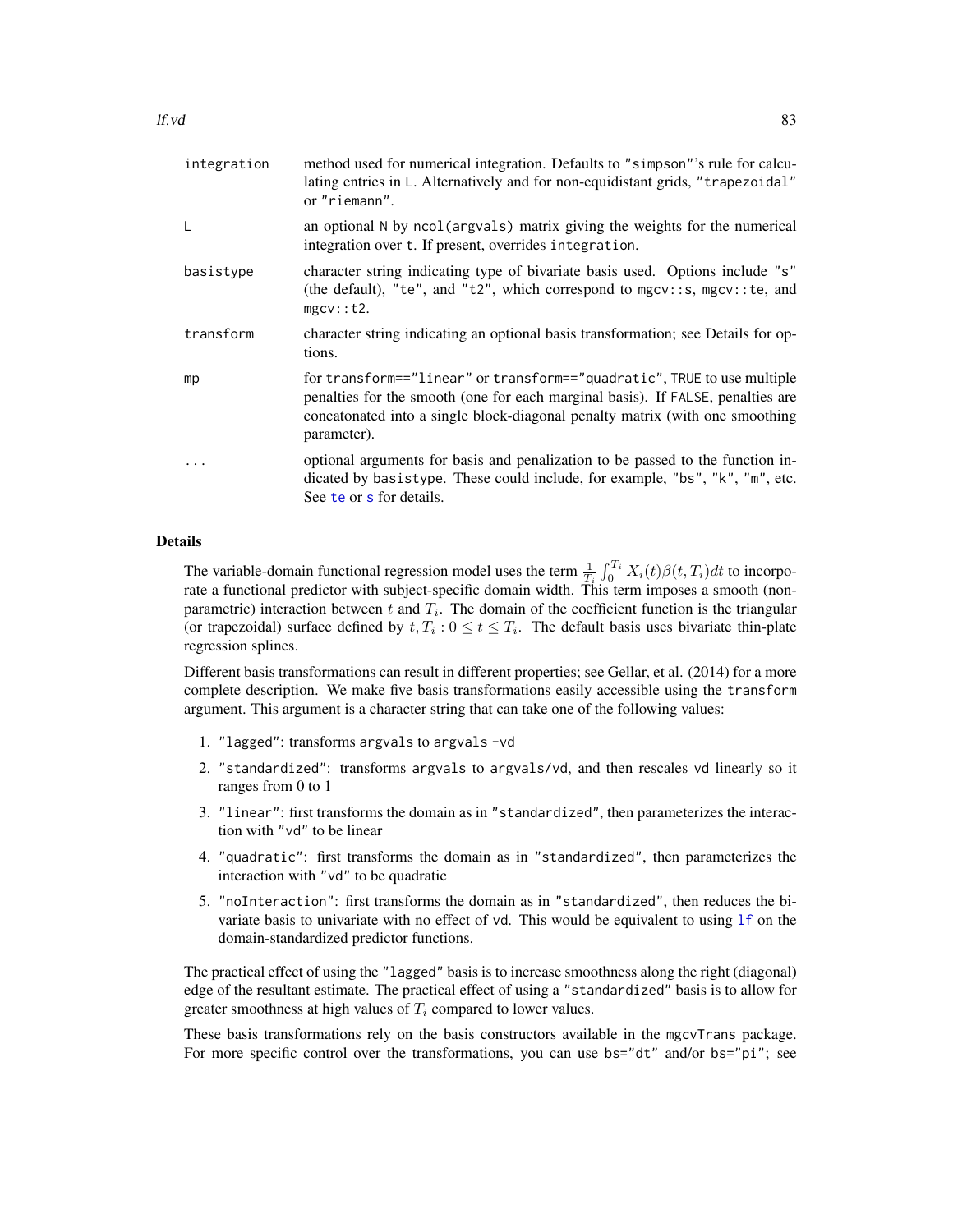[smooth.construct.dt.smooth.spec](#page-153-0) or [smooth.construct.pi.smooth.spec](#page-161-0) for an explanation of the options (entered through the xt argument of lf.vd/s).

Note that tensor product bases are only recommended when a standardized transformation is used. Without this transformation, just under half of the "knots" used to define the basis will fall outside the range of the data and have no data available to estimate them. The penalty allows the corresponding coefficients to be estimated, but results may be unstable.

### Value

a list with the following entries

| call     | a call to s or te, using the appropriately constructed weight matrices                           |
|----------|--------------------------------------------------------------------------------------------------|
| data     | data used by the call, which includes the matrices indicated by argname, Tindname,<br>and LXname |
| L.       | the matrix of weights used for the integration                                                   |
| argname  | the name used for the argvals variable in the formula used by mgcv: : gam                        |
| Tindname | the name used for the Tind variable in the formula used by $mgcv$ : : gam                        |
| LXname   | the name of the by variable used by s or te in the formula for $mgcv$ : : gam                    |

#### Author(s)

Jonathan E. Gellar <JGellar@mathematica-mpr.com>

### References

Gellar, Jonathan E., Elizabeth Colantuoni, Dale M. Needham, and Ciprian M. Crainiceanu. Variable-Domain Functional Regression for Modeling ICU Data. Journal of the American Statistical Association, 109(508):1425-1439, 2014.

### See Also

[pfr](#page-116-0), [lf](#page-79-0), mgcv's [linear.functional.terms](#page-0-0).

### Examples

```
## Not run:
 data(sofa)
 fit.vd1 <- pfr(death \sim lf.vd(SOFA) + age + los,
                 family="binomial", data=sofa)
 fit.vd2 <- pfr(death ~ lf.vd(SOFA, transform="lagged") + age + los,
                 family="binomial", data=sofa)
 fit.vd3 <- pfr(death ~ lf.vd(SOFA, transform="standardized") + age + los,
                 family="binomial", data=sofa)
 fit.vd4 <- pfr(death ~ lf.vd(SOFA, transform="standardized",
                               basistype="te") + age + los,
                 family="binomial", data=sofa)
 fit.vd5 <- pfr(death ~ lf.vd(SOFA, transform="linear", bs="ps") + age + los,
                 family="binomial", data=sofa)
 fit.vd6 <- pfr(death ~ lf.vd(SOFA, transform="quadratic", bs="ps") + age + los,
```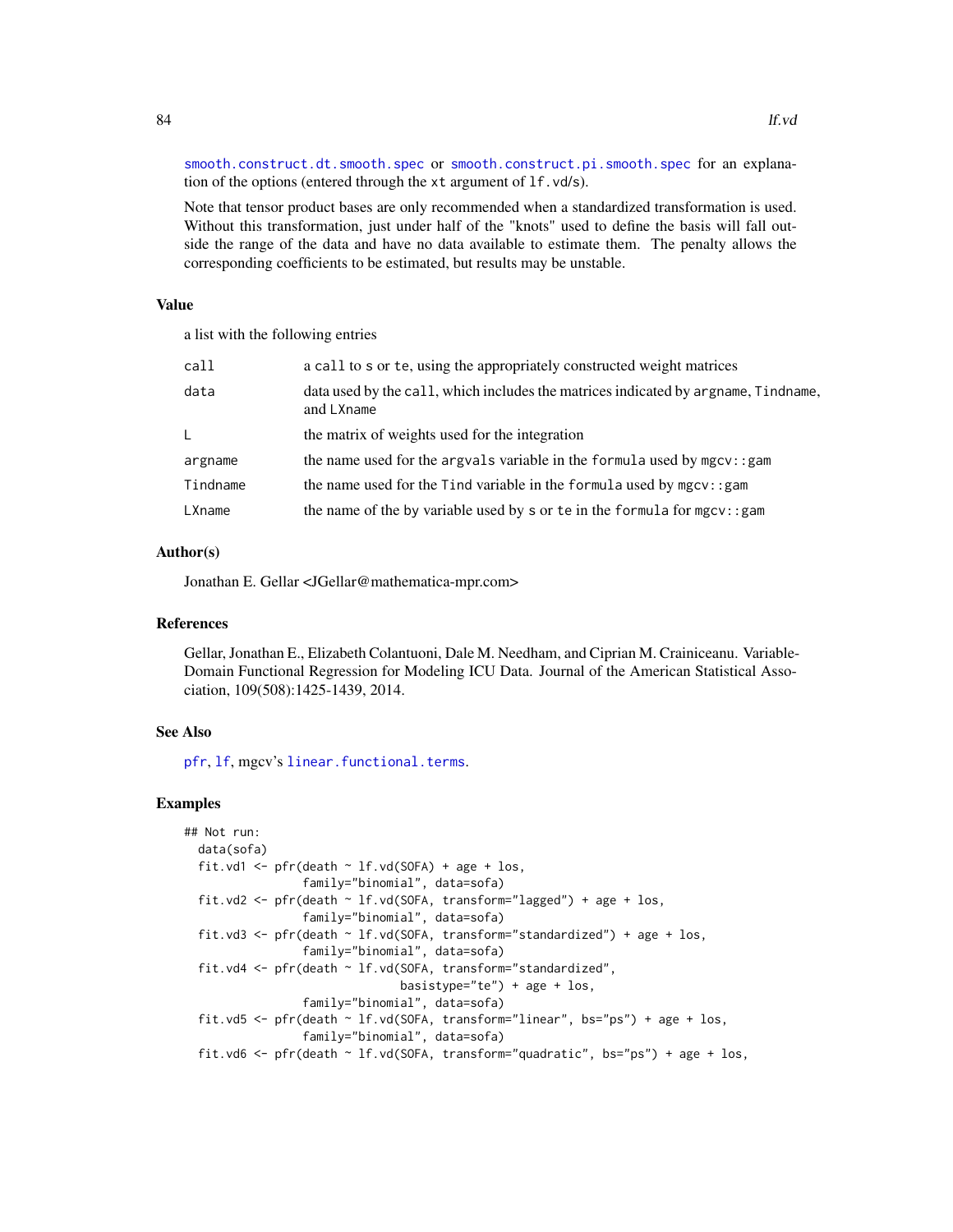```
family="binomial", data=sofa)
fit.vd7 <- pfr(death ~ lf.vd(SOFA, transform="noInteraction", bs="ps") + age + los,
               family="binomial", data=sofa)
ests <- lapply(1:7, function(i) {
 c.i <- coef(get(paste0("fit.vd", i)), n=173, n2=173)
  c.i[(c.i$SOFA.arg \leq c.i$SOFA.vd),]})
# Try plotting for each i
i \leq 1lims < -c(-2, 8)if (requireNamespace("ggplot2", quietly = TRUE) &
    requireNamespace("RColorBrewer", quietly = TRUE)) {
      est <- ests[[i]]
      est$value[est$value<lims[1]] <- lims[1]
      est$value[est$value>lims[2]] <- lims[2]
      ggplot2::ggplot(est, ggplot2::aes(SOFA.arg, SOFA.vd)) +
        ggplot2::geom_tile(ggplot2::aes(colour=value, fill=value)) +
        ggplot2::scale_fill_gradientn( name="", limits=lims,
                  colours=rev(RColorBrewer::brewer.pal(11,"Spectral"))) +
        ggplot2::scale_colour_gradientn(name="", limits=lims,
                  colours=rev(RColorBrewer::brewer.pal(11,"Spectral"))) +
        ggplot2::scale_y_{continuous}(expand = c(0,0)) +ggplot2::scale_x_{continuous}(expand = c(0,0)) +ggplot2::theme_bw()
}
```
## End(Not run)

lf\_old *Construct an FLM regression term*

### Description

Defines a term  $\int_T \beta(t)X_i(t)dt$  for inclusion in an [gam](#page-0-0)-formula (or [bam](#page-0-0) or [gamm](#page-0-0) or [gamm4](#page-0-0)) as constructed by [fgam](#page-31-0), where  $\beta(t)$  is an unknown coefficient function and  $X_i(t)$  is a functional predictor on the closed interval T. Defaults to a cubic B-spline with second-order difference penalties for estimating  $\beta(t)$ . The functional predictor must be fully observed on a regular grid.

# Usage

```
lf_old(
 X,
  argvals = seq(0, 1, 1 = ncol(X)),xind = NULL,integration = c("simpson", "trapezoidal", "riemann"),
 L = NULL,
```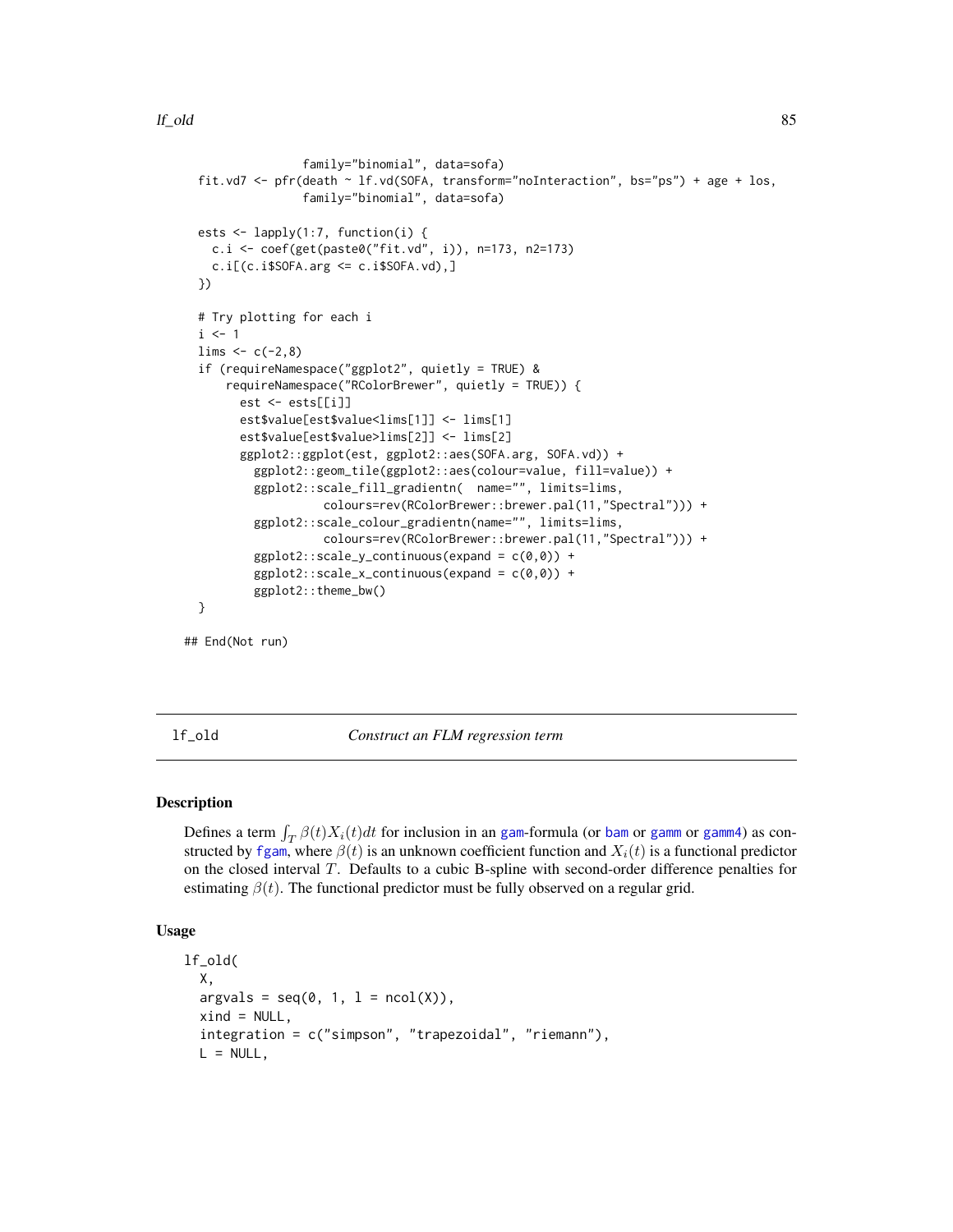```
splinepars = list(bs = "ps", k = min(c eiling(n/4), 40), m = c(2, 2)),
presmooth = TRUE
```
### Arguments

 $\lambda$ 

| X           | an N by J=ncol (argvals) matrix of function evaluations $X_i(t_{i1}),,X_i(t_{iJ}); i =$<br>1,., N.                                                                                                                                                      |
|-------------|---------------------------------------------------------------------------------------------------------------------------------------------------------------------------------------------------------------------------------------------------------|
| argvals     | matrix (or vector) of indices of evaluations of $X_i(t)$ ; i.e. a matrix with <i>i</i> th row<br>$(t_{i1},.,t_{iJ})$                                                                                                                                    |
| xind        | same as argvals. It will not be supported in the next version of refund.                                                                                                                                                                                |
| integration | method used for numerical integration. Defaults to "simpson"'s rule for calcu-<br>lating entries in L. Alternatively and for non-equidistant grids, "trapezoidal"<br>or "riemann". "riemann" integration is always used if $\mathsf{L}$ is specified    |
| L           | an optional N by ncol (argvals) matrix giving the weights for the numerical<br>integration over t                                                                                                                                                       |
| splinepars  | optional arguments specifying options for representing and penalizing the func-<br>tional coefficient $\beta(t)$ . Defaults to a cubic B-spline with second-order difference<br>penalties, i.e. list ( $bs="ps"$ , $m=c(2,1)$ ) See te or s for details |
| presmooth   | logical; if true, the functional predictor is pre-smoothed prior to fitting. See<br>smooth.basisPar                                                                                                                                                     |

#### Value

a list with the following entries

- 1. call a call to te (or s, t2) using the appropriately constructed covariate and weight matrices
- 2. argvals the argvals argument supplied to lf
- 3. L the matrix of weights used for the integration
- 4. xindname the name used for the functional predictor variable in the formula used by mgcv
- 5. tindname the name used for argvals variable in the formula used by mgcv
- 6. LXname the name used for the L variable in the formula used by mgcv
- 7. presmooth the presmooth argument supplied to lf
- 8. Xfd an fd object from presmoothing the functional predictors using [smooth.basisPar](#page-0-0). Only present if presmooth=TRUE. See [fd](#page-0-0)

# Author(s)

Mathew W. McLean <mathew.w.mclean@gmail.com> and Fabian Scheipl

# See Also

[fgam](#page-31-0), [af](#page-4-0), mgcv's [linear.functional.terms](#page-0-0), fgam for examples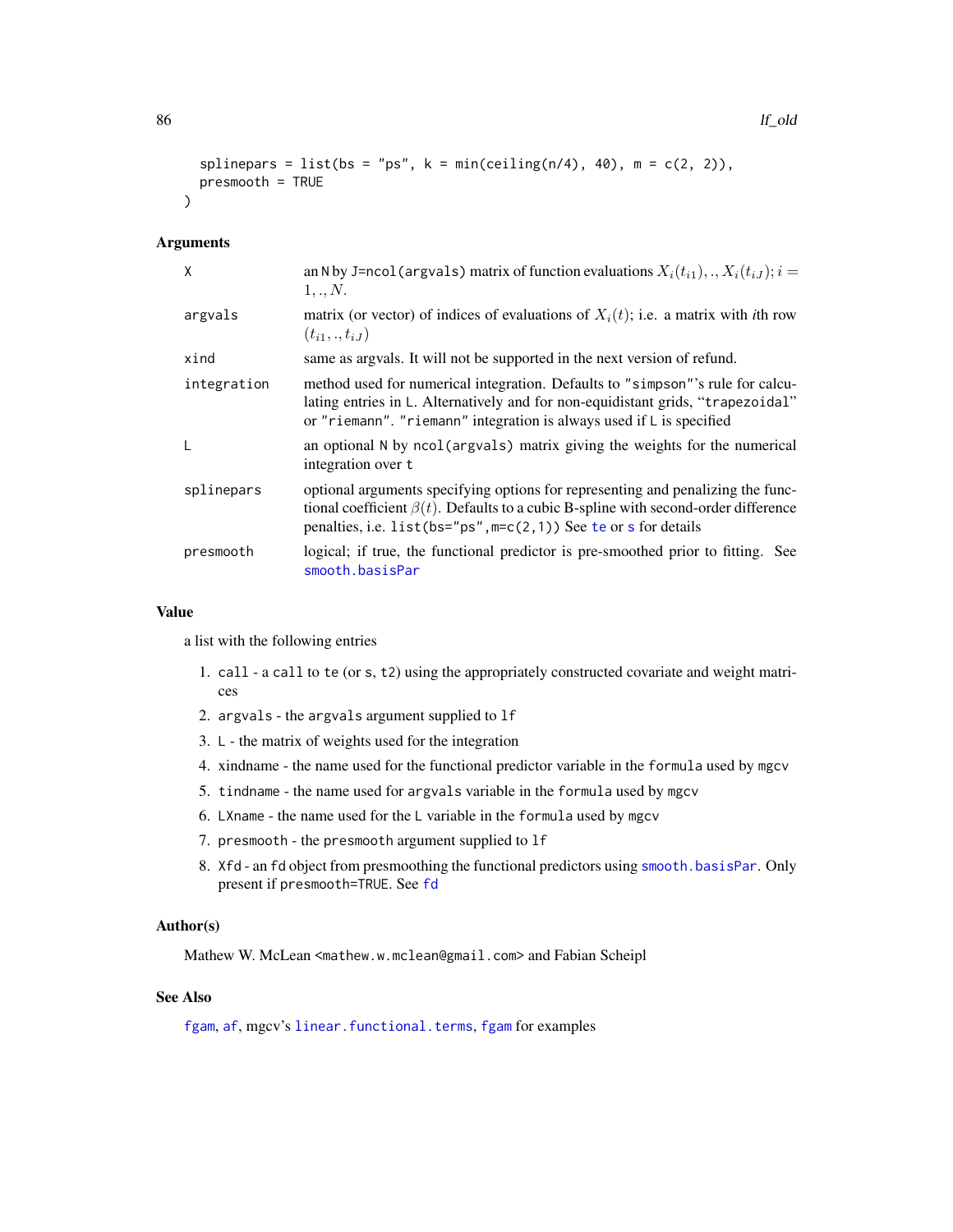# Description

Implements longitudinal functional model with structured penalties (Kundu et al., 2012) with scalar outcome, single functional predictor, one or more scalar covariates and subject-specific random intercepts through mixed model equivalence.

### Usage

```
lpeer(
  Y,
  subj,
  t,
  funcs,
  argvals = NULL,
  covariates = NULL,
  comm.pen = TRUE,pentype = "Ridge",
 L.user = NULL,
  f_t = NULL,Q = NULL,phi = 10^3,
  se = FALSE,...
```
# Arguments

)

| Y          | vector of all outcomes over all visits or timepoints                                                                                                                                                                                                                                                                                                                                                                                                                                          |
|------------|-----------------------------------------------------------------------------------------------------------------------------------------------------------------------------------------------------------------------------------------------------------------------------------------------------------------------------------------------------------------------------------------------------------------------------------------------------------------------------------------------|
| subj       | vector containing the subject number for each observation                                                                                                                                                                                                                                                                                                                                                                                                                                     |
| t          | vector containing the time information when the observation are taken                                                                                                                                                                                                                                                                                                                                                                                                                         |
| funcs      | matrix containing observed functional predictors as rows. Rows with NA and<br>Inf values will be deleted.                                                                                                                                                                                                                                                                                                                                                                                     |
| argvals    | matrix (or vector) of indices of evaluations of $X_i(t)$ ; i.e. a matrix with <i>i</i> th row<br>$(t_{i1},.,t_{iJ})$                                                                                                                                                                                                                                                                                                                                                                          |
| covariates | matrix of scalar covariates.                                                                                                                                                                                                                                                                                                                                                                                                                                                                  |
| comm.pen   | logical value indicating whether common penalty for all the components of re-<br>gression function. Default is TRUE.                                                                                                                                                                                                                                                                                                                                                                          |
| pentype    | type of penalty: either decomposition based penalty ('DECOMP') or ridge ('RIDGE')<br>or second-order difference penalty ('D2') or any user defined penalty ('USER').<br>For decomposition based penalty user need to specify $Q$ matrix in $Q$ argument<br>(see details). For user defined penalty user need to specify L matrix in L argu-<br>ment (see details). For Ridge and second-order difference penalty, specification<br>for arguments L and Q will be ignored. Default is 'RIDGE'. |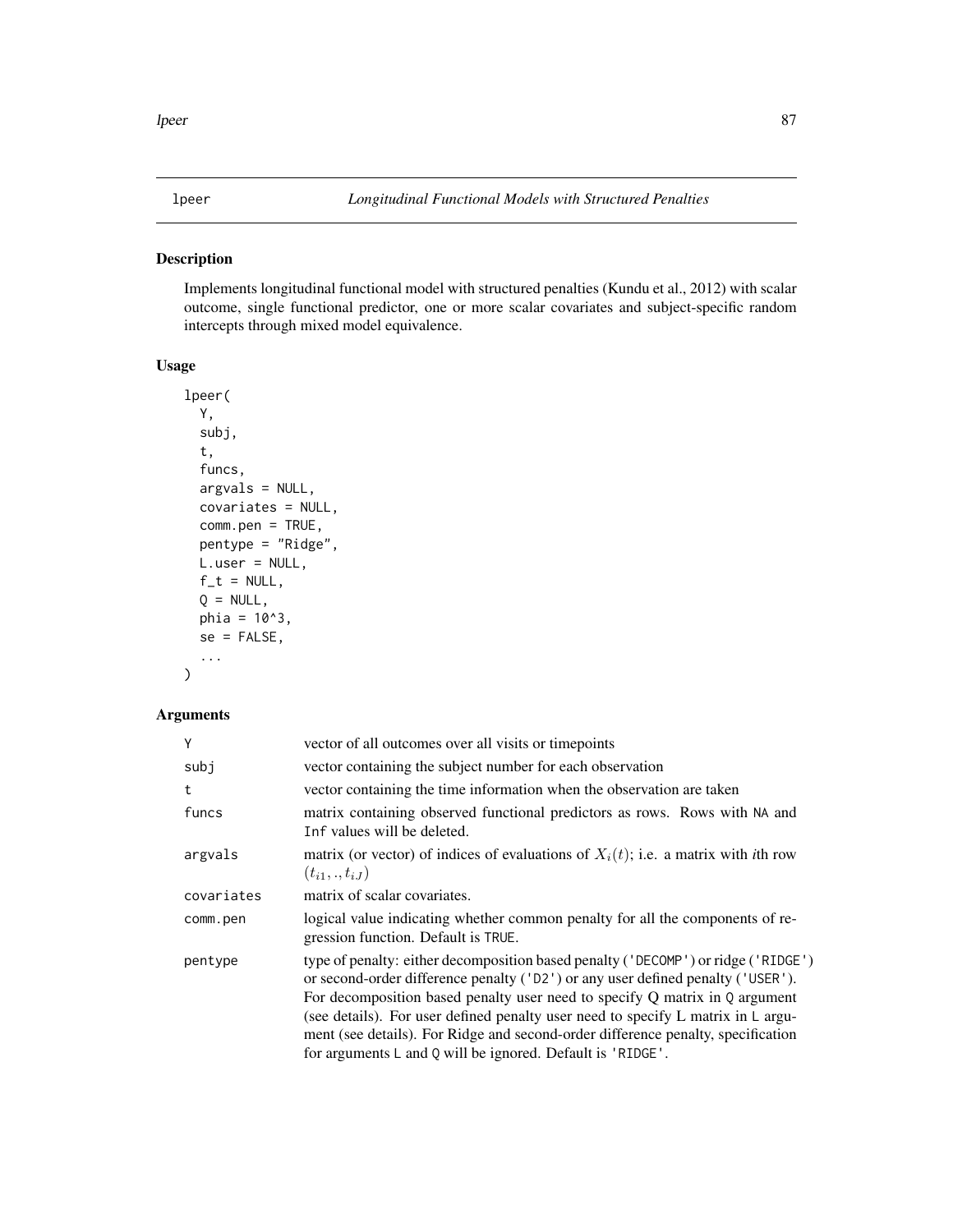| L.user | penalty matrix. Need to be specified with pentype='USER'. When comm.pen=TRUE,<br>Number of columns need to be equal with number of columns of matrix spec-<br>ified to funcs. When comm.pen=FALSE, Number of columns need to be equal<br>with the number of columns of matrix specified to funcs times the number of<br>components of regression function. Each row represents a constraint on func-<br>tional predictor. This argument will be ignored when value of pentype is other<br>than 'USER'.                                                                              |
|--------|-------------------------------------------------------------------------------------------------------------------------------------------------------------------------------------------------------------------------------------------------------------------------------------------------------------------------------------------------------------------------------------------------------------------------------------------------------------------------------------------------------------------------------------------------------------------------------------|
| $f_t$  | vector or matrix with number of rows equal to number of total observations<br>and number of columns equal to d (see details). If matrix then each column<br>pertains to single function of time and the value in the column represents the<br>realization corresponding to time vector t. The column with intercept or multiple<br>of intercept will be dropped. A NULL value refers to time-invariant regression<br>function. Default value is NULL.                                                                                                                               |
| Q      | Q matrix to derive decomposition based penalty. Need to be specified with<br>pentype='DECOMP'. When comm.pen=TRUE, number of columns must equal<br>number of columns of matrix specified to funcs. When comm.pen=FALSE, Num-<br>ber of columns need to be equal with the number of columns of matrix specified<br>to funcs times the number of components of regression function. Each row rep-<br>resents a basis function where functional predictor is expected lie according to<br>prior belief. This argument will be ignored when value of pentype is other than<br>'DECOMP'. |
| phia   | scalar value of a in decomposition based penalty. Needs to be specified with<br>pentype='DECOMP'.                                                                                                                                                                                                                                                                                                                                                                                                                                                                                   |
| se     | logical; calculate standard error when TRUE.                                                                                                                                                                                                                                                                                                                                                                                                                                                                                                                                        |
| .      | additional arguments passed to lme.                                                                                                                                                                                                                                                                                                                                                                                                                                                                                                                                                 |
|        |                                                                                                                                                                                                                                                                                                                                                                                                                                                                                                                                                                                     |

### Details

If there are any missing or infinite values in Y, subj, t, covariates, funcs and f\_t, the corresponding row (or observation) will be dropped, and infinite values are not allowed for these arguments. Neither Q nor L may contain missing or infinite values. lpeer() fits the following model:

$$
y_{i(t)} = X_{i(t)}^T \beta + \int W_{i(t)}(s)\gamma(t,s)ds + Z_{i(t)}u_i + \epsilon_{i(t)}
$$

where  $\epsilon_{i(t)}$   $N(0, \sigma^2)$  and  $u_i$   $N(0, \sigma^2_u)$ . For all the observations, predictor function  $W_{i(t)}(s)$  is evaluated at K sampling points. Here, regression function  $\gamma(t, s)$  is represented in terms of (d+1) component functions  $\gamma_0(s),...,\gamma_d(s)$  as follows

$$
\gamma(t,s) = \gamma_0(s) + f_1(t)\gamma_1(s) + f_d(t)\gamma_d(s)
$$

Values of  $y_{i(t)}, X_{i(t)}$  and  $W_{i(t)}(s)$  are passed through argument Y, covariates and funcs, respectively. Number of elements or rows in Y, t, subj, covariates (if not NULL) and funcs need to be equal.

Values of  $f_1(t), ..., f_d(t)$  are passed through f\_t argument. The matrix passed through f\_t argument should have d columns where each column represents one and only one of  $f_1(t), ..., f_d(t)$ .

The estimate of (d+1) component functions  $\gamma_0(s),...,\gamma_d(s)$  is obtained as penalized estimated. The following 3 types of penalties can be used for a component function:

# i. Ridge:  $I_K$

ii. Second-order difference:  $[d_{i,j}]$  with  $d_{i,i} = d_{i,i+2} = 1, d_{i,i+1} = -2$ , otherwise  $d_{i,j} = 0$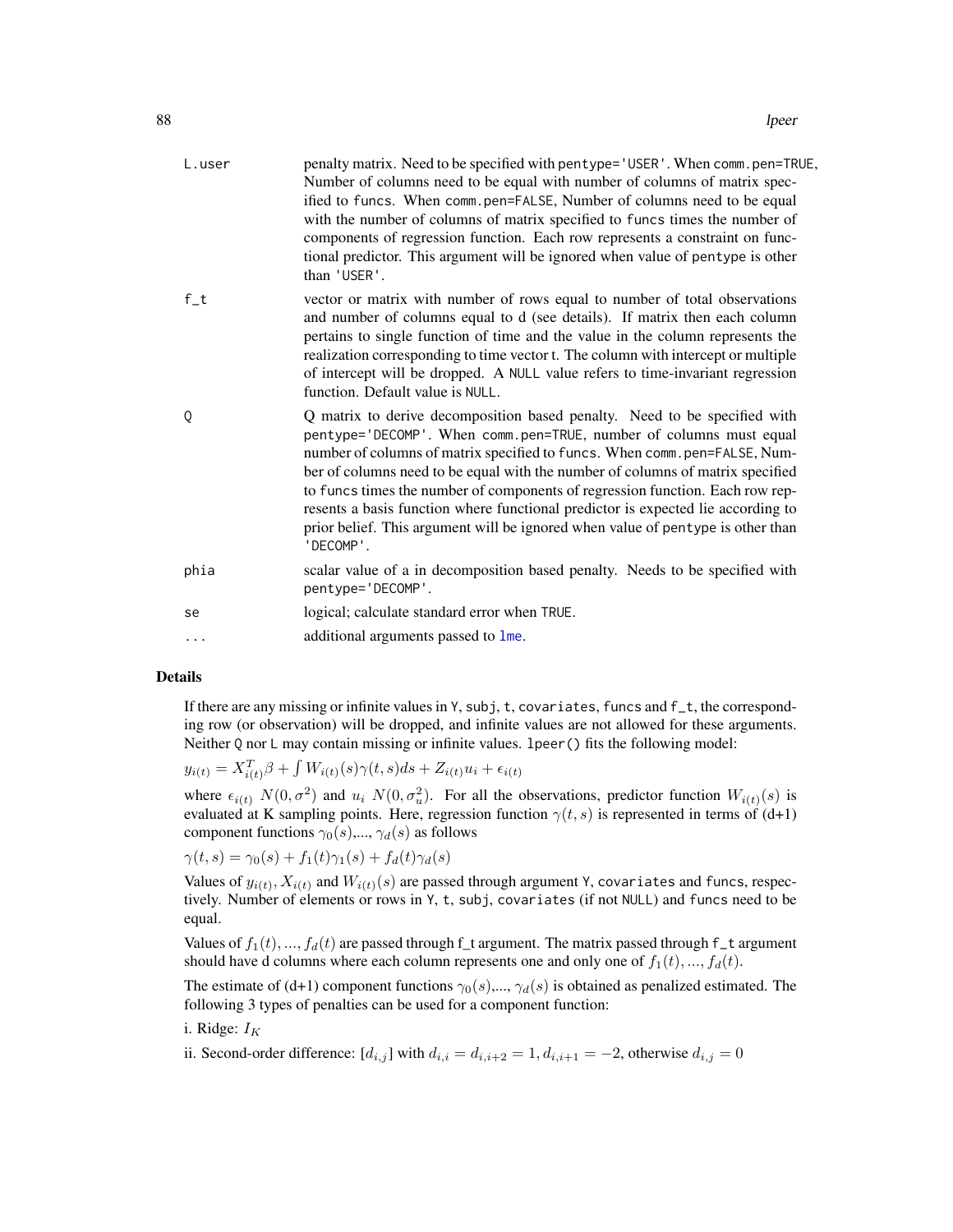iii. Decomposition based penalty:  $bP_Q + a(I - P_Q)$  where  $P_Q = Q^T (QQ^T)^{-1} Q$ 

For Decomposition based penalty the user must specify pentype= 'DECOMP' and the associated Q matrix must be passed through the Q argument. Alternatively, one can directly specify the penalty matrix by setting pentype= 'USER' and using the L argument to supply the associated L matrix.

If Q (or L) matrix is similar for all the component functions then argument comm.pen should have value TRUE and in that case specified matrix to argument  $Q$  (or  $L$ ) should have K columns. When Q (or L) matrix is different for all the component functions then argument comm.pen should have value FALSE and in that case specified matrix to argument  $Q$  (or L) should have  $K(d+1)$  columns. Here first K columns pertains to first component function, second K columns pertains to second component functions, and so on.

Default penalty is Ridge penalty for all the component functions and user needs to specify 'RIDGE'. For second-order difference penalty, user needs to specify 'D2'. When pentype is 'RIDGE' or 'D2' the value of comm.pen is always TRUE and comm.pen=FALSE will be ignored.

# Value

A list containing:

| fit            | result of the call to 1me                                                                          |
|----------------|----------------------------------------------------------------------------------------------------|
| fitted.vals    | predicted outcomes                                                                                 |
| BetaHat        | parameter estimates for scalar covariates including intercept                                      |
| se.Beta        | standard error of parameter estimates for scalar covariates including intercept                    |
| Beta           | parameter estimates with standard error for scalar covariates including intercept                  |
| GammaHat       | estimates of components of regression functions. Each column represents one<br>component function. |
| Se.Gamma       | standard error associated with GammaHat                                                            |
| AIC            | AIC value of fit (smaller is better)                                                               |
| BIC            | BIC value of fit (smaller is better)                                                               |
| logLik         | (restricted) log-likelihood at convergence                                                         |
| lambda         | list of estimated smoothing parameters associated with each component function                     |
| V              | conditional variance of Y treating only random intercept as random one.                            |
| V <sub>1</sub> | unconditional variance of Y                                                                        |
| Ν              | number of subjects                                                                                 |
| K              | number of Sampling points in functional predictor                                                  |
| TotalObs       | total number of observations over all subjects                                                     |
| Sigma.u        | estimated sd of random intercept.                                                                  |
| sigma          | estimated within-group error standard deviation.                                                   |

### Author(s)

Madan Gopal Kundu <mgkundu@iupui.edu>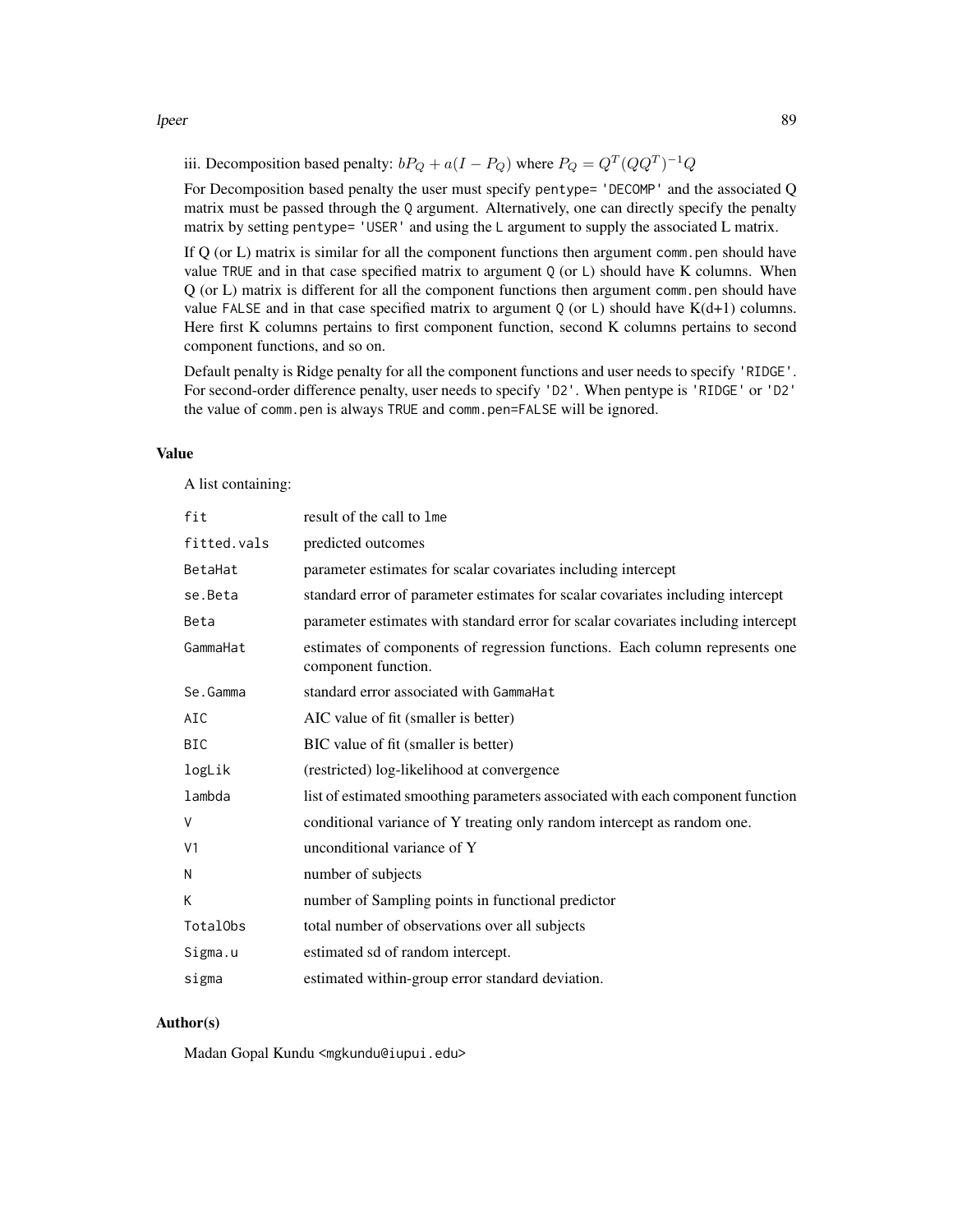### References

Kundu, M. G., Harezlak, J., and Randolph, T. W. (2012). Longitudinal functional models with structured penalties (arXiv:1211.4763 [stat.AP]).

Randolph, T. W., Harezlak, J, and Feng, Z. (2012). Structured penalties for functional linear models - partially empirical eigenvectors for regression. *Electronic Journal of Statistics*, 6, 323–353.

# See Also

peer, plot.lpeer

# Examples

```
## Not run:
#------------------------------------------------------------------------
# Example 1: Estimation with Ridge penalty
#------------------------------------------------------------------------
##Load Data
data(DTI)
## Extract values for arguments for lpeer() from given data
cca = DTI$cca[which(DTI$case == 1),]DTI = DTI[which(DTI$case == 1),]##1.1 Fit the model with single component function
## gamma(t,s)=gamm0(s)
t<- DTI$visit
fit.cca.lpeer1 = lpeer(Y=DTI$pasat, t=t, subj=DTI$ID, funcs = cca)
plot(fit.cca.lpeer1)
##1.2 Fit the model with two component function
## gamma(t,s)=gamm0(s) + t*gamma1(s)
fit.cca.lpeer2 = lpeer(Y=DTI$pasat, t=t, subj=DTI$ID, funcs = cca,
                     f_t=t, se=TRUE)
plot(fit.cca.lpeer2)
#------------------------------------------------------------------------
# Example 2: Estimation with structured penalty (need structural
# information about regression function or predictor function)
#------------------------------------------------------------------------
##Load Data
data(PEER.Sim)
## Extract values for arguments for lpeer() from given data
K<- 100
W<- PEER.Sim[,c(3:(K+2))]
Y<- PEER.Sim[,K+3]
t<- PEER.Sim[,2]
id<- PEER.Sim[,1]
```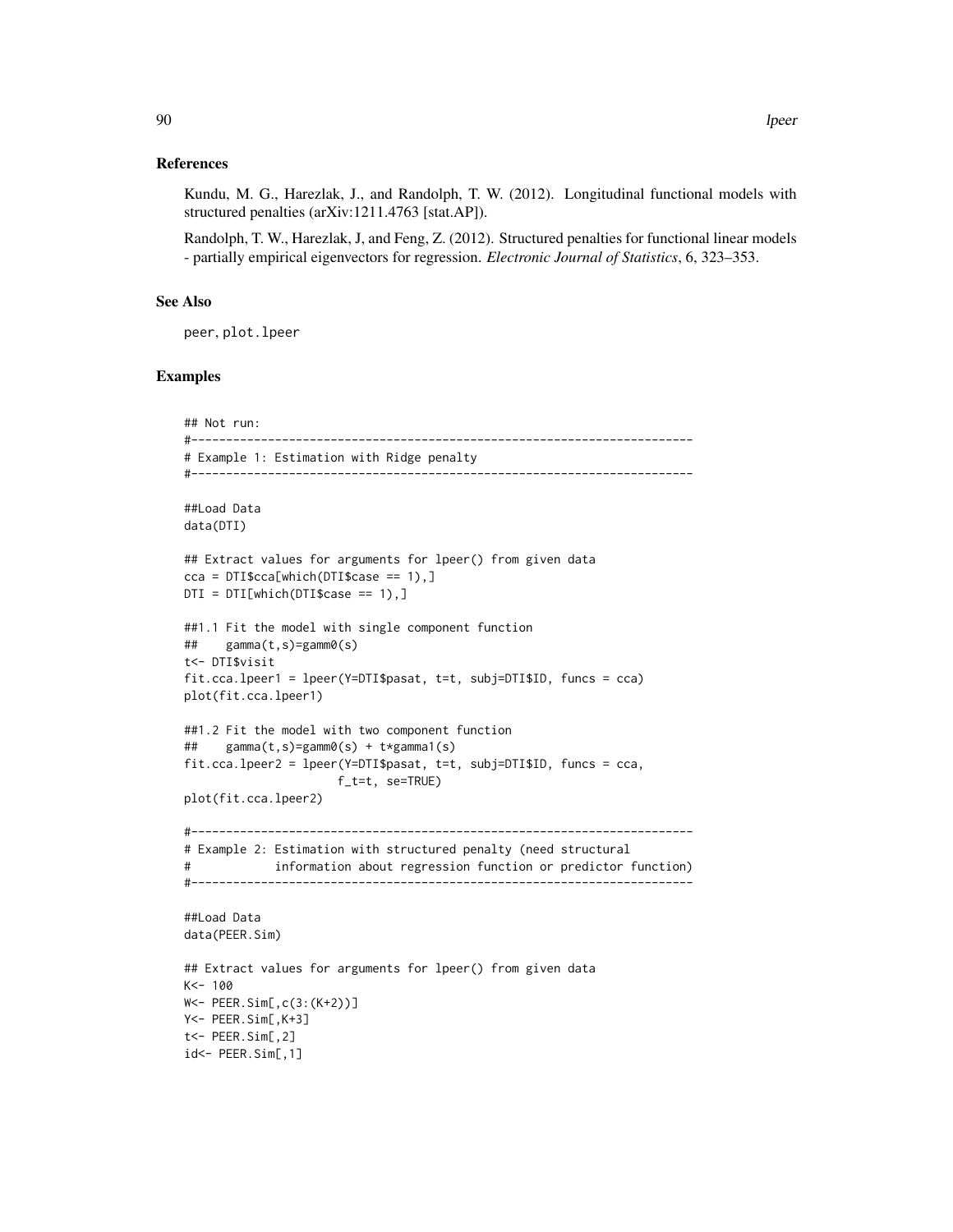```
##Load Q matrix containing structural information
data(Q)
##2.1 Fit the model with two component function
## gamma(t,s)=gamm0(s) + t*gamma1(s)
Fit1<- lpeer(Y=Y, subj=id, t=t, covariates=cbind(t), funcs=W,
    pentype='DECOMP', f_t=cbind(1,t), Q=Q, se=TRUE)
Fit1$Beta
plot(Fit1)
##2.2 Fit the model with three component function
## gamma(t,s)=gamm0(s) + t*gamma1(s) + t^2*gamma1(s)
Fit2<- lpeer(Y=Y, subj=id, t=t, covariates=cbind(t), funcs=W,
     pentype='DECOMP', f_t=cbind(1,t, t^2), Q=Q, se=TRUE)
Fit2$Beta
plot(Fit2)
##2.3 Fit the model with two component function with different penalties
## gamma(t,s)=gamm0(s) + t*gamma1(s)
Q1 \leftarrow \text{cbind}(Q, Q)Fit3<- lpeer(Y=Y, subj=id, t=t, covariates=cbind(t), comm.pen=FALSE, funcs=W,
     pentype='DECOMP', f_t=cbind(1,t), Q=Q1, se=TRUE)
##2.4 Fit the model with two component function with user defined penalties
## gamma(t,s)=gamm0(s) + t*gamma1(s)
phia <- 10^3
P_Q <- t(Q)%*%solve(Q%*%t(Q))%*% Q
L <- phi*(diag(K) - P_Q) + 1*P_QFit4<- lpeer(Y=Y, subj=id, t=t, covariates=cbind(t), funcs=W,
     pentype='USER', f_t=cbind(1,t), L=L, se=TRUE)
L1 < - adiag(L, L)
Fit5<- lpeer(Y=Y, subj=id, t=t, covariates=cbind(t), comm.pen=FALSE, funcs=W,
     pentype='USER', f_t=cbind(1,t), L=L1, se=TRUE)
## End(Not run)
```
lpfr *Longitudinal penalized functional regression*

### **Description**

Implements longitudinal penalized functional regression (Goldsmith et al., 2012) for generalized linear functional models with scalar outcomes and subject-specific random intercepts.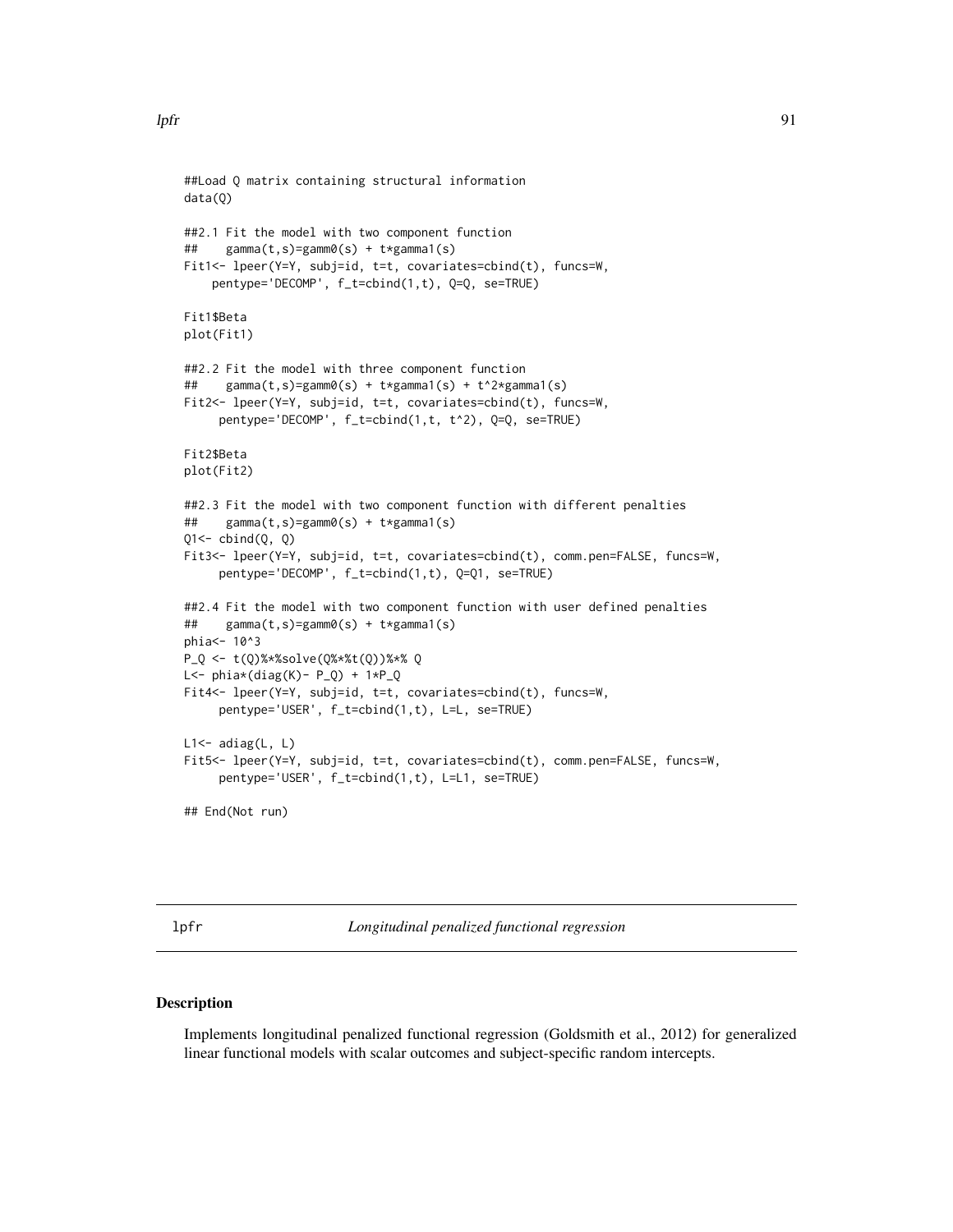# Usage

```
lpfr(
 Y,
  subj,
  covariates = NULL,
  funcs,
 kz = 30,
 kb = 30,smooth.cov = FALSE,
  family = "gaussian",
 method = "REML",...
)
```
# Arguments

| Y          | vector of all outcomes over all visits                                                                                                                |
|------------|-------------------------------------------------------------------------------------------------------------------------------------------------------|
| subi       | vector containing the subject number for each observation                                                                                             |
| covariates | matrix of scalar covariates                                                                                                                           |
| funcs      | matrix or list of matrices containing observed functional predictors as rows. NA<br>values are allowed.                                               |
| kz         | dimension of principal components basis for the observed functional predictors                                                                        |
| kb         | dimension of the truncated power series spline basis for the coefficient function                                                                     |
| smooth.cov | logical; do you wish to smooth the covariance matrix of observed functions?<br>Increases computation time, but results in smooth principal components |
| family     | generalized linear model family                                                                                                                       |
| method     | method for estimating the smoothing parameters; defaults to REML                                                                                      |
| $\cdot$    | additional arguments passed to gam to fit the regression model.                                                                                       |

# Details

Functional predictors are entered as a matrix or, in the case of multiple functional predictors, as a list of matrices using the funcs argument. Missing values are allowed in the functional predictors, but it is assumed that they are observed over the same grid. Functional coefficients and confidence bounds are returned as lists in the same order as provided in the funcs argument, as are principal component and spline bases.

# Value

| fit                        | result of the call to gam                    |
|----------------------------|----------------------------------------------|
| fitted.vals                | predicted outcomes                           |
| betaHat<br>beta.covariates | list of estimated coefficient functions      |
|                            | parameter estimates for scalar covariates    |
| ranef                      | vector of subject-specific random intercepts |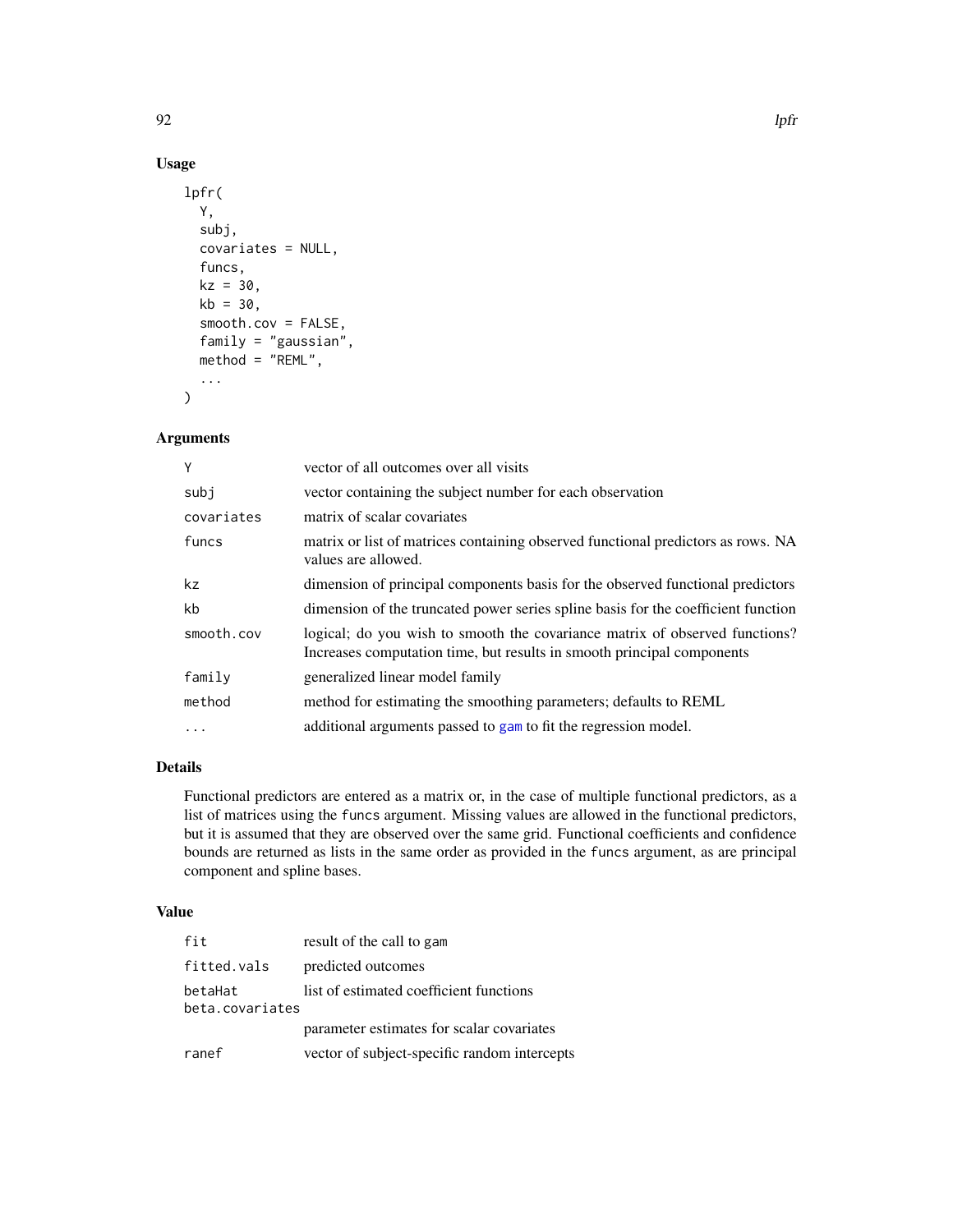| X.            | design matrix used in the model fit                                                      |
|---------------|------------------------------------------------------------------------------------------|
| phi           | list of truncated power series spline bases for the coefficient functions                |
| psi           | list of principal components basis for the functional predictors                         |
| varBetaHat    | list containing covariance matrices for the estimated coefficient functions              |
| <b>Bounds</b> | list of bounds of a 95% confidence interval for the estimated coefficient func-<br>tions |

### Author(s)

Jeff Goldsmith <jeff.goldsmith@columbia.edu>

### References

Goldsmith, J., Crainiceanu, C., Caffo, B., and Reich, D. (2012). Longitudinal penalized functional regression for cognitive outcomes on neuronal tract measurements. *Journal of the Royal Statistical Society: Series C*, 61(3), 453–469.

### Examples

```
## Not run:
##################################################################
# use longitudinal data to regress continuous outcomes on
# functional predictors (continuous outcomes only recorded for
# \text{ case} == 1)##################################################################
data(DTI)
# subset data as needed for this example
cca = DTI$cca[which(DTI$case == 1),]rct = DTI$rcst[which(DTI$case == 1),]DTI = DTI[which(DTI$case == 1),]# note there is missingness in the functional predictors
apply(is.na(cca), 2, mean)
apply(is.na(rcst), 2, mean)
# fit two models with single functional predictors and plot the results
fit.cca = lpfr(Y=DTI$pasat, subj=DTI$ID, funcs = cca, smooth.cov=FALSE)
fit.rcst = lpfr(Y=DTI$pasat, subj=DTI$ID, funcs = rcst, smooth.cov=FALSE)
par(mfrow = c(1,2))matplot(cbind(fit.cca$BetaHat[[1]], fit.cca$Bounds[[1]]),
  type = 'l', lty = c(1,2,2), col = c(1,2,2), ylab = "BetaHat",
  main = "CCA")matplot(cbind(fit.rcst$BetaHat[[1]], fit.rcst$Bounds[[1]]),
  type = 'l', lty = c(1,2,2), col = c(1,2,2), ylab = "BetaHat",
  main = "RCST")
```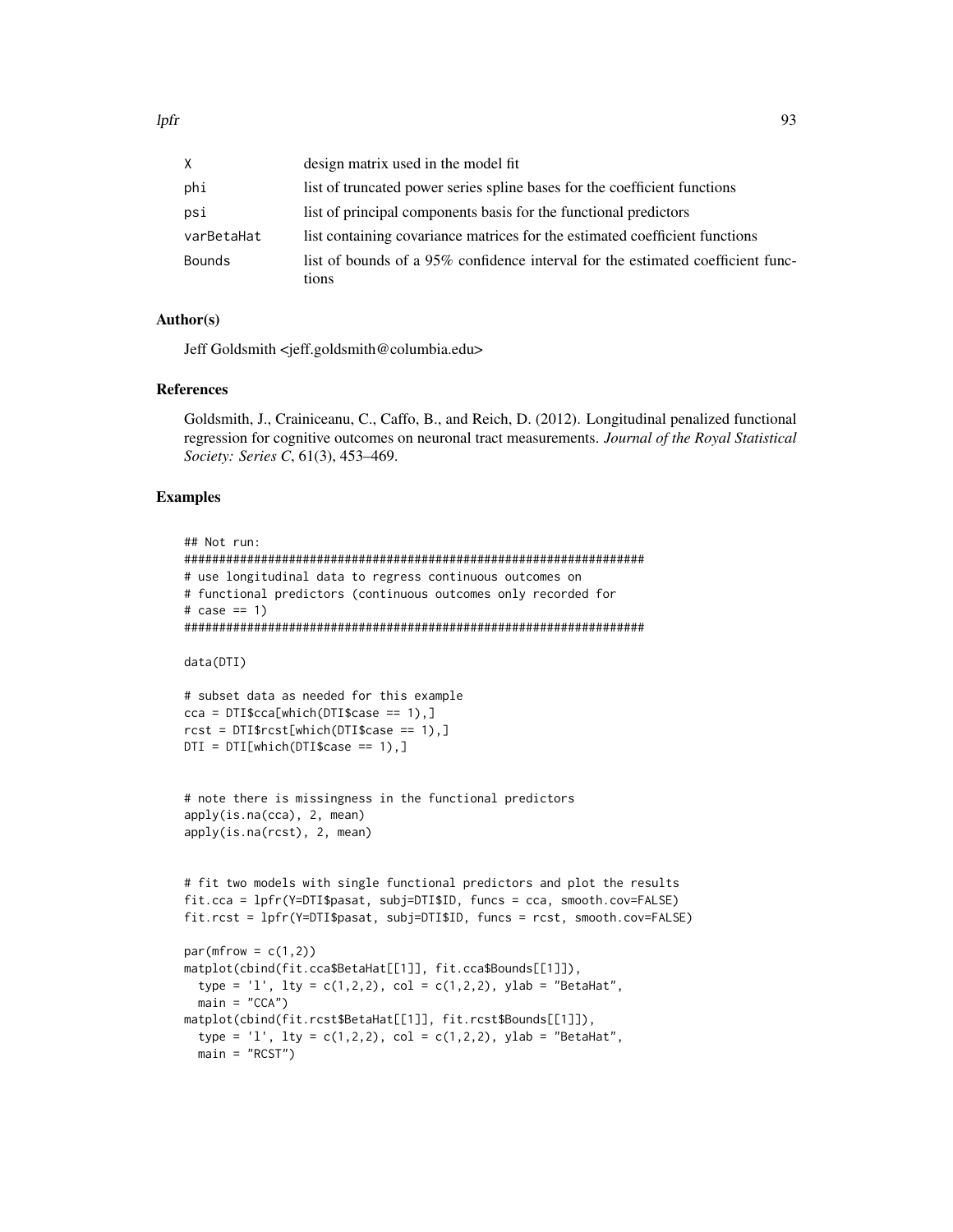```
# fit a model with two functional predictors and plot the results
fit.cca.rcst = lpfr(Y=DTI$pasat, subj=DTI$ID, funcs = list(cca,rcst),
  smooth.cov=FALSE)
par(mfrow = c(1,2))matplot(cbind(fit.cca.rcst$BetaHat[[1]], fit.cca.rcst$Bounds[[1]]),
  type = 'l', lty = c(1,2,2), col = c(1,2,2), ylab = "BetaHat",
  main = "CCA")matplot(cbind(fit.cca.rcst$BetaHat[[2]], fit.cca.rcst$Bounds[[2]]),
  type = 'l', lty = c(1,2,2), col = c(1,2,2), ylab = "BetaHat",
  main = "RCST")
## End(Not run)
```
mfpca.face *Multilevel functional principal components analysis with fast covariance estimation*

# Description

Decompose dense or sparse multilevel functional observations using multilevel functional principal component analysis with the fast covariance estimation approach.

### Usage

```
mfpca.face(
 Y,
  id,
 visit = NULL,twoway = TRUE,
 weight = "obs",argvals = NULL,
 pve = 0.99,
 npc = NULL,
 p = 3,
 m = 2,
 knots = 35.
  silent = TRUE
)
```
### Arguments

|    | A multilevel functional dataset on a regular grid stored in a matrix. Each row of               |
|----|-------------------------------------------------------------------------------------------------|
|    | the data is the functional observations at one visit for one subject. Missingness               |
|    | is allowed and need to be labeled as NA. The data must be specified.                            |
| id | A vector containing the id information to identify the subjects. The data must<br>be specified. |
|    |                                                                                                 |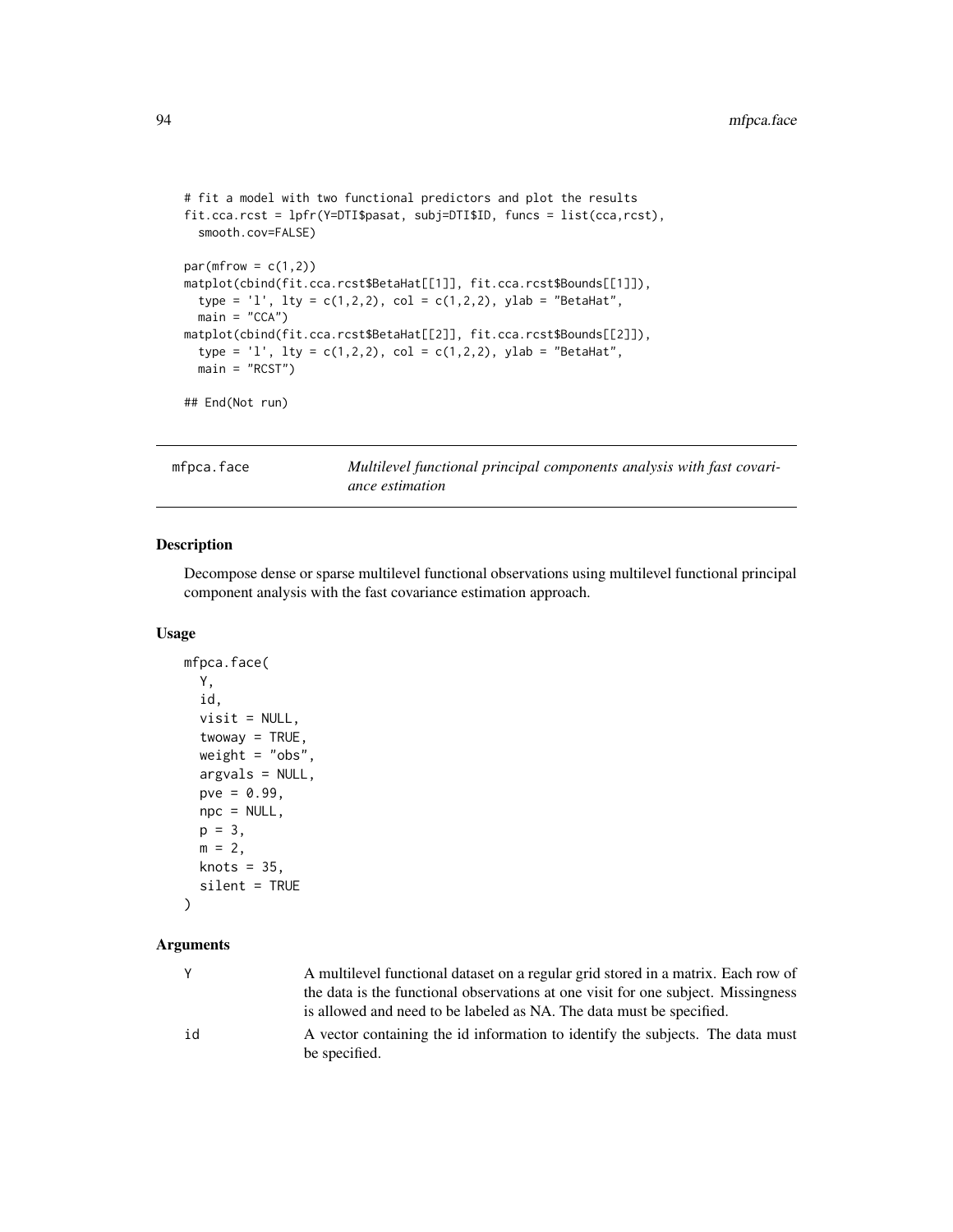# mfpca.face 95

| visit   | A vector containing information used to identify the visits. If not provided,<br>assume the visit id are $1,2,$ for each subject.                                                                                                    |
|---------|--------------------------------------------------------------------------------------------------------------------------------------------------------------------------------------------------------------------------------------|
| twoway  | Logical, indicating whether to carry out twoway ANOVA and calculate visit-<br>specific means. Defaults to TRUE.                                                                                                                      |
| weight  | The way of calculating covariance. weight $=$ "obs" indicates that the sample<br>covariance is weighted by observations. weight = "subj" indicates that the<br>sample covariance is weighted equally by subjects. Defaults to "obs". |
| argvals | A vector containing observed locations on the functional domain.                                                                                                                                                                     |
| pve     | Proportion of variance explained. This value is used to choose the number of<br>principal components for both levels.                                                                                                                |
| npc     | Pre-specified value for the number of principal components. If given, this over-<br>rides pve.                                                                                                                                       |
| р       | The degree of B-splines functions to use. Defaults to 3.                                                                                                                                                                             |
| m       | The order of difference penalty to use. Defaults to 2.                                                                                                                                                                               |
| knots   | Number of knots to use or the vectors of knots. Defaults to 35.                                                                                                                                                                      |
| silent  | Logical, indicating whether to not display the name of each step. Defaults to<br>TRUE.                                                                                                                                               |

# Details

The fast MFPCA approach (Cui et al., 2022+) uses FACE (Xiao et al., 2016) to estimate covariance functions and mixed model equations (MME) to predict scores for each level. As a result, it has lower computational complexity than MFPCA (Di et al., 2009) implemented in the mfpca.sc function, and can be applied to decompose data sets with over 10000 subjects and over 10000 dimensions.

# Value

A list containing:

| Xhat         | FPC approximation (projection onto leading components) of Y, estimated curves<br>for all subjects and visits                                                                          |
|--------------|---------------------------------------------------------------------------------------------------------------------------------------------------------------------------------------|
| Xhat.subject | Estimated subject specific curves for all subjects                                                                                                                                    |
| Y            | The observed data                                                                                                                                                                     |
| mu           | estimated mean function (or a vector of zeroes if center==FALSE).                                                                                                                     |
| eta          | The estimated visit specific shifts from overall mean.                                                                                                                                |
| scores       | A matrix of estimated FPC scores for level and level 2.                                                                                                                               |
| efunctions   | A matrix of estimated eigenfunctions of the functional covariance, i.e., the FPC<br>basis functions for levels 1 and 2.                                                               |
| evalues      | Estimated eigenvalues of the covariance operator, <i>i.e.</i> , variances of FPC scores<br>for levels 1 and 2.                                                                        |
| npc          | Number of FPCs: either the supplied npc, or the minimum number of basis func-<br>tions needed to explain proportion pve of the variance in the observed curves for<br>levels 1 and 2. |
| sigma2       | Estimated measurement error variance.                                                                                                                                                 |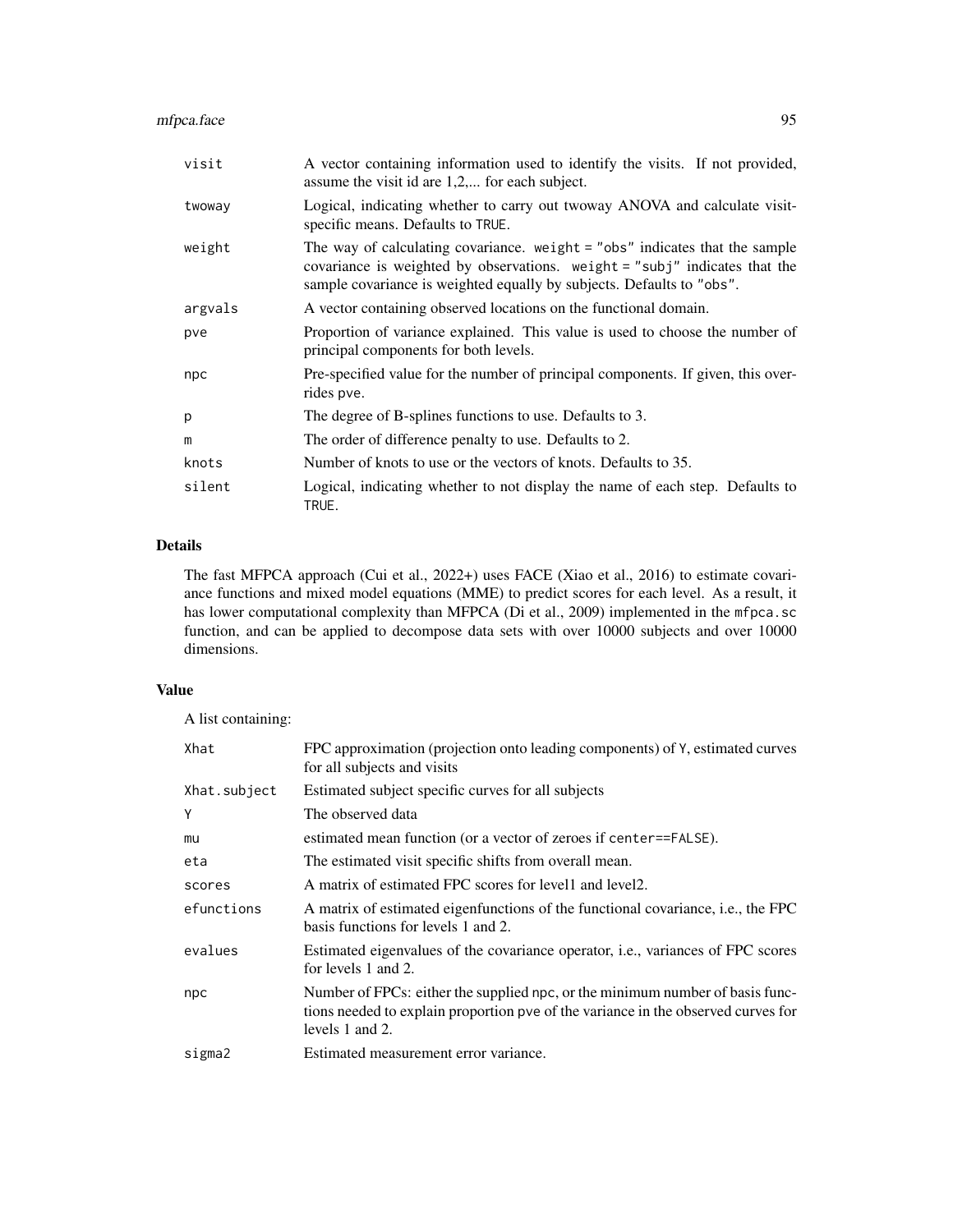### Author(s)

Ruonan Li <rli20@ncsu.edu>, Erjia Cui <ecui1@jhmi.edu>

# References

Cui, E., Li, R., Crainiceanu, C., and Xiao, L. (2022+). Fast multilevel functional principal component analysis.

Di, C., Crainiceanu, C., Caffo, B., and Punjabi, N. (2009). Multilevel functional principal component analysis. *Annals of Applied Statistics*, 3, 458–488.

Xiao, L., Ruppert, D., Zipunnikov, V., and Crainiceanu, C. (2016). Fast covariance estimation for high-dimensional functional data. *Statistics and Computing*, 26, 409-421.

### Examples

```
data(DTI)
mfpca.DTI <- mfpca.face(Y = DTI$cca, id = DTI$ID, twoway = TRUE)
```
mfpca.sc *Multilevel functional principal components analysis by smoothed covariance*

### Description

Decomposes functional observations using functional principal components analysis. A mixed model framework is used to estimate scores and obtain variance estimates.

### Usage

```
mfpca.sc(
  Y = NULL,id = NULL,visit = NULL,
  twoway = FALSE,
  argvals = NULL,
  nbasis = 10,
  pve = 0.99,
  \text{npc} = \text{NULL},
 makePD = FALSE,
  center = TRUE,
  cov.est.method = 2,
  integration = "trapezoidal"
)
```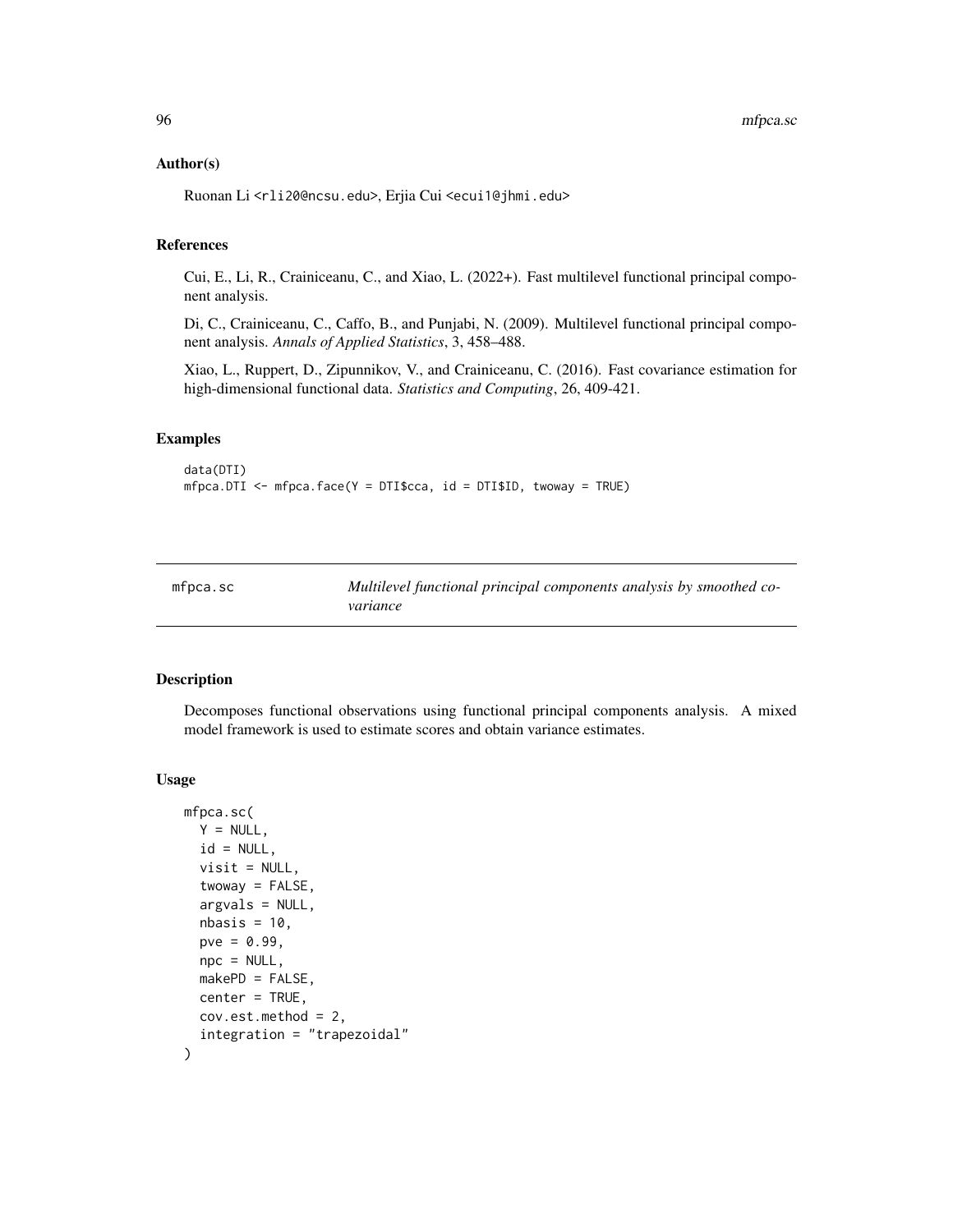### mfpca.sc 97

# Arguments

| Υ,             | The user must supply a matrix of functions on a regular grid                                                                                                                                                                                                                                       |
|----------------|----------------------------------------------------------------------------------------------------------------------------------------------------------------------------------------------------------------------------------------------------------------------------------------------------|
| id             | Must be supplied, a vector containing the id information used to identify clusters                                                                                                                                                                                                                 |
| visit          | A vector containing information used to identify visits. Defaults to NULL.                                                                                                                                                                                                                         |
| twoway         | logical, indicating whether to carry out twoway ANOVA and calculate visit-<br>specific means. Defaults to FALSE.                                                                                                                                                                                   |
| argvals        | function argument.                                                                                                                                                                                                                                                                                 |
| nbasis         | number of B-spline basis functions used for estimation of the mean function and<br>bivariate smoothing of the covariance surface.                                                                                                                                                                  |
| pve            | proportion of variance explained: used to choose the number of principal com-<br>ponents.                                                                                                                                                                                                          |
| npc            | prespecified value for the number of principal components (if given, this over-<br>rides pve).                                                                                                                                                                                                     |
| makePD         | logical: should positive definiteness be enforced for the covariance surface esti-<br>mate? Defaults to FALSE Only FALSE is currently supported.                                                                                                                                                   |
| center         | logical: should an estimated mean function be subtracted from Y? Set to FALSE if<br>you have already demeaned the data using your favorite mean function estimate.                                                                                                                                 |
| cov.est.method | covariance estimation method. If set to 1, a one-step method that applies a<br>bivariate smooth to the $y(s_1)y(s_2)$ values. This can be very slow. If set to 2<br>(the default), a two-step method that obtains a naive covariance estimate which<br>is then smoothed. 2 is currently supported. |
| integration    | quadrature method for numerical integration; only "trapezoidal" is currently<br>supported.                                                                                                                                                                                                         |

# Details

This function computes a multilevel FPC decomposition for a set of observed curves, which may be sparsely observed and/or measured with error. A mixed model framework is used to estimate level 1 and level 2 scores.

MFPCA was proposed in Di et al. (2009), with variations for MFPCA with sparse data in Di et al. (2014). mfpca.sc uses penalized splines to smooth the covariance functions, as Described in Di et al. (2009) and Goldsmith et al. (2013).

# Value

An object of class mfpca containing:

| Yhat         | FPC approximation (projection onto leading components) of Y, estimated curves<br>for all subjects and visits |
|--------------|--------------------------------------------------------------------------------------------------------------|
| Yhat.subject | estimated subject specific curves for all subjects                                                           |
| Y            | the observed data                                                                                            |
| scores       | $n \times npc$ matrix of estimated FPC scores for level and level 2.                                         |
| mu           | estimated mean function (or a vector of zeroes if center==FALSE).                                            |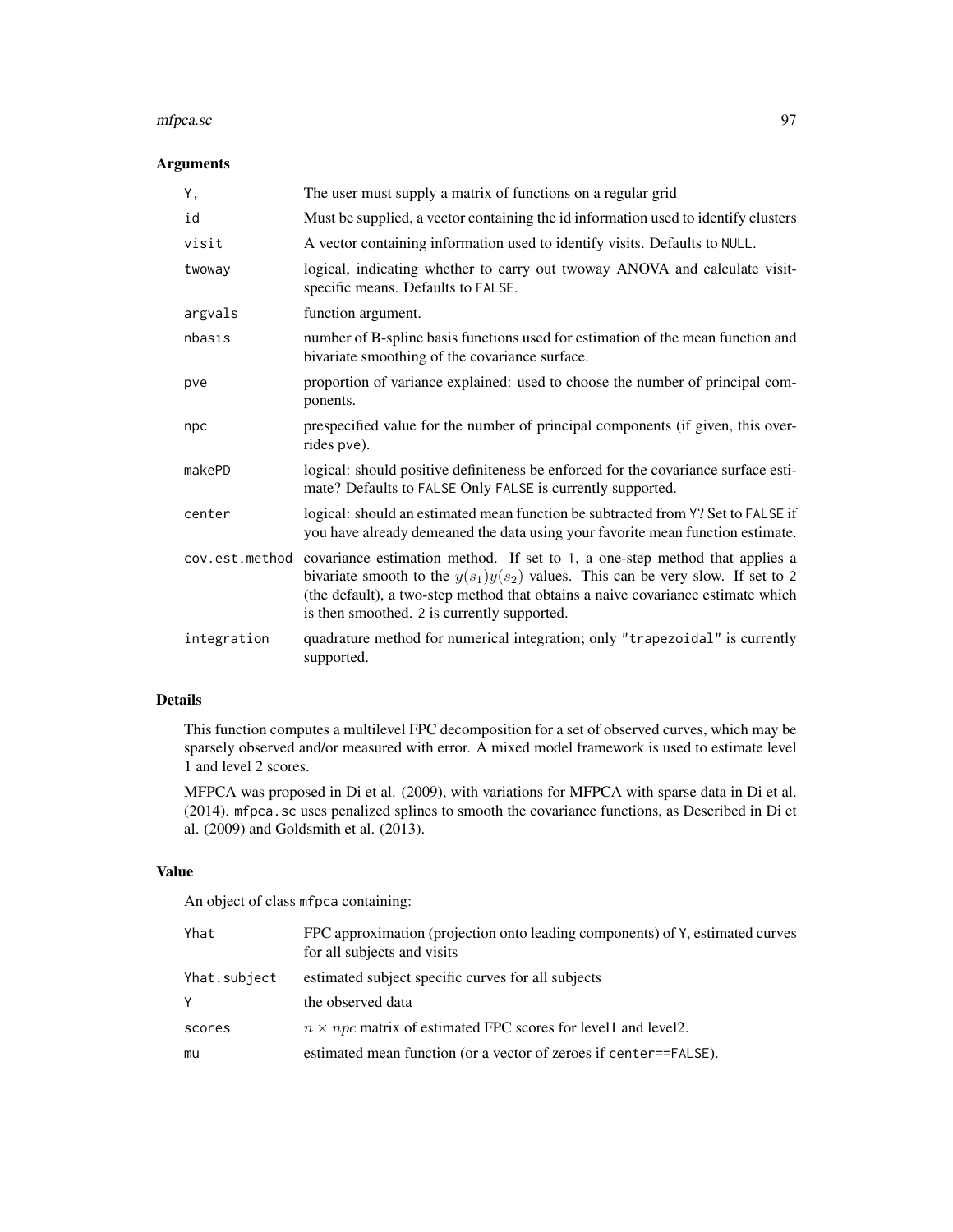| efunctions | $d \times npc$ matrix of estimated eigenfunctions of the functional covariance, i.e., the<br>FPC basis functions for levels 1 and 2.                                                  |
|------------|---------------------------------------------------------------------------------------------------------------------------------------------------------------------------------------|
| evalues    | estimated eigenvalues of the covariance operator, <i>i.e.</i> , variances of FPC scores<br>for levels 1 and 2.                                                                        |
| npc        | number of FPCs: either the supplied npc, or the minimum number of basis func-<br>tions needed to explain proportion pve of the variance in the observed curves for<br>levels 1 and 2. |
| sigma2     | estimated measurement error variance.                                                                                                                                                 |
| eta        | the estimated visit specific shifts from overall mean.                                                                                                                                |

### Author(s)

Julia Wrobel <jw3134@cumc.columbia.edu>, Jeff Goldsmith <jeff.goldsmith@columbia.edu>, and Chongzhi Di

# References

Di, C., Crainiceanu, C., Caffo, B., and Punjabi, N. (2009). Multilevel functional principal component analysis. *Annals of Applied Statistics*, 3, 458–488.

Di, C., Crainiceanu, C., Caffo, B., and Punjabi, N. (2014). Multilevel sparse functional principal component analysis. *Stat*, 3, 126–143.

Goldsmith, J., Greven, S., and Crainiceanu, C. (2013). Corrected confidence bands for functional data using principal components. *Biometrics*, 69(1), 41–51.

### Examples

```
## Not run:
data(DTI)
DTI = subset(DTI, Nscans < 6) ## example where all subjects have 6 or fewer visits
id = DTI$ID
Y = DTI$cca
mfpca.DTI = mfpca.sc(Y=Y, id = id, twoway = TRUE)
```
## End(Not run)

model.matrix.pffr *Obtain model matrix for a pffr fit*

# Description

Obtain model matrix for a pffr fit

#### Usage

```
## S3 method for class 'pffr'
model.matrix(object, ...)
```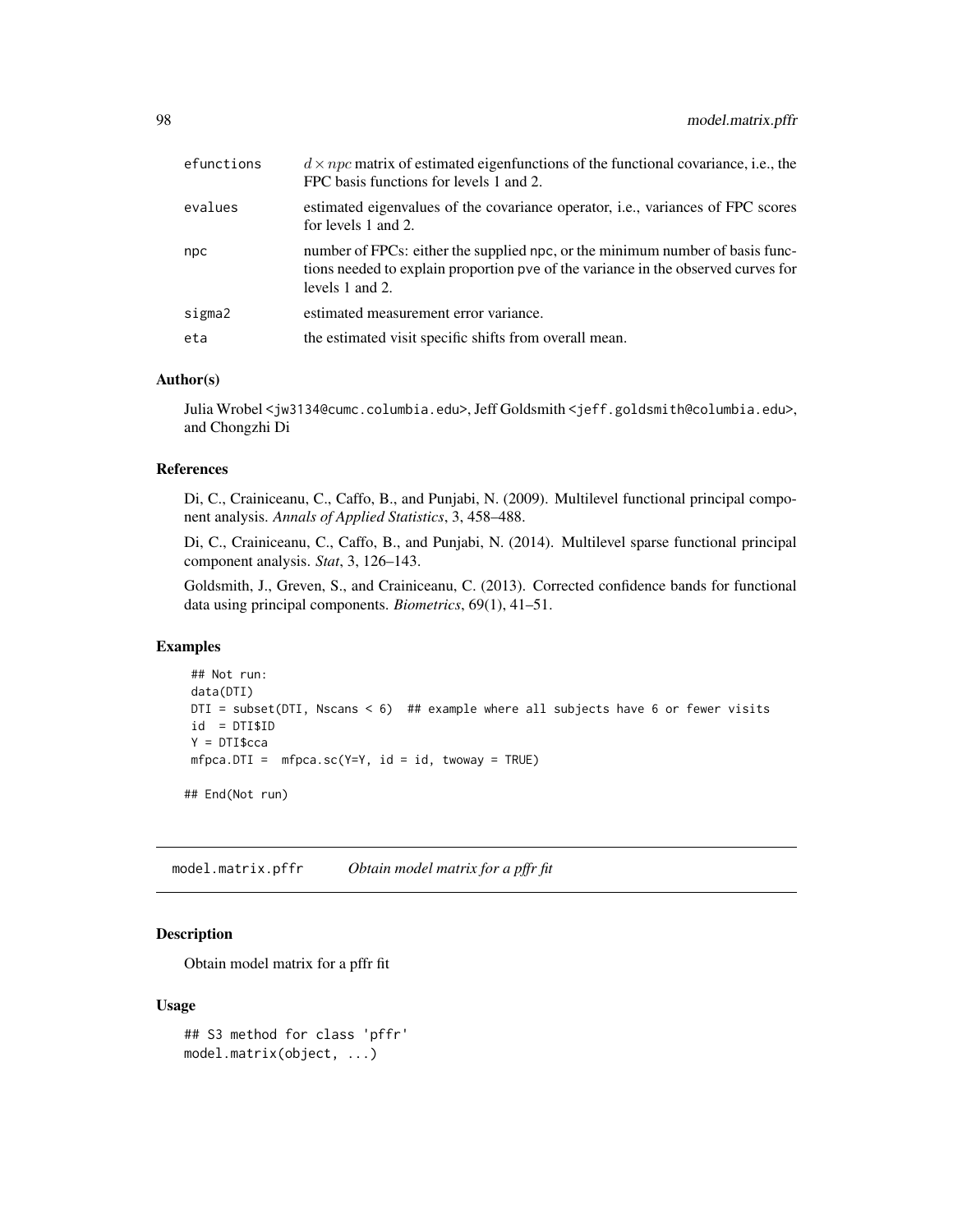### ols\_cs 99

### **Arguments**

| object   | a fitted pffr-object                    |
|----------|-----------------------------------------|
| $\cdots$ | other arguments, passed to predict.gam. |

# Value

A model matrix

# Author(s)

Fabian Scheipl

ols\_cs *Cross-sectional FoSR using GLS*

# Description

Fitting function for function-on-scalar regression for cross-sectional data. This function estimates model parameters using GLS: first, an OLS estimate of spline coefficients is estimated; second, the residual covariance is estimated using an FPC decomposition of the OLS residual curves; finally, a GLS estimate of spline coefficients is estimated. Although this is in the 'BayesFoSR' package, there is nothing Bayesian about this FoSR.

### Usage

```
ols_cs(formula, data = NULL, Kt = 5, basis = "bs", verbose = TRUE)
```
# Arguments

| formula | a formula indicating the structure of the proposed model.                                                                                                                                                                         |
|---------|-----------------------------------------------------------------------------------------------------------------------------------------------------------------------------------------------------------------------------------|
| data    | an optional data frame, list or environment containing the variables in the model.<br>If not found in data, the variables are taken from environment (formula), typi-<br>cally the environment from which the function is called. |
| Kt      | number of spline basis functions used to estimate coefficient functions                                                                                                                                                           |
| basis   | basis type; options are "bs" for b-splines and "pbs" for periodic b-splines                                                                                                                                                       |
| verbose | logical defaulting to TRUE – should updates on progress be printed?                                                                                                                                                               |

# Author(s)

Jeff Goldsmith <ajg2202@cumc.columbia.edu>

### References

Goldsmith, J., Kitago, T. (2016). Assessing Systematic Effects of Stroke on Motor Control using Hierarchical Function-on-Scalar Regression. *Journal of the Royal Statistical Society: Series C*, 65 215-236.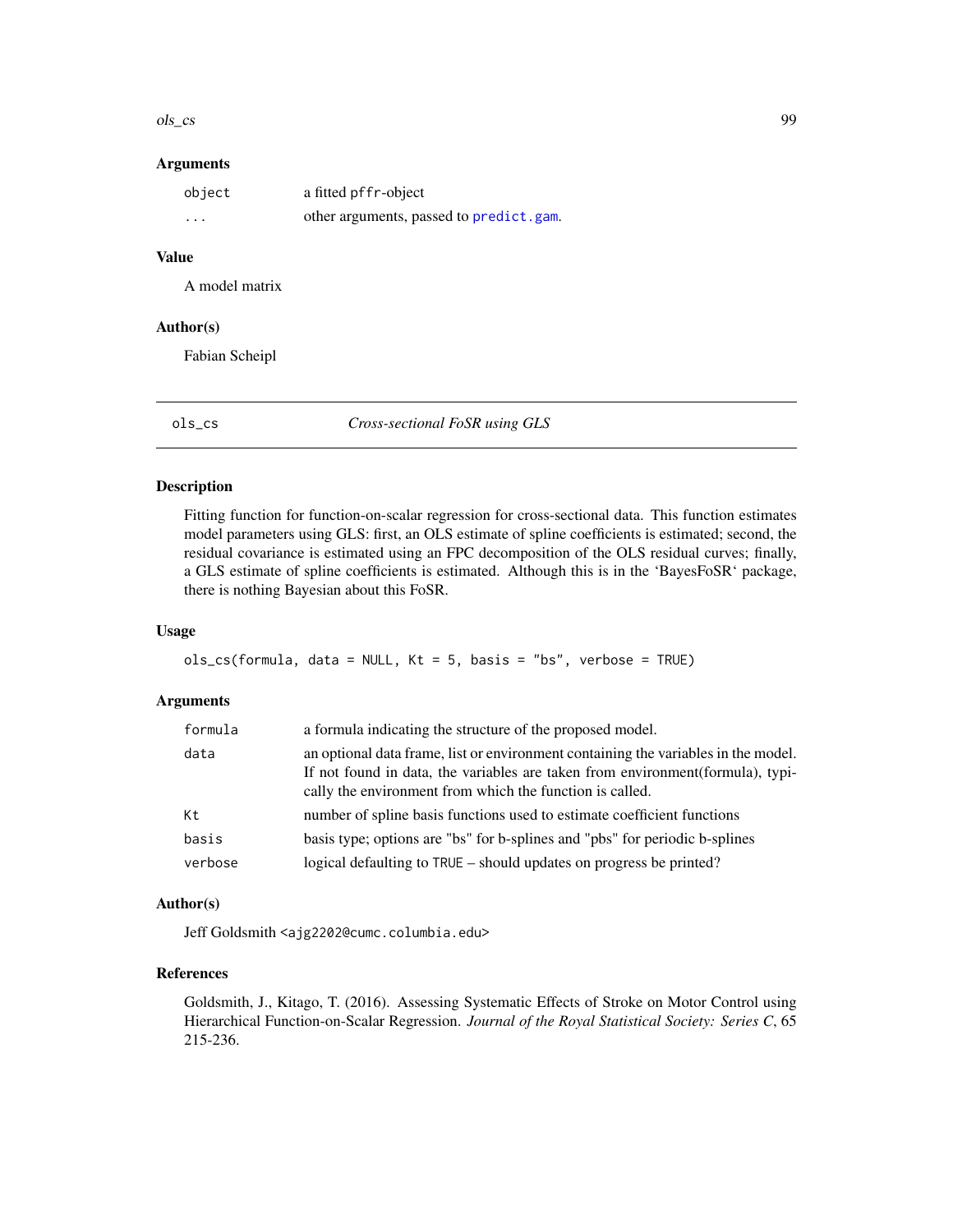```
pco_predict_preprocess
```
*Make predictions using pco basis terms*

# Description

This function performs the necessary preprocessing for making predictions with [gam](#page-0-0) models that include [pco](#page-157-0) basis terms. The function pco\_predict\_preprocess builds a data.frame (or augments an existing one) to be used with the usual predict function.

### Usage

```
pco_predict_preprocess(model, newdata = NULL, dist_list)
```
# Arguments

| model     | a fitted gam model with at least one term of class "pco. smooth".                                                                                                                                                                                                                                                                                         |
|-----------|-----------------------------------------------------------------------------------------------------------------------------------------------------------------------------------------------------------------------------------------------------------------------------------------------------------------------------------------------------------|
| newdata   | data frame including the new values for any non-pco terms in the original fit. If<br>there were none, this can be left as NULL.                                                                                                                                                                                                                           |
| dist_list | a list of $n \times n^*$ matrices, one per pco term in the model, giving the distances<br>from the $n*$ prediction points to the n design points (original observations). List<br>entry names should correspond to the names of the terms in the model (e.g.,<br>if the model includes a $s(x)$ term, dist_list must include an element named<br>$"x"$ ). |

### Details

Models with [pco](#page-157-0) basis terms are fitted by inputting distances among the observations and then regressing (with a ridge penalty) on leading principal coordinates arising from these distances. To perform prediction, we must input the distances from the new data points to the original points, and then "insert" the former into the principal coordinate space by the interpolation method of Gower (1968) (see also Miller, 2012).

An example of how to use this function in practice is shown in [smooth.construct.pco.smooth.spec](#page-157-1).

# Value

a [data.frame](#page-0-0) with the coordinates for the new data inserted into principal coordinate space, in addition to the supplied newdata if this was non-NULL. This can be used as the newdata argument in a call to [predict.gam](#page-0-0).

### Author(s)

David L Miller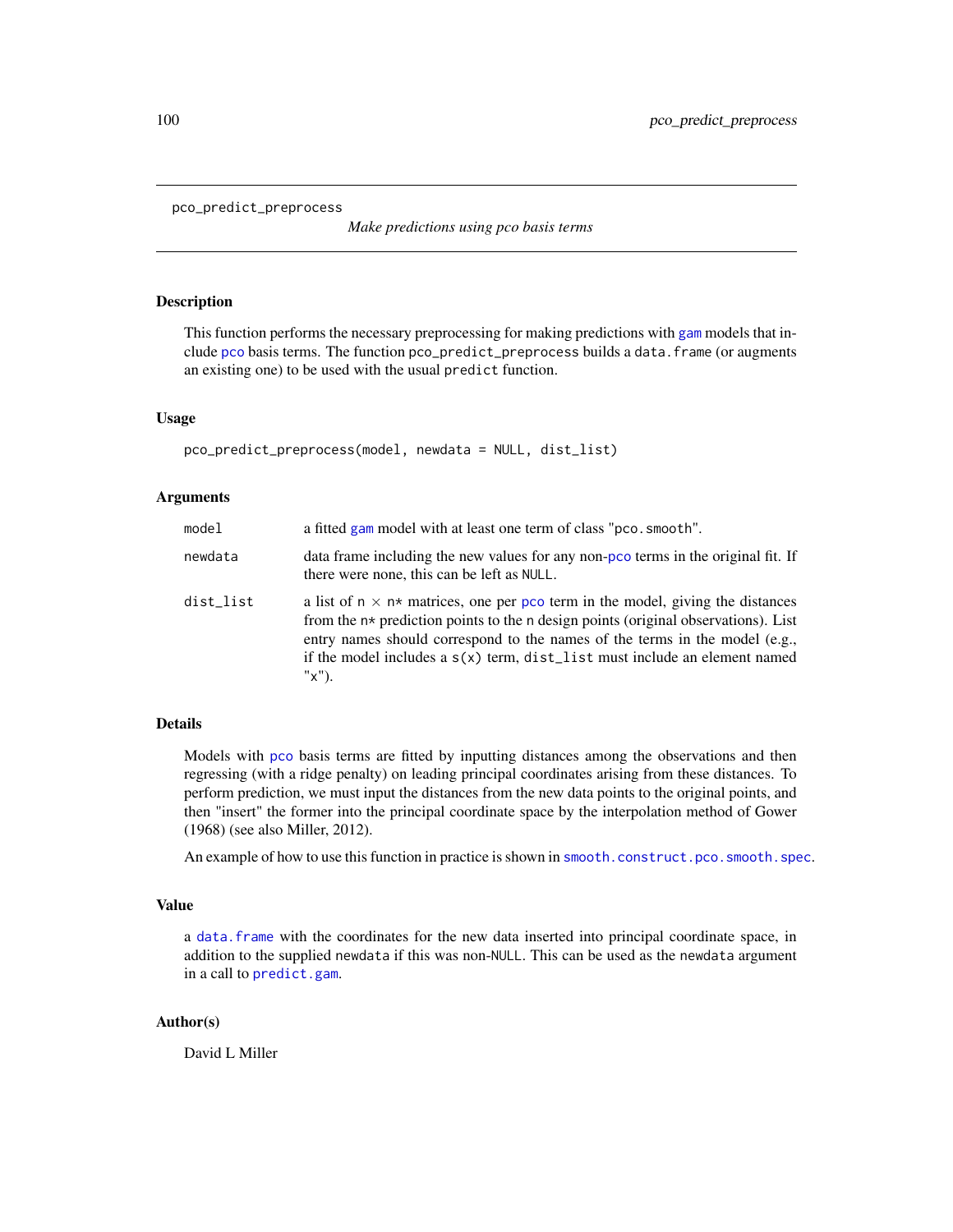### pcre to the contract of the contract of the contract of the contract of the contract of the contract of the contract of the contract of the contract of the contract of the contract of the contract of the contract of the co

### References

Gower, J. C. (1968). Adding a point to vector diagrams in multivariate analysis. Biometrika, 55(3), 582-585.

Miller, D. L. (2012). On smooth models for complex domains and distances. PhD dissertation, Department of Mathematical Sciences, University of Bath.

### See Also

[smooth.construct.pco.smooth.spec](#page-157-1)

| pcre | pffr-constructor for functional principal component-based functional |
|------|----------------------------------------------------------------------|
|      | random intercepts.                                                   |

### Description

pffr-constructor for functional principal component-based functional random intercepts.

### Usage

pcre(id, efunctions, evalues, yind, ...)

# **Arguments**

| id         | grouping variable a factor                                                                                                                        |
|------------|---------------------------------------------------------------------------------------------------------------------------------------------------|
| efunctions | matrix of eigenfunction evaluations on gridpoints yind ( <length of="" yind=""><math>x</math><no.<br>of used eigenfunctions&gt;</no.<br></length> |
| evalues    | eigenvalues associated with efunctions                                                                                                            |
| yind       | vector of gridpoints on which efunctions are evaluated.                                                                                           |
|            | not used                                                                                                                                          |

### Value

a list used internally for constructing an appropriate call to mgcv::gam

#### Details

Fits functional random intercepts  $B_i(t)$  for a grouping variable id using as a basis the functions  $\phi_m(t)$  in efunctions with variances  $\lambda_m$  in evalues:  $B_i(t) \approx \sum_m^M \phi_m(t) \delta_{im}$  with independent  $\delta_{im} \sim N(0, \sigma^2 \lambda_m)$ , where  $\sigma^2$  is (usually) estimated and controls the overall contribution of the  $B_i(t)$  while the relative importance of the M basisfunctions is controlled by the supplied variances lambda\_m. Can be used to model smooth residuals if id is simply an index of observations. Differing from scalar random effects in mgcv, these effects are estimated under a "sum-to-zero-foreach-t"-constraint – specifically  $\sum_i \hat{b}_i(t) = 0$  (not  $\sum_i n_i \hat{b}_i(t) = 0$ ) where \$n\_i\$ is the number of observed curves for subject i, so the intercept curve for models with unbalanced group sizes no longer corresponds to the global mean function.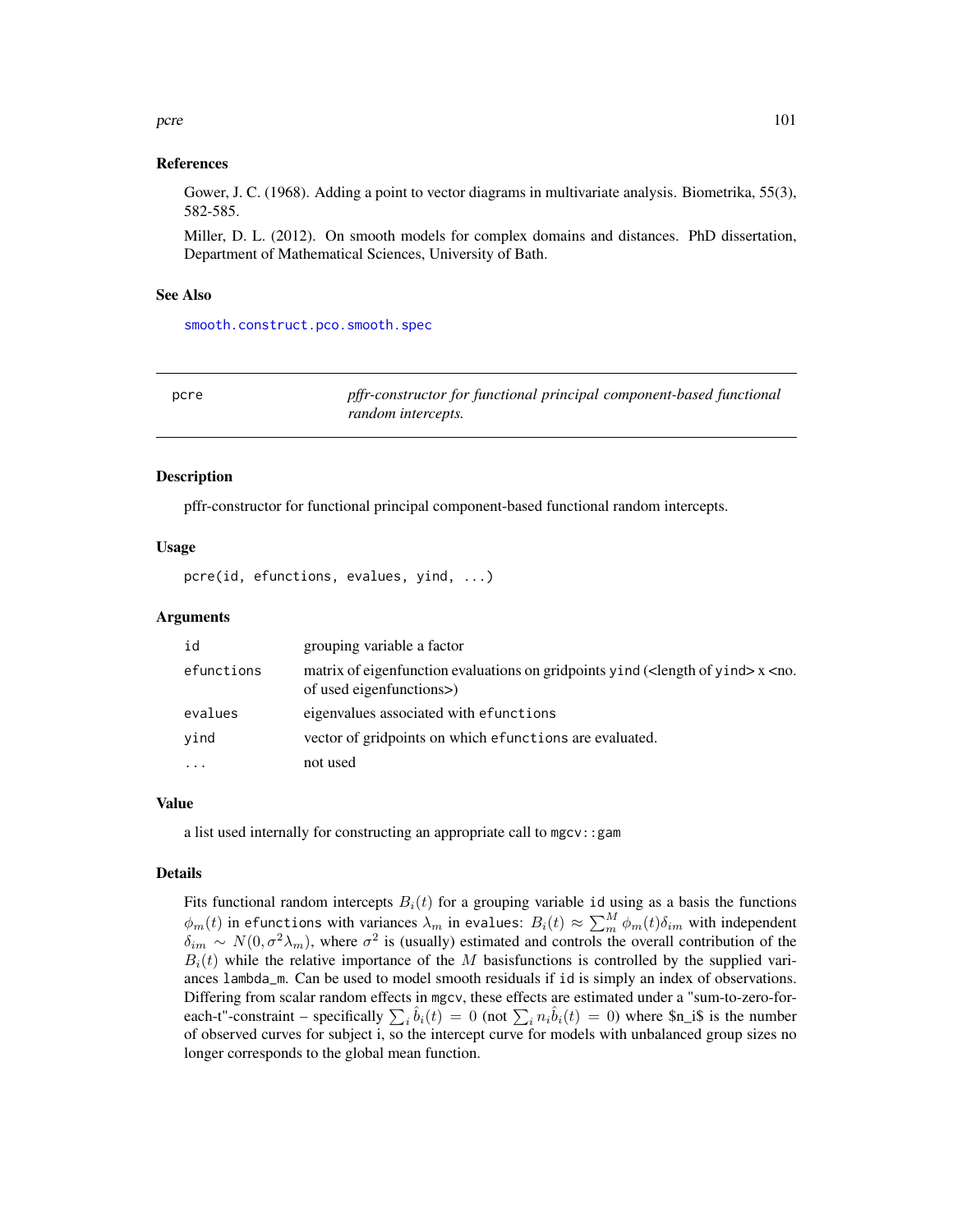efunctions and evalues are typically eigenfunctions and eigenvalues of an estimated covariance operator for the functional process to be modeled, i.e., they are a functional principal components basis.

# Author(s)

Fabian Scheipl

# Examples

```
## Not run:
residualfunction <- function(t){
#generate quintic polynomial error functions
    drop(poly(t, 5)%*%rnorm(5, sd=sqrt(2:6)))
}
# generate data Y(t) = mu(t) + E(t) + white noiseset.seed(1122)
n < -50T < -30t \le - seq(0,1, l=T)
# E(t): smooth residual functions
E \leftarrow t(replicate(n, residualfunction(t)))int \le matrix(scale(3*dnorm(t, m=.5, sd=.5) - dbeta(t, 5, 2)), byrow=T, n, T)
Y \le - int + E + matrix(.2*rnorm(n*T), n, T)
data <- data.frame(Y=I(Y))
# fit model under independence assumption:
summary(m0 <- pffr(Y \sim 1, yind=t, data=data))
# get first 5 eigenfunctions of residual covariance
# (i.e. first 5 functional PCs of empirical residual process)
Ehat \leq resid(m0)
fpcE <- fpca.sc(Ehat, npc=5)
efunctions <- fpcE$efunctions
evalues <- fpcE$evalues
data$id <- factor(1:nrow(data))
# refit model with fpc-based residuals
m1 <- pffr(Y ~ 1 + pcre(id=id, efunctions=efunctions, evalues=evalues, yind=t), yind=t, data=data)
t1 <- predict(m1, type="terms")
summary(m1)
#compare squared errors
mean((int-fitted(m0))^2)
mean((int-t1[[1]])^2)
mean((E-t1[[2]])^2)
# compare fitted & true smooth residuals and fitted intercept functions:
layout(t(matrix(1:4,2,2)))
matplot(t(E), lty=1, type="l", ylim=range(E, t1[[2]]))
matplot(t(t1[[2]]), lty=1, type="l", ylim=range(E, t1[[2]]))
plot(m1, select=1, main="m1", ylim=range(Y))
lines(t, int[1,], col=rgb(1,0,0,.5))
plot(m0, select=1, main="m0", ylim=range(Y))
lines(t, int[1,], col=rgb(1,0,0,.5))
```
## End(Not run)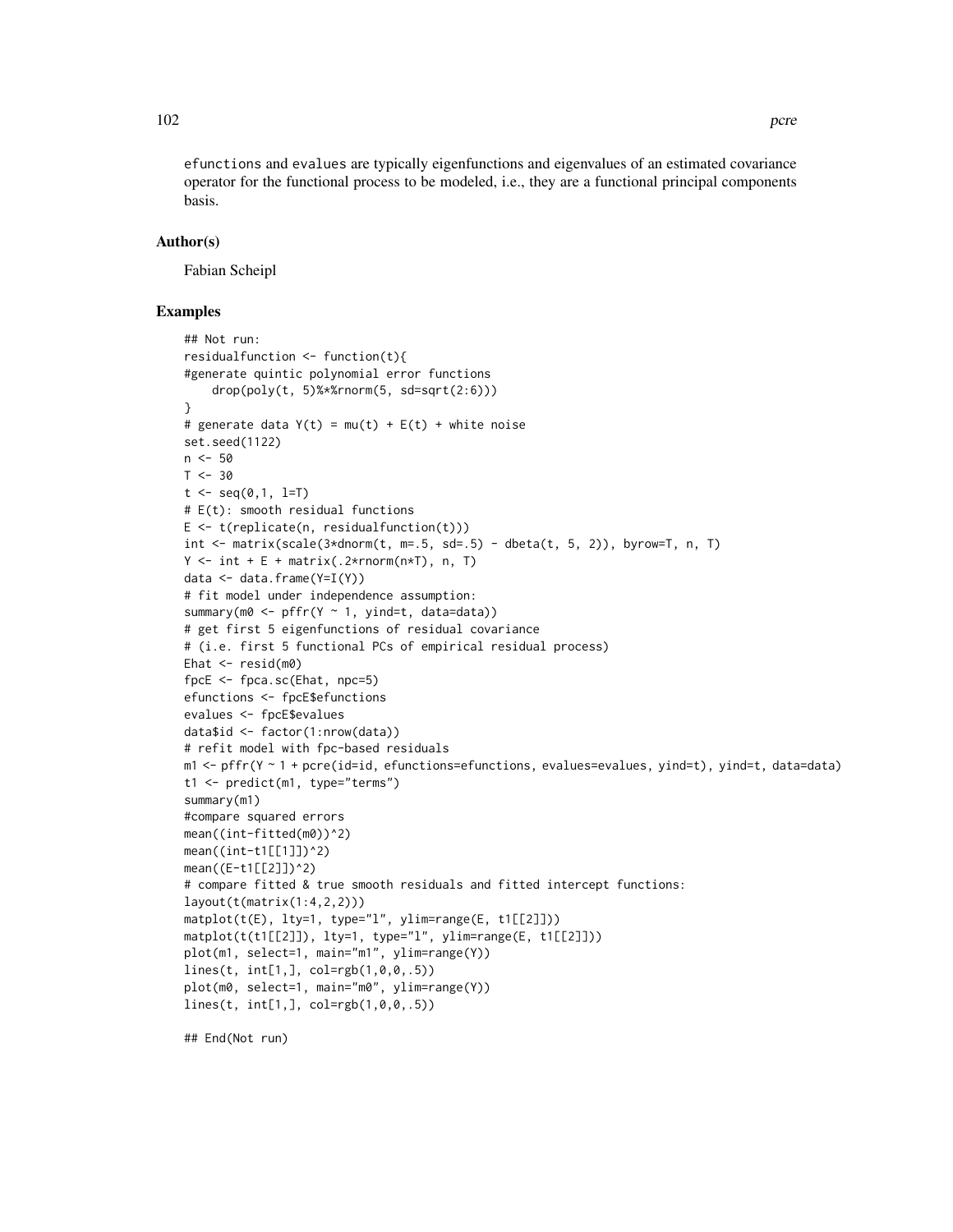# Description

Defines a term  $\int_T \beta(t)X_i(t)dt$  for inclusion in a [pfr](#page-116-0) formula, where  $\beta(t)$  is estimated with structured penalties (Randolph et al., 2012).

# Usage

```
peer(
 X,
 argvals = NULL,
 pentype = "RIDGE",
 Q = NULL,phi = 10^3,
 L = NULL,...
)
```
# Arguments

| Χ       | functional predictors, typically expressed as an N by J matrix, where N is the<br>number of columns and J is the number of evaluation points. May include miss-<br>ing/sparse functions, which are indicated by NA values. Alternatively, can be an<br>object of class "fd"; see fd.                                                                                                                                          |
|---------|-------------------------------------------------------------------------------------------------------------------------------------------------------------------------------------------------------------------------------------------------------------------------------------------------------------------------------------------------------------------------------------------------------------------------------|
| argvals | indices of evaluation of X, i.e. $(t_{i1},,t_{iJ})$ for subject i. May be entered as either a<br>length-J vector, or as an N by J matrix. Indices may be unequally spaced. Enter-<br>ing as a matrix allows for different observations times for each subject. If NULL,<br>defaults to an equally-spaced grid between 0 or 1 (or within X\$basis\$rangeval<br>if X is a fd object.)                                           |
| pentype | the type of penalty to apply, one of "RIDGE", "D", "DECOMP", or "USER"; see<br>Details.                                                                                                                                                                                                                                                                                                                                       |
| Q       | matrix $Q$ used for pentype="DECOMP"; see Details.                                                                                                                                                                                                                                                                                                                                                                            |
| phia    | scalar <i>a</i> used for pentype="DECOMP"; see Details.                                                                                                                                                                                                                                                                                                                                                                       |
| L       | user-supplied penalty matrix for pentype="USER"; see Details.                                                                                                                                                                                                                                                                                                                                                                 |
| .       | additional arguments to be passed to 1f (and then possibly s). Arguments pro-<br>cessed by 1f include, for example, integration for specifying the method of<br>numerical integration. Arguments processed by s include information related<br>to basis and penalization, such as m for specifying the order of the difference<br>penalty; See Details. xt-argument is not allowed for peer-terms and will cause<br>an error. |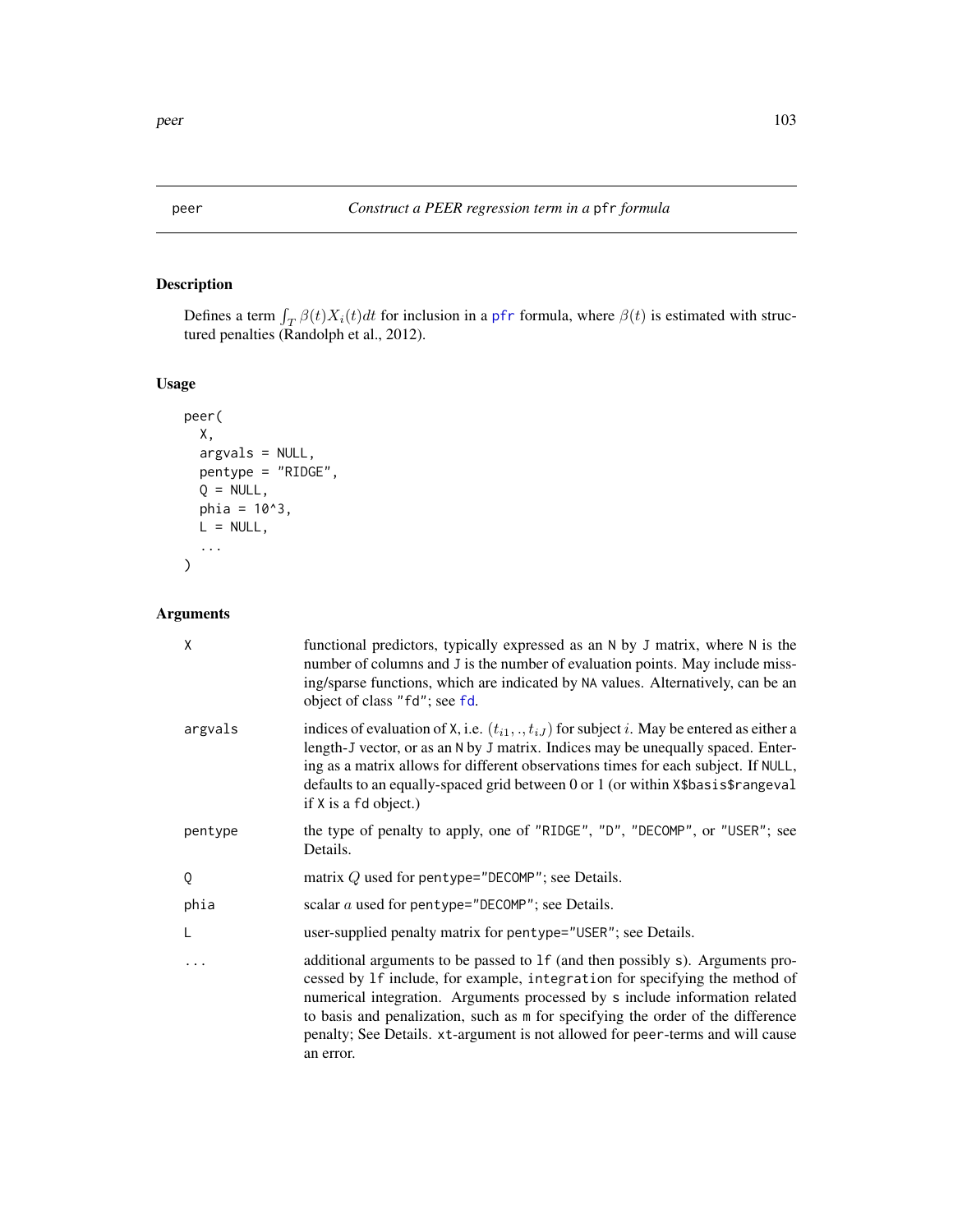### Details

peer is a wrapper for [lf](#page-79-0), which defines linear functional predictors for any type of basis. It simply calls lf with the appropriate options for the peer basis and penalty construction. The type of penalty is determined by the pentype argument. There are four types of penalties available:

- 1. pentype=="RIDGE" for a ridge penalty, the default
- 2. pentype=="D" for a difference penalty. The order of the difference penalty may be specified by supplying an m argument (default is 2).
- 3. pentype=="DECOMP" for a decomposition-based penalty,  $bP_Q + a(I P_Q)$ , where  $P_Q =$  $Q^t(QQ^t)^{-1}Q$ . The Q matrix must be specified by Q, and the scalar a by phia. The number of columns of Q must be equal to the length of the data. Each row represents a basis function where the functional predictor is expected to lie, according to prior belief.
- 4. pentype=="USER" for a user-specified penalty matrix, supplied by the L argument.

The original stand-alone implementation by Madan Gopal Kundu is available in [peer\\_old](#page-105-0).

### Author(s)

Jonathan Gellar <JGellar@mathematica-mpr.com> and Madan Gopal Kundu <mgkundu@iupui.edu>

### References

Randolph, T. W., Harezlak, J, and Feng, Z. (2012). Structured penalties for functional linear models - partially empirical eigenvectors for regression. *Electronic Journal of Statistics*, 6, 323-353.

Kundu, M. G., Harezlak, J., and Randolph, T. W. (2012). Longitudinal functional models with structured penalties (arXiv:1211.4763 [stat.AP]).

#### See Also

[pfr](#page-116-0), [smooth.construct.peer.smooth.spec](#page-160-0)

### Examples

## Not run: #------------------------------------------------------------------------ # Example 1: Estimation with D2 penalty #------------------------------------------------------------------------

```
data(DTI)
DTI = DTI[which(DTI$case == 1),]fit.D2 = pfr(pasat ~ peer(cca, pentype="D"), data=DTI)
plot(fit.D2)
#------------------------------------------------------------------------
# Example 2: Estimation with structured penalty (need structural
# information about regression function or predictor function)
#------------------------------------------------------------------------
```
data(PEER.Sim)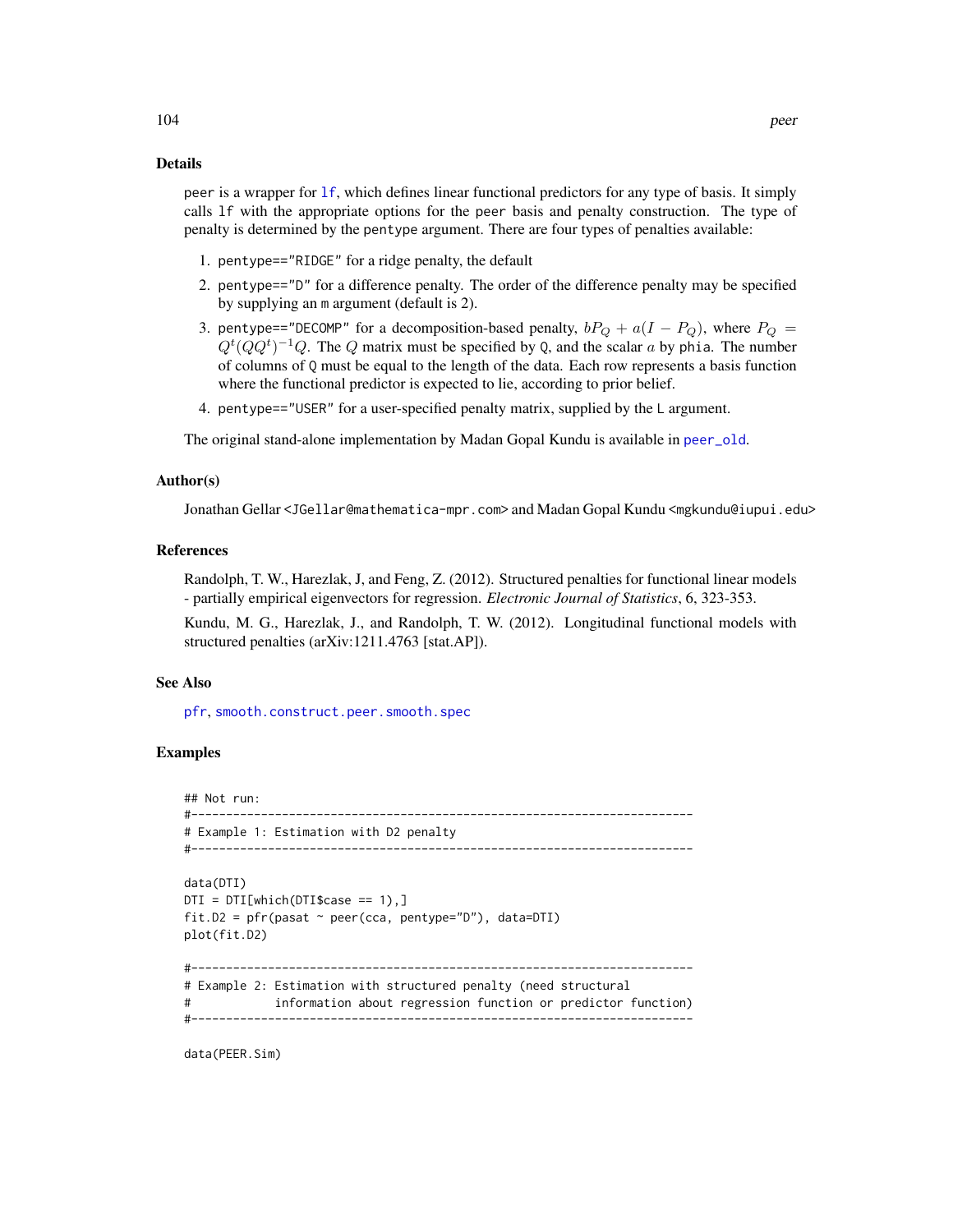### PEER.Sim 105

```
data(Q)
PEER.Sim1 <- subset(PEER.Sim, t==0)
# Setting k to max possible value
fit.decomp <- pfr(Y ~ peer(W, pentype="Decomp", Q=Q, k=99), data=PEER.Sim1)
plot(fit.decomp)
## End(Not run)
```
PEER.Sim *Simulated longitudinal data with functional predictor and scalar response, and structural information associated with predictor function*

### **Description**

PEER.Sim contains simulated observations from 100 subjects, each observed at 4 distinct timepoints. At each timepoint bumpy predictor profile is generated randomly and the scalar response variable is generated considering a time-varying regression function and subject intercept. Accompanying the functional predictor and scalar response are the subject ID numbers and time of measurements.

### Format

The data frame PEER.Sim is made up of subject ID number(id), subject-specific time of measurement (t), functional predictor profile (W.1-W.100) and scalar response (Y)

# Details

Q represents the 7 x 100 matrix where each row provides structural information about the functional predictor profile for data PEER.Sim. For specific details about the simulation and Q matrix, please refer to Kundu et. al. (2012).

### References

Kundu, M. G., Harezlak, J., and Randolph, T. W. (2012). Longitudinal functional models with structured penalties. (please contact J. Harezlak at <harezlak@iupui.edu>)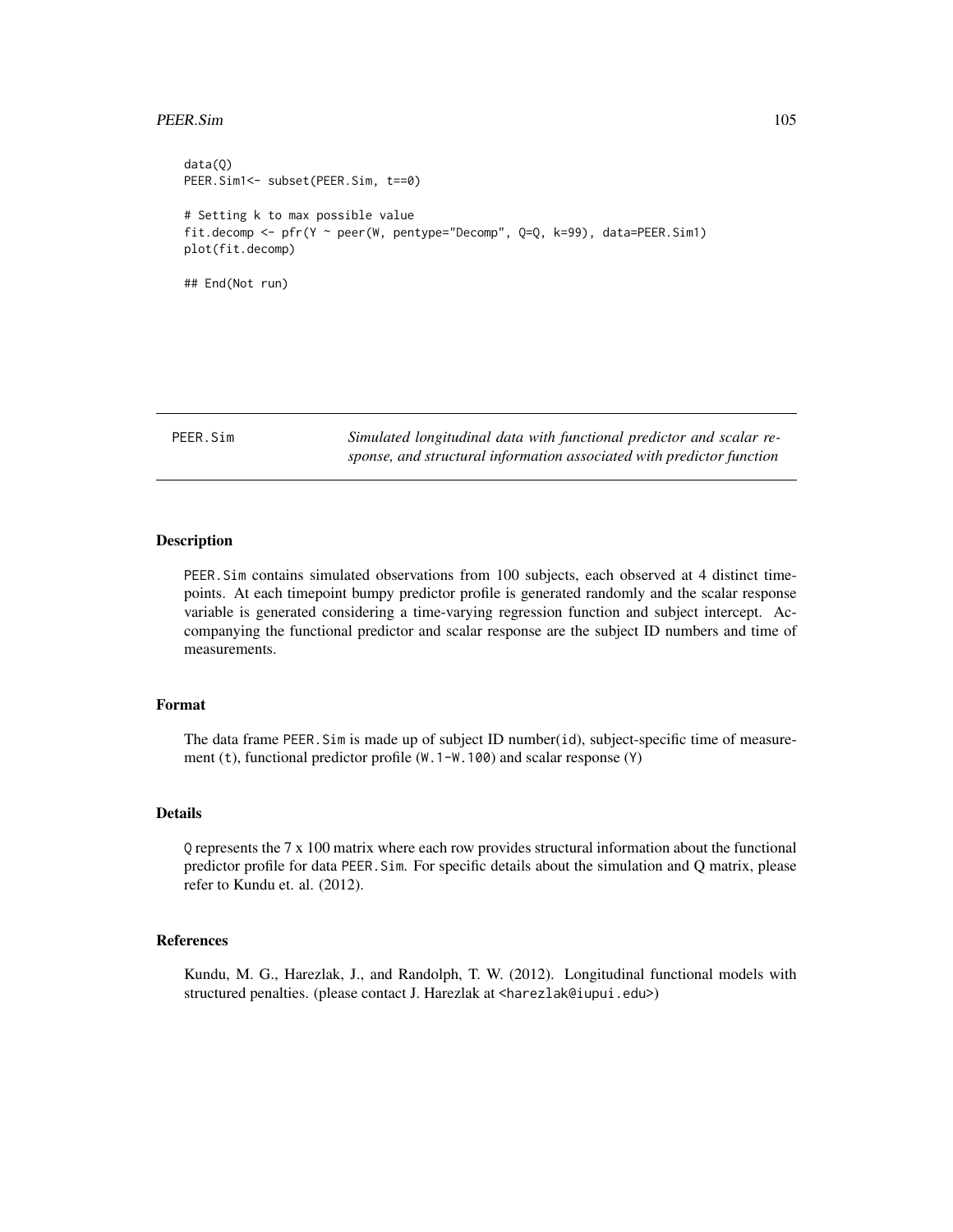<span id="page-105-0"></span>

# Description

Implements functional model with structured penalties (Randolph et al., 2012) with scalar outcome and single functional predictor through mixed model equivalence.

# Usage

```
peer_old(
 Y,
 funcs,
 argvals = NULL,
 pentype = "Ridge",
 L.user = NULL,
 Q = NULL,phi = 10^3,
 se = FALSE,...
)
```
# Arguments

| Y       | vector of all outcomes                                                                                                                                                                                                                                                                                                                                                                                                                                                                        |
|---------|-----------------------------------------------------------------------------------------------------------------------------------------------------------------------------------------------------------------------------------------------------------------------------------------------------------------------------------------------------------------------------------------------------------------------------------------------------------------------------------------------|
| funcs   | matrix containing observed functional predictors as rows. Rows with NA and<br>Inf values will be deleted.                                                                                                                                                                                                                                                                                                                                                                                     |
| argvals | matrix (or vector) of indices of evaluations of $X_i(t)$ ; i.e. a matrix with <i>i</i> th row<br>$(t_{i1},.,t_{iJ})$                                                                                                                                                                                                                                                                                                                                                                          |
| pentype | type of penalty. It can be either decomposition based penalty (DECOMP) or ridge<br>(RIDGE) or second-order difference penalty (D2) or any user defined penalty<br>(USER). For decomposition based penalty user need to specify $Q$ matrix in $Q$<br>argument (see details). For user defined penalty user need to specify L matrix in<br>L argument (see details). For Ridge and second-order difference penalty, speci-<br>fication for arguments L and Q will be ignored. Default is RIDGE. |
| L.user  | penalty matrix. Need to be specified with pentype='USER'. Number of columns<br>need to be equal with number of columns of matrix specified to funcs. Each row<br>represents a constraint on functional predictor. This argument will be ignored<br>when value of pentype is other than USER.                                                                                                                                                                                                  |
| Q       | Q matrix to derive decomposition based penalty. Need to be specified with<br>pentype='DECOMP'. Number of columns need to be equal with number of columns<br>of matrix specified to funcs. Each row represents a basis function where func-<br>tional predictor is expected lie according to prior belief. This argument will be<br>ignored when value of pentype is other than DECOMP.                                                                                                        |
| phia    | Scalar value of a in decomposition based penalty. Need to be specified with<br>pentype='DECOMP'.                                                                                                                                                                                                                                                                                                                                                                                              |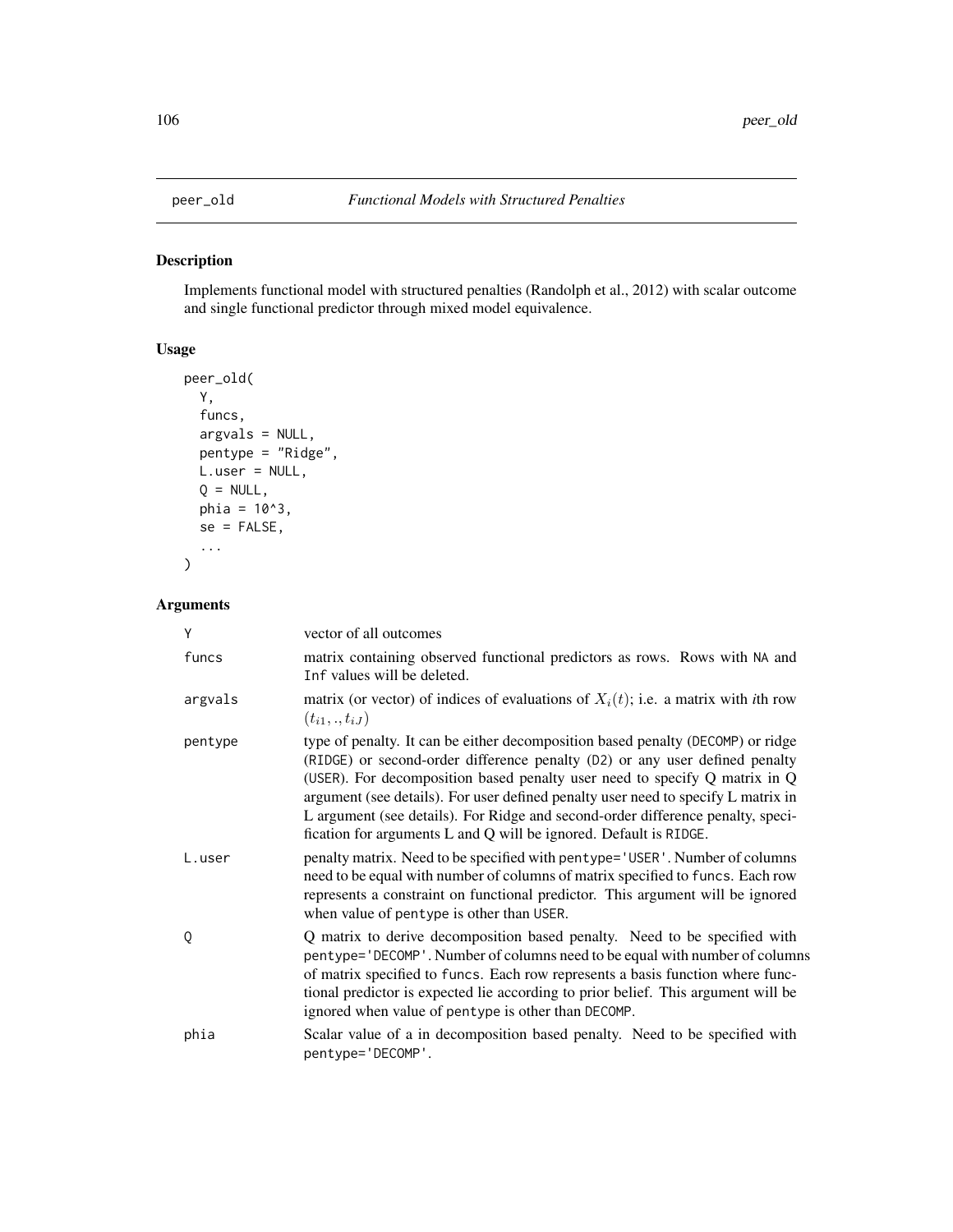| se       | logical; calculate standard error when TRUE.                         |
|----------|----------------------------------------------------------------------|
| $\cdots$ | additional arguments passed to the $\mathsf{Im}\mathsf{e}$ function. |

# Details

If there are any missing or infinite values in Y, and funcs, the corresponding row (or observation) will be dropped. Neither Q nor L may contain missing or infinite values.

peer\_old() fits the following model:

 $y_i = \int W_i(s)\gamma(s)ds + \epsilon_i$ 

where  $\epsilon_i$   $N(0, \sigma^2)$ . For all the observations, predictor function  $W_i(s)$  is evaluated at K sampling points. Here,  $\gamma(s)$  denotes the regression function.

Values of  $y_i$  and  $W_i(s)$  are passed through argument Y and funcs, respectively. Number of elements or rows in Y and funcs need to be equal.

The estimate of regression functions  $\gamma(s)$  is obtained as penalized estimated. Following 3 types of penalties can be used:

i. Ridge:  $I_K$ 

ii. Second-order difference:  $[d_{i,j}]$  with  $d_{i,i} = d_{i,i+2} = 1, d_{i,i+1} = -2$ , otherwise  $d_{i,i} = 0$ 

iii. Decomposition based penalty:  $bP_Q + a(I - P_Q)$  where  $P_Q = Q^T (QQ^T)^{-1} Q$ 

For Decomposition based penalty user need to specify pentype='DECOMP' and associated Q matrix need to be passed through Q argument.

Alternatively, user can pass directly penalty matrix through argument L. For this user need to specify pentype='USER' and associated L matrix need to be passed through L argument.

Default penalty is Ridge penalty and user needs to specify RIDGE. For second-order difference penalty, user needs to specify D2.

### Value

a list containing:

| fit         | result of the call to lme                             |
|-------------|-------------------------------------------------------|
| fitted.vals | predicted outcomes                                    |
| Gamma       | estimates with standard error for regression function |
| GammaHat    | estimates of regression function                      |
| se.Gamma    | standard error associated with Gamma Hat              |
| AIC         | AIC value of fit (smaller is better)                  |
| <b>BIC</b>  | BIC value of fit (smaller is better)                  |
| logLik      | (restricted) log-likelihood at convergence            |
| lambda      | estimates of smoothing parameter                      |
| N           | number of subjects                                    |
| K           | number of Sampling points in functional predictor     |
| sigma       | estimated within-group error standard deviation.      |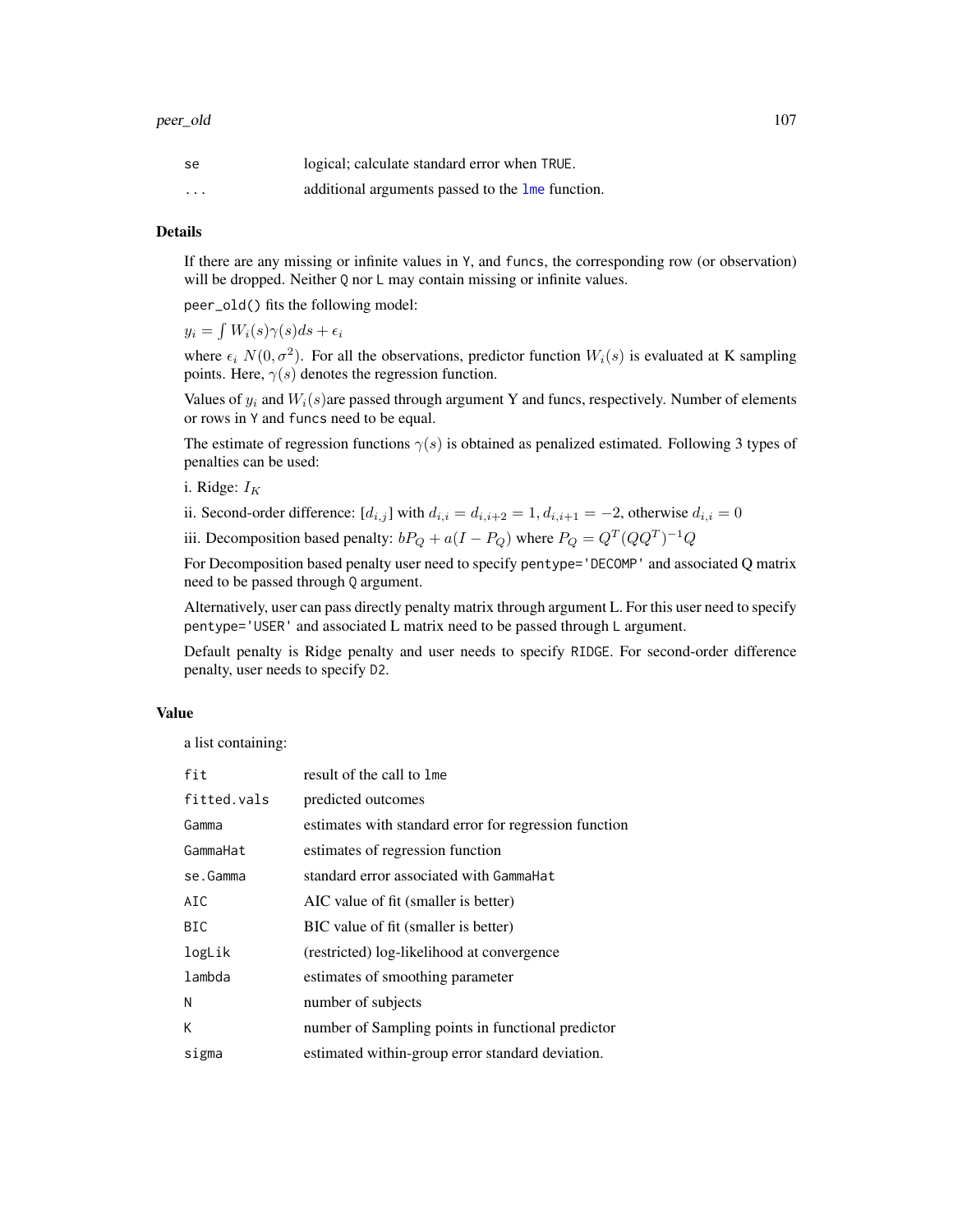### Author(s)

Madan Gopal Kundu <mgkundu@iupui.edu>

### References

Kundu, M. G., Harezlak, J., and Randolph, T. W. (2012). Longitudinal functional models with structured penalties (arXiv:1211.4763 [stat.AP]).

Randolph, T. W., Harezlak, J, and Feng, Z. (2012). Structured penalties for functional linear models - partially empirical eigenvectors for regression. *Electronic Journal of Statistics*, 6, 323–353.

# See Also

lpeer, plot.peer

# Examples

```
## Not run:
#------------------------------------------------------------------------
# Example 1: Estimation with D2 penalty
#------------------------------------------------------------------------
## Load Data
data(DTI)
## Extract values for arguments for peer() from given data
cca = DTI$cca[which(DTI$case == 1),]DTI = DTI[which(DTI$case == 1),]##1.1 Fit the model
fit.cca.peer1 = peer(Y=DTI$pasat, funcs = cca, pentype='D2', se=TRUE)
plot(fit.cca.peer1)
#------------------------------------------------------------------------
# Example 2: Estimation with structured penalty (need structural
# information about regression function or predictor function)
#------------------------------------------------------------------------
## Load Data
data(PEER.Sim)
## Extract values for arguments for peer() from given data
PEER.Sim1 <- subset(PEER.Sim, t==0)
W<- PEER.Sim1$W
Y<- PEER.Sim1$Y
##Load Q matrix containing structural information
data(Q)
##2.1 Fit the model
```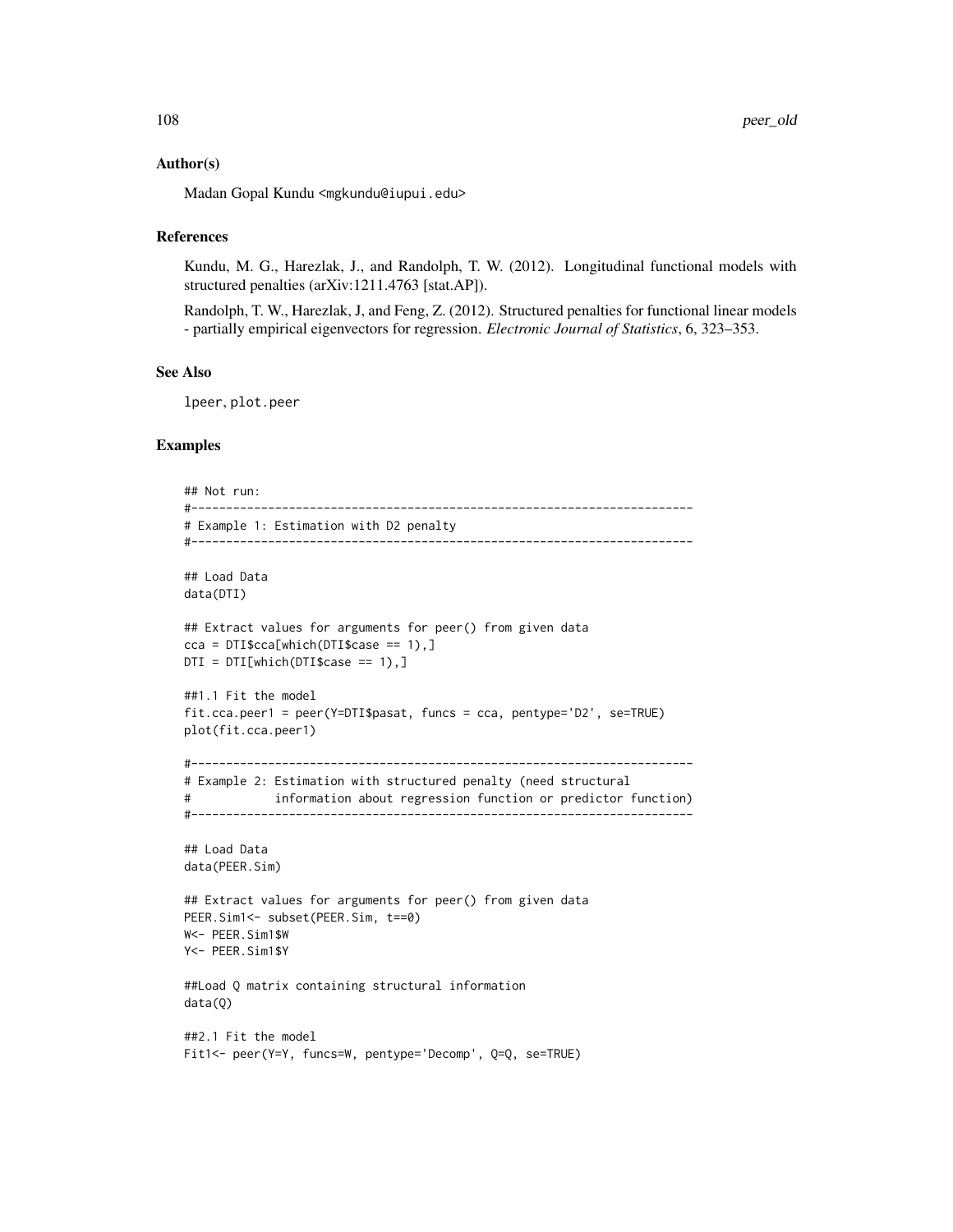```
plot(Fit1)
```

```
## End(Not run)
```
# <span id="page-108-0"></span>pffr *Penalized flexible functional regression*

# Description

Implements additive regression for functional and scalar covariates and functional responses. This function is a wrapper for mgcv's [gam](#page-0-0) and its siblings to fit models of the general form  $E(Y_i(t)) = g(\mu(t) + \int X_i(s)\beta(s,t)ds + f(z_{1i},t) + f(z_{2i}) + z_{3i}\beta_3(t) + ...)$ with a functional (but not necessarily continuous) response  $Y(t)$ , response function g, (optional) smooth intercept  $\mu(t)$ , (multiple) functional covariates  $X(t)$  and scalar covariates  $z_1, z_2$ , etc.

### Usage

```
pffr(
  formula,
  yind,
  data = NULL,
  ydata = NULL,
  algorithm = NA,
  method = "REML",
  tensortype = c("ti", "t2"),bs.yindex = list(bs = "ps", k = 5, m = c(2, 1)),bs.int = list(bs = "ps", k = 20, m = c(2, 1)),
  ...
\mathcal{L}
```
# Arguments

| formula   | a formula with special terms as for gam, with additional special terms ff(), sff(), ffpc(), pcre()<br>and $c()$ .                                                                                                                                                                    |
|-----------|--------------------------------------------------------------------------------------------------------------------------------------------------------------------------------------------------------------------------------------------------------------------------------------|
| yind      | a vector with length equal to the number of columns of the matrix of functional<br>responses giving the vector of evaluation points $(t_1, \ldots, t_G)$ . If not supplied,<br>$y$ ind is set to 1:ncol( $\leq$ response $\geq$ ).                                                   |
| data      | an (optional) data. frame containing the data. Can also be a named list for<br>regular data. Functional covariates have to be supplied as <no. observations="" of=""><br/>by <math>\langle</math>no. of evaluations&gt; matrices, i.e. each row is one functional observation.</no.> |
| ydata     | an (optional) data. frame supplying functional responses that are not observed<br>on a regular grid. See Details.                                                                                                                                                                    |
| algorithm | the name of the function used to estimate the model. Defaults to gam if the matrix<br>of functional responses has less than 2e5 data points and to bam if not. 'gamm',<br>'gamm4' and 'jagam' are valid options as well. See Details for 'gamm4' and<br>'iagam'.                     |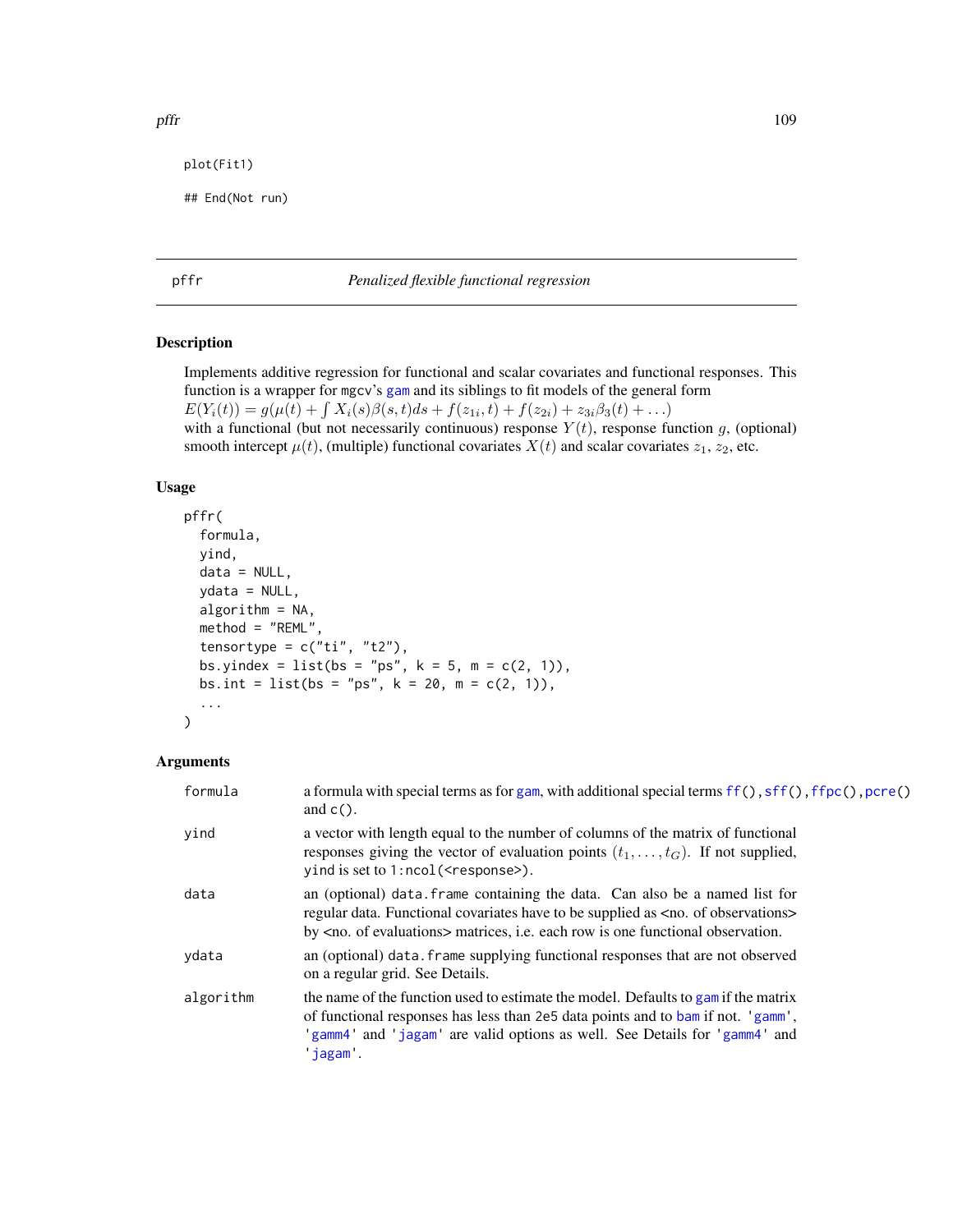| method     | Defaults to "REML"-estimation, including of unknown scale. If algorithm="bam",<br>the default is switched to "fREML". See gam and bam for details.                                                                       |
|------------|--------------------------------------------------------------------------------------------------------------------------------------------------------------------------------------------------------------------------|
| tensortype | which typ of tensor product splines to use. One of "ti" or "t2", defaults to ti.<br>t <sub>2</sub> -type terms do not enforce the more suitable special constraints for functional<br>regression, see Details.           |
| bs.vindex  | a named (!) list giving the parameters for spline bases on the index of the func-<br>tional response. Defaults to $list(bs="ps", k=5, m=c(2,1)),$ i.e. 5 cubic B-<br>splines bases with first order difference penalty.  |
| bs.int     | a named (!) list giving the parameters for the spline basis for the global func-<br>tional intercept. Defaults to $list(bs="ps", k=20, m=c(2,1)),$ i.e. 20 cubic<br>B-splines bases with first order difference penalty. |
| $\cdots$   | additional arguments that are valid for gam, bam, 'gamm4' or 'jagam'. subset<br>is not implemented.                                                                                                                      |

### Value

A fitted pffr-object, which is a [gam](#page-0-0)-object with some additional information in an pffr-entry. If algorithm is "gamm" or "gamm4", only the \$gam part of the returned list is modified in this way. Available methods/functions to postprocess fitted models: [summary.pffr](#page-165-0), [plot.pffr](#page-129-0), [coef.pffr](#page-15-0), [fitted.pffr](#page-148-0), [residuals.pffr](#page-148-1), [predict.pffr](#page-140-0), [model.matrix.pffr](#page-97-0), [qq.pffr](#page-146-0), [pffr.check](#page-112-0). If algorithm is "jagam", only the location of the model file and the usual [jagam](#page-0-0)-object are returned, you have to run the sampler yourself.

### Details

The routine can estimate

- 1. linear functional effects of scalar (numeric or factor) covariates that vary smoothly over t (e.g.  $z_{1i}\beta_1(t)$ , specified as ~z1),
- 2. nonlinear, and possibly multivariate functional effects of (one or multiple) scalar covariates z that vary smoothly over the index t of  $Y(t)$  (e.g.  $f(z_{2i}, t)$ , specified in the formula simply as  $\sim s(z2)$
- 3. (nonlinear) effects of scalar covariates that are constant over t (e.g.  $f(z_{3i})$ , specified as  $\sim$ c(s(z3)), or  $\beta_3 z_{3i}$ , specified as  $\sim$ c(z3)),
- 4. function-on-function regression terms (e.g.  $\int X_i(s)\beta(s,t)ds$ , specified as ~ff(X,yindex=t,xindex=s), see [ff](#page-26-0)). Terms given by [sff](#page-152-0) and [ffpc](#page-28-0) provide nonlinear and FPC-based effects of functional covariates, respectively.
- 5. concurrent effects of functional covariates X measured on the same grid as the response are specified as follows:  $\sim s(x)$  for a smooth, index-varying effect  $f(X(t), t)$ ,  $\sim x$  for a linear index-varying effect  $X(t)\beta(t)$ , ~c(s(x)) for a constant nonlinear effect  $f(X(t))$ , ~c(x) for a constant linear effect  $X(t)\beta$ .
- 6. Smooth functional random intercepts  $b_{0g(i)}(t)$  for a grouping variable g with levels  $g(i)$  can be specified via ~s(g,bs="re")), functional random slopes  $u_i b_{1g(i)}(t)$  in a numeric variable u via ~s(g,u,bs="re")). Scheipl, Staicu, Greven (2013) contains code examples for modeling correlated functional random intercepts using [mrf](#page-0-0)-terms.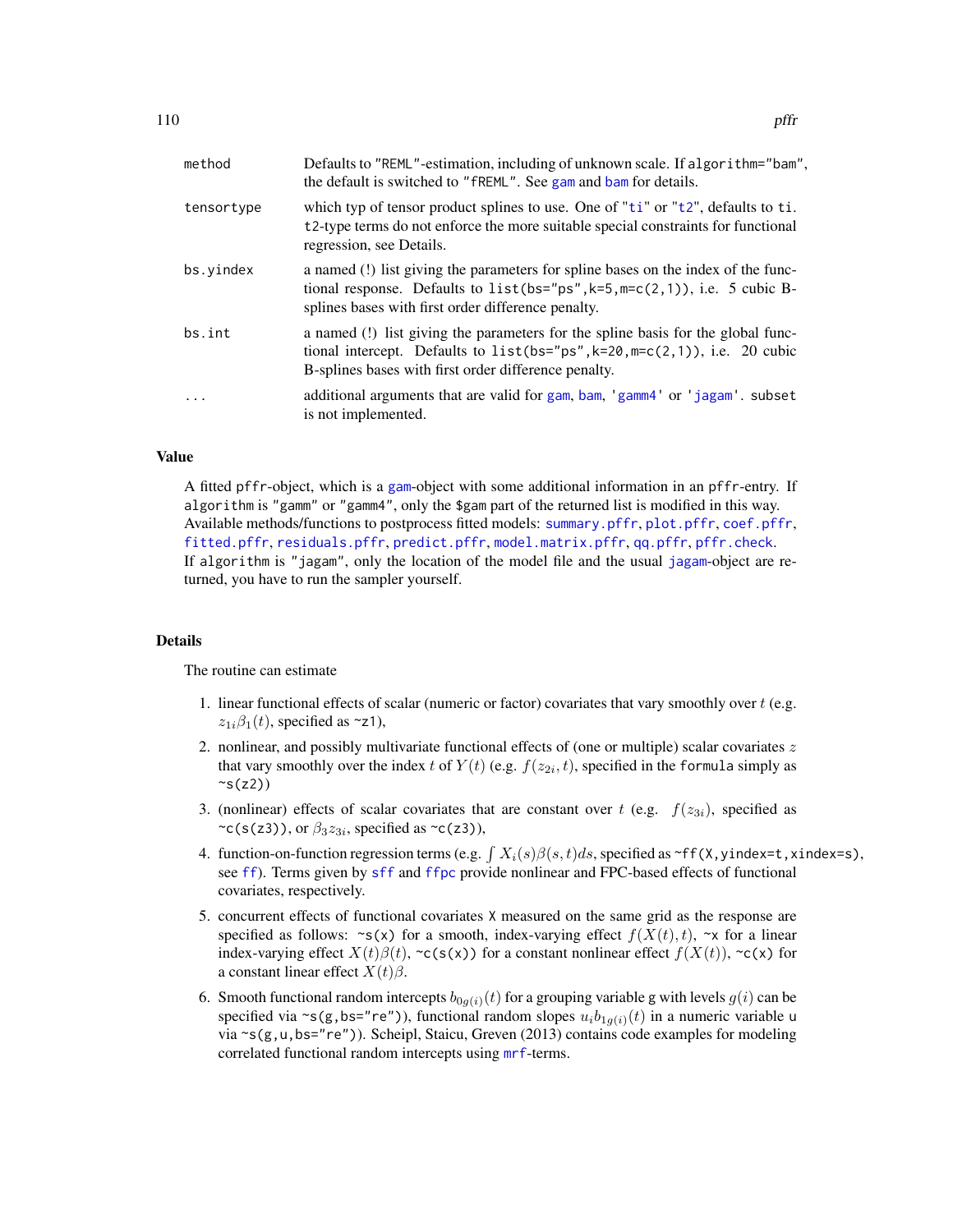Use the c()-notation to denote model terms that are constant over the index of the functional response.

Internally, univariate smooth terms without a c()-wrapper are expanded into bivariate smooth terms in the original covariate and the index of the functional response. Bivariate smooth terms  $(s(),t())$ or t2()) without a c()-wrapper are expanded into trivariate smooth terms in the original covariates and the index of the functional response. Linear terms for scalar covariates or categorical covariates are expanded into varying coefficient terms, varying smoothly over the index of the functional response. For factor variables, a separate smooth function with its own smoothing parameter is estimated for each level of the factor.

The marginal spline basis used for the index of the the functional response is specified via the *global* argument bs.yindex. If necessary, this can be overriden for any specific term by supplying a bs.yindex-argument to that term in the formula, e.g.  $\sim s(x, bs.yindex=list(bs="tp", k=7))$ would yield a tensor product spline over x and the index of the response in which the marginal basis for the index of the response are 7 cubic thin-plate spline functions (overriding the global default for the basis and penalty on the index of the response given by the *global* bs.yindex-argument). Use  $\sim$ -1 + c(1) + ... to specify a model with only a constant and no functional intercept.

The functional covariates have to be supplied as a  $n$  by  $\leq$  no. of evaluations> matrices, i.e. each row is one functional observation. For data on a regular grid, the functional response is supplied in the same format, i.e. as a matrix-valued entry in data, which can contain missing values.

If the functional responses are *sparse or irregular* (i.e., not evaluated on the same evaluation points across all observations), the ydata-argument can be used to specify the responses: ydata must be a data.frame with 3 columns called '.obs','.index','.value' which specify which curve the point belongs to ('.obs'=i), at which t it was observed ('.index'=t), and the observed value ('.value'= $Y_i(t)$ ). Note that the vector of unique sorted entries in ydata\$.obs must be equal to rownames(data) to ensure the correct association of entries in ydata to the corresponding rows of data. For both regular and irregular functional responses, the model is then fitted with the data in long format, i.e., for data on a grid the rows of the matrix of the functional response evaluations  $Y_i(t)$  are stacked into one long vector and the covariates are expanded/repeated correspondingly. This means the models get quite big fairly fast, since the effective number of rows in the design matrix is number of observations times number of evaluations of  $Y(t)$  per observation.

Note that pffr does not use mgcv's default identifiability constraints (i.e.,  $\sum_{i,t} \hat{f}(z_i, x_i, t) = 0$  or  $\sum_{i,t} \hat{f}(x_i, t) = 0$ ) for tensor product terms whose marginals include the index t of the functional response. Instead,  $\sum_i \hat{f}(z_i, x_i, t) = 0$  for all t is enforced, so that effects varying over t can be interpreted as local deviations from the global functional intercept. This is achieved by using [ti](#page-0-0)terms with a suitably modified mc-argument. Note that this is not possible if algorithm='gamm4' since only t2-type terms can then be used and these modified constraints are not available for t2. We recommend using centered scalar covariates for terms like  $z\beta(t)$  (~z) and centered functional covariates with  $\sum_i X_i(t) = 0$  for all t in ff-terms so that the global functional intercept can be interpreted as the global mean function.

The family-argument can be used to specify all of the response distributions and link functions described in [family.mgcv](#page-0-0). Note that family = "gaulss" is treated in a special way: Users can supply the formula for the variance by supplying a special argument varformula, but this is not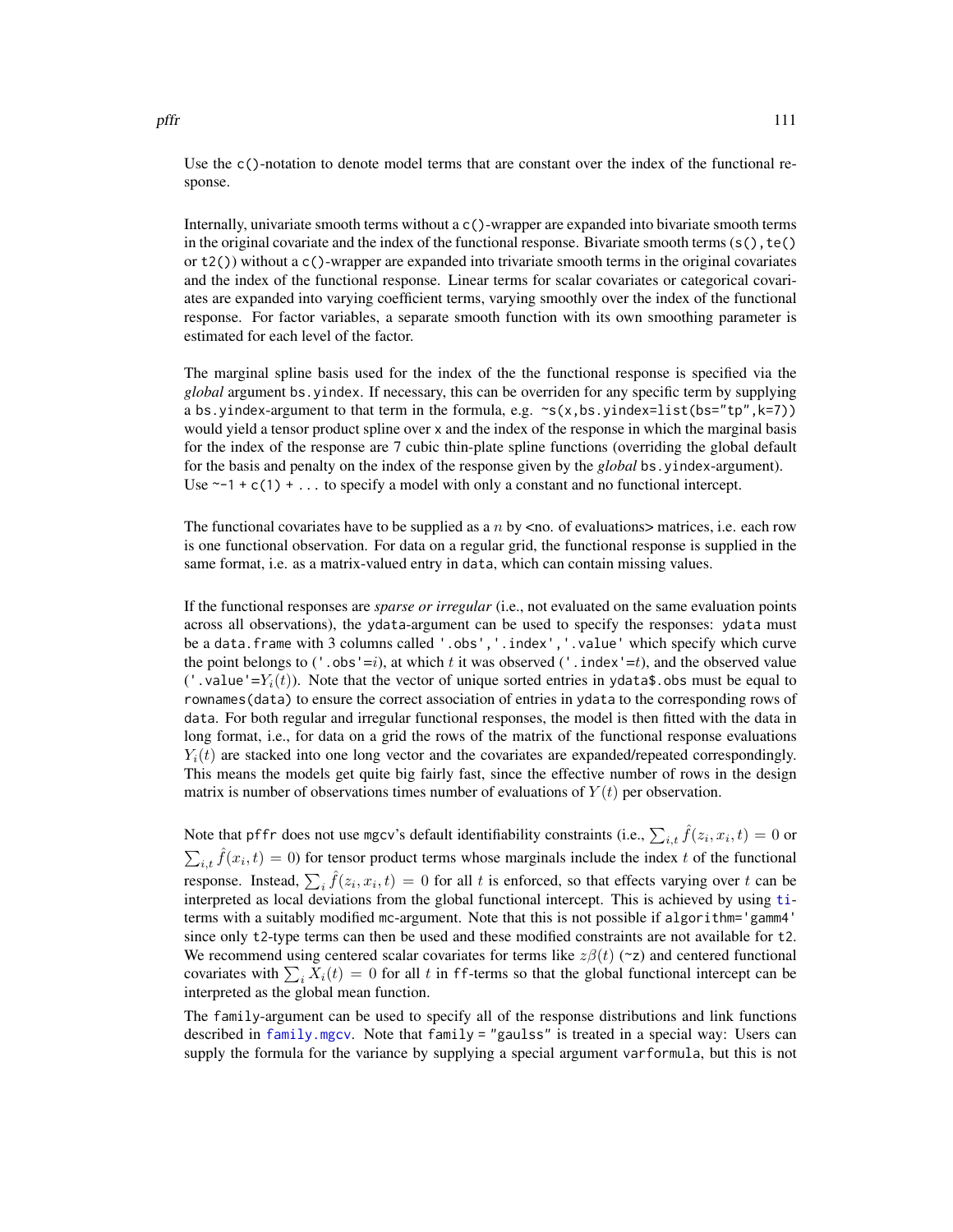modified in the way that the formula-argument is but handed over to the fitter directly, so this is for expert use only. If varformula is not given, pffr will use the parameters from argument bs.int to define a spline basis along the index of the response, i.e., a smooth variance function over \$t\$ for responses \$Y(t)\$.

#### Author(s)

Fabian Scheipl, Sonja Greven

### References

Ivanescu, A., Staicu, A.-M., Scheipl, F. and Greven, S. (2015). Penalized function-on-function regression. Computational Statistics, 30(2):539–568. [https://biostats.bepress.com/jhubiostat](https://biostats.bepress.com/jhubiostat/paper254/)/ [paper254/](https://biostats.bepress.com/jhubiostat/paper254/)

Scheipl, F., Staicu, A.-M. and Greven, S. (2015). Functional Additive Mixed Models. Journal of Computational & Graphical Statistics, 24(2): 477–501. <https://arxiv.org/abs/1207.5947>

F. Scheipl, J. Gertheiss, S. Greven (2016): Generalized Functional Additive Mixed Models, Electronic Journal of Statistics, 10(1), 1455–1492. [https://projecteuclid.org/journals/electron](https://projecteuclid.org/journals/electronic-journal-of-statistics/volume-10/issue-1/Generalized-functional-additive-mixed-models/10.1214)ic-journal-of-stati [volume-10/issue-1/Generalized-functional-additive-mixed-models/10.1214](https://projecteuclid.org/journals/electronic-journal-of-statistics/volume-10/issue-1/Generalized-functional-additive-mixed-models/10.1214)

### See Also

[smooth.terms](#page-0-0) for details of mgcv syntax and available spline bases and penalties.

### Examples

```
###############################################################################
# univariate model:
# Y(t) = f(t) + \int X1(s)\beta(s,t)ds + epsset.seed(2121)
data1 <- pffrSim(scenario="ff", n=40)
t <- attr(data1, "yindex")
s <- attr(data1, "xindex")
m1 <- pffr(Y ~ ff(X1, xind=s), yind=t, data=data1)
summary(m1)
plot(m1, pers=TRUE, pages=1)
## Not run:
###############################################################################
# multivariate model:
# E(Y(t)) = \beta_0(t) + \int X1(s)\beta_1(s,t)ds + xlin \beta_3(t) +# f_1(xte1, xte2) + f_2(xsmoo, t) + \beta_4 xconstdata2 <- pffrSim(scenario="all", n=200)
t <- attr(data2, "yindex")
s <- attr(data2, "xindex")
m2 \leq p ffr(Y \sim ff(X1, xind=s) + #linear function-on-function
                xlin + #varying coefficient term
            c(te(xte1, xte2)) + #bivariate smooth term in xte1 & xte2, const. over Y-index
                s(xsmoo) + #smooth effect of xsmoo varying over Y-index
                c(xconst), # linear effect of xconst constant over Y-index
        yind=t,
```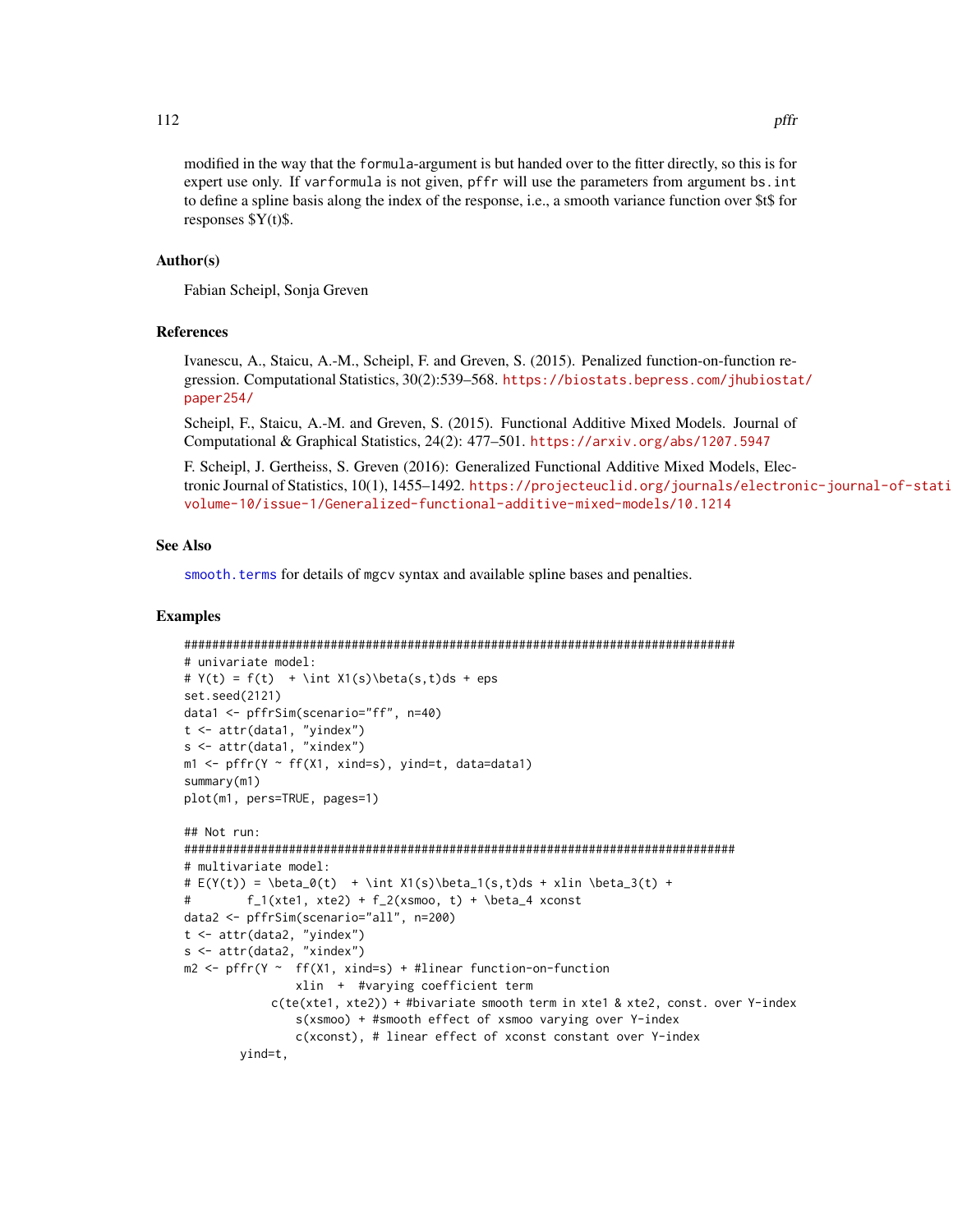#### pffr.check 113

```
data=data2)
summary(m2)
plot(m2, pers=TRUE)
str(coef(m2))
# convenience functions:
preddata <- pffrSim(scenario="all", n=20)
str(predict(m2, newdata=preddata))
str(predict(m2, type="terms"))
cm2 < - \text{coeff}(m2)cm2$pterms
str(cm2$smterms, 2)
str(cm2$smterms[["s(xsmoo)"]]$coef)
#############################################################################
# sparse data (80% missing on a regular grid):
set.seed(88182004)
data3 <- pffrSim(scenario=c("int", "smoo"), n=100, propmissing=0.8)
t <- attr(data3, "yindex")
m3.sparse <- pffr(Y ~ s(xsmoo), data=data3$data, ydata=data3$ydata, yind=t)
summary(m3.sparse)
plot(m3.sparse, pers=TRUE, pages=1)
## End(Not run)
```
<span id="page-112-0"></span>pffr.check *Some diagnostics for a fitted pffr model*

# Description

This is simply a wrapper for [gam.check\(](#page-0-0)).

# Usage

```
pffr.check(
  b,
  old.style = FALSE,
  type = c("deviance", "pearson", "response"),
  k.\text{sample} = 5000,k. rep = 200,rep = \theta.
  level = 0.9,
  rl.col = 2,
  rep.col = "gray80",...
\mathcal{L}
```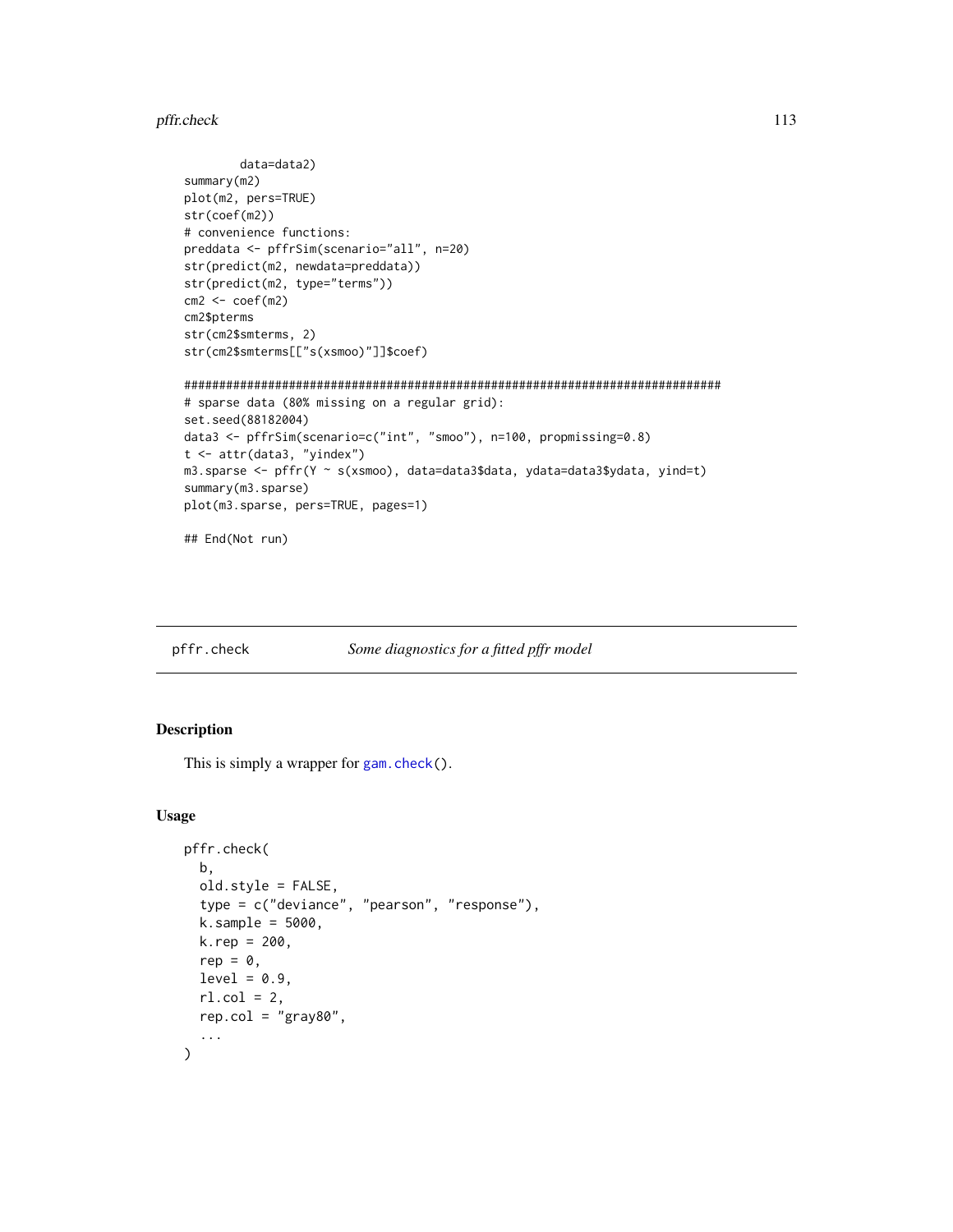### **Arguments**

| $\mathbf b$ | a fitted pffr-object                                                    |
|-------------|-------------------------------------------------------------------------|
| old.style   | If you want old fashioned plots, exactly as in Wood, 2006, set to TRUE. |
| type        | type of residuals, see residuals.gam, used in all plots.                |
| k.sample    | Above this k testing uses a random sub-sample of data.                  |
| k.rep       | how many re-shuffles to do to get p-value for k testing.                |
| rep         | passed to qq.gam when old.style is FALSE.                               |
| level       | passed to qq.gam when old.style is FALSE.                               |
| r1.col      | passed to qq.gam when old.style is FALSE.                               |
| rep.col     | passed to qq.gam when old.style is FALSE.                               |
| $\cdot$     | extra graphics parameters to pass to plotting functions.                |
|             |                                                                         |

pffrGLS *Penalized function-on-function regression with non-i.i.d. residuals*

# Description

Implements additive regression for functional and scalar covariates and functional responses. This function is a wrapper for mgcv's [gam](#page-0-0) and its siblings to fit models of the general form  $Y_i(t) = \mu(t) + \int X_i(s)\beta(s,t)ds + f(z_{1i},t) + f(z_{2i}) + z_{3i}\beta_3(t) + \ldots + E_i(t)$ with a functional (but not necessarily continuous) response  $Y(t)$ , (optional) smooth intercept  $\mu(t)$ , (multiple) functional covariates  $X(t)$  and scalar covariates  $z_1$ ,  $z_2$ , etc. The residual functions  $E_i(t) \sim GP(0, K(t, t'))$  are assumed to be i.i.d. realizations of a Gaussian process. An estimate of the covariance operator  $K(t, t')$  evaluated on yind has to be supplied in the hatSigma-argument.

#### Usage

```
pffrGLS(
  formula,
  yind,
  hatSigma,
  algorithm = NA,
  method = "REML",
  tensortype = c("te", "t2"),
  bs.yindex = list(bs = "ps", k = 5, m = c(2, 1)),
  bs.int = list(bs = "ps", k = 20, m = c(2, 1)),
  cond.cutoff = 500,
  ...
)
```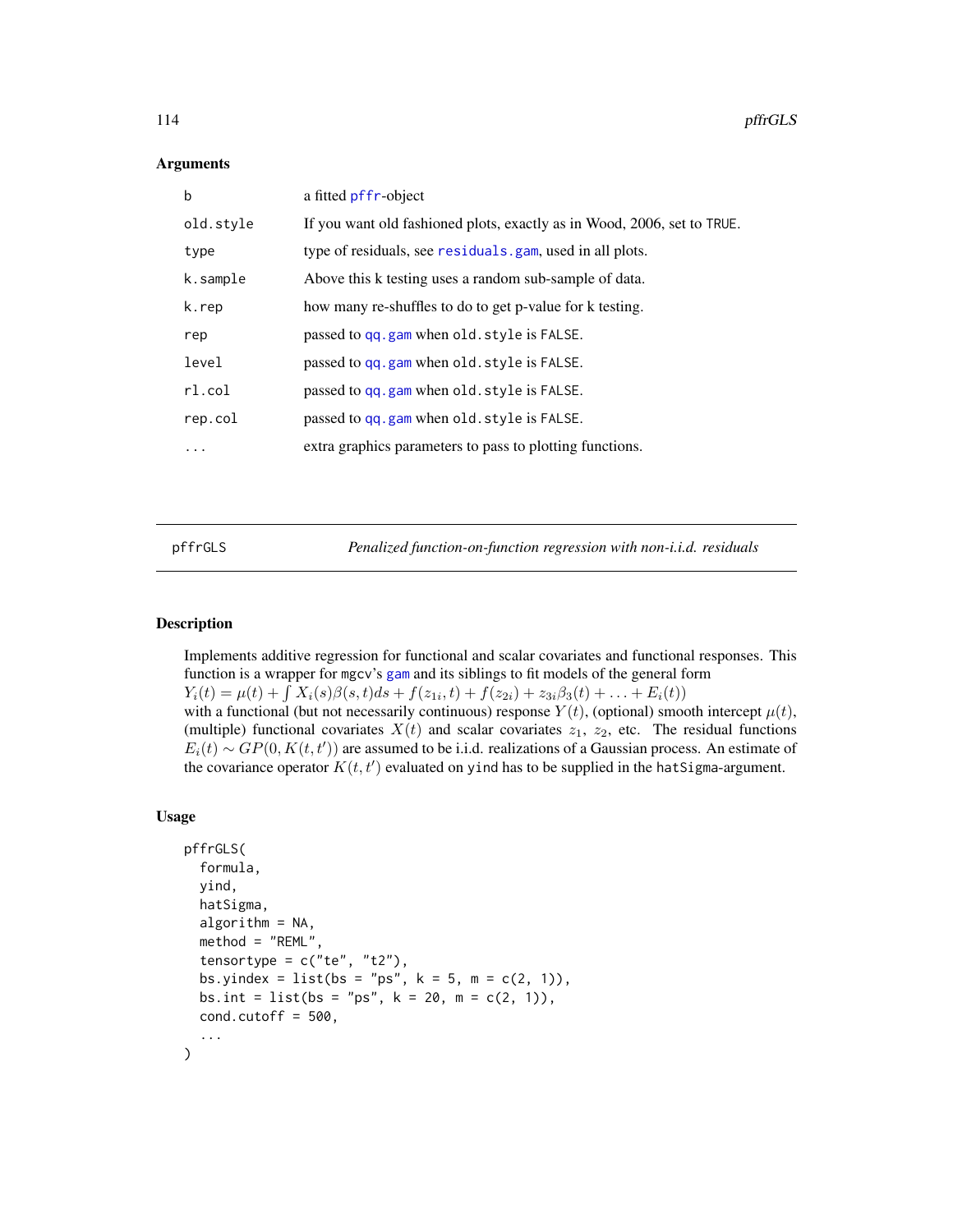#### pffrGLS 115

# Arguments

| formula     | a formula with special terms as for gam, with additional special terms ff() and<br>$c()$ . See pffr.                                                                                                                                   |
|-------------|----------------------------------------------------------------------------------------------------------------------------------------------------------------------------------------------------------------------------------------|
| yind        | a vector with length equal to the number of columns of the matrix of functional<br>responses giving the vector of evaluation points $(t_1, \ldots, t_G)$ . see pffr                                                                    |
| hatSigma    | (an estimate of) the within-observation covariance (along the responses' index),<br>evaluated at yind. See Details.                                                                                                                    |
| algorithm   | the name of the function used to estimate the model. Defaults to gam if the<br>matrix of functional responses has less than 2e5 data points and to bam if not.<br>"gamm" (see gamm) and "gamm4" (see gamm4) are valid options as well. |
| method      | See pffr                                                                                                                                                                                                                               |
| tensortype  | See pffr                                                                                                                                                                                                                               |
| bs.yindex   | See pffr                                                                                                                                                                                                                               |
| bs.int      | See pffr                                                                                                                                                                                                                               |
| cond.cutoff | if the condition number of hat Sigma is greater than this, hat Sigma is made<br>"more" positive-definite via nearPD to ensure a condition number equal to cond.cutoff.<br>Defaults to 500.                                             |
| $\cdots$    | additional arguments that are valid for gam or bam. See pffr.                                                                                                                                                                          |

### Value

a fitted pffr-object, see [pffr](#page-108-0).

# Details

Note that hatSigma has to be positive definite. If hatSigma is close to positive *semi-*definite or badly conditioned, estimated standard errors become unstable (typically much too small). pffrGLS will try to diagnose this and issue a warning. The danger is especially big if the number of functional observations is smaller than the number of gridpoints (i.e, length(yind)), since the raw covariance estimate will not have full rank.

Please see [pffr](#page-108-0) for details on model specification and implementation.

THIS IS AN EXPERIMENTAL VERSION AND NOT WELL TESTED YET – USE AT YOUR OWN RISK.

### Author(s)

Fabian Scheipl

# See Also

[pffr](#page-108-0), [fpca.sc](#page-56-0)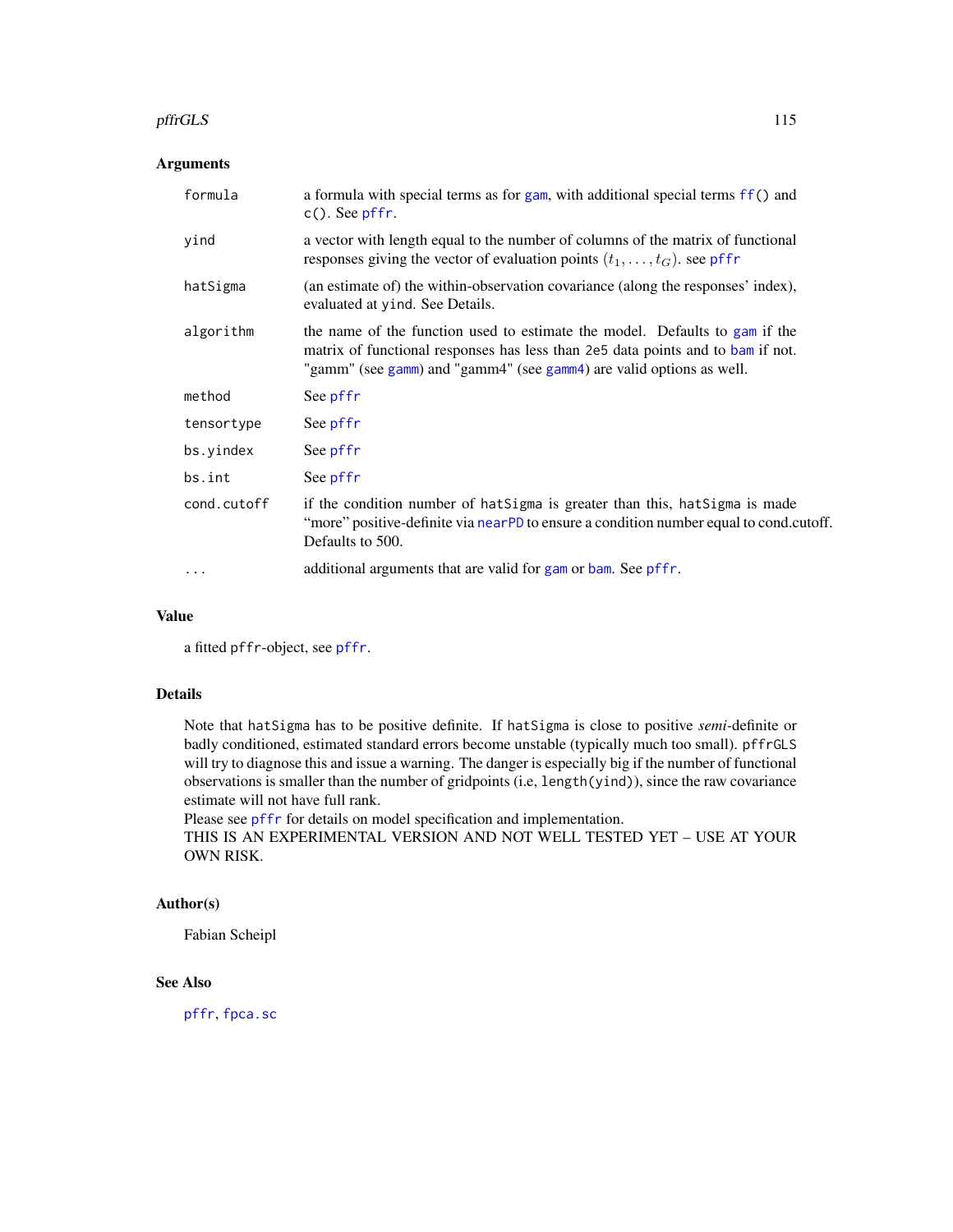# Description

Simulates example data for [pffr](#page-108-0) from a variety of terms. Scenario "all" generates data from a complex multivariate model

$$
Y_i(t) = \mu(t) + \int X_{1i}(s)\beta_1(s,t)ds + xlin\beta_3(t) + f(xtel, xte2) + f(xsmoo, t) + \beta_4xconst + f(xfactor, t) + \epsilon_i(t)
$$

. Scenarios "int", "ff", "lin", "te", "smoo", "const", "factor", generate data from simpler models containing only the respective term(s) in the model equation given above. Specifying a vectorvalued scenario will generate data from a combination of the respective terms. Sparse/irregular response trajectories can be generated by setting propmissing to something greater than 0 (and smaller than 1). The return object then also includes a ydata-item with the sparsified data.

# Usage

```
pffrSim(
  scenario = "all",
  n = 100,nxgrid = 40,
  nygrid = 60,
  SNR = 10,
  propmissing = 0,
  limits = NULL
)
```
### Arguments

| scenario    | see Description                                                                                                                      |
|-------------|--------------------------------------------------------------------------------------------------------------------------------------|
| n           | number of observations                                                                                                               |
| nxgrid      | number of evaluation points of functional covariates                                                                                 |
| nygrid      | number of evaluation points of the functional response                                                                               |
| <b>SNR</b>  | the signal-to-noise ratio for the generated data: empirical variance of the additive<br>predictor divided by variance of the errors. |
| propmissing | proportion of missing data in the response, default $= 0$ . See Details.                                                             |
| limits      | a function that defines an integration range, see ff                                                                                 |

# Details

See source code for details.

# Value

a named list with the simulated data, and the true components of the predictor etc as attributes.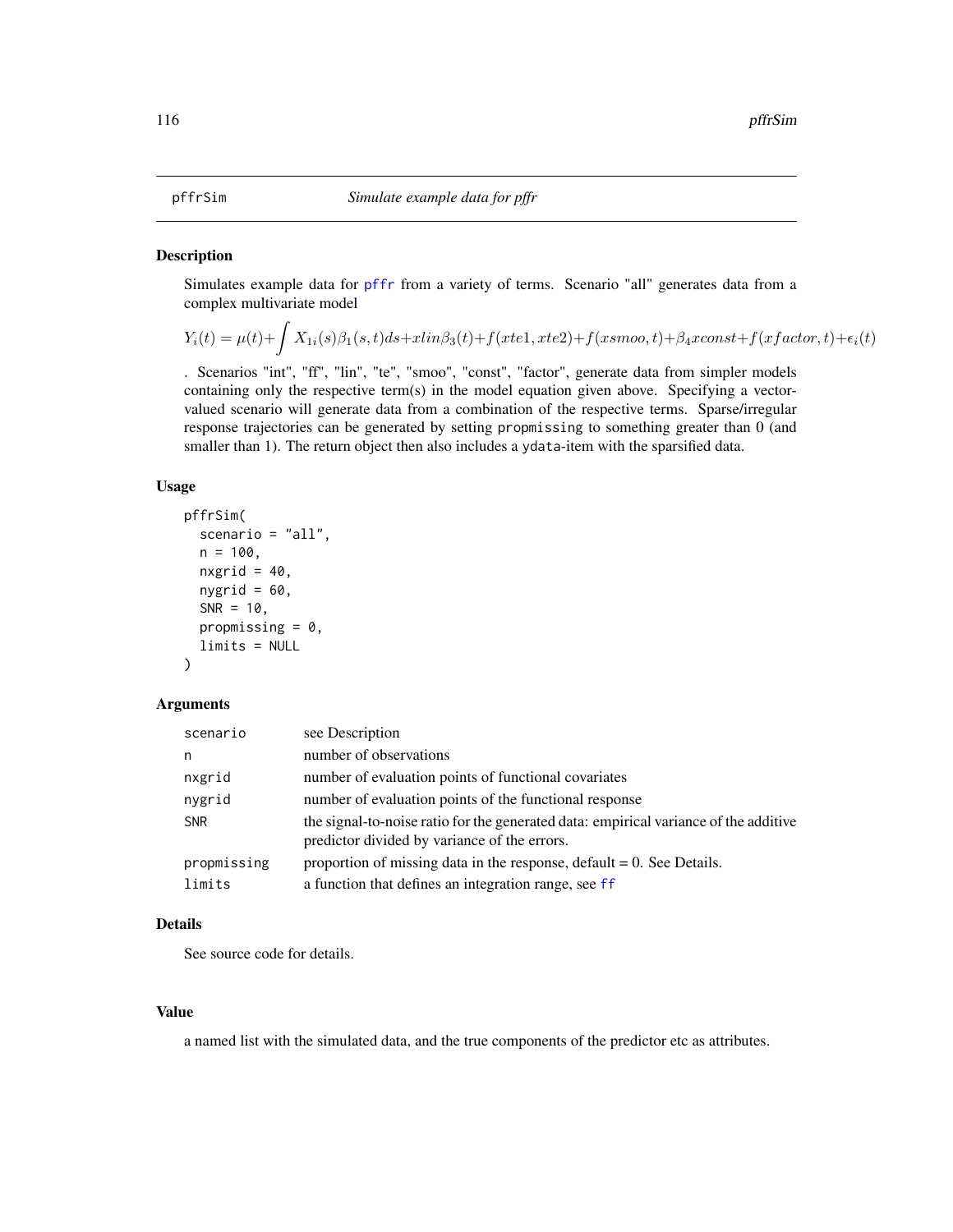# Description

Implements various approaches to penalized scalar-on-function regression. These techniques include Penalized Functional Regression (Goldsmith et al., 2011), Longitudinal Penalized Functional Regression (Goldsmith, et al., 2012), Functional Principal Component Regression (Reiss and Ogden, 2007), Partially Empirical Eigenvectors for Regression (Randolph et al., 2012), Functional Generalized Additive Models (McLean et al., 2013), and Variable-Domain Functional Regression (Gellar et al., 2014). This function is a wrapper for mgcv's [gam](#page-0-0) and its siblings to fit models with a scalar (but not necessarily continuous) response.

# Usage

pfr(formula = NULL, fitter = NA, method = "REML", ...)

# Arguments

| formula  | a formula that could contain any of the following special terms: $If($ ), $af()$ ,<br>$1f$ . vd(), peer(), $fpc($ ), or re(); also mgcv's s(), te(), or t2().                                                                          |  |
|----------|----------------------------------------------------------------------------------------------------------------------------------------------------------------------------------------------------------------------------------------|--|
| fitter   | the name of the function used to estimate the model. Defaults to gam if the<br>matrix of functional responses has less than 2e5 data points and to bam if not.<br>"gamm" (see gamm) and "gamm4" (see gamm4) are valid options as well. |  |
| method   | The smoothing parameter estimation method. Default is "REML". For options,<br>see gam.                                                                                                                                                 |  |
| $\ddots$ | additional arguments that are valid for gam or bam. These include data and<br>family to specify the input data and outcome family, as well as many options to<br>control the estimation.                                               |  |

### Value

A fitted pfr-object, which is a [gam](#page-0-0)-object with some additional information in a \$pfr-element. If fitter is "gamm" or "gamm4", only the \$gam part of the returned list is modified in this way.

### Warning

Binomial responses should be specified as a numeric vector rather than as a matrix or a factor.

### Author(s)

Jonathan Gellar <JGellar@mathematica-mpr.com>, Mathew W. McLean, Jeff Goldsmith, and Fabian Scheipl

<span id="page-116-0"></span>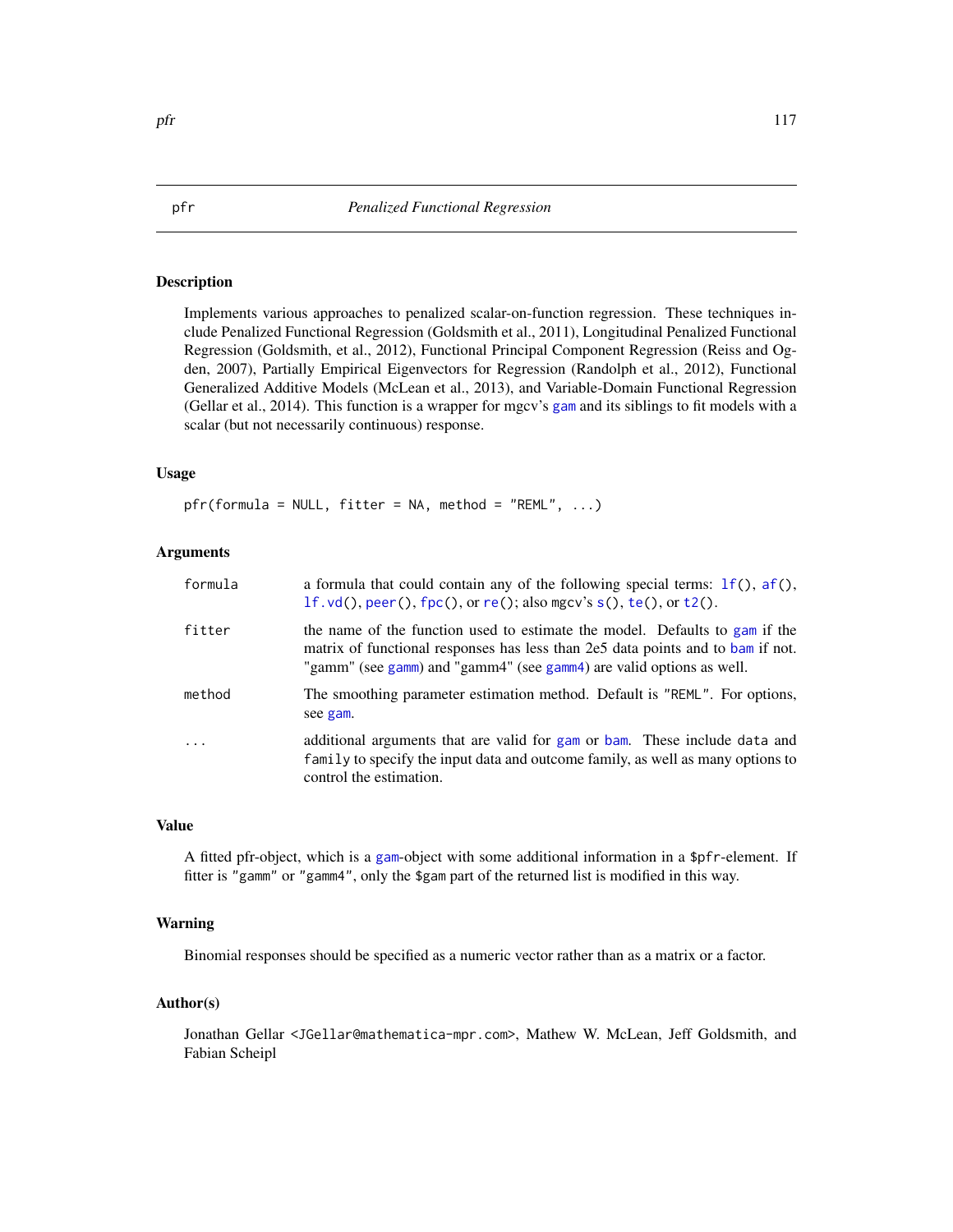#### References

Goldsmith, J., Bobb, J., Crainiceanu, C., Caffo, B., and Reich, D. (2011). Penalized functional regression. *Journal of Computational and Graphical Statistics*, 20(4), 830-851.

Goldsmith, J., Crainiceanu, C., Caffo, B., and Reich, D. (2012). Longitudinal penalized functional regression for cognitive outcomes on neuronal tract measurements. *Journal of the Royal Statistical Society: Series C*, 61(3), 453-469.

Reiss, P. T., and Ogden, R. T. (2007). Functional principal component regression and functional partial least squares. *Journal of the American Statistical Association*, 102, 984-996.

Randolph, T. W., Harezlak, J, and Feng, Z. (2012). Structured penalties for functional linear models - partially empirical eigenvectors for regression. *Electronic Journal of Statistics*, 6, 323-353.

McLean, M. W., Hooker, G., Staicu, A.-M., Scheipl, F., and Ruppert, D. (2014). Functional generalized additive models. *Journal of Computational and Graphical Statistics*, 23 (1), pp. 249-269. Available at <https://www.ncbi.nlm.nih.gov/pmc/articles/PMC3982924/>.

Gellar, J. E., Colantuoni, E., Needham, D. M., and Crainiceanu, C. M. (2014). Variable-Domain Functional Regression for Modeling ICU Data. Journal of the American Statistical Association, 109(508): 1425-1439.

### See Also

[af](#page-4-0), [lf](#page-79-0), [lf.vd](#page-81-0), [fpc](#page-44-0), [peer](#page-102-0), [re](#page-147-0).

### Examples

```
# See lf(), lf.vd(), af(), fpc(), and peer() for additional examples
```

```
data(DTI)
DTI1 <- DTI[DTI$visit==1 & complete.cases(DTI),]
par(mfrow=c(1,2))
```
# Fit model with linear functional term for CCA

```
fit.lf \leq pfr(pasat \sim lf(cca, k=30, bs="ps"), data=DTI1)
plot(fit.lf, ylab=expression(paste(beta(t))), xlab="t")
## Not run:
# Alternative way to plot
bhat.lf <- coef(fit.lf, n=101)
bhat.lf$upper <- bhat.lf$value + 1.96*bhat.lf$se
bhat.lf$lower <- bhat.lf$value - 1.96*bhat.lf$se
matplot(bhat.lf$cca.argvals, bhat.lf[,c("value", "upper", "lower")],
        type="l", lty=c(1,2,2), col=1,
        ylab=expression(paste(beta(t))), xlab="t")
```

```
# Fit model with additive functional term for CCA, using tensor product basis
fit.af <- pfr(pasat ~ af(cca, Qtransform=TRUE, k=c(7,7)), data=DTI1)
plot(fit.af, scheme=2, xlab="t", ylab="cca(t)", main="Tensor Product")
plot(fit.af, scheme=2, Qtransform=TRUE,
    xlab="t", ylab="cca(t)", main="Tensor Product")
```

```
# Change basistype to thin-plate regression splines
fit.af.s <- pfr(pasat ~ af(cca, basistype="s", Qtransform=TRUE, k=50),
```
118 **pfr**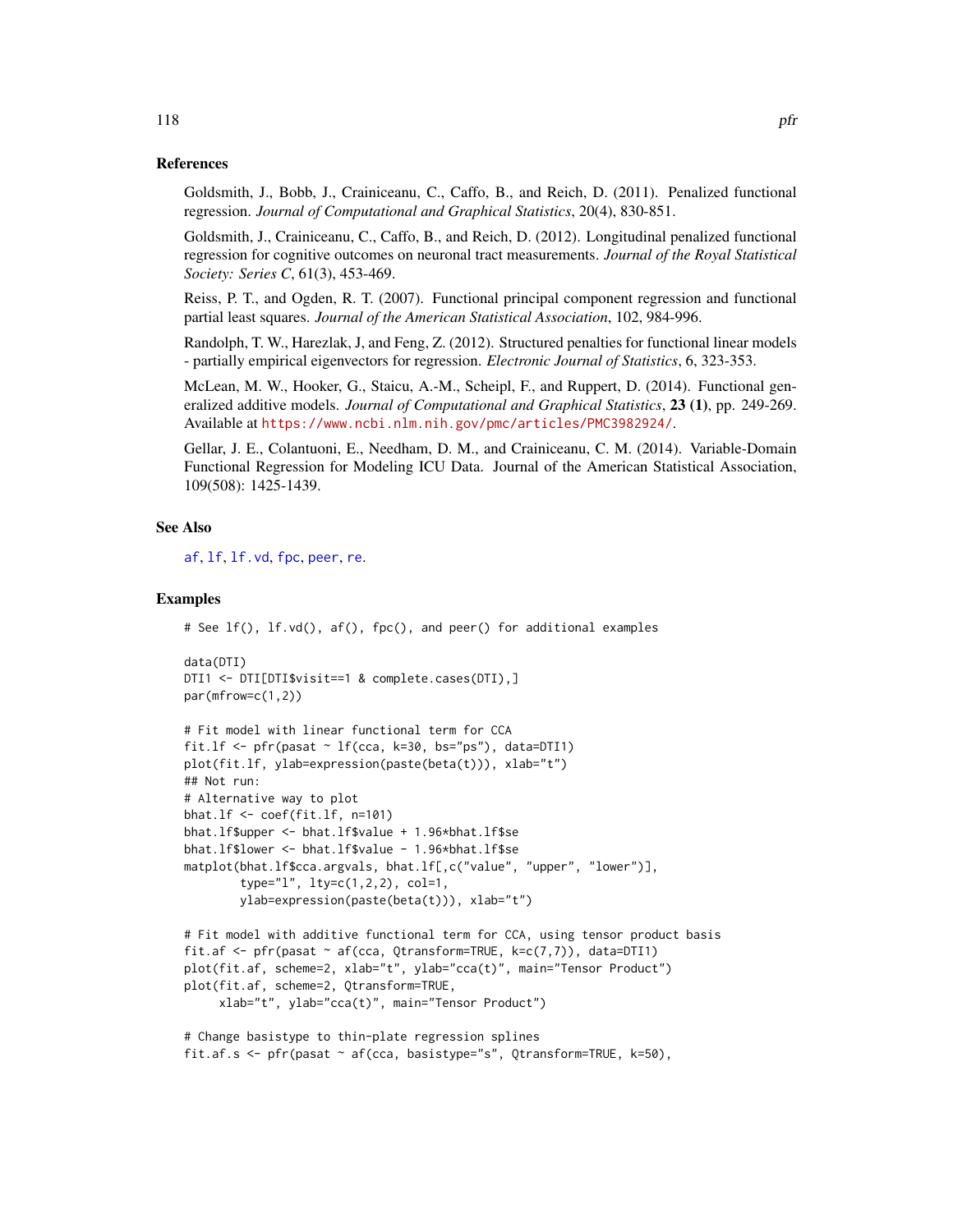pfr\_old 119

```
data=DTI1)
plot(fit.af.s, scheme=2, xlab="t", ylab="cca(t)", main="TPRS", rug=FALSE)
plot(fit.af.s, scheme=2, Qtransform=TRUE,
     xlab="t", ylab="cca(t)", main="TPRS", rug=FALSE)
# Visualize bivariate function at various values of x
par(mfrow=c(2,2))
vis.pfr(fit.af, xval=.2)
vis.pfr(fit.af, xval=.4)
vis.pfr(fit.af, xval=.6)
vis.pfr(fit.af, xval=.8)
# Include random intercept for subject
DTI.re <- DTI[complete.cases(DTI$cca),]
DTI.re$ID <- factor(DTI.re$ID)
fit.re <- pfr(pasat \sim lf(cca, k=30) + re(ID), data=DTI.re)
coef.re <- coef(fit.re)
par(mfrow=c(1,2))
plot(fit.re)
# FPCR_R Model
fit.fpc \leq pfr(pasat \sim fpc(cca), data=DTI.re)
plot(fit.fpc)
# PEER Model with second order difference penalty
DTI.use <- DTI[DTI$case==1,]
DTI.use <- DTI.use[complete.cases(DTI.use$cca),]
fit.peer <- pfr(pasat ~ peer(cca, argvals=seq(0,1,length=93),
                             integration="riemann", pentype="D"), data=DTI.use)
plot(fit.peer)
## End(Not run)
```
pfr\_old *Penalized Functional Regression (old version)*

# Description

This code implements the function pfr() available in refund 0.1-11. It is included to maintain backwards compatibility.

Functional predictors are entered as a matrix or, in the case of multiple functional predictors, as a list of matrices using the funcs argument. Missing values are allowed in the functional predictors, but it is assumed that they are observed over the same grid. Functional coefficients and confidence bounds are returned as lists in the same order as provided in the funcs argument, as are principal component and spline bases. Increasing values of nbasis will increase computational time and the values of nbasis, kz, and kb in relation to each other may need to be adjusted in application-specific ways.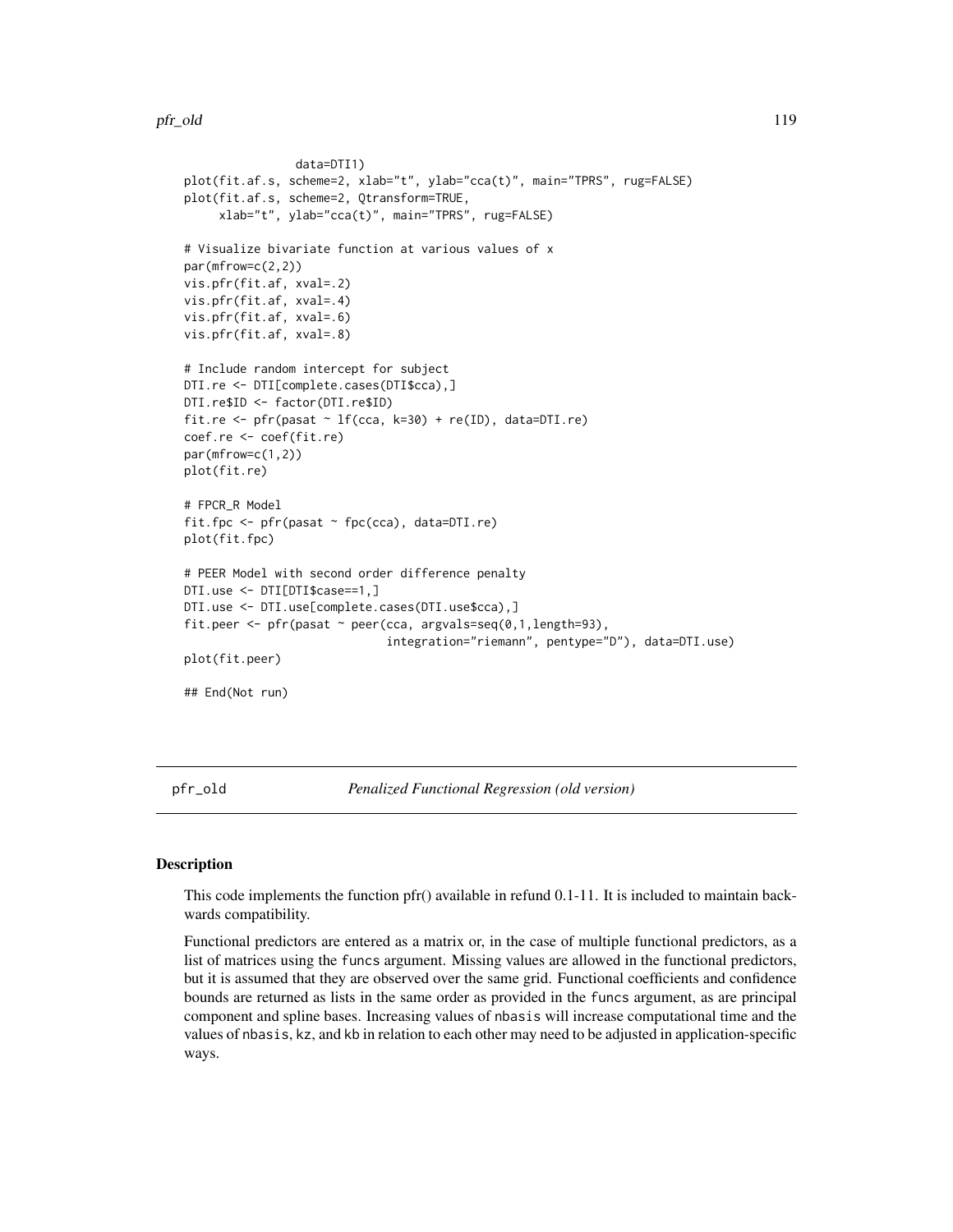# Usage

```
pfr_old(
  Y,
  subj = NULL,covariates = NULL,
  funcs,
  kz = 10,
  kb = 30,nbasis = 10,family = "gaussian",
  method = "REML",
  smooth.option = "fpca.sc",
  pve = 0.99,
  ...
\mathcal{L}
```
# Arguments

| Y             | vector of all outcomes over all visits                                                                                                                                                                                                                                                                                                                                                       |  |
|---------------|----------------------------------------------------------------------------------------------------------------------------------------------------------------------------------------------------------------------------------------------------------------------------------------------------------------------------------------------------------------------------------------------|--|
| subj          | vector containing the subject number for each observation                                                                                                                                                                                                                                                                                                                                    |  |
| covariates    | matrix of scalar covariates                                                                                                                                                                                                                                                                                                                                                                  |  |
| funcs         | matrix, or list of matrices, containing observed functional predictors as rows.<br>NA values are allowed.                                                                                                                                                                                                                                                                                    |  |
| kz            | can be NULL; can be a scalar, in which case this will be the dimension of prin-<br>cipal components basis for each and every observed functional predictors; can<br>be a vector of length equal to the number of functional predictors, in which case<br>each element will correspond to the dimension of principal components basis<br>for the corresponding observed functional predictors |  |
| kb            | dimension of the B-spline basis for the coefficient function (note: this is a<br>change from versions 0.1-7 and previous)                                                                                                                                                                                                                                                                    |  |
| nbasis        | passed to refund::fpca.sc (note: using fpca.sc is a change from versions 0.1-7)<br>and previous)                                                                                                                                                                                                                                                                                             |  |
| family        | generalized linear model family                                                                                                                                                                                                                                                                                                                                                              |  |
| method        | method for estimating the smoothing parameters; defaults to REML                                                                                                                                                                                                                                                                                                                             |  |
| smooth.option | method to do FPC decomposition on the predictors. Two options available -<br>"fpca.sc" or "fpca.face". If using "fpca.sc", a number less than 35 for nbasis<br>should be used while if using "fpca.face", 35 or more is recommended.                                                                                                                                                         |  |
| pve           | proportion of variance explained used to choose the number of principal com-<br>ponents to be included in the expansion.                                                                                                                                                                                                                                                                     |  |
| .             | additional arguments passed to gam to fit the regression model.                                                                                                                                                                                                                                                                                                                              |  |
|               |                                                                                                                                                                                                                                                                                                                                                                                              |  |

# Value

| fit         | result of the call to gam |
|-------------|---------------------------|
| fitted.vals | predicted outcomes        |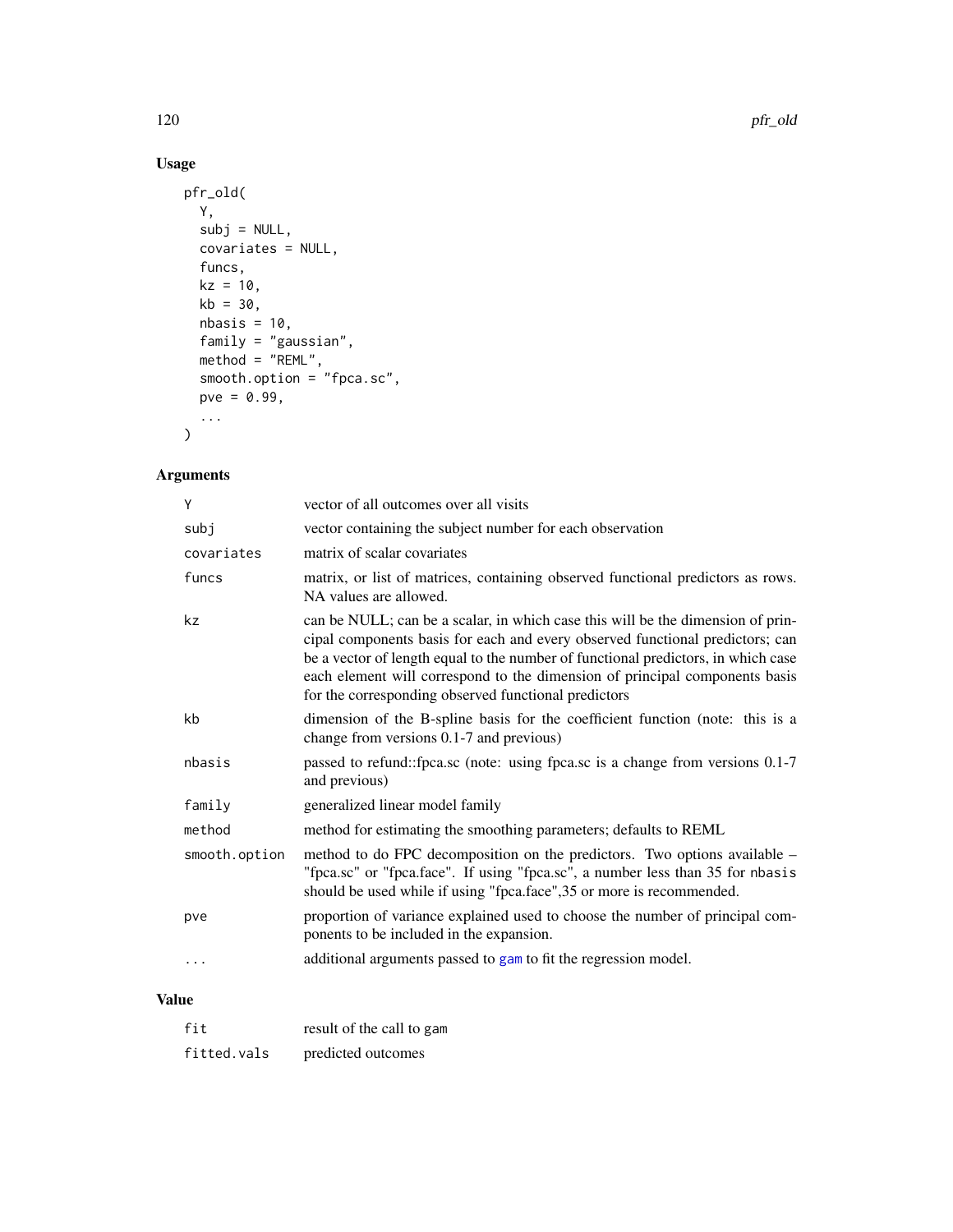#### pfr\_old 121

| fitted.vals.level.0 |                                                                                                                                                                                                                                                                                                                                             |  |  |
|---------------------|---------------------------------------------------------------------------------------------------------------------------------------------------------------------------------------------------------------------------------------------------------------------------------------------------------------------------------------------|--|--|
|                     | predicted outcomes at population level                                                                                                                                                                                                                                                                                                      |  |  |
| fitted.vals.level.1 |                                                                                                                                                                                                                                                                                                                                             |  |  |
|                     | predicted outcomes at subject-specific level (if applicable)                                                                                                                                                                                                                                                                                |  |  |
| betaHat             | list of estimated coefficient functions                                                                                                                                                                                                                                                                                                     |  |  |
| beta.covariates     | parameter estimates for scalar covariates                                                                                                                                                                                                                                                                                                   |  |  |
| varBetaHat          | list containing covariance matrices for the estimated coefficient functions                                                                                                                                                                                                                                                                 |  |  |
| <b>Bounds</b>       | list of bounds of a pointwise 95% confidence interval for the estimated coeffi-<br>cient functions                                                                                                                                                                                                                                          |  |  |
| X                   | design matrix used in the model fit                                                                                                                                                                                                                                                                                                         |  |  |
| D                   | penalty matrix used in the model fit                                                                                                                                                                                                                                                                                                        |  |  |
| phi                 | list of B-spline bases for the coefficient functions                                                                                                                                                                                                                                                                                        |  |  |
| psi                 | list of principal components basis for the functional predictors                                                                                                                                                                                                                                                                            |  |  |
| С                   | stacked row-specific principal component scores                                                                                                                                                                                                                                                                                             |  |  |
| J                   | transpose of psi matrix multiplied by phi                                                                                                                                                                                                                                                                                                   |  |  |
| СJ                  | C matrix multiplied J                                                                                                                                                                                                                                                                                                                       |  |  |
| Ζ1                  | design matrix of random intercepts                                                                                                                                                                                                                                                                                                          |  |  |
| subj                | subject identifiers as specified by user                                                                                                                                                                                                                                                                                                    |  |  |
| fixed.mat           | the fixed effects design matrix of the pfr as a mixed model                                                                                                                                                                                                                                                                                 |  |  |
| rand.mat            | the fixed effects design matrix of the pfr as a mixed model                                                                                                                                                                                                                                                                                 |  |  |
| N_subj              | the number of unique subjects, if subj is specified                                                                                                                                                                                                                                                                                         |  |  |
| p                   | number of scalar covariates                                                                                                                                                                                                                                                                                                                 |  |  |
| N.pred              | number of functional covariates                                                                                                                                                                                                                                                                                                             |  |  |
| kz                  | as specified                                                                                                                                                                                                                                                                                                                                |  |  |
| kz.adj              | For smooth.option="fpca.sc", will be same as kz (or a vector of repeated values<br>of the specified scalar kz). For smooth.option="fpca.face", will be the corre-<br>sponding number of principal components for each functional predictor as de-<br>termined by fpca.face; will be less than or equal to kz on an elemental-wise<br>level. |  |  |
| kb                  | as specified                                                                                                                                                                                                                                                                                                                                |  |  |
| nbasis              | as specified                                                                                                                                                                                                                                                                                                                                |  |  |
| totD                | number of penalty matrices created for mgcv::gam                                                                                                                                                                                                                                                                                            |  |  |
| funcs               | as specified                                                                                                                                                                                                                                                                                                                                |  |  |
| covariates          | as specified                                                                                                                                                                                                                                                                                                                                |  |  |
| smooth.option       | as specified                                                                                                                                                                                                                                                                                                                                |  |  |

# Warning

Binomial responses should be specified as a numeric vector rather than as a matrix or a factor.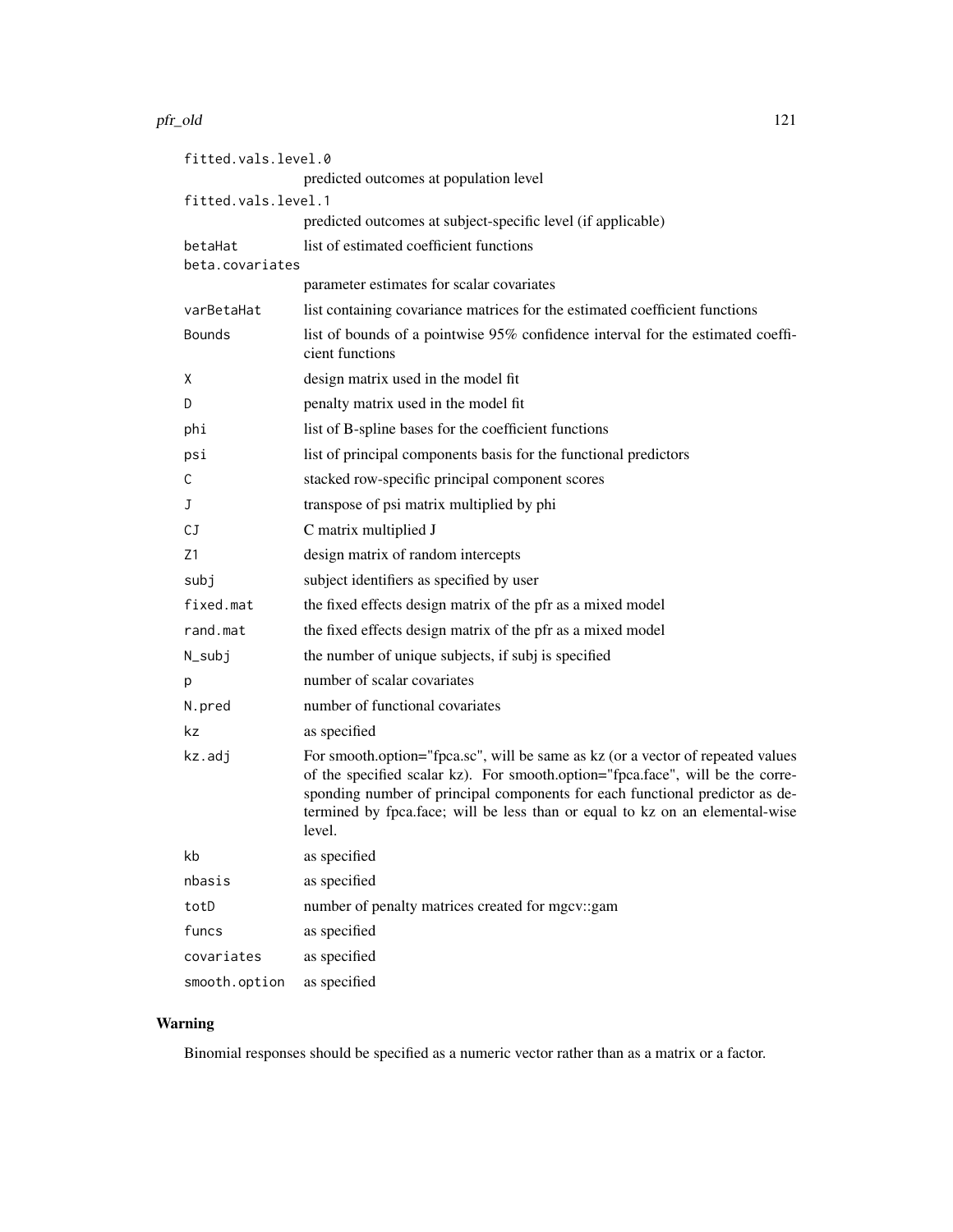#### Author(s)

Bruce Swihart <bruce.swihart@gmail.com> and Jeff Goldsmith <jeff.goldsmith@columbia.edu>

### References

Goldsmith, J., Bobb, J., Crainiceanu, C., Caffo, B., and Reich, D. (2011). Penalized functional regression. *Journal of Computational and Graphical Statistics*, 20(4), 830-851.

Goldsmith, J., Crainiceanu, C., Caffo, B., and Reich, D. (2012). Longitudinal penalized functional regression for cognitive outcomes on neuronal tract measurements. *Journal of the Royal Statistical Society: Series C*, 61(3), 453-469.

Swihart, Bruce J., Goldsmith, Jeff; and Crainiceanu, Ciprian M. (July 2012). Testing for functional effects. Johns Hopkins University Dept. of Biostatistics Working Paper 247, available at [https:](https://biostats.bepress.com/jhubiostat/paper247/) [//biostats.bepress.com/jhubiostat/paper247/](https://biostats.bepress.com/jhubiostat/paper247/) American Statistical Association, 109(508): 1425-1439.

### See Also

[rlrt.pfr](#page-149-0), [predict.pfr](#page-142-0).

### Examples

```
## Not run:
##################################################################
######### DTI Data Example #########
##################################################################
##################################################################
# For more about this example, see Swihart et al. 2013
##################################################################
## load and reassign the data;
data(DTI2)
Y <- DTI2$pasat ## PASAT outcome
id <- DTI2$id ## subject id
W1 <- DTI2$cca ## Corpus Callosum
W2 <- DTI2$rcst ## Right corticospinal
V <- DTI2$visit ## visit
## prep scalar covariate
visit.1.rest \leq matrix(as.numeric(V > 1), ncol=1)
covar.in <- visit.1.rest
## note there is missingness in the functional predictors
apply(is.na(W1), 2, mean)
apply(is.na(W2), 2, mean)
## fit two univariate models
pfr.obj.t1 <- pfr(Y = Y, covariates=covar.in, funcs = list(W1), subj = id, kz = 10, kb = 50)
pfr.obj.t2 <- pfr(Y = Y, covariates=covar.in, funcs = list(W2), subj = id, kz = 10, kb = 50)
```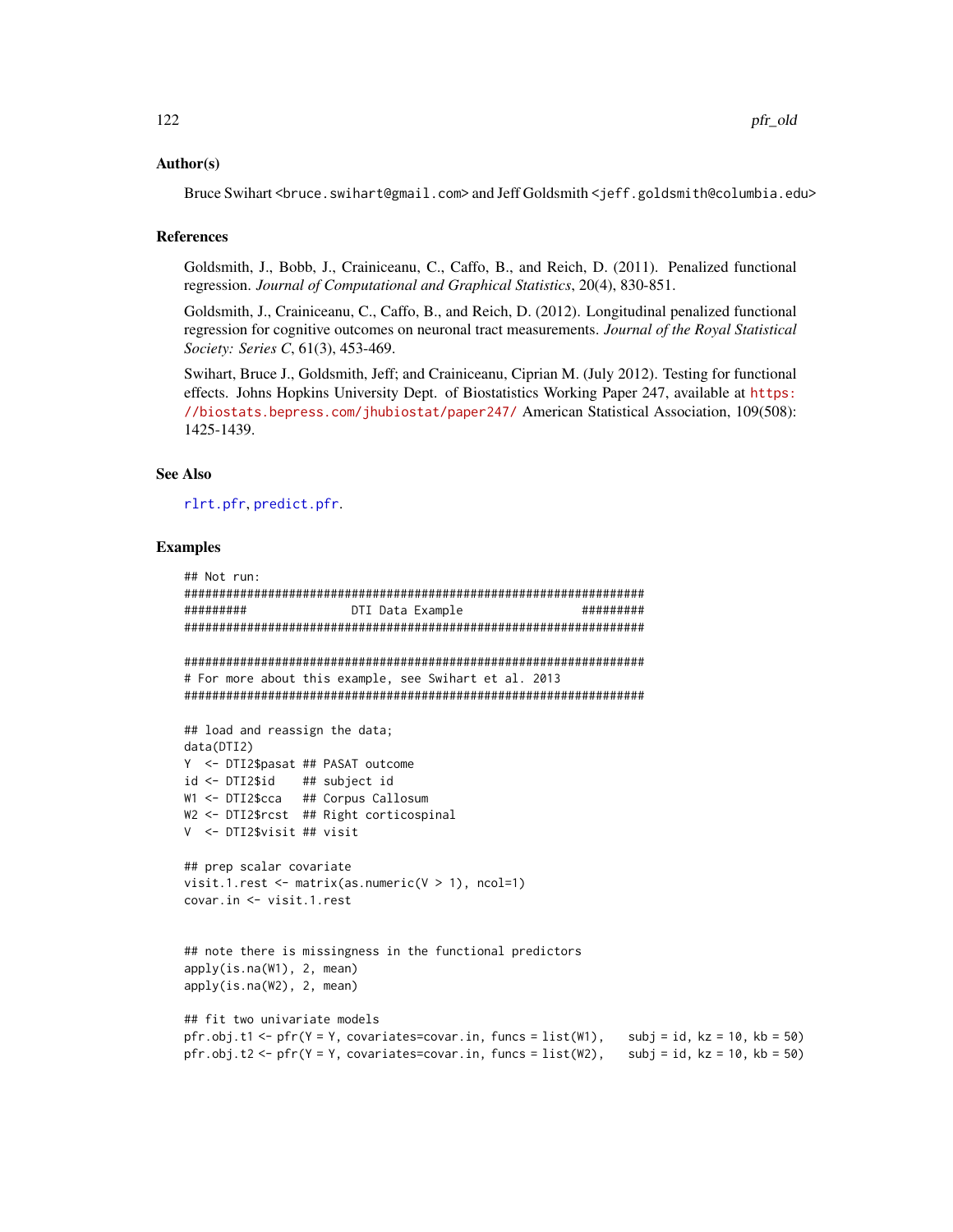```
### one model with two functional predictors using "smooth.face"
### for smoothing predictors
pfr.obj.t3 <- pfr(Y = Y, covariates=covar.in, funcs = list(W1, W2),
                  subj = id, kz = 10, kb = 50, n basis=35, smooth. option="fpca.face")## plot the coefficient function and bounds
dev.new()
par(mfrow=c(2,2))
ran <-c(-2, .5)matplot(cbind(pfr.obj.t1$BetaHat[[1]], pfr.obj.t1$Bounds[[1]]),
        type = 'l', lty = c(1,2,2), col = c(1,2,2), ylab = "BetaHat",
       main = "CCA", xlab="Location", ylim=ran)
abline(h=0, col="blue")
matplot(cbind(pfr.obj.t2$BetaHat[[1]], pfr.obj.t2$Bounds[[1]]),
        type = '1', lty = c(1,2,2), col = c(1,2,2), ylab = "BetaHat",
       main = "RCST", xlab="Location", ylim=ran)
abline(h=0, col="blue")
matplot(cbind(pfr.obj.t3$BetaHat[[1]], pfr.obj.t3$Bounds[[1]]),
        type = 'l', lty = c(1,2,2), col = c(1,2,2), ylab = "BetaHat",
       main = "CCA - mult.", xlab="Location", ylim=ran)
abline(h=0, col="blue")
matplot(cbind(pfr.obj.t3$BetaHat[[2]], pfr.obj.t3$Bounds[[2]]),
        type = '1', lty = c(1,2,2), col = c(1,2,2), ylab = "BetaHat",
       main = "RCST - mult.", xlab="Location", ylim=ran)
abline(h=0, col="blue")
##################################################################
# use baseline data to regress continuous outcomes on functional
# predictors (continuous outcomes only recorded for case == 1)
##################################################################
data(DTI)
# subset data as needed for this example
cca = DTI$cca[which(DTI$visit ==1 & DTI$case == 1),]rct = DTI$rcst[which(DTI$visit == 1 & DTI$case == 1),]DTI = DTI[which(DTI$visit == 1 & DTI$case == 1),]# note there is missingness in the functional predictors
apply(is.na(cca), 2, mean)
apply(is.na(rcst), 2, mean)
# fit two models with single functional predictors and plot the results
fit.cca = pfr(Y=DTI$pasat, funcs = cca, kz=10, kb=50, nbasis=20)
fit.rcst = pfr(Y=DTI$pasat, funcs = rcst, kz=10, kb=50, nbasis=20)
par(mfrow = c(1,2))matplot(cbind(fit.cca$BetaHat[[1]], fit.cca$Bounds[[1]]),
        type = 'l', lty = c(1,2,2), col = c(1,2,2), ylab = "BetaHat",
       main = "CCA")matplot(cbind(fit.rcst$BetaHat[[1]], fit.rcst$Bounds[[1]]),
        type = 'l', lty = c(1,2,2), col = c(1,2,2), ylab = "BetaHat",
```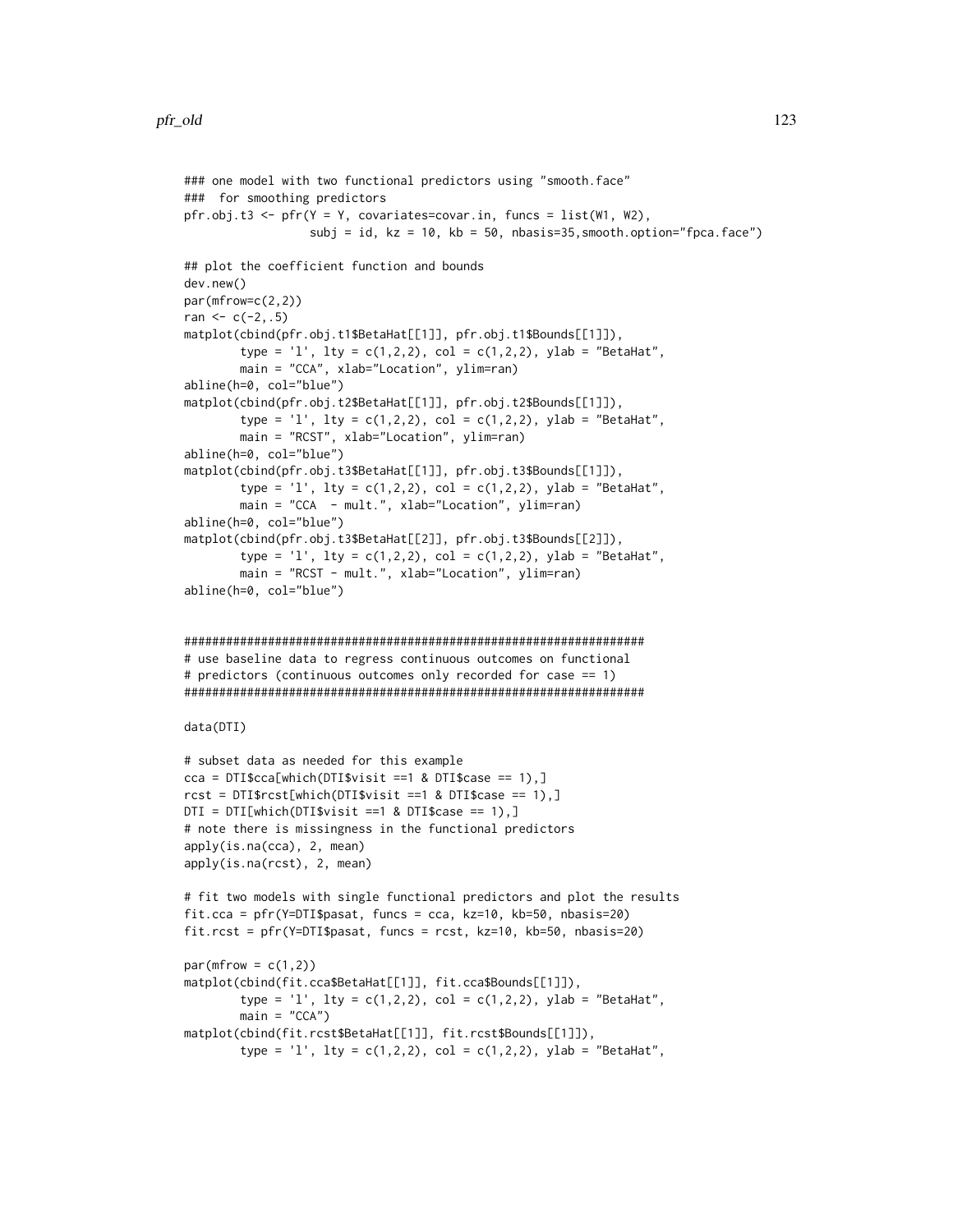```
main = "RCST")
# fit a model with two functional predictors and plot the results
fit.cca.rcst = pfr(Y=DTI$pasat, funcs = list(cca, rcst), kz=10, kb=30, nbasis=20)
par(mfrow = c(1,2))matplot(cbind(fit.cca.rcst$BetaHat[[1]], fit.cca.rcst$Bounds[[1]]),
        type = 'l', lty = c(1,2,2), col = c(1,2,2), ylab = "BetaHat",
       main = "CCA")matplot(cbind(fit.cca.rcst$BetaHat[[2]], fit.cca.rcst$Bounds[[2]]),
       type = 'l', lty = c(1,2,2), col = c(1,2,2), ylab = "BetaHat",
       main = "RCST")##################################################################
# use baseline data to regress binary case-status outcomes on
# functional predictors
##################################################################
data(DTI)
# subset data as needed for this example
cca = DTI$cca[which(DTI$visit == 1),]rcst = DTI$rcst[which(DTI$visit == 1),]
DTI = DTI[which(DTI$visit == 1),]# fit two models with single functional predictors and plot the results
fit.cca = pfr(Y=DTI$case, funcs = cca, family = "binomial")
fit.rcst = pfr(Y=DTI$case, funcs = rcst, family = "binomial")
par(mfrow = c(1,2))matplot(cbind(fit.cca$BetaHat[[1]], fit.cca$Bounds[[1]]),
       type = 'l', lty = c(1,2,2), col = c(1,2,2), ylab = "BetaHat",
       main = "CCA")matplot(cbind(fit.rcst$BetaHat[[1]], fit.rcst$Bounds[[1]]),
       type = 'l', lty = c(1,2,2), col = c(1,2,2), ylab = "BetaHat",
       main = "RCST")##################################################################
######### Octane Data Example #########
##################################################################
data(gasoline)
Y = gasoline$octane
funcs = gasoline$NIR
wavelengths = as.matrix(2*450:850)# fit the model using pfr and the smoothing option "fpca.face"
fit = pfr(Y=Y, funcs=funcs, kz=15, kb=50,nbasis=35,smooth.option="fpca.face")
matplot(wavelengths, cbind(fit$BetaHat[[1]], fit$Bounds[[1]]),
       type='l', lwd=c(2,1,1), lty=c(1,2,2), xlab = "Wavelengths",
       ylab = "Coefficient Function", col=1)
```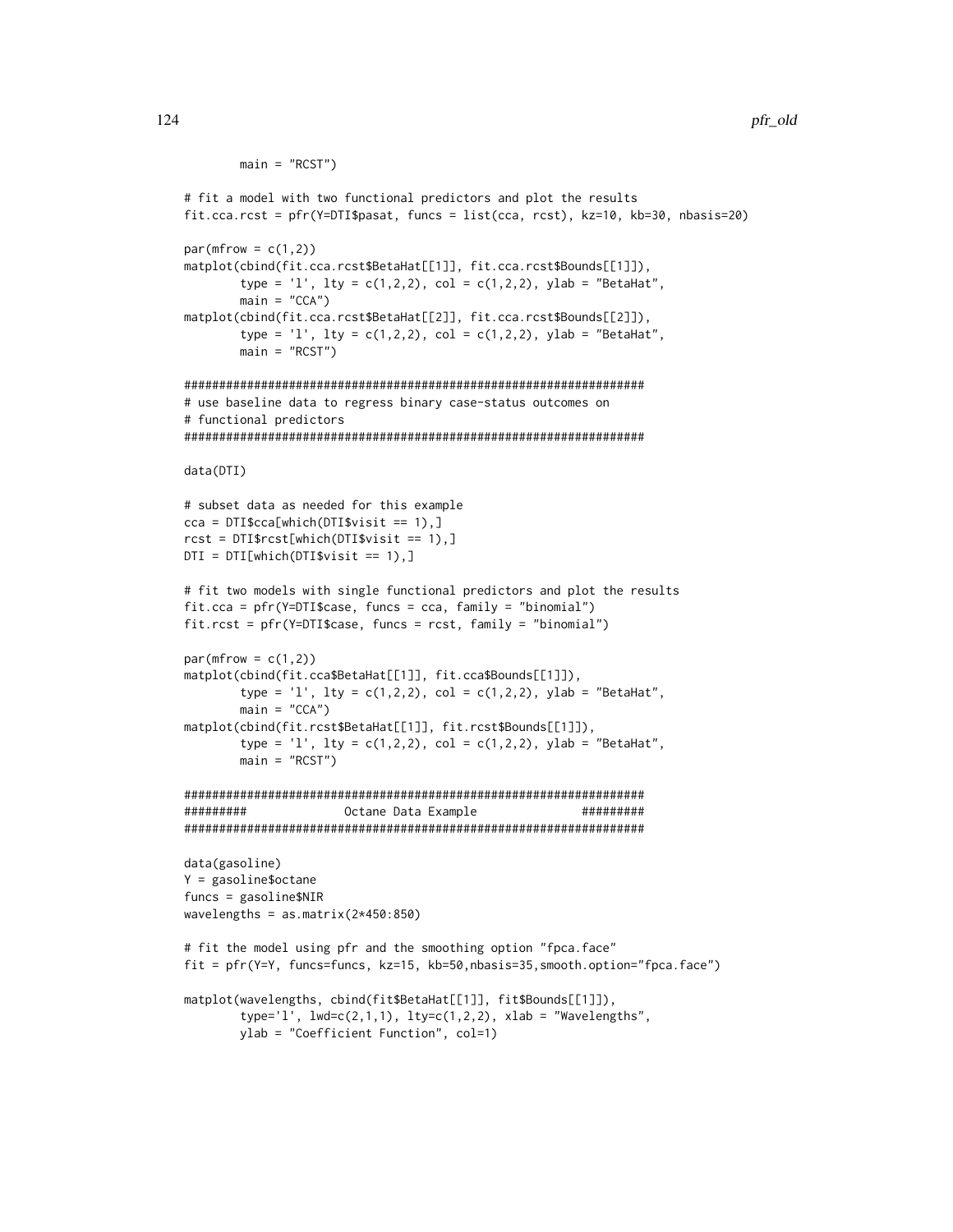#### plot.fosr and the set of the set of the set of the set of the set of the set of the set of the set of the set of the set of the set of the set of the set of the set of the set of the set of the set of the set of the set of

## End(Not run)

# Description

Plots the coefficient function estimates produced by fosr().

# Usage

```
## S3 method for class 'fosr'
plot(
 x,
 split = NULL,titles = NULL,
 xlabel = "",ylabel = "Coefficient function",
 set.mfrow = TRUE,
  ...
\mathcal{L}
```
# Arguments

| X         | an object of class "fosr".                                                                                                                                                                                                                                                                                  |
|-----------|-------------------------------------------------------------------------------------------------------------------------------------------------------------------------------------------------------------------------------------------------------------------------------------------------------------|
| split     | value, or vector of values, at which to divide the set of coefficient functions into<br>groups, each plotted on a different scale. E.g., if set to 1, the first function is<br>plotted on one scale, and all others on a different (common) scale. If NULL, all<br>functions are plotted on the same scale. |
| titles    | character vector of titles for the plots produced, e.g., names of the corresponding<br>scalar predictors.                                                                                                                                                                                                   |
| xlabel    | label for the x-axes of the plots.                                                                                                                                                                                                                                                                          |
| ylabel    | label for the y-axes of the plots.                                                                                                                                                                                                                                                                          |
| set.mfrow | logical value: if TRUE, the function will try to set an appropriate value of the<br>metrow parameter for the plots. Otherwise you may wish to set metrow outside the<br>function call.                                                                                                                      |
| $\cdots$  | graphical parameters (see par) for the plot.                                                                                                                                                                                                                                                                |

# Author(s)

Philip Reiss <phil.reiss@nyumc.org>

# See Also

[fosr](#page-33-0), which includes examples.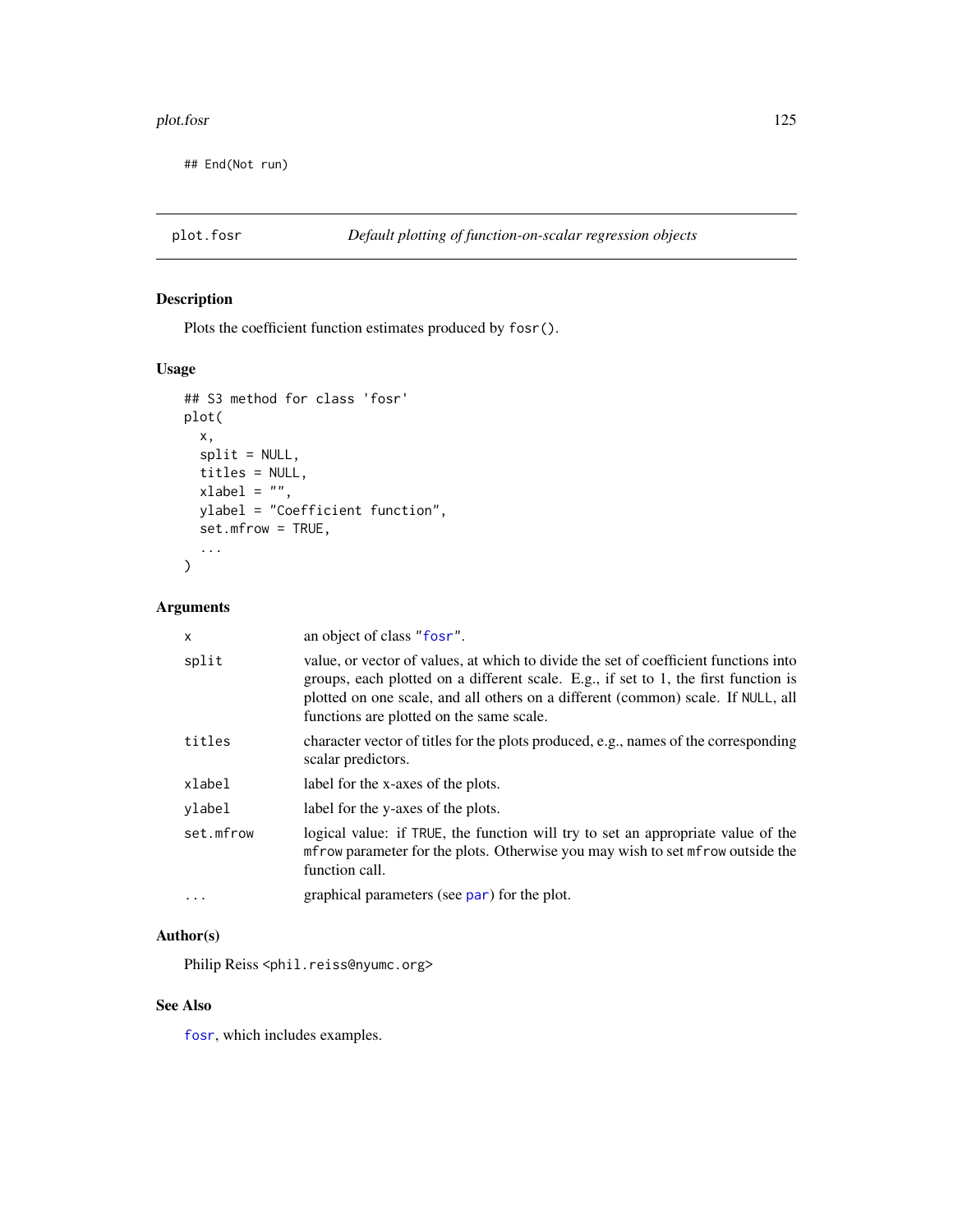# Description

Given a "[fosr.vs](#page-40-0)" object, produces a figure of estimated coefficient functions.

# Usage

```
## S3 method for class 'fosr.vs'
plot(x, \ldots)
```
# Arguments

| x        | an object of class "fosr. vs". |
|----------|--------------------------------|
| $\cdots$ | additional arguments.          |

# Value

a figure of estimated coefficient functions.

### Author(s)

Yakuan Chen <yc2641@cumc.columbia.edu>

### See Also

[fosr.vs](#page-40-0)

# Examples

```
## Not run:
I = 100p = 20D = 50grid = seq(0, 1, length = D)beta.true = matrix(0, p, D)beta.true[1,] = sin(2*grid*pi)
beta.true[2,] = cos(2*grid*pi)
beta.true[3,] = 2psi.true = matrix(NA, 2, D)
psi.true[1,] = sin(4*grid*pi)
psi.true[2,] = cos(4*grid*pi)
lambda = c(3,1)set.seed(100)
```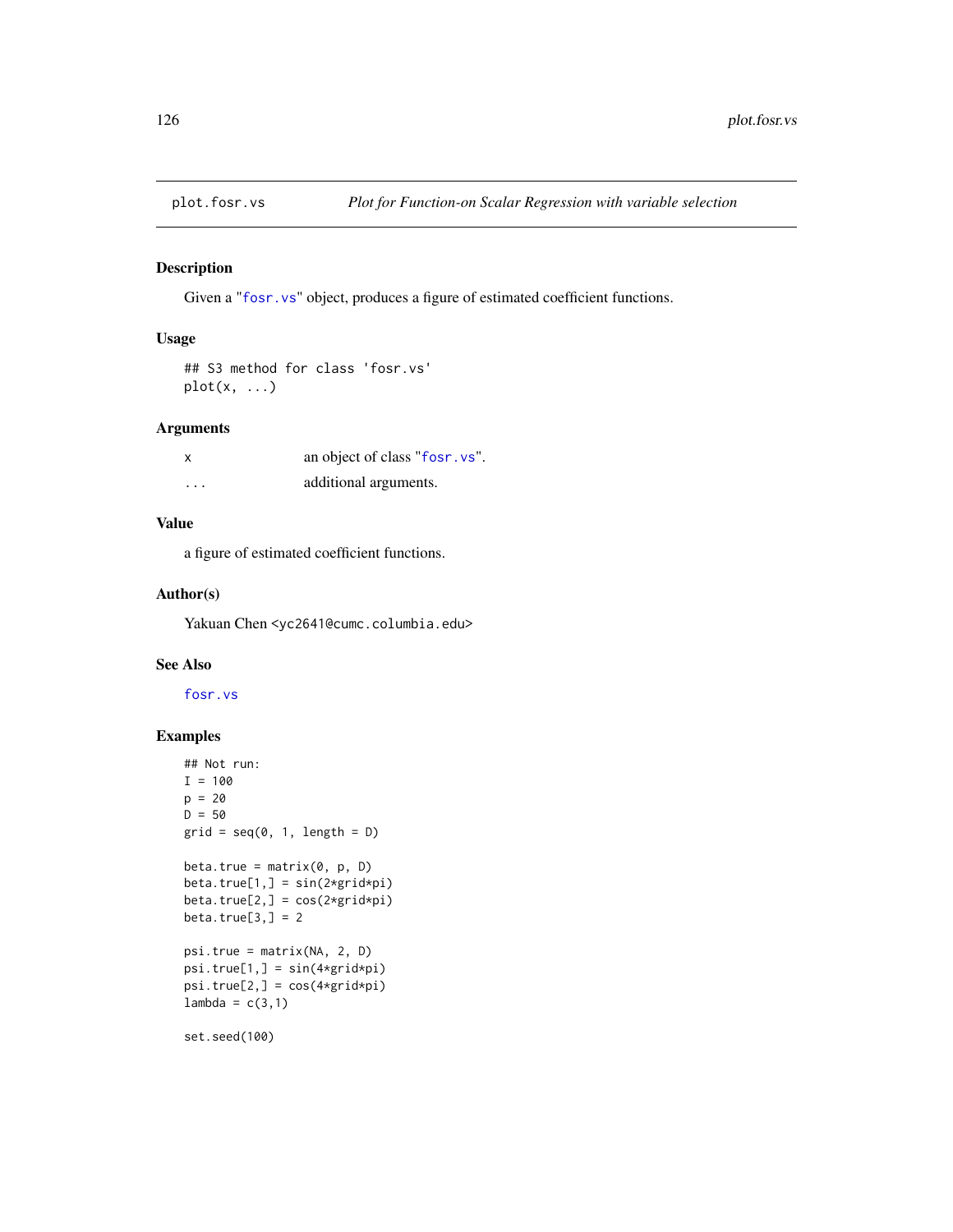#### plot.fpcr that the contract of the contract of the contract of the contract of the contract of the contract of the contract of the contract of the contract of the contract of the contract of the contract of the contract of

```
X = matrix(rnorm(I*p), I, p)C = \text{cbind}(rnorm(I, mean = 0, sd = lambda[1]), rnorm(I, mean = 0, sd = lambda[2]))fixef = X%*%beta.true
pcaef = C %*% psi.true
error = matrix(rnorm(I*D), I, D)
Yi.true = fixef
Yi.pca = fixef + pcaef
Yi.obs = fixef + pcaef + error
data = as.data-frame(X)data$Y = Yi.obs
fit.mcp = fosr.vs(Y~., data = data[1:80,], method="grMCP")
plot(fit.mcp)
## End(Not run)
```
plot.fpcr *Default plotting for functional principal component regression output*

# Description

Inputs an object created by [fpcr](#page-65-0), and plots the estimated coefficient function.

### Usage

```
## S3 method for class 'fpcr'
plot(
 x,
 se = TRUE,col = 1,
 lty = c(1, 2, 2),xlab = ",
 ylab = "Coefficient function",
  ...
\mathcal{L}
```
# Arguments

| х | an object of class "fpcr". |  |
|---|----------------------------|--|
|---|----------------------------|--|

| se | if TRUE (the default), upper and lower lines are added at 2 standard errors (in      |
|----|--------------------------------------------------------------------------------------|
|    | the Bayesian sense; see Wood, 2006) above and below the coefficient function         |
|    | estimate. If a positive number is supplied, the standard error is instead multiplied |
|    | by this number.                                                                      |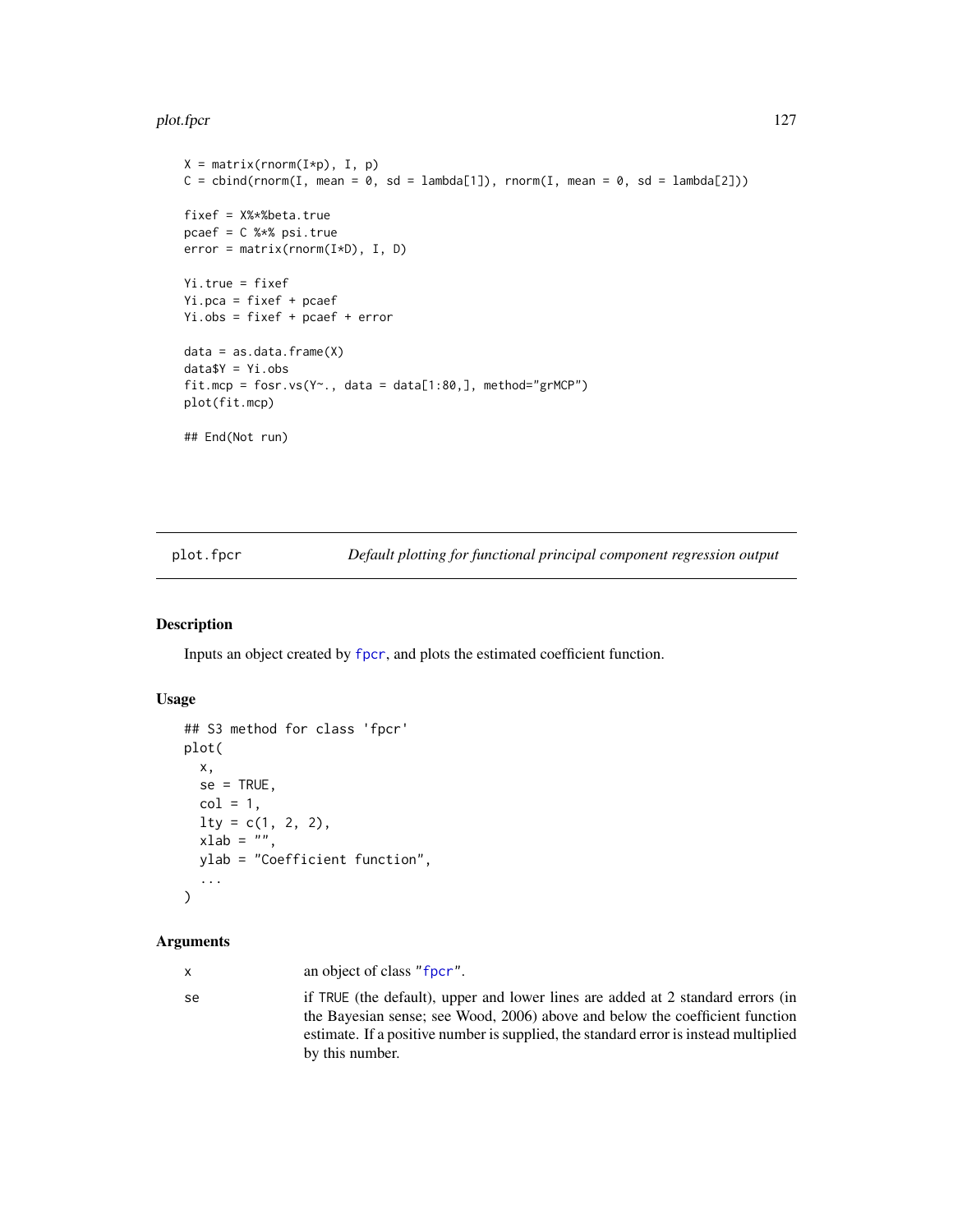| col       | color for the line(s). This should be either a number, or a vector of length $3$ for<br>the coefficient function estimate, lower bound, and upper bound, respectively. |
|-----------|------------------------------------------------------------------------------------------------------------------------------------------------------------------------|
| lty       | line type(s) for the coefficient function estimate, lower bound, and upper bound.                                                                                      |
| xlab.vlab | x- and y-axis labels.                                                                                                                                                  |
| .         | other arguments passed to the underlying plotting function.                                                                                                            |

## Value

None; only a plot is produced.

# Author(s)

Philip Reiss <phil.reiss@nyumc.org>

### References

Wood, S. N. (2006). *Generalized Additive Models: An Introduction with R*. Boca Raton, FL: Chapman & Hall.

# See Also

[fpcr](#page-65-0), which includes an example.

plot.lpeer *Plotting of estimated regression functions obtained through* lpeer()

## Description

Plots the estimate of components of estimated regression function obtained from an [lpeer](#page-86-0) object along with pointwise confidence bands.

### Usage

## S3 method for class 'lpeer'  $plot(x, conf = 0.95, ...)$ 

### Arguments

| $\times$                | object of class "1 peer".            |
|-------------------------|--------------------------------------|
| conf                    | pointwise confidence level.          |
| $\cdot$ $\cdot$ $\cdot$ | additional arguments passed to plot. |

### Details

Pointwise confidence interval is displayed only if the user set se=T in the call to [lpeer](#page-86-0), and does not reflect any multiplicity correction.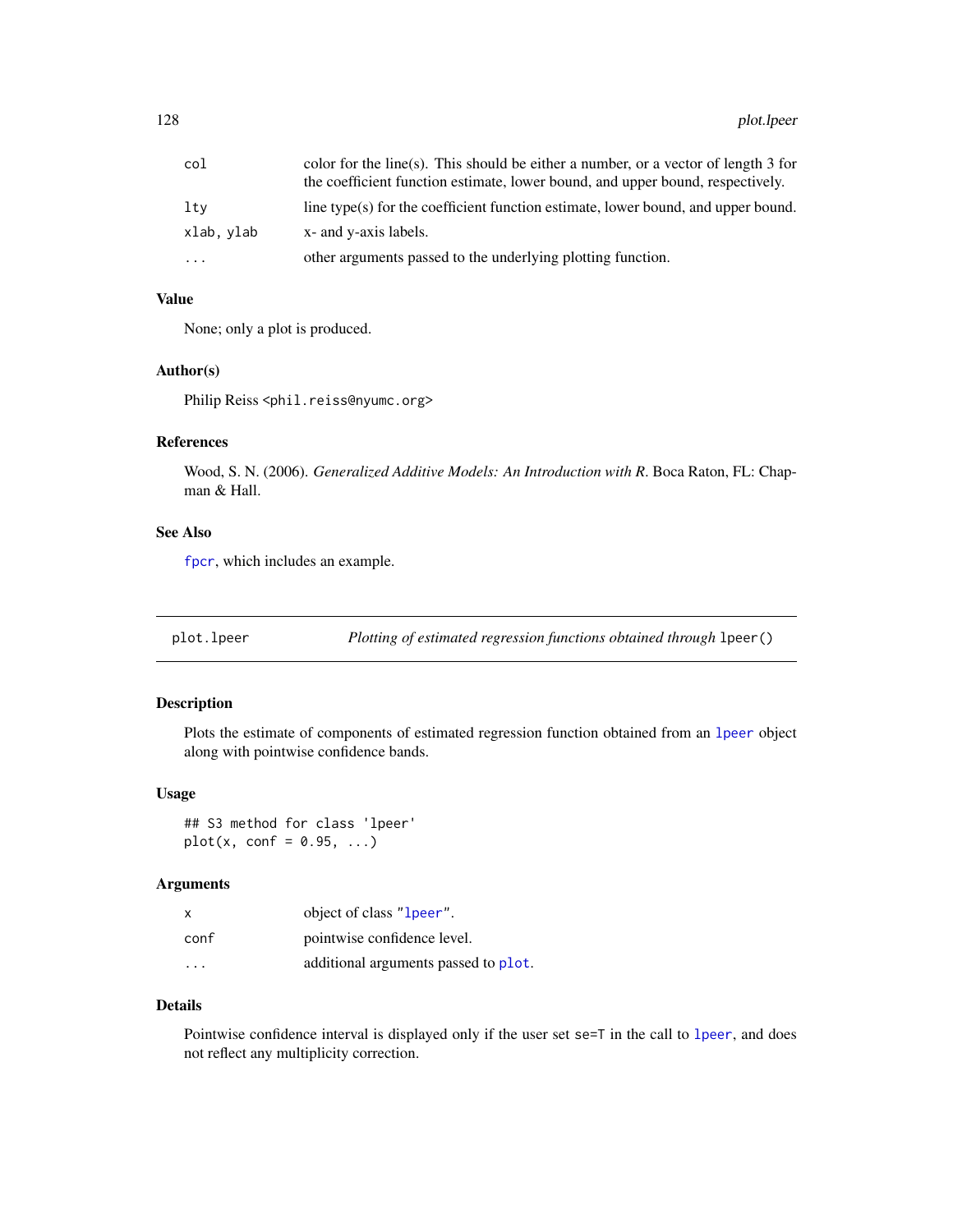#### plot.peer 129

### Author(s)

Madan Gopal Kundu <mgkundu@iupui.edu>

# References

Kundu, M. G., Harezlak, J., and Randolph, T. W. (2012). Longitudinal functional models with structured penalties. (Please contact J. Harezlak at <harezlak@iupui.edu>.)

Randolph, T. W., Harezlak, J, and Feng, Z. (2012). Structured penalties for functional linear models - partially empirical eigenvectors for regression. *Electronic Journal of Statistics*, 6, 323–353.

#### See Also

peer, lpeer, plot.peer

# Examples

```
## Not run:
data(DTI)
cca = DTI$cca[which(DTI$case == 1),]DTI = DTI[which(DTI$case == 1),]
fit.cca.lpeer1 = lpeer(Y=DTI$pasat, t=DTI$visit, subj=DTI$ID, funcs = cca)
plot(fit.cca.lpeer1)
```
## End(Not run)

plot.peer *Plotting of estimated regression functions obtained through* peer()

### Description

Plots the estimate of components of estimated regression function obtained from a [peer](#page-102-0) object along with pointwise confidence bands.

#### Usage

```
## S3 method for class 'peer'
plot(
  x,
  conf = 0.95,
 ylab = "Estimated regression function",
 main = expression(gamma),
  ...
)
```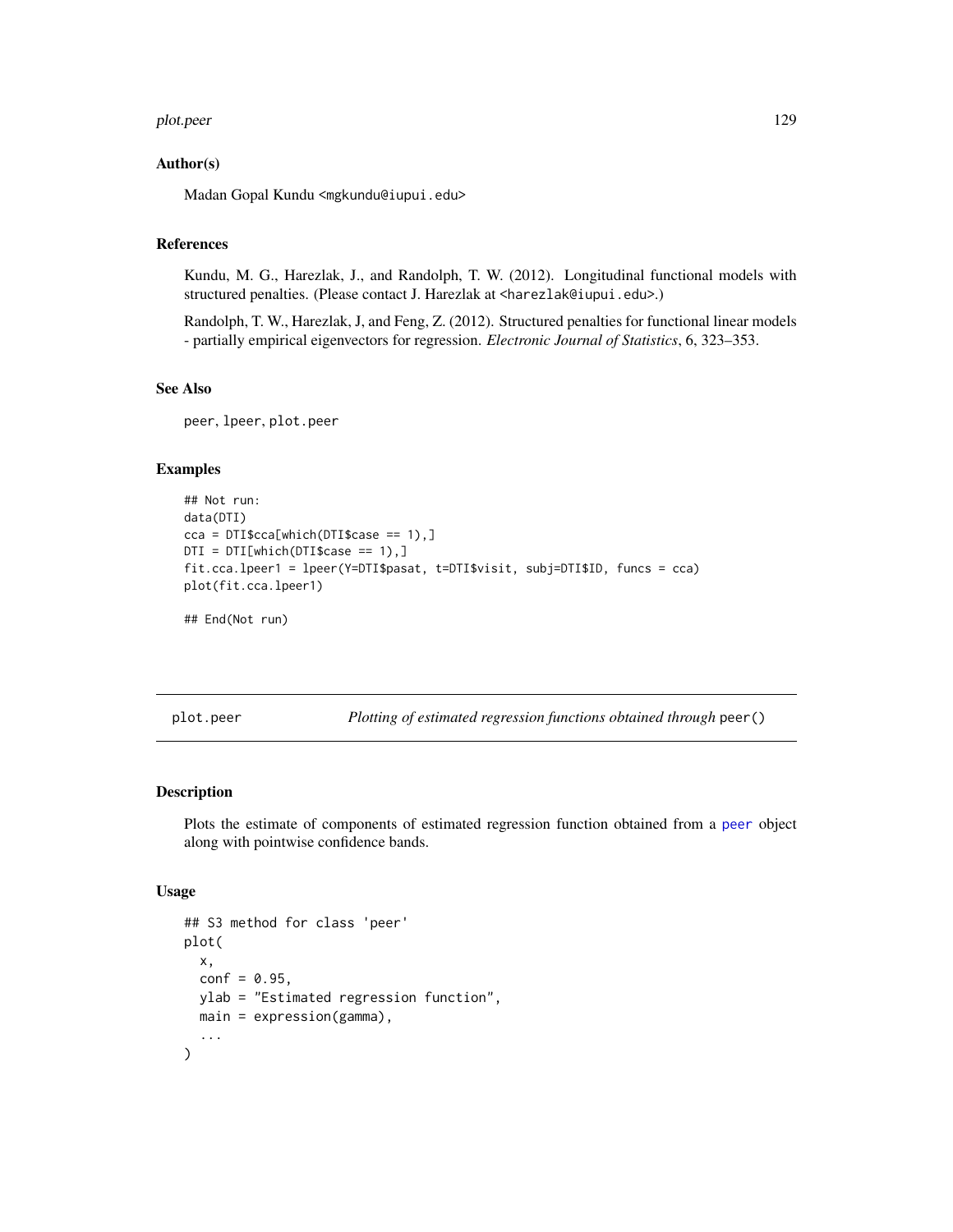130 plot.pffr

### Arguments

| X    | object of class "peer".              |
|------|--------------------------------------|
| conf | pointwise confidence level.          |
| ylab | y-axis label.                        |
| main | title for the plot.                  |
|      | additional arguments passed to plot. |
|      |                                      |

# Details

Pointwise confidence interval is displayed only if the user set se=T in the call to [peer](#page-102-0), and does not reflect any multiplicity correction.

# Author(s)

Madan Gopal Kundu <mgkundu@iupui.edu>

# References

Kundu, M. G., Harezlak, J., and Randolph, T. W. (2012). Longitudinal functional models with structured penalties. (Please contact J. Harezlak at <harezlak@iupui.edu>.)

Randolph, T. W., Harezlak, J, and Feng, Z. (2012). Structured penalties for functional linear models - partially empirical eigenvectors for regression. *Electronic Journal of Statistics*, 6, 323–353.

# See Also

peer, lpeer, plot.lpeer

# Examples

# See example in peer()

<span id="page-129-0"></span>plot.pffr *Plot a pffr fit*

#### Description

Plot a fitted pffr-object. Simply dispatches to [plot.gam](#page-0-0).

### Usage

## S3 method for class 'pffr'  $plot(x, \ldots)$ 

# Arguments

| X | a fitted pffr-object              |
|---|-----------------------------------|
| . | arguments handed over to plot.gam |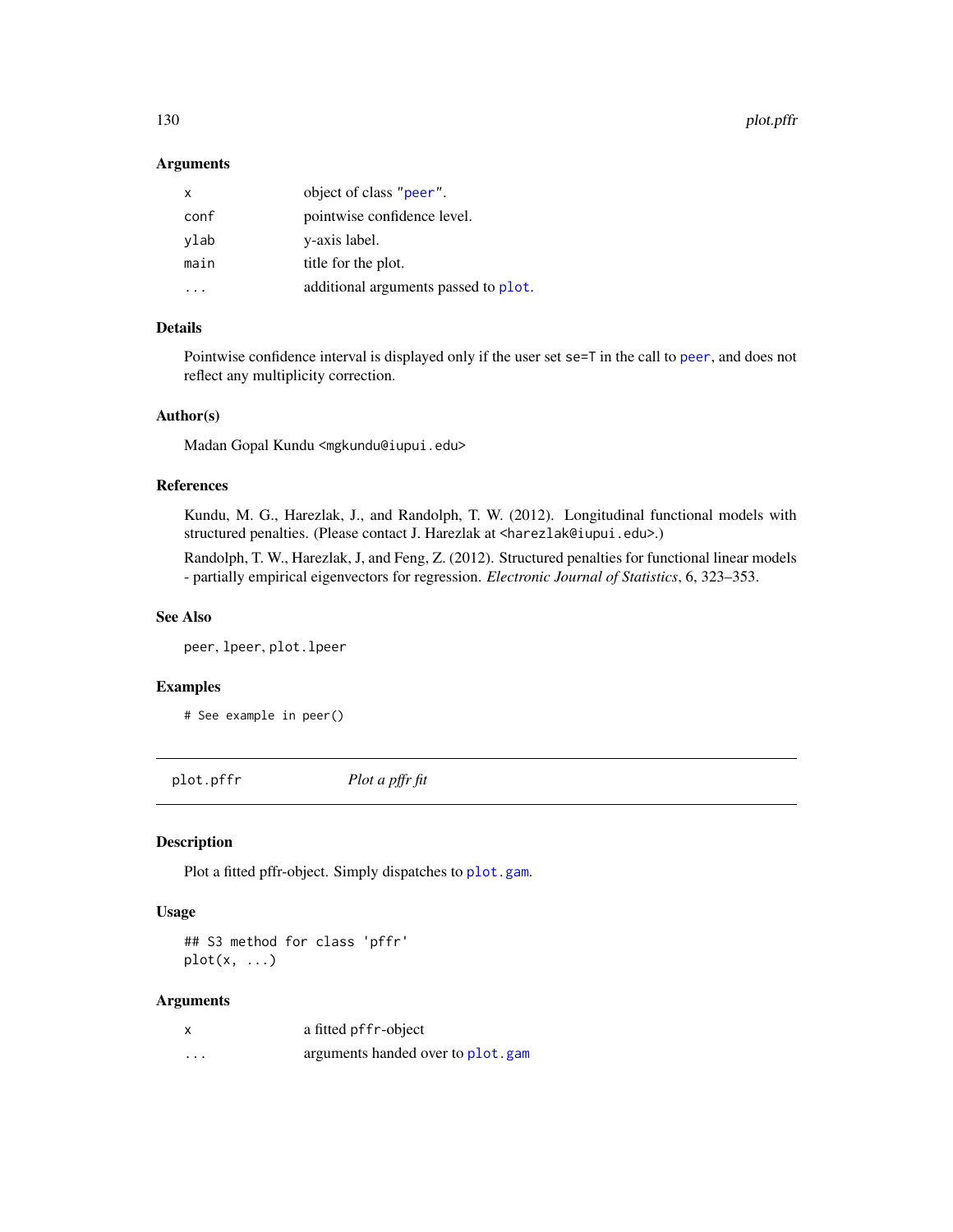#### plot.pfr 131

# Value

This function only generates plots.

# Author(s)

Fabian Scheipl

plot.pfr *Plot a pfr object*

# Description

This function plots the smooth coefficients of a pfr object. These include functional coefficients as well as any smooths of scalar covariates. The function dispatches to pfr\_plot.gam, which is our local copy of [plot.gam](#page-0-0) with some minor changes.

# Usage

## S3 method for class 'pfr' plot(x, Qtransform = FALSE, ...)

# Arguments

| X          | a fitted pf r-object                                                                                                                                                                                                                                                                               |
|------------|----------------------------------------------------------------------------------------------------------------------------------------------------------------------------------------------------------------------------------------------------------------------------------------------------|
| Otransform | For additive functional terms, TRUE indicates the coefficient should be plotted on<br>the quantile-transformed scale, whereas FALSE indicates the scale of the original<br>data. Note this is different from the Otransform arguemnt of af, which specifies<br>the scale on which the term is fit. |
| .          | arguments handed over to plot.gam                                                                                                                                                                                                                                                                  |

### Value

This function's main purpose is its side effect of generating plots. It also silently returns a list of the data used to produce the plots, which can be used to generate customized plots.

### Author(s)

Jonathan Gellar

# See Also

[af](#page-4-0), [pfr](#page-116-0)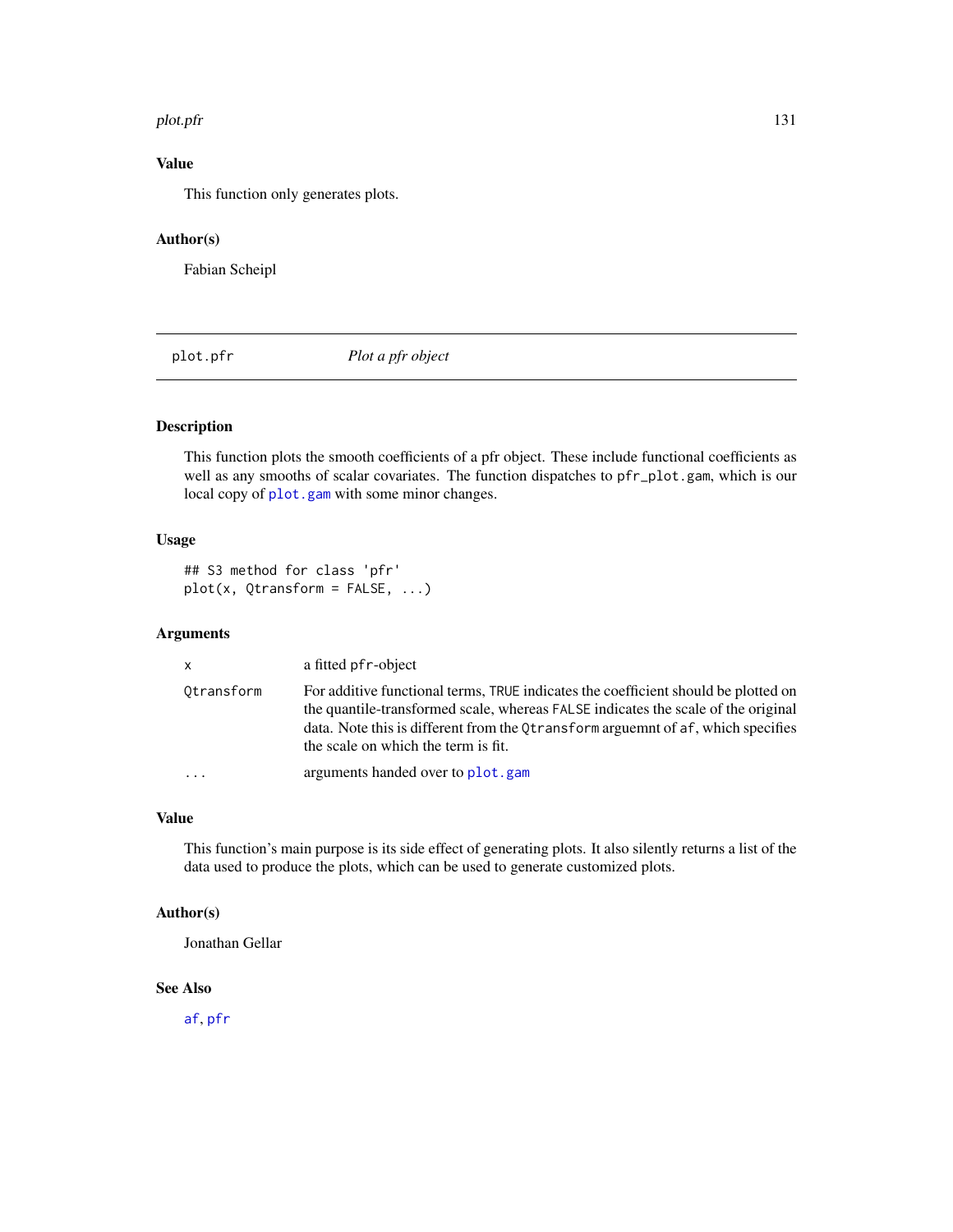# Description

Produces predictions given a [fbps](#page-23-0) object and new data

### Usage

```
## S3 method for class 'fbps'
predict(object, newdata, ...)
```
### Arguments

| object  | an object returned by flops                                                                                                                    |
|---------|------------------------------------------------------------------------------------------------------------------------------------------------|
| newdata | a data frame or list consisting of x and z values for which predicted values are<br>desired, vectors of x and z need to be of the same length. |
| $\cdot$ | additional arguments.                                                                                                                          |

# Value

A list with components

| a vector of x given in newdata                                                     |
|------------------------------------------------------------------------------------|
| a vector of z given in newdata                                                     |
| fitted. values a vector of fitted values corresponding to x and z given in newdata |

### Author(s)

Luo Xiao <lxiao@jhsph.edu>

### References

Xiao, L., Li, Y., and Ruppert, D. (2013). Fast bivariate *P*-splines: the sandwich smoother. *Journal of the Royal Statistical Society: Series B*, 75(3), 577–599.

# Examples

```
##########################
#### True function #####
##########################
n1 < -60n2 <- 80
x \le -(1: n1)/n1-1/2/n1z \le -(1: n2)/n2-1/2/n2MY <- array(0,c(length(x),length(z)))
sigx \leftarrow .3sigz \leftarrow .4
```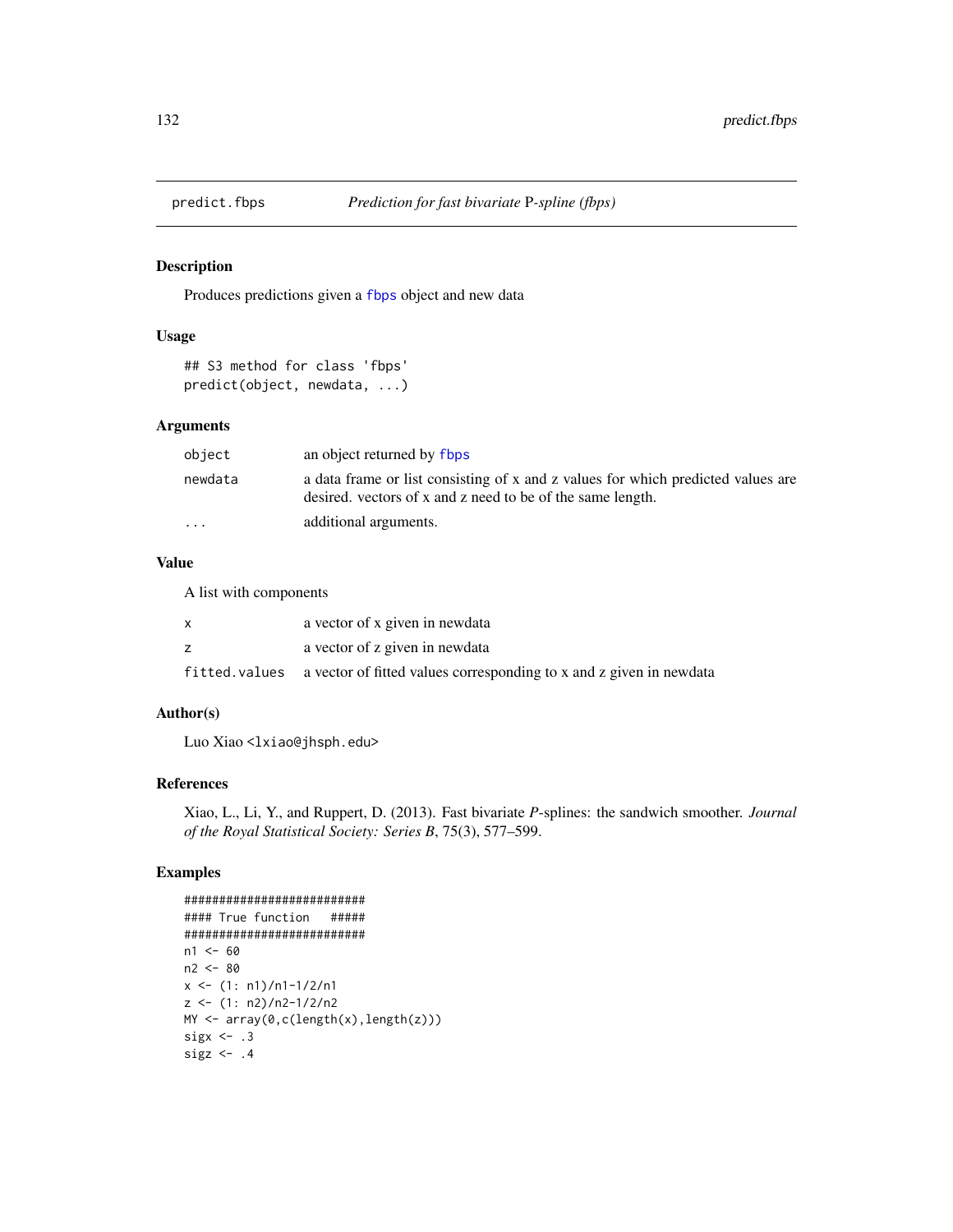### predict.fbps 133

```
for(i in 1: length(x))
  for(j in 1: length(z))
 {
    #MY[i,j] <- .75/(pi*sigx*sigz) *exp(-(x[i]-.2)^2/sigx^2-(z[j]-.3)^2/sigz^2)
   #MY[i,j] <- MY[i,j] + .45/(pi*sigx*sigz) *exp(-(x[i]-.7)^2/sigx^2-(z[j]-.8)^2/sigz^2)
   MY[i,j] = sin(2*pi*(x[i]-.5)^3) * cos(4*pi*z[j])}
##########################
#### Observed data #####
##########################
sigma <-1Y \leftarrow MY + sigma*rnorm(n1*n2,0,1)##########################
#### Estimation #####
##########################
est \leq fbps(Y, list(x=x, z=z))
mse <- mean((est$Yhat-MY)^2)
cat("mse of fbps is",mse,"\n")
cat("The smoothing parameters are:",est$lambda,"\n")
########################################################################
########## Compare the estimated surface with the true surface #########
########################################################################
par(mfrow=c(1,2))
persp(x,z,MY,zlab="f(x,z)",zlim=c(-1,2.5), phi=30,theta=45,expand=0.8,r=4,
      col="blue",main="True surface")
persp(x,z,est$Yhat,zlab="f(x,z)",zlim=c(-1,2.5),phi=30,theta=45,
      expand=0.8,r=4,col="red",main="Estimated surface")
##########################
#### prediction #####
##########################
# 1. make prediction with predict.fbps() for all pairs of x and z given in the original data
# ( it's expected to have same results as Yhat obtianed using fbps() above )
newdata \leftarrow list(x= rep(x, length(z)), z = rep(z, each = length(x)))pred1 <- predict(est, newdata=newdata)$fitted.values
pred1.mat <- matrix(pred1, nrow=length(x))
par(mfrow=c(1,2))
image(pred1.mat); image(est$Yhat)
all.equal(as.numeric(pred1.mat), as.numeric(est$Yhat))
# 2. predict for pairs of first 10 x values and first 5 z values
newdata <- list(x= rep(x[1:10], 5), z = rep(z[1:5], each=10))
pred2 <- predict(est, newdata=newdata)$fitted.values
pred2.mat <- matrix(pred2, nrow=10)
par(mfrow=c(1,2))
image(pred2.mat); image(est$Yhat[1:10,1:5])
all.equal(as.numeric(pred2.mat), as.numeric(est$Yhat[1:10,1:5]))
# 3. predict for one pair
```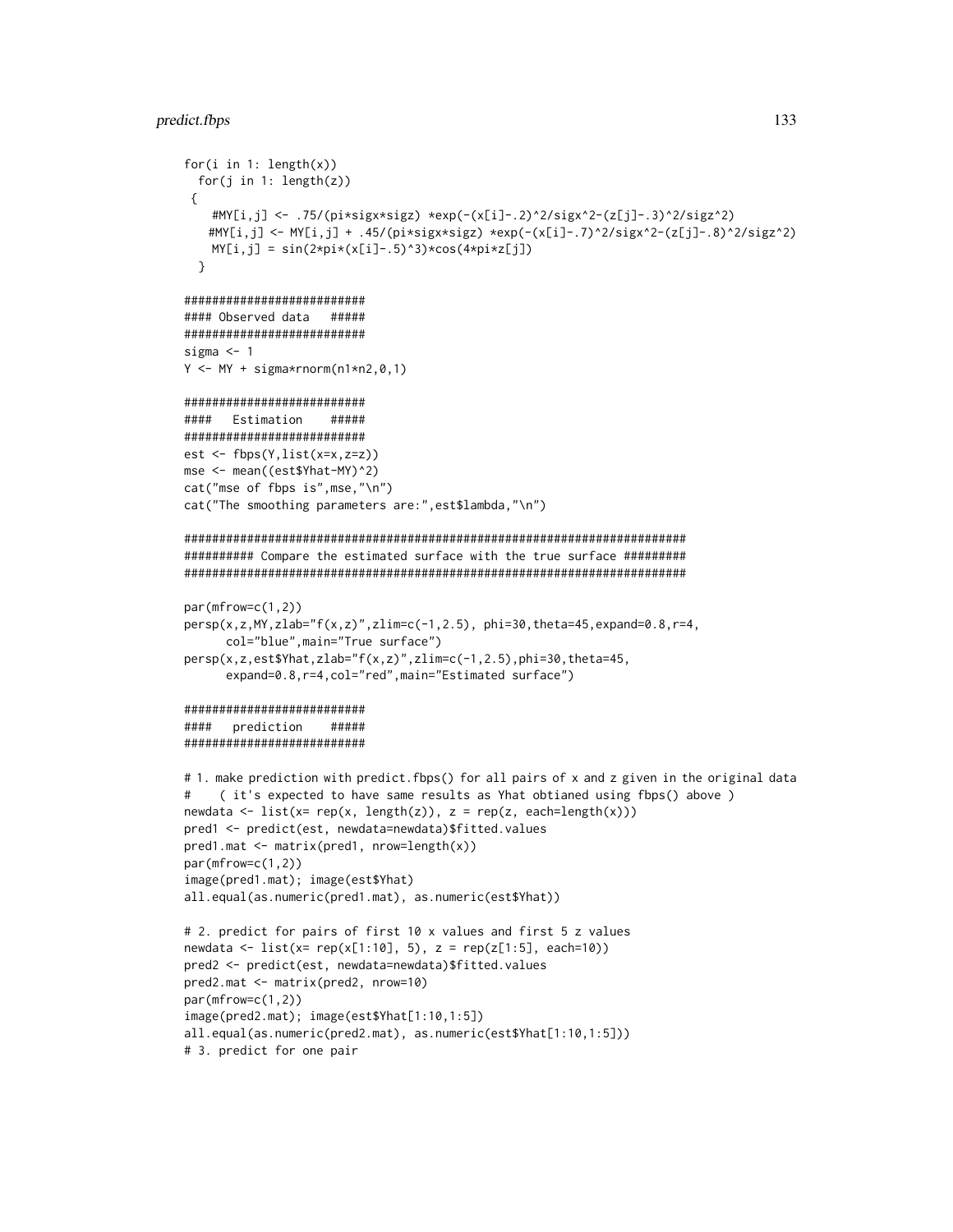```
newdata \le list(x=x[5], z=z[3])
pred3 <- predict(est, newdata=newdata)$fitted.values
all.equal(as.numeric(pred3), as.numeric(est$Yhat[5,3]))
```
predict.fgam *Prediction from a fitted FGAM model*

# Description

Takes a fitted fgam-object produced by [fgam](#page-31-0) and produces predictions given a new set of values for the model covariates or the original values used for the model fit. Predictions can be accompanied by standard errors, based on the posterior distribution of the model coefficients. This is a wrapper function for [predict.gam](#page-0-0)()

### Usage

```
## S3 method for class 'fgam'
predict(
  object,
  newdata,
  type = "response",
  se.fit = FALSE,terms = NULL,
  PredOutOfRange = FALSE,
  ...
\mathcal{L}
```
### Arguments

| object         | a fitted fgam object as produced by fgam                                                                                                                                                                                                                                                                                                                                                                                                                                                                                                                                                                                                                                                                                              |
|----------------|---------------------------------------------------------------------------------------------------------------------------------------------------------------------------------------------------------------------------------------------------------------------------------------------------------------------------------------------------------------------------------------------------------------------------------------------------------------------------------------------------------------------------------------------------------------------------------------------------------------------------------------------------------------------------------------------------------------------------------------|
| newdata        | a named list containing the values of the model covariates at which predictions<br>are required. If this is not provided then predictions corresponding to the origi-<br>nal data are returned. All variables provided to newdata should be in the format<br>supplied to fgam, i.e., functional predictors must be supplied as matrices with<br>each row corresponding to one observed function. Index variables for the func-<br>tional covariates are reused from the fitted model object or alternatively can be<br>supplied as attributes of the matrix of functional predictor values. Any variables<br>in the model not specified in newdata are set to their average values from the<br>data supplied during fitting the model |
| type           | character; see predict.gam for details                                                                                                                                                                                                                                                                                                                                                                                                                                                                                                                                                                                                                                                                                                |
| se.fit         | logical; see predict.gam for details                                                                                                                                                                                                                                                                                                                                                                                                                                                                                                                                                                                                                                                                                                  |
| terms          | character see predict.gam for details                                                                                                                                                                                                                                                                                                                                                                                                                                                                                                                                                                                                                                                                                                 |
| PredOutOfRange | logical; if this argument is true then any functional predictor values in newdata<br>corresponding to fgam terms that are greater[less] than the maximum[minimum]<br>of the domain of the marginal basis for the rows of the tensor product smooth<br>are set to the maximum[minimum] of the domain. If this argument is false,                                                                                                                                                                                                                                                                                                                                                                                                       |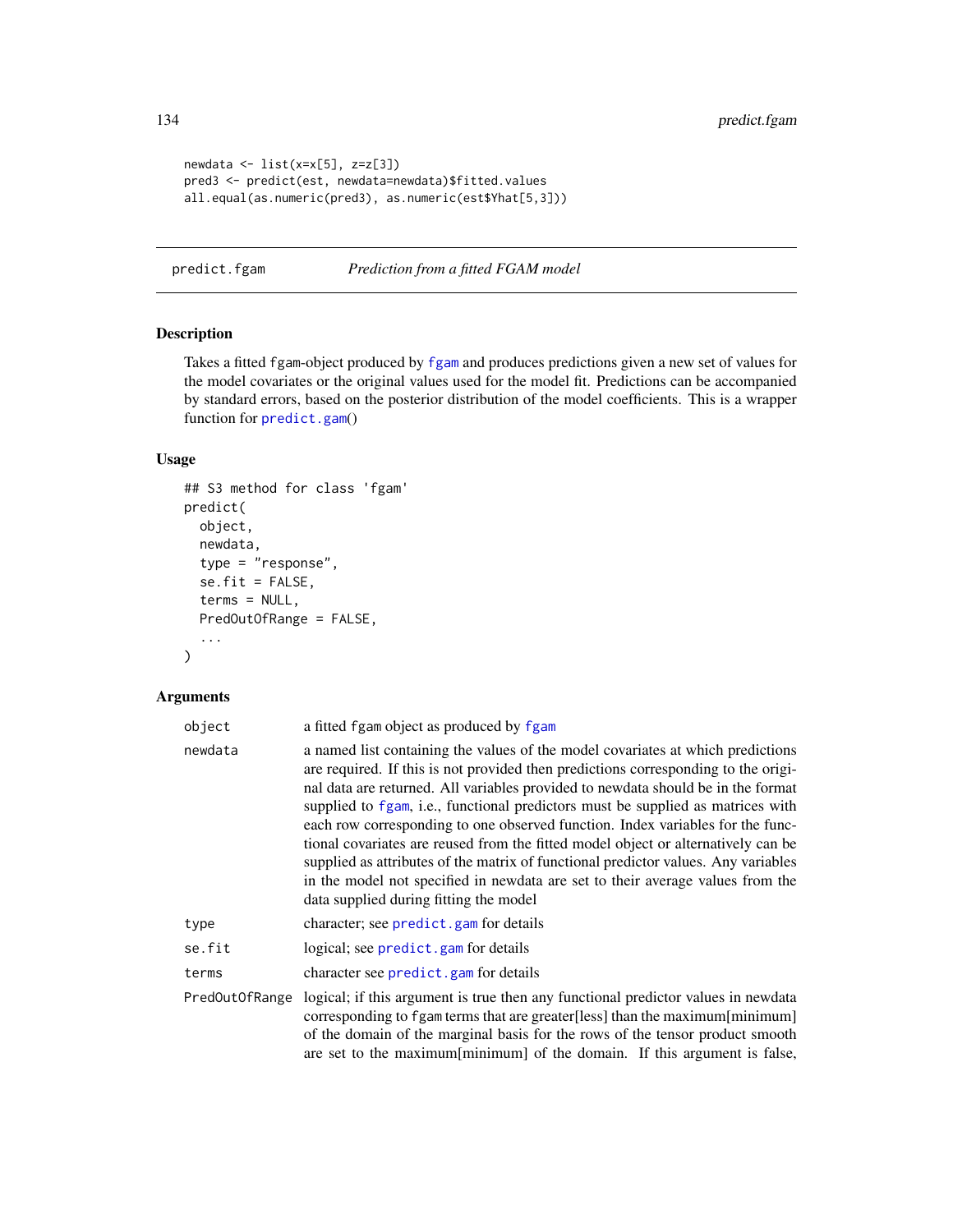# predict.fosr 135

attempting to predict a value of the functional predictor outside the range of this basis produces an error ... additional arguments passed on to [predict.gam](#page-0-0)

### Value

If type == "lpmatrix", the design matrix for the supplied covariate values in long format. If se == TRUE, a list with entries fit and se.fit containing fits and standard errors, respectively. If type == "terms" or "iterms" each of these lists is a list of matrices of the same dimension as the response for newdata containing the linear predictor and its se for each term

### Author(s)

Mathew W. McLean <mathew.w.mclean@gmail.com> and Fabian Scheipl

### See Also

[fgam](#page-31-0), [predict.gam](#page-0-0)

### Examples

```
######### Octane data example #########
data(gasoline)
N <- length(gasoline$octane)
wavelengths = 2*450:850nir = matrix(NA, 60, 401)test \leq sample(60,20)
for (i in 1:60) nir[i,] = gasoline$NIR[i, ] # changes class from ASIs to matrixy <- gasoline$octane
#fit <- fgam(y~af(nir,xind=wavelengths,splinepars=list(k=c(6,6),m=list(c(2,2),c(2,2)))),
 # subset=(1:N)[-test])
#preds <- predict(fit,newdata=list(nir=nir[test,]),type='response')
#plot(preds,y[test])
#abline(a=0,b=1)
```

| predict.fosr |  |  |  |
|--------------|--|--|--|
|              |  |  |  |

Prediction from a fitted bayes\_fosr model

### Description

Takes a fitted fosr-object produced by [bayes\\_fosr](#page-9-0) and produces predictions given a new set of values for the model covariates or the original values used for the model fit.

#### Usage

```
## S3 method for class 'fosr'
predict(object, newdata, ...)
```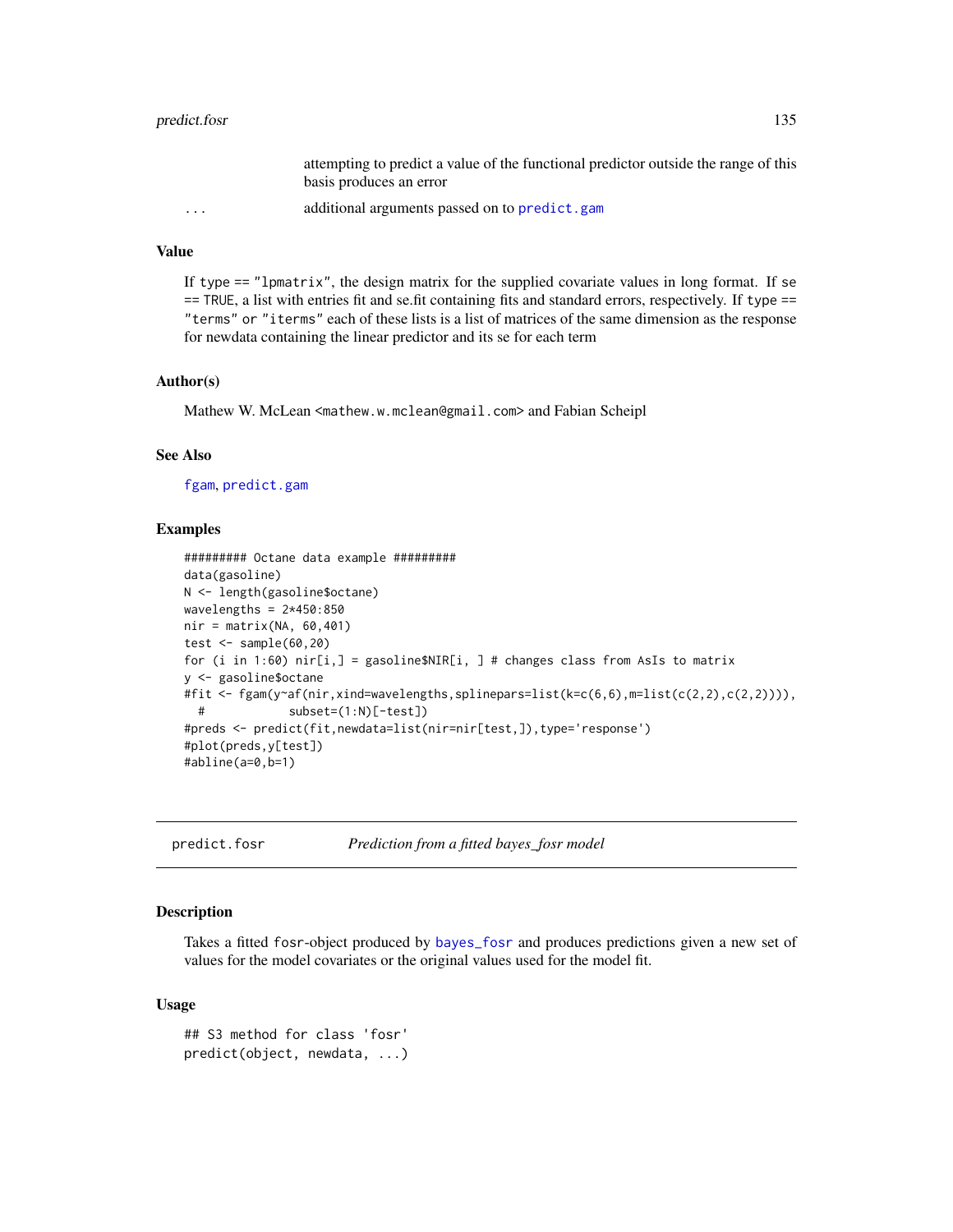# Arguments

| object                  | a fitted fosr object as produced by bayes_fosr                                                                                                                                                                                                                                                     |
|-------------------------|----------------------------------------------------------------------------------------------------------------------------------------------------------------------------------------------------------------------------------------------------------------------------------------------------|
| newdata                 | a named list containing the values of the model covariates at which predictions<br>are required. If this is not provided then predictions corresponding to the original<br>data are returned. All variables provided to newdata should be in the format<br>supplied to the model fitting function. |
| $\cdot$ $\cdot$ $\cdot$ | additional (unused) arguments                                                                                                                                                                                                                                                                      |

#### Value

...

#### Author(s)

Jeff Goldsmith <jeff.goldsmith@columbia.edu>

# See Also

[bayes\\_fosr](#page-9-0)

### Examples

```
## Not run:
library(reshape2)
library(dplyr)
library(ggplot2)
##### Cross-sectional real-data example #####
## organize data
data(DTI)
DTI = subset(DTI, select = c(cca, case, pasat))
DTI = DTI[complete.cases(DTI),]
DTI$gender = factor(sample(c("male","female"), dim(DTI)[1], replace = TRUE))
DTI$status = factor(sample(c("RRMS", "SPMS", "PPMS"), dim(DTI)[1], replace = TRUE))
## fit models
VB = bayes_fosr(cca ~ pass, data = DTI, Kp = 4, Kt = 10)## obtain predictions
pred = predict(VB, sample_n(DTI, 10))
## End(Not run)
```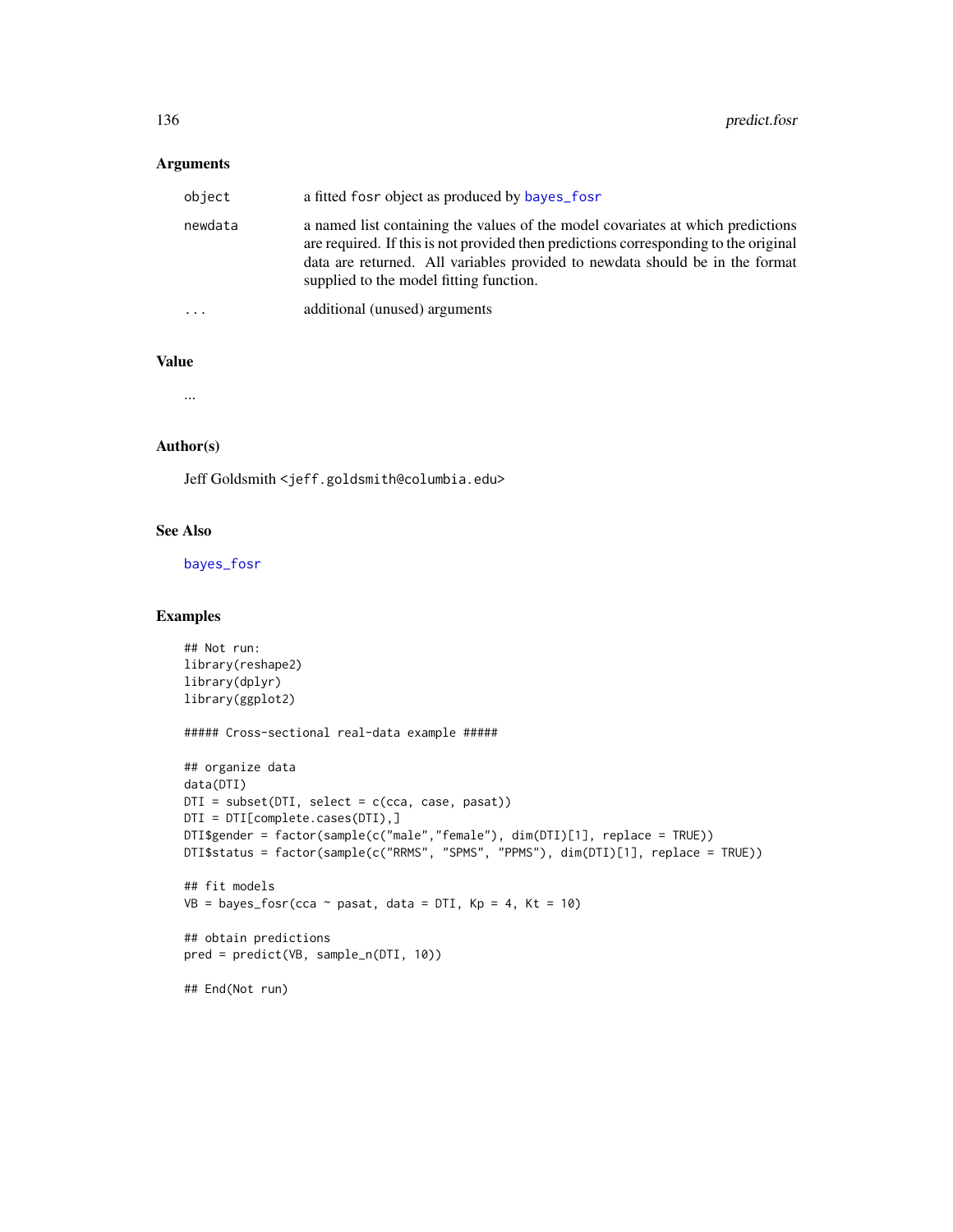predict.fosr.vs *Prediction for Function-on Scalar Regression with variable selection*

# Description

Given a "[fosr.vs](#page-40-0)" object and new data, produces fitted values.

# Usage

```
## S3 method for class 'fosr.vs'
predict(object, new data = NULL, ...)
```
### Arguments

| object   | an object of class "fosr. vs".                                                                     |
|----------|----------------------------------------------------------------------------------------------------|
| newdata  | a data frame that contains the values of the model covariates at which predictors<br>are required. |
| $\cdots$ | additional arguments.                                                                              |

# Value

fitted values.

#### Author(s)

Yakuan Chen <yc2641@cumc.columbia.edu>

### See Also

[fosr.vs](#page-40-0)

# Examples

```
## Not run:
I = 100p = 20D = 50grid = seq(0, 1, length = D)beta.true = matrix(0, p, D)beta.trule[1,] = sin(2*grid*pi)beta.true[2,] = cos(2*grid*pi)
beta.true[3,] = 2psi.true = matrix(NA, 2, D)
psi(x, ] = sin(4*grid*pi)psi.true[2,] = cos(4*grid*pi)
lambda = c(3,1)
```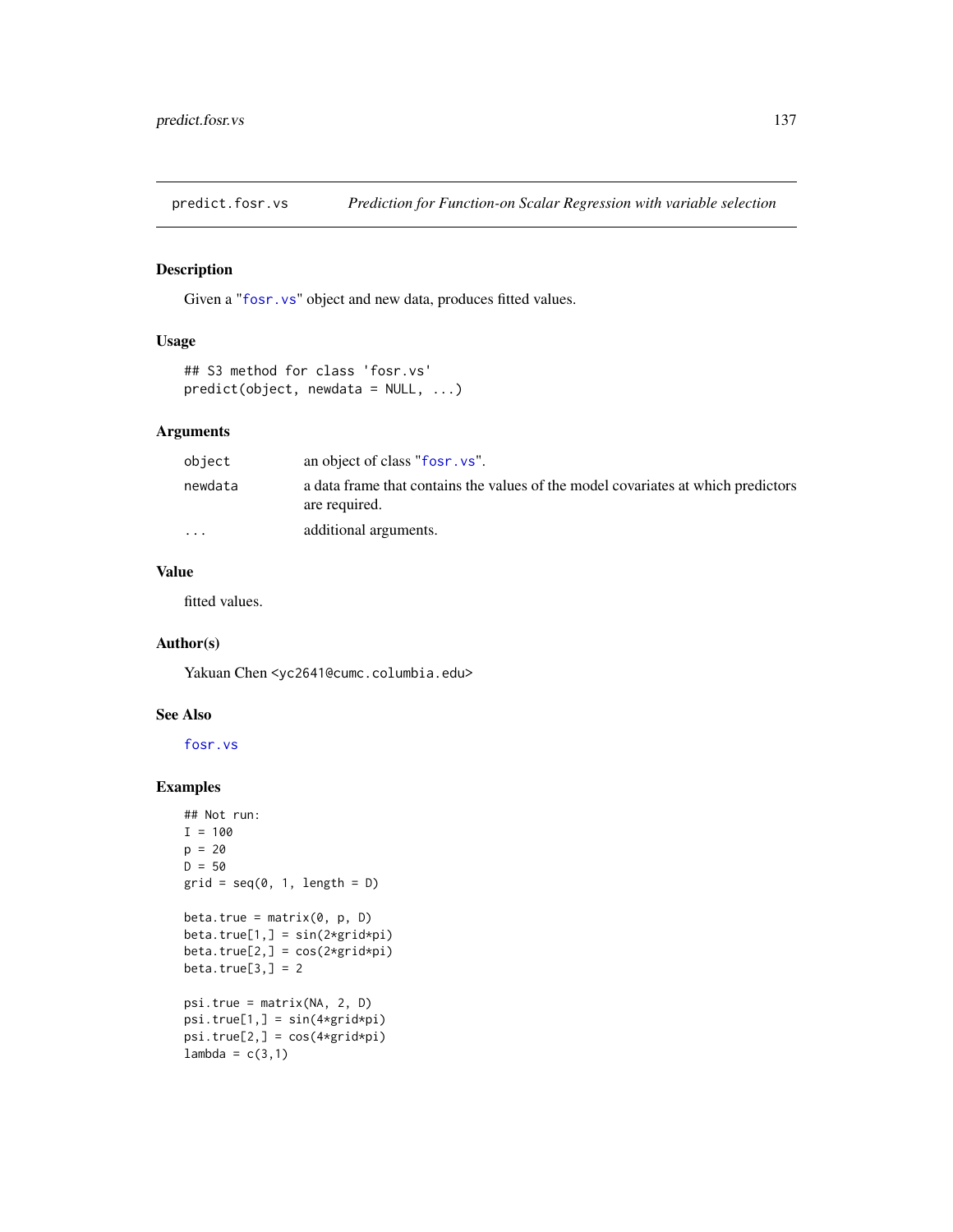```
set.seed(100)
X = matrix(rnorm(I*p), I, p)C = \text{cbind}(rnorm(I, mean = 0, sd = lambda[1]), rnorm(I, mean = 0, sd = lambda[2]))fixef = X%*%beta.true
pcaef = C %*% psi.true
error = matrix(rnorm(I*D), I, D)
Yi.true = fixef
Yi.pca = fixef + pcaef
Yi.obs = fixef + pcaef + error
data = as.data.frame(X)data$Y = Yi.obs
fit.mcp = fosr.vs(Y~., data = data[1:80,], method="grMCP")
predicted.value = predict(fit.mcp, data[81:100,])
```

```
## End(Not run)
```
Predict.matrix.dt.smooth

*Predict.matrix method for dt basis*

# Description

Predict.matrix method for dt basis

# Usage

```
## S3 method for class 'dt.smooth'
Predict.matrix(object, data)
```
### Arguments

| object | a dt. smooth object created by smooth. construct. dt. smooth. spec, see smooth. construct |
|--------|-------------------------------------------------------------------------------------------|
| data   | see smooth.construct                                                                      |

# Value

design matrix for domain-transformed terms

# Author(s)

Jonathan Gellar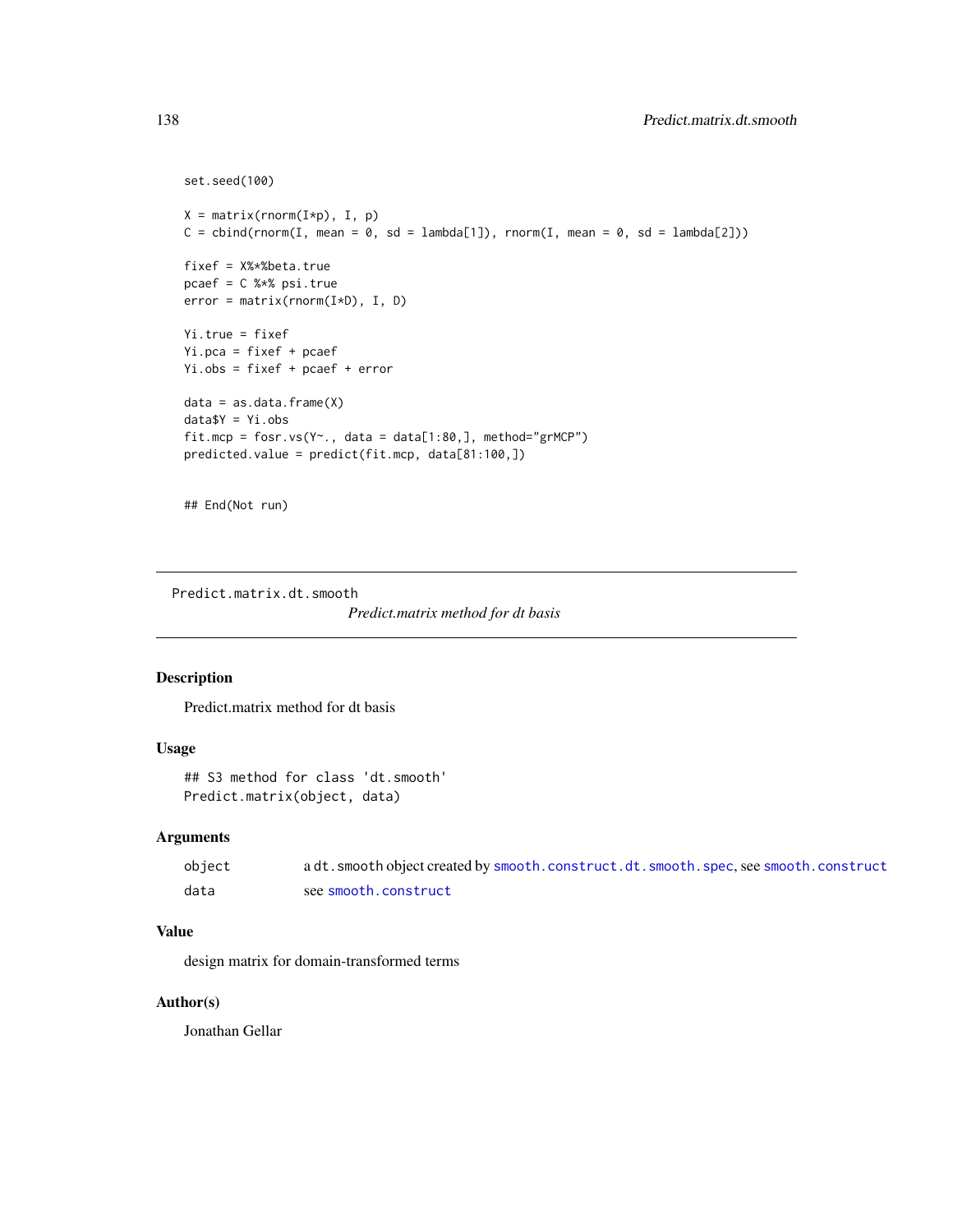Predict.matrix.fpc.smooth

*mgcv-style constructor for prediction of FPC terms*

# Description

mgcv-style constructor for prediction of FPC terms

# Usage

```
## S3 method for class 'fpc.smooth'
Predict.matrix(object, data)
```
# Arguments

| object | a fpc.smooth object created by smooth.construct.fpc.smooth.spec.see<br>smooth.construct |
|--------|-----------------------------------------------------------------------------------------|
| data   | see smooth.construct                                                                    |

### Value

design matrix for FPC terms

### Author(s)

Jonathan Gellar

Predict.matrix.pcre.random.effect

*mgcv-style constructor for prediction of PC-basis functional random effects*

### Description

mgcv-style constructor for prediction of PC-basis functional random effects

### Usage

```
## S3 method for class 'pcre.random.effect'
Predict.matrix(object, data)
```
# Arguments

| object | a smooth specification object, see smooth.construct |
|--------|-----------------------------------------------------|
| data   | see smooth.construct                                |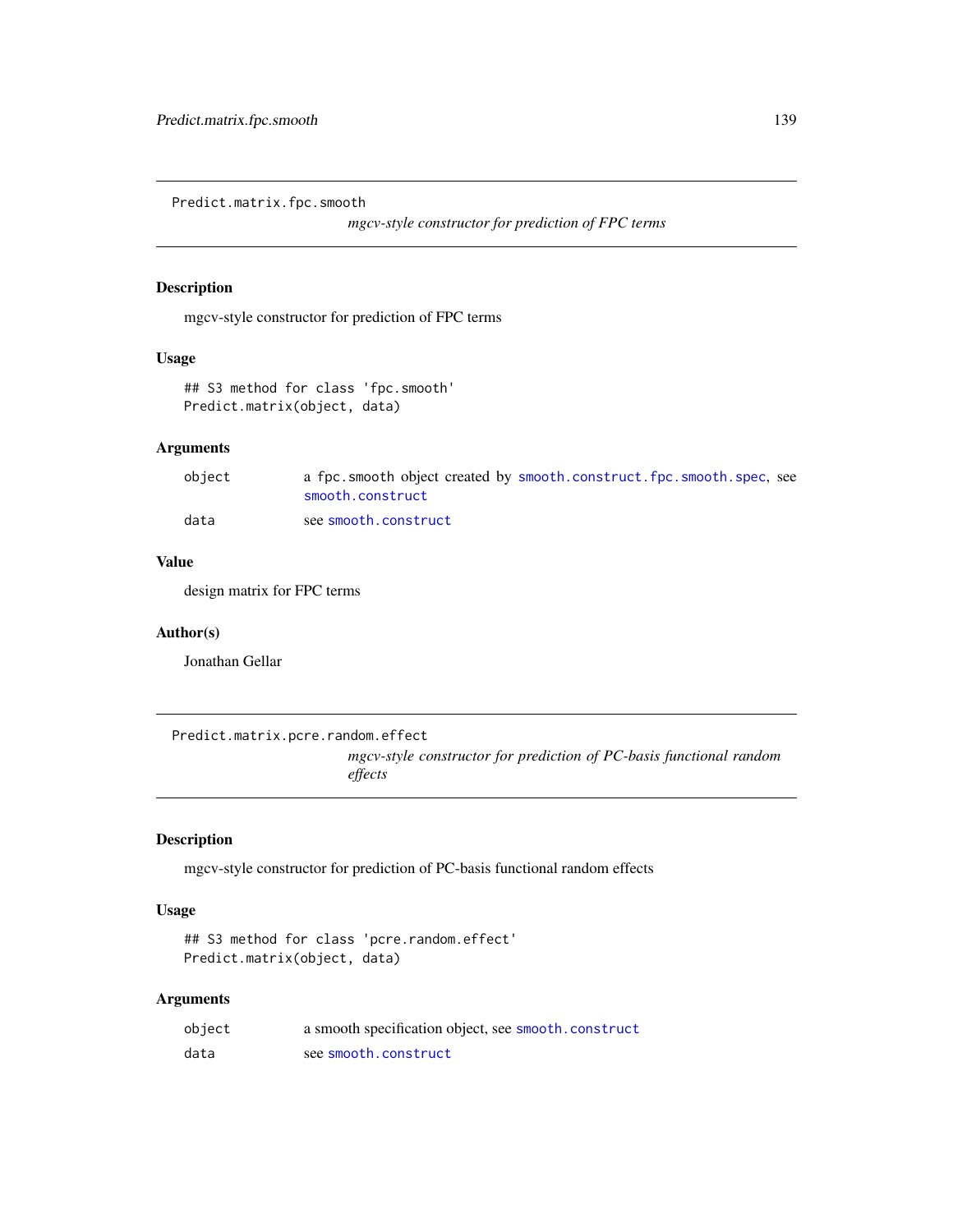# Value

design matrix for PC-based functional random effects

# Author(s)

Fabian Scheipl; adapted from 'Predict.matrix.random.effect' by S.N. Wood.

Predict.matrix.peer.smooth

*mgcv-style constructor for prediction of PEER terms*

# Description

mgcv-style constructor for prediction of PEER terms

### Usage

```
## S3 method for class 'peer.smooth'
Predict.matrix(object, data)
```
# Arguments

| object | a peer, smooth object created by smooth, construct, peer, smooth, spec, see<br>smooth.construct |
|--------|-------------------------------------------------------------------------------------------------|
| data   | see smooth.construct                                                                            |

# Value

design matrix for PEER terms

# Author(s)

Jonathan Gellar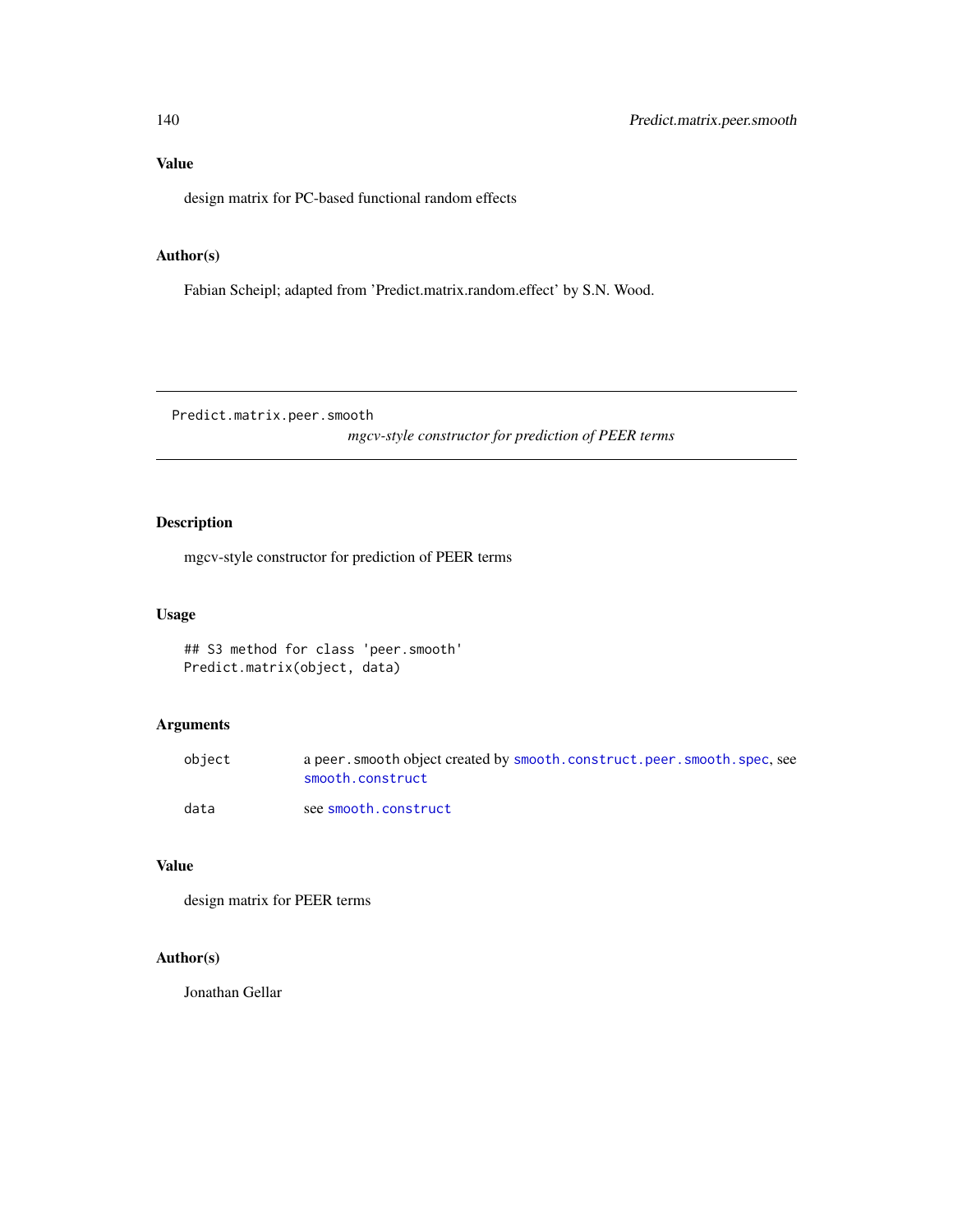Predict.matrix.pi.smooth

*Predict.matrix method for pi basis*

### Description

Predict.matrix method for pi basis

### Usage

## S3 method for class 'pi.smooth' Predict.matrix(object, data)

# Arguments

| object | a pi. smooth object created by smooth.construct.pi.smooth.spec.see smooth.construct |
|--------|-------------------------------------------------------------------------------------|
| data   | see smooth.construct                                                                |

### Value

design matrix for PEER terms

### Author(s)

Jonathan Gellar

<span id="page-140-0"></span>predict.pffr *Prediction for penalized function-on-function regression*

### Description

Takes a fitted pffr-object produced by [pffr\(](#page-108-0)) and produces predictions given a new set of values for the model covariates or the original values used for the model fit. Predictions can be accompanied by standard errors, based on the posterior distribution of the model coefficients. This is a wrapper function for [predict.gam\(](#page-0-0)).

# Usage

```
## S3 method for class 'pffr'
predict(object, newdata, reformat = TRUE, type = "link", se.fit = FALSE, ...)
```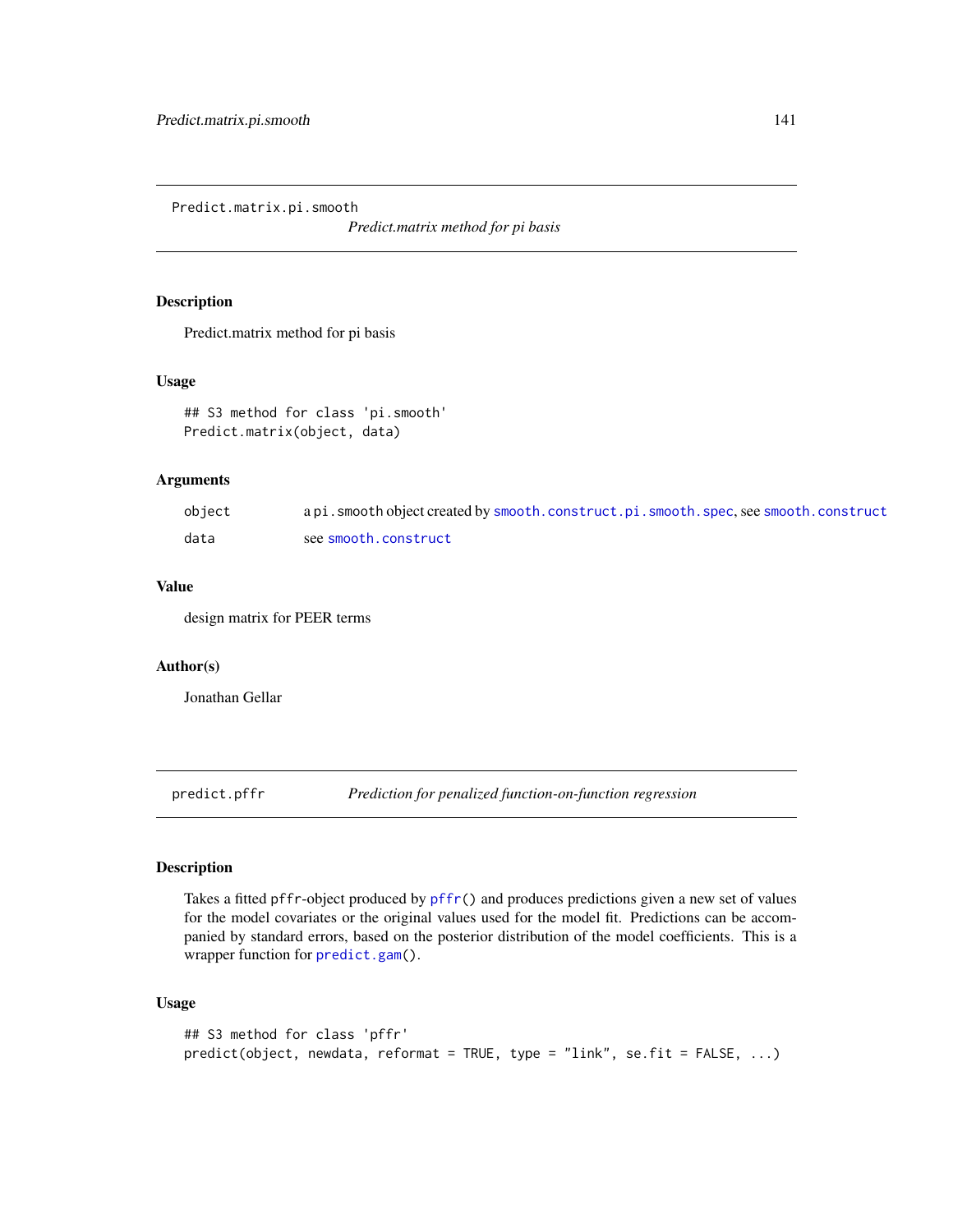#### **Arguments**

| object    | a fitted pffr-object                                                                                                                                                                                                                                                                                                                                                                                                                                                                                                                                                  |
|-----------|-----------------------------------------------------------------------------------------------------------------------------------------------------------------------------------------------------------------------------------------------------------------------------------------------------------------------------------------------------------------------------------------------------------------------------------------------------------------------------------------------------------------------------------------------------------------------|
| newdata   | A named list (or a data, frame) containing the values of the model covariates<br>at which predictions are required. If no newdata is provided then predictions<br>corresponding to the original data are returned. If newdata is provided then<br>it must contain all the variables needed for prediction, in the format supplied<br>to pffr, i.e., functional predictors must be supplied as matrices with each row<br>corresponding to one observed function. See Details for more on index variables<br>and prediction for models fit on irregular or sparse data. |
| reformat  | logical, defaults to TRUE. Should predictions be returned in matrix form (de-<br>fault) or in the long vector shape returned by predict.gam()?                                                                                                                                                                                                                                                                                                                                                                                                                        |
| type      | see predict.gam() for details. Note that type == "lpmatrix" will force reformat<br>to FALSE.                                                                                                                                                                                                                                                                                                                                                                                                                                                                          |
| se.fit    | see predict.gam()                                                                                                                                                                                                                                                                                                                                                                                                                                                                                                                                                     |
| $\ddotsc$ | additional arguments passed on to predict.gam()                                                                                                                                                                                                                                                                                                                                                                                                                                                                                                                       |

# Details

Index variables (i.e., evaluation points) for the functional covariates are reused from the fitted model object and cannot be supplied with newdata. Prediction is always for the entire index range of the responses as defined in the original fit. If the original fit was performed on sparse or irregular, non-gridded response data supplied via pffr's ydata-argument and no newdata was supplied, this function will simply return fitted values for the original evaluation points of the response (in list form). If the original fit was performed on sparse or irregular data and newdata *was* supplied, the function will return predictions on the grid of evaluation points given in object\$pffr\$yind.

### Value

If type  $==$  "lpmatrix", the design matrix for the supplied covariate values in long format. If se  $==$ TRUE, a list with entries fit and se. fit containing fits and standard errors, respectively. If type == "terms" or "iterms" each of these lists is a list of matrices of the same dimension as the response for newdata containing the linear predictor and its se for each term.

# Author(s)

Fabian Scheipl

# See Also

[predict.gam\(](#page-0-0))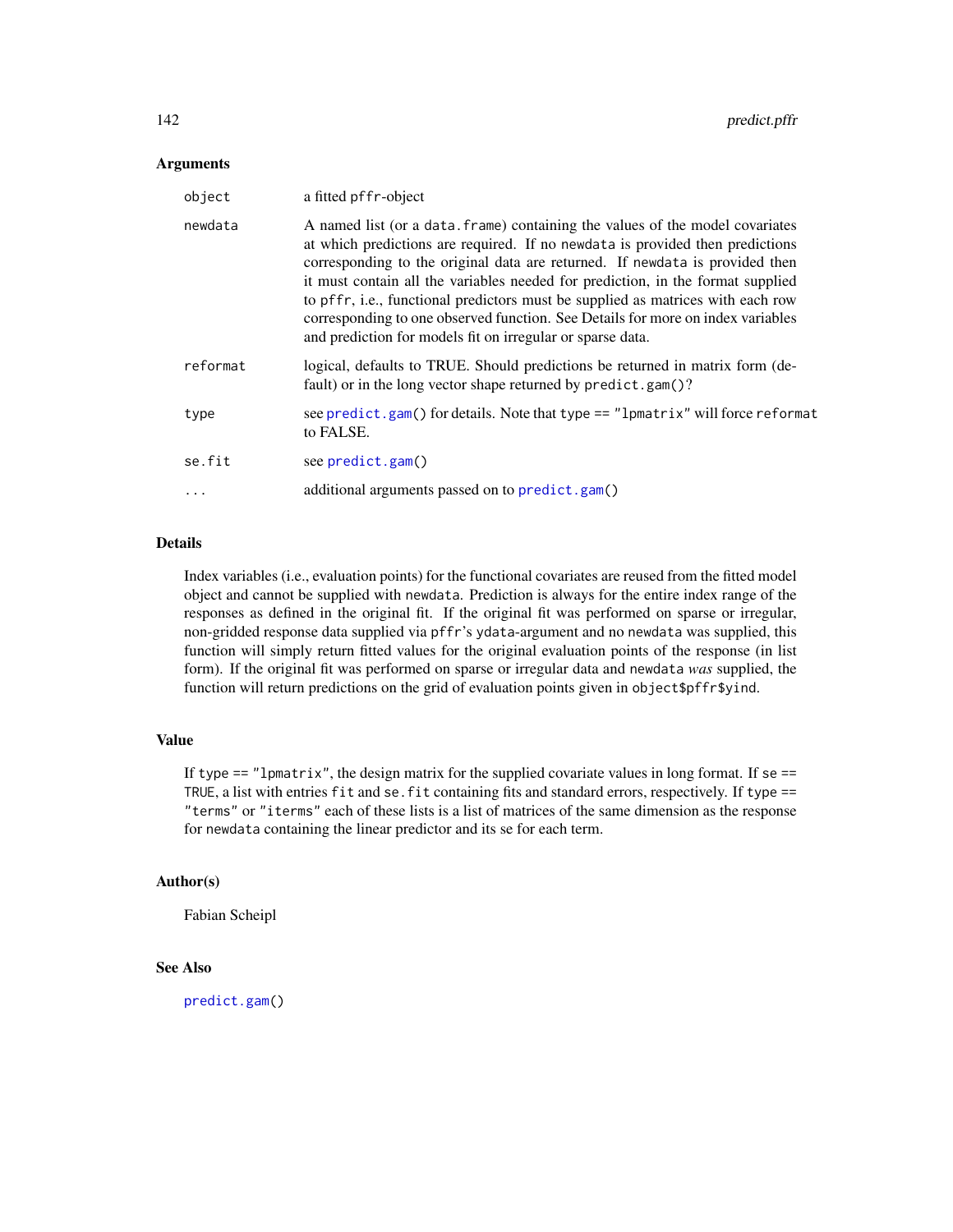<span id="page-142-0"></span>

# Description

Takes a fitted pfr-object produced by [pfr](#page-116-0) and produces predictions given a new set of values for the model covariates or the original values used for the model fit. Predictions can be accompanied by standard errors, based on the posterior distribution of the model coefficients. This is a wrapper function for [predict.gam](#page-0-0)()

## Usage

```
## S3 method for class 'pfr'
predict(
 object,
  newdata,
  type = "response",
  se.fit = FALSE,
  terms = NULL,
 PredOutOfRange = FALSE,
  ...
)
```
# Arguments

| object         | a fitted pfr object as produced by pfr                                                                                                                                                                                                                                                                                                                                                                                                                                                                                                                                                                                                                                                                                               |
|----------------|--------------------------------------------------------------------------------------------------------------------------------------------------------------------------------------------------------------------------------------------------------------------------------------------------------------------------------------------------------------------------------------------------------------------------------------------------------------------------------------------------------------------------------------------------------------------------------------------------------------------------------------------------------------------------------------------------------------------------------------|
| newdata        | a named list containing the values of the model covariates at which predictions<br>are required. If this is not provided then predictions corresponding to the origi-<br>nal data are returned. All variables provided to newdata should be in the format<br>supplied to pfr, i.e., functional predictors must be supplied as matrices with<br>each row corresponding to one observed function. Index variables for the func-<br>tional covariates are reused from the fitted model object or alternatively can be<br>supplied as attributes of the matrix of functional predictor values. Any variables<br>in the model not specified in newdata are set to their average values from the<br>data supplied during fitting the model |
| type           | character; see predict.gam for details                                                                                                                                                                                                                                                                                                                                                                                                                                                                                                                                                                                                                                                                                               |
| se.fit         | logical; see predict.gam for details                                                                                                                                                                                                                                                                                                                                                                                                                                                                                                                                                                                                                                                                                                 |
| terms          | character see predict.gam for details                                                                                                                                                                                                                                                                                                                                                                                                                                                                                                                                                                                                                                                                                                |
| PredOutOfRange | logical; if this argument is true then any functional predictor values in newdata<br>corresponding to pfr terms that are greater[less] than the maximum[minimum]<br>of the domain of the marginal basis for the rows of the tensor product smooth<br>are set to the maximum[minimum] of the domain. If this argument is false,<br>attempting to predict a value of the functional predictor outside the range of this<br>basis produces an error                                                                                                                                                                                                                                                                                     |
| .              | additional arguments passed on to predict.gam                                                                                                                                                                                                                                                                                                                                                                                                                                                                                                                                                                                                                                                                                        |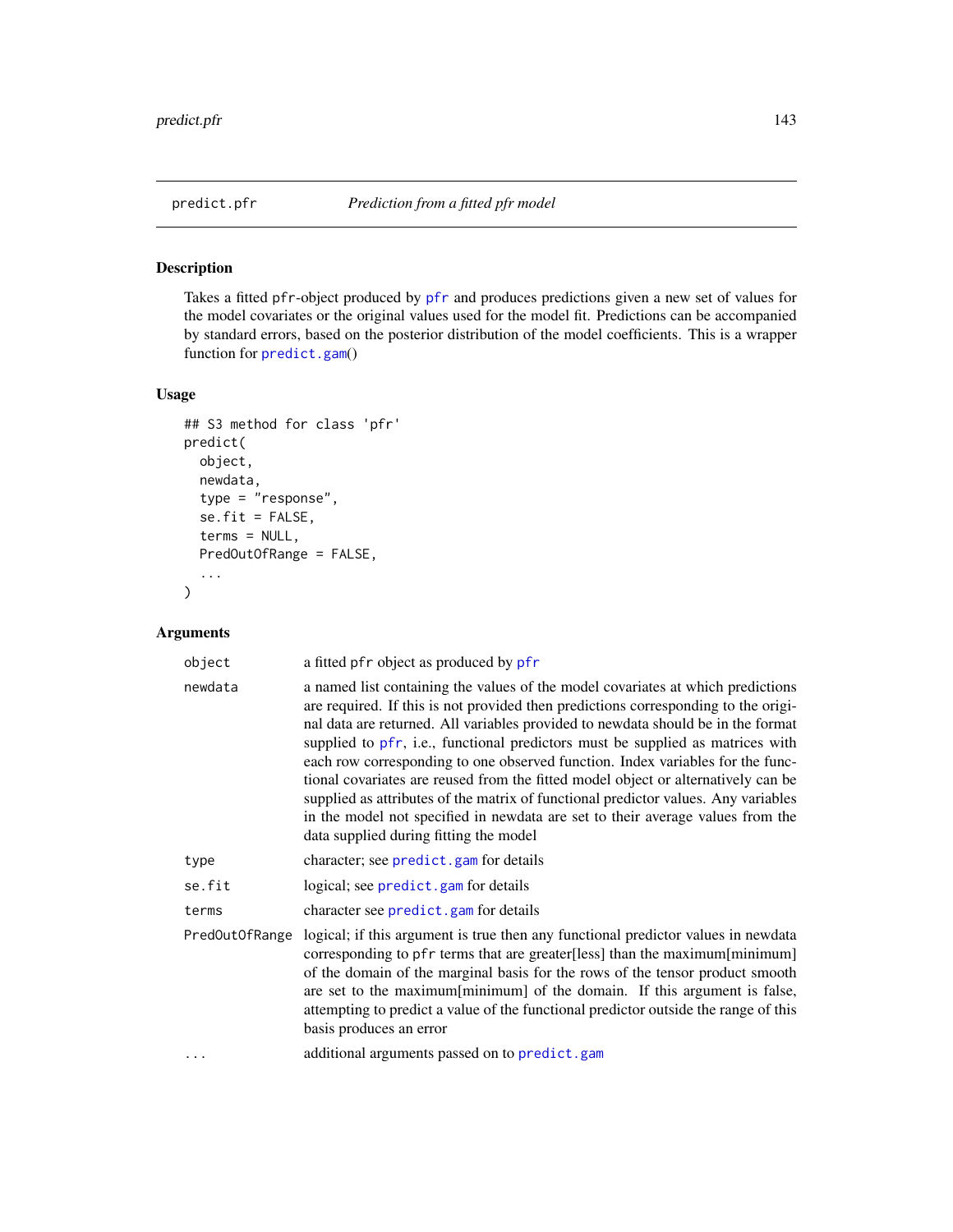### Value

If type  $==$  "lpmatrix", the design matrix for the supplied covariate values in long format. If se == TRUE, a list with entries fit and se.fit containing fits and standard errors, respectively. If type == "terms" or "iterms" each of these lists is a list of matrices of the same dimension as the response for newdata containing the linear predictor and its se for each term

#### Author(s)

Mathew W. McLean <mathew.w.mclean@gmail.com> and Fabian Scheipl

# See Also

[pfr](#page-116-0), [predict.gam](#page-0-0)

### Examples

```
######### Octane data example #########
data(gasoline)
N <- length(gasoline$octane)
wavelengths = 2*450:850nir = matrix(NA, 60, 401)test \le sample(60,20)
for (i in 1:60) nir[i,] = gasoline$NIR[i, ] # changes class from AsIs to matrix
y <- gasoline$octane
#fit <- pfr(y~af(nir,argvals=wavelengths,k=c(6,6), m=list(c(2,2),c(2,2))),
             # subset=(1:N)[-test])
#preds <- predict(fit,newdata=list(nir=nir[test,]),type='response')
#plot(preds,y[test])
#abline(a=0,b=1)
```
print.summary.pffr *Print method for summary of a pffr fit*

#### Description

Pretty printing for a summary.pffr-object. See [print.summary.gam\(](#page-0-0)) for details.

#### Usage

```
## S3 method for class 'summary.pffr'
print(
  x,
  digits = max(3, getOption("digits") - 3),
  signif.stars = getOption("show.signif.stars"),
  ...
)
```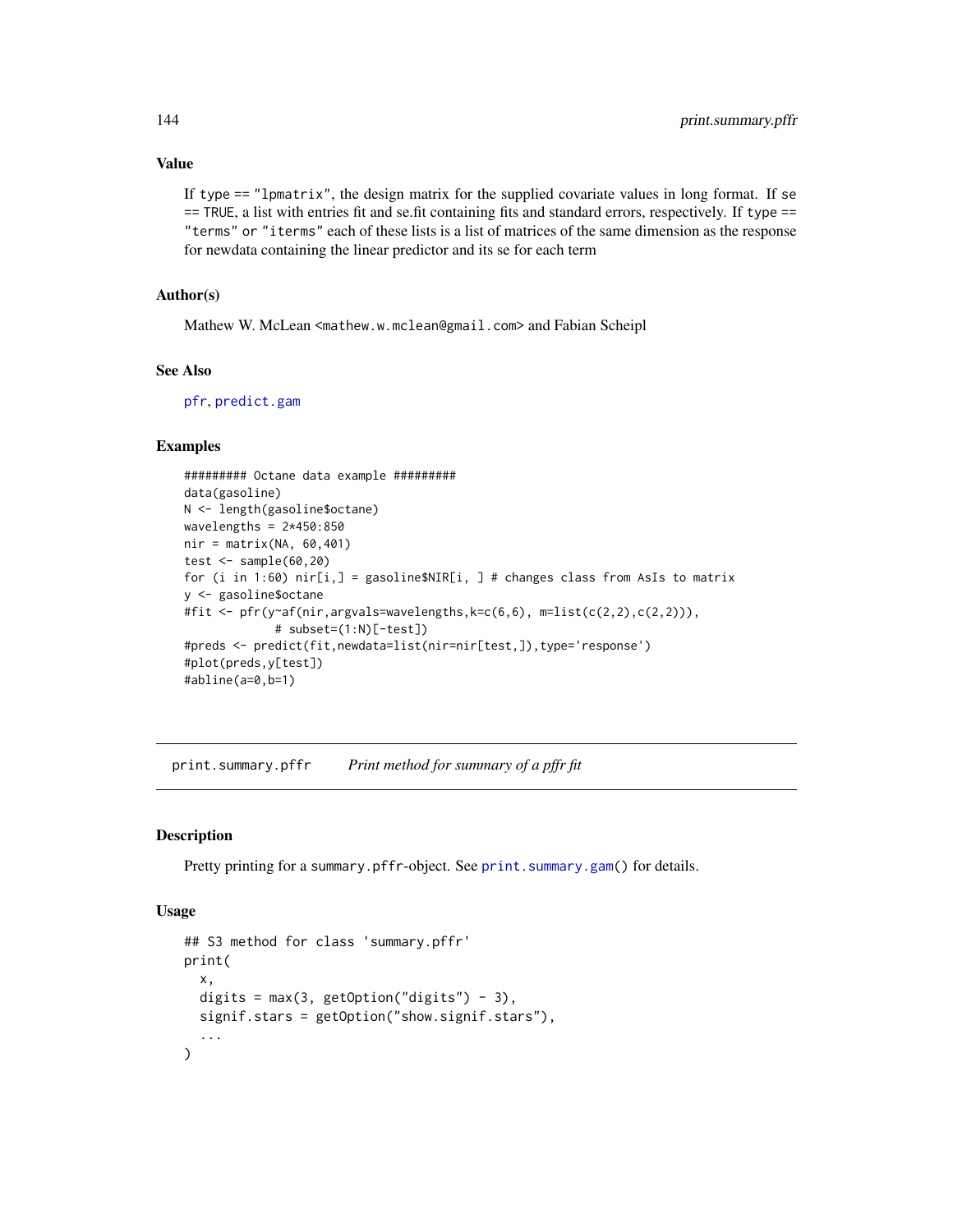#### <span id="page-144-0"></span>pwcv and the set of the set of the set of the set of the set of the set of the set of the set of the set of the set of the set of the set of the set of the set of the set of the set of the set of the set of the set of the

# Arguments

| X            | a fitted pffr-object                                   |
|--------------|--------------------------------------------------------|
| digits       | controls number of digits printed in output.           |
| signif.stars | Should significance stars be printed alongside output? |
| $\cdot$      | not used                                               |

# Value

A [summary.pffr](#page-165-0) object

# Author(s)

Fabian Scheipl, adapted from [print.summary.gam\(](#page-0-0)) by Simon Wood, Henric Nilsson

pwcv *Pointwise cross-validation for function-on-scalar regression*

# Description

Estimates prediction error for a function-on-scalar regression model by leave-one-function-out crossvalidation (CV), at each of a specified set of points.

# Usage

```
pwcv(
  fdobj,
  Z,
 L = NULL,lambda,
 eval.pts = seq(min(fdobj$basis$range), max(fdobj$basis$range), length.out = 201),
  scale = FALSE
\lambda
```
# Arguments

| fdobi    | a functional data object (class fd) giving the functional responses.                                                       |
|----------|----------------------------------------------------------------------------------------------------------------------------|
| Z        | the model matrix, whose columns represent scalar predictors.                                                               |
| L        | a row vector or matrix of linear contrasts of the coefficient functions, to be re-<br>stricted to equal zero.              |
| lambda   | smoothing parameter: either a nonnegative scalar or a vector, of length $ncol(2)$ ,<br>of nonnegative values.              |
| eval.pts | argument values at which the CV score is to be evaluated.                                                                  |
| scale    | logical value or vector determining scaling of the matrix Z (see scale, to which<br>the value of this argument is passed). |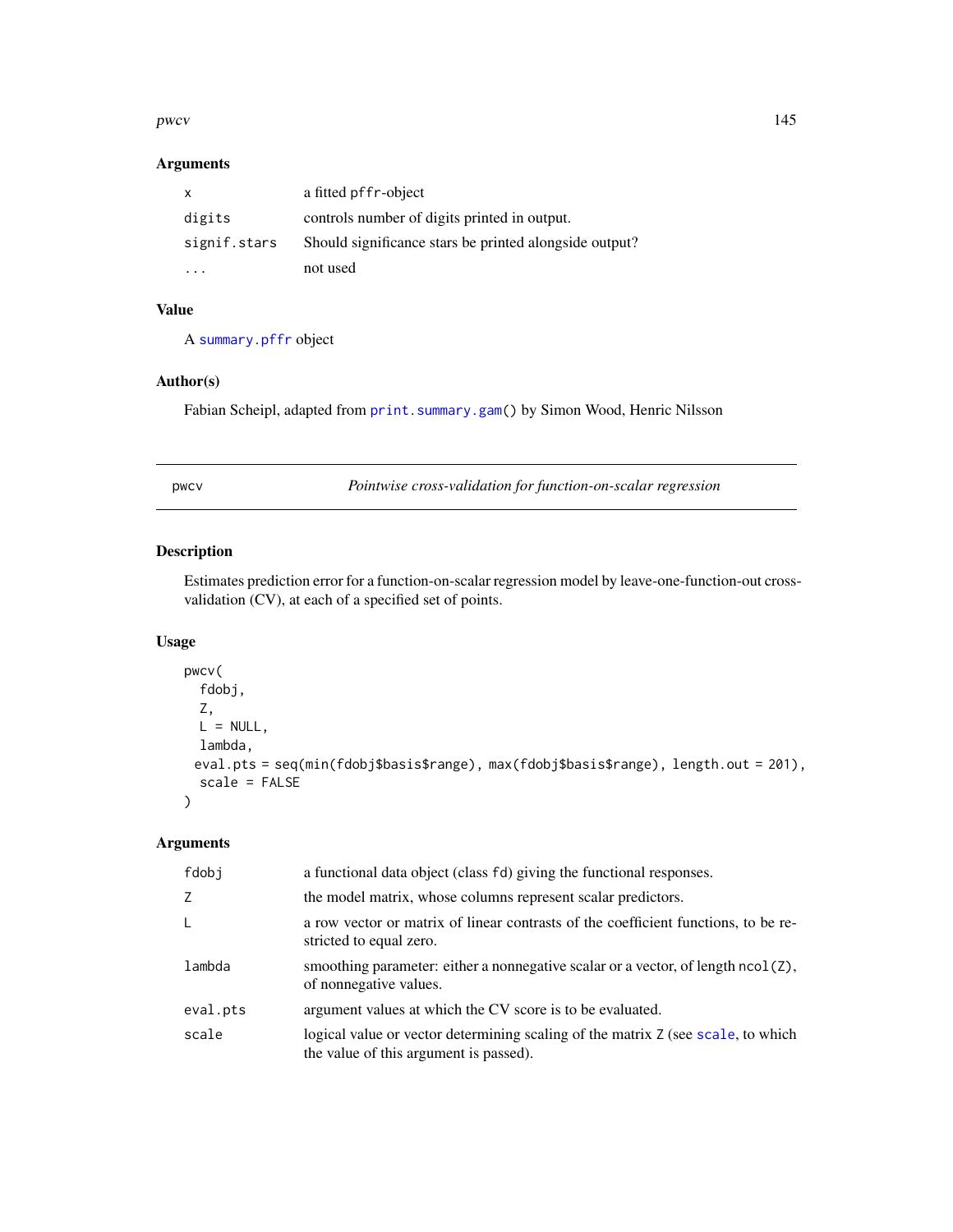# <span id="page-145-0"></span>Details

Integrating the pointwise CV estimate over the function domain yields the *cross-validated integrated squared error*, the standard overall model fit score returned by [lofocv](#page-0-0).

It may be desirable to derive the value of lambda from an appropriate call to [fosr](#page-33-0), as in the example below.

#### Value

A vector of the same length as eval.pts giving the CV scores.

#### Author(s)

Philip Reiss <phil.reiss@nyumc.org>

#### References

Reiss, P. T., Huang, L., and Mennes, M. (2010). Fast function-on-scalar regression with penalized basis expansions. *International Journal of Biostatistics*, 6(1), article 28. Available at [https://](https://pubmed.ncbi.nlm.nih.gov/21969982/) [pubmed.ncbi.nlm.nih.gov/21969982/](https://pubmed.ncbi.nlm.nih.gov/21969982/)

#### See Also

[fosr](#page-33-0), [lofocv](#page-0-0)

#### Examples

```
require(fda)
# Canadian weather example from Reiss et al. (2010).
# The first two lines are taken from the fRegress.CV help file (package fda)
smallbasis \leq create.fourier.basis(c(0, 365), 25)
tempfd <- smooth.basis(day.5,
          CanadianWeather$dailyAv[,,"Temperature.C"], smallbasis)$fd
# Model matrices for "latitude" and "region" models
Xreg = cbind(1, model.matrix(~factor(CanadianWeather$region)-1))
Xlat = model.matrix(~CanadianWeather$coord[,1])
# Fit each model using fosr() to obtain lambda values for pwcv()
Lreg = matrix(c(0,1,1,1,1), 1) # constraint for region model
regionmod = fosr(fdobj=tempfd, X=Xreg, con=Lreg, method="OLS")
cv.region = pwcv(tempfd, Xreg, Lreg, regionmod$lambda)
latmod = fosr(fdobj=tempfd, X=Xlat, method="OLS")
cv.lat = pwcv(tempfd, Xlat, lambda=latmod$lambda)
# The following plots may require a wide graphics window to show up correctly
par(mfrow=1:2)
# Plot the functional data
plot(tempfd, col=1, lty=1, axes=list("axesIntervals"), xlab="", ylab="Mean temperature",
     main="Temperatures at 35 stations")
```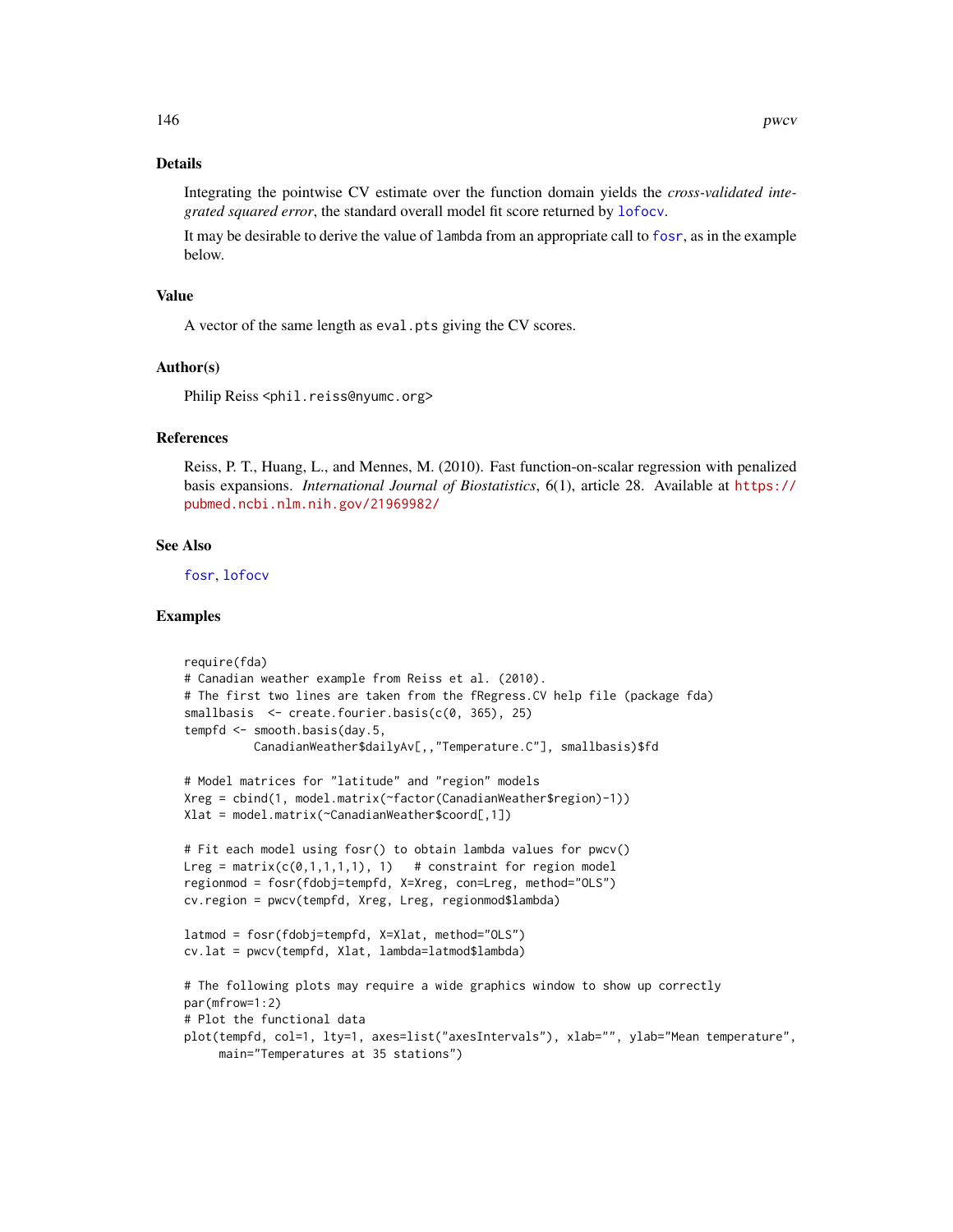#### <span id="page-146-0"></span>qq.pffr $\frac{147}{2}$

```
box()
# Plot the two models' pointwise CV
matplot(regionmod$argvals, cbind(cv.region, cv.lat), type='l', col=1, axes=FALSE,
        xlab="", ylab="MSE.CV", main="Pointwise CV for two models")
legend(250, 40, c('Region', 'Latitude'), lty=1:2)
box()
axis(2)
axisIntervals(1)
```
qq.pffr *QQ plots for pffr model residuals*

# Description

This is simply a wrapper for cod[eqq.gam\(](#page-0-0)).

# Usage

```
## S3 method for class 'pffr'
qq(
 object,
 rep = 0,level = 0.9,
  s.rep = 10,
  type = c("deviance", "pearson", "response"),
 pch = ".",
 rl.col = 2,
  rep.col = "gray80",...
\mathcal{L}
```
# Arguments

| object | a fitted pffr-object                                                                                                                                                                                                              |
|--------|-----------------------------------------------------------------------------------------------------------------------------------------------------------------------------------------------------------------------------------|
| rep    | How many replicate datasets to generate to simulate quantiles of the residual dis-<br>tribution. <i>Q</i> results in an efficient simulation free method for direct calculation,<br>if this is possible for the object family.    |
| level  | If simulation is used for the quantiles, then reference intervals can be provided<br>for the QQ-plot, this specifies the level. 0 or less for no intervals, 1 or more to<br>simply plot the QQ plot for each replicate generated. |
| s.rep  | how many times to randomize uniform quantiles to data under direct computa-<br>tion.                                                                                                                                              |
| type   | what sort of residuals should be plotted? See residuals.gam.                                                                                                                                                                      |
| pch    | plot character to use. 19 is good.                                                                                                                                                                                                |
| rl.col | color for the reference line on the plot.                                                                                                                                                                                         |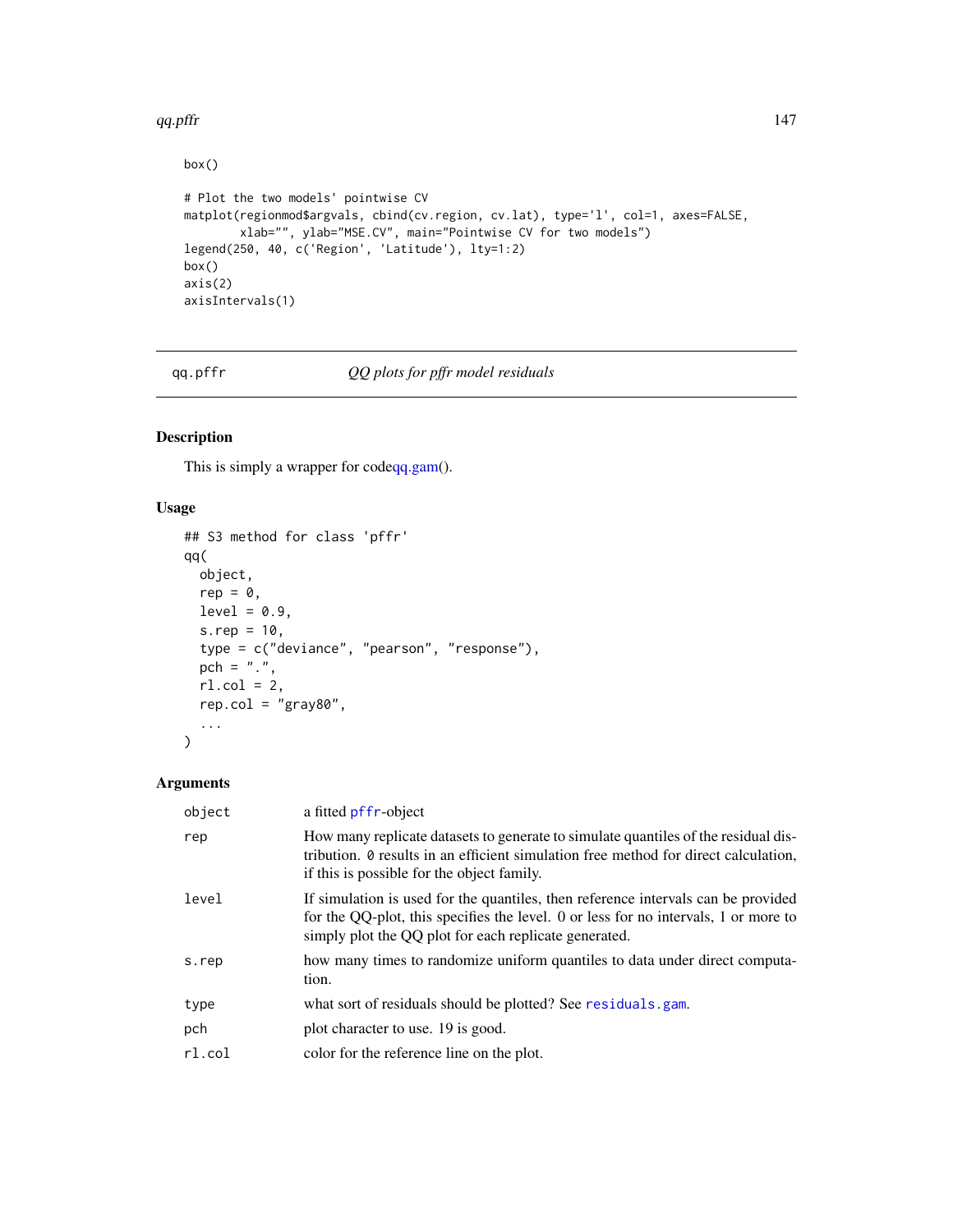<span id="page-147-0"></span>

| rep.col                 | color for reference bands or replicate reference plots.  |
|-------------------------|----------------------------------------------------------|
| $\cdot$ $\cdot$ $\cdot$ | extra graphics parameters to pass to plotting functions. |

| quadWeights | Compute quadrature weights |
|-------------|----------------------------|
|             |                            |

# Description

Utility function for numerical integration.

# Usage

```
quadWeights(argvals, method = "trapezoidal")
```
# Arguments

| argvals | function arguments.                                       |
|---------|-----------------------------------------------------------|
| method  | quadrature method. Can be either trapedoidal or midpoint. |

# Value

a vector of quadrature weights for the points supplied in argvals.

# Author(s)

Clara Happ, with modifications by Philip Reiss

re *Random effects constructor for fgam*

# Description

Sets up a random effect for the levels of x. Use the by-argument to request random slopes.

#### Usage

 $re(x, \ldots)$ 

# Arguments

|   | a grouping variable: must be a factor                   |
|---|---------------------------------------------------------|
| . | further arguments handed over to s, see random, effects |

# Details

See [random.effects](#page-0-0) in mgcv.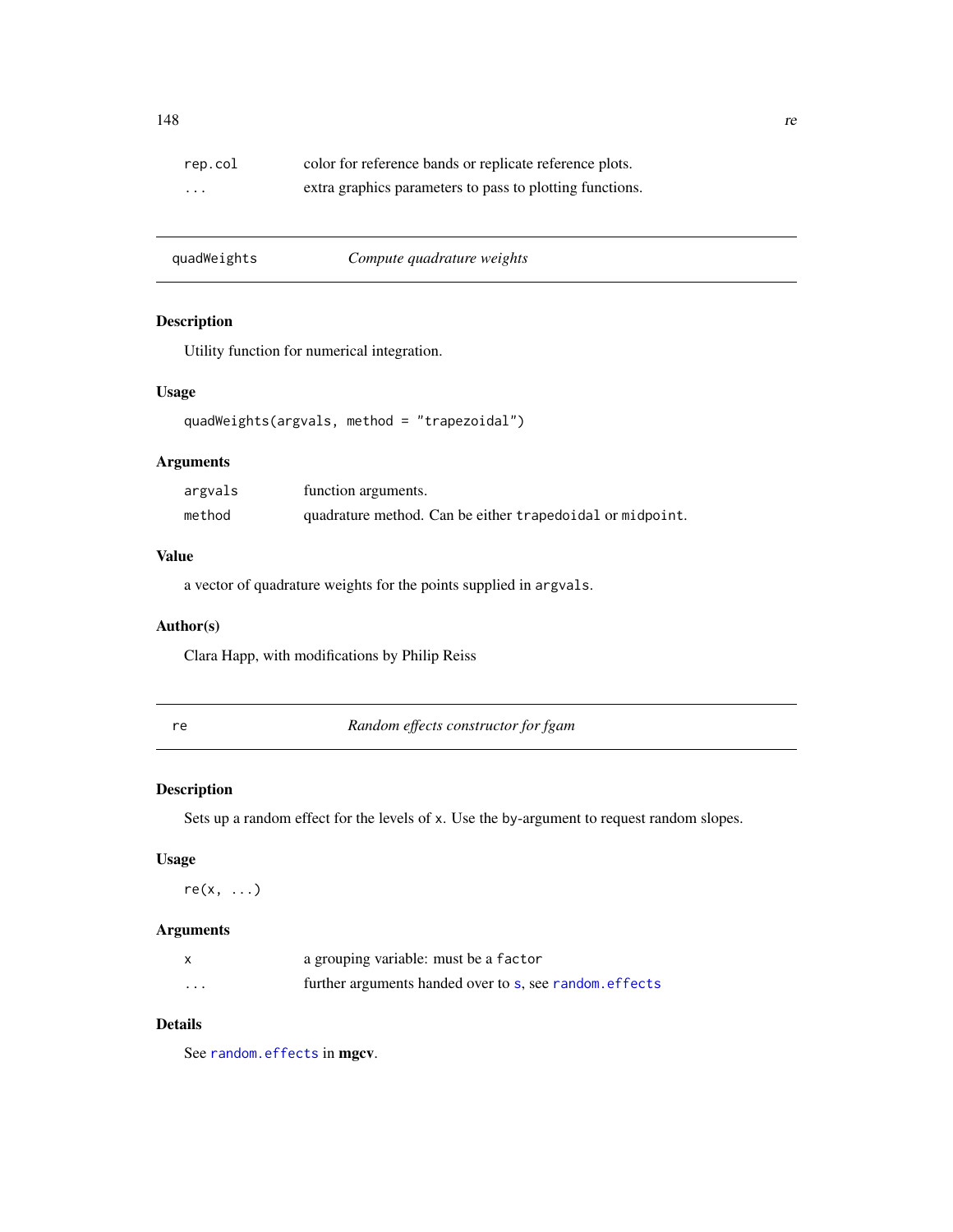# <span id="page-148-0"></span>refund-internal 149

# See Also

[random.effects](#page-0-0)

refund-internal *Internal functions for the refund package*

#### Description

These functions are ordinarily not to be called by the user, but if you contact the package authors with any questions about them, we'll do our best to clarify matters.

residuals.pffr *Obtain residuals and fitted values for a pffr models*

#### Description

See [predict.pffr](#page-140-0) for alternative options to extract estimated values from a pffr object. "Fitted values" here refers to the estimated additive predictor values, these will not be on the scale of the response for models with link functions.

### Usage

```
## S3 method for class 'pffr'
residuals(object, reformat = TRUE, ...)
```
## S3 method for class 'pffr'  $fitted(object, reformat = TRUE, ...)$ 

# Arguments

| object                  | a fitted pffr-object                                                                                                                                                                                                                                                                  |
|-------------------------|---------------------------------------------------------------------------------------------------------------------------------------------------------------------------------------------------------------------------------------------------------------------------------------|
| reformat                | logical, defaults to TRUE. Should residuals be returned in n x yindex matrix<br>form (regular grid data) or, respectively, in the shape of the originally supplied<br>ydata argument (sparse/irregular data), or, if FALSE, simply as a long vector as<br>returned by $resid.gam()$ ? |
| $\cdot$ $\cdot$ $\cdot$ | other arguments, passed to residuals, gam.                                                                                                                                                                                                                                            |

#### Value

A matrix or ydata-like data.frame or a vector of residuals / fitted values (see reformat-argument)

# Author(s)

Fabian Scheipl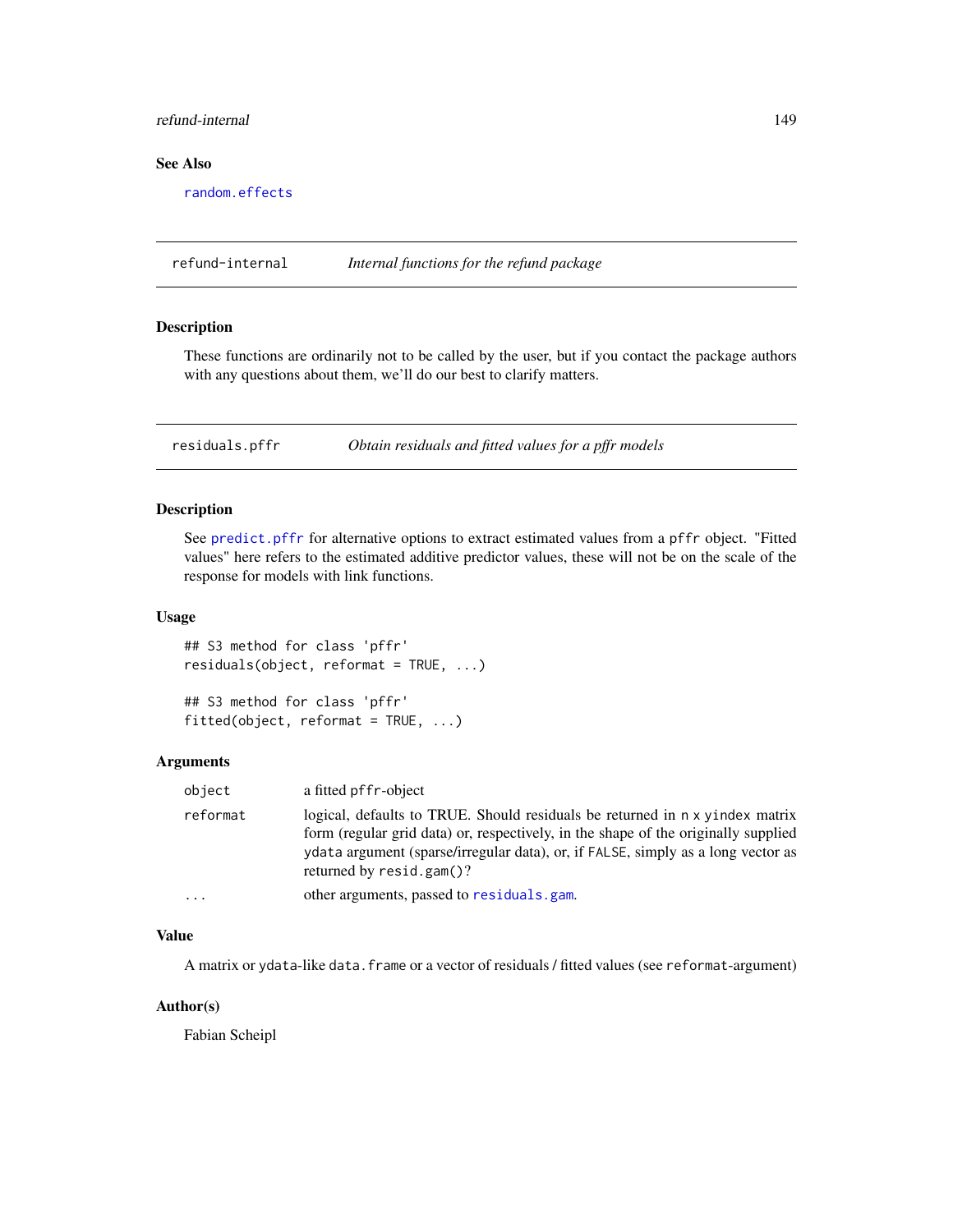<span id="page-149-0"></span>rlrt.pfr *Likelihood Ratio Test and Restricted Likelihood Ratio Test for inference of functional predictors*

# Description

NOTE: this function is designed to work with pfr\_old() rather than pfr(). Given a pfr object of family="gaussian", tests whether the function is identically equal to its mean (constancy), or whether the functional predictor significantly improves the model (inclusion). Based on zero-variancecomponent work of Crainiceanu et al. (2004), Scheipl et al. (2008), and Swihart et al. (2012).

# Usage

 $rlrt.pfr(pfr.obj = pfr.obj, test = NULL, ...)$ 

#### Arguments

| pfr.obj  | an object returned by $pfr \text{ old}()$                                                                                                                                                                                                           |
|----------|-----------------------------------------------------------------------------------------------------------------------------------------------------------------------------------------------------------------------------------------------------|
| test     | "constancy" will test functional form of the coefficient function of the last func-<br>tion listed in funcs in pfr.obj against the null of a constant line: the average of                                                                          |
|          | the functional predictor. "inclusion" will test functional form of the coefficient<br>function of the last function listed in funcs in pfr.obj against the null of 0: that<br>is, whether the functional predictor should be included in the model. |
| $\cdots$ | additional arguments                                                                                                                                                                                                                                |

# Details

A Penalized Functional Regression of family="gaussian" can be represented as a linear mixed model dependent on variance components. Testing whether certain variance components and (potentially) fixed effect coefficients are 0 correspond to tests of constancy and inclusion of functional predictors.

For rlrt.pfr, Restricted Likelihood Ratio Test is preferred for the constancy test as under the special B-splines implementation of pfr for the coefficient function basis the test involves only the variance component. Therefore, the constancy test is best for pfr objects with method="REML"; if the method was something else, a warning is printed and the model refit with "REML" and a test is then conducted.

For rlrt.pfr, the Likelihood Ratio Test is preferred for the inclusion test as under the special Bsplines implementation of pfr for the coefficient function basis the test involves both the variance component and a fixed effect coefficient in the linear mixed model representation. Therefore, the inclusion test is best for pfr objects with method="ML"; if the method was something else, a warning is printed and the model refit with "ML" and a test is then conducted.

#### Value

| p.val     | the p-value for the full model (alternative) against the null specified by the test |
|-----------|-------------------------------------------------------------------------------------|
| test.stat | the test statistic, see Scheipl et al. 2008 and Swihart et al 2012                  |
| ma        | the alternative model as fit with mgcy::gam                                         |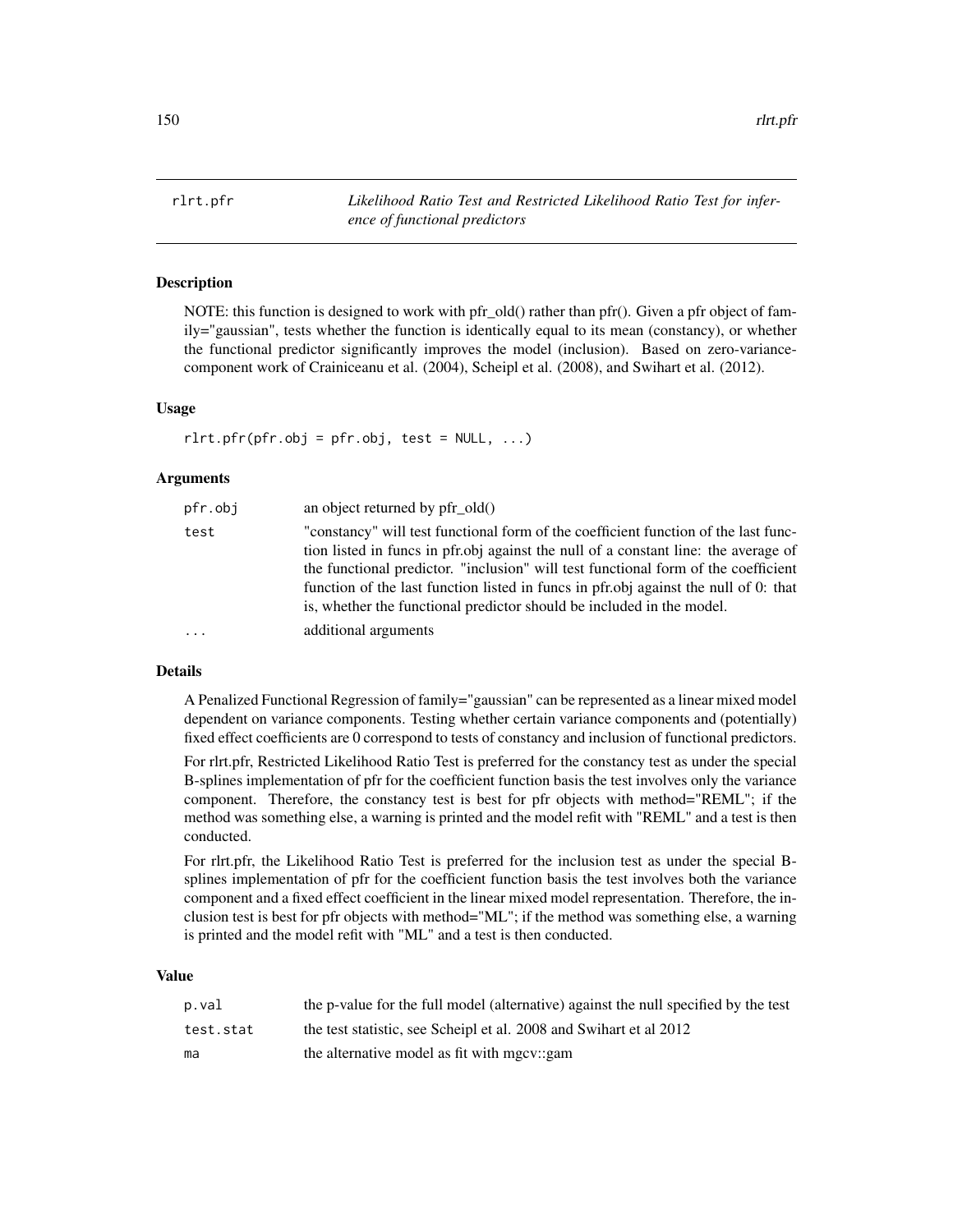<span id="page-150-0"></span>

| m0 | the null model as fit with mgcv::gam                                        |
|----|-----------------------------------------------------------------------------|
|    | the model containing only the parameters being tested as fit with mgcv::gam |

#### Author(s)

Jeff Goldsmith <jeff.goldsmith@columbia.edu> and Bruce Swihart <br/> <br/>edustable philosoph.edu>

# References

Goldsmith, J., Bobb, J., Crainiceanu, C., Caffo, B., and Reich, D. (2011). Penalized functional regression. *Journal of Computational and Graphical Statistics*, 20(4), 830–851.

Goldsmith, J., Crainiceanu, C., Caffo, B., and Reich, D. (2012). Longitudinal penalized functional regression for cognitive outcomes on neuronal tract measurements. *Journal of the Royal Statistical Society: Series C*, 61(3), 453–469.

Crainiceanu, C. and Ruppert, D. (2004) Likelihood ratio tests in linear mixed models with one variance component. *Journal of the Royal Statistical Society: Series B*, 66, 165–185.

Scheipl, F. (2007) Testing for nonparametric terms and random effects in structured additive regression. Diploma thesis.\ https://www.statistik.lmu.de/~scheipl/downloads/DIPLOM.zip.

Scheipl, F., Greven, S. and Kuechenhoff, H (2008) Size and power of tests for a zero random effect variance or polynomial regression in additive and linear mixed models. *Computational Statistics & Data Analysis*, 52(7), 3283–3299.

Swihart, Bruce J., Goldsmith, Jeff; and Crainiceanu, Ciprian M. (2012). Testing for functional effects. Johns Hopkins University Dept. of Biostatistics Working Paper 247. Available at [https:](https://biostats.bepress.com/jhubiostat/paper247/) [//biostats.bepress.com/jhubiostat/paper247/](https://biostats.bepress.com/jhubiostat/paper247/)

#### See Also

[pfr](#page-116-0), [predict.pfr](#page-142-0), package RLRsim

# Examples

```
## Not run:
##################################################################
######### DTI Data Example #########
##################################################################
##################################################################
# For more about this example, see Swihart et al. 2012
# Testing for Functional Effects
##################################################################
## load and reassign the data;
data(DTI2)
O <- DTI2$pasat ## PASAT outcome
id <- DTI2$id ## subject id
W1 <- DTI2$cca ## Corpus Callosum
W2 <- DTI2$rcst ## Right corticospinal
V <- DTI2$visit ## visit
```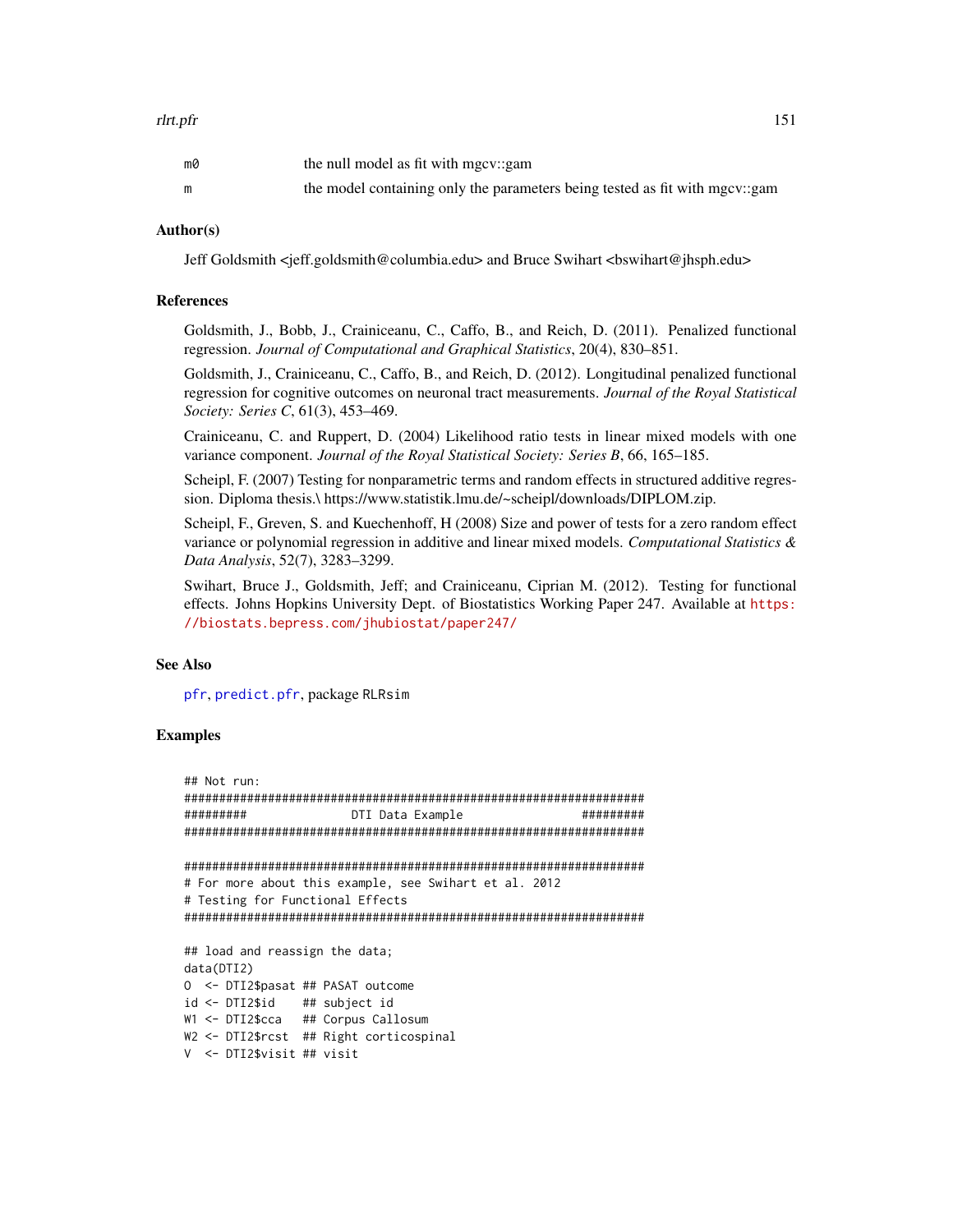```
## prep scalar covariate
visit.1.rest \leq matrix(as.numeric(V > 1), ncol=1)
covar.in <- visit.1.rest
## note there is missingness in the functional predictors
apply(is.na(W1), 2, mean)
apply(is.na(W2), 2, mean)
## fit two univariate models, then one model with both functional predictors
pfr.obj.t1 < -pfr\_old(Y = 0, covariates = covar.in, funcs = list(W1), subj = id, kz = 10, kb = 50)pfr.obj.t2 <- pfr_old(Y = 0, covariates=covar.in, funcs = list(W2), subj = id, kz = 10, kb = 50)
pfr.obj.t3 <- pfr_old(Y = 0, covariates=covar.in, funcs = list(W1, W2), subj = id, kz = 10, kb = 50)
## plot the coefficient function and bounds
dev.new()
par(mfrow=c(2,2))
ran <-c(-2, .5)matplot(cbind(pfr.obj.t1$BetaHat[[1]], pfr.obj.t1$Bounds[[1]]),
  type = '1', lty = c(1,2,2), col = c(1,2,2), ylab = "BetaHat",
  main = "CCA", xlab="Location", ylim=ran)
abline(h=0, col="blue")
matplot(cbind(pfr.obj.t2$BetaHat[[1]], pfr.obj.t2$Bounds[[1]]),
  type = '1', lty = c(1,2,2), col = c(1,2,2), ylab = "BetaHat",
  main = "RCST", xlab="Location", ylim=ran)
abline(h=0, col="blue")
matplot(cbind(pfr.obj.t3$BetaHat[[1]], pfr.obj.t3$Bounds[[1]]),
  type = '1', lty = c(1,2,2), col = c(1,2,2), ylab = "BetaHat",
  main = "CCA - mult.", xlab="Location", ylim=ran)
abline(h=0, col="blue")
matplot(cbind(pfr.obj.t3$BetaHat[[2]], pfr.obj.t3$Bounds[[2]]),
  type = '1', lty = c(1,2,2), col = c(1,2,2), ylab = "BetaHat",
  main = "RCST - mult.", xlab="Location", ylim=ran)
abline(h=0, col="blue")
## do some testing
t1 <- rlrt.pfr(pfr.obj.t1, "constancy")
t2 <- rlrt.pfr(pfr.obj.t2, "constancy")
t3 <- rlrt.pfr(pfr.obj.t3, "inclusion")
t1$test.stat
t1$p.val
t2$test.stat
t2$p.val
t3$test.stat
t3$p.val
## do some testing with rlrt.pfr(); same as above but subj = NULL
```
pfr.obj.t1 <- pfr(Y = O, covariates=covar.in, funcs = list(W1), subj = NULL, kz = 10, kb = 50)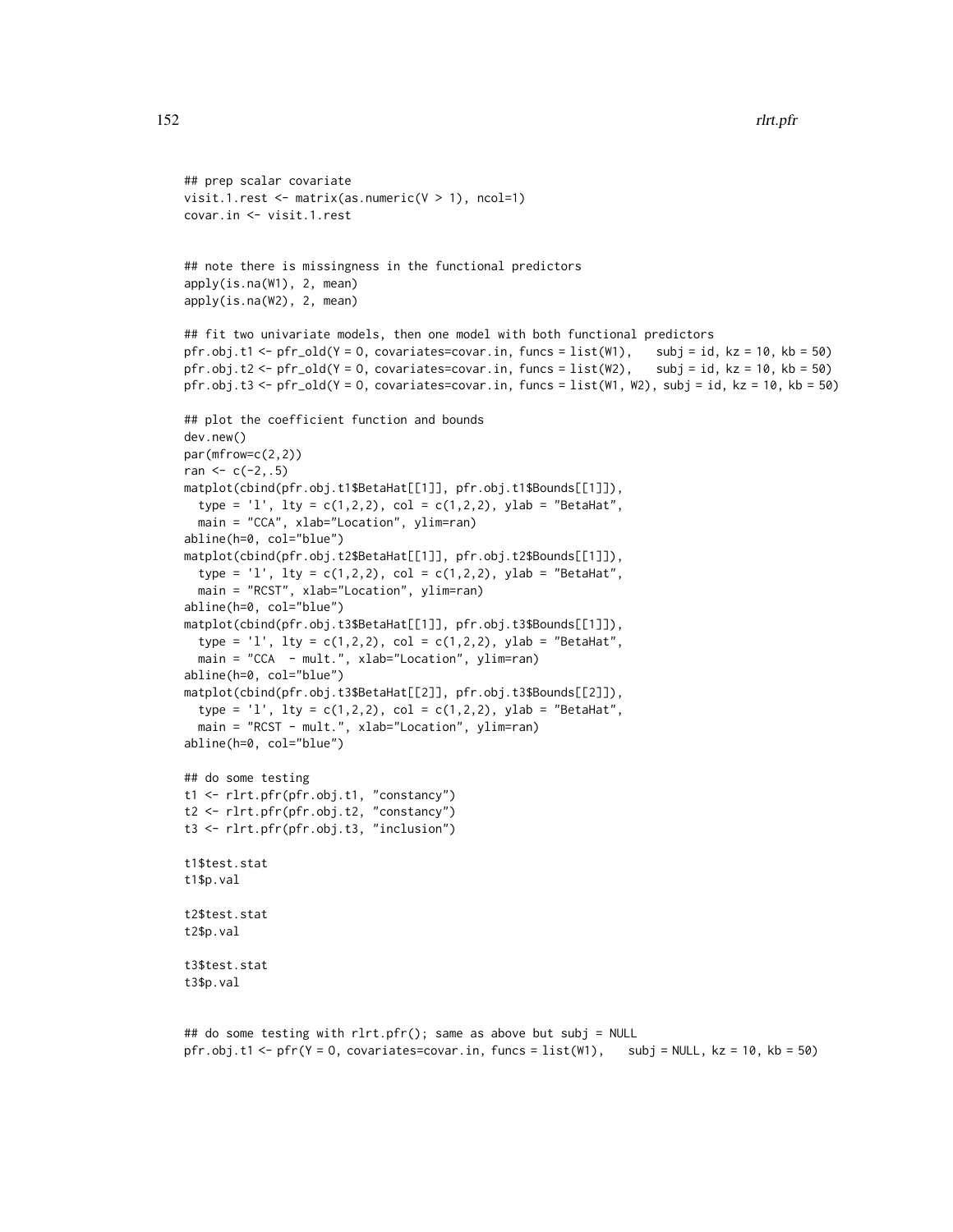```
pfr.obj.t2 <- pfr(Y = O, covariates=covar.in, funcs = list(W2), subj = NULL, kz = 10, kb = 50)
pfr.obj.t3 <- pfr(Y = O, covariates=covar.in, funcs = list(W1, W2), subj = NULL, kz = 10, kb = 50)
t1 <- rlrt.pfr(pfr.obj.t1, "constancy")
t2 <- rlrt.pfr(pfr.obj.t2, "constancy")
t3 <- rlrt.pfr(pfr.obj.t3, "inclusion")
t1$test.stat
t1$p.val
t2$test.stat
t2$p.val
t3$test.stat
t3$p.val
## End(Not run)
```
sff *Construct a smooth function-on-function regression term*

#### Description

Defines a term  $\int_{s_{lo,i}}^{s_{hi,i}} f(X_i(s), s, t) ds$  for inclusion in an mgcv::gam-formula (or bam or gamm or gamm4:::gamm) as constructed by [pffr](#page-108-0). Defaults to a cubic tensor product B-spline with marginal second differences penalties for  $f(X_i(s), s, t)$  and integration over the entire range  $[s_{lo,i}, s_{hi,i}] =$  $[\min(s_i), \max(s_i)]$ . Can't deal with any missing  $X(s)$ , unequal lengths of  $X_i(s)$  not (yet?) possible. Unequal ranges for different  $X_i(s)$  should work.  $X_i(s)$  is assumed to be numeric. sff() IS AN EXPERIMENTAL FEATURE AND NOT WELL TESTED YET – USE AT YOUR OWN RISK.

#### Usage

```
sff(
 X,
 yind,
 xind = seq(0, 1, 1 = ncol(X)),basistype = c("te", "t2", "s"),
  integration = c("simpson", "trapezoidal"),
 L = NULL,limits = NULL,
  splinepars = list(bs = "ps", m = c(2, 2, 2))
)
```
#### Arguments

X an n by ncol(xind) matrix of function evaluations  $X_i(s_{i1}), \ldots, X_i(s_{iS}); i =$  $1, \ldots, n$ .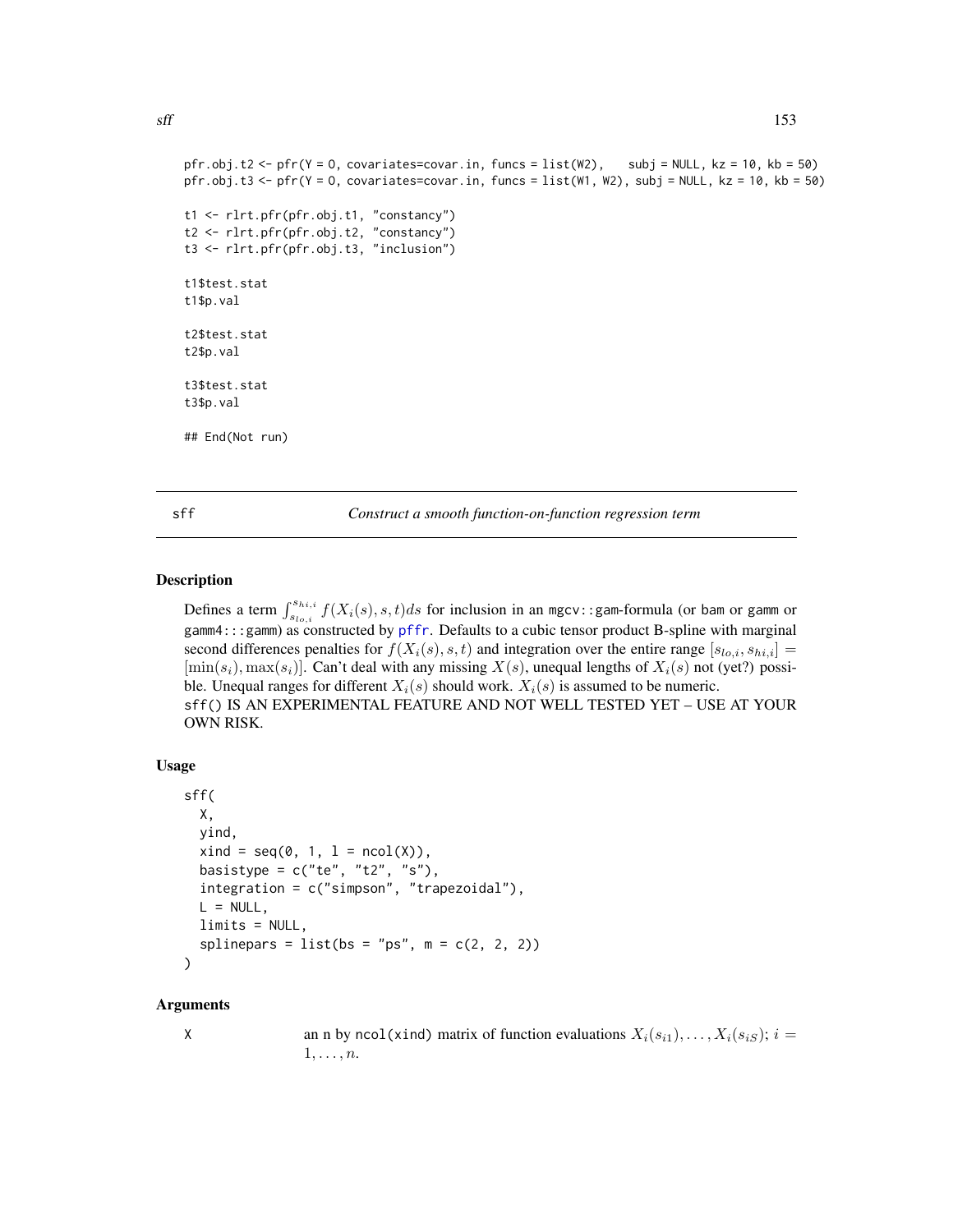<span id="page-153-0"></span>

| yind        | DEPRECATED matrix (or vector) of indices of evaluations of $Y_i(t)$ ; i.e. matrix<br>with rows $(t_{i1}, \ldots, t_{iT})$ ; no longer used.                                                                                                                                                                                                                                                                                                                                                                                    |
|-------------|--------------------------------------------------------------------------------------------------------------------------------------------------------------------------------------------------------------------------------------------------------------------------------------------------------------------------------------------------------------------------------------------------------------------------------------------------------------------------------------------------------------------------------|
| xind        | vector of indices of evaluations of $X_i(s)$ , i.e., $(s_1, \ldots, s_S)$                                                                                                                                                                                                                                                                                                                                                                                                                                                      |
| basistype   | defaults to "te", i.e. a tensor product spline to represent $f(X_i(s), t)$ . Alterna-<br>tively, use "s" for bivariate basis functions (see s) or "t2" for an alternative<br>parameterization of tensor product splines (see t2).                                                                                                                                                                                                                                                                                              |
| integration | method used for numerical integration. Defaults to "simpson"'s rule. Alterna-<br>tively and for non-equidistant grids, "trapezoidal".                                                                                                                                                                                                                                                                                                                                                                                          |
| L           | optional: an n by ncol(xind) giving the weights for the numerical integration<br>over s.                                                                                                                                                                                                                                                                                                                                                                                                                                       |
| limits      | defaults to NULL for integration across the entire range of $X(s)$ , otherwise<br>specifies the integration limits $s_{hi,i}, s_{lo,i}$ : either one of "s <t" "s<='t"' for<br="" or=""><math>(s_{hi,i}, s_{lo,i}) = (0, t)</math> or a function that takes s as the first and t as the second<br/>argument and returns TRUE for combinations of values <math>(s, t)</math> if s falls into the<br/>integration range for the given t. This is an experimental feature and not well<br/>tested yet; use at your own risk.</t"> |
| splinepars  | optional arguments supplied to the basistype-term. Defaults to a cubic tensor<br>product B-spline with marginal second differences, i.e. $list(bs="ps", m=c(2,2,2)).$<br>See te or s for details                                                                                                                                                                                                                                                                                                                               |

# Value

a list containing

- call a "call" to [te](#page-0-0) (or [s](#page-0-0), [t2](#page-0-0)) using the appropriately constructed covariate and weight matrices (see [linear.functional.terms](#page-0-0))
- data a list containing the necessary covariate and weight matrices

# Author(s)

Fabian Scheipl, based on Sonja Greven's trick for fitting functional responses.

smooth.construct.dt.smooth.spec *Domain Transformation basis constructor*

# Description

The dt basis allows for any of the standard mgcv (or user-defined) bases to be aplied to a transformed version of the original terms. Smooths may be of any number of terms. Transformations are specified by supplying a function of any or all of the original terms. "by" variables are not transformed.

#### Usage

```
## S3 method for class 'dt.smooth.spec'
smooth.construct(object, data, knots)
```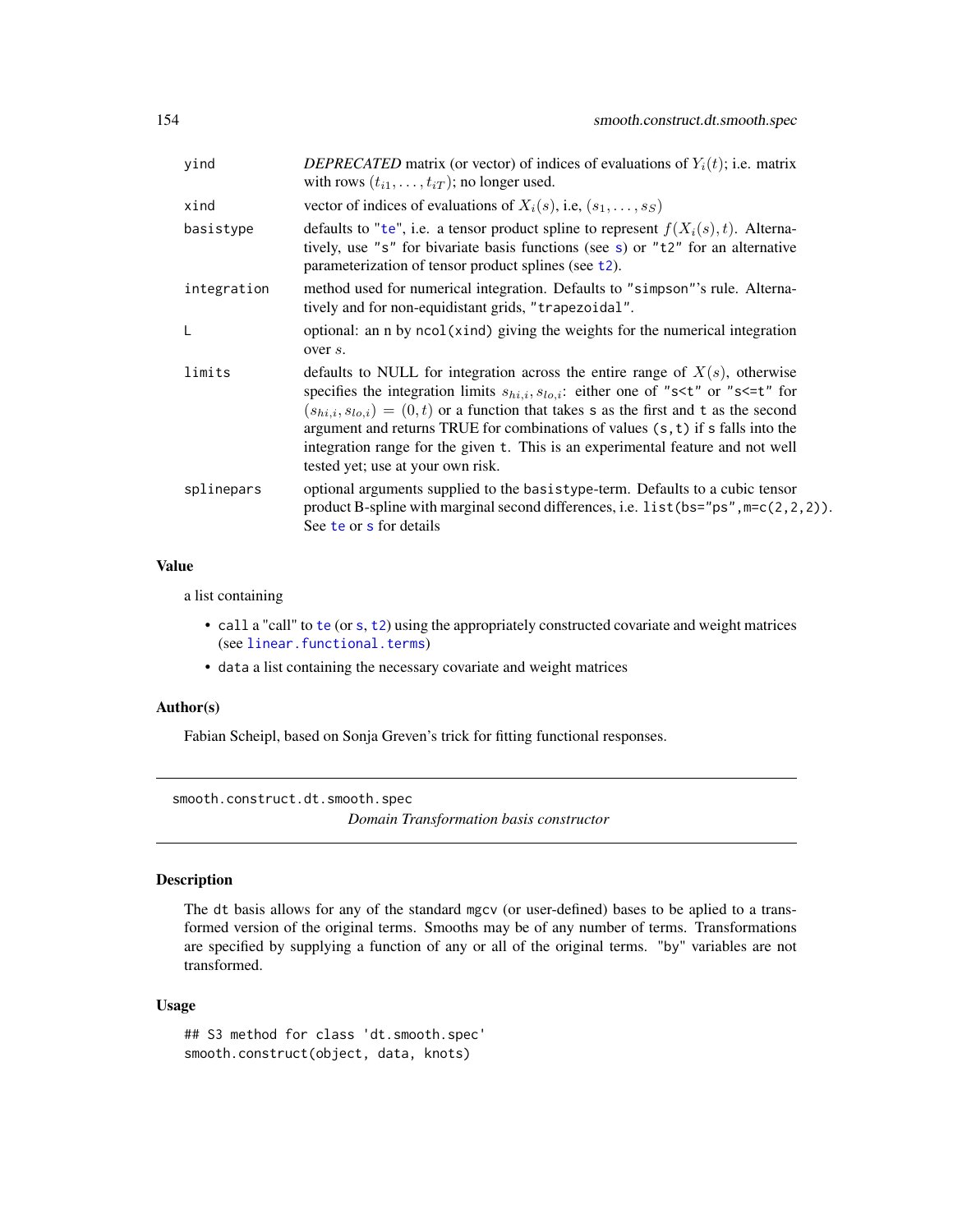#### <span id="page-154-0"></span>**Arguments**

| object | a smooth specification object, generated by $s()$ , $te()$ , $ti()$ , or $t2()$ , with<br>$hs="right."$                                                                                    |
|--------|--------------------------------------------------------------------------------------------------------------------------------------------------------------------------------------------|
| data   | a list containing just the data (including any by variable) required by this term,<br>with names corresponding to object \$term (and object \$by). The by variable<br>is the last element. |
| knots  | a list containing any knots supplied for basis setup - in same order and with same<br>names as data. Can be NULL.                                                                          |

# Details

object should be creaated with an xt argument. For non-tensor-product smooths, this will be a list with the following elements:

- 1. tf (required): a function or character string (or list of functions and/or character strings) defining the coordinate transformations; see further details below.
- 2. bs (optional): character string indicating the bs for the basis applied to the transformed coordinates; if empty, the appropriate defaults are used.
- 3. basistype (optional): character string indicating type of bivariate basis used. Options include "s" (the default), "te", "ti", and "t2", which correspond to [s](#page-0-0), [te](#page-0-0), [ti](#page-0-0), and [t2](#page-0-0).
- 4. ... (optional): for tensor product smooths, additional arguments to the function specified by basistype that are not available in s() can be included here, e.g. d, np, etc.

For tensor product smooths, we recommend using s() to set up the basis, and specifying the tensor product using xt\$basistype as described above. If the basis is set up using te(), then the variables in object\$term will be split up, meaning all transformation functions would have to be univariate.

#### Value

An object of class "dt.smooth". This will contain all the elements associated with the [smooth.construct](#page-0-0) object from the inner smooth (defined by xt\$bs), in addition to an xt element used by the Predict.matrix method.

#### Transformation Functions

Let nterms = length(object\$term). The tf element can take one of the following forms:

- 1. a function of nargs arguments, where nargs <= nterms. If nterms > 1, it is assumed that this function will be applied to the first term of object\$term. If all argument names of the function are term names, then those arguments will correspond to those terms; otherwise, they will correspond to the first nargs terms in object\$term.
- 2. a character string corresponding to one of the built-in transformations (listed below).
- 3. A list of length ntfuncs, where ntfuncs<=nterms, containing either the functions or character strings described above. If this list is named with term names, then the transformation functions will be applied to those terms; otherwise, they will be applied to the first ntfuncs terms in object\$term.

The following character strings are recognized as built-in transformations: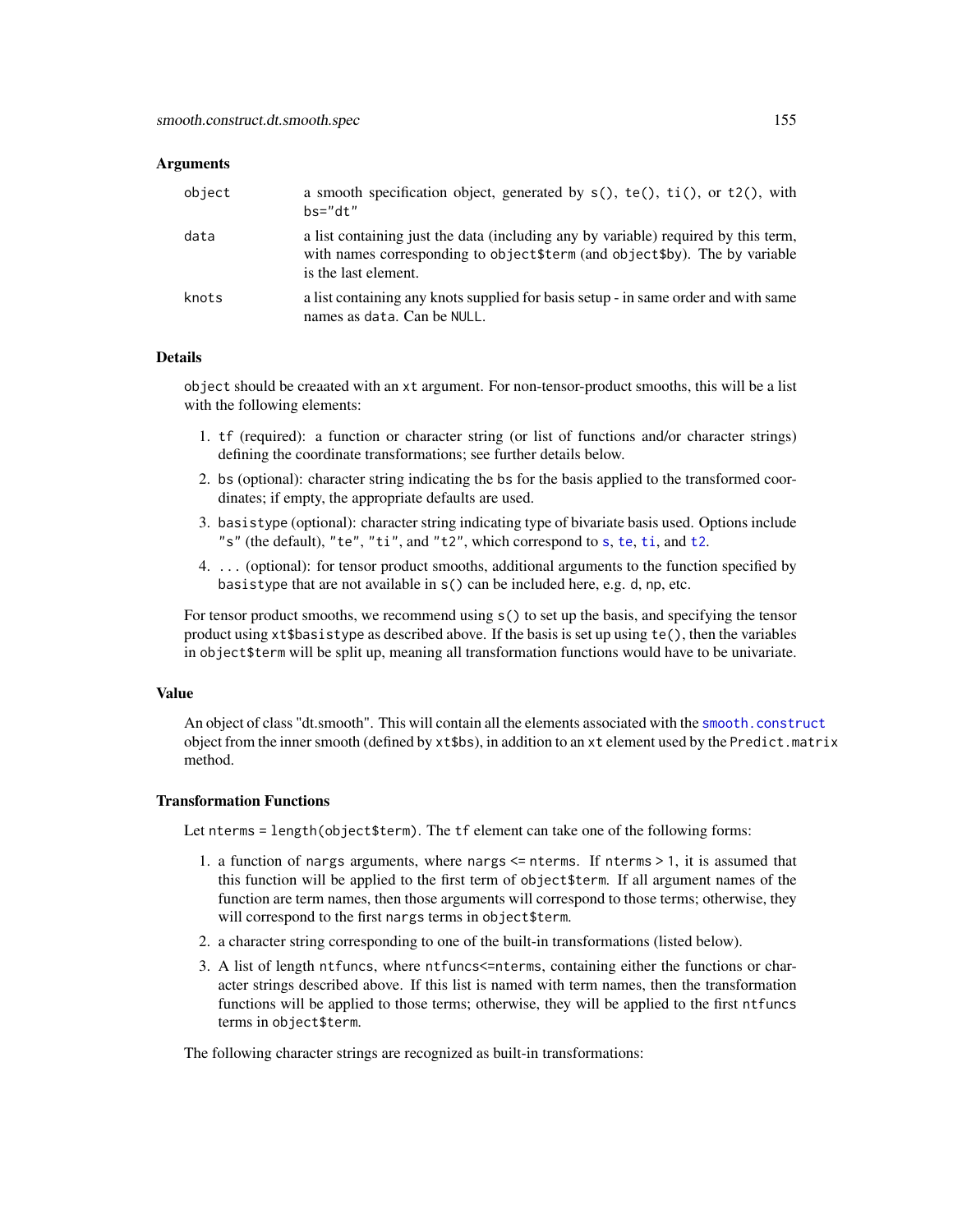- <span id="page-155-0"></span>• "log": log transformation (univariate)
- "ecdf": empirical cumulative distribution function (univariate)
- "linear01": linearly rescale from 0 to 1 (univariate)
- "s-t": first term ("s") minus the second term ("t") (bivariate)
- "s/t": first term ("s") divided by the second term ("t") (bivariate)
- "QTransform": performs a time-specific ecdf transformation for a bivariate smooth, where time is indicated by the first term, and x by the second term. Primarily for use with refund:  $:af.$

Some transformations rely on a fixed "pivot point" based on the data used to fit the model, e.g. quantiles (such as the min or max) of this data. When making predictions based on these transformations, the transformation function will need to know what the pivot points are, based on the original (not prediction) data. In order to accomplish this, we allow the user to specify that they want their transformation function to refer to the original data (as opposed to whatever the "current" data is). This is done by appending a zero ("0") to the argument name.

For example, suppose you want to scale the term linearly so that the data used to define the basis ranges from 0 to 1. The wrong way to define this transformation function: function(x)  $(x + y)$  $-\min(x)$ /(max(x)  $-\min(x)$ }. This function will result in incorrect predictions if the range of data for which preditions are being made is not the same as the range of data that was used to define the basis. The proper way to define this function:  $function(x)$   $(x -min(x0))/(max(x0)$  $-min(x0)$ }. By refering to x0 instead of x, you are indicating that you want to use the original data instead of the current data. This may seem strange to refer to a variable that is not one of the arguments, but the "dt" constructor explicitly places these variables in the environment of the transformation function to make them available.

#### Author(s)

Jonathan Gellar

#### See Also

[smooth.construct](#page-0-0)

smooth.construct.fpc.smooth.spec *Basis constructor for FPC terms*

#### **Description**

Basis constructor for FPC terms

#### Usage

```
## S3 method for class 'fpc.smooth.spec'
smooth.construct(object, data, knots)
```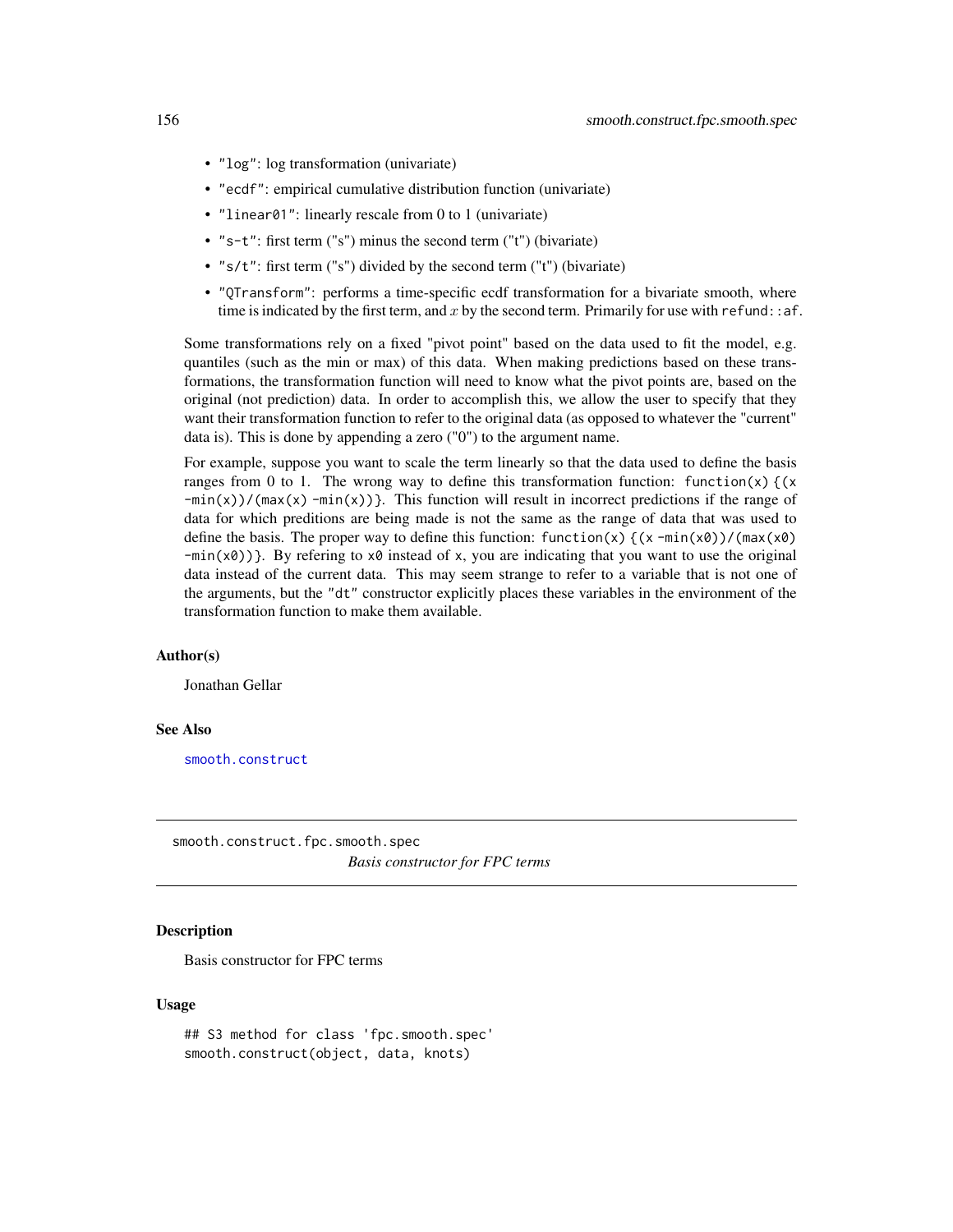#### <span id="page-156-0"></span>**Arguments**

| object | a fpc. smooth. spec object, usually generated by a term $s(x, bs="fpc")$ ; see<br>Details.                                                                                                    |
|--------|-----------------------------------------------------------------------------------------------------------------------------------------------------------------------------------------------|
| data   | a list containing the data (including any by variable) required by this term, with<br>names corresponding to object \$term (and object \$by). Only the first element<br>of this list is used. |
| knots  | not used, but required by the generic smooth.construct.                                                                                                                                       |

#### Details

object must contain an xt element. This is a list that can contain the following elements:

X (required) matrix of functional predictors

- method (required) the method of finding principal components; options include "svd" (unconstrained), "fpca.sc", "fpca.face", or "fpca.ssvd"
- npc (optional) the number of PC's to retain

pve (only needed if npc not supplied) the percent variance explained used to determine npc

penalize (required) if FALSE, the smoothing parameter is set to 0

bs the basis class used to pre-smooth X; default is "ps"

Any additional options for the pre-smoothing basis (e.g. k, m, etc.) can be supplied in the corre[s](#page-0-0)ponding elements of object. See s for a full list of options.

#### Value

An object of class "fpc.smooth". In addtional to the elements listed in [smooth.construct](#page-0-0), the object will contain

| SM  | the smooth that is fit in order to generate the basis matrix over object \$term |
|-----|---------------------------------------------------------------------------------|
| V.A | the matrix of principal components                                              |

#### Author(s)

Jonathan Gellar <JGellar@mathematica-mpr.com>

#### References

Reiss, P. T., and Ogden, R. T. (2007). Functional principal component regression and functional partial least squares. *Journal of the American Statistical Association*, 102, 984-996.

#### See Also

[fpcr](#page-65-0)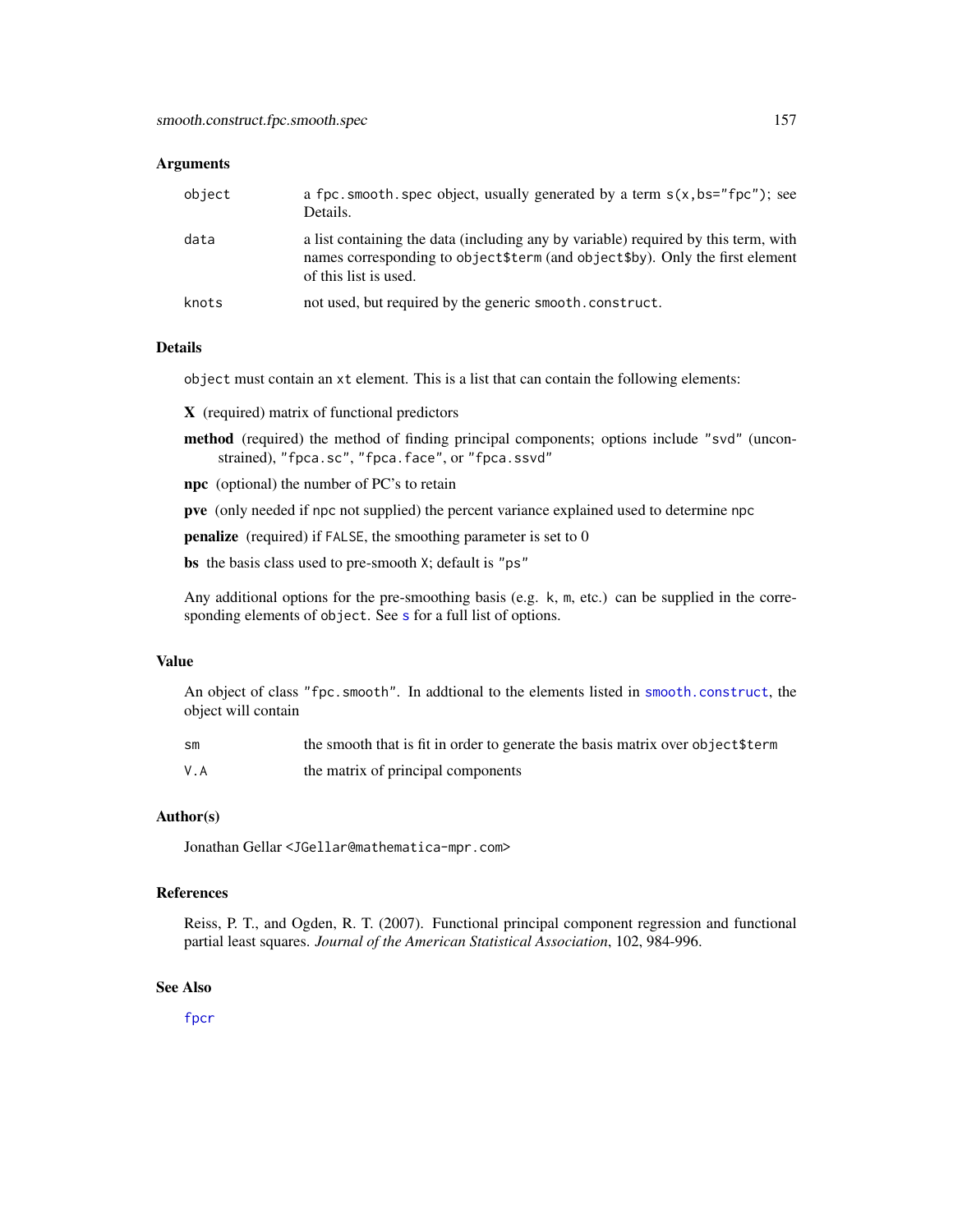<span id="page-157-0"></span>smooth.construct.pco.smooth.spec *Principal coordinate ridge regression*

#### **Description**

Smooth constructor function for principal coordinate ridge regression fitted by [gam](#page-0-0). When the principal coordinates are defined by a relevant distance among functional predictors, this is a form of nonparametric scalar-on-function regression. Reiss et al. (2016) describe the approach and apply it to dynamic time warping distances among functional predictors.

#### Usage

## S3 method for class 'pco.smooth.spec' smooth.construct(object, data, knots)

# Arguments

| object | a smooth specification object, usually generated by a term of the form $s$ (dummy, bs="pco", k, xt);<br>see Details. |
|--------|----------------------------------------------------------------------------------------------------------------------|
| data   | a list containing just the data.                                                                                     |
| knots  | <b>IGNORED!</b>                                                                                                      |

# Value

An object of class pco.smooth. The resulting object has an xt element which contains details of the multidimensional scaling, which may be interesting.

#### Details

The constructor is not normally called directly, but is rather used internally by [gam](#page-0-0).

In a [gam](#page-0-0) term of the above form  $s$  (dummy, bs="pco", k, xt),

- dummy is an arbitrary vector (or name of a column in data) whose length is the number of observations. This is not actually used, but is required as part of the input to [s](#page-0-0). Note that if multiple pco terms are used in the model, there must be multiple unique term names (e.g., "dummy1", "dummy2", etc).
- k is the number of principal coordinates (e.g., k=9 will give a 9-dimensional projection of the data).
- xt is a list supplying the distance information, in one of two ways. (i) A matrix Dmat of distances can be supplied directly via xt=list(D=Dmat,...). (ii) Alternatively, one can use xt=list(realdata=...,dist\_fn=...,...) to specify a data matrix realdata and distance function dist\_fn, whereupon a distance matrix dist\_fn(realdata) is created.

The list xt also has the following optional elements: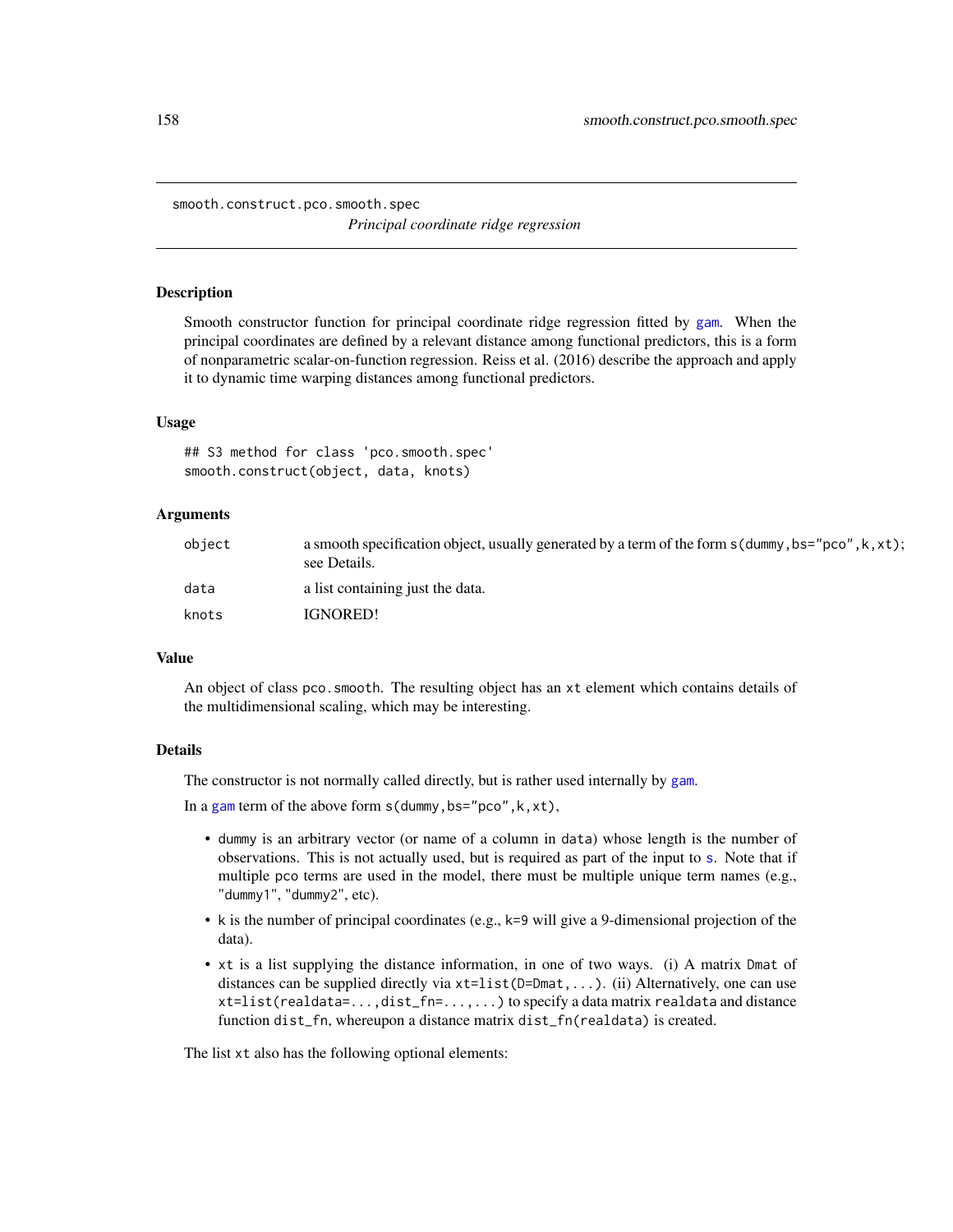- <span id="page-158-0"></span>• add: Passed to [cmdscale](#page-0-0) when performing multidimensional scaling; for details, see the help for that function. (Default FALSE.)
- fastcmd: if TRUE, multidimensional scaling is performed by [cmdscale\\_lanczos](#page-14-0), which uses Lanczos iteration to eigendecompose the distance matrix; if FALSE, MDS is carried out by [cmdscale](#page-0-0). Default is FALSE, to use cmdscale.

#### Author(s)

David L Miller, based on code from Lan Huo and Phil Reiss

#### References

Reiss, P. T., Miller, D. L., Wu, P.-S., and Wen-Yu Hua, W.-Y. Penalized nonparametric scalar-onfunction regression via principal coordinates. Under revision. Available at [https://www.ncbi.](https://www.ncbi.nlm.nih.gov/pmc/articles/PMC5714326/) [nlm.nih.gov/pmc/articles/PMC5714326/](https://www.ncbi.nlm.nih.gov/pmc/articles/PMC5714326/).

#### Examples

```
## Not run:
# a simulated example
library(refund)
library(mgcv)
require(dtw)
## First generate the data
Xnl <- matrix(0, 30, 101)
set.seed(813)
tt <- sort(sample(1:90, 30))
for(i in 1:30){
  Xnl[i, tt[i]:(tt[i]+4)] <- -1
  Xnl[i, (tt[i]+5):(tt[i]+9)] <- 1
}
X.toy <- Xnl + matrix(rnorm(30*101, ,0.05), 30)
y.toy <- tt + rnorm(30, 0.05)
y.rainbow \leq rainbow(30, end=0.9)[(y.toy-min(y.toy))/
                                   diff(range(y.toy))*29+1]
## Display the toy data
par(mfrow=c(2, 2))matplot((0:100)/100, t(Xnl[c(4, 25), ]), type="l", xlab="t", ylab="",
        ylim=range(X.toy), main="Noiseless functions")
matplot((0:100)/100, t(X.toy[c(4, 25), ]), type="l", xlab="t", ylab="",
        ylim=range(X.toy), main="Observed functions")
matplot((0:100)/100, t(X.toy), type="l", lty=1, col=y.rainbow, xlab="t",
        ylab="", main="Rainbow plot")
## Obtain DTW distances
D.dtw <- dist(X.toy, method="dtw", window.type="sakoechiba", window.size=5)
## Compare PC vs. PCo ridge regression
```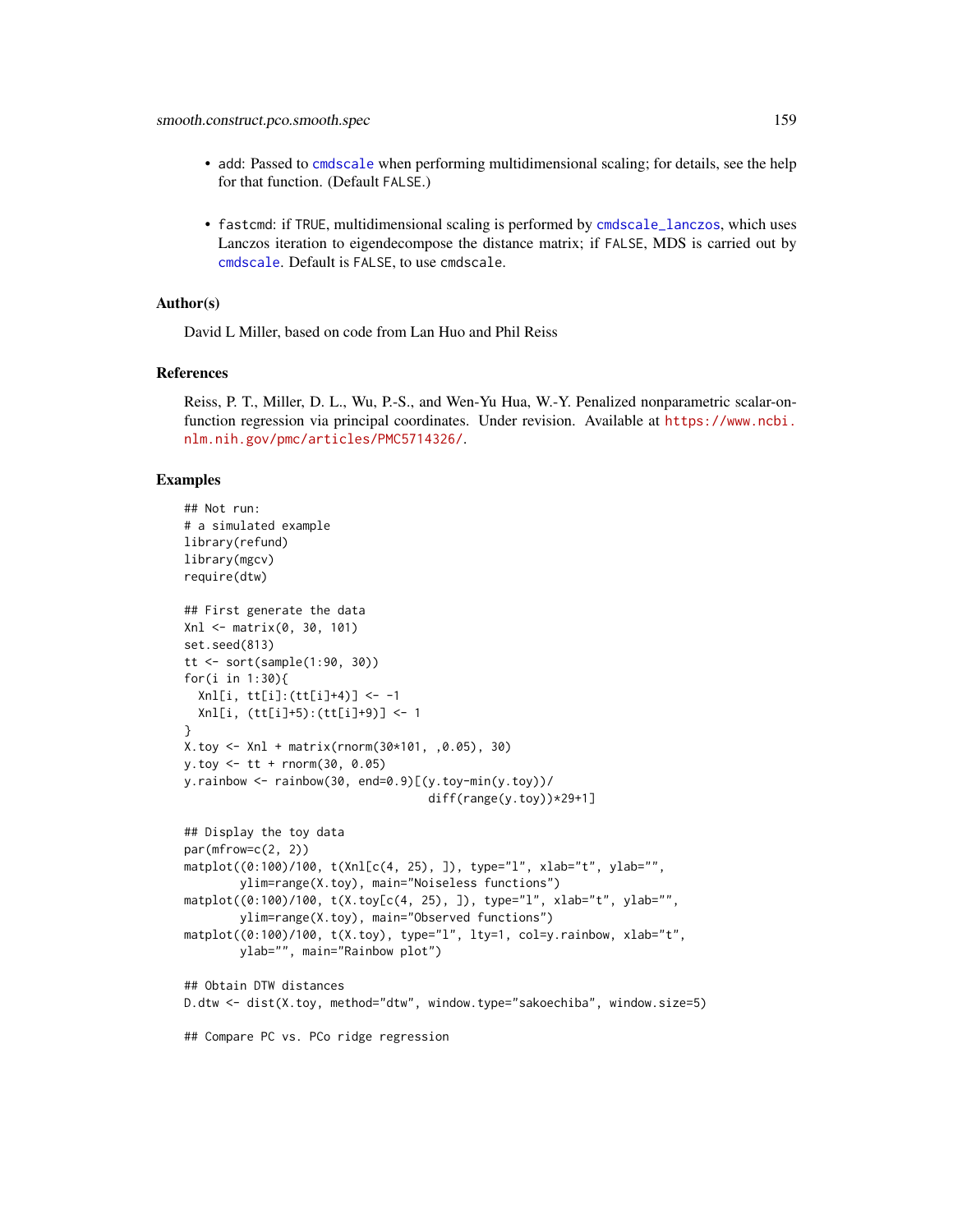```
# matrix to store results
GCVmat \leq matrix(NA, 15, 2)
# dummy response variable
dummy <- rep(1,30)
# loop over possible projection dimensions
for (k. in 1:15){
  # fit PC (m1) and PCo (m2) ridge regression
  m1 \leq -\text{gam}(y.\text{toy} \sim s(\text{dummy}, \text{bs='pco", k=k.},xt=list(realdata=X.toy, dist_fn=dist)), method="REML")
  m2 <- gam(y.toy ~ s(dummy, bs="pco", k=k., xt=list(D=D.dtw)), method="REML")
  # calculate and store GCV scores
  GCVmat[k., ] <- length(y.toy) * c(sum(m1$residuals^2)/m1$df.residual^2,
                   sum(m2$residuals^2)/m2$df.residual^2)
}
## plot the GCV scores per dimension for each model
matplot(GCVmat, lty=1:2, col=1, pch=16:17, type="o", ylab="GCV",
        xlab="Number of principal components / coordinates",
        main="GCV score")
legend("right", c("PC ridge regression", "DTW-based PCoRR"), lty=1:2, pch=16:17)
## example of making a prediction
# fit a model to the toy data
m <- gam(y.toy ~ s(dummy, bs="pco", k=2, xt=list(D=D.dtw)), method="REML")
# first build the distance matrix
# in this case we just subsample the original matrix
# see ?pco_predict_preprocess for more information on formatting this data
dist_list \le list(dummy = as.matrix(D.dtw)[, c(1:5,10:15)])
# preprocess the prediction data
pred_data <- pco_predict_preprocess(m, newdata=NULL, dist_list)
# make the prediction
p <- predict(m, pred_data)
# check that these are the same as the corresponding fitted values
print(cbind(fitted(m)[ c(1:5,10:15)],p))
## End(Not run)
```
smooth.construct.pcre.smooth.spec

*mgcv-style constructor for PC-basis functional random effects*

<span id="page-159-0"></span>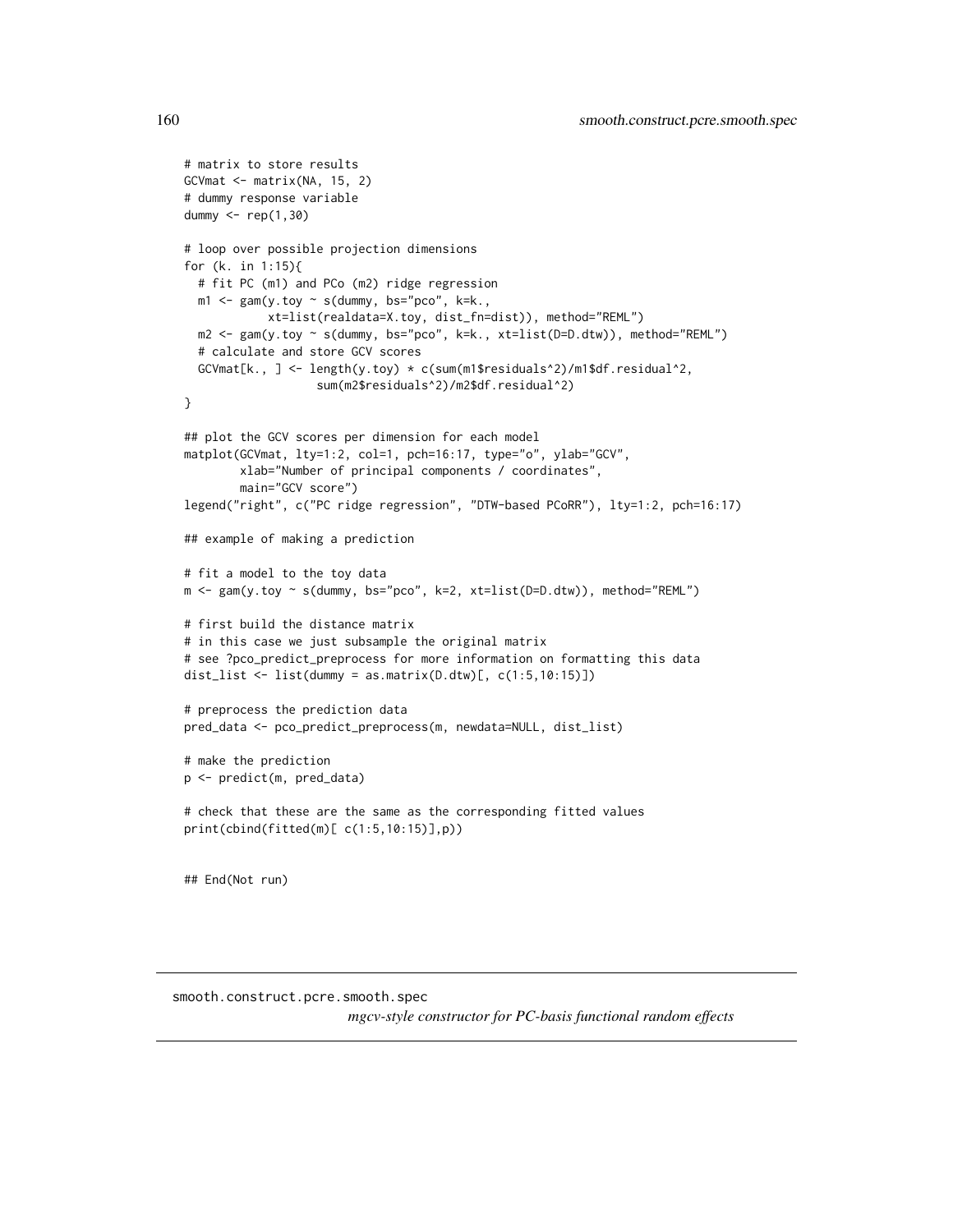#### <span id="page-160-0"></span>Description

Sets up design matrix for functional random effects based on the PC scores of the covariance operator of the random effect process. See [smooth.construct.re.smooth.spec](#page-0-0) for more details on mgcv-style smoother specification and [pcre](#page-100-0) for the corresponding pffr()-formula wrapper.

#### Usage

## S3 method for class 'pcre.smooth.spec' smooth.construct(object, data, knots)

#### **Arguments**

| object | a smooth specification object, see smooth.construct |
|--------|-----------------------------------------------------|
| data   | see smooth.construct                                |
| knots  | see smooth.construct                                |

# Value

An object of class "random.effect". See [smooth.construct](#page-0-0) for the elements that this object will contain.

#### Author(s)

Fabian Scheipl; adapted from 're' constructor by S.N. Wood.

smooth.construct.peer.smooth.spec *Basis constructor for PEER terms*

#### Description

Smooth basis constructor to define structured penalties (Randolph et al., 2012) for smooth terms.

# Usage

```
## S3 method for class 'peer.smooth.spec'
smooth.construct(object, data, knots)
```
#### Arguments

|                                                                                                                                                                                                     | a peer, smooth, spec object, usually generated by a term $s(x, bs="peer")$ ; see |
|-----------------------------------------------------------------------------------------------------------------------------------------------------------------------------------------------------|----------------------------------------------------------------------------------|
| data<br>a list containing the data (including any by variable) required by this term, with<br>names corresponding to object\$term (and object\$by). Only the first element<br>of this list is used. |                                                                                  |
| knots<br>not used, but required by the generic smooth, construct.                                                                                                                                   |                                                                                  |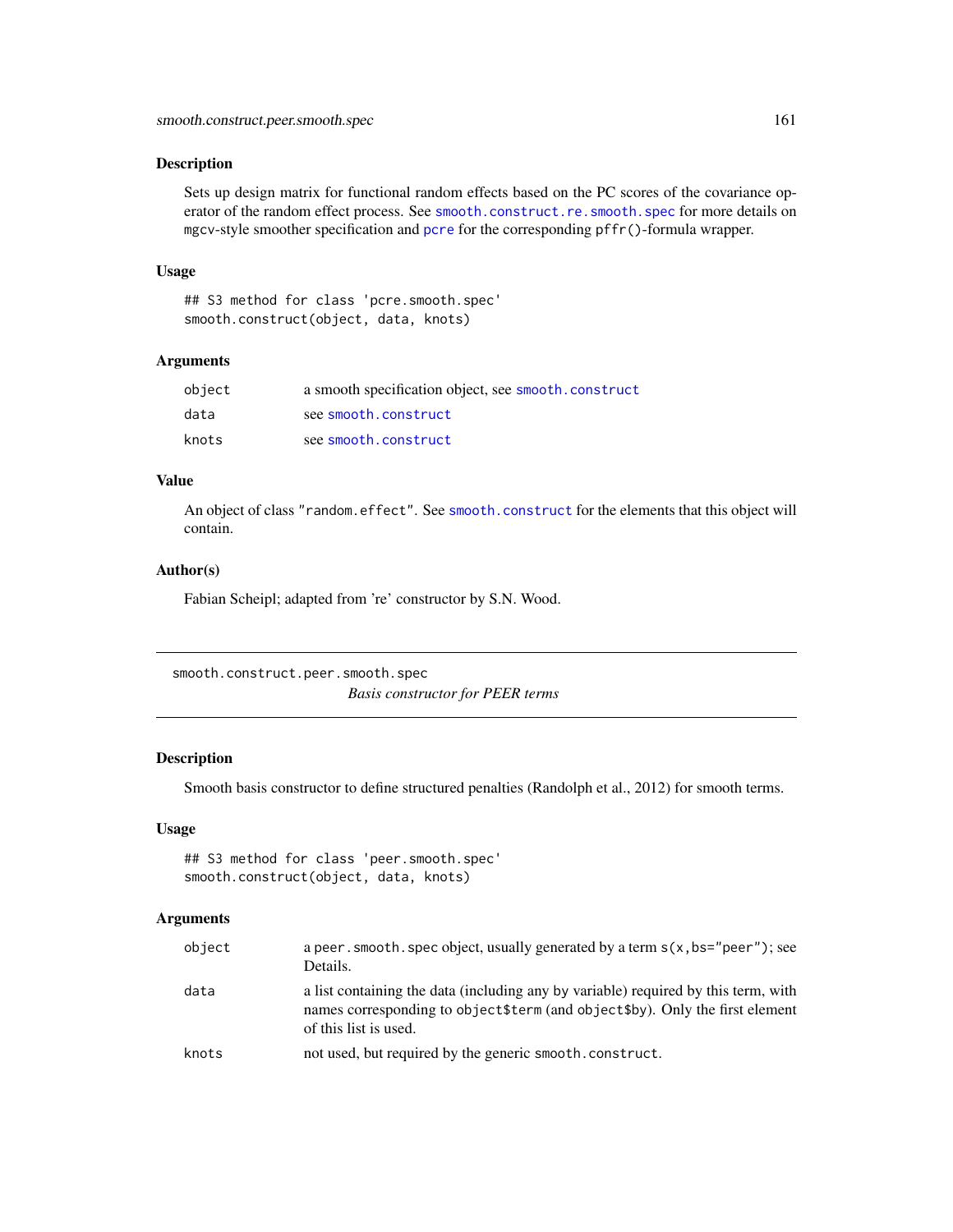#### <span id="page-161-0"></span>Details

The smooth specification object, defined using s(), should contain an xt element. xt will be a list that contains additional information needed to specify the penalty. The type of penalty is indicated by xt\$pentype. There are four types of penalties available:

- 1. xt\$pentype=="RIDGE" for a ridge penalty, the default
- 2. xt\$pentype=="D" for a difference penalty. The order of the difference penalty is specified by the m argument of s().
- 3. xt\$pentype=="DECOMP" for a decomposition-based penalty,  $bP_Q + a(I P_Q)$ , where  $P_Q =$  $Q^t(QQ^t)^{-1}Q$ . The Q matrix must be specified by xt\$Q, and the scalar a by xt\$phia. The number of columns of  $Q$  must be equal to the length of the data. Each row represents a basis function where the functional predictor is expected to lie, according to prior belief.
- 4. xt\$pentype=="USER" for a user-specified penalty matrix  $L$ , supplied by xt\$L.

#### Value

An object of class "peer.smooth". See [smooth.construct](#page-0-0) for the elements that this object will contain.

#### Author(s)

Madan Gopal Kundu <mgkundu@iupui.edu> and Jonathan Gellar

#### References

Randolph, T. W., Harezlak, J, and Feng, Z. (2012). Structured penalties for functional linear models - partially empirical eigenvectors for regression. *Electronic Journal of Statistics*, 6, 323-353.

#### See Also

[peer](#page-102-0)

smooth.construct.pi.smooth.spec

*Parametric Interaction basis constructor*

#### Description

The pi basis is appropriate for smooths of multiple variables. Its purpose is to parameterize the way in which the basis changes with one of those variables. For example, suppose the smooth is over three variables, x, y, and t, and we want to parameterize the effect of t. Then the pi basis will assume  $f(x, y, t) = \sum_k g_k(t) * f_k(x, y)$ , where the  $g_k(t)$  functions are pre-specified and the  $f_k(x, y)$  functions are estimated using a bivariate basis. An example of a parametric interaction is a linear interaction, which would take the form  $f(x, y, t) = f_1(x, y) + t * f_2(x, y)$ .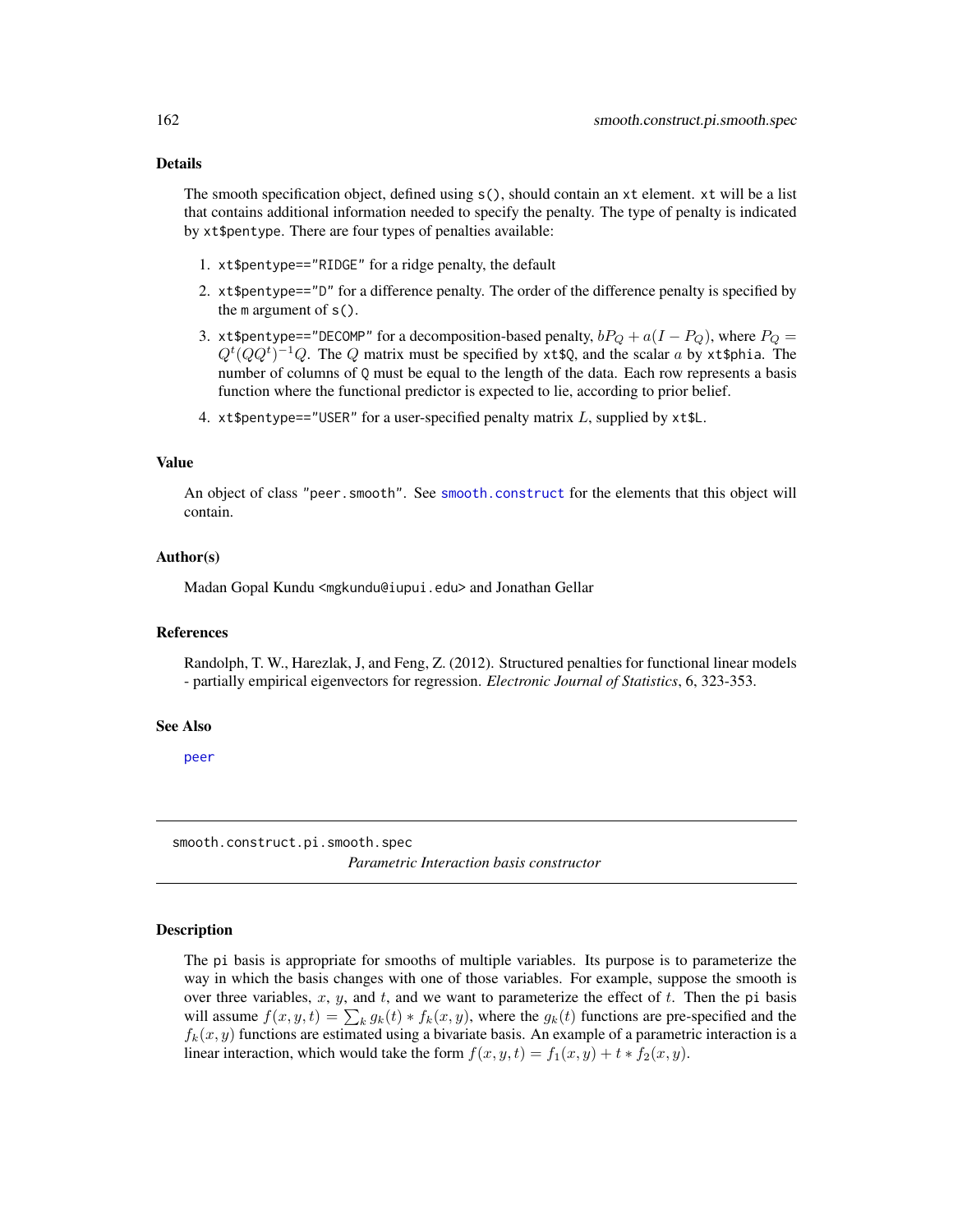#### Usage

## S3 method for class 'pi.smooth.spec' smooth.construct(object, data, knots)

#### Arguments

| object | a smooth specification object, generated by, e.g., $s(x, y, t, bs="pi", xt=list(g=list(g1, g2, g3))).$<br>For transformation functions g1, g2, and g3, see Details below. |
|--------|---------------------------------------------------------------------------------------------------------------------------------------------------------------------------|
| data   | a list containing the variables of the smooth $(x, y,$ and t above), as well as any<br>by variable.                                                                       |
| knots  | a list containing any knots supplied for basis setup - in same order and with same<br>names as data. Can be NULL.                                                         |

# Details

All functions  $f_k$  are defined using the same basis set. Accordingly, they are penalized using a single block-diagonal penalty matrix and one smoothing parameter. Future versions of this function may be able to relax this assumption.

object should be defined (using  $s()$ ) with an xt argument. This argument is a list that could contain any of the following elements:

- 1. g: the functions  $g_k(t)$ , specified as described below.
- 2. bs: the basis code used for the functions  $f_k()$ ; defaults to thin-plate regression splines, which is mgcv's default. The same basis will be used for all  $k$ .
- 3. idx: an integer index indicating which variable from object\$term is to be parameterized, i.e., the  $t$  variable; defaults to length(object\$term)
- 4. mp: flag to indicate whether multiple penalties should be estimated, one for each  $f_k()$ . Defaults to TRUE. If FALSE, the penalties for each  $k$  are combined into a single block-diagonal penalty matrix (with one smoothing parameter).
- 5. ...: further x t options to be passed onto the basis for  $f_k()$ .

xt\$g can be entered in one of the following forms:

- 1. a list of functions of length k, where each function is of one argument (assumed to be  $t$ )
- 2. one of the following recognized character strings: code"linear", indicating a linear interaction, i.e.  $f(x,t) = f_1(x) + t*f_2(x)$ ; "quadratic", indicating a quadratic interaction, i.e.  $f(x,t) =$  $f_1(x) + t * f_2(x) + t^2 * f_3(x)$ ; or "none", indicating no interaction with t, i.e.  $f(x, t) = f_1(x)$ .

The only one of the above elements that is required is xt. If default values for bs, idx, and mp are desired, xt may also be entered as the g element itself; i.e. xt=g, where g is either the list of functions or an acceptable character string.

Additional arguments for the lower-dimensional basis over f\_k may be entered using the corresponding arguments of  $s(), e.g. k, m, sp, etc.$  For example,  $s(x, t, bs="pi", k=15, xt=list(g="linear", bs="ps"))$ will define a linear interaction with t of a univariate p-spline basis of dimension 15 over x.

#### Value

An object of class "pi.smooth". See [smooth.construct](#page-0-0) for the elements it will contain.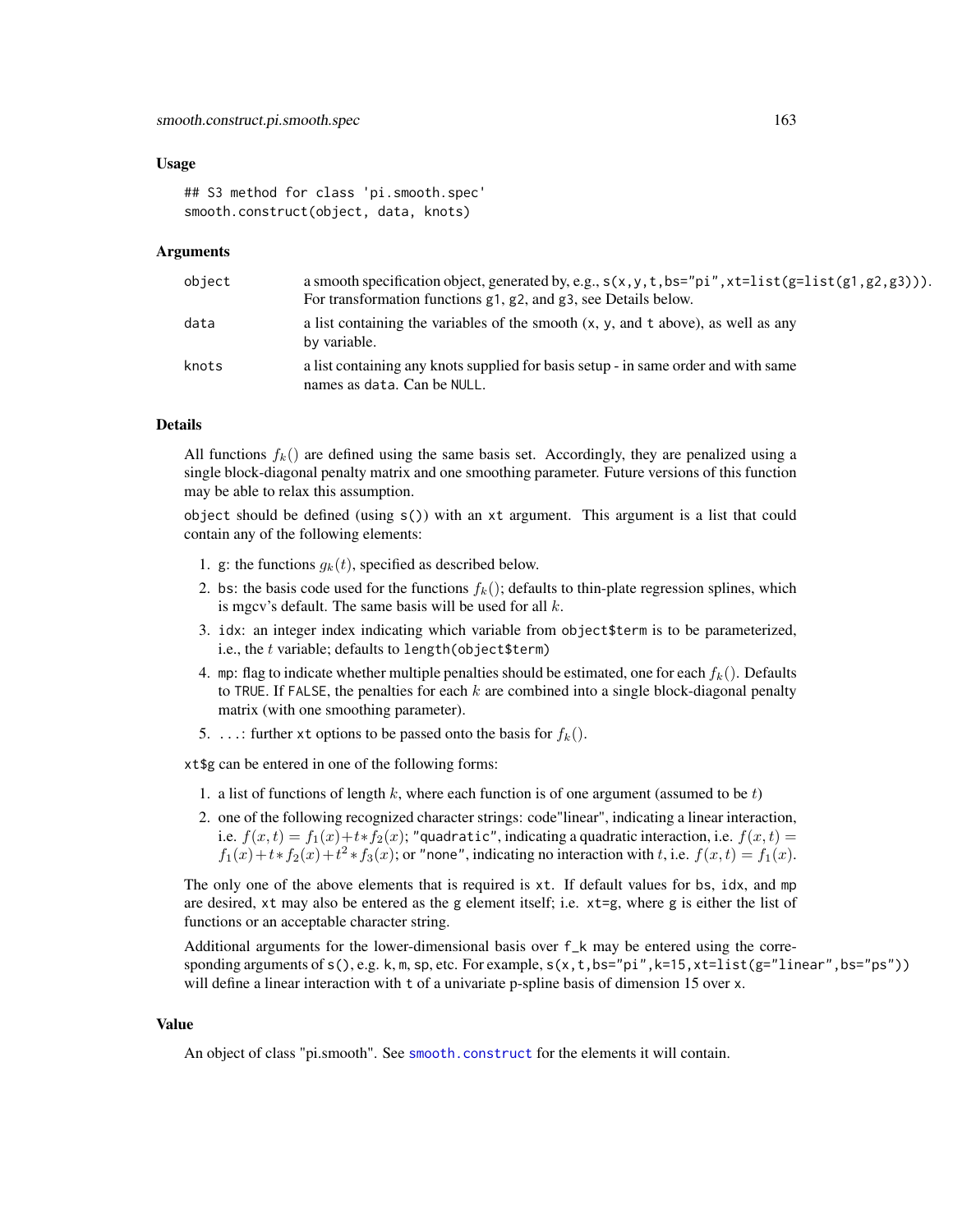#### <span id="page-163-0"></span>Author(s)

Fabian Scheipl and Jonathan Gellar

smooth.construct.pss.smooth.spec

*P-spline constructor with modified 'shrinkage' penalty*

#### Description

Construct a B-spline basis with a modified difference penalty of full rank (i.e., that also penalizes low-order polynomials).

#### Usage

## S3 method for class 'pss.smooth.spec' smooth.construct(object, data, knots)

#### Arguments

| object | see smooth, construct. The shrinkage factor can be specified via object \$xt\$shrink |
|--------|--------------------------------------------------------------------------------------|
| data   | see smooth.construct.                                                                |
| knots  | see smooth.construct.                                                                |

#### Details

This penalty-basis combination is useful to avoid non-identifiability issues for [ff](#page-26-0) terms. See 'ts' or 'cs' in [smooth.terms](#page-0-0) for similar "shrinkage penalties" for thin plate and cubic regression splines. The basic idea is to replace the k-th zero eigenvalue of the original penalty by  $s^k \nu_m$ , where s is the shrinkage factor (defaults to 0.1) and  $\nu_m$  is the smallest non-zero eigenvalue. See reference for the original idea, implementation follows that in the 'ts' and 'cs' constructors (see [smooth.terms](#page-0-0)).

#### Author(s)

Fabian Scheipl; adapted from 'ts' and 'cs' constructors by S.N. Wood.

# References

Marra, G., & Wood, S. N. (2011). Practical variable selection for generalized additive models. *Computational Statistics & Data Analysis*, 55(7), 2372-2387.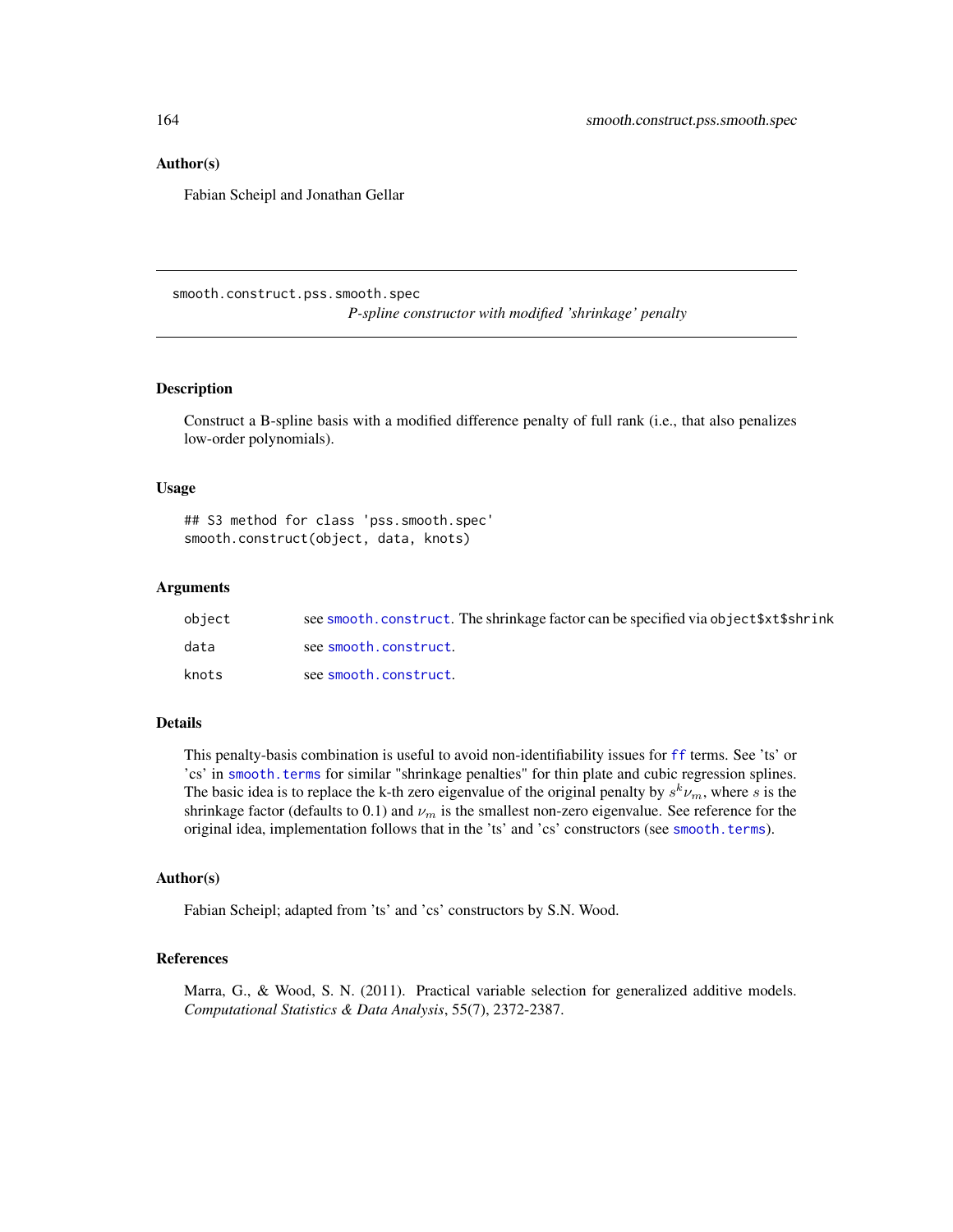#### <span id="page-164-0"></span>Description

A dataset containing the SOFA scores (Vincent et al, 1996). for 520 patients, hospitalized in the intensive care unit (ICU) with Acute Lung Injury. Daily measurements are available for as long as each one remains in the ICU. This is an example of variable-domain functional data, as described by Gellar et al. (2014).

#### Usage

sofa

# Format

A data frame with 520 rows (subjects) and 7 variables:

death binary indicator that the subject died in the ICU

- **SOFA** 520 x 173 matrix in variable-domain format (a ragged array). Each column represents an ICU day. Each row contains the SOFA scores for a subject, one per day, for as long as the subject remained in the ICU. The remaining cells of each row are padded with NAs. SOFA scores range from 0 to 24, increasing with severity of organ failure. Missing values during one's ICU stay have been imputed using LOCF.
- SOFA\_raw Identical to the SOFA element, except that it contains some missing values during one's hospitalization. These missing values arise when a subject leaves the ICU temporarily, only to be re-admitted. SOFA scores are not monitored outside the ICU.
- los ICU length of stay, i.e., the number of days the patient remained in the ICU prior to death or final discharge.
- age Patient age
- male Binary indicator for male gender
- Charlson Charlson co-morbidity index, a measure of baseline health status (before hospitalization and ALI).

# Details

The data was collected as part of the Improving Care of ALI Patients (ICAP) study (Needham et al., 2006). If you use this dataset as an example in written work, please cite the study protocol.

#### References

Vincent, JL, Moreno, R, Takala, J, Willatts, S, De Mendonca, A, Bruining, H, Reinhart, CK, Suter, PM, Thijs, LG (1996). The SOFA ( Sepsis related Organ Failure Assessment) score to describe organ dysfunction/failure. Intensive Care Medicine, 22(7): 707-710.

Needham, D. M., Dennison, C. R., Dowdy, D. W., Mendez-Tellez, P. A., Ciesla, N., Desai, S. V., Sevransky, J., Shanholtz, C., Scharfstein, D., Herridge, M. S., and Pronovost, P. J. (2006). Study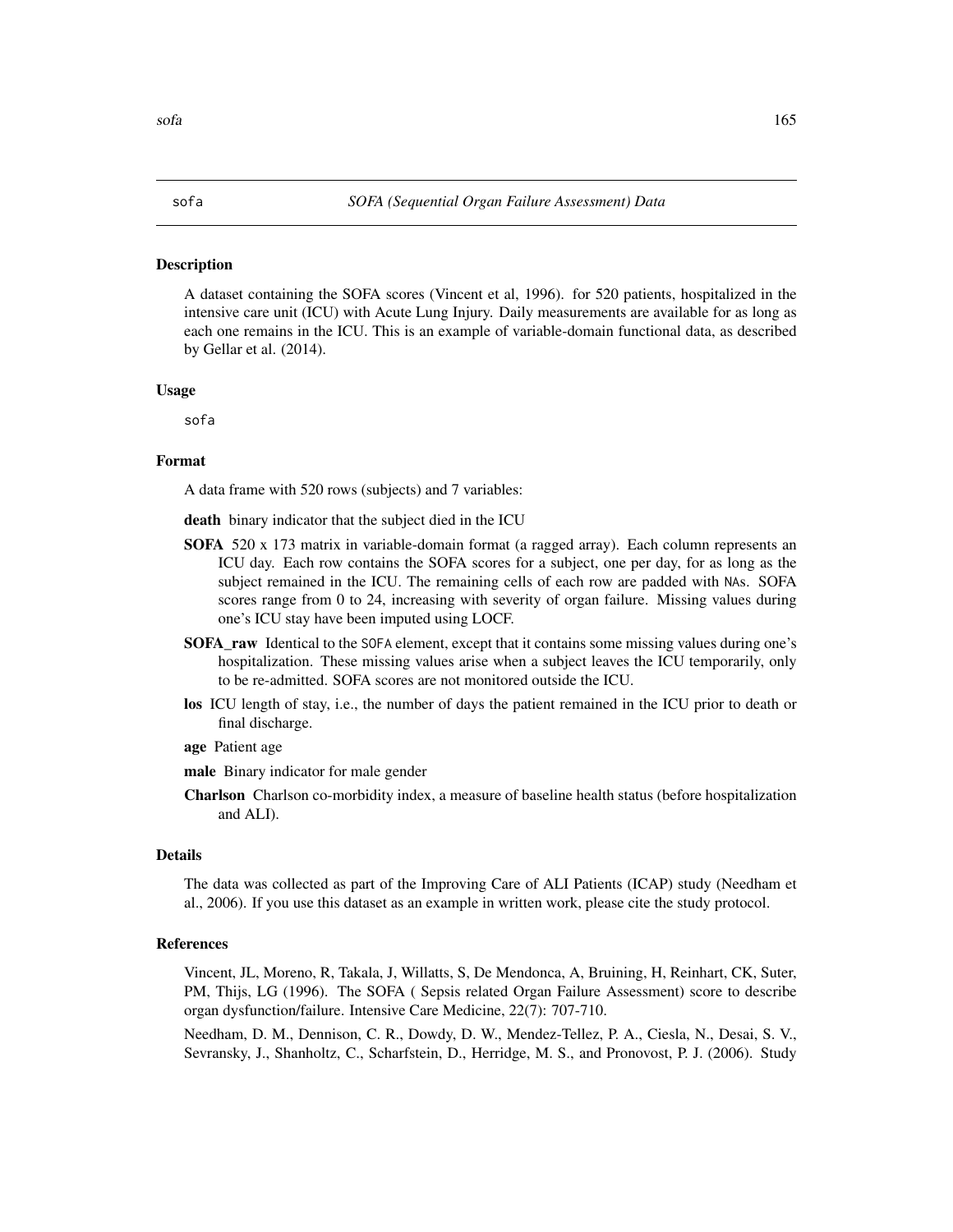protocol: The Improving Care of Acute Lung Injury Patients (ICAP) study. Critical Care (London, England), 10(1), R9.

Gellar, Jonathan E., Elizabeth Colantuoni, Dale M. Needham, and Ciprian M. Crainiceanu. Variable-Domain Functional Regression for Modeling ICU Data. Journal of the American Statistical Association, 109(508):1425-1439, 2014.

<span id="page-165-0"></span>summary.pffr *Summary for a pffr fit*

#### Description

Take a fitted pffr-object and produce summaries from it. See [summary.gam\(](#page-0-0)) for details.

# Usage

## S3 method for class 'pffr' summary(object, ...)

#### Arguments

| object | a fitted pffr-object           |
|--------|--------------------------------|
| .      | see summary.gam() for options. |

#### Value

A list with summary information, see [summary.gam\(](#page-0-0))

# Author(s)

Fabian Scheipl, adapted from [summary.gam\(](#page-0-0)) by Simon Wood, Henric Nilsson

summary.pfr *Summary for a pfr fit*

# Description

Take a fitted pfr-object and produce summaries from it. See [summary.gam\(](#page-0-0)) for details.

#### Usage

```
## S3 method for class 'pfr'
summary(object, ...)
```
<span id="page-165-1"></span>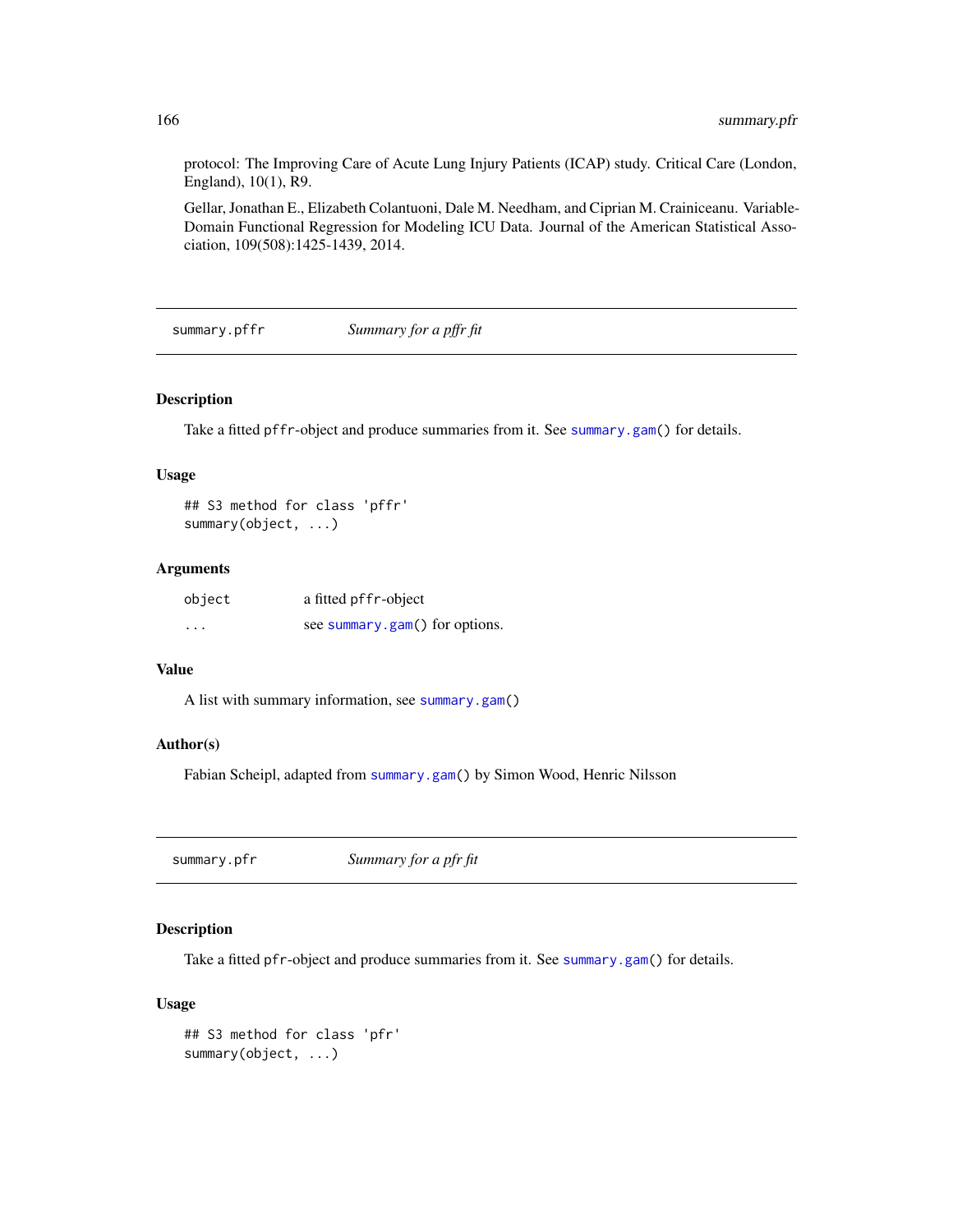# <span id="page-166-0"></span>vb\_cs\_fpca 167

#### Arguments

| object | a fitted pfr-object            |
|--------|--------------------------------|
| .      | see summary.gam() for options. |

# Details

This function currently simply strips the "pfr" class label and calls [summary.gam](#page-0-0).

#### Value

A list with summary information, see [summary.gam\(](#page-0-0))

# Author(s)

Jonathan Gellar <JGellar@mathematica-mpr.com>, Fabian Scheipl

vb\_cs\_fpca *Cross-sectional FoSR using Variational Bayes and FPCA*

# Description

Fitting function for function-on-scalar regression for cross-sectional data. This function estimates model parameters using a VB and estimates the residual covariance surface using FPCA.

# Usage

```
vb_cs_fpca(
  formula,
 data = NULL,verbose = TRUE,
 Kt = 5,
 Kp = 2,
 alpha = 0.1,
 Aw = NULL,Bw = NULL,Apsi = NULL,Bpsi = NULL,
 argvals = NULL
)
```
# Arguments

| formula | a formula indicating the structure of the proposed model.                                                                                                             |
|---------|-----------------------------------------------------------------------------------------------------------------------------------------------------------------------|
| data    | an optional data frame, list or environment containing the variables in the model.<br>If not found in data, the variables are taken from environment (formula), typi- |
|         | cally the environment from which the function is called.                                                                                                              |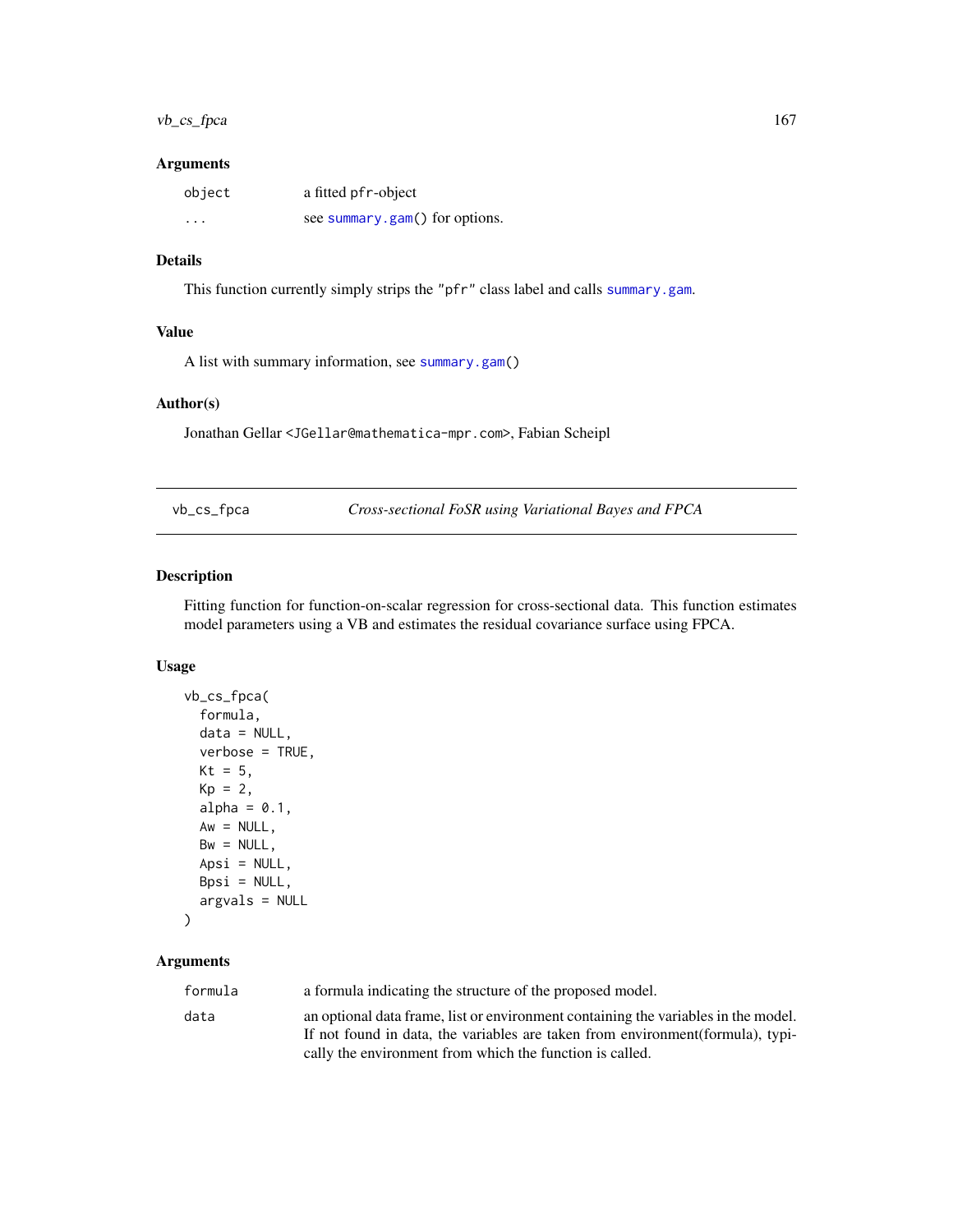<span id="page-167-0"></span>

| verbose | logical defaulting to TRUE – should updates on progress be printed?                                                                         |
|---------|---------------------------------------------------------------------------------------------------------------------------------------------|
| Кt      | number of spline basis functions used to estimate coefficient functions                                                                     |
| Кp      | number of FPCA basis functions to be estimated                                                                                              |
| alpha   | tuning parameter balancing second-derivative penalty and zeroth-derivative penalty<br>$\alpha$ (alpha = 0 is all second-derivative penalty) |
| Aw      | hyperparameter for inverse gamma controlling variance of spline terms for population-<br>level effects                                      |
| Bw      | hyperparameter for inverse gamma controlling variance of spline terms for population-<br>level effects                                      |
| Apsi    | hyperparameter for inverse gamma controlling variance of spline terms for FPC<br>effects                                                    |
| Bpsi    | hyperparameter for inverse gamma controlling variance of spline terms for FPC<br>effects                                                    |
| argvals | not currently implemented                                                                                                                   |

# Author(s)

Jeff Goldsmith <ajg2202@cumc.columbia.edu>

# References

Goldsmith, J., Kitago, T. (2016). Assessing Systematic Effects of Stroke on Motor Control using Hierarchical Function-on-Scalar Regression. *Journal of the Royal Statistical Society: Series C*, 65 215-236.

vb\_cs\_wish *Cross-sectional FoSR using Variational Bayes and Wishart prior*

# Description

Fitting function for function-on-scalar regression for cross-sectional data. This function estimates model parameters using VB and estimates the residual covariance surface using a Wishart prior.

# Usage

```
vb_cs_wish(
  formula,
 data = NULL,verbose = TRUE,
 Kt = 5,
  alpha = 0.1,
 min.iter = 10.
 max.iter = 50,
 Aw = NULL,Bw = NULL,v = NULL)
```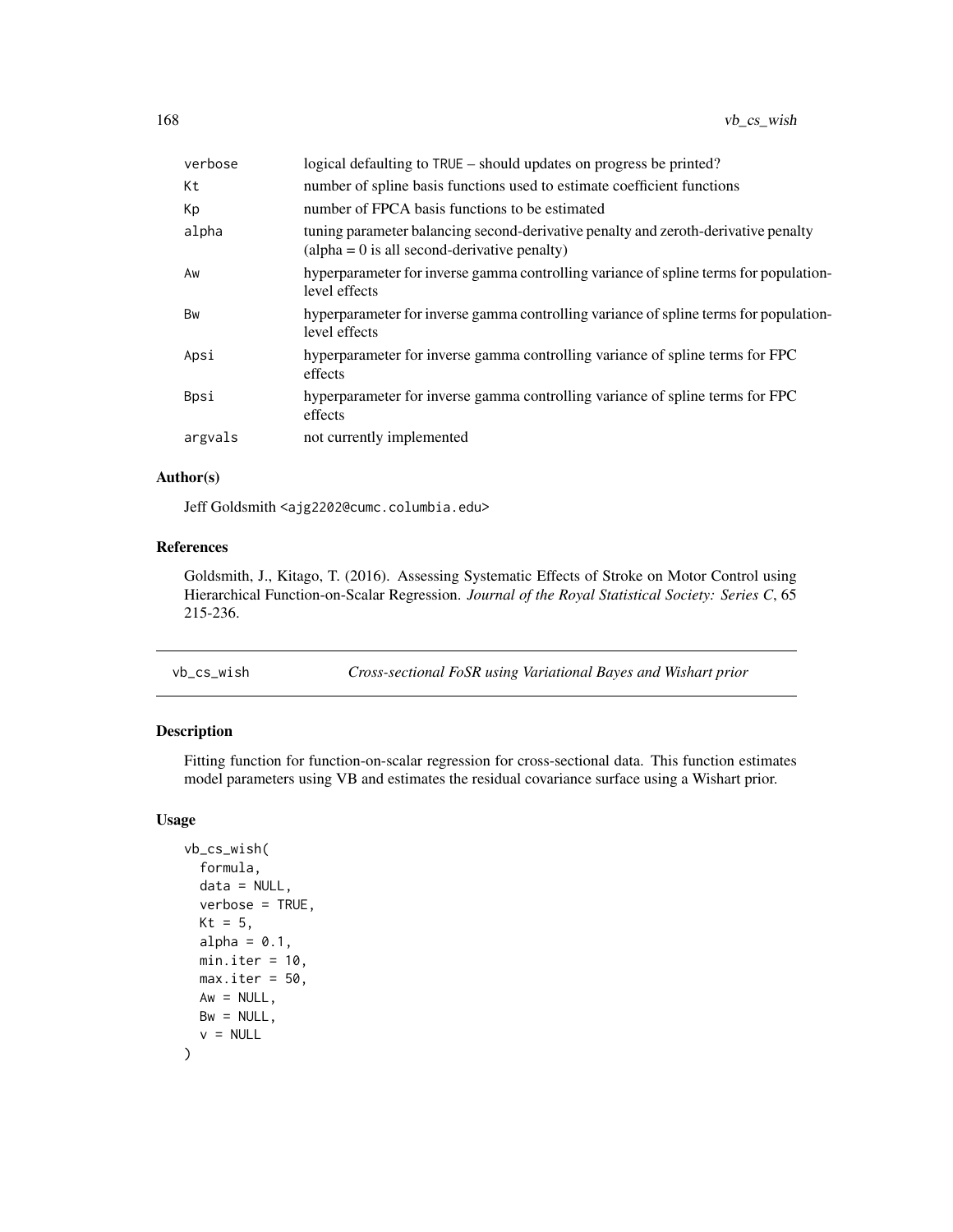# <span id="page-168-0"></span>vb\_mult\_fpca 169

# Arguments

| formula      | a formula indicating the structure of the proposed model.                                                                                                                                                                                                                                                           |
|--------------|---------------------------------------------------------------------------------------------------------------------------------------------------------------------------------------------------------------------------------------------------------------------------------------------------------------------|
| data         | an optional data frame, list or environment containing the variables in the model.<br>If not found in data, the variables are taken from environment (formula), typi-<br>cally the environment from which the function is called.                                                                                   |
| verbose      | logical defaulting to TRUE – should updates on progress be printed?                                                                                                                                                                                                                                                 |
| Кt           | number of spline basis functions used to estimate coefficient functions                                                                                                                                                                                                                                             |
| alpha        | tuning parameter balancing second-derivative penalty and zeroth-derivative penalty<br>$\alpha$ (alpha = 0 is all second-derivative penalty)                                                                                                                                                                         |
| min.iter     | minimum number of iterations of VB algorithm                                                                                                                                                                                                                                                                        |
| max.iter     | maximum number of iterations of VB algorithm                                                                                                                                                                                                                                                                        |
| Aw           | hyperparameter for inverse gamma controlling variance of spline terms for population-<br>level effects; if NULL, defaults to Kt/2.                                                                                                                                                                                  |
| Bw           | hyperparameter for inverse gamma controlling variance of spline terms for population-<br>level effects; if NULL, defaults to 1/2 tr(mu.q.beta of the model                                                                                                                                                          |
| $\mathsf{V}$ | hyperparameter for inverse Wishart prior on residual covariance; if NULL, Psi<br>defaults to an FPCA decomposition of the residual covariance in which residuals<br>are estimated based on an OLS fit of the model (note the "nugget effect" on this<br>covariance is assumed to be constant over the time domain). |

# Author(s)

Jeff Goldsmith <ajg2202@cumc.columbia.edu>

# References

Goldsmith, J., Kitago, T. (2016). Assessing Systematic Effects of Stroke on Motor Control using Hierarchical Function-on-Scalar Regression. *Journal of the Royal Statistical Society: Series C*, 65 215-236.

vb\_mult\_fpca *Multilevel FoSR using Variational Bayes and FPCA*

# Description

Fitting function for function-on-scalar regression for multilevel data. This function estimates model parameters using a VB and estimates the residual covariance surface using FPCA.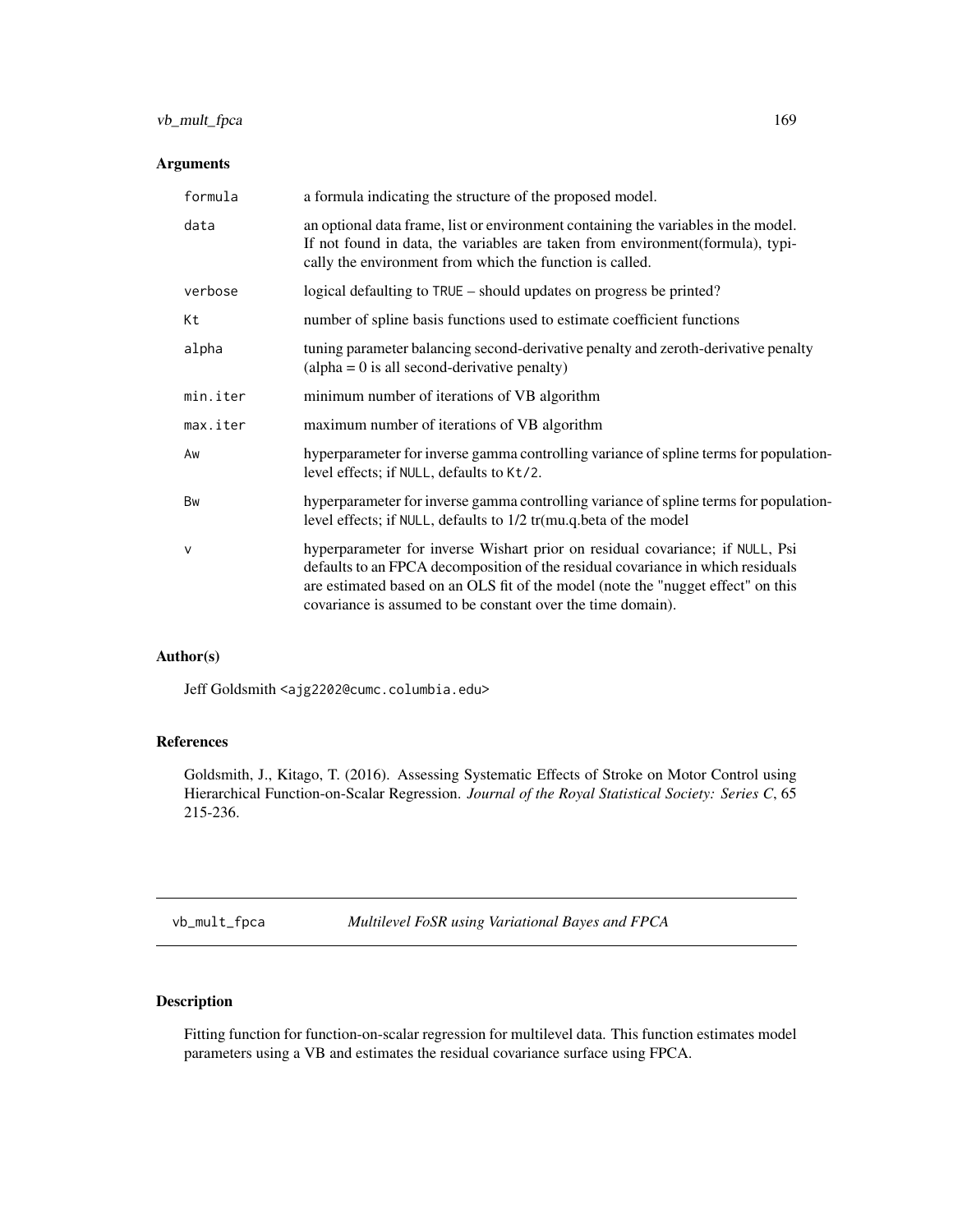# Usage

```
vb_mult_fpca(
  formula,
  data = NULL,verbose = TRUE,
  Kt = 5,
  Kp = 2,
  alpha = 0.1,
  argvals = NULL
\mathcal{L}
```
# Arguments

| formula | a formula indicating the structure of the proposed model.                                                                                                                                                                         |
|---------|-----------------------------------------------------------------------------------------------------------------------------------------------------------------------------------------------------------------------------------|
| data    | an optional data frame, list or environment containing the variables in the model.<br>If not found in data, the variables are taken from environment (formula), typi-<br>cally the environment from which the function is called. |
| verbose | logical defaulting to TRUE – should updates on progress be printed?                                                                                                                                                               |
| Kt      | number of spline basis functions used to estimate coefficient functions                                                                                                                                                           |
| Kp      | number of FPCA basis functions to be estimated                                                                                                                                                                                    |
| alpha   | tuning parameter balancing second-derivative penalty and zeroth-derivative penalty<br>$\alpha$ (alpha = 0 is all second-derivative penalty)                                                                                       |
| argvals | not currently implemented                                                                                                                                                                                                         |

#### Author(s)

Jeff Goldsmith <ajg2202@cumc.columbia.edu>

# References

Goldsmith, J., Kitago, T. (2016). Assessing Systematic Effects of Stroke on Motor Control using Hierarchical Function-on-Scalar Regression. *Journal of the Royal Statistical Society: Series C*, 65 215-236.

vb\_mult\_wish *Multilevel FoSR using Variational Bayes and Wishart prior*

# Description

Fitting function for function-on-scalar regression for cross-sectional data. This function estimates model parameters using VB and estimates the residual covariance surface using a Wishart prior. If prior hyperparameters are NULL they are estimated using the data.

<span id="page-169-0"></span>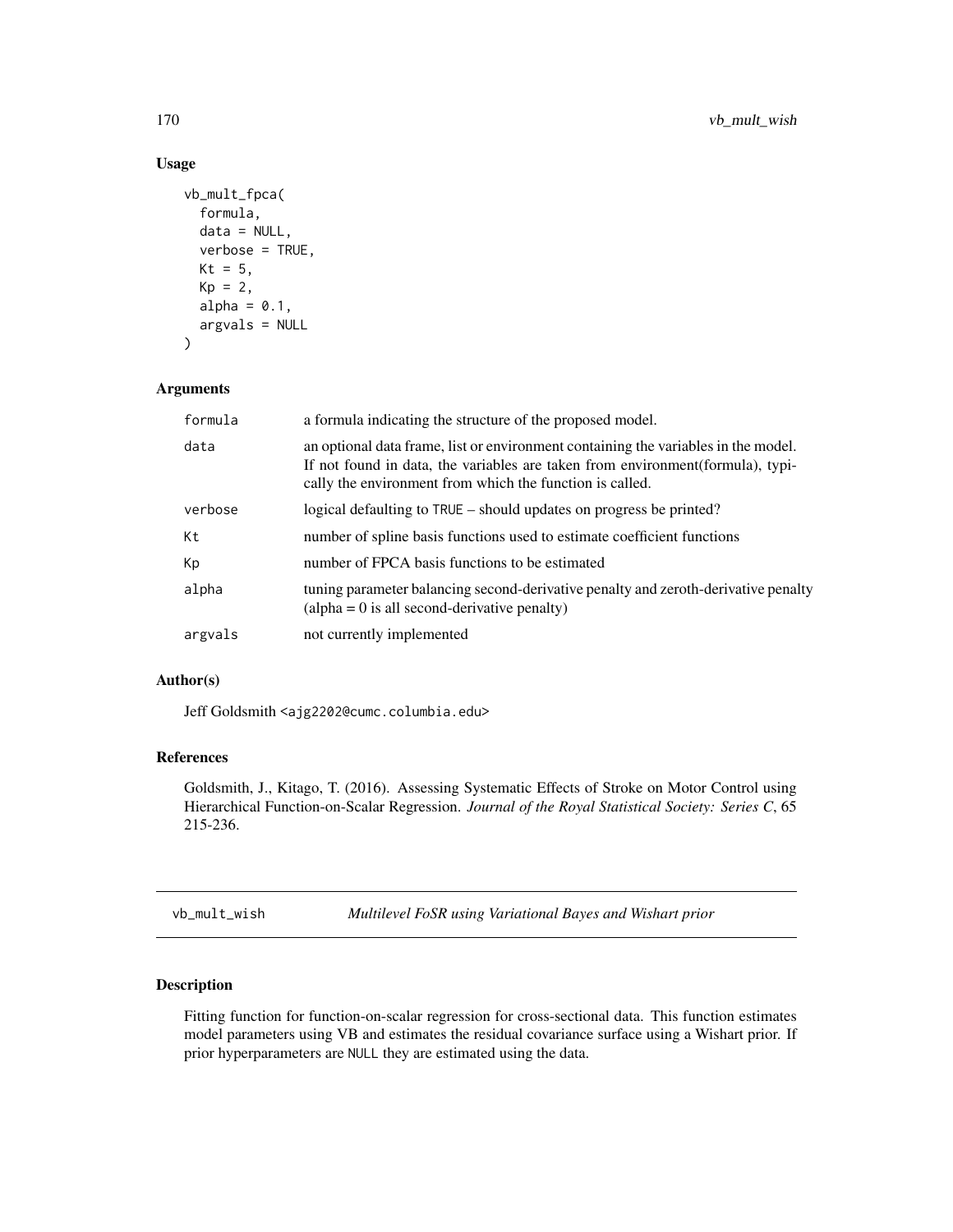vb\_mult\_wish 171

# Usage

```
vb_mult_wish(
 formula,
 data = NULL,verbose = TRUE,
 Kt = 5,
 alpha = 0.1,
 min.iter = 10,
 max.iter = 50,
 Az = NULL,Bz = NULL,Aw = NULL,Bw = NULL,v = NULL)
```
# Arguments

| formula  | a formula indicating the structure of the proposed model.                                                                                                                                                                        |
|----------|----------------------------------------------------------------------------------------------------------------------------------------------------------------------------------------------------------------------------------|
| data     | an optional data frame, list or environment containing the variables in the model.<br>If not found in data, the variables are taken from environment(formula), typi-<br>cally the environment from which the function is called. |
| verbose  | logical defaulting to TRUE - should updates on progress be printed?                                                                                                                                                              |
| Кt       | number of spline basis functions used to estimate coefficient functions                                                                                                                                                          |
| alpha    | tuning parameter balancing second-derivative penalty and zeroth-derivative penalty<br>$\alpha$ (alpha = 0 is all second-derivative penalty)                                                                                      |
| min.iter | minimum number of iterations of VB algorithm                                                                                                                                                                                     |
| max.iter | maximum number of iterations of VB algorithm                                                                                                                                                                                     |
| Az       | hyperparameter for inverse gamma controlling variance of spline terms for subject-<br>level effects                                                                                                                              |
| Bz       | hyperparameter for inverse gamma controlling variance of spline terms for subject-<br>level effects                                                                                                                              |
| Aw       | hyperparameter for inverse gamma controlling variance of spline terms for population-<br>level effects                                                                                                                           |
| Bw       | hyperparameter for inverse gamma controlling variance of spline terms for population-<br>level effects                                                                                                                           |
| $\vee$   | hyperparameter for inverse Wishart prior on residual covariance                                                                                                                                                                  |

# Author(s)

Jeff Goldsmith <ajg2202@cumc.columbia.edu>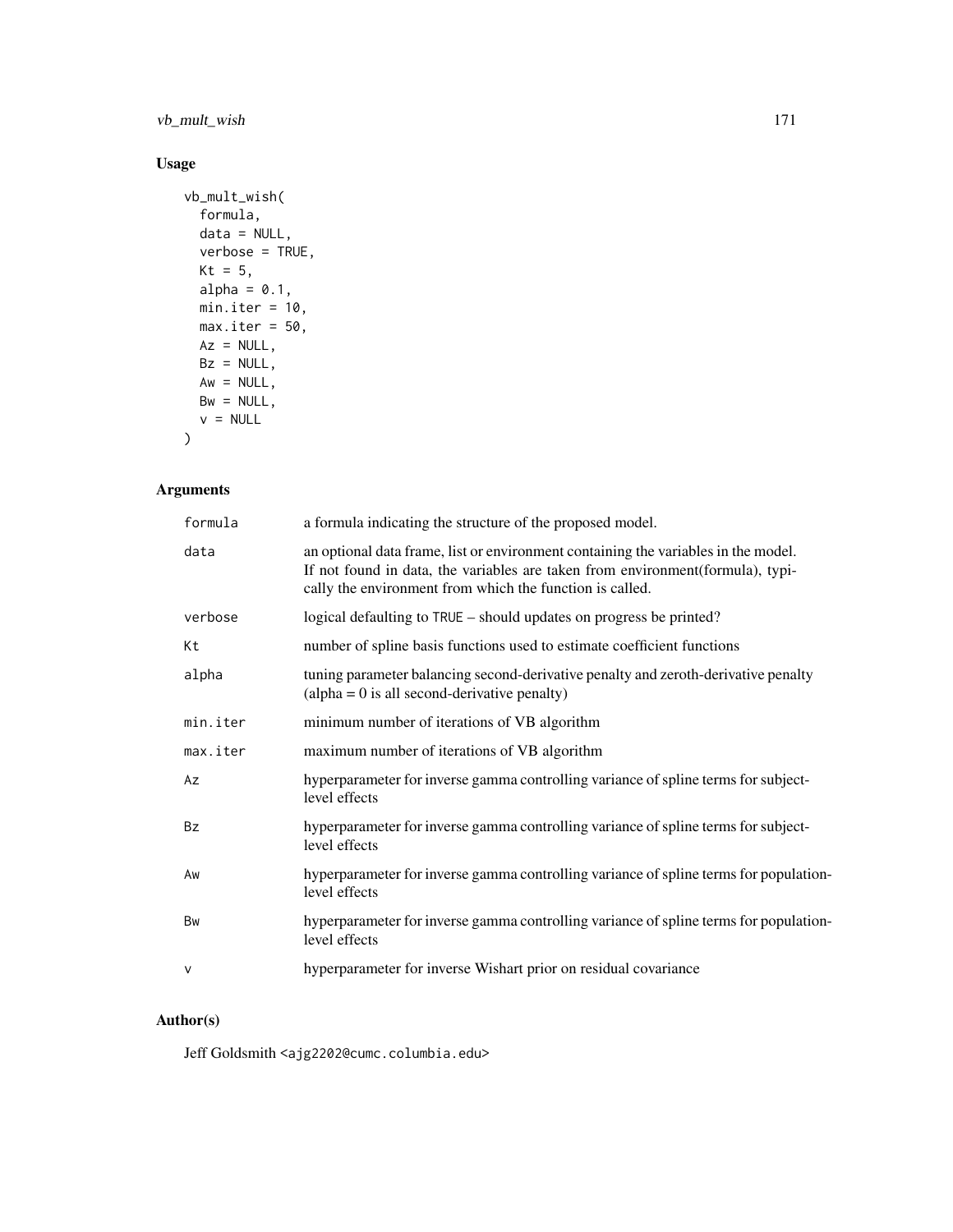# <span id="page-171-0"></span>References

Goldsmith, J., Kitago, T. (2016). Assessing Systematic Effects of Stroke on Motor Control using Hierarchical Function-on-Scalar Regression. *Journal of the Royal Statistical Society: Series C*, 65 215-236.

vis.fgam *Visualization of FGAM objects*

#### Description

Produces perspective or contour plot views of an estimated surface corresponding to [af](#page-4-0) terms fit using [fgam](#page-31-0) or plots "slices" of the estimated surface or estimated second derivative surface with one of its arguments fixed and corresponding twice-standard error "Bayesian" confidence bands constructed using the method in Marra and Wood (2012). See the details.

# Usage

```
vis.fgam(
  object,
  af.term,
  xval = NULL,tval = NULL,deriv2 = FALSE,
  theta = 50,
  plot.type = "persp",
  ticktype = "detailed",
  ...
\mathcal{L}
```
# Arguments

| object    | an fgam object, produced by fgam                                                                                                                                                                        |
|-----------|---------------------------------------------------------------------------------------------------------------------------------------------------------------------------------------------------------|
| af.term   | character; the name of the functional predictor to be plotted. Only important if<br>multiple af terms are fit. Defaults to the first af term in object \$call                                           |
| xval      | a number in the range of functional predictor to be plotted. The surface will be<br>plotted with the first argument of the estimated surface fixed at this value                                        |
| tval      | a number in the domain of the functional predictor to be plotted. The surface<br>will be plotted with the second argument of the estimated surface fixed at this<br>value. Ignored if xval is specified |
| deriv2    | logical; if TRUE, plot the estimated second derivative surface along with Bayesian<br>confidence bands. Only implemented for the "slices" plot from either xval or<br>tval being specified              |
| theta     | numeric; viewing angle; see persp                                                                                                                                                                       |
| plot.type | one of "contour" (to use levelplot) or "persp" (to use persp). Ignored if<br>either xval or tval is specified                                                                                           |
| ticktype  | how to draw the tick marks if plot.type="persp". Defaults to "detailed"                                                                                                                                 |
| $\cdots$  | other options to be passed to persp, levelplot, or plot                                                                                                                                                 |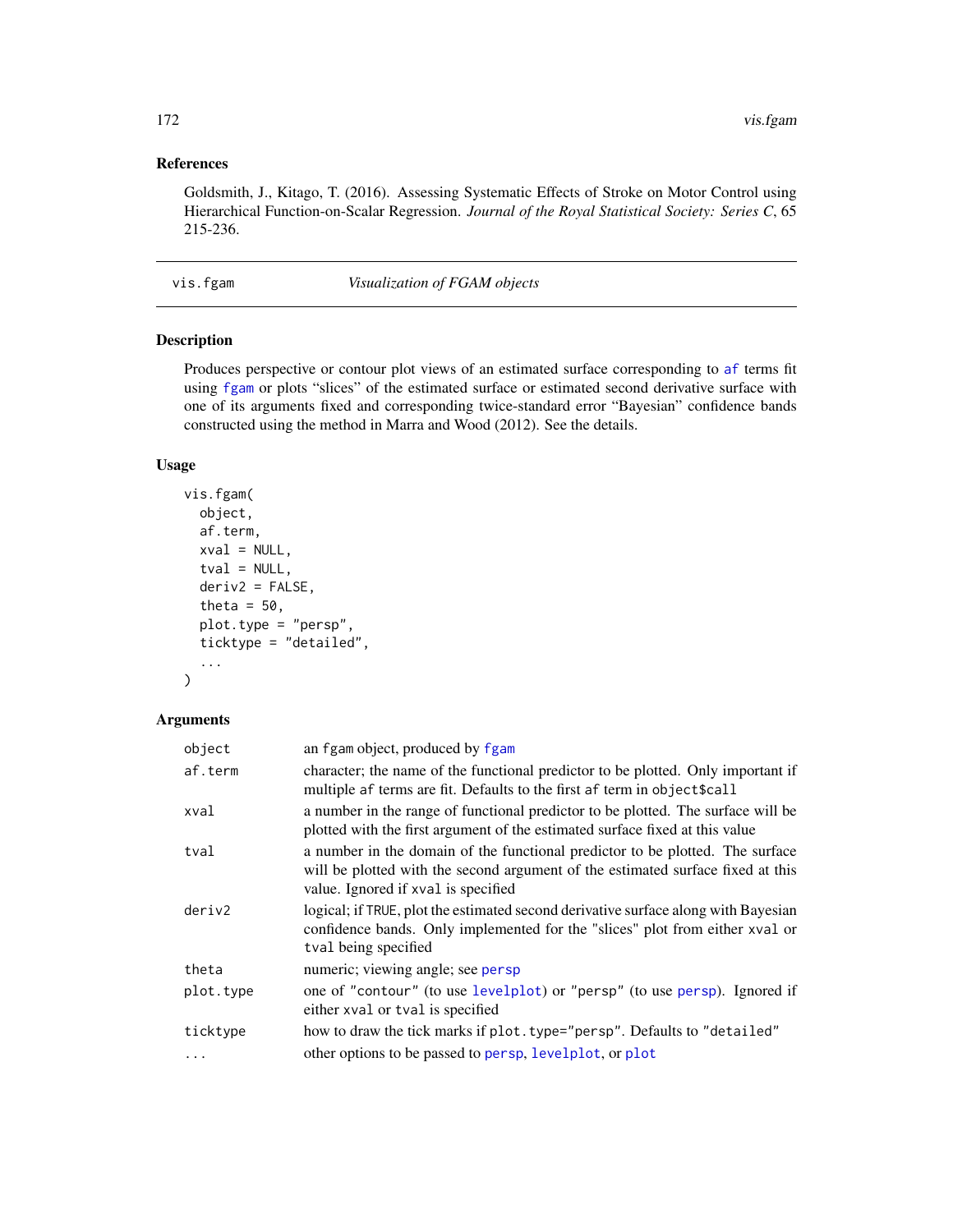#### <span id="page-172-0"></span>vis.fgam 173

# Details

The confidence bands used when plotting slices of the estimated surface or second derivative surface are the ones proposed in Marra and Wood (2012). These are a generalization of the "Bayesian" intervals of Wahba (1983) with an adjustment for the uncertainty about the model intercept. The estimated covariance matrix of the model parameters is obtained from assuming a particular Bayesian model on the parameters.

# Value

Simply produces a plot

#### Author(s)

Mathew W. McLean <mathew.w.mclean@gmail.com>

#### References

McLean, M. W., Hooker, G., Staicu, A.-M., Scheipl, F., and Ruppert, D. (2014). Functional generalized additive models. *Journal of Computational and Graphical Statistics*, 23(1), pp. 249-269. Available at <https://www.ncbi.nlm.nih.gov/pmc/articles/PMC3982924/>.

Marra, G., and Wood, S. N. (2012) Coverage properties of confidence intervals for generalized additive model components. *Scandinavian Journal of Statistics*, 39(1), pp. 53–74.

Wabha, G. (1983) "Confidence intervals" for the cross-validated smoothing spline. *Journal of the Royal Statistical Society, Series B*, 45(1), pp. 133–150.

#### See Also

[vis.gam](#page-0-0), [plot.gam](#page-0-0), [fgam](#page-31-0), [persp](#page-0-0), [levelplot](#page-0-0)

#### Examples

```
################# DTI Example #####################
data(DTI)
```

```
## only consider first visit and cases (since no PASAT scores for controls)
y <- DTI$pasat[DTI$visit==1 & DTI$case==1]
X <- DTI$cca[DTI$visit==1 & DTI$case==1,]
```
## remove samples containing missing data ind  $\leq$  rowSums(is.na(X))>0

```
y \leftarrow y[!ind]
X \leftarrow X[!ind,]
```

```
## fit the fgam using FA measurements along corpus
## callosum as functional predictor with PASAT as response
## using 8 cubic B-splines for each marginal bases with
## third order marginal difference penalties
## specifying gamma>1 enforces more smoothing when using GCV
## to choose smoothing parameters
```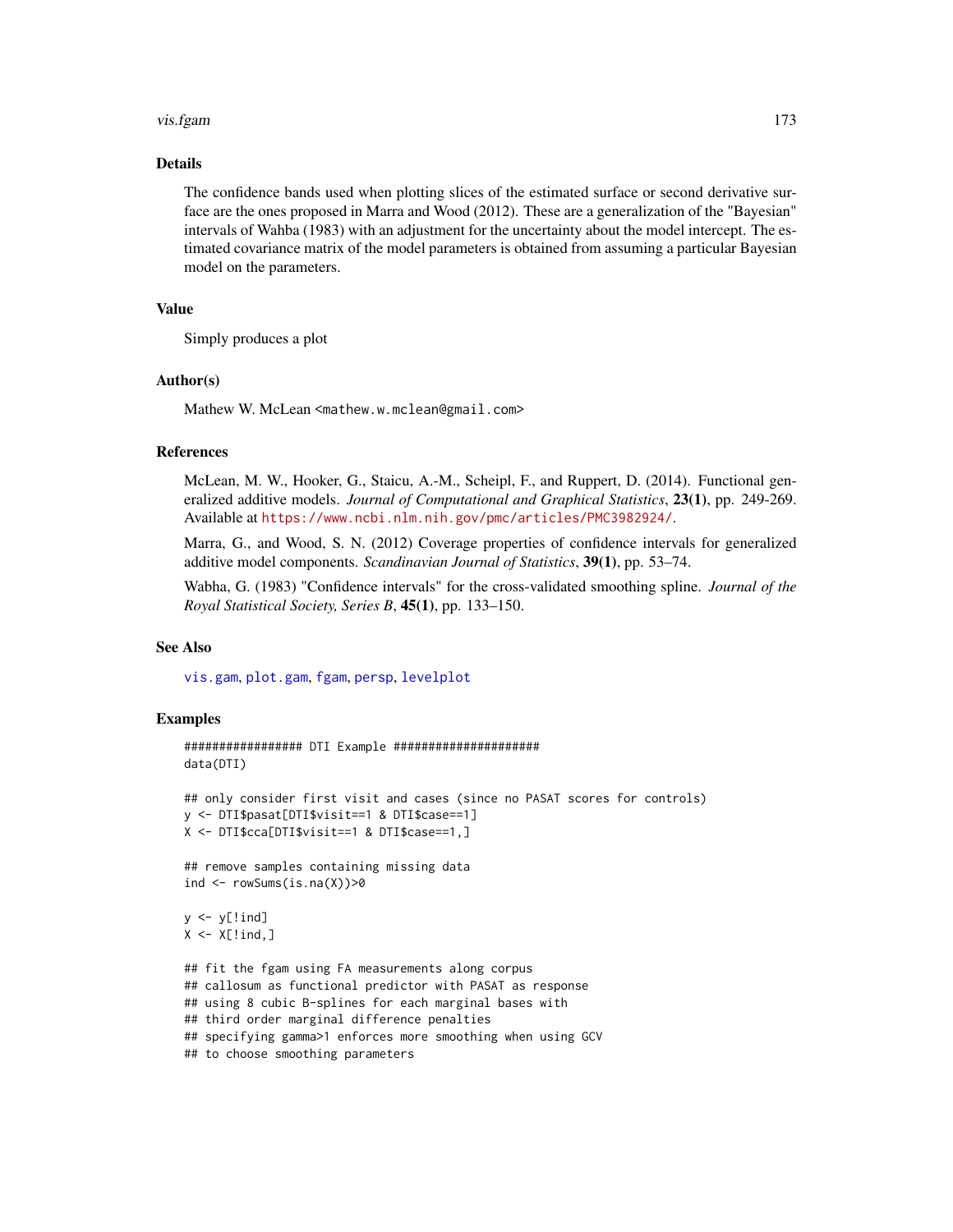```
#fit <- fgam(y~af(X,splinepars=list(k=c(8,8),m=list(c(2,3),c(2,3)))),gamma=1.2)
## contour plot of the fitted surface
#vis.fgam(fit,plot.type='contour')
## similar to Figure 5 from McLean et al.
## Bands seem too conservative in some cases
#xval <- runif(1, min(fit$fgam$ft[[1]]$Xrange), max(fit$fgam$ft[[1]]$Xrange))
#tval <- runif(1, min(fit$fgam$ft[[1]]$xind), max(fit$fgam$ft[[1]]$xind))
#par(mfrow=c(4, 1))
#vis.fgam(fit, af.term='X', deriv2=FALSE, xval=xval)
#vis.fgam(fit, af.term='X', deriv2=FALSE, tval=tval)
#vis.fgam(fit, af.term='X', deriv2=TRUE, xval=xval)
#vis.fgam(fit, af.term='X', deriv2=TRUE, tval=tval)
```
vis.pfr *Visualization of PFR objects*

# Description

Produces perspective or contour plot views of an estimated surface corresponding smooths over two or more dimensions. Alternatively plots "slices" of the estimated surface or estimated second derivative surface with one of its arguments fixed. Corresponding twice-standard error "Bayesian" confidence bands are constructed using the method in Marra and Wood (2012). See the details.

# Usage

```
vis.pfr(
  object,
  select = 1,
  xval = NULL,tval = NULL,deriv2 = FALSE,
  theta = 50,
  plot.type = "persp",
  ticktype = "detailed",
  ...
\mathcal{L}
```
#### **Arguments**

| object | an pfr object, produced by pfr                                                                                                                                              |
|--------|-----------------------------------------------------------------------------------------------------------------------------------------------------------------------------|
| select | index for the smooth term to be plotted, according to its position in the model<br>formula (and in object\$smooth). Not needed if only one multivariate term is<br>present. |
| xval   | a number in the range of functional predictor to be plotted. The surface will be<br>plotted with the first argument of the estimated surface fixed at this value            |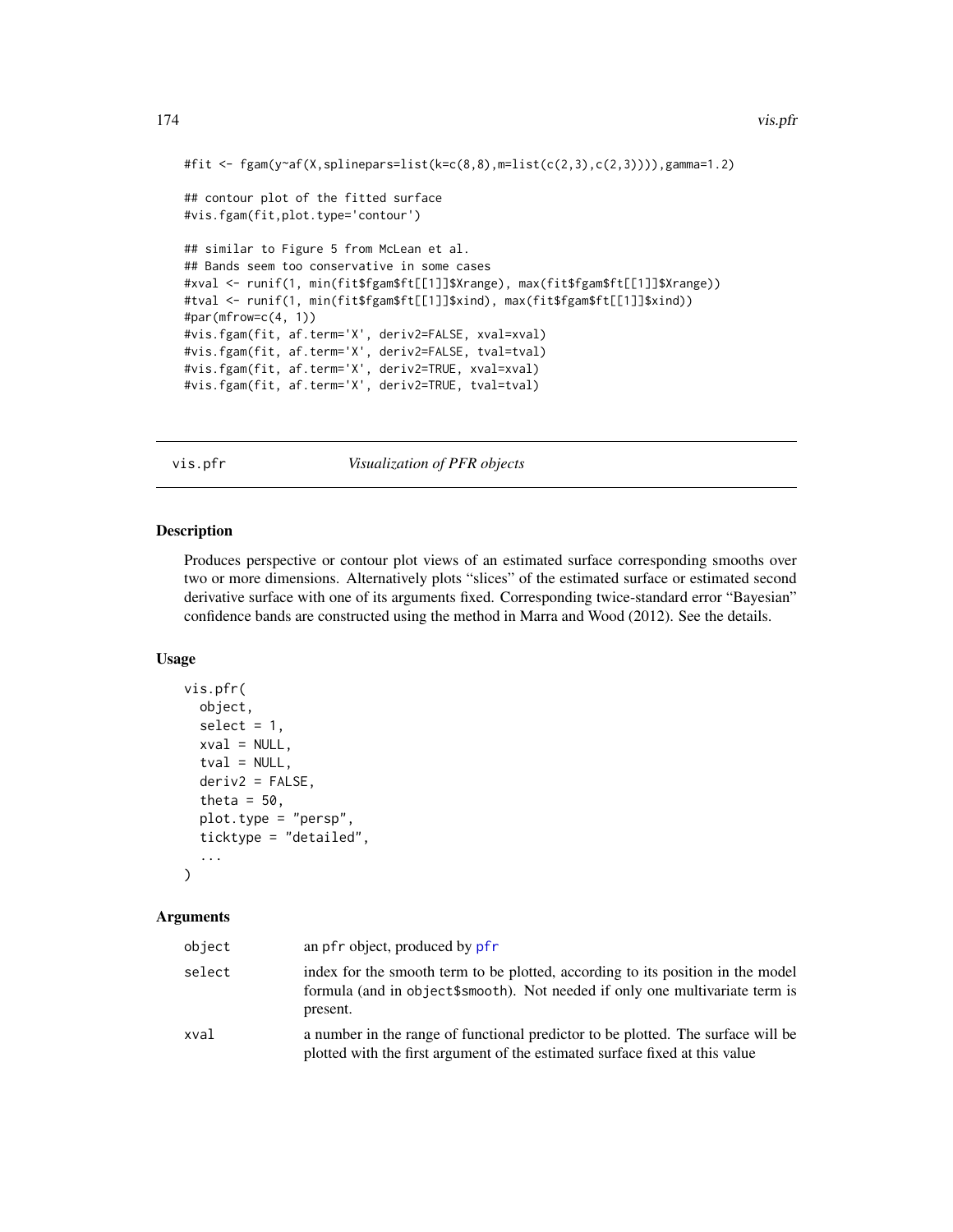#### <span id="page-174-0"></span>vis.pfr 175

| tval      | a number in the domain of the functional predictor to be plotted. The surface<br>will be plotted with the second argument of the estimated surface fixed at this<br>value. Ignored if xval is specified. |
|-----------|----------------------------------------------------------------------------------------------------------------------------------------------------------------------------------------------------------|
| deriv2    | logical; if TRUE, plot the estimated second derivative surface along with Bayesian<br>confidence bands. Only implemented for the "slices" plot from either xval or<br>tval being specified               |
| theta     | numeric; viewing angle; see persp                                                                                                                                                                        |
| plot.type | one of "contour" (to use levelplot) or "persp" (to use persp). Ignored if<br>either xval or tval is specified                                                                                            |
| ticktype  | how to draw the tick marks if plot. type="persp". Defaults to "detailed"                                                                                                                                 |
| $\cdot$   | other options to be passed to persp, levelplot, or plot                                                                                                                                                  |
|           |                                                                                                                                                                                                          |

### Details

The confidence bands used when plotting slices of the estimated surface or second derivative surface are the ones proposed in Marra and Wood (2012). These are a generalization of the "Bayesian" intervals of Wahba (1983) with an adjustment for the uncertainty about the model intercept. The estimated covariance matrix of the model parameters is obtained from assuming a particular Bayesian model on the parameters.

# Value

Simply produces a plot

# Author(s)

Mathew W. McLean <mathew.w.mclean@gmail.com>

#### References

McLean, M. W., Hooker, G., Staicu, A.-M., Scheipl, F., and Ruppert, D. (2014). Functional generalized additive models. *Journal of Computational and Graphical Statistics*, 23(1), pp. 249-269. Available at <https://www.ncbi.nlm.nih.gov/pmc/articles/PMC3982924/>.

Marra, G., and Wood, S. N. (2012) Coverage properties of confidence intervals for generalized additive model components. *Scandinavian Journal of Statistics*, 39(1), pp. 53–74.

Wabha, G. (1983) "Confidence intervals" for the cross-validated smoothing spline. *Journal of the Royal Statistical Society, Series B*, 45(1), pp. 133–150.

### See Also

[vis.gam](#page-0-0), [plot.gam](#page-0-0), [pfr](#page-116-0), [persp](#page-0-0), [levelplot](#page-0-0)

#### Examples

################# DTI Example ##################### data(DTI)

## only consider first visit and cases (since no PASAT scores for controls),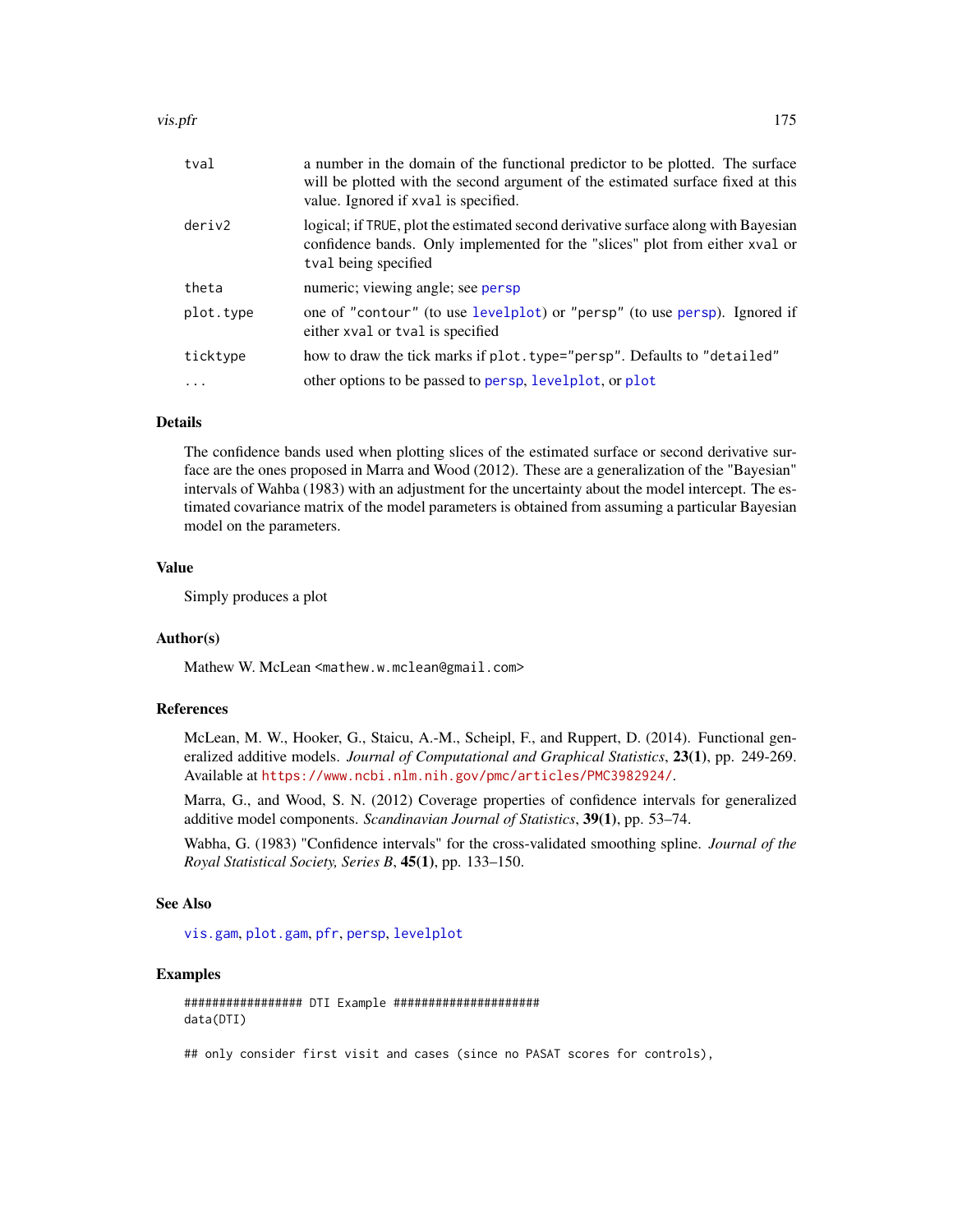```
## and remove missing data
DTI <- DTI[DTI$visit==1 & DTI$case==1 & complete.cases(DTI$cca),]
## Fit the PFR using FA measurements along corpus
## callosum as functional predictor with PASAT as response
## using 8 cubic B-splines for each marginal bases with
## third order marginal difference penalties.
## Specifying gamma>1 enforces more smoothing when using GCV
## to choose smoothing parameters
fit \leq pfr(pasat \sim af(cca, basistype="te", k=c(8,8), m=list(c(2,3),c(2,3)), bs="ps"),
           method="GCV.Cp", gamma=1.2, data=DTI)
## contour plot of the fitted surface
vis.pfr(fit, plot.type='contour')
## similar to Figure 5 from McLean et al.
## Bands seem too conservative in some cases
xval <- runif(1, min(fit$pfr$ft[[1]]$Xrange), max(fit$pfr$ft[[1]]$Xrange))
tval <- runif(1, min(fit$pfr$ft[[1]]$xind), max(fit$pfr$ft[[1]]$xind))
par(mfrow=c(2, 2))
vis.pfr(fit, deriv2=FALSE, xval=xval)
vis.pfr(fit, deriv2=FALSE, tval=tval)
vis.pfr(fit, deriv2=TRUE, xval=xval)
vis.pfr(fit, deriv2=TRUE, tval=tval)
```
Xt\_siginv\_X *Internal computation function*

### **Description**

Internal function used compute the products '(X otimes Theta)<sup> $\wedge$ </sup> (I otimes Sigma $\wedge$ -1) (X otimes Theta)' and '(X otimes Theta)<sup> $\lambda$ </sup>t (I otimes Sigma $\lambda$ -1) (y)' in cross-sectional VB algorithm and Gibbs sampler

#### Usage

Xt\_siginv\_X(tx, siginv, y = NULL)

# Arguments

| tx     | transpose of the X design matrix                                                |
|--------|---------------------------------------------------------------------------------|
| siginy | inverse variance matrix                                                         |
|        | outcome matrix. if NULL, function computes first product; if not, function com- |
|        | putes second product.                                                           |

# Author(s)

Jeff Goldsmith <ajg2202@cumc.columbia.edu>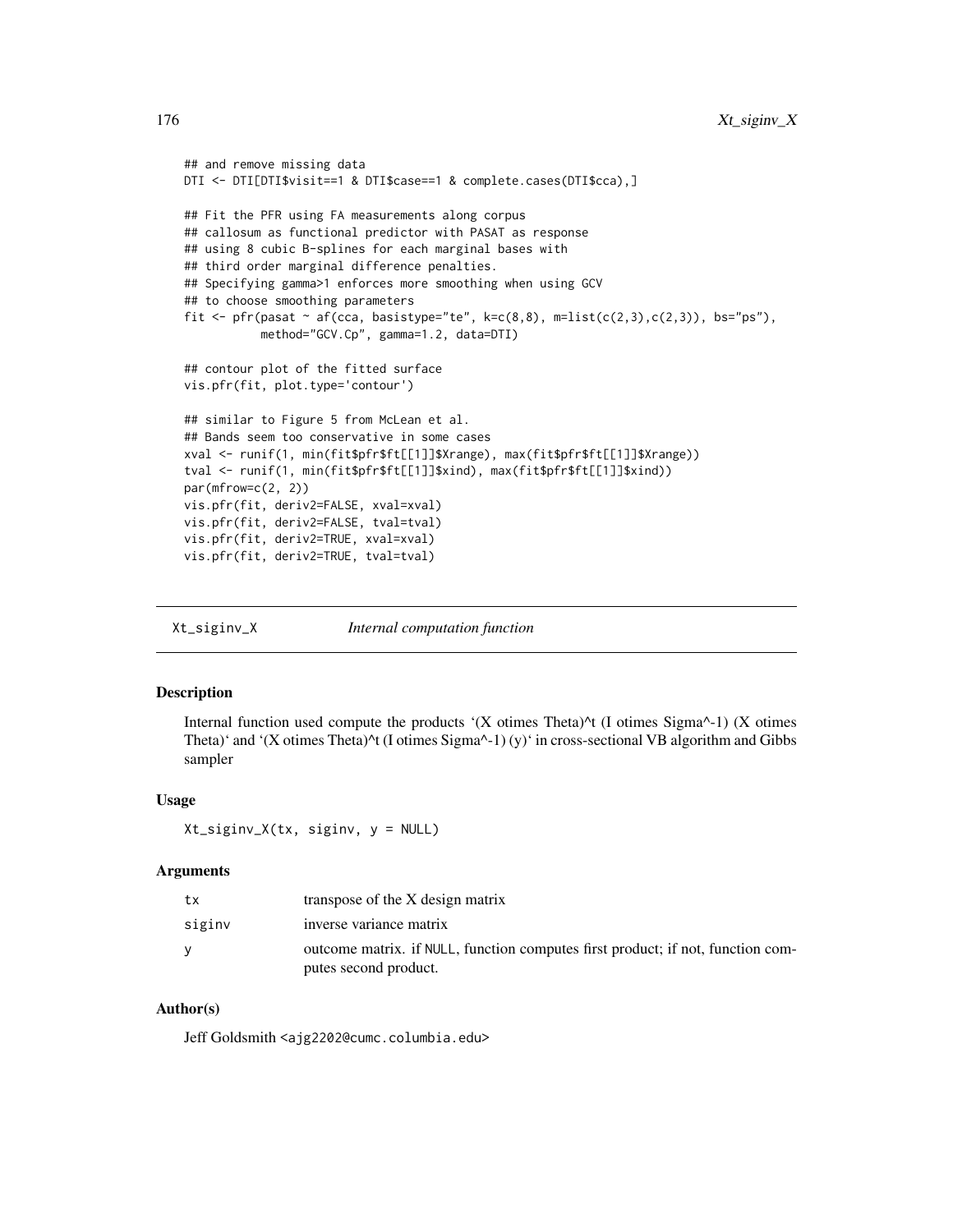# **Index**

∗ datasets cd4, [14](#page-13-0) DTI2, [23](#page-22-0) gasoline, [73](#page-72-0) sofa, [165](#page-164-0) ∗ package refund-package, [5](#page-4-1) af, [5,](#page-4-1) *[33](#page-32-0)*, *[81](#page-80-0)*, *[86](#page-85-0)*, *[117,](#page-116-1) [118](#page-117-0)*, *[131](#page-130-0)*, *[172](#page-171-0)* af\_old, [8](#page-7-0) amc, *[37](#page-36-0)* bam, *[5](#page-4-1)*, *[8](#page-7-0)*, *[33](#page-32-0)*, *[45](#page-44-0)*, *[80](#page-79-0)*, *[82](#page-81-0)*, *[85](#page-84-0)*, *[109,](#page-108-1) [110](#page-109-0)*, *[115](#page-114-0)*, *[117](#page-116-1)* basisfd, *[44](#page-43-0)* bayes\_fosr, [10,](#page-9-0) *[135,](#page-134-0) [136](#page-135-0)* boot, *[18](#page-17-0)* boot.ci, *[18](#page-17-0)* call, *[24](#page-23-0)* ccb.fpc, [12](#page-11-0) cd4, [14](#page-13-0) checkError *(*refund-internal*)*, [149](#page-148-0) cmdscale, *[15](#page-14-1)*, *[159](#page-158-0)* cmdscale\_lanczos, [15,](#page-14-1) *[159](#page-158-0)* coef.pffr, [16,](#page-15-0) *[18,](#page-17-0) [19](#page-18-0)*, *[110](#page-109-0)* coef.pfr *(*coefficients.pfr*)*, [19](#page-18-0) coefboot.pffr, [18](#page-17-0) coefficients.pfr, [19](#page-18-0) create.prep.func, *[6,](#page-5-0) [7](#page-6-0)*, [21,](#page-20-0) *[80,](#page-79-0) [81](#page-80-0)* data.frame, *[100](#page-99-0)* decorrelate *(*refund-internal*)*, [149](#page-148-0) dist, *[15](#page-14-1)* DTI, [22](#page-21-0) DTI2, [23](#page-22-0) ecdf, *[10](#page-9-0)* expand.call, [24](#page-23-0)

f\_sum, [70](#page-69-0) f\_sum2, [71](#page-70-0) f\_sum4, [72](#page-71-0) f\_trace, [72](#page-71-0) family.mgcv, *[111](#page-110-0)* fbps, [24,](#page-23-0) *[132](#page-131-0)* fd, *[6](#page-5-0)*, *[10](#page-9-0)*, *[35,](#page-34-0) [36](#page-35-0)*, *[39](#page-38-0)*, *[44](#page-43-0)*, *[46](#page-45-0)*, *[67](#page-66-0)*, *[80](#page-79-0)*, *[86](#page-85-0)*, *[103](#page-102-1)* ff, [27,](#page-26-1) *[30](#page-29-0)*, *[109,](#page-108-1) [110](#page-109-0)*, *[115,](#page-114-0) [116](#page-115-0)*, *[164](#page-163-0)* ffpc, *[28](#page-27-0)*, [29,](#page-28-0) *[109,](#page-108-1) [110](#page-109-0)* ffpcplot, [31](#page-30-0) fgam, *[8](#page-7-0)*, *[10](#page-9-0)*, [32,](#page-31-1) *[85,](#page-84-0) [86](#page-85-0)*, *[134,](#page-133-0) [135](#page-134-0)*, *[172,](#page-171-0) [173](#page-172-0)* first.last\_test *(*refund-internal*)*, [149](#page-148-0) fitted.pffr, *[110](#page-109-0)* fitted.pffr *(*residuals.pffr*)*, [149](#page-148-0) formula, *[42](#page-41-0)* fosr, *[5](#page-4-1)*, [34,](#page-33-1) *[39](#page-38-0)[–41](#page-40-0)*, *[44,](#page-43-0) [45](#page-44-0)*, *[125](#page-124-0)*, *[146](#page-145-0)* fosr.perm, [38](#page-37-0) fosr.vs, [41,](#page-40-0) *[126](#page-125-0)*, *[137](#page-136-0)* fosr2s, *[5](#page-4-1)*, [43](#page-42-0) fpc, [45,](#page-44-0) *[117,](#page-116-1) [118](#page-117-0)* fpca.face, *[22](#page-21-0)*, [48,](#page-47-0) *[63](#page-62-0)*, *[65](#page-64-0)* fpca.lfda, [51](#page-50-0) fpca.sc, *[22](#page-21-0)*, *[29,](#page-28-0) [30](#page-29-0)*, *[36](#page-35-0)*, *[50](#page-49-0)*, [57,](#page-56-0) *[63](#page-62-0)*, *[65](#page-64-0)*, *[115](#page-114-0)* fpca.ssvd, *[22](#page-21-0)*, *[50](#page-49-0)*, [61,](#page-60-0) *[65](#page-64-0)* fpca2s, *[50](#page-49-0)*, *[63](#page-62-0)*, [64](#page-63-0) fpcr, *[5](#page-4-1)*, *[46,](#page-45-0) [47](#page-46-0)*, [66,](#page-65-1) *[73](#page-72-0)*, *[127,](#page-126-0) [128](#page-127-0)*, *[157](#page-156-0)* fpcr.setup *(*refund-internal*)*, [149](#page-148-0) gam, *[32,](#page-31-1) [33](#page-32-0)*, *[35,](#page-34-0) [36](#page-35-0)*, *[49](#page-48-0)*, *[58](#page-57-0)*, *[68](#page-67-0)*, *[82](#page-81-0)*, *[85](#page-84-0)*, *[92](#page-91-0)*, *[100](#page-99-0)*, *[109,](#page-108-1) [110](#page-109-0)*, *[114,](#page-113-0) [115](#page-114-0)*, *[117](#page-116-1)*, *[120](#page-119-0)*, *[158](#page-157-0)* gam.check, *[113](#page-112-0)* gamm, *[5](#page-4-1)*, *[8](#page-7-0)*, *[33](#page-32-0)*, *[45](#page-44-0)*, *[80](#page-79-0)*, *[82](#page-81-0)*, *[85](#page-84-0)*, *[109](#page-108-1)*, *[115](#page-114-0)*, *[117](#page-116-1)* gamm4, *[33](#page-32-0)*, *[58](#page-57-0)*, *[85](#page-84-0)*, *[109,](#page-108-1) [110](#page-109-0)*, *[115](#page-114-0)*, *[117](#page-116-1)*

getNPC.DonohoGavish *(*refund-internal*)*,

gamObject, *[16](#page-15-0)*, *[68](#page-67-0)* gasoline, [73](#page-72-0)

[149](#page-148-0)

gibbs\_cs\_fpca, [73](#page-72-0) gibbs\_cs\_wish, [75](#page-74-0)

getRsq *(*refund-internal*)*, [149](#page-148-0) getShrtlbls *(*refund-internal*)*, [149](#page-148-0) getSpandDist *(*refund-internal*)*, [149](#page-148-0)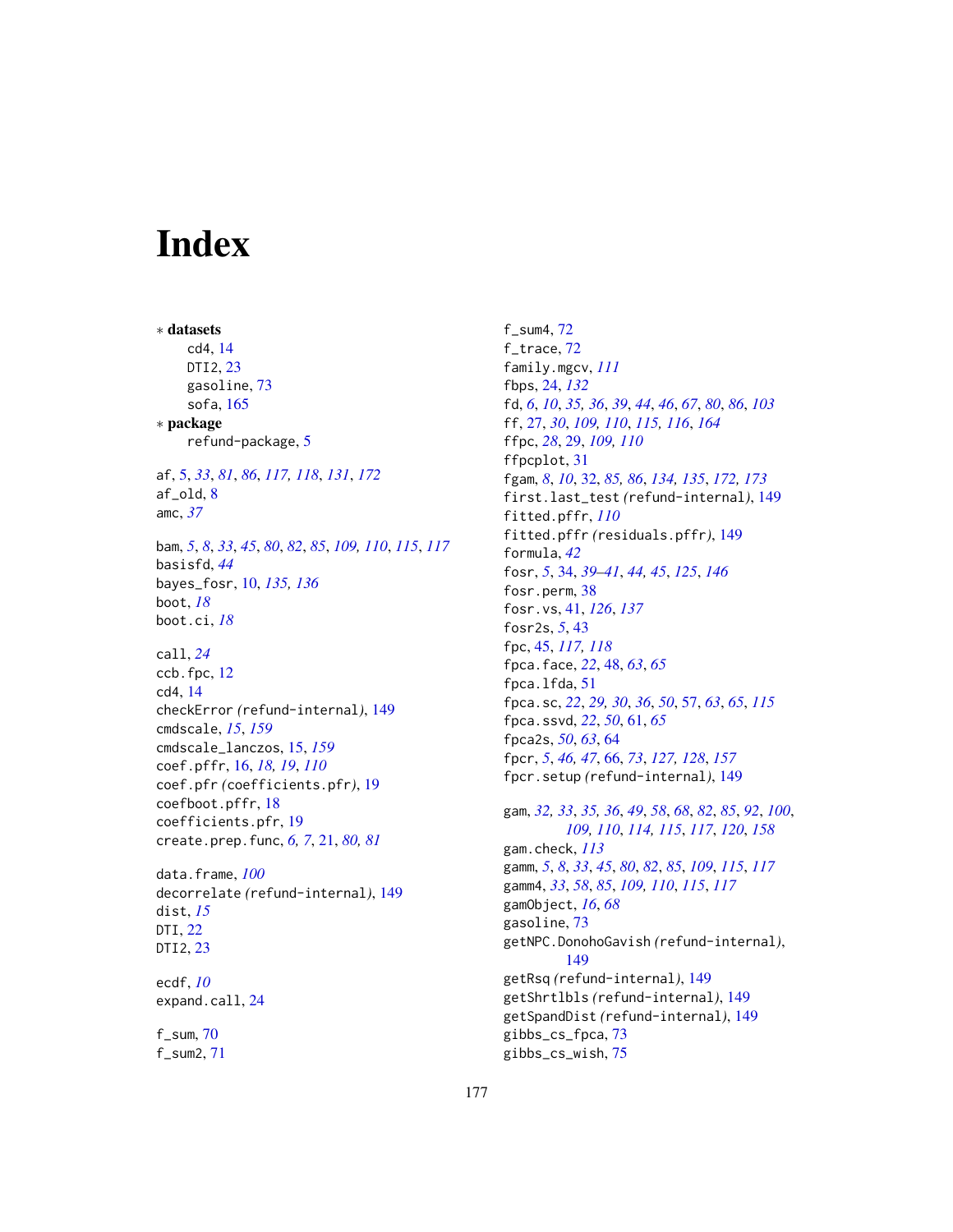#### 178 **INDEX**

```
gibbs_mult_fpca, 76
gibbs_mult_wish, 77
gls_cs, 79
grpreg, 42
```
imwd\_test *(*refund-internal*)*, [149](#page-148-0) irreg2mat *(*refund-internal*)*, [149](#page-148-0)

jagam, *[109,](#page-108-1) [110](#page-109-0)*

levelplot, *[172,](#page-171-0) [173](#page-172-0)*, *[175](#page-174-0)* lf, *[7](#page-6-0)*, *[10](#page-9-0)*, *[33](#page-32-0)*, *[46,](#page-45-0) [47](#page-46-0)*, [80,](#page-79-0) *[83,](#page-82-0) [84](#page-83-0)*, *[104](#page-103-0)*, *[117,](#page-116-1) [118](#page-117-0)* lf.vd, [82,](#page-81-0) *[117,](#page-116-1) [118](#page-117-0)* lf\_old, [85](#page-84-0) linear.functional.terms, *[7](#page-6-0)*, *[10](#page-9-0)*, *[29](#page-28-0)*, *[81](#page-80-0)*, *[84](#page-83-0)*, *[86](#page-85-0)*, *[154](#page-153-0)* list2df *(*refund-internal*)*, [149](#page-148-0) lme, *[88](#page-87-0)*, *[107](#page-106-0)* lofocv, *[36](#page-35-0)*, *[146](#page-145-0)* lpeer, *[5](#page-4-1)*, [87,](#page-86-0) *[128](#page-127-0)* lpfr, [91](#page-90-0) lw.test *(*refund-internal*)*, [149](#page-148-0)

match.call, *[24](#page-23-0)* mfpca.face, [94](#page-93-0) mfpca.sc, [96](#page-95-0) model.matrix.pffr, [98,](#page-97-0) *[110](#page-109-0)* mrf, *[110](#page-109-0)*

nearPD, *[115](#page-114-0)*

ols\_cs, [99](#page-98-0) Omegas *(*refund-internal*)*, [149](#page-148-0) optim, *[49](#page-48-0)* optimize, *[62](#page-61-0)* osplinepen2d *(*refund-internal*)*, [149](#page-148-0)

par, *[40](#page-39-0)*, *[125](#page-124-0)* parse.predict.pfr *(*refund-internal*)*, [149](#page-148-0) pca.fd, *[36](#page-35-0)* pco, *[100](#page-99-0)* pco *(*smooth.construct.pco.smooth.spec*)*, [158](#page-157-0) pco\_predict\_preprocess, [100](#page-99-0) pcre, [101,](#page-100-1) *[109](#page-108-1)*, *[161](#page-160-0)* peer, *[5](#page-4-1)*, [103,](#page-102-1) *[117,](#page-116-1) [118](#page-117-0)*, *[129,](#page-128-0) [130](#page-129-0)*, *[162](#page-161-0)* PEER.Sim, [105](#page-104-0) peer\_old, *[104](#page-103-0)*, [106](#page-105-0) persp, *[32](#page-31-1)*, *[172,](#page-171-0) [173](#page-172-0)*, *[175](#page-174-0)*

pffr, *[5](#page-4-1)*, *[18](#page-17-0)*, *[27](#page-26-1)*, *[29,](#page-28-0) [30](#page-29-0)*, *[44,](#page-43-0) [45](#page-44-0)*, [109,](#page-108-1) *[114](#page-113-0)[–116](#page-115-0)*, *[141](#page-140-1)*, *[147](#page-146-0)*, *[153](#page-152-0)* pffr.check, *[110](#page-109-0)*, [113](#page-112-0) pffrGLS, [114](#page-113-0) pffrSim, [116](#page-115-0) pfr, *[5](#page-4-1)*, *[7](#page-6-0)*, *[20](#page-19-0)*, *[22](#page-21-0)*, *[45](#page-44-0)*, *[80](#page-79-0)[–82](#page-81-0)*, *[84](#page-83-0)*, *[103,](#page-102-1) [104](#page-103-0)*, [117,](#page-116-1) *[131](#page-130-0)*, *[143,](#page-142-1) [144](#page-143-0)*, *[151](#page-150-0)*, *[174,](#page-173-0) [175](#page-174-0)* pfr\_old, [119](#page-118-0) plot, *[128](#page-127-0)*, *[130](#page-129-0)*, *[172](#page-171-0)*, *[175](#page-174-0)* plot.fosr, *[37](#page-36-0)*, [125](#page-124-0) plot.fosr.perm *(*fosr.perm*)*, [38](#page-37-0) plot.fosr.vs, [126](#page-125-0) plot.fpcr, [127](#page-126-0) plot.gam, *[17](#page-16-0)*, *[130,](#page-129-0) [131](#page-130-0)*, *[173](#page-172-0)*, *[175](#page-174-0)* plot.lpeer, [128](#page-127-0) plot.peer, [129](#page-128-0) plot.pffr, *[110](#page-109-0)*, [130](#page-129-0) plot.pfr, [131](#page-130-0) poridge *(*smooth.construct.pco.smooth.spec*)*, [158](#page-157-0) postprocess.pfr *(*refund-internal*)*, [149](#page-148-0) predict.fbps, [132](#page-131-0) predict.fgam, *[33](#page-32-0)*, [134](#page-133-0) predict.fosr, [135](#page-134-0) predict.fosr.vs, [137](#page-136-0) predict.gam, *[17](#page-16-0)*, *[99,](#page-98-0) [100](#page-99-0)*, *[134,](#page-133-0) [135](#page-134-0)*, *[141](#page-140-1)[–144](#page-143-0)* Predict.matrix.dt.smooth, [138](#page-137-0) Predict.matrix.fpc.smooth, [139](#page-138-0) Predict.matrix.pco.smooth *(*smooth.construct.pco.smooth.spec*)*, [158](#page-157-0) Predict.matrix.pcre.random.effect, [139](#page-138-0) Predict.matrix.peer.smooth, [140](#page-139-0) Predict.matrix.pi.smooth, [141](#page-140-1) Predict.matrix.pss.smooth *(*refund-internal*)*, [149](#page-148-0) predict.pffr, *[110](#page-109-0)*, [141,](#page-140-1) *[149](#page-148-0)* predict.pfr, *[21](#page-20-0)*, *[122](#page-121-0)*, [143,](#page-142-1) *[151](#page-150-0)* preprocess.pfr *(*refund-internal*)*, [149](#page-148-0) print.summary.gam, *[144,](#page-143-0) [145](#page-144-0)* print.summary.pffr, [144](#page-143-0) pspline.setting *(*refund-internal*)*, [149](#page-148-0) pwcv, [145](#page-144-0) Q *(*PEER.Sim*)*, [105](#page-104-0) qq.gam, *[114](#page-113-0)*, *[147](#page-146-0)*

qq.pffr, *[110](#page-109-0)*, [147](#page-146-0) quadWeights, [148](#page-147-0)